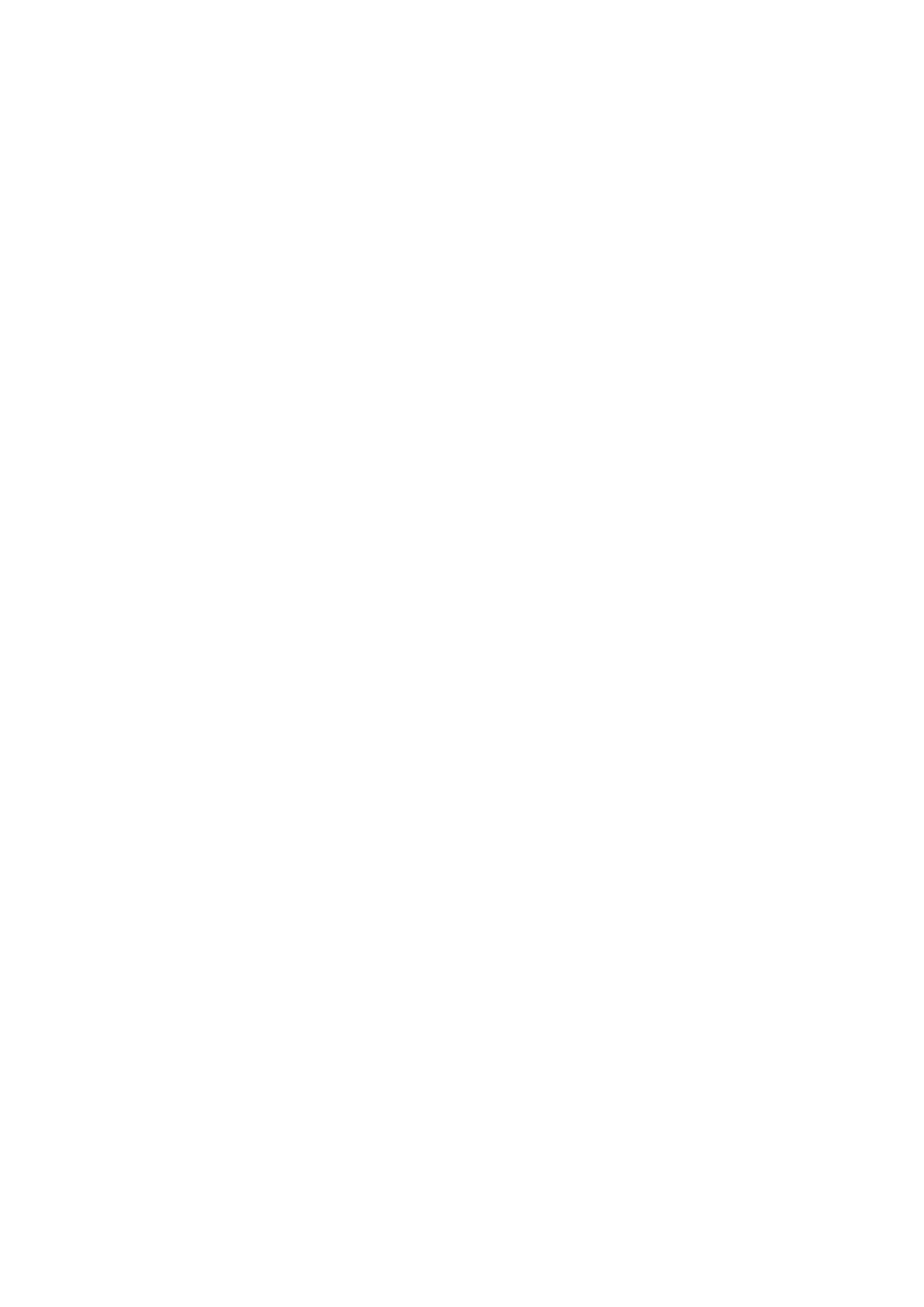*In loving memory of my late grand-parents: Denise, Simon and Marc*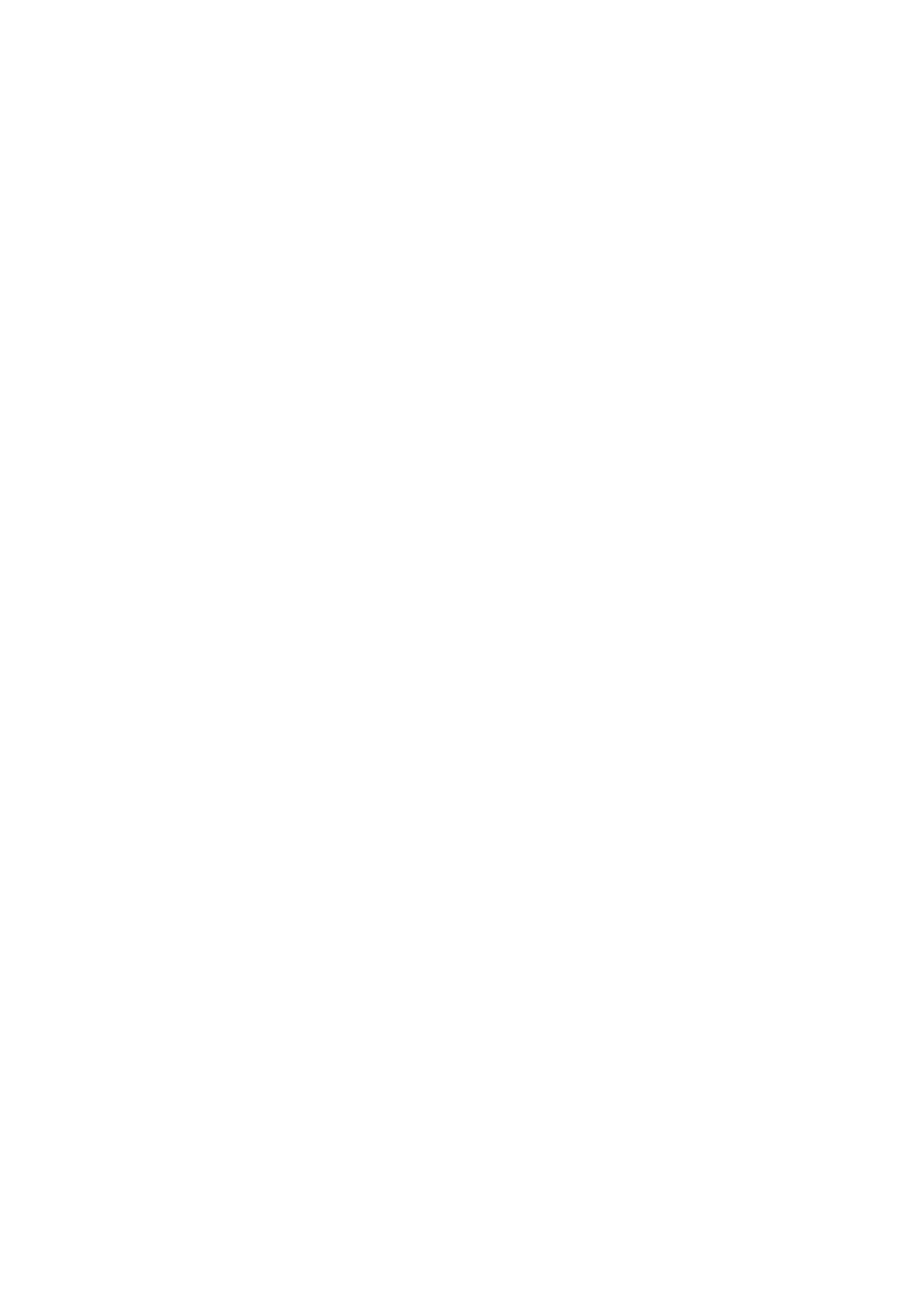## **Acknowledgements**

My first indebted thanks go to Donald Kossmann for his invaluable support during the past four years. I tend to think of doctoral studies as knowledge transfer from a mentor to an apprentice, and this transfer did take place: I left ETH with a lot of new insights and techniques, thought processes and ways to look at things inherited from my advisor. Donald, thank you for entrusting me with your mentorship and for giving me so much leeway in carrying out this research.

This Wissenstransfer took place in a very fertile research ecosystem officially known as the Systems Group, locally fostered successively by the best office mates I could have wished for (Georges, Marcos, Cristian, Lukas, Irina, Tudor, Simon L, Nihal, Jana) and with prolific and entertaining coffee mates (mostly Tudor, Jens, Louis, Stefan, Ercan, Simon P), with whom discussions about life, the universe, time, quantum theory, and pretty much everything actually, were daily business. I collaborated with Peter Fischer on several projects; I found him a judicious and conscientious researcher, and a very pleasant person to work with. I would like to thank Ueli Maurer as well, with whom I began my PhD. From Ueli, I gratefully took home two important words which emboss his research: simplicity and precision.

In a natural complement to this academic environment, I was thrilled to collaborate with colleagues in various companies such as Oracle (Dana Florescu, Markos Zaharioudakis), 28msec (Matthias Brantner, William Candillon, David Graf, Dennis Knochenwefel, Gabriel Petrovay, Till Westmann), Elsevier (Darin McBeath). I am very thankful for their time and support, especially to Dana who inspired me a lot with her vision and way of thinking, and who gave me a lot of her valuable time and advice throughout my thesis. The W3C XML Query working group was a very stimulating environment as well, which gave me the opportunity to go in depth in XML technologies. Also, many thanks to Jonathan Robie for his insights and impulse on the JSONiq project.

During this time, I had the pleasure to supervise four students who greatly backed me in my research with their developer skills: Markus Pilman (XQuery in the Browser),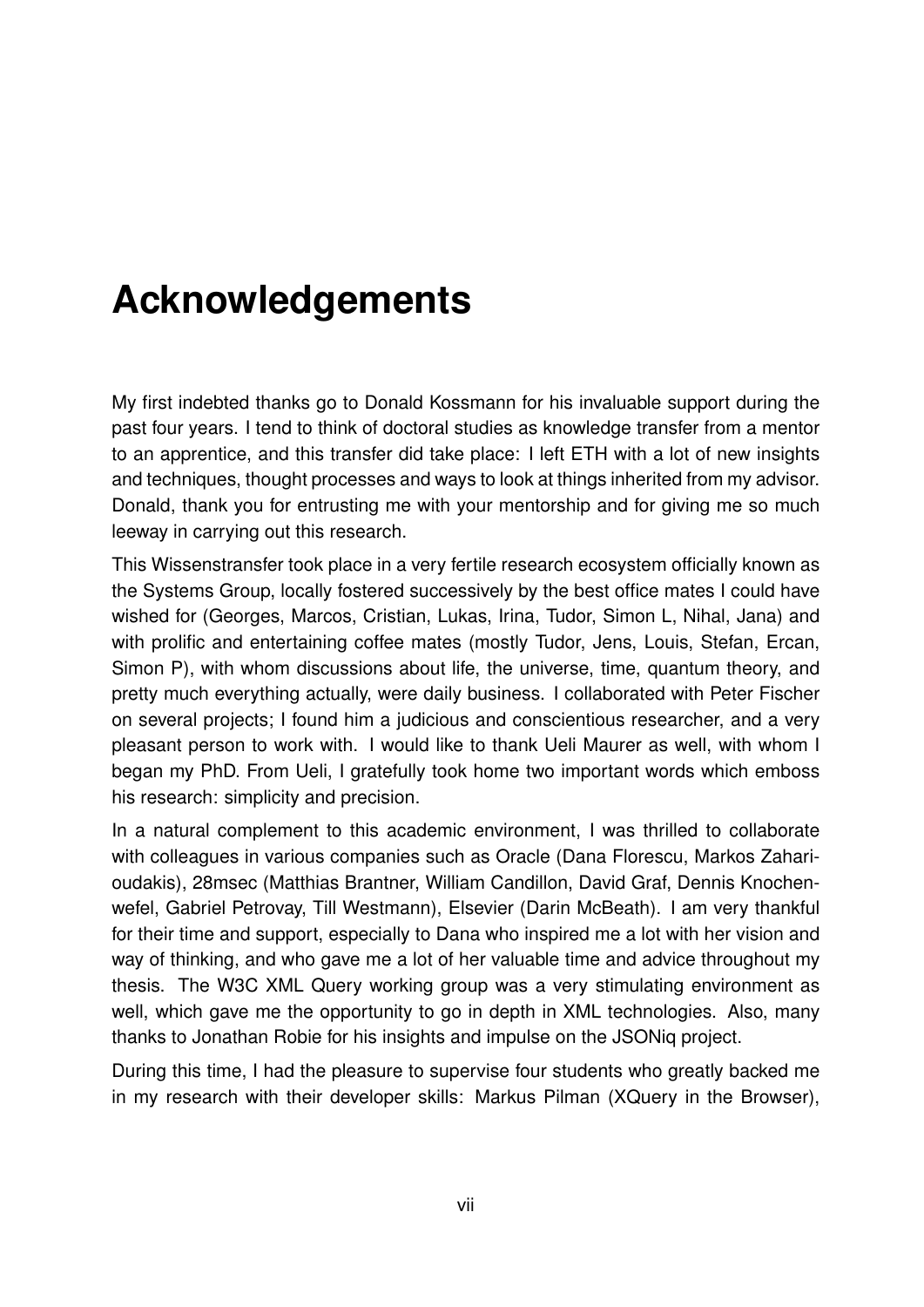Konstantinos Tsoulos (Object Orientation in XQuery), Andreas Morf (Time Machine), Thomas Etter (XQuery in the Browser without setup). Let them be thanked as well.

This exciting territory was the catalyst of the present document, patiently reviewed by the committee members: Timothy Roscoe, Peter Müller, Torsten Grust. I am very grateful to them for their time and for providing me with constructive and very much appreciated remarks on the content and the structure, for raising questions allowing improvements, and for pointing to me errors and typos that escaped my attention. I would like to thank Thomas Gross for chairing the examination committee. Many thanks also to Thomas and Nicola for the translation of the abstract in German and Italian.

Regardful thanks to Jean-Pierre Dupuy, who has also been a mentor, inspirer and supporter to me for the past years, with the wish that our exciting game theory research work will keep going and, I hope, ramifications on the quantum theory side can be investigated further.

Affectionate thanks to my loving parents, Rolande and Francisque, and grand-mother, Hélène, who actively supported me with their kind words and presence in the good as well as more challenging times.

Warm thanks to my caring friends and colleagues Angelo and Bettina, Daniel and Tabitha, Eric, Hafez, Julien and Aurore, Nicola and Raissa, Pascale and Vincent, Pierre, Stephan and Patricia, Steven and Anna, Thomas, André, André-Samuel, Apostolos, Baptiste, Blandine, Carlos, Cécile, Christian D, Christian G, Daniel D, Daniel Z, David, Dejan, Dominic, Dominique, Flavio, Florin, François M, François T, Gianmatteo, Jonas, Lars, Laurence, Leo, Martin, Matus, Nikhil, Olivier, Pascal, Patrice, Philipp, Sami, Sebastian, Steve, Tobias, Thérèse, Yannick, Yoshi, Yves M, Yves W.

Many thanks to God for making  $3^{12}$  so close to  $2^{19}$ .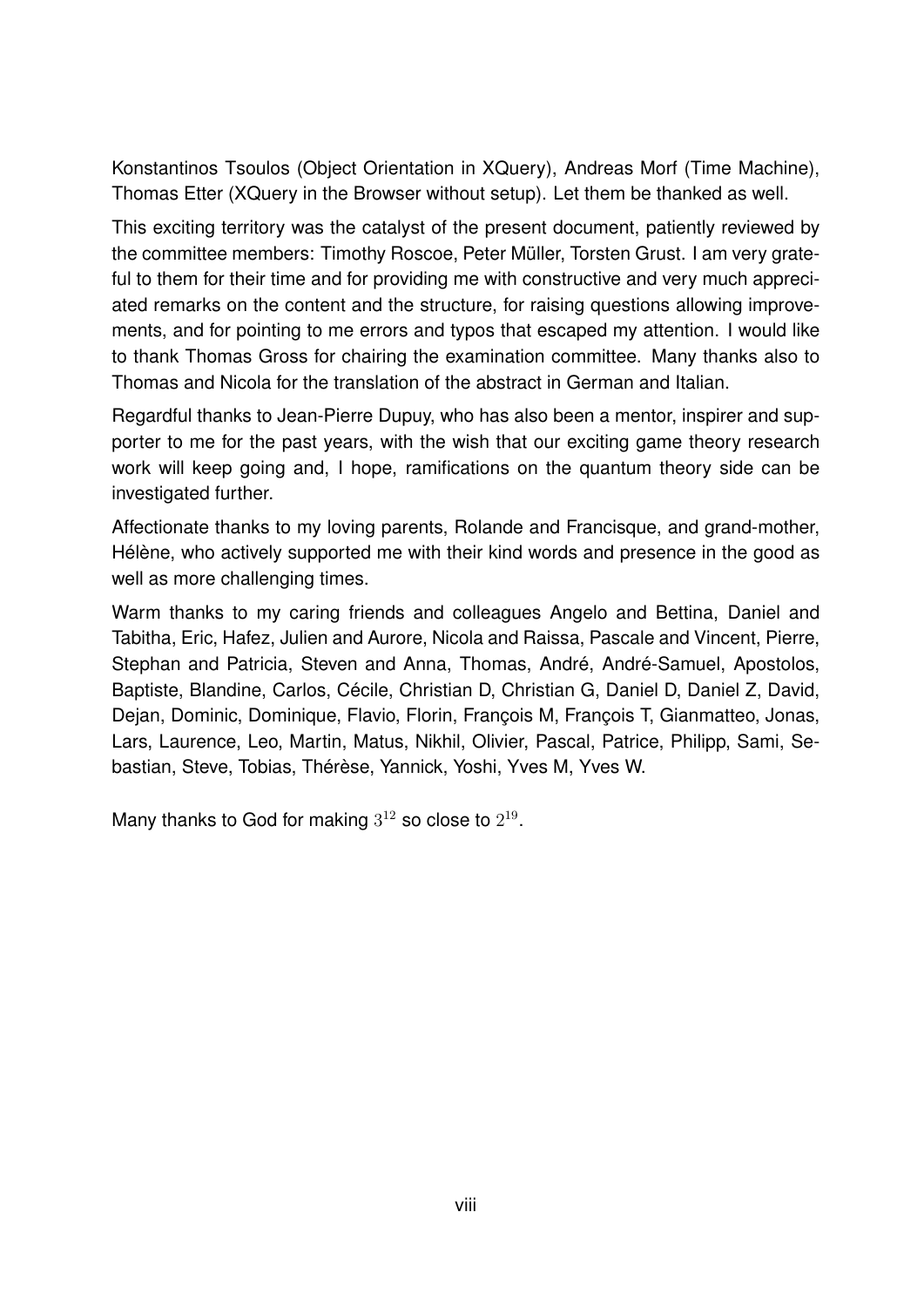## **Abstract**

The Web has evolved considerably over the past twenty years. Browsers now support full-fledged Web applications, and the latter are slowly replacing local desktop applications, since, combined with cloud storage, they allow a device-independent access.

The most widespread Web architecture is probably the three-tier architecture. Back-end storage is often supported by a relational database. Business logics is implemented on a Web server using powerful imperative, object-oriented programming languages. Client-side code is written in a scripting language, some properties of which might differ between the browsers. The front-end user interface is decoupled between a tree-based page structure, and its cosmetics which are controlled separately with stylesheets.

The discrepancy within this technology stack leads to the need to convert data between different formats between the layers: for example, relational tuples can be converted to objects for the middleware, to a lightweight exchange format for transport over the Web to the client, and then to a page structure for display in the navigator. It also leads to higher costs as programmers need to be trained or hired for each language, and to the impossibility of reusing code between the layers.

This thesis suggests a simplification of this technology stack with the use, on all layers, of semi-structured data (such as XML) with a programming language handling this data natively (such as XQuery) for more flexibility in the architectural space. It provides version control capabilities in order to support query-based time travel in semi-structured data. Finally, it investigates how XQuery can be extended and improved towards more intuition (new scripting grammar) and more code reuse (object-orientational features), to allow for scalable Web applications and gain acceptance among Web developers.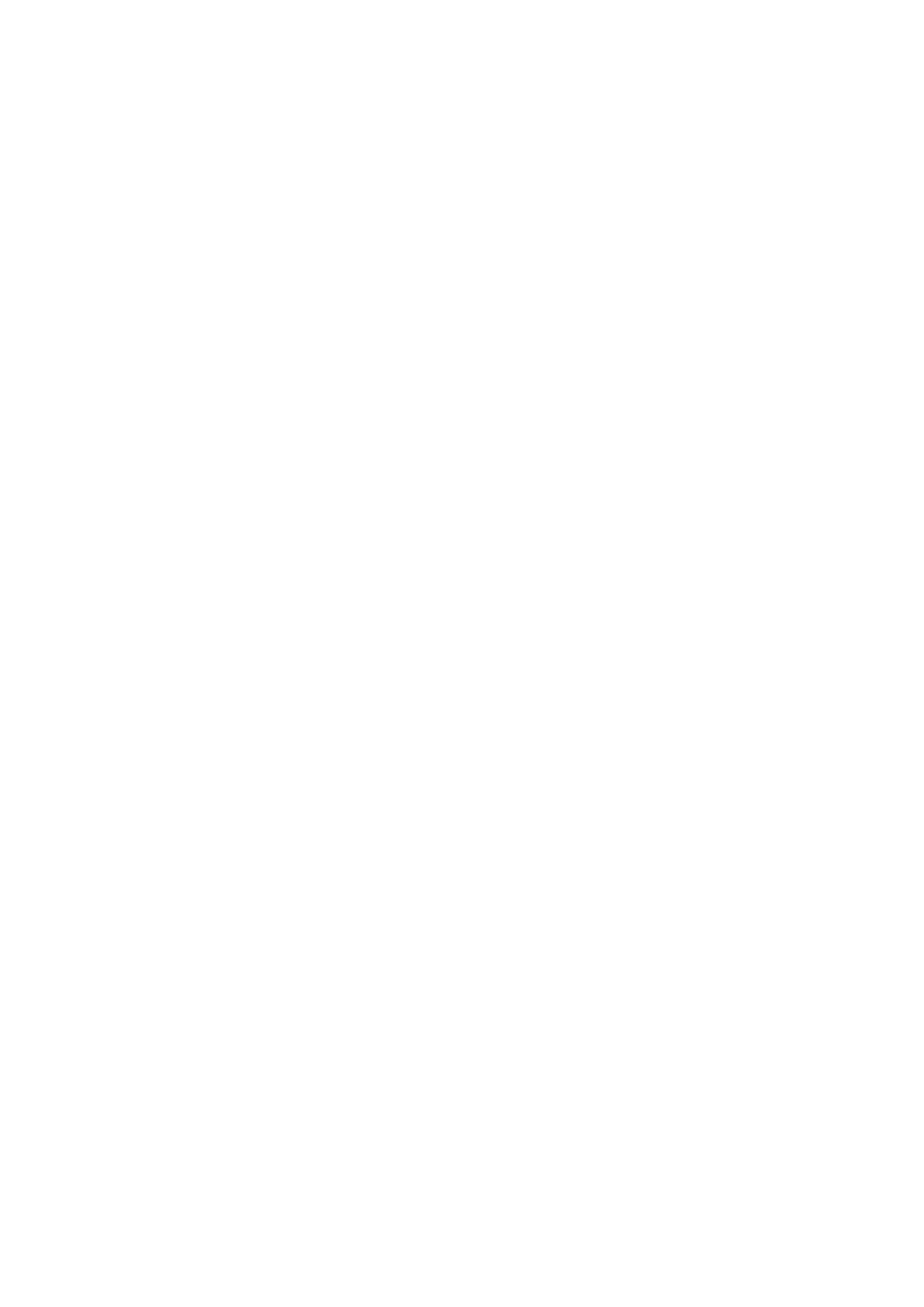## **Zusammenfassung**

Das Web hat sich in den letzten zwanzig Jahren deutlich weiter entwickelt. Browser unterstützen nun den Gebrauch von vollwertigen Webanwendungen. Diese Anwendungen verdrängen schrittweise die lokalen Desktop-Anwendungen, da durch diese, kombiniert mit Cloud Storage, geräteunabhängiger Zugriff möglich wird. Die am weitesten verbreitete Webapplikationarchitektur ist warscheinlich die dreiteilige Architektur: Backend-Storage wird meistens von relationalen Datenbanken unterstützt; Business-Logic läuft auf einem Webserver, der mächtige, objektorientierte Programmiersprachen ausführt, wärend auf Benutzerseite verschiedene Skriptingsprachen zum Einsatz kommen. Das Frontend-User-Interface ist entkoppelt zwischen einer baumbasierten Struktur und seiner Darstellung, welche separat durch Stylesheets kontrolliert wird.

Die Diskrepanz innerhalb dieser Infrastruktur verlangt das Konvertieren von Daten zwischen den verschiedenen Schichten: zum Beispiel können relationale Tupel in Objekte für die Middleware, dann in ein effizientes Austauschformat für den Transport über das Internet zum Benutzer, und schliesslich in eine Struktur für den Bildschirm im Navigator konvertiert werden. Zudem führt dies auch zu höheren Kosten, da einerseits mehr Programmierer geschult oder Spezialisten eingestellt werden müssen, und da die Wiederverwendung von Code zwischen den Schichten unmöglich ist.

In dieser Dissertation wird eine Vereinfachung dieser Infrastruktur vorgeschlagen, indem in allen Schichten semi-strukturierte Daten (wie etwa XML) verwendet werden, und eine Programmiersprache welche diese Daten nativ handhabt (wie etwa XQuery) um mehr Flexibilität in der Architektur zu erreichen. Ausserdem wird auch Versionskontrolle vorgestellt, um anfragenbasierte Zeitreisen in semi-strukturierten Daten zu ermöglichen. Schliesslich untersucht diese Abhandlung, wie XQuery erweitert und verbessert werden kann, um die Intuitivität (neue Skripting-Grammatik) und Wiederverwendbarkeit im Code (objekt-orientierte Eigenschaften) zu erhöhen, damit Webapplikationen besser skalieren, und damit eine grössere Akzeptanz unter Web-Programmierern erreicht wird.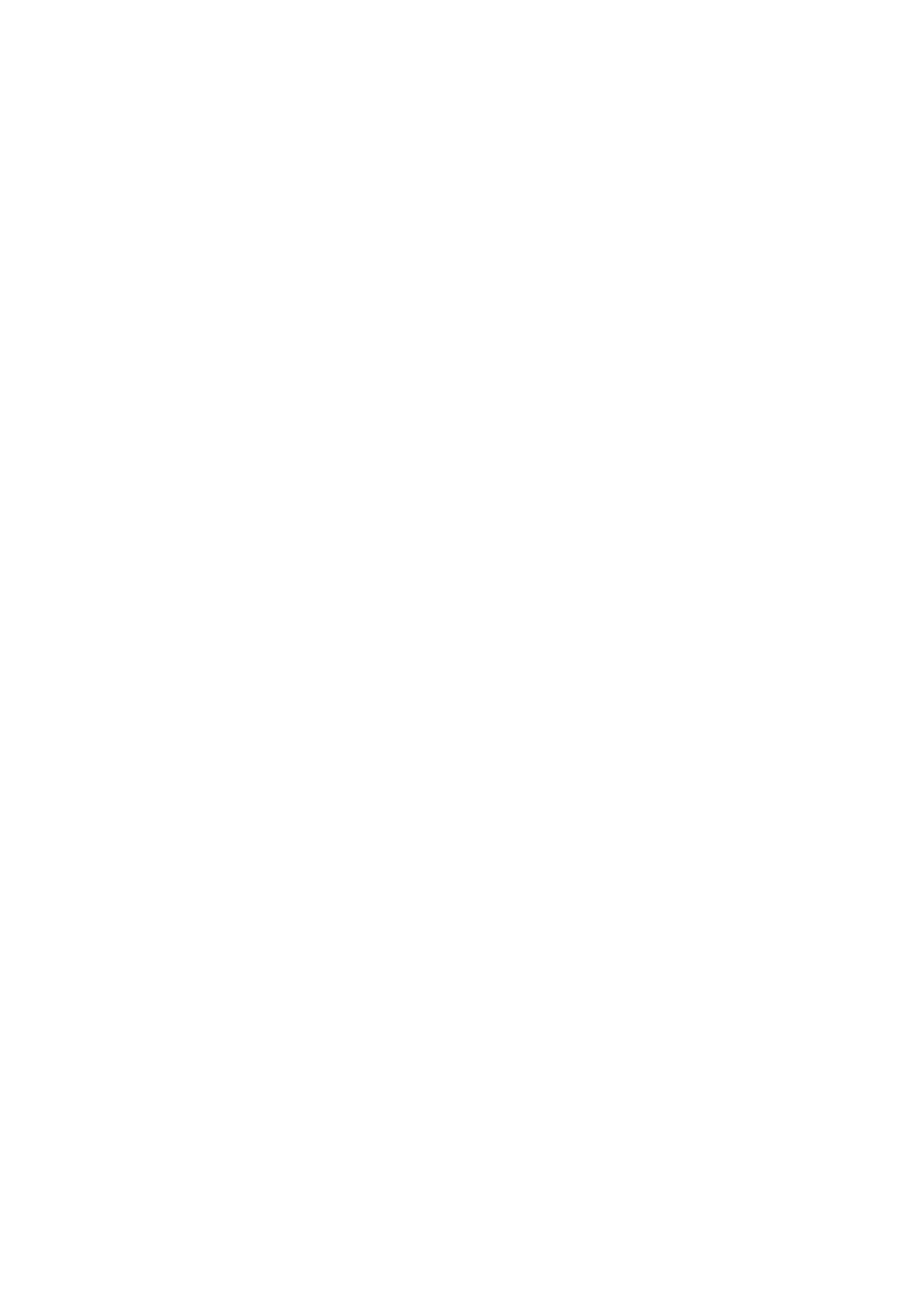## **Résumé**

Pendant les vingt dernières années, le Web a considérablement évolué. Les navigateurs supportent des applications Web complètes, lesquelles remplacent peu à peu les applications de bureau. Associées au stockage dans le Cloud, elles permettent un accès indépendant de l'appareil utilisé.

L'architecture la plus répandue pour les sites Web est probablement l'architecture à trois niveaux. Souvent, le niveau de stockage est réalisé avec une base de données relationelle. La logique du site est implémentée sur un serveur Web grâce à des langages de programmation impératifs et/ou orientés object puissants. Le code exécuté du côté du client est écrit dans un langage de script dont les caractéristiques peuvent différer entre les navigateurs. L'interface utilisateur est découplée entre une page à structure arborescente, et la cosmétique qui est contrôlée séparément avec des feuilles de style.

Le décalage dans ces technologies conduit au besoin de convertir les données dans plusieurs formats pour chacun des niveaux : par exemple, les n-uplets relationels peuvent être convertis en objets pour le niveau logique, en un format d'échange léger pour être transportés sur le Web au client, puis en une structure de page pour être affiché dans le navigateur. Cela conduit aussi à des coûts plus élevés puisque les programmeurs doivent apprendre ou être recrutés pour chacun de ces languages, ainsi qu'à l'impossibilité de réutiliser le code entre les niveaux.

Cette thèse suggère une simplification de cette architecture avec l'utilisation, sur tous les niveaux, de données semi-structurées (comme XML) avec un langage de programmation traitant ces données nativement (comme XQuery) pour plus de flexibilité dans l'espace architectural. Elle fournit une capacité de versionage pour supporter des requêtes de voyage dans le temps dans les données semi-structurées. Finalement, elle étudie comment XQuery peut être étendu et amélioré pour plus d'intuition (nouvelle grammaire de script) et plus de réutilisation du code (orientation objet), afin de permettre le dévelopement d'applications Web qui peuvent monter en charge, et afin d'être potentiellement accepté par les développeurs Web.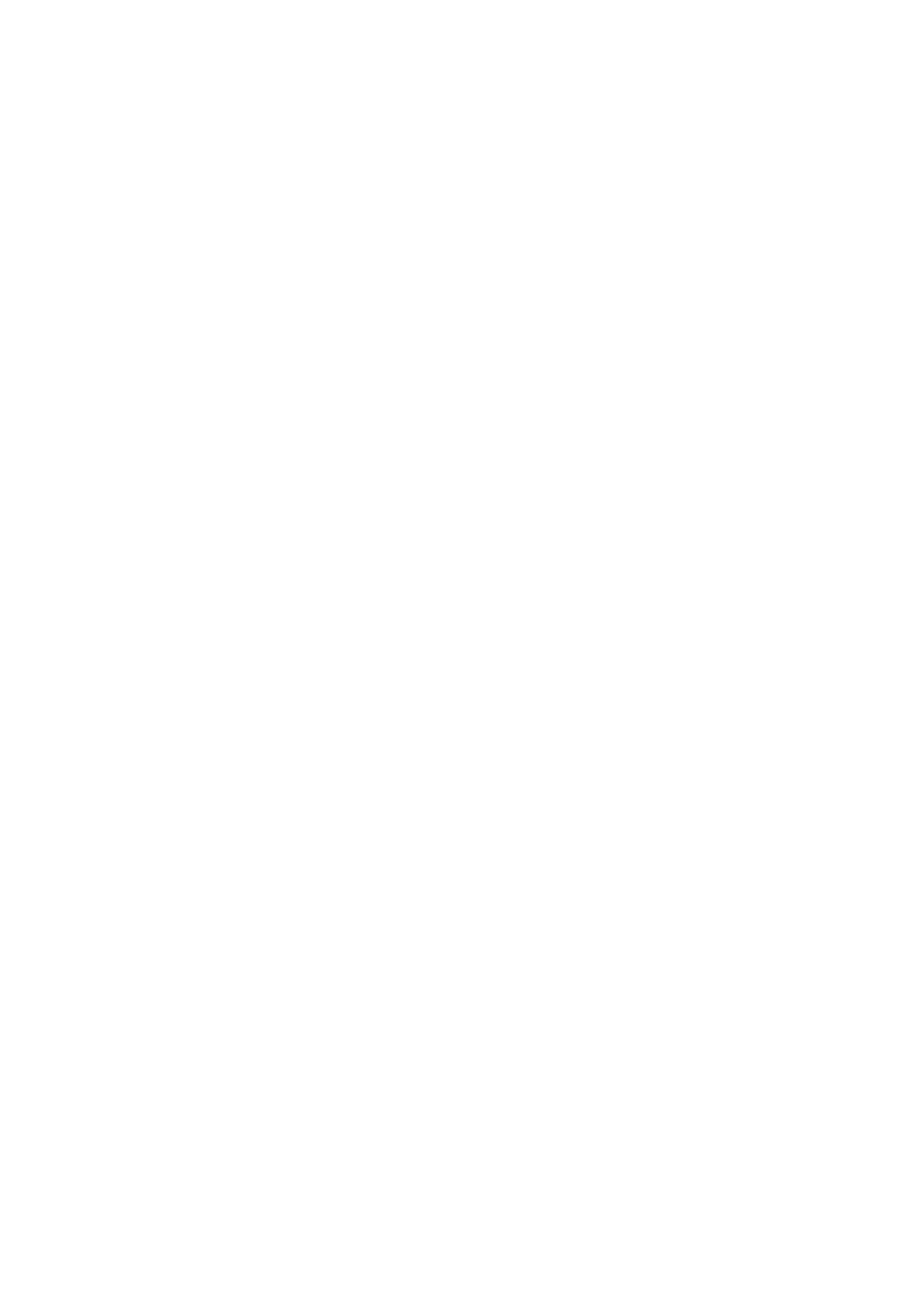## **Riassunto**

Durante gli ultimi vent'anni il Web si è evoluto considerevolmente. Al giorno d'oggi i browser supportano delle applicazioni web complete, che stanno rimpiazzando poco a poco le applicazioni desktop tradizionali: combinate con il cloud-storage, esse permettono un accesso indipendente dall'apparecchio utilizzato.

L'architettura più diffusa per i moderni siti internet è probabilmente quella a tre livelli: il livello per il salvataggio dei dati è solitamente affidato a una banca dati relazionale; la logica del programma è implementata su un server web tramite performanti linguaggi di programmazione imperativi e orientati agli oggetti; il codice lato client è invece scritto in un linguaggio di scripting, che può variare a dipendenza del browser.

L'interfaccia per gli utenti finali è divisa in una parte con un struttura gerarchica ad albero e una parte grafica, controllata separatamente con dei fogli di stile.

Tutte queste differenze fra le tecnologie usate implicano la necessità di convertire le informazioni in diversi formati tra i vari livelli: per esempio, le tuple relazionali devono essere convertite in oggetti per il livello logico, in un altro formato di scambio leggero per essere trasportate attraverso il web all'utente, e infine ancora in una struttura di pagina web per poter essere visualizzate sul browser. Questo comporta l'impossibilità di riutilizzare il codice fra i vari livelli, nonché dei costi più elevati, poiché diversi programmatori devono essere formati o assunti per ogni linguaggio di programmazione.

Questa tesi suggerisce una semplificazione dell'architettura classica grazie all'uso, su tutti i livelli, di dati semi strutturati (come XML) e di un linguaggio di programmazione che possa gestire questi dati in modo nativo (come XQuery) per una maggiore flessibilità architetturale. Essa presenta inoltre una capacità di versioning per supportare query temporali nei dati semi-strutturati.

Infine, analizza come XQuery può essere esteso e migliorato per una maggiore intuitività (nuova grammatica di scripting) e un maggior riutilizzo del codice (orientazione agli oggetti), al fine di permettere lo sviluppo di applicazioni web scalabili e guadagnare così l'approvazione degli sviluppatori web.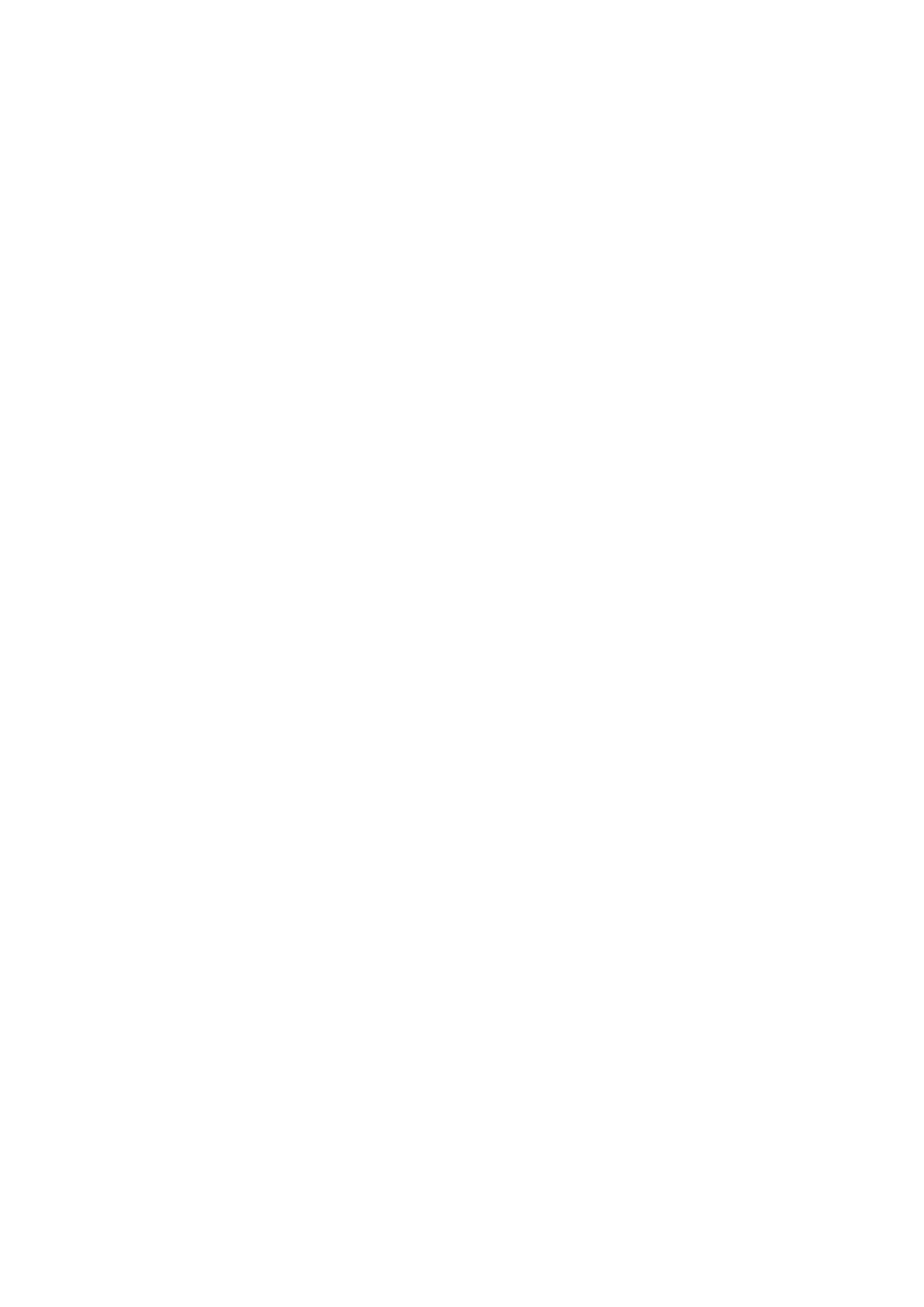## **Contents**

| 1              |     | <b>Introduction and Vision</b> |                                               |                |  |  |  |
|----------------|-----|--------------------------------|-----------------------------------------------|----------------|--|--|--|
|                | 1.1 |                                |                                               | $\overline{2}$ |  |  |  |
|                |     | 1.1.1                          |                                               | $\overline{2}$ |  |  |  |
|                |     | 1.1.2                          |                                               | $\overline{2}$ |  |  |  |
|                |     | 1.1.3                          |                                               | 3              |  |  |  |
|                |     | 1.1.4                          |                                               | $\overline{4}$ |  |  |  |
|                | 1.2 |                                |                                               | $\overline{4}$ |  |  |  |
|                | 1.3 |                                |                                               | 5              |  |  |  |
|                | 1.4 |                                |                                               | 6              |  |  |  |
| $\overline{2}$ |     |                                | <b>Short Introduction to XML technologies</b> | 9              |  |  |  |
|                | 2.1 |                                |                                               |                |  |  |  |
|                |     | 2.1.1                          |                                               |                |  |  |  |
|                |     | 2.1.2                          |                                               |                |  |  |  |
|                |     | 2.1.3                          |                                               |                |  |  |  |
|                |     | 2.1.4                          | XML Information Set (an XML data model) 13    |                |  |  |  |
|                |     | 2.1.5                          |                                               |                |  |  |  |
|                | 2.2 |                                |                                               |                |  |  |  |
|                |     | 2.2.1                          |                                               |                |  |  |  |
|                |     | 2.2.2                          |                                               |                |  |  |  |
|                |     | 2.2.3                          |                                               |                |  |  |  |
|                |     | 2.2.4                          |                                               |                |  |  |  |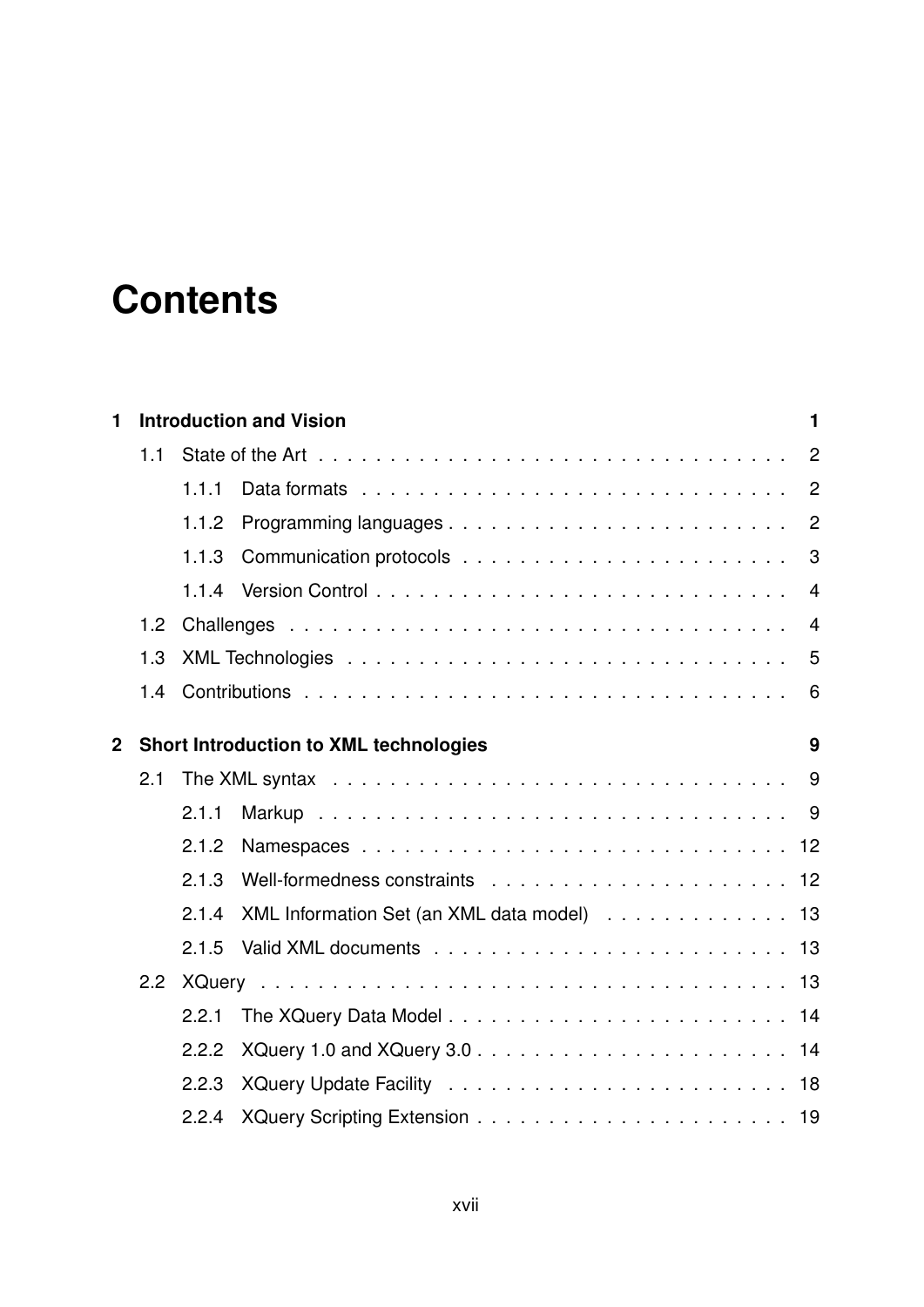| L | <b>Time</b>                           |       |                                                   |          |  |  |
|---|---------------------------------------|-------|---------------------------------------------------|----------|--|--|
| 3 | <b>Composing Pending Tree Updates</b> |       |                                                   |          |  |  |
|   | 3.1                                   |       |                                                   | 23       |  |  |
|   | 3.2                                   |       |                                                   |          |  |  |
|   |                                       | 3.2.1 |                                                   |          |  |  |
|   |                                       | 3.2.2 |                                                   |          |  |  |
|   | 3.3                                   |       |                                                   |          |  |  |
|   | 3.4                                   |       |                                                   |          |  |  |
|   | 3.5                                   |       | Operational definition of PUL composition 29      |          |  |  |
|   |                                       | 3.5.1 |                                                   |          |  |  |
|   |                                       | 3.5.2 |                                                   |          |  |  |
|   | 3.6                                   |       |                                                   |          |  |  |
|   | 3.7                                   |       |                                                   |          |  |  |
|   |                                       | 3.7.1 |                                                   |          |  |  |
|   |                                       | 3.7.2 | <b>Forests</b>                                    | 35       |  |  |
|   |                                       | 3.7.3 |                                                   |          |  |  |
|   |                                       | 3.7.4 | Partition of PULs with respect to targets 37      |          |  |  |
|   |                                       | 3.7.5 |                                                   |          |  |  |
|   |                                       | 3.7.6 |                                                   |          |  |  |
|   |                                       | 3.7.7 | Proof of the PUL composition theorem 40           |          |  |  |
|   | 3.8                                   |       |                                                   | 49       |  |  |
|   |                                       |       |                                                   |          |  |  |
| 4 |                                       |       | A Version Control System for semi-structured data | 51<br>51 |  |  |
|   | 4.1                                   |       |                                                   |          |  |  |
|   | 4.2                                   |       |                                                   |          |  |  |
|   | 4.3                                   |       |                                                   |          |  |  |
|   |                                       | 4.3.1 |                                                   |          |  |  |
|   |                                       | 4.3.2 |                                                   |          |  |  |
|   |                                       | 4.3.3 |                                                   |          |  |  |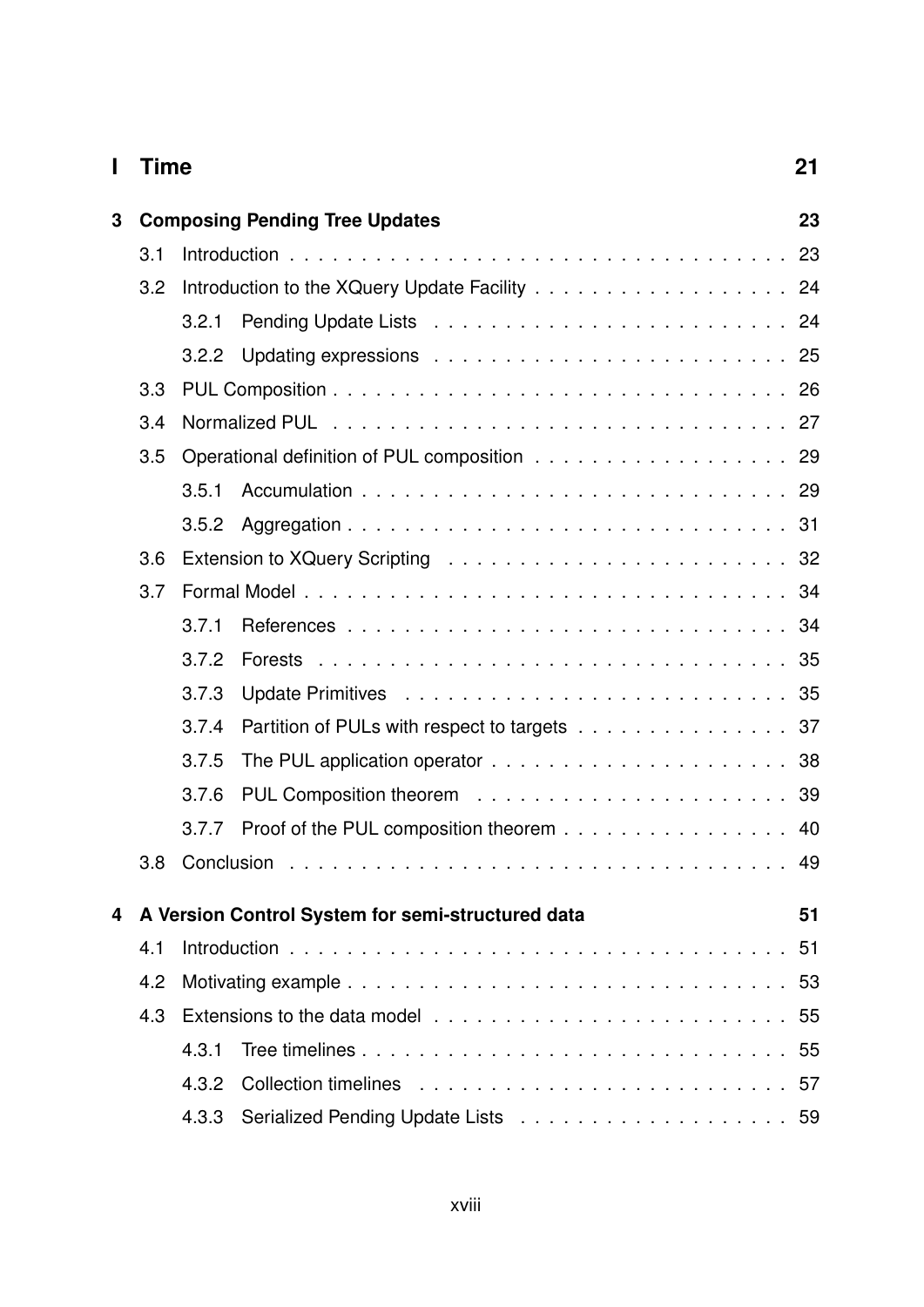| 4.4 |       |                                                         |    |  |
|-----|-------|---------------------------------------------------------|----|--|
|     | 4.4.1 |                                                         |    |  |
|     | 4.4.2 |                                                         |    |  |
|     | 4.4.3 |                                                         |    |  |
| 4.5 |       | Extensions to the processing                            |    |  |
|     |       |                                                         |    |  |
|     | 4.5.1 |                                                         |    |  |
|     |       |                                                         |    |  |
|     | 4.5.3 |                                                         |    |  |
|     |       | 4.5.4 Using Checkout and Checkin policies 66            |    |  |
| 4.6 |       |                                                         |    |  |
|     | 4.6.1 |                                                         |    |  |
|     | 4.6.2 |                                                         |    |  |
|     | 4.6.3 |                                                         |    |  |
|     | 4.6.4 | Implementation of Timelines on Top or an RDBMS Layer 72 |    |  |
|     | 4.6.5 |                                                         |    |  |
|     | 4.6.6 | Tree and Collection Timeline Clustering 74              |    |  |
| 4.7 |       |                                                         |    |  |
|     |       | 4.7.1 The implementation                                | 76 |  |
|     | 4.7.2 |                                                         |    |  |
|     | 4.7.3 |                                                         |    |  |
|     | 4.7.4 | Adaptation of TPoX for Version Control Measurements 78  |    |  |
|     | 4.7.5 |                                                         |    |  |
|     | 4.7.6 |                                                         |    |  |
| 4.8 |       |                                                         |    |  |
| 4.9 |       |                                                         |    |  |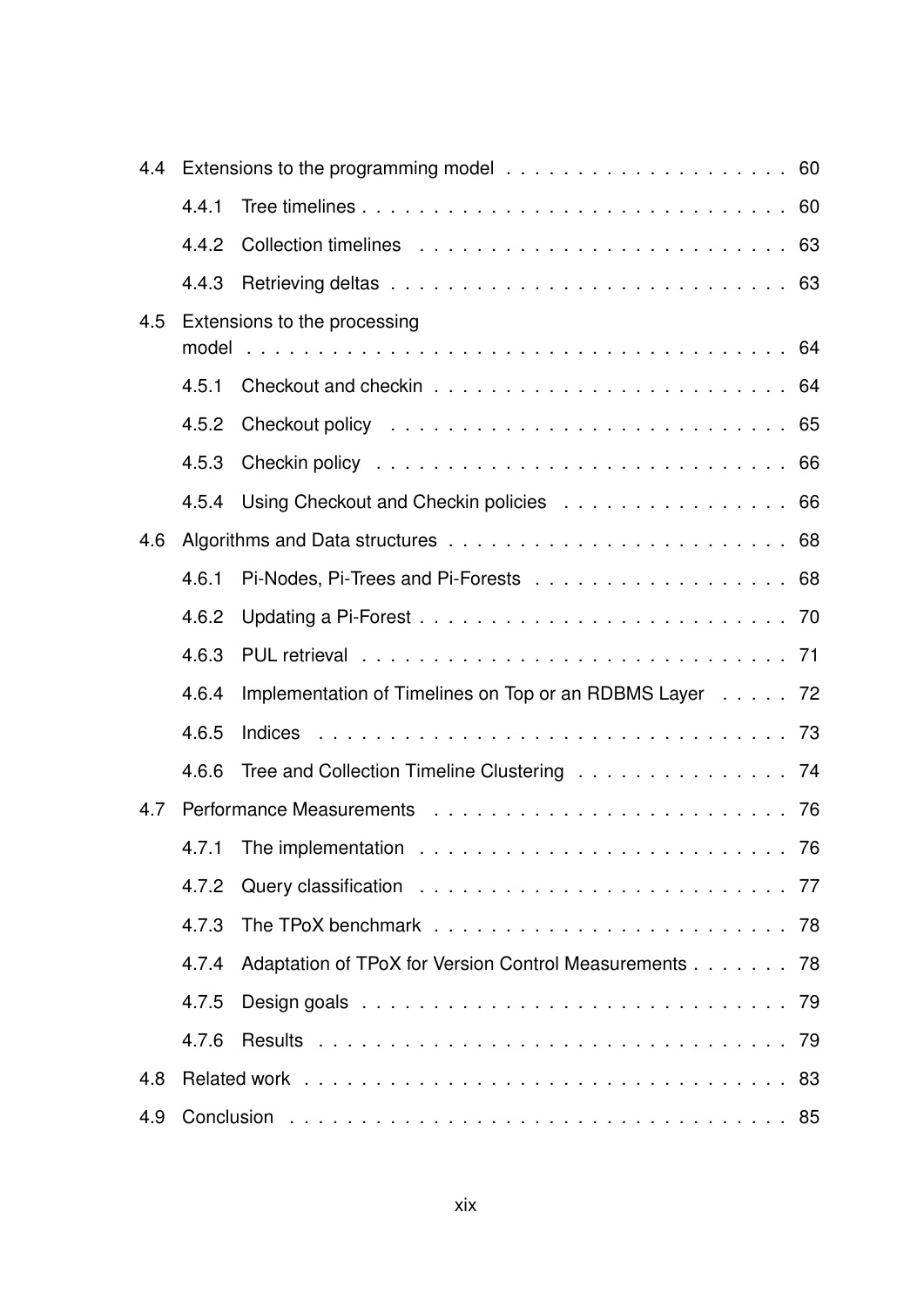| Ш | <b>Scale</b>                        |       |                                                                                                                                                                                                                                |    |  |
|---|-------------------------------------|-------|--------------------------------------------------------------------------------------------------------------------------------------------------------------------------------------------------------------------------------|----|--|
| 5 |                                     |       | An intuitive XQuery Scripting Grammar                                                                                                                                                                                          | 89 |  |
|   | 5.1                                 |       |                                                                                                                                                                                                                                |    |  |
|   | 5.2                                 |       | The solved issues enterpreteration of the solve of the solve of the set of the set of the solve of the solve of the solve of the solve of the solve of the solve of the solve of the solve of the solve of the solve of the so |    |  |
|   |                                     | 5.2.1 |                                                                                                                                                                                                                                |    |  |
|   |                                     | 5.2.2 |                                                                                                                                                                                                                                |    |  |
|   | 5.3                                 |       |                                                                                                                                                                                                                                |    |  |
|   | 5.4                                 |       |                                                                                                                                                                                                                                |    |  |
|   |                                     | 5.4.1 |                                                                                                                                                                                                                                |    |  |
|   |                                     | 5.4.2 | Composability of statements and expressions 97                                                                                                                                                                                 |    |  |
|   |                                     | 5.4.3 |                                                                                                                                                                                                                                |    |  |
|   |                                     | 5.4.4 |                                                                                                                                                                                                                                |    |  |
|   |                                     | 5.4.5 |                                                                                                                                                                                                                                |    |  |
|   |                                     | 5.4.6 |                                                                                                                                                                                                                                |    |  |
|   |                                     | 5.4.7 |                                                                                                                                                                                                                                |    |  |
|   | 5.5                                 |       |                                                                                                                                                                                                                                |    |  |
| 6 | <b>Object-orientation in XQuery</b> |       |                                                                                                                                                                                                                                |    |  |
|   | 6.1                                 |       |                                                                                                                                                                                                                                |    |  |
|   | 6.2                                 |       | State of the art in XQuery and XML Schema 109                                                                                                                                                                                  |    |  |
|   |                                     |       |                                                                                                                                                                                                                                |    |  |
|   |                                     | 6.2.2 |                                                                                                                                                                                                                                |    |  |
|   |                                     | 6.2.3 |                                                                                                                                                                                                                                |    |  |
|   |                                     | 6.2.4 |                                                                                                                                                                                                                                |    |  |
|   |                                     | 6.2.5 |                                                                                                                                                                                                                                |    |  |
|   |                                     | 6.2.6 | Type hierarchy and subtyping $\ldots \ldots \ldots \ldots \ldots \ldots \ldots \ldots \ldots$                                                                                                                                  |    |  |
|   |                                     | 6.2.7 |                                                                                                                                                                                                                                |    |  |
|   |                                     | 6.2.8 |                                                                                                                                                                                                                                |    |  |
|   |                                     | 6.2.9 | Using polymorphism in the portfolio example 119                                                                                                                                                                                |    |  |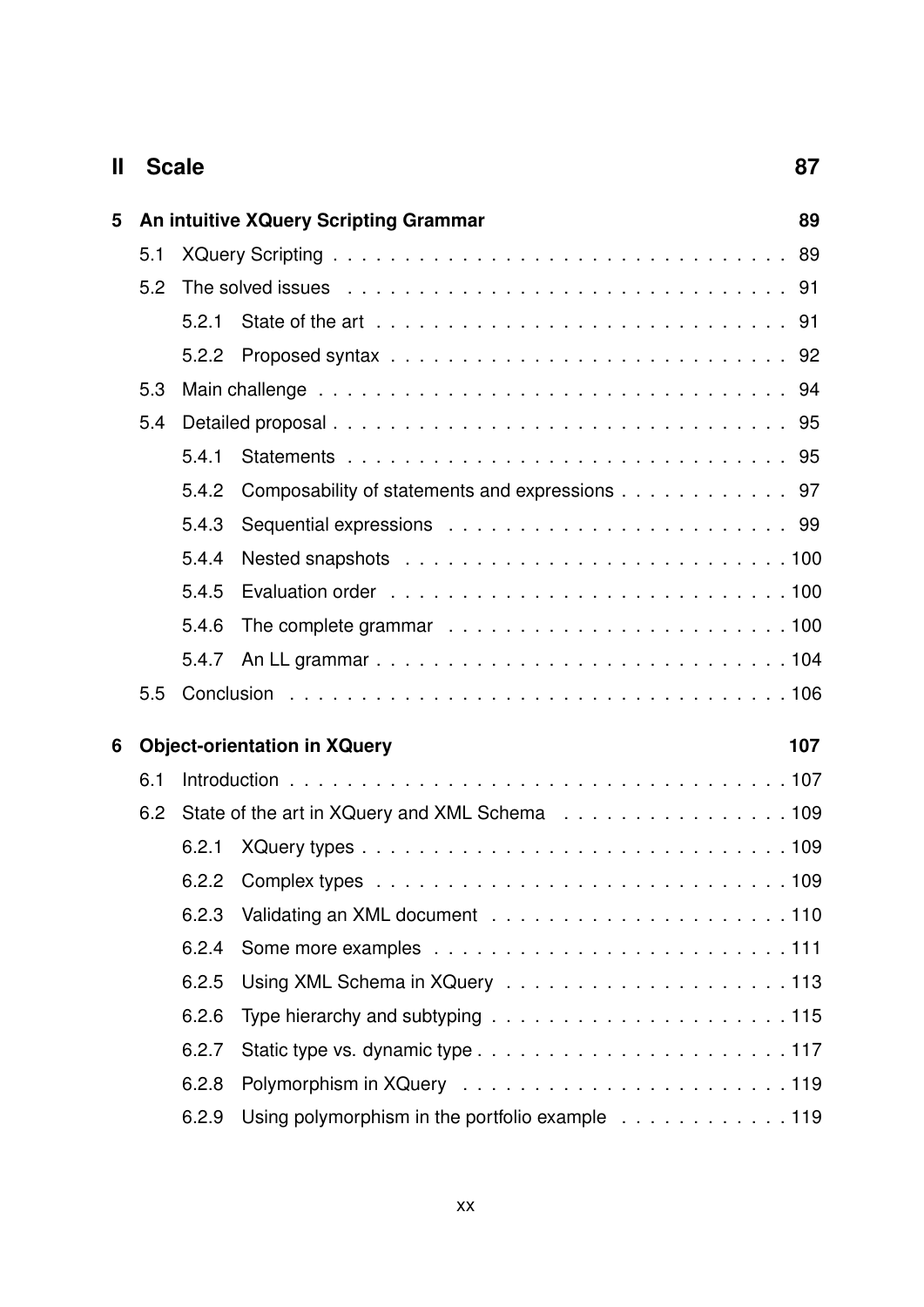| 6.3 |                                             | Motivations for more object orientation in XQuery 122 |  |  |
|-----|---------------------------------------------|-------------------------------------------------------|--|--|
| 6.4 | A Human-readable format for XML Schema 125  |                                                       |  |  |
|     | 6.4.1                                       |                                                       |  |  |
|     |                                             |                                                       |  |  |
|     | 6.4.3                                       |                                                       |  |  |
| 6.5 | Methods: Introducing behavior in XQuery 129 |                                                       |  |  |
|     | 6.5.1                                       |                                                       |  |  |
|     | 6.5.2                                       |                                                       |  |  |
|     | 6.5.3                                       | Method resolution and dynamic binding 130             |  |  |
|     | 6.5.4                                       |                                                       |  |  |
|     | 6.5.5                                       | Binding method to existing XML Schemas 131            |  |  |
| 6.6 |                                             |                                                       |  |  |
|     | 6.6.1                                       |                                                       |  |  |
|     |                                             |                                                       |  |  |
| 6.7 |                                             |                                                       |  |  |
| 6.8 |                                             |                                                       |  |  |
| 6.9 |                                             |                                                       |  |  |
|     |                                             |                                                       |  |  |

## **III** Space 143

| 7 XQuery on the client-side |  |  |  |  |  |  |
|-----------------------------|--|--|--|--|--|--|
|                             |  |  |  |  |  |  |
|                             |  |  |  |  |  |  |
|                             |  |  |  |  |  |  |
|                             |  |  |  |  |  |  |
|                             |  |  |  |  |  |  |
|                             |  |  |  |  |  |  |
|                             |  |  |  |  |  |  |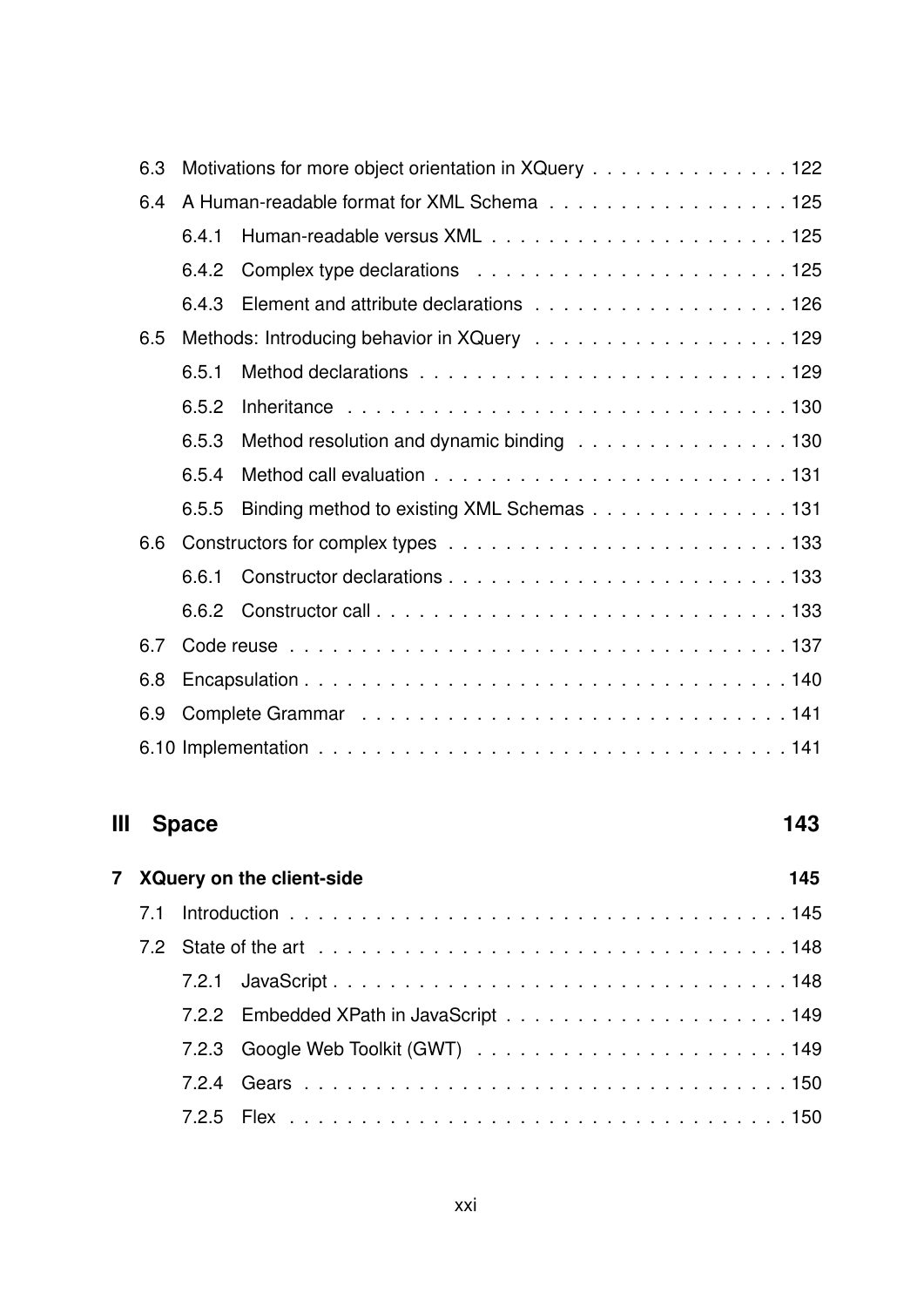| 8 |     | <b>Conclusion</b> | 171 |
|---|-----|-------------------|-----|
|   | 7.6 |                   |     |
|   |     |                   |     |
|   |     | 7.5.2             |     |
|   |     | 7.5.1             |     |
|   | 7.5 |                   |     |
|   |     | 7.4.2             |     |
|   |     | 7.4.1             |     |
|   | 7.4 |                   |     |
|   |     | 7.3.8             |     |
|   |     | 7.3.7             |     |
|   |     | 7.3.6             |     |
|   |     | 7.3.5             |     |
|   |     | 7.3.4             |     |
|   |     | 7.3.3             |     |
|   |     | 7.3.2             |     |
|   |     | 7.3.1             |     |
|   | 7.3 |                   |     |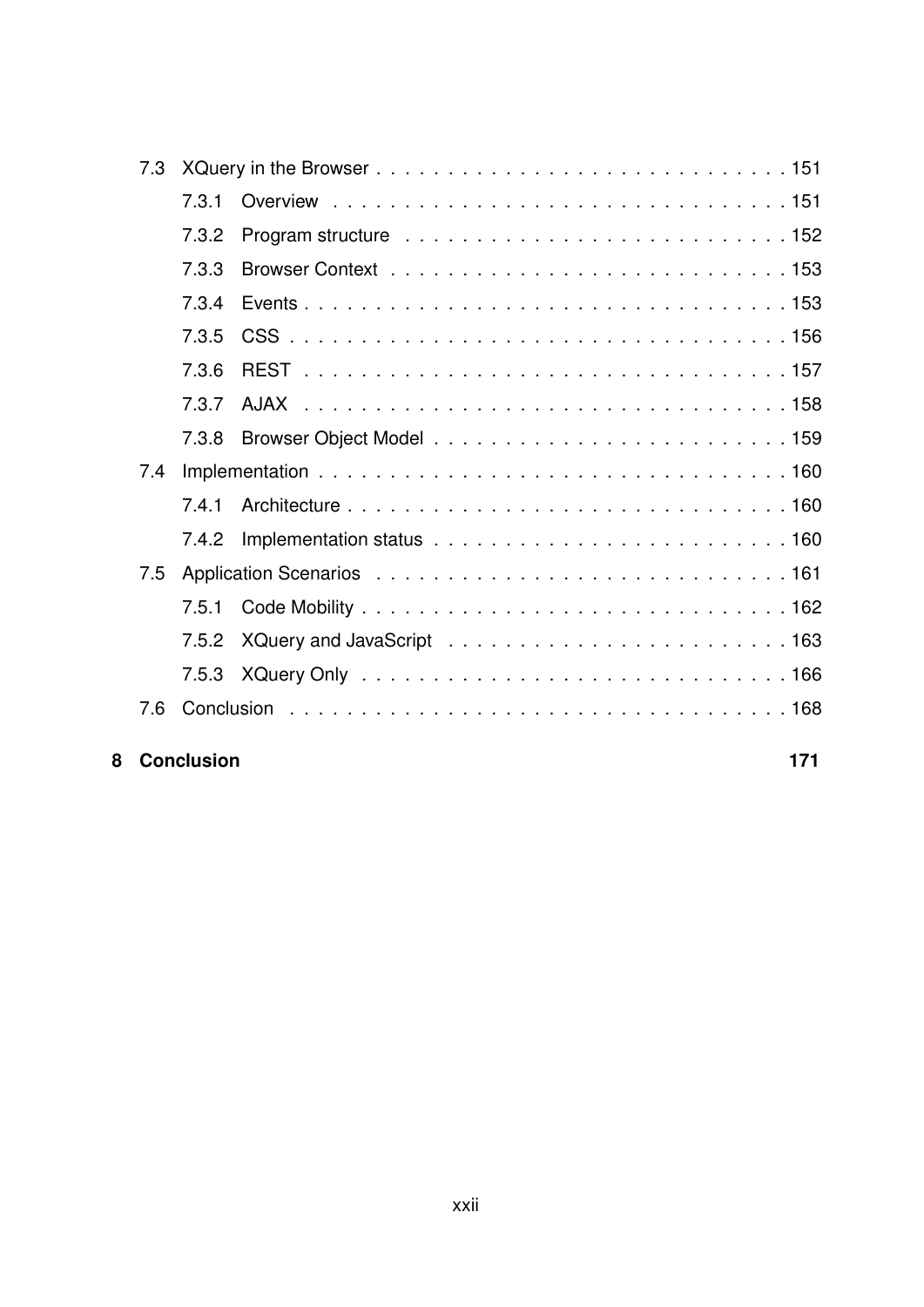## **Chapter 1**

## **Introduction and Vision**

When the World Wide Web was invented twenty years ago [47], its goal was to provide a platform facilitating the exchange of information thanks to a network of documents hyper-linked to each other.

During the last two decades, many noticeable evolutions took place:

- **Web of data** The Web no longer only contains human-readable documents, it also contains huge amounts of raw data which can be directly processed by computers. The Web, in addition to the originally intended human-computer communication, allows computer-computer communication. One of Tim Berners-Lee's top priorities in the future of the Web is linked data (what he originally called semantic Web), i.e., leverage the Web to link data to make it available to everyone, query it and build new applications on top of this data [46].
- **Main platform** In the 90s, the Web was a technology available on the Internet among many others (E-mail, Usenet, IRC, FTP, telnet, instant messaging...). Today, it has become the main communication platform: forums are available as Web sites, files are commonly downloaded over the Web, users can interact and discuss using Web-based fora and social networks.
- **Web applications** HTML pages are no longer static documents. They contain code which is executed on the user's side. The browser has become a real programming environment. Many client-side applications (for example text processors, spreadsheets, presentations) are now available in the browser, potentially replacing their desktop application ancestors [1] [15] [26].
- **Mobile devices** The Web can be accessed on hand-held devices such as smart-phones or tablets, which means that the number of nodes in the network is increasing.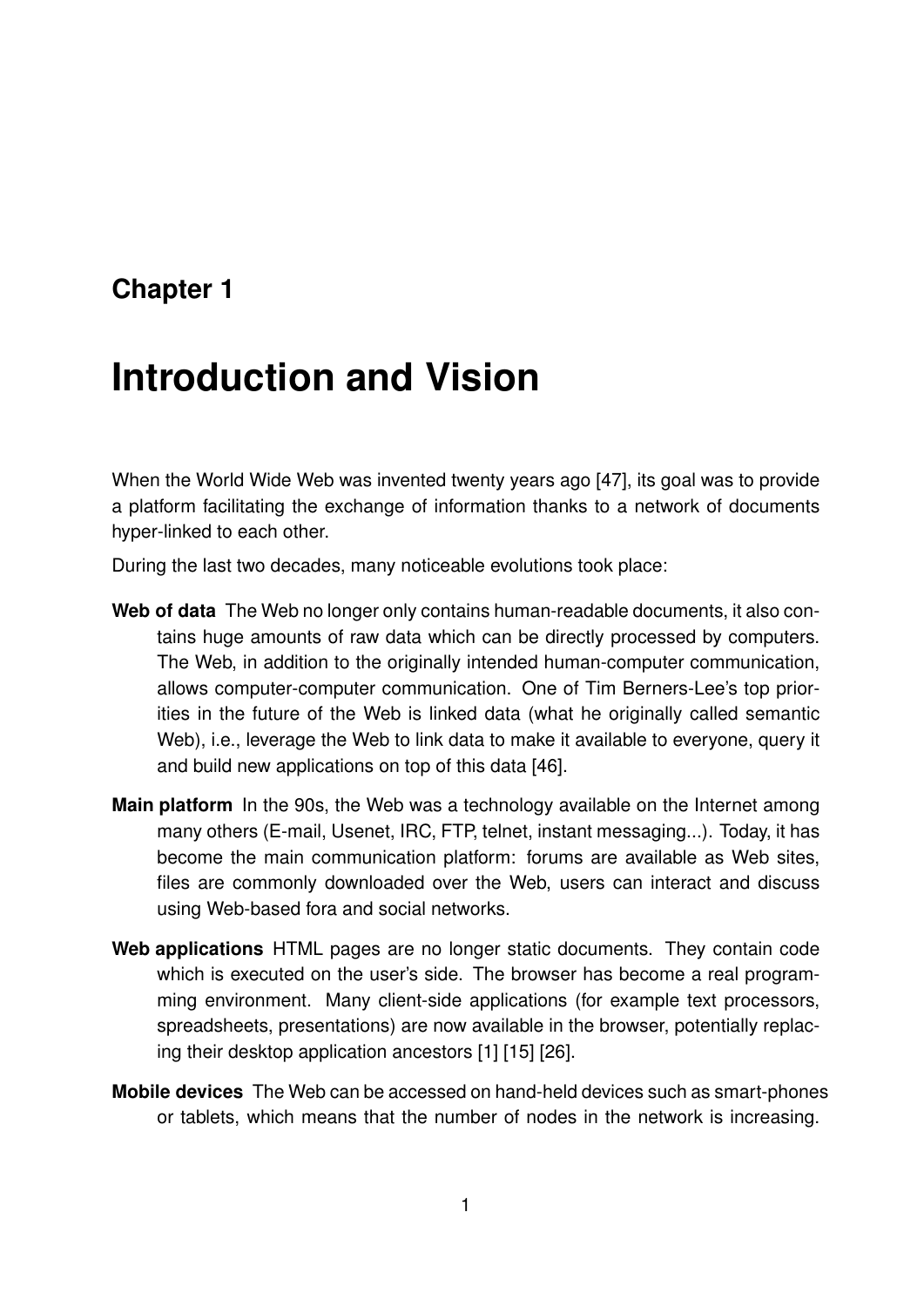The IPv4 address space is exhausted. This trend is very likely going to gain in momentum, moving towards what is already called the Web of things [34].

**Online time** With DSL and 3G subscriptions prominently replacing access to the Internet through regular phone lines in the last decade, most of the devices are now online most of the time. This enables use of cloud storage [25][5]: the data is stored in remote data centers, can be shared between devices and accessed through Web interfaces. Also, Google's Chrome OS [14] provides a Web-applications-only environment (with offline capability though).

These evolutions suggest that programming the Web [31], i.e., having servers and client devices create, exchange and process data and code through the HTTP protocol [18], is becoming increasingly crucial.

## **1.1 State of the Art**

This section presents the state of the art in technologies used for Web applications. XML technologies are presented further down, in a section of their own.

### **1.1.1 Data formats**

Web pages to be displayed in the browser are writing using HTML (HyperText Markup Language) [17] and formatted using CSS (Cascading StyleSheets) [8]. Clients can also receive and process other formats such as XML [38], JSON [21], raw text. Persistent data can be stored using these formats as well, but traditionally, it is stored in a relational database [58].

### **1.1.2 Programming languages**

The most widely used architecture to build Web applications is based on three tiers: database, business logic and client.

The database layer stores and manages persistent data. The business logic layer (also called middleware) performs server-side computations on top of this data. The client (mostly a browser) communicates with the server and might perform computations on its side as well.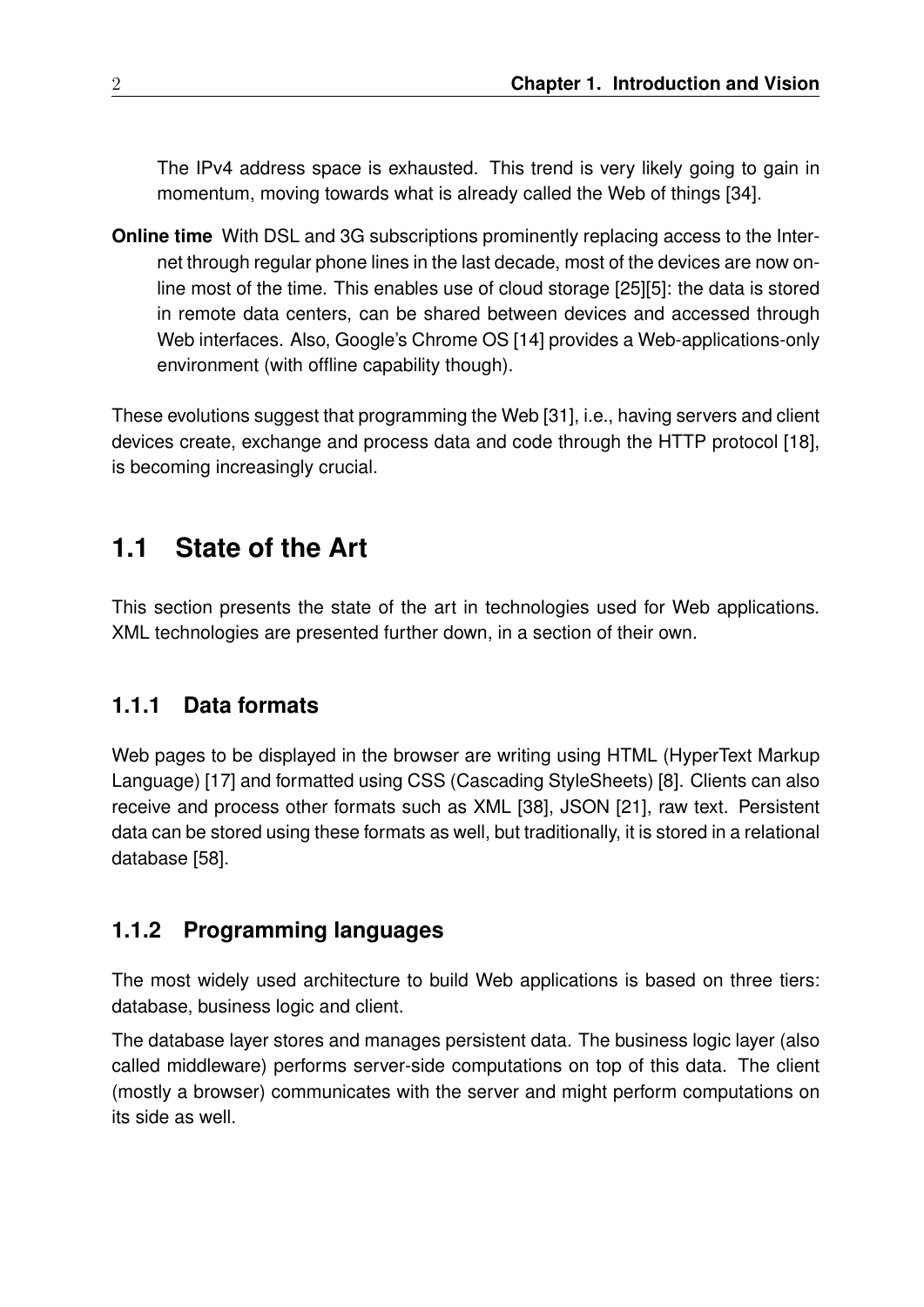The technologies used on these three tiers are very different:

- On the database tier, the most popular language is SQL [42], although database companies (Oracle, Microsoft...) are increasingly including XML support with the XQuery [48] language.
- On the business tier, Java EE [19] and ASP.NET [24] are the main proprietary alternatives, whereas the most popular open-source language is PHP [30].
- The client also uses very specific languages. Dynamic Web pages execute code, often written in JavaScript [80], a dialect of the ECMAScript standard [11]. A popular alternative is Flash/Flex [2] which is used for animations, requiring the installation of a plugin, although the upcoming HTML5 might supplant it.

The Google Web Toolkit [16] allows cross-compiling Java code to JavaScript code. The main advantages is that it leverages Java features such as strong typing, allowing early error detection, and it allows Java experts without knowledge in JavaScript to program the client. Alternatively, there are attempts to use JavaScript on the server.

#### **1.1.3 Communication protocols**

The layers in the three-tier architecture communication using protocols on top of TCP/IP.

The communication protocol between the database and the business logic layer is technology-dependent. In some cases (especially smaller applications), these two layers are even on the same machine.

The business logic layer and the client communicate using the HTTP protocol [18]. Other layers of protocols can be used on top of HTTP. REST (REpresentational State Transfer) is an example of very popular, resource-oriented protocol [62]. The main idea of REST is very close to the spirit of HTTP, i.e., resources are identified by URLs and clients use HTTP methods (GET, PUT, DELETE, ...) on top of the resources, retaining their original semantics, to interact with them. An alternate protocol (Web services) uses exclusively POST requests on top of a single URL, transmitting the message in an HTTP body envelope.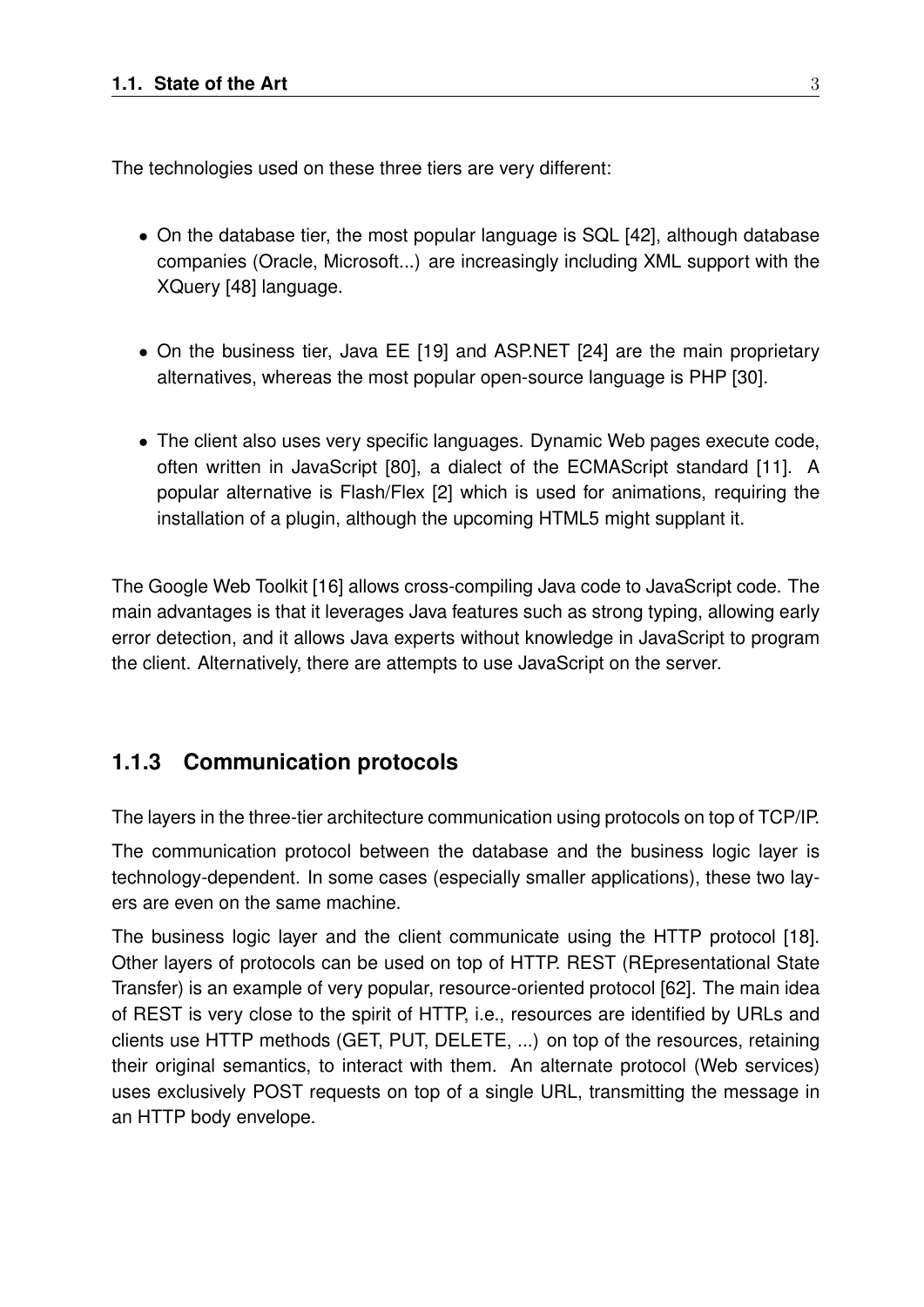### **1.1.4 Version Control**

Version control has two aspects, depending whether it supports data (which can be queried) or code.

The first generation of code versioning systems consisted of SCCS [10] and RCS [32], CVS [9] and SVN [4] then followed. The newest generations are distributed and allow, e.g., local commits (git, bazaar, mercurial). These technologies are all text-based, and model the differences between versions as inserted or deleted lines of text.

Structured data (queryable) is commonly stored in temporal relational databases (Oracle Flashback [28], Microsoft ImmortalDB [70]).

## **1.2 Challenges**

Each language used in the Web technology stack has (inherently) missing features. For example:

- JavaScript, which was originally designed to validate forms on the client using events to avoid unnecessary communication with the server, is very good for small computations, as well as for designing a user interface with events. However, it has neither been designed to navigate through the HTML code of Web pages, nor to process large amounts of data. JavaScript code for HTML navigation and data processing is thus relatively complex.
- Java does not support relational databases. When used in conjunction with SQL, an RDBMS-to-object mapping as well as an interface is required.

The JavaScript limitations are addressed with jQuery [20], which makes navigation in the HTML document easier. The Java limitations are addressed by extending SQL with more imperative abilities (e.g., PL/SQL [29]).

The limitations of each language is compensated by the high number of languages on the technology stack. However, this becomes an issue as well (*technology jungle*):

- A single Web application can contain, sometimes even in the same file, more that five or six different languages.
- There is a fundamental impedance mismatch between the various data models, requiring conversions when sending data around between tiers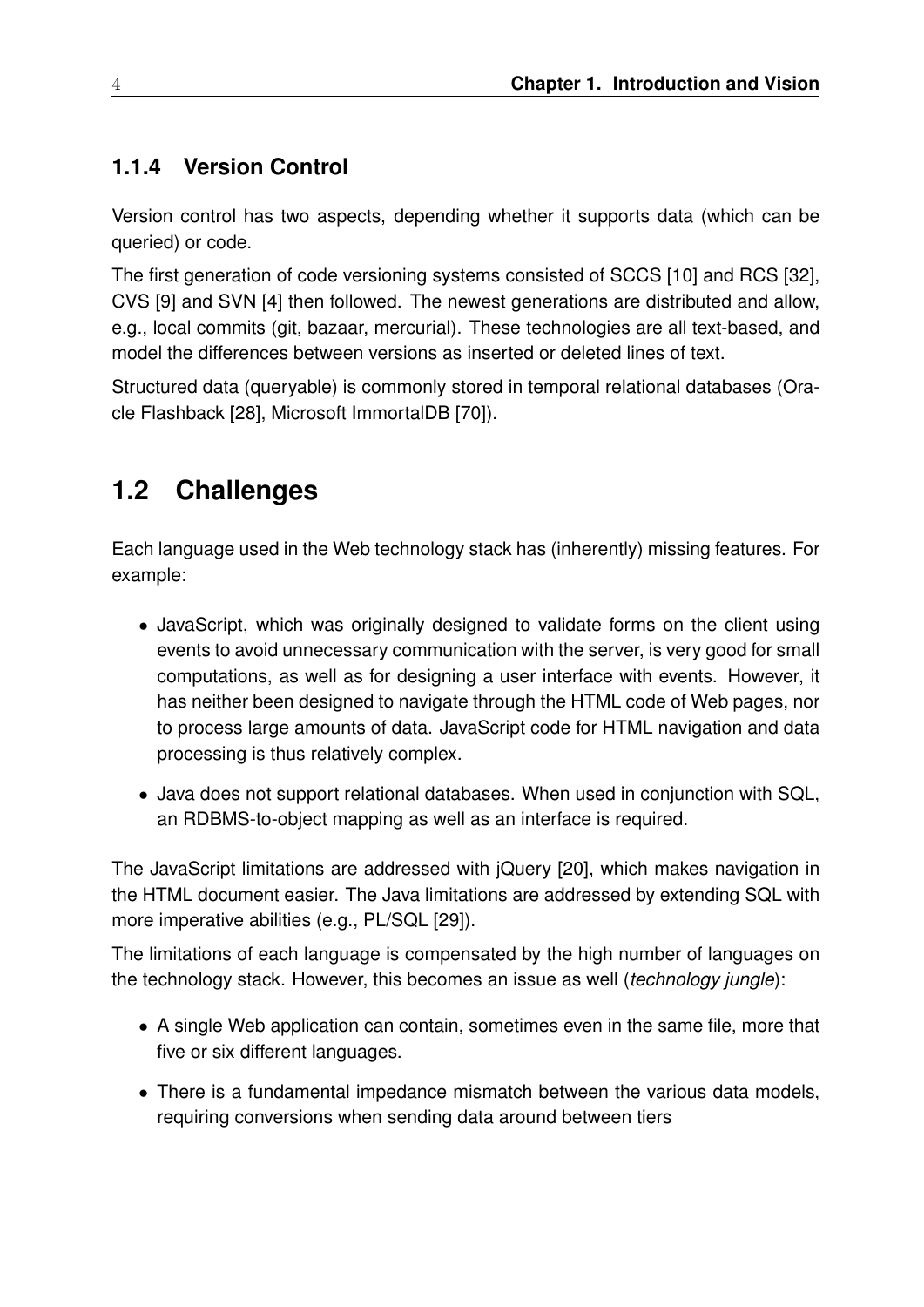• Experts have to be trained in each of the languages in use. This induces training costs.

This technology jungle prevents code mobility: the code is also very hard to move around, as it needs to be translated or compiled back and forth from a language to another language. The same is true for the data, for example, data in relational tables needs to be mapped to XML or objects, and conversely.

This second issue is addressed, for example, by compiling Java to JavaScript (GWT) or by using JavaScript on the server - but this brings back the first issue (missing features).

## **1.3 XML Technologies**

The Web community is aware of these shortcomings and there already are workarounds. First, JavaScript now often embeds XPath expressions. XPath [36] is a W3C standard that has been designed to navigate XML trees, hence also the DOM tree, which is similar in spirit. This addresses the missing language features, but this makes one more language in the technology stack and it does not make the code more mobile. However, the idea of leveraging XML technologies is very appealing, for at least two reasons:

- XML is a cousin of HTML. Both represent data as a tree using markup. Furthermore, there is an alternate XML syntax for HTML known as XHTML.
- XML-based databases (e.g., eXist [12], Sedna [33]) have gained a lot of maturity over the last decade. It is possible to completely replace the relational database with an XML database (at least at the logical level: an XML database can use an RDMS, or a key-value-pair store, for its storage).

There are two main XML-processing languages among W3C recommendations, both based on XPath (and both Turing-complete): XSLT [41] and XQuery [48].

XSLT provides a means of transforming an XML document into another XML document. Its syntax is itself XML.

XQuery is more of a general-purpose language. It started on the database tier and was originally intended for querying XML in the same way SQL is used for querying relational databases. It consists of

• the core language  $(1.0)$  [48] as well as a newer version  $(3.0)$  on its way [40]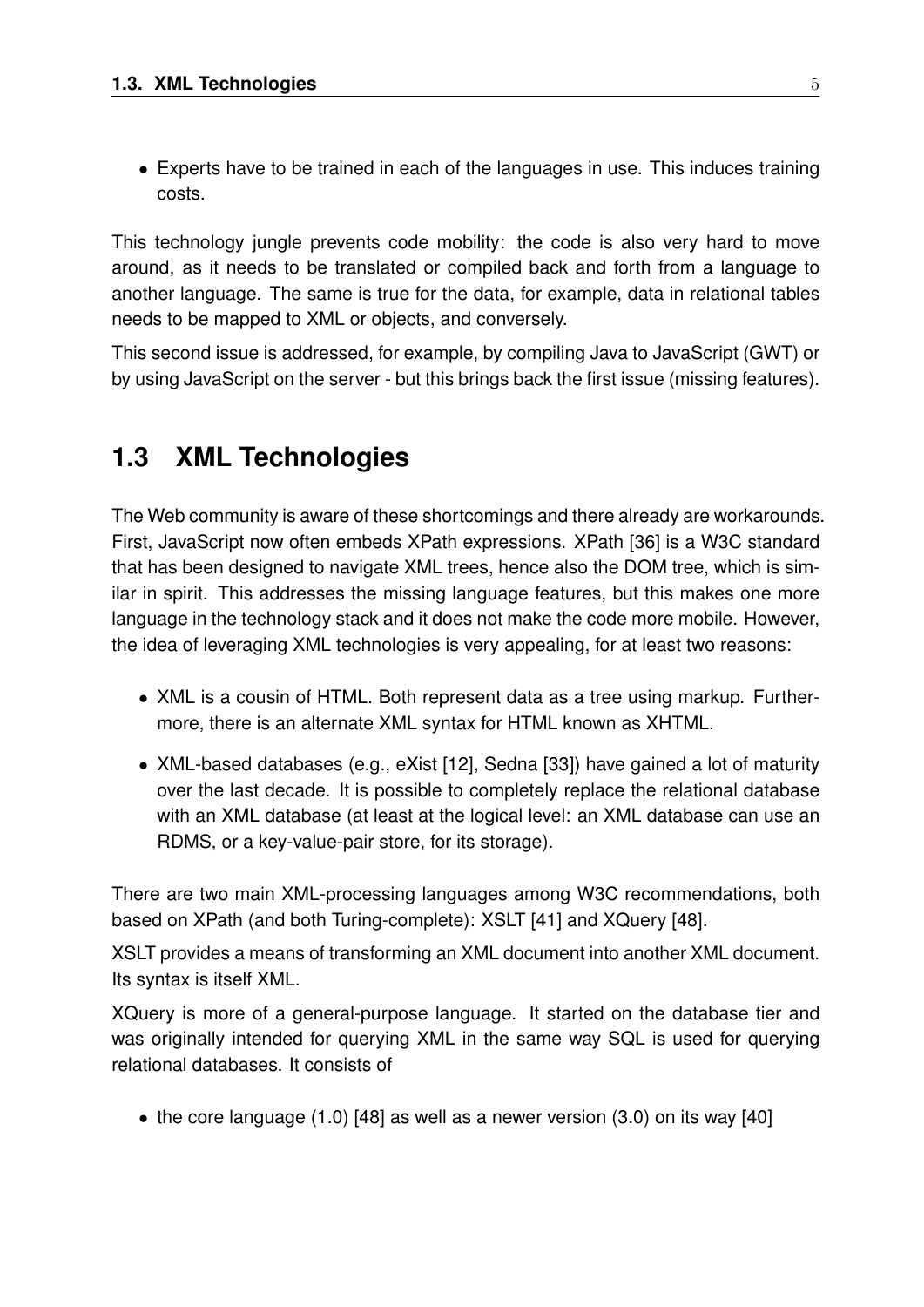- an Update Facility [54], currently defined for XQuery 1.0.
- a Full-Text Extension [44], currently defined for XQuery 1.0.
- a working draft for a Scripting Extension [53] following the XQueryP proposal [52].

XQuery relies on the XPath 2.0 and XQuery 1.0 Data Model (XDM), the instances of which are sequences of items [61]. It comes with a rich set of functions and operators [72].

For a couple of years, with the growing interest in XML and the related technologies (XML Schema) as well as in the REST architecture, XQuery has also become popular on the middle-tier, as an alternative to PHP and Java EE. Implementations are Mark-Logic [22], as well as Sausalito (28msec) [49] [69] [35]. It also runs on mobile devices [27].

There also exist proposals for XML-based versioning in various ways (an additional layer on top of a text-based versioning system [81] or an XML format for encoding several versions of an XML document in a compact way [78]).

All this indicates that XQuery and XML are very good candidates for an integrated architecture and a unified Web technology stack.

### **1.4 Contributions**

The broader vision of this thesis is to show that it is possible to gain flexibility in three dimensions when programming Web applications:

**Time** Keep track of data history in a queryable way,

**Space** Allow the same data and code formats on all layers,

**Scale** Gain acceptance, and have programs scale, by using widespread Software Engineering paradigms.

without sacrificing performance, cost, and while retaining backward compatibility with existing technologies.

This implies that we should be able to compensate for missing language features and at the same time reduce the number of languages in the technology jungle and the impedance mismatch.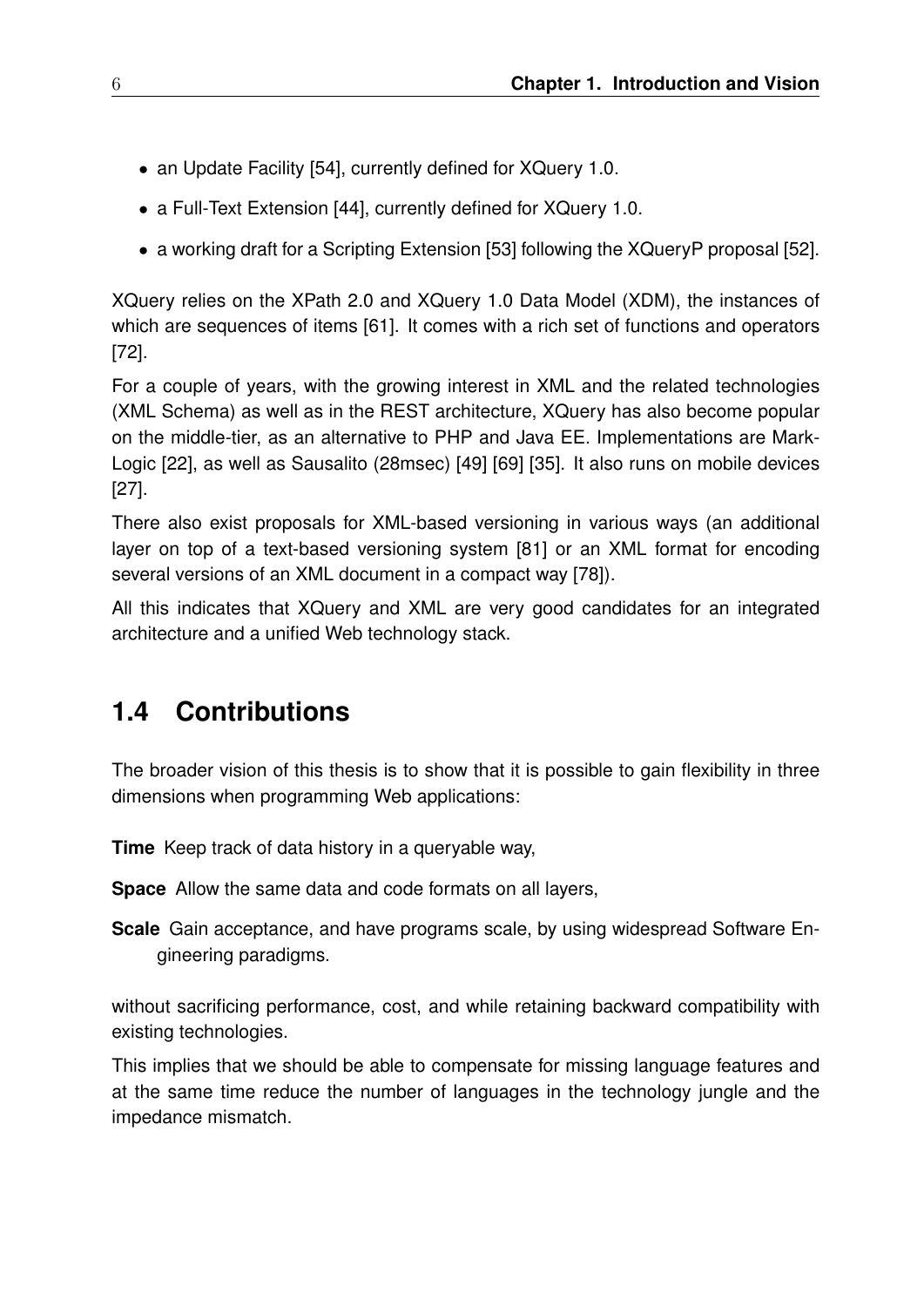The general method to achieve this goal is to leverage existing W3C standards. XML is already accepted and used as the main means of exchanging data between tiers. XQuery is a very good candidate to program the Web and is already in use in serverside and database applications. It can be leveraged by extending the data model to add what is missing, and by defining new data structures and algorithms for an efficient implementation and its optimization.

The contributions of this thesis are five-fold:

- **Time PUL composition** Chapter 3 introduce an operator on XQuery Pending Update Lists for computing the difference between any two versions of XML data, given the differences between any two consecutive versions. This chapter is an updated and more complete version of a paper published at XML Prague in 2010 [64].
- **Time an XML Time Machine** Chapter 4 makes XQuery temporally savvy so that it becomes possible to keep track of and manipulate several versions of XML data. This enables temporal flexibility, as XML data will then be accessible in any past version.
- **Scale an intuitive XQuery Scripting Grammar** Chapter 5 introduce a new scripting grammar to make XQuery programming more intuitive to users familiar with Java or  $C_{++}$ .
- **Scale Object Orientation in XQuery** Chapter 6 moves XQuery towards more objectorientation by adding behavior to XML nodes, enabling code reuse.
- **Space XQuery in the Browser** Chapter 7 makes XQuery available for client-side, browser programming. This includes a function library to handle events and styles, an adaptation of the Browser Object Model and an implementation. This enables code mobility, as XQuery then becomes available on all three tiers: database, business logic and client. This chapter is an updated version of a paper published at the World Wide Web conference in 2009 [66]. A demo was also given at SIGMOD 2008 [65].

These contributions are complementary to each other and can be used jointly to build Web applications with a unique declarative and object-oriented language on all layers, relying on persistent, versioned semi-structured data in the back-end.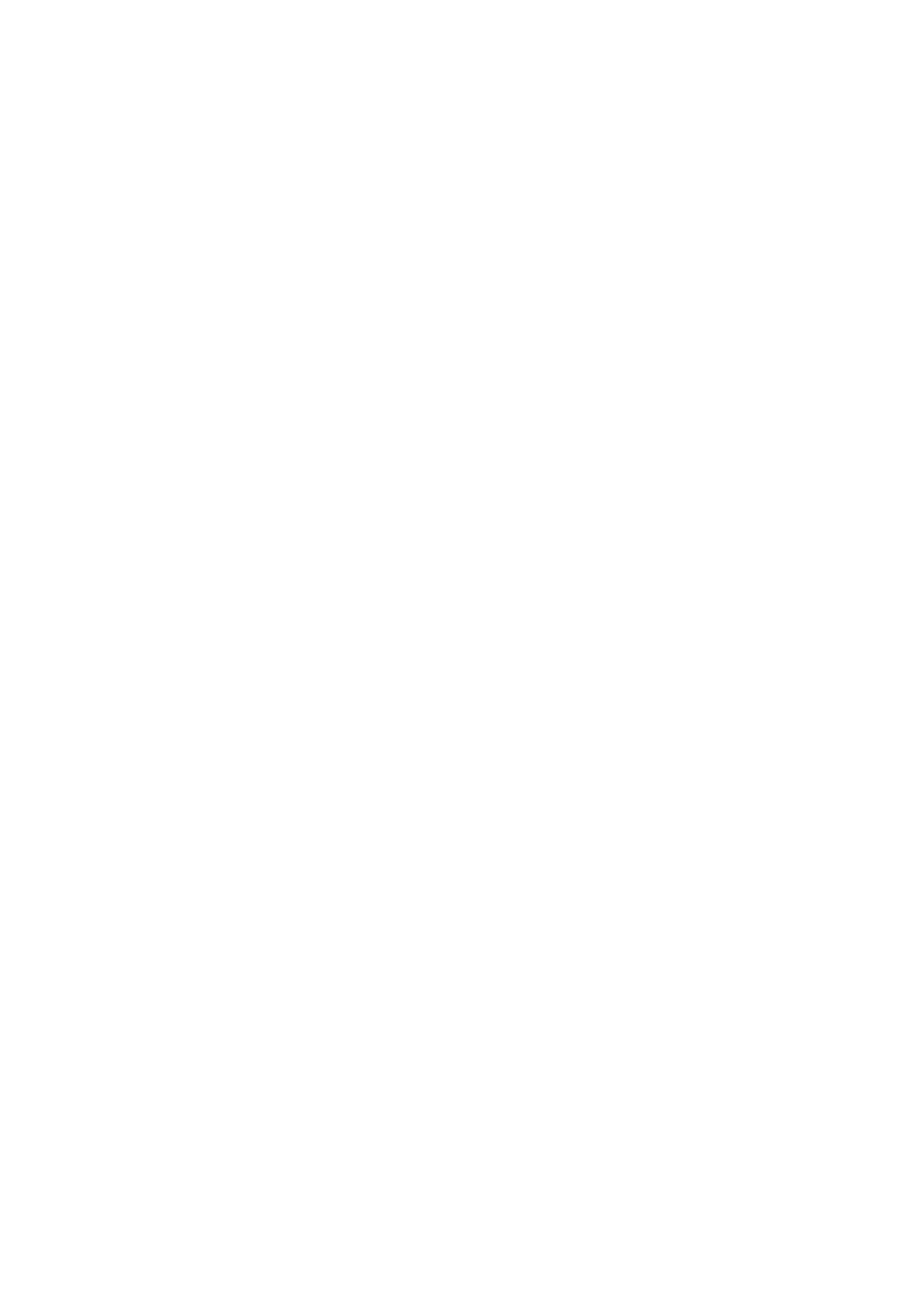## **Chapter 2**

# **Short Introduction to XML technologies**

This chapter provides an introduction to XML technologies. The reader familiar with these can skip to the next chapter.

### **2.1 The XML syntax**

XML stands for eXtensible Markup Language. The XML 1.0 specification [38] provides a syntax for describing semi-structured data, and is the basis for all XML-related technologies. The main motivation for the use of this format is that it is widespread if not pervasive. Many parsers are already available. The XML syntax has strict requirements, so that a well-formed XML document is guaranteed to be accepted (and a non-well-formed XML document rejected) by an XML-compliant parser.

### **2.1.1 Markup**

A well-formed XML document is text which matches certain syntactic conditions. Some parts of this text are parsed in a special way and are called markup. We (non-exhaustively) present the most widely used markup forms and are not going in all the subtleties behind them.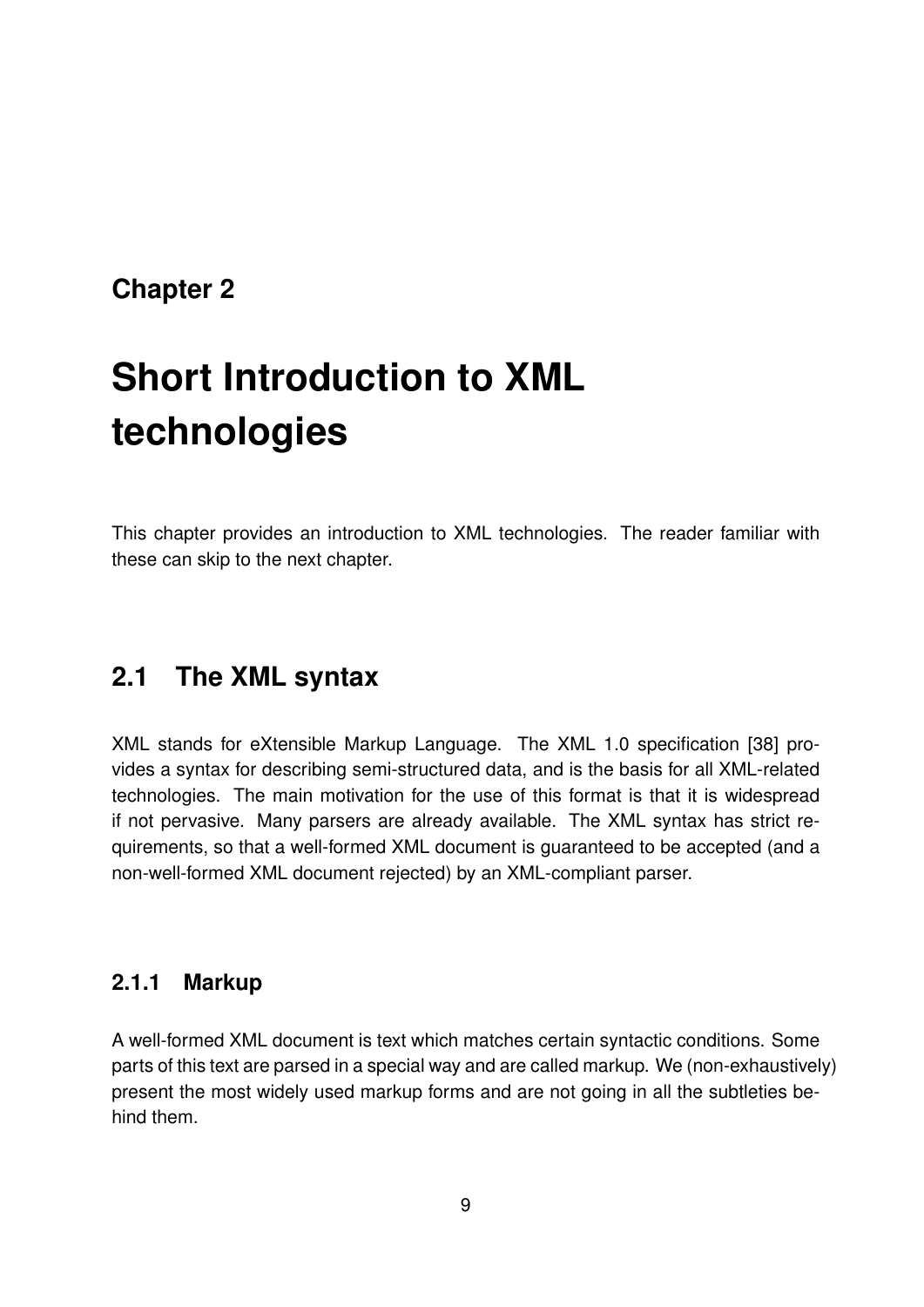#### **Element tags**

XML is often referred to as a "tag soup": Element tags are one of the forms of markup that can appear in an XML document.

There are two forms for tags:

• A pair consisting of an opening and a closing tag. The latter is distinguished with an initial slash.

```
<element> (some XML) </element>
```
• Empty elements, distinguished with a final slash.

```
<element/>
```
They are equivalent to a pair with no content inside:

**<element></element>**

Between these tags, there can be further character data and markup. In particular, Elements can be nested:

**<element><other-element></other-element></element>**

However, intertwining of elements is not allowed. This is not well-formed XML:

<element><other-element></element></other-element>

Opening tags and empty tags can contain attribute specifications. In a nutshell, these are key-value pairs. An element may not have two attributes with the same name.

**<element attribute1="foo" attribute2="bar"></element>**

#### **Comments**

Comments look like so:

#### **<!-- This is a comment -->**

Comments do not contain further markup, i.e., their content is not parsed in a special way. Comments should not be used for expressing data, as the XML specification does not require them to be forwarded to the main application by an XML parser.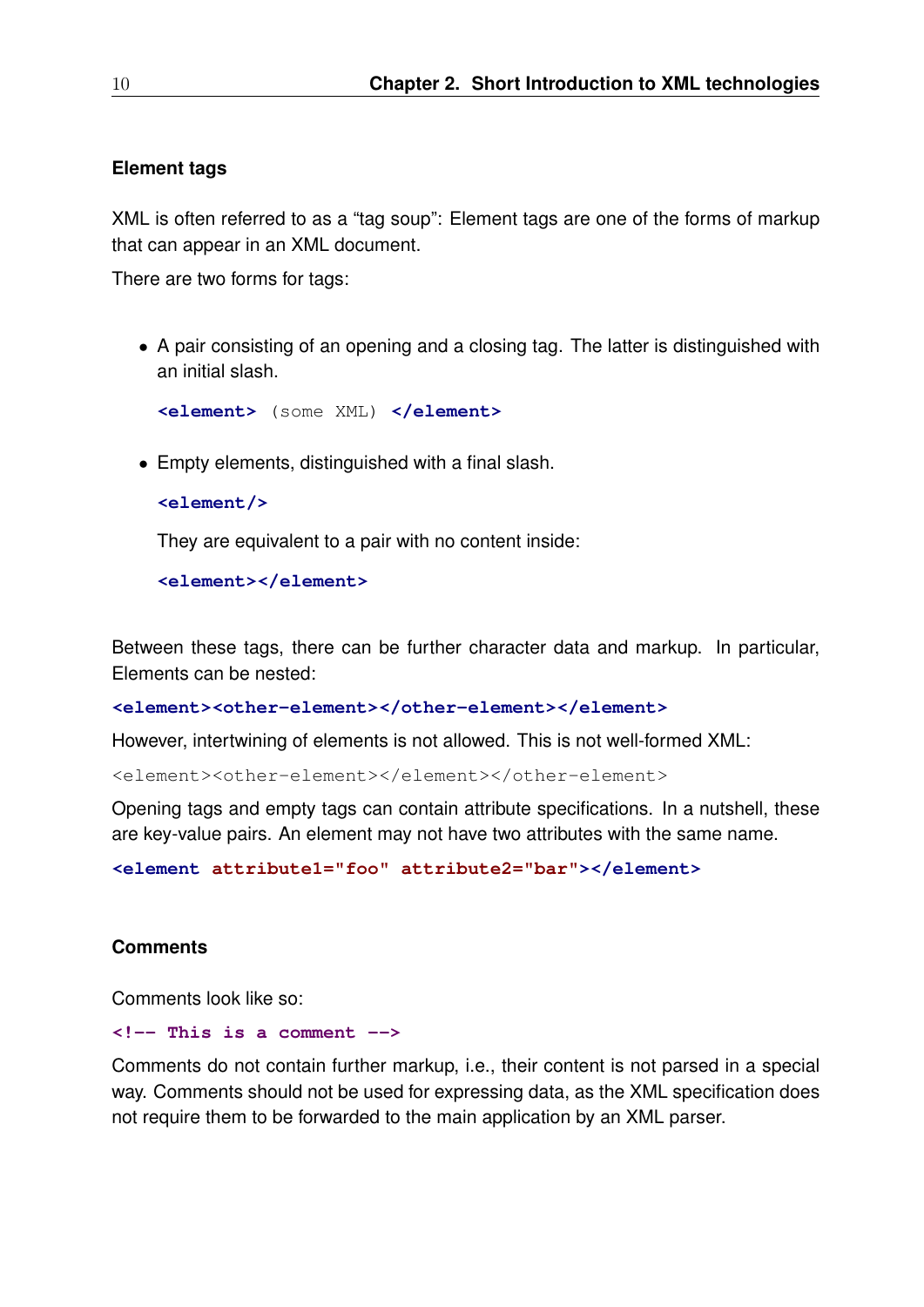#### **Processing instructions**

Processing instructions look like so:

#### **<?my-app Instructions for my-app ?>**

A processing instruction contains instructions that are passed to the application making use of the XML parser, but their semantics is outside of the scope of the XML specification.

#### **Character references**

Special characters can be expressed using their Unicode code points in character references. A character reference starts with &# and ends with a semi-colon. For example,  $& #x3A0$ ; encodes the Greek uppercase  $\Pi$  character (code point 3A0 in hexadecimal notation).

#### **Entity references**

Entities are resources such as text, XML fragments, or even non-XML resources (images, ...). Entity references are shortcuts to them. Like a character reference, an entity reference begins with an ampersand and ends with a semi-colon.

Most of the time, an entity reference in XML will be a reference to one of the five XML pre-defined entities, each of them being a single special character:

< < & at: > " & auot: ' ' & amp: &

This allows to escape characters that would otherwise be recognized as markup. For example,

```
\&lt; element>
```
will not be recognized as an opening tag.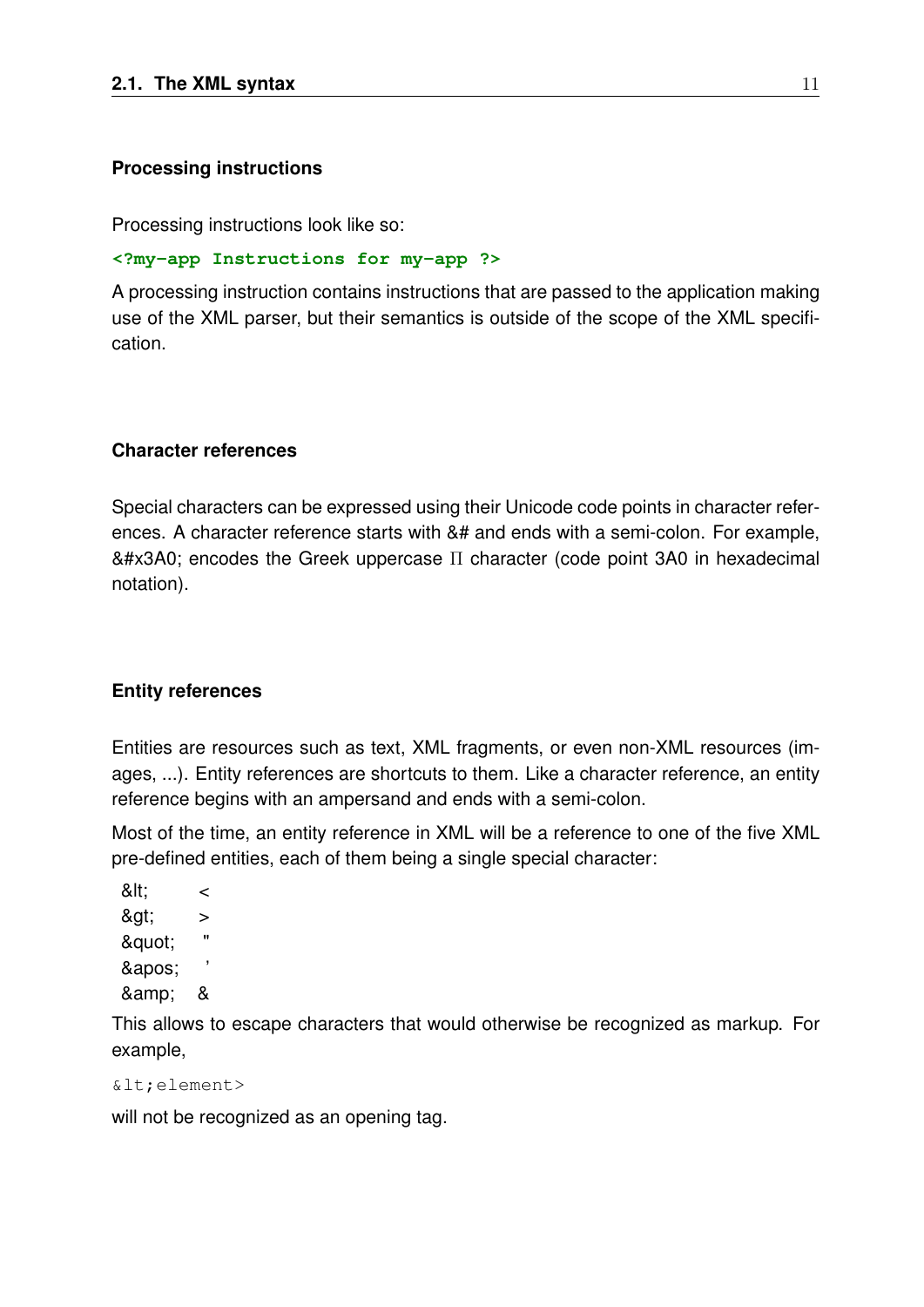### **2.1.2 Namespaces**

URIs (Universal Resource Identifiers) are first-class citizens on the Web. They identify resources. For example, URLs are a kind of URI and are used to identify/locate Web pages.

In the XML world, URIs are used for identifying many other kinds of resources than just Web pages. XML namespaces are one of them. XML namespaces are defined in the Namespaces in XML 1.0 specification [50]. An XML namespace can be seen as a family name for element and attribute names.

As URIs are quite long, a namespace URI is mostly written only once to bind it to a prefix, and it is then this prefix which is used for all elements and attributes in the corresponding namespace.

The binding occurs using special attributes beginning with "xmlns". For example:

#### **<ns:element xmlns:ns="http://www.example.com"/>**

binds the namespace "http://www.example.com" to the prefix "ns". The element "ns:element" above is hence in the "http://www.example.com" namespace. "ns:element" is called a *QName*, it has the *prefix* ns and the *local name* element.

It is also possible to define a default namespace to avoid the use of prefixes. The following element is also in the "http://www.example.com" namespace:

#### **<element xmlns="http://www.example.com"/>**

If no default namespace is defined, then unprefixed names are in no namespace.

For simplicity and readability, we will make use of default namespaces (or even of no namespaces) as much as possible.

#### **2.1.3 Well-formedness constraints**

In addition to grammatical rules, XML defines a number of additional constraints for a document to be well-formed. One of them is for example that the document must contain a single root element tag pair (it cannot contain directly text, neither can it contain several top-level element tags).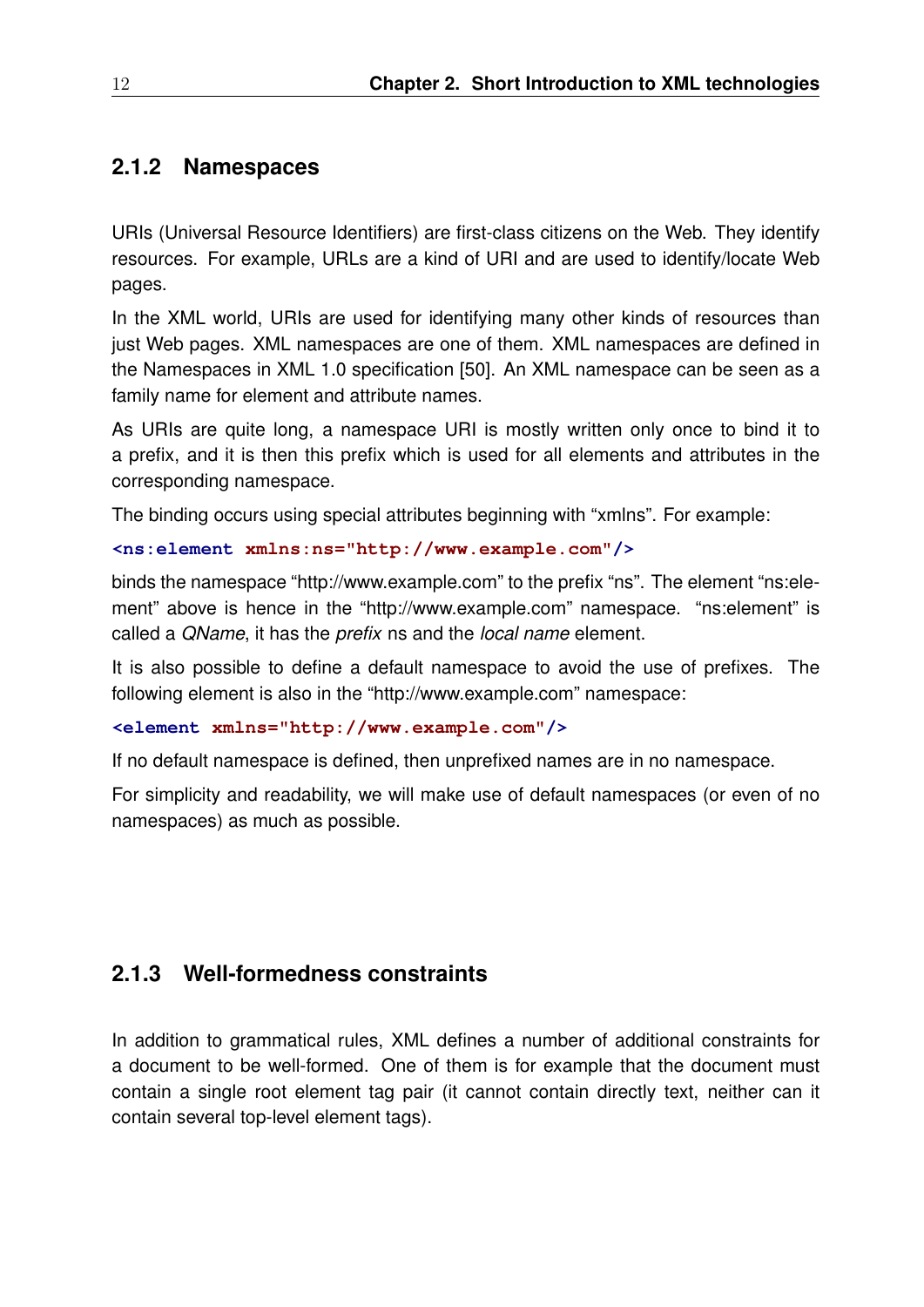#### **2.1.4 XML Information Set (an XML data model)**

XML as described above is pure syntax (text parsing according to a grammatical production and fulfilling some well-formedness constraints). The XML Information Set specification defines a logical data model on top of an XML document. It sees an XML document as a tree: the root is a document node, its child is the root element node, and each element node has several children (other element nodes, attribute nodes, comment nodes, text nodes, ...).

### **2.1.5 Valid XML documents**

In addition to well-formedness, an XML document can fulfill additional conditions (such as which element names are allowed where). In this case, the XML document is said to be valid.

There are several technologies allowing the definition of such additional constraints. Natively, XML supports DTD (Document Type Definition) validation. DTD constraints can be directly written in the XML document.

DTD has limitations which were addressed with the more powerful XML Schema specification [37]. An XML Schema is written using the XML syntax. XML Schema bootstraps, i.e., it is especially interesting that an XML Schema itself must be valid against the "XML Schema Schema".

For us, the most important aspect of the XML Schema specification is that it defines types. After validation, an XML document is expressed in an extended data model called Post Schema Validation Infoset (PSVI), in which each element and attribute has a type.

XML Schema is described in more details in chapter 6.

## **2.2 XQuery**

XQuery is an XML Query language. It can process existing XML and produce new XML content. XQuery is to XML what SQL is to relational tables.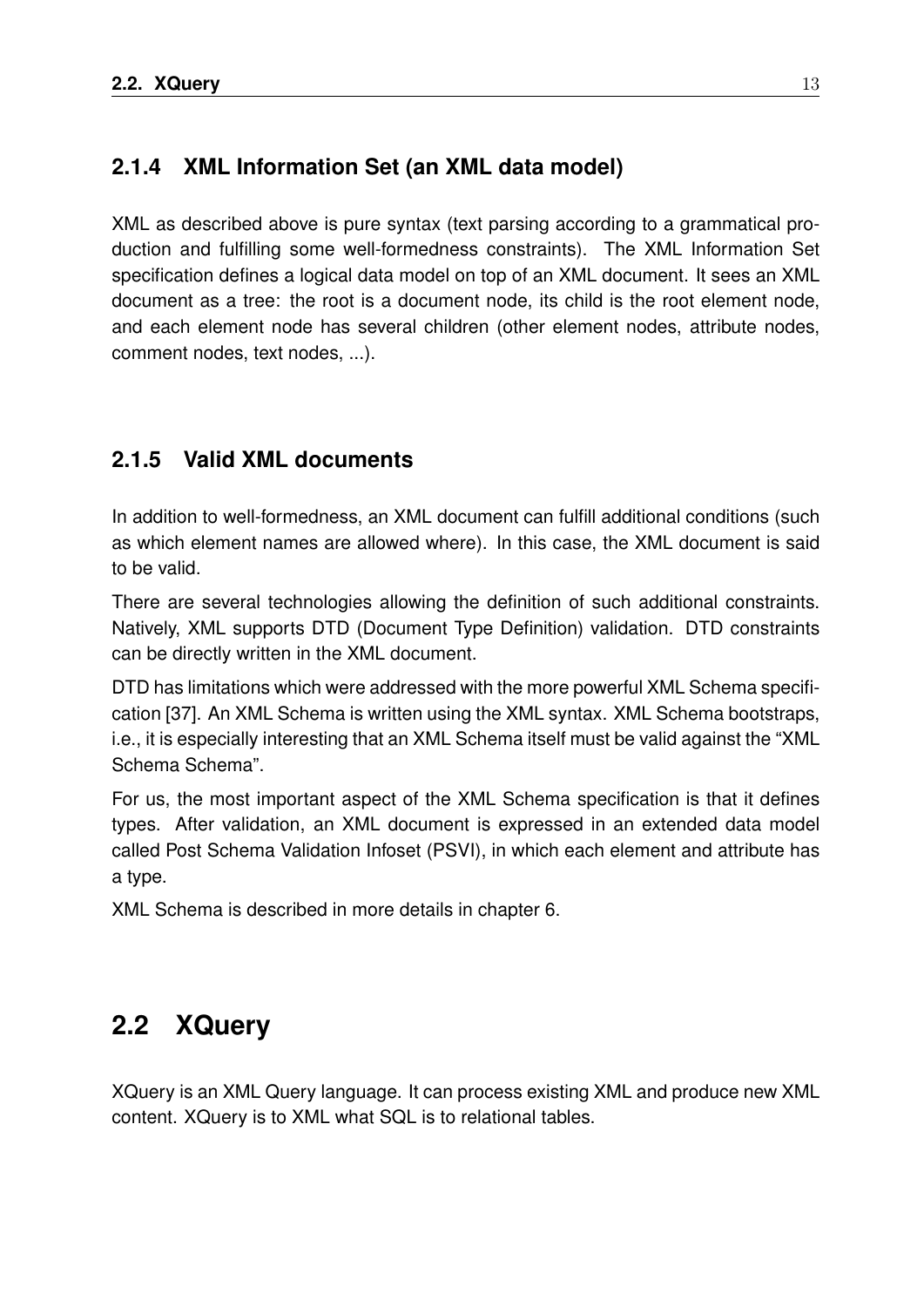#### **2.2.1 The XQuery Data Model**

XQuery shares its data model with other languages like XPath (of which it is a superset) and XSLT. This data model is called XPath and XQuery Data Model and is abbreviated as XDM [61].

Each instance of the XDM is a sequence of items, where an item can be either an atomic item or an XML node.

An atomic item has an (atomic) type and an (atomic) value. For example, 2 is an **xs:integer**, 3.14 is an **xs:decimal** and "Hello" is an **xs:string**. There are also **xs:untyped** atomic items.

Unlike atomic items, XML nodes have an identity and can be compared (even ordered). XML nodes share a core set of accessors which give access to their children, their attributes, their name, ...

The empty sequence is a valid XDM instance. A single item is identical to a (singleton) sequence containing this item. Sequences are flat and cannot nest: (1, (), (2, 3)) is the same as (1, 2, 3).

### **2.2.2 XQuery 1.0 and XQuery 3.0**

#### **XQuery expressions**

XQuery is a declarative language relying on full composability of its expressions. Each expression takes as input one or several sequences of items through its operands, and results in an output sequence of items.

The following is a (non-exhaustive) list of XQuery expressions.

**String and number literals** The hello world program in XQuery is simply:

"Hello, World"

which returns a sequence of one item with the type **xs:string** and the value "Hello, World". In string literals, entity and character references (like "&") are parsed. Number literals are also valid XQuery expression and return **xs:integer**s, **xs:decimal**s or **xs:double**s.

**Variables** Variables in XQuery are preceded with a dollar sign: \$var. A variable is *bound* to a sequence of items. The terminology of "bound" is quite important: in XQuery core, variables cannot be reassigned.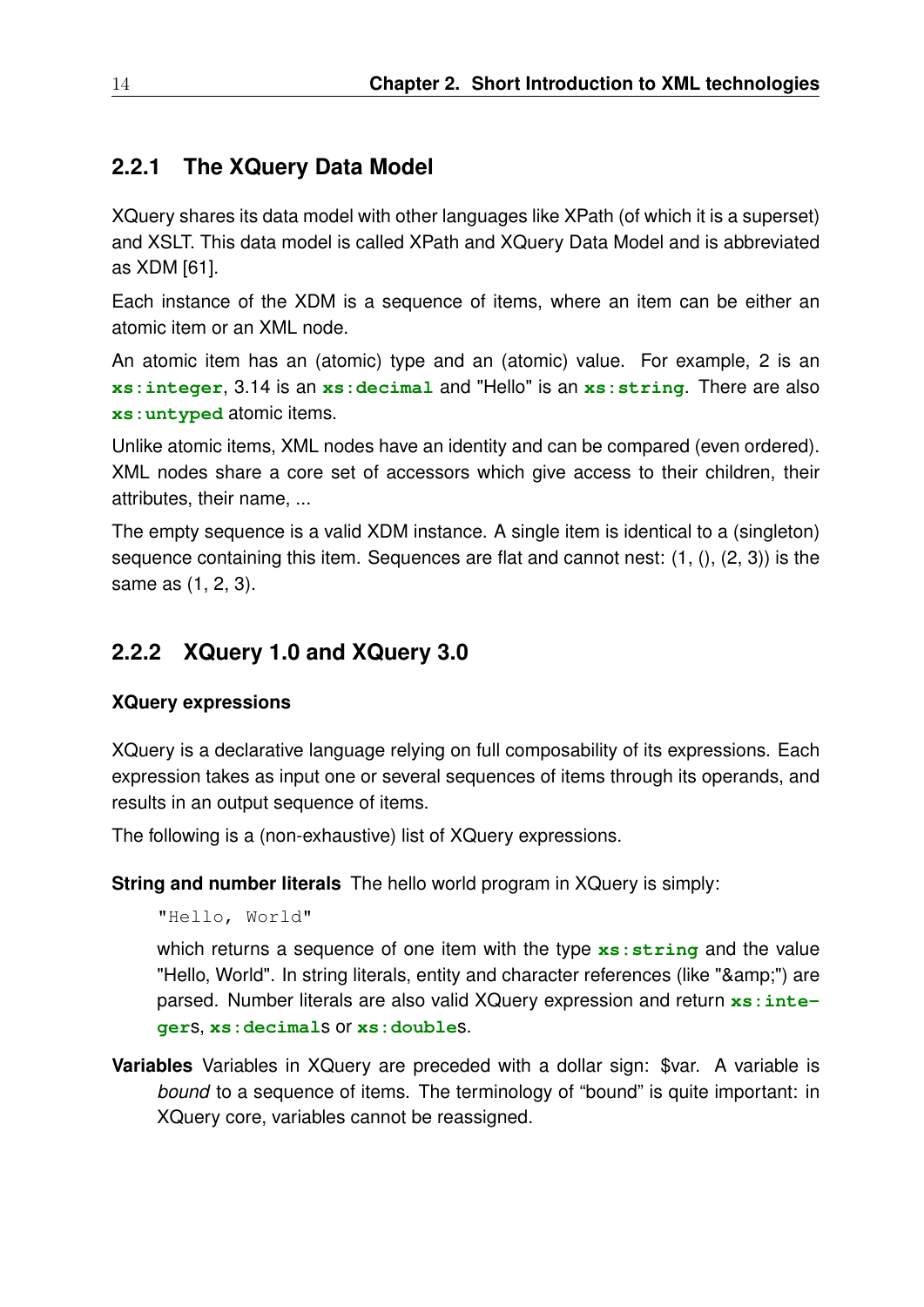**Function calls** XQuery supports functions, including user-defined functions but also built-in functions. The XQuery Functions and Operators specification [72] contains a list that all implementations should support. One of them is the doc function.

```
doc("file.xml")
```
returns the top-level document node resulting from parsing the document file.xml and converting it to an XDM instance.

**Path navigation** Given a node (for example a document node), it is possible to navigate through an XML document. For example, if file.xml contains:

```
<Stock>
 <Name>XML Corp stock</Name>
 <Symbol>XMLC</Symbol>
 <Company>XML Corporation</Company>
 <Country>U.S.A.</Country>
 <Country>Switzerland</Country>
 <Quote>3.14</Quote>
</Stock>
```
then the following path expression:

```
doc("file.xml")/Stock/Country[2]
```
returns

**<Country>Switzerland</Country>**

- **Context item** Like when navigating with directories on a file system, one can refer to the context item (analogous to the current directory) with a dot . and to the parent item with a double dot .. in a path expression.
- **Parenthesized expressions** Parentheses may be used to override precedence and carry no further semantics.
- **Comma expressions** A comma concatenates the sequences output by its operands into a single sequence, as in (1, 2), (3, 4).
- **Arithmetic expressions** XQuery supports the arithmetic operators +, (unary and binary), \*, div, idiv (integer division), mod.

If one of the operands is an XML node, something particular in XQuery happens, which is called *atomization*. An atomic value is extracted from the node and used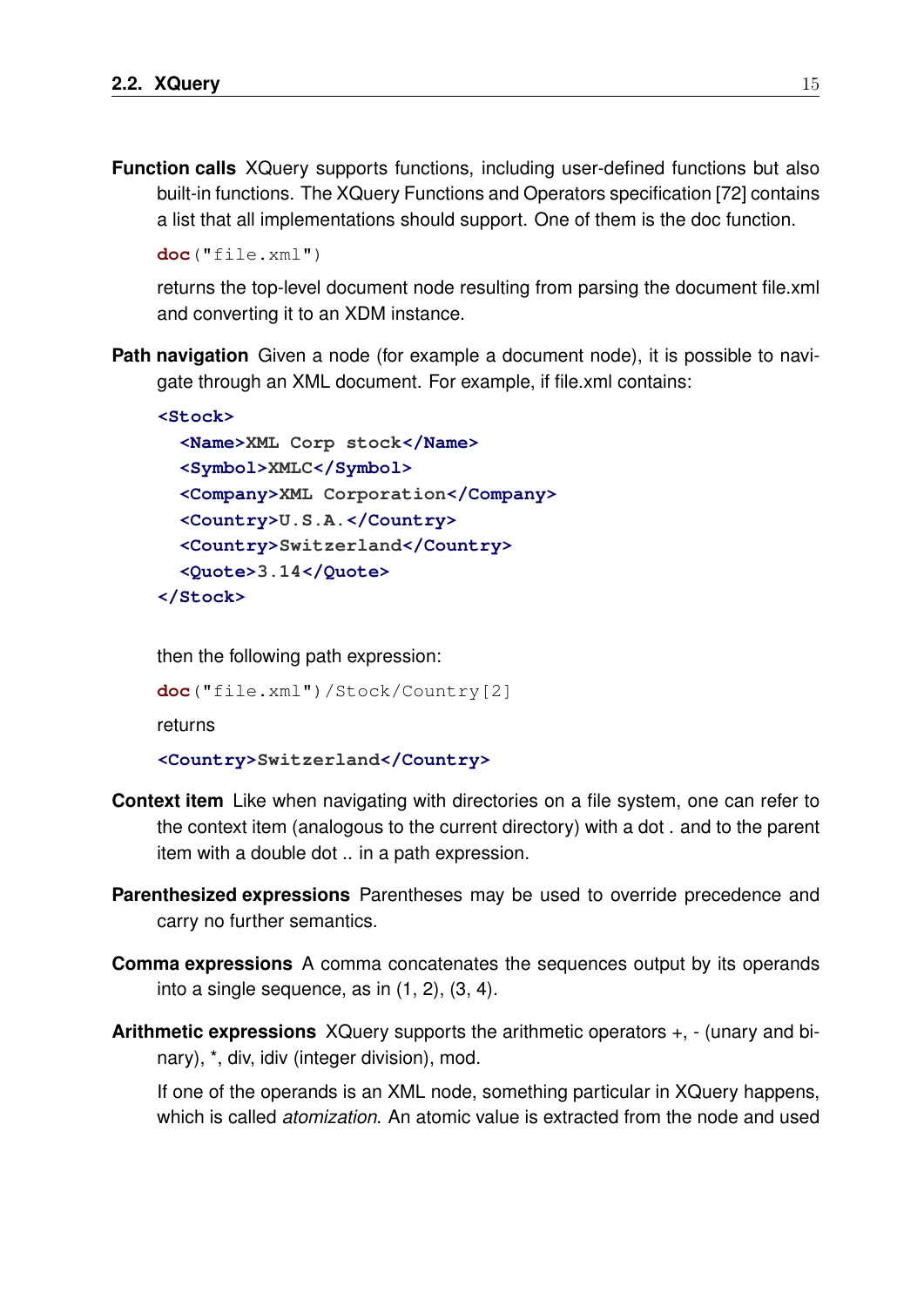for the operation. For example, in the following query, the XML node is atomized to the **xs:untyped** atomic item "2" and then converted to an **xs:double**.

**<tag>**2**</tag>** + 1

The result of the operation is then the **xs:double** 3.

It is also possible to explicitly atomize a node with the function **data**.

#### **Comparison expressions** XQuery supports

- binary atomic value comparison operators: eq (equality), le (lower or equal), lt (lower than), ge (greater or equal), gt (greater than)
- binary node comparison operators: is (node identity),  $\langle \langle \rangle \rangle$  (document order comparison)
- binary sequence comparison operators which return true if at least one item in the left sequence and one item in the right sequence fulfill the comparison:  $=, <, >, <=, >=.$

For example, the following query returns true if the stock bound to the variable \$stock has at least one Country element with the content "Switzerland".

\$stock/Country = "Switzerland"

**Logical expressions** XQuery supports the logical operators *or* and *and* as well as **not** (the latter as a function call).

If one of the operands is not an **xs:boolean**, then its so-called *Effective Boolean Value (EBV)* is taken. For example, the EBV of a sequence beginning with an XML node is true, which allows to test whether a sequence of nodes is empty or not with a very simple syntax.

**Node constructors** XQuery can build new XML nodes with a syntax very similar to that of XML. It is possible to switch back to XQuery mode using curly braces.

```
<Mystock>
 <Code>{ doc("file.xml")/Stock[1]/data(Symbol) }</Code>
  <Value>{ doc("file.xml")/Stock[1]/data(Quote) }</Value>
</Mystock>
```
**FLWOR expressions** One of the most powerful constructs in XQuery is the FLWOR expression (For Let Where Order by Return), which is analogous to SQL's SE-LECT FROM WHERE.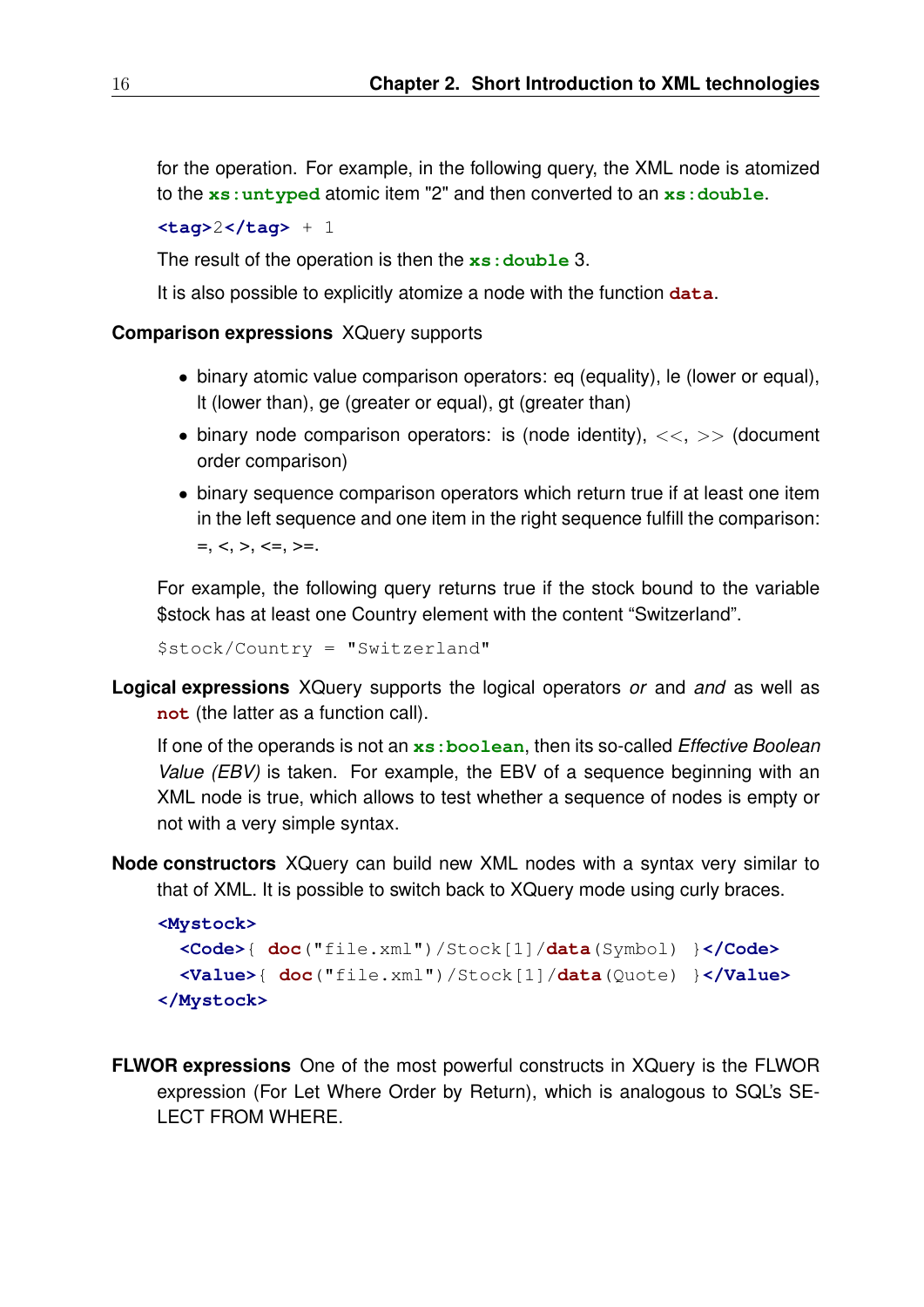The following query builds an XHTML table with two columns (stock code and quote) by iterating over all stocks from the input document that are exchanged at least in Switzerland (note the use of the = operator).

```
<table>
 <th>
    <td>Code</td>
    <td>Value</td>
 </th>
{
 for $stock in doc("file.xml")/Stock
 where $stock/Country = "Switzerland"
 return
 <tr>
    <td>{ $stock/data(Symbol) }</td>
    <td>{ $stock/data(Quote) }</td>
 </tr>
}
</table>
```
**Control flow expressions** XQuery supports conditional, typeswitch, switch, try/catch expressions. The following query has the same semantics as the query above, but uses a conditional expression instead of the where clause.

```
<table>
 <th>
    <td>Code</td>
    <td>Value</td>
 </th>
{
 for $stock in doc("file.xml")/Stock
 return
 if ($stock/Country = "Switzerland") then
    <tr>
      <td>{ $stock/data(Symbol) }</td>
      <td>{ $stock/data(Quote) }</td>
    </tr>
 else ()
```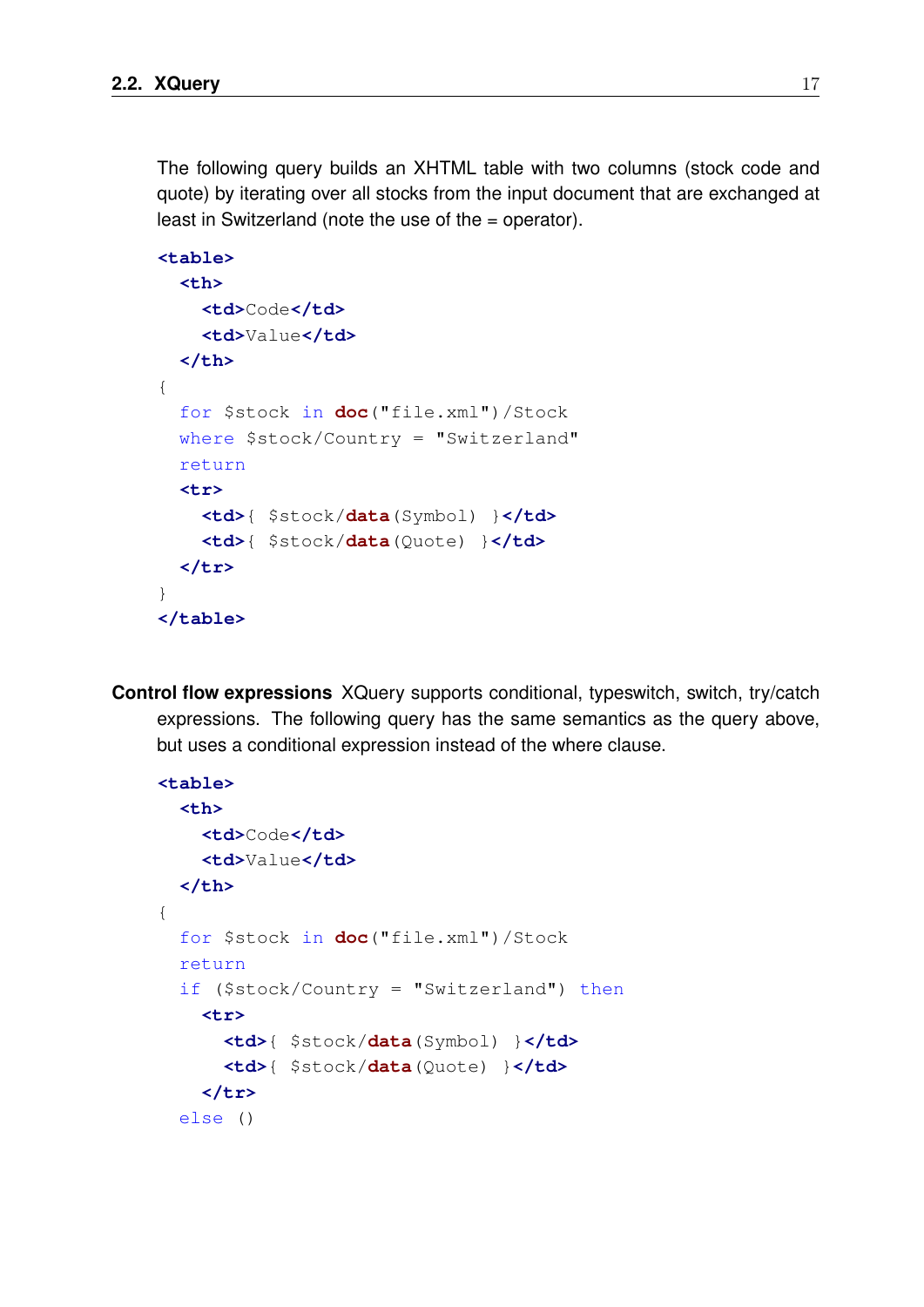```
}
</table>
```
#### **QNames in XQuery**

Like XML, XQuery supports namespaces. This means that it supports QNames in path navigation, but also that function and variable names are QNames as well. For simplicity, we will use the default namespace as often as possible, so that there will be no prefix. For functions, the default namespace is the namespace containing most built-in XQuery functions. For convenience, XQuery defines a namespace for defining functions local to a query and binds it to the prefix "local". We will use it when defining functions.

#### **User-defined functions**

XQuery allows programmers to define their own functions. User-defined functions can either be defined in library modules (containing only variables and functions), or in a main module (containing variables, functions, and finally a query to be evaluated).

```
declare function local:add($x, $y as xs:integer) {
  $x + $y}
```
Parameter types and return types may be omitted (like for the parameter \$x above), in which case the most general type is assumed (a sequence of any items  $item() \star)$ .

Chapter 6 gives more details about typing in XQuery.

## **2.2.3 XQuery Update Facility**

XQuery is declarative, only reads input XDM instances from documents and collections to output an XDM instance (which can be part of the input documents, or new). Its only side effects are the creation of new XML nodes. The XQuery Update Specification [54] allows to declaratively prepare a list of updates (called a Pending Update List) that is to be applied to an XML instance (*after* the execution of the updating query, i.e., there are no side effects during query evaluation other than the creation of new nodes).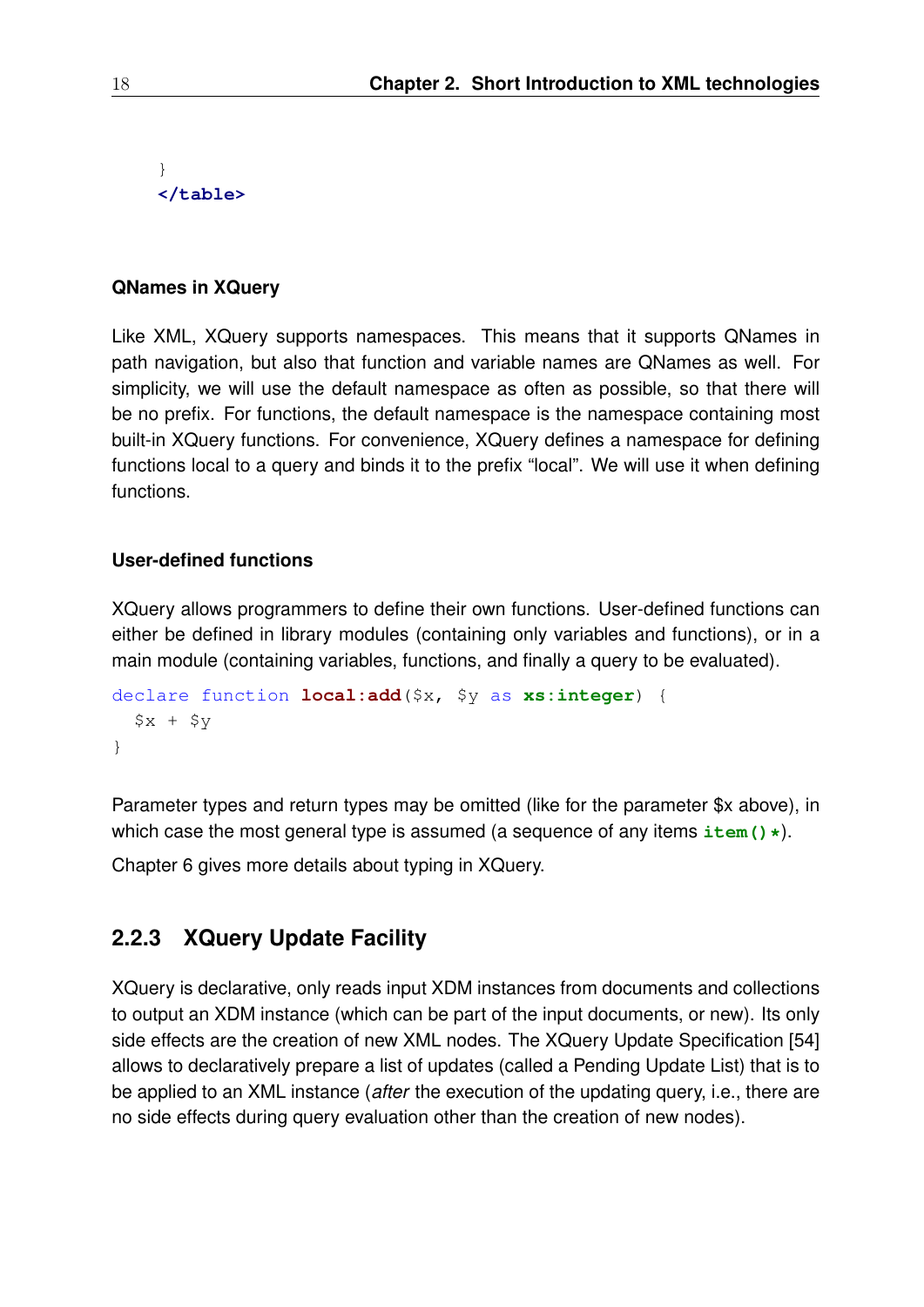It is described in more details in Chapter 3

## **2.2.4 XQuery Scripting Extension**

XQuery Scripting allows an XQuery program to have side effects during its execution. It allows the application of Pending Update Lists during the execution of a program (which is a side effect) and gives control about the order in which side-effecting expressions are evaluated.

The XQuery Scripting extension makes XQuery a general-purpose programming language, as it allows side effects to the outside world. For example, it supports sideeffecting HTTP communication (POST, PUT, DELETE requests), access to the file system, event binding, etc.

It is described in more details in Chapter 5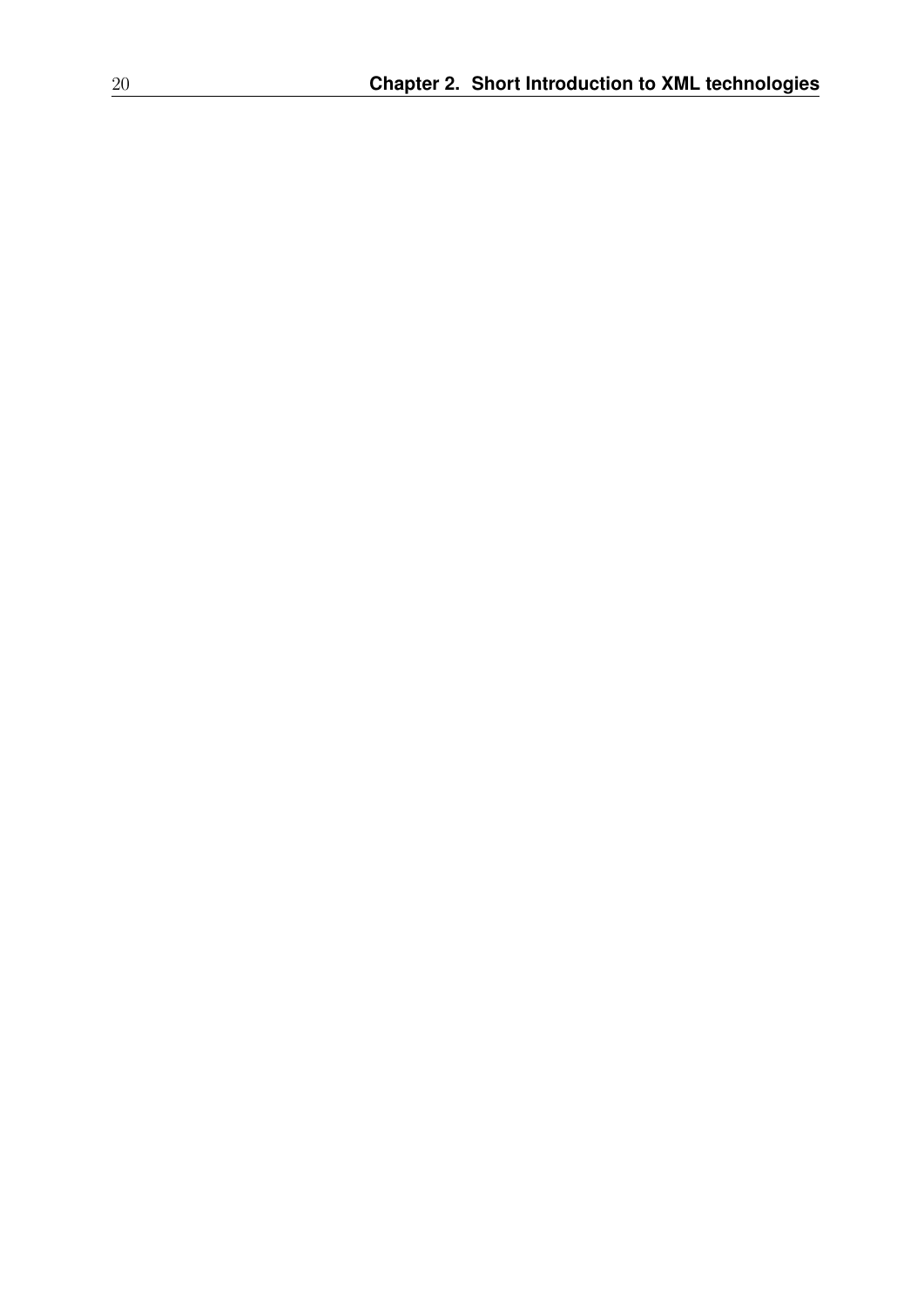# **Part I**

# **Time**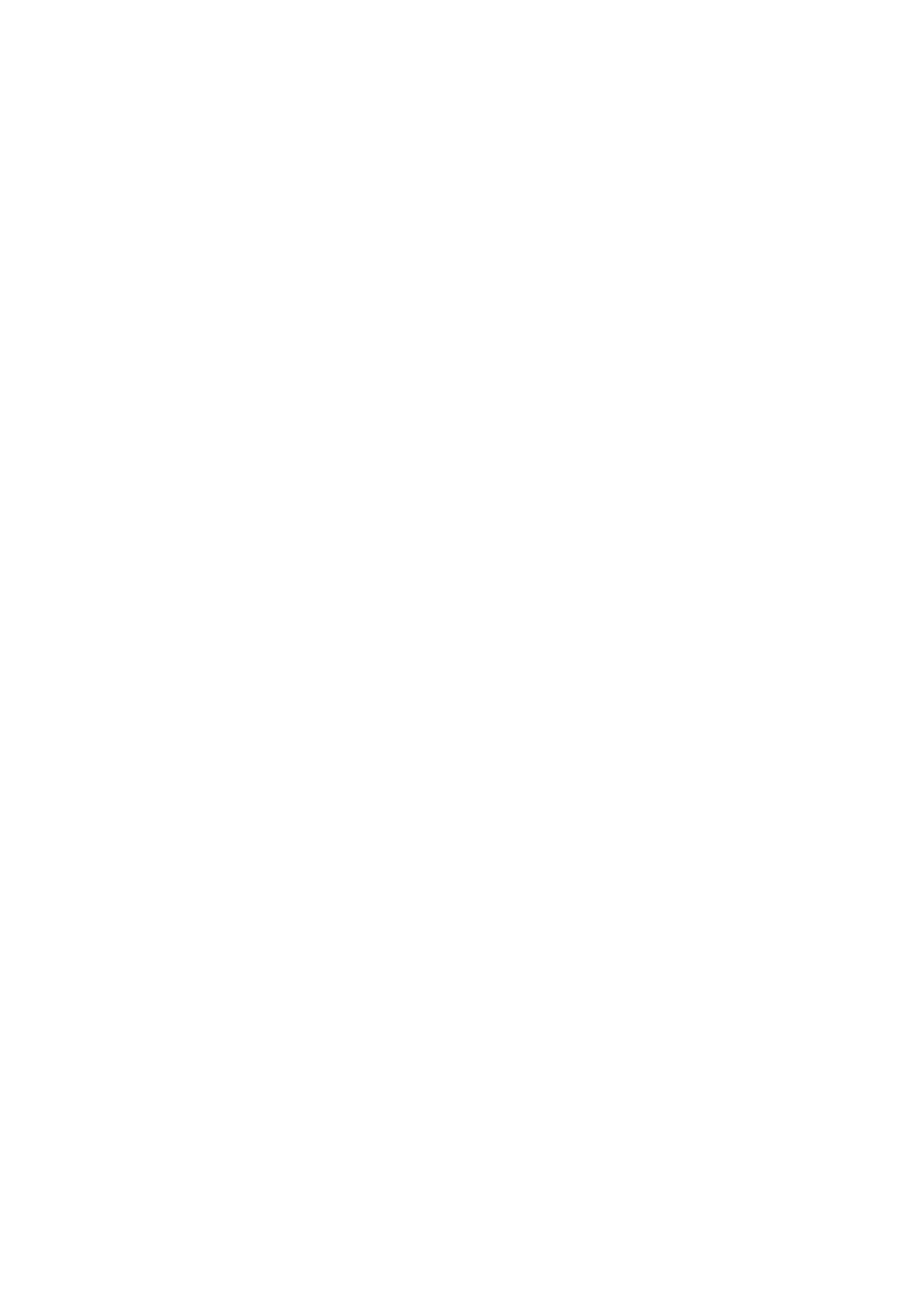# **Chapter 3**

# **Composing Pending Tree Updates**

This chapter introduces a composition operator on Pending Update Lists. Pending Update Lists model changes that can be applied to a tree in order to create a new tree (Pending Update List application). This operator composes two Pending Update Lists to create a single Pending Update List, the application of which is equivalent to the application of one operand followed by the application of the other operand. The challenge is that the paradigm behind the application of a Pending Update List must be formalized in order to provide a proof of correctness.

# **3.1 Introduction**

The XQuery Update Facility extends XQuery in order to allow updates against documents. However, instead of each updating expression actually performing the update, the XQuery Update Facility is still a declarative language, in which updating expressions are side-effect free and return a list of pending changes, called a Pending Update List (PUL). A Pending Update List can be *applied*, which means that the changes it contains are made effective, changing the original tree in a new tree.

This suggests that Pending Update Lists are ideal candidates for modeling changes to be made against a tree, for example in order to ship them over HTTP to update an XML resource.

In practice though, several updates can be made successively (for example with XQuery Scripting), i.e., several PULs can be applied successively, and shipping each of them over the network consumes a lot of network bandwidth. Ideally, one could write a single, equivalent XQuery Update program which directly generates all changes in one shot,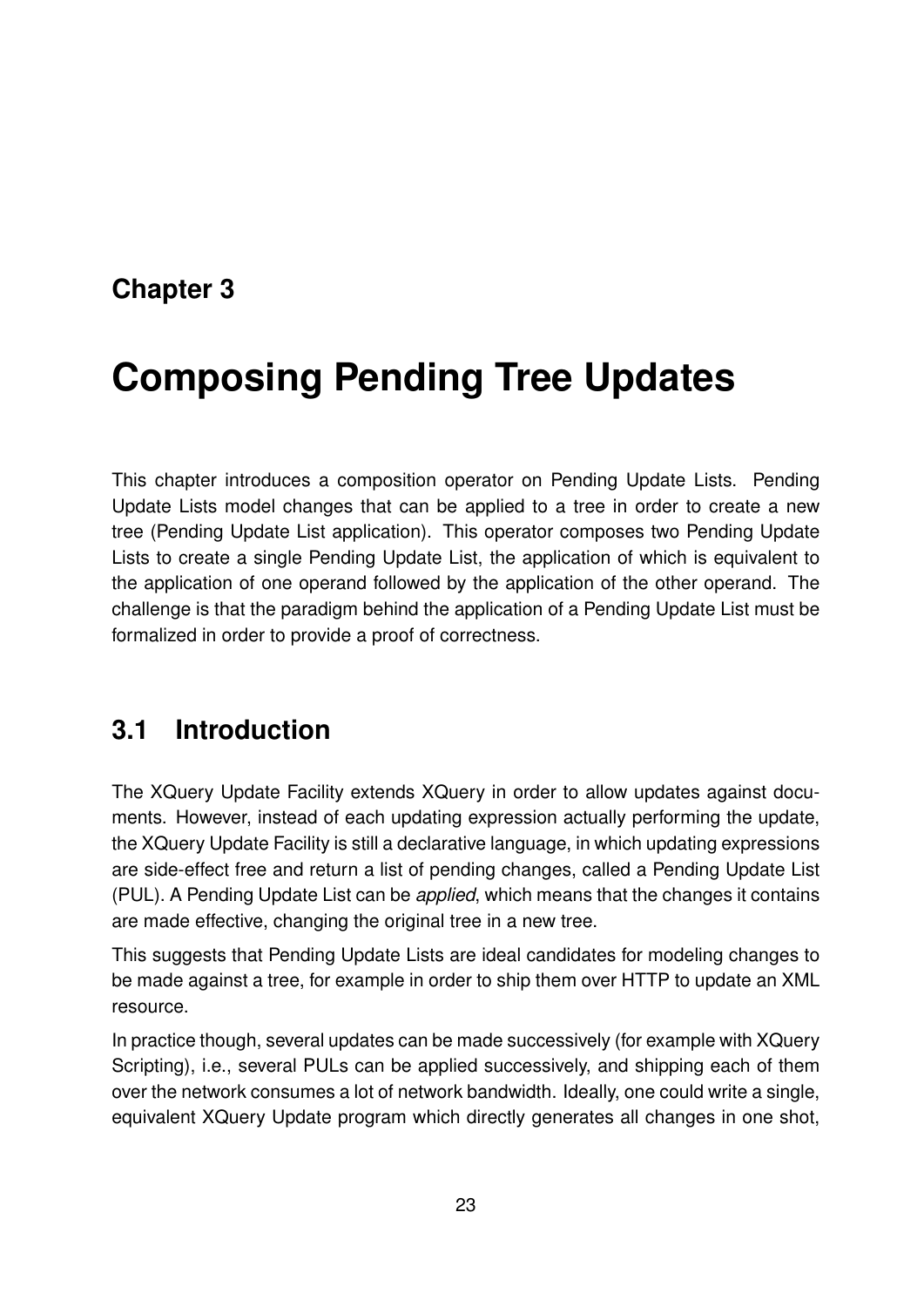but this can become very cumbersome for the programmer (for example for implementing an algorithm which generates updates conditionally to former update effects).

Instead, we suggest that the burden of summarizing all changes modeled by an initial sequence of PULs be algorithmically automated, and provide a way of building a single PUL from a sequence of PULs. The XQuery Update specification has only been a recommendation since 2011, so that this had not been done before. The contribution of this chapter is to introduce a new associative binary operator on PULs, called PUL composition. This in effect turns the set of PULs into a mono $A^-d$ .

# **3.2 Introduction to the XQuery Update Facility**

This section gives an overview of the existing XQuery Update Facility recommendation.

An XQuery program is side-effect-free and returns an XDM instance. An XQuery Update program in itself is also side-effect free and returns an XDM instance and a PUL. In the current specification, it is forbidden for both to be non-empty, which means that either a result is returned with no pending changes, or pending changes are returned without a result. The PUL is applied after the execution of the program.

The XQuery Update Facility specification is based on a snapshot semantics. During the execution of the program, the input XML trees are frozen (*snapshot*), and updates are never visible until after the end of the execution, when the PUL is actually applied.

## **3.2.1 Pending Update Lists**

A Pending Update List is an ordered list of update primitives. Update primitives can be one of the following:

**Inserting** One of

**upd:insertInto upd:insertBefore upd:insertAfter upd:insertIntoAsFirst upd:insertIntoAsLast upd:insertAttributes**.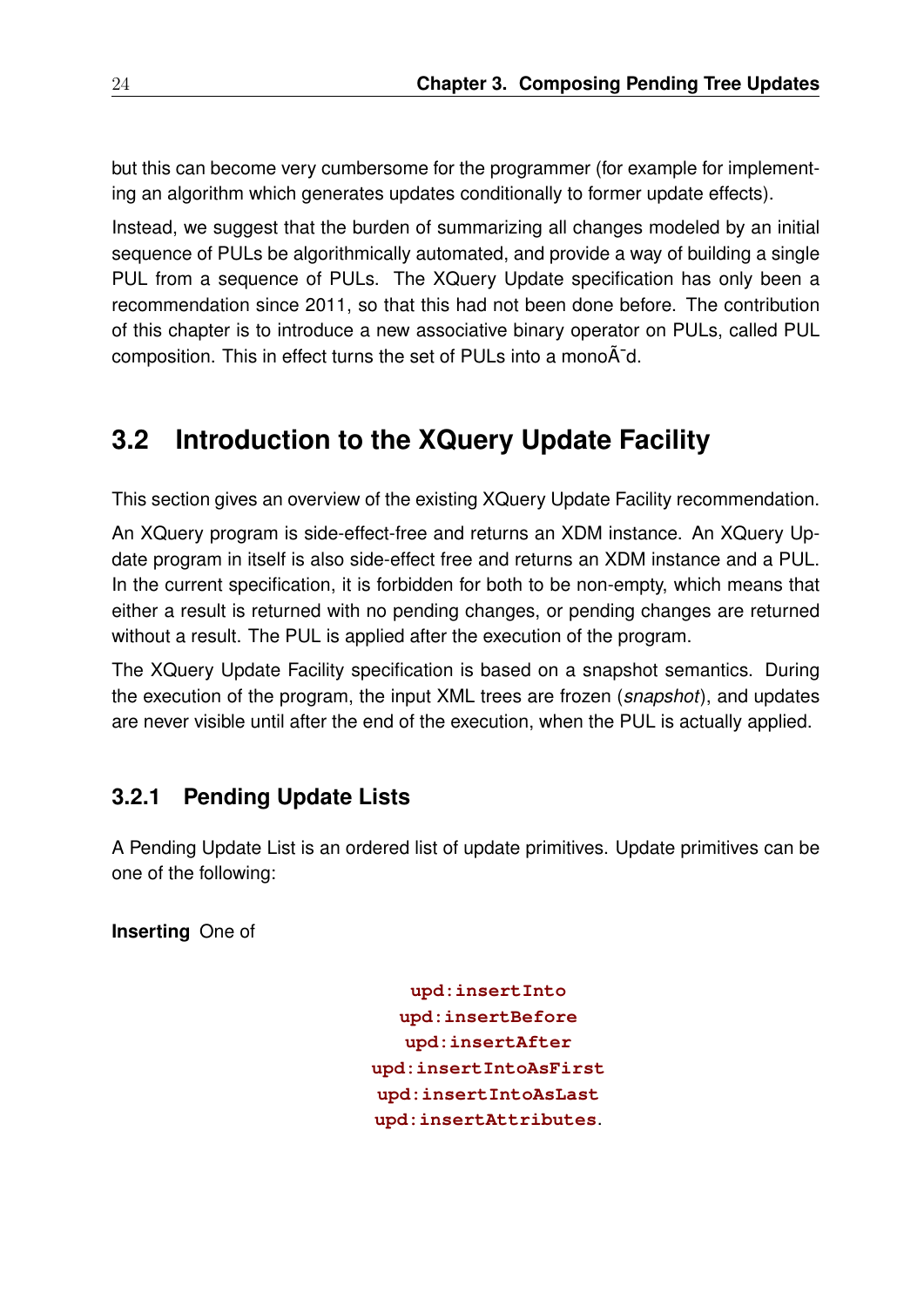These update primitives have a target node as well as new content (XDM instance) to insert.

**Deleting** upd: delete. These update primitives have a target node to be deleted.

**Replacing** One of

#### **upd:replaceNode**

#### **upd:replaceValue** (of an attribute)

**upd:replaceElementContent** (to replace the content of an element with text).

These update primitives have a target as well as a replacement XDM instance.

**Rename** upd: rename to rename a target node to a new name (QName).

**Put** upd: put to bind an XDM instance to a URI, so that it can later be retrieved with **doc**.

In the remainder of this chapter, we will not consider the upd: put update primitive, as it is not related to directly modifying an XDM instance.

## **3.2.2 Updating expressions**

In order to produce these update primitives and PULs that contain them, the XQuery Update Facility introduces new expressions (called primitive updating expressions), of which we now give a few examples.

The following expression creates an **upd:insertIntoAsFirst** update primitive (and a PUL that contains it):

insert node **<a/>** as first into **doc**("file.xml")/root

The following expression creates an **upd:delete** update primitive (and a PUL that contains it):

```
delete nodes doc("file.xml")/Stocks
                  /Stock[@country = "Switzerland"]
```
These primitive PUL blocks are then merged when using (existing) comma expressions:

```
[Expr1], [Expr2]
```
will return a single PUL merging the PULs return by each of the two expressions.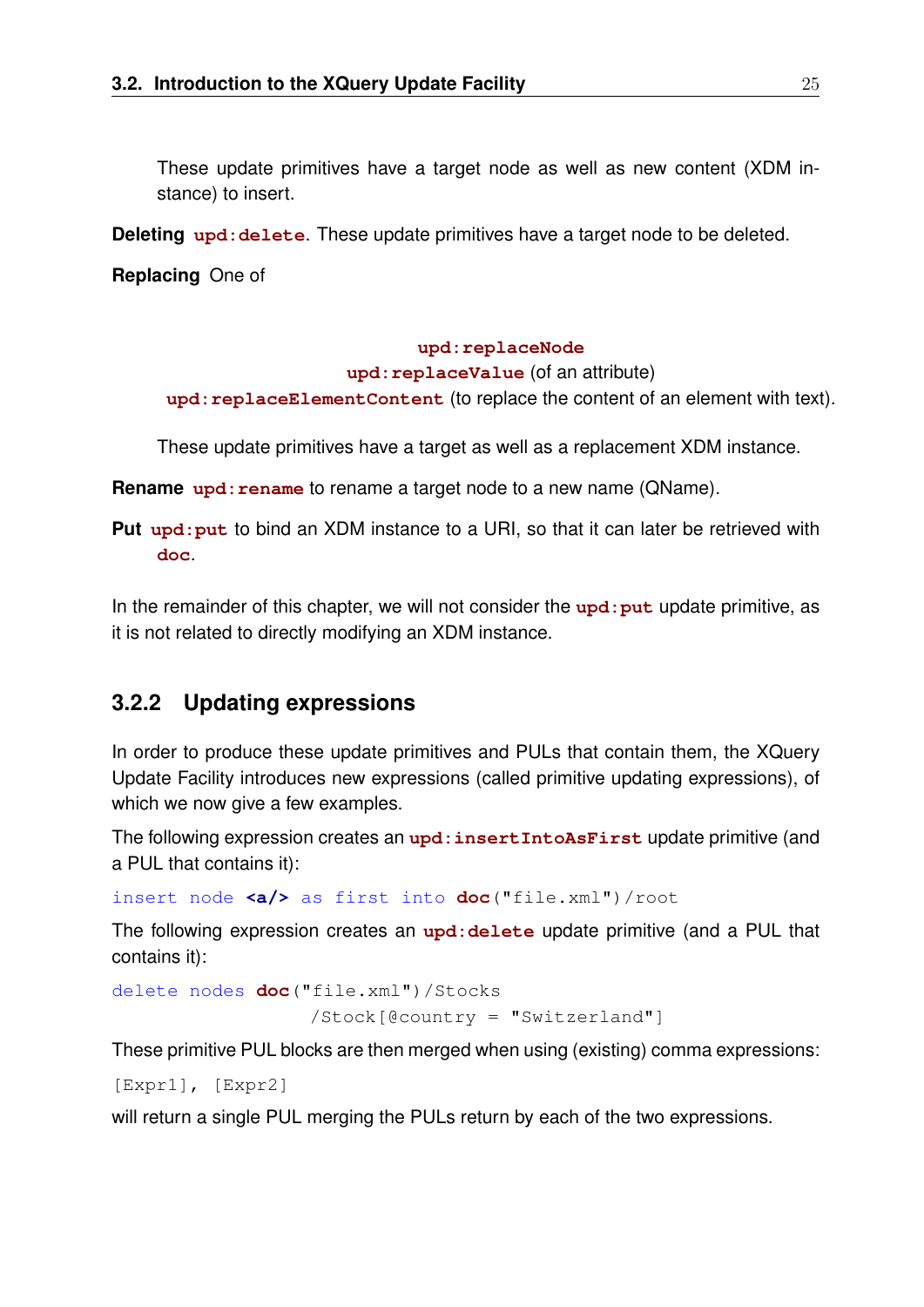Other constructs such as conditional expressions, typeswitch expressions, ... are composable with updating expressions (in which case they are updating expressions as well). Others (such as path expressions) are not and their operand may not be updating expressions. Non-updating expressions are called simple expressions.

# **3.3 PUL Composition**

This section introduces the basics behind the new PUL composition.

The difficulty behind PUL composition is that the PULs might be interdependent, e.g., the target of a PUL might be in the contents previously inserted by another PUL. Had they been completely disjoint, they could just be merged (with *upd:mergeUpdates*, described in the XQUF specification).

We have here a time component which has to be taken into account. At first, it seems that deltas must be expressed by sequences of PULs (e.g., (a) and (b) on Figure 3.1). But (c) shows that, for this example, a single, equivalent PUL can be given.

Again, PUL composition is different from PUL merging (*upd:mergeUpdates*), since the PULs are possibly not independent, i.e., they are not applied to the same snapshot.

First, we will give an operational definition of PUL composition, which is an abstract algorithm which describes *how* to compose a sequence of PULs. Then, we will give a formal definition of the composition operator with a proof of correctness.

A local PUL is maintained, which summarizes all local changes composed so far. It is normalized (see Section 3.6), and each time a new PUL is applied, a copy of this new PUL (right operand) is composed with the local PUL (left operand). This is described in Section 3.6.

The idea behind the PUL composition operator is very simple. For each update primitive in the right-hand PUL, there are two cases:

- **Accumulation** Either the target of this update primitive was already here before the left-hand PUL was generated, in which case the update primitive is accumulated against it. Accumulation is shown on Figure 3.2 and detailed in Section 3.5.1.
- **Aggregation** Or its target is in the contents of the left-hand PUL, in which case the extended semantics of the update primitive is made effective. Aggregation is shown on Figure 3.1 and detailed in Section 3.5.2.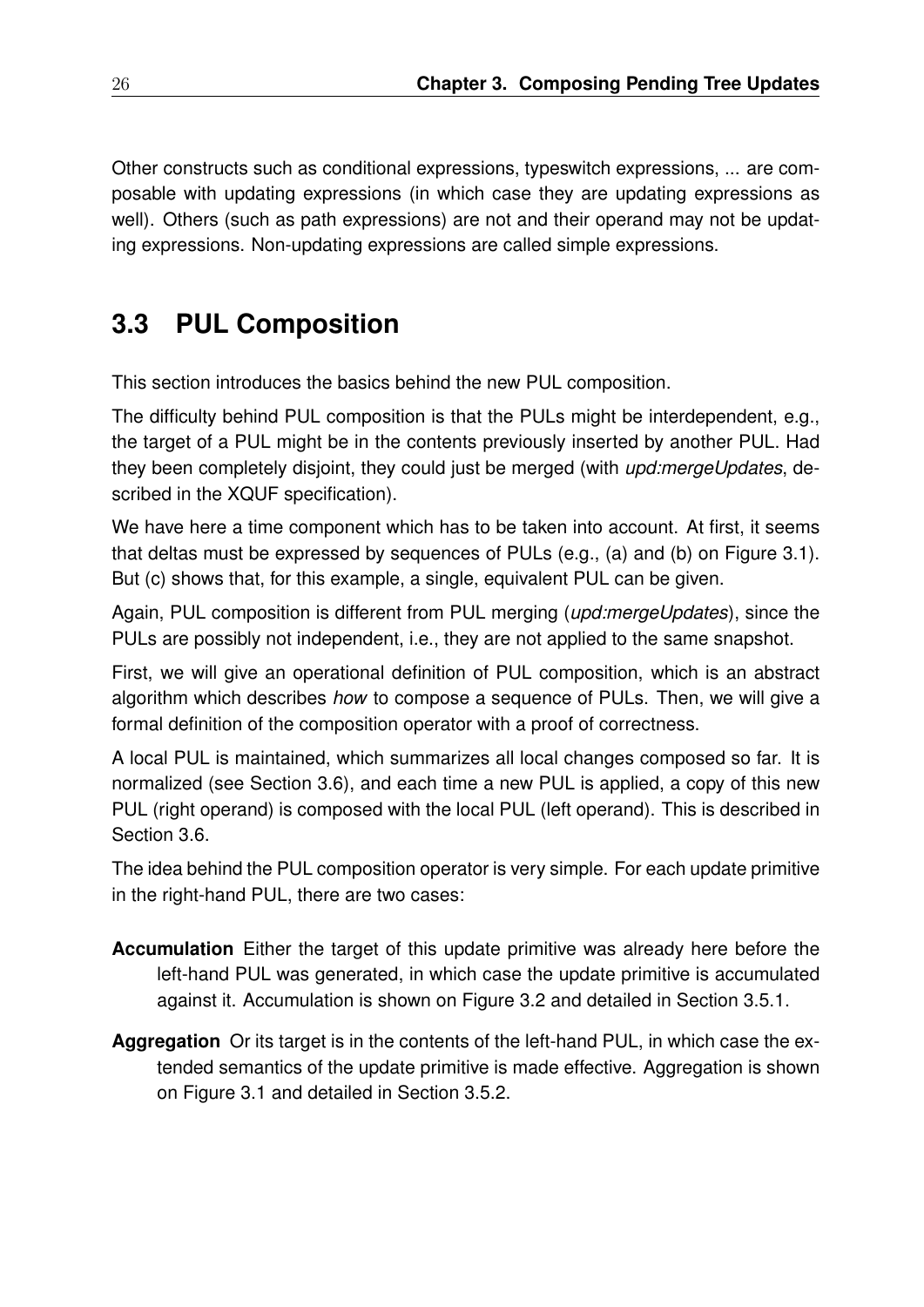

**Figure 3.1:** *Two PULs (a, b) can be summarized in a single PUL (c) (Aggregation Case)*

# **3.4 Normalized PUL**

The composition operator works under the assumption that at least the left-hand PUL is *normalized*. This section defines PUL normalization.

A normalized PUL means that, without loss of generality, for each target, there is at most one update primitive of each kind with this target: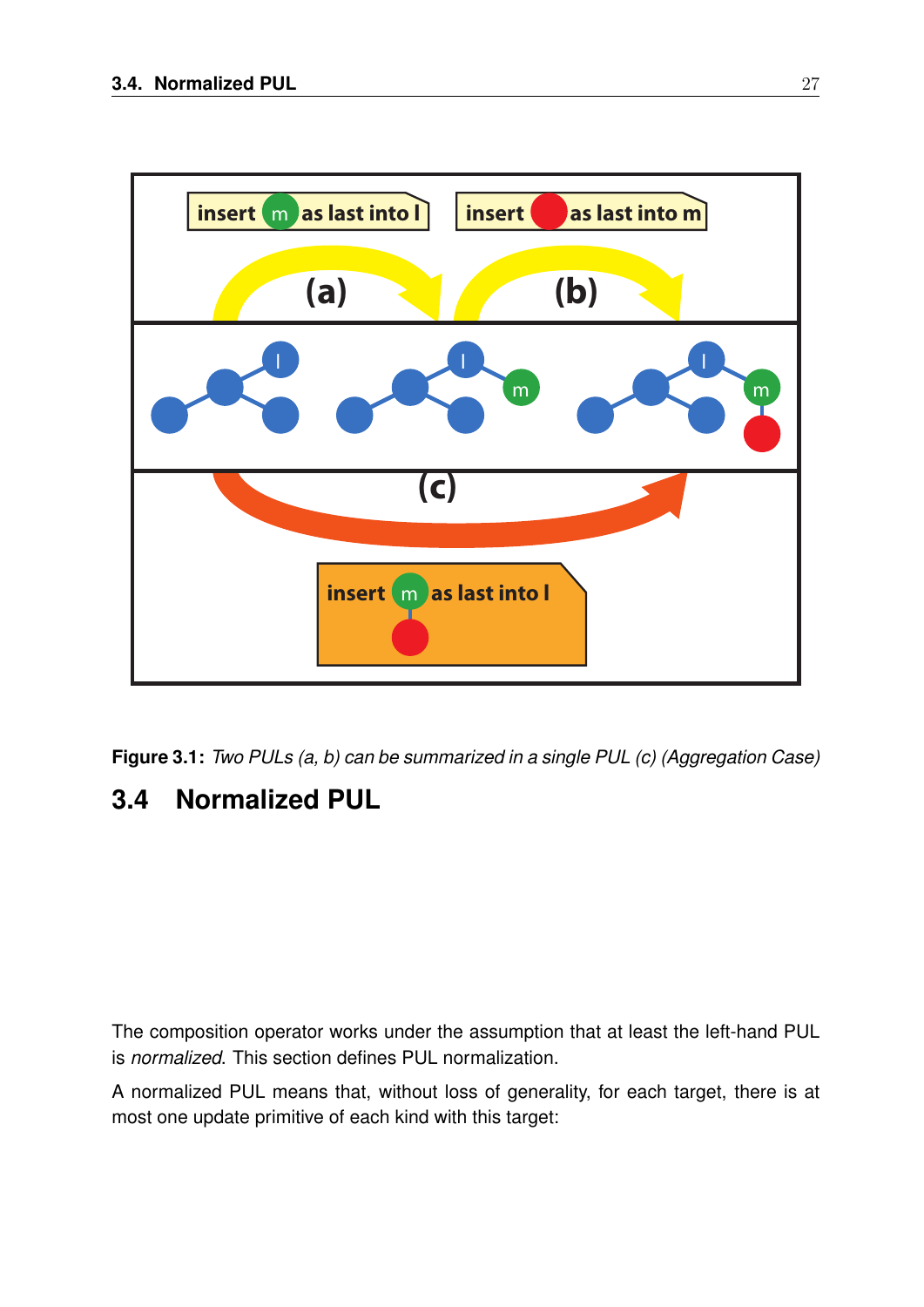

**Figure 3.2:** *Two PULs (a, b) can be summarized in a single PUL (c) (Accumulation Case)*

> **upd:insertBefore upd:insertAfter upd:insertIntoAsFirst upd:insertIntoAsLast upd:insertAttributes upd:replaceNode upd:replaceValue upd:replaceElementContent upd:delete upd:rename**

Note that **upd:put** is out of the scope of this thesis, **upd:insertInto** deserves a special treatment and can always be replaced with another inserting update primitive.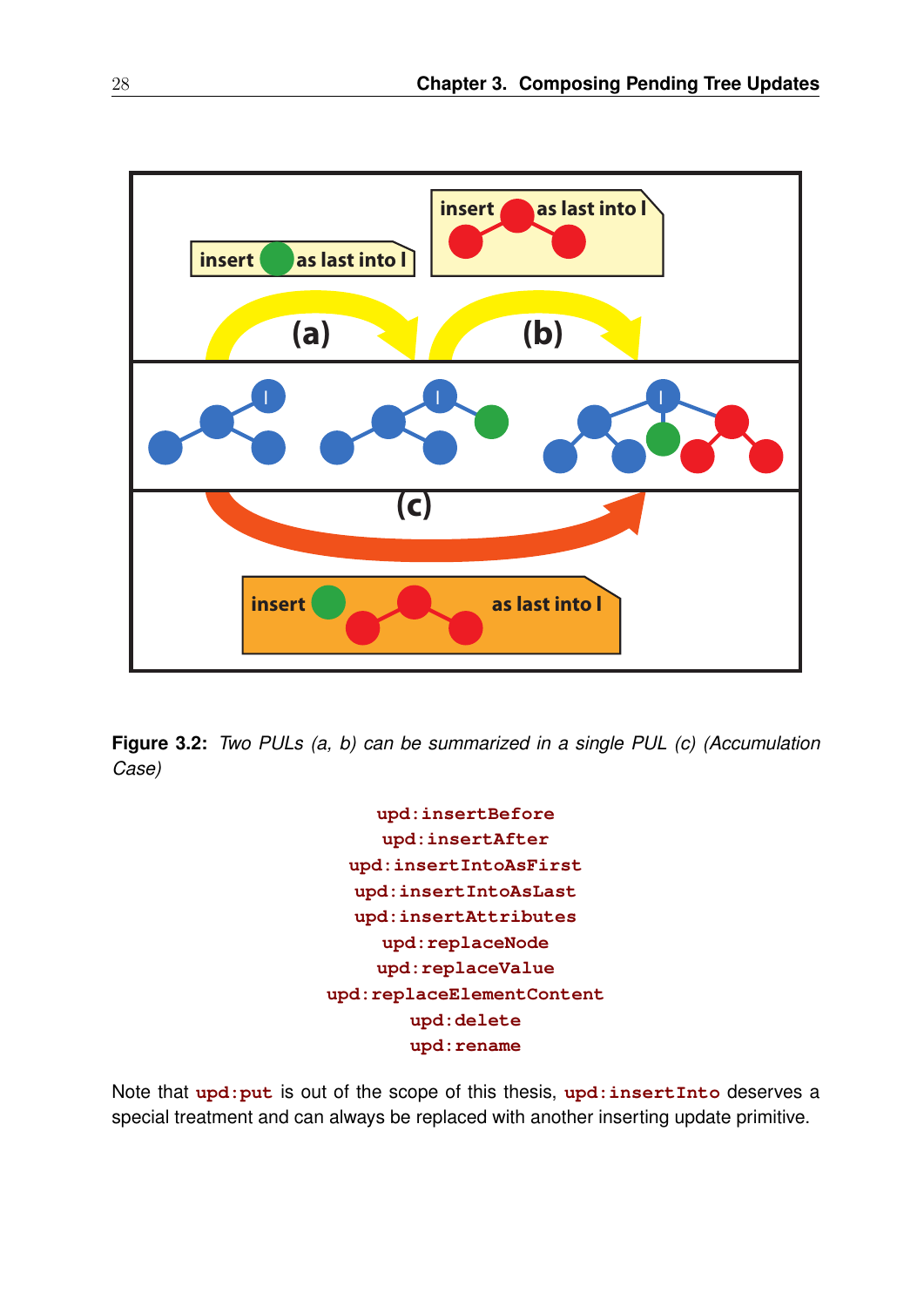The uniqueness constraint already holds for replacing and renaming update primitives in the specification, and in case there are several inserting update primitives of the same kind with the same target, the XQuery Update Facility specification says that "ordering of nodes within each group is preserved but ordering among the groups is implementation-dependent." Whenever a PUL contains several inserting update primitives of the same kind sharing the same target, this allows us to group the contents of these update primitives inside a single update primitive of that kind, in an implementation-dependent way, without altering the semantics of the PUL.

It is not necessary for the right-hand PUL to be normalized. In any case, the composition operator produces a normalized PUL.

# **3.5 Operational definition of PUL composition**

We now give details about accumulation and aggregation of an update primitive (from the right-hand PUL) against a PUL (the left-hand PUL, thereafter "the PUL" for concision). These two concepts are defined in a destructive way, meaning, as changes to the left-hand PUL, but algebraically a copy thereof can be made before.

## **3.5.1 Accumulation**

When the target of an update primitive was already here before the PUL was generated (i.e., it is not to be found anywhere in the contents of this PUL - to put it simply, it is not encircled in black on the Figures), then this update primitive is accumulated against the left-hand PUL. It is mostly like merging them (upd:mergeUpdates), with the additional constraint that PUL remains normalized (Figure 6).

For **upd:insertBefore** and **upd:insertAttributes**, the contents of the update primitive are inserted at the end of the contents of the update primitive of the same kind in the PUL (or the update primitive is inserted in the PUL if not available).

For **upd:insertIntoAsLast**, the contents of the update primitive are inserted at the end of the contents of the update primitive of the kind upd: replaceElementContent in the PUL if it is available. Otherwise, they are inserted at the end of the contents of the updating primitive of the kind **upd:insertIntoAsLast** (or the update primitive is inserted in the PUL if not available).

For upd: insertAfter, the contents of the update primitive are inserted at the begin-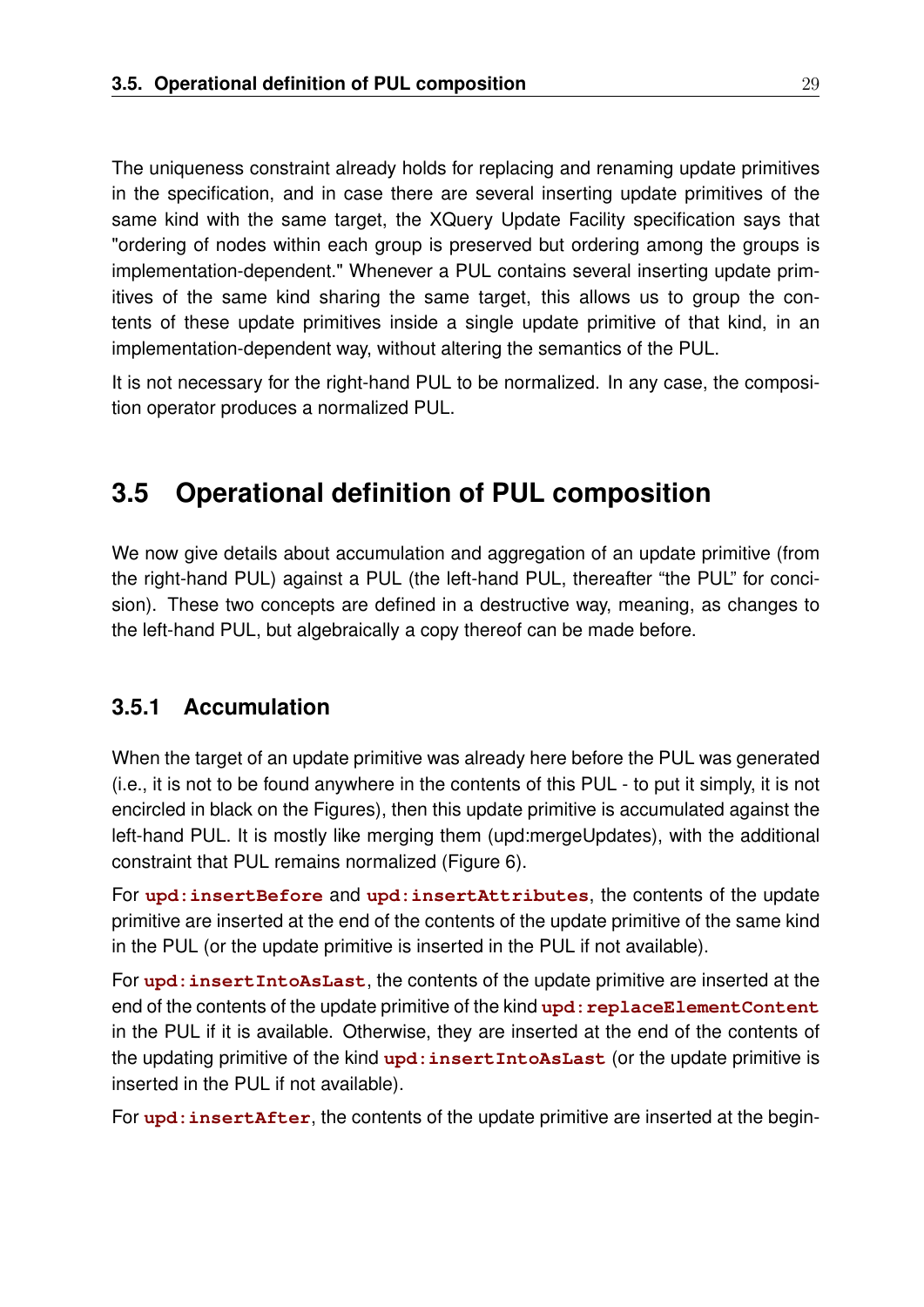

**Figure 3.3:** *Accumulating the update primitives in (b) against a PUL (a) leads to the new PUL (c).*

ning of the contents of the update primitive of the same kind in the PUL (or the update primitive is inserted into the PUL if not available).

For **upd:insertIntoAsFirst** , the contents of the update primitive are inserted at the beginning of the contents of the update primitive of the kind upd: replaceEle**mentContent** in the PUL if it is available. Otherwise, they are inserted at the beginning of the contents of the updating primitive of the kind **upd:insertIntoAsFirst** (or the update primitive is inserted in the PUL if not available).

For **upd: delete,** upd: replaceNode, the update primitive is inserted into the PUL if there is not already an update primitive with the same target and the same kind in the PUL. Otherwise, an error is raised (this should never happen during the normal execution of an XQuery program).

For **upd:replaceValue, upd:replaceElementContent**, the update primitive is inserted into the PUL if there is not already an update primitive with the same target and the same kind in the PUL. Otherwise, the contents (or string) of the update primitive in the PUL are replaced with the contents of the update primitive being accumulated.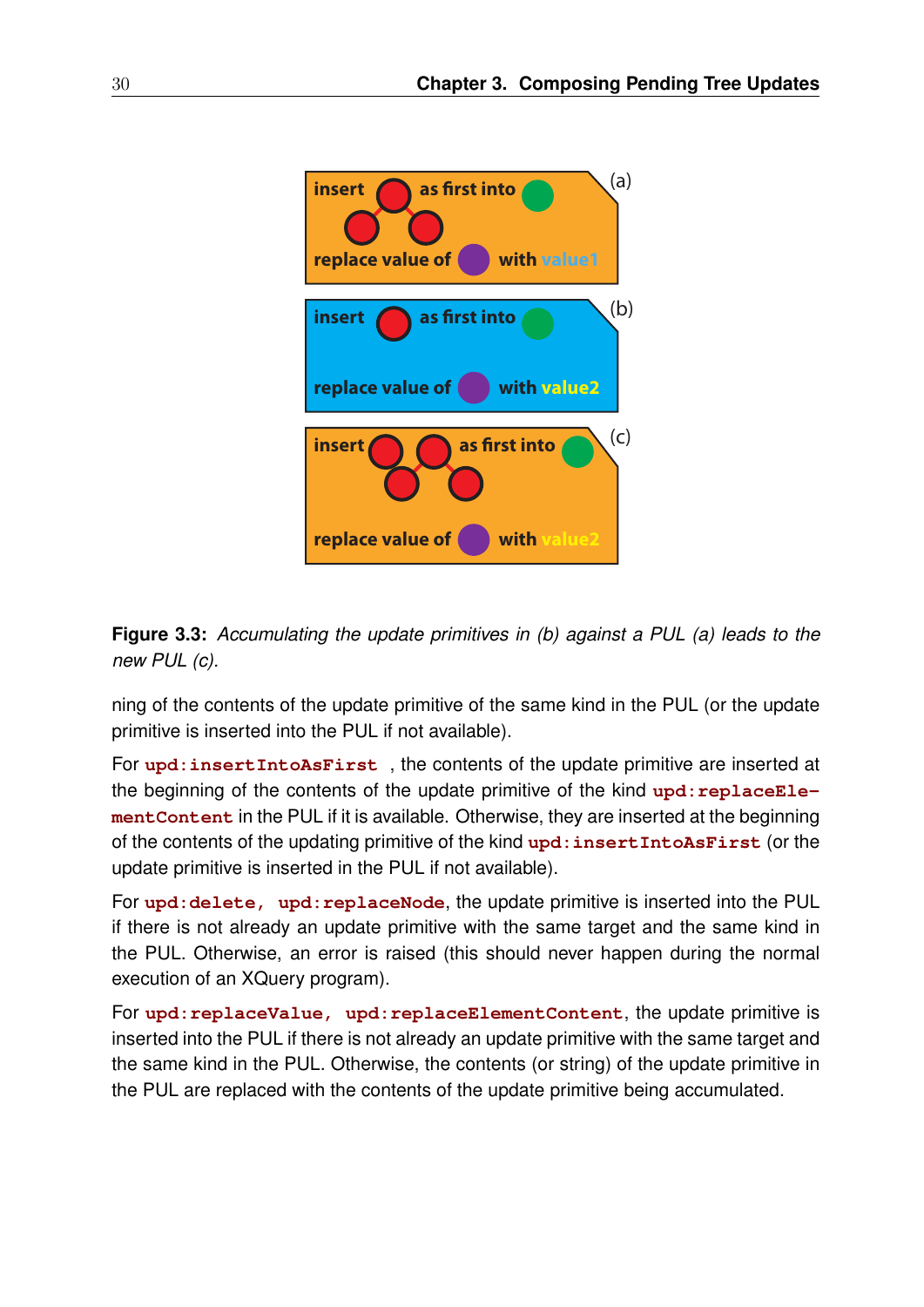For upd: rename, the update primitive is inserted into the PUL if there is not already an *upd:rename* update primitive with the same target in the local PUL. Otherwise, the name mentioned in the update primitive of the PUL is replaced with the name of the update primitive being accumulated.

## **3.5.2 Aggregation**

When the target of an update primitive was put into place by the PUL, it means that it is to be found somewhere in the contents of this PUL (to put it simply, it is encircled in black on the figures). In this case, the update primitive is *aggregated* against the PUL (Figure 3.4).

The semantics of aggregation is the same as the semantics of applying an update primitive, with just the following modifications for **upd:insertBefore, upd:insertAfter** and **upd:replaceNode**.

For these three update primitives, the specification says that the parent property of the



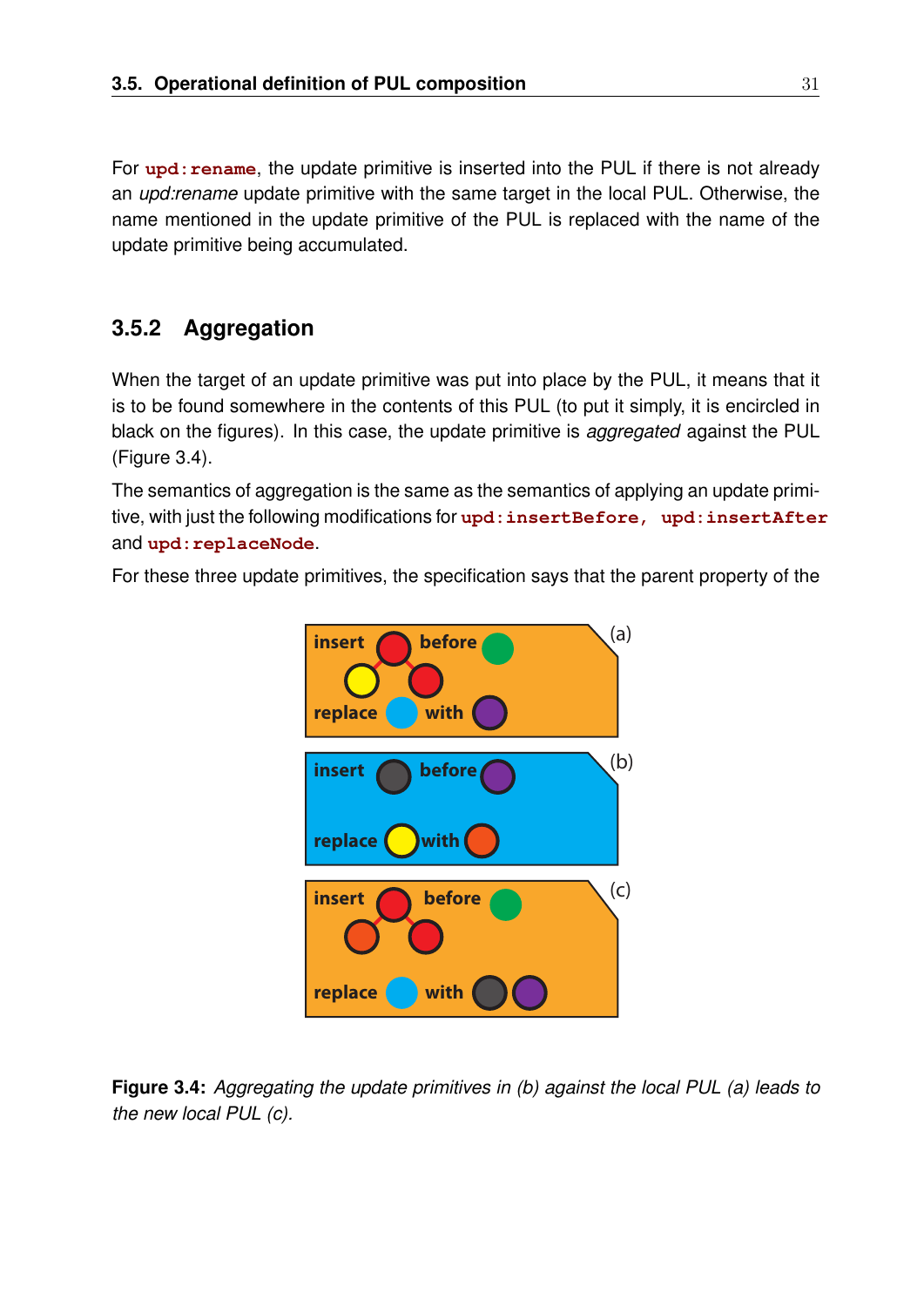target must be non-empty (because it seems to make no sense to insert a node before another if the latter is the root of the tree). We relax this constraint. However, if the parent property is empty, the target must be in the contents of an update primitive in the PUL (encircled in black). This corresponds to (a) on Figure 3.4.

In case the parent property of the target is empty, the semantics of applying these three update primitives is extended as follows: for **upd:insertBefore** (**upd:insertAfter**), the content of the update primitive is inserted right before (after) the target in the contents of the update primitive of the PUL to which this target belongs (like on Figure 3.4); for **upd:** replaceNode, the content of the update primitive replaces the target of the update primitive of the PUL to which this target belongs.

# **3.6 Extension to XQuery Scripting**

This section gives additional semantics in order to introduce PUL composition in Scripting programs, which apply several updates.

In XQuery, there is a dynamic context which contains dynamic information about the ex-



**Figure 3.5:** *The local PUL: overview*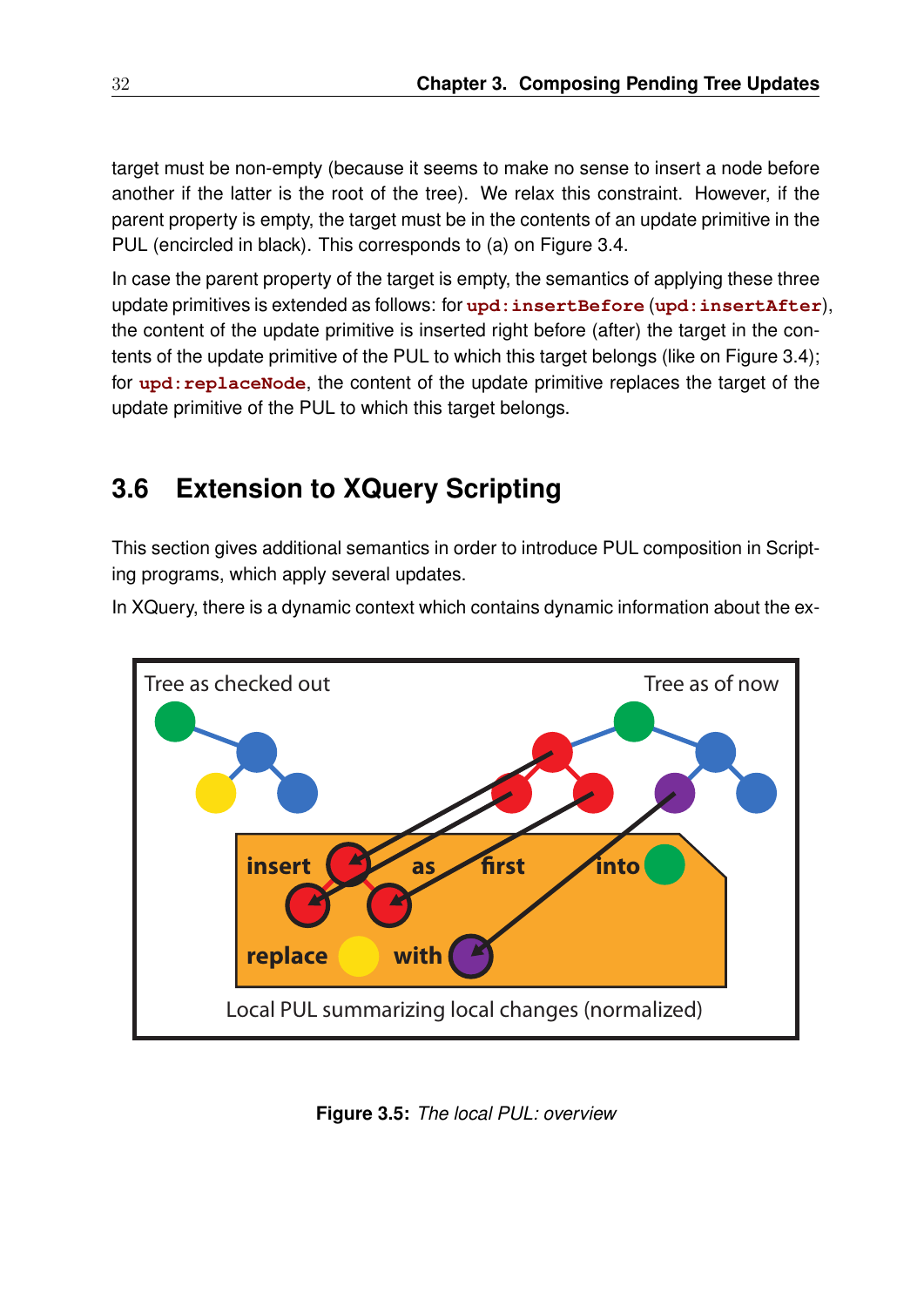ecution of a program. We extend the dynamic context with a local PUL, which contains information about all changes which have been made since a certain point in time (e.g., the beginning of the program). The local PUL can be seen as the delta between this point in time and now. Each time an update is applied, the composition operator is used with the local PUL on the left-hand-side, and a copy of the PUL being applied on the right-hand side. The local PUL is kept normalized when aggregating or accumulating update primitives, so that it will still be normalized at the end of the composition.

In addition, the XQuery engine must keep track, for newly created nodes since the beginning of the program, of their counterpart in the local PUL, which indicates how they were created (see Figure 3.5). That way, when a PUL is to be applied, with targets in the data being processed, a copy of this PUL can be made with the corresponding targets in the local PUL, in order to facilitate PUL composition.

On Figure 3.5, we take the convention that the nodes encircled in black in update primitive contents or targets are counterparts to nodes in the processed data. The identities of these copies are distinct from those of the original nodes.

The XQuery Scripting Extension specification introduces apply expressions, which apply a PUL. In an apply expression, after each operand is evaluated, the PUL it returns is applied with **upd:applyUpdates**. We perform PUL composition right here. Whenever a PUL is applied, a copy of it is also composed with the local PUL. This is described on



**Figure 3.6:** *PUL: applying, copying and composing. (a) shows generated provenance information, (b) shows how provenance information is used to retrieve the target in the local PUL.*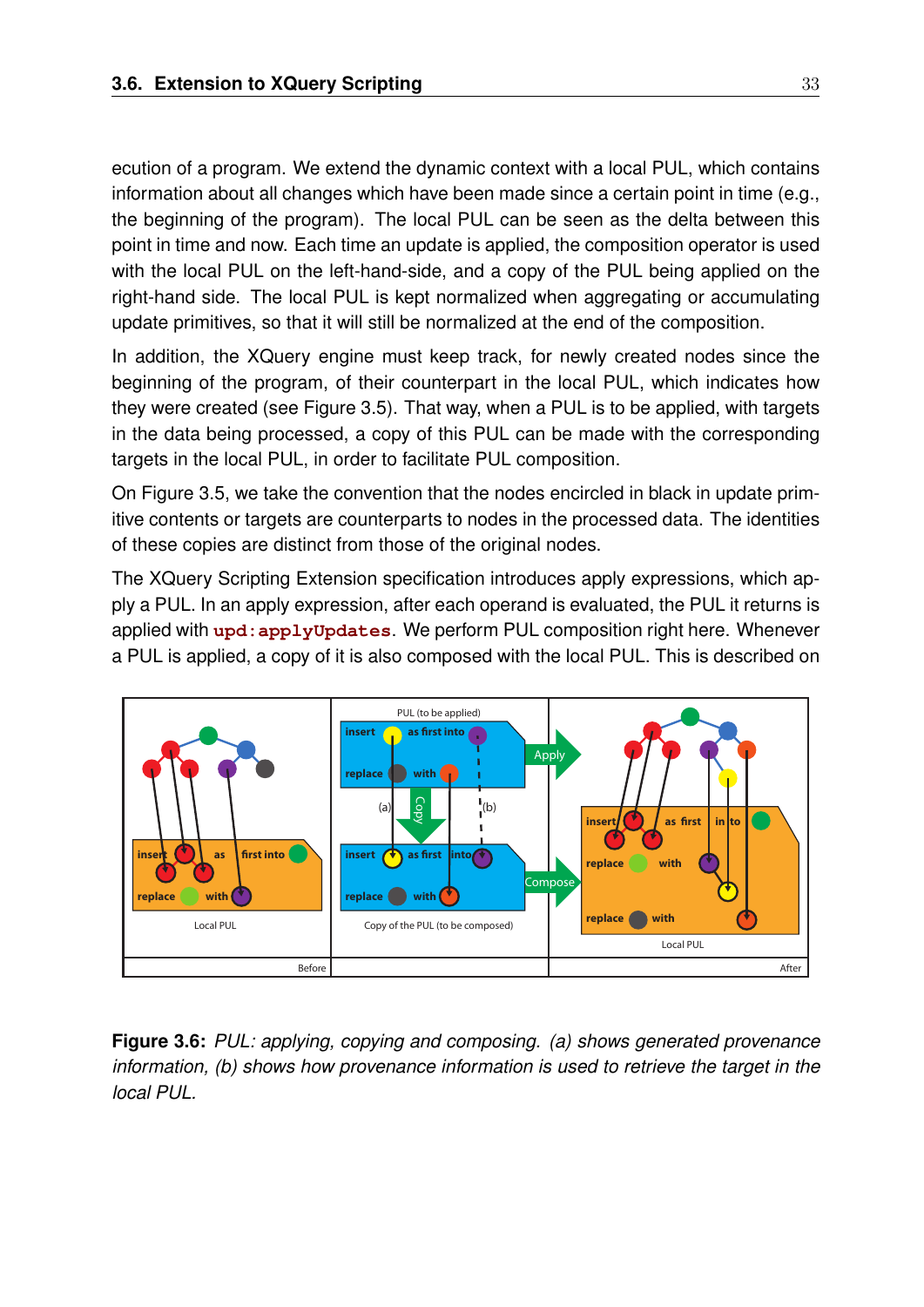Figure 3.6.

More precisely, we extend the semantics of Apply Expressions as follows. For each operand, before the PUL is applied:

**Copy** This PUL is copied to a new PUL, where:

- The contents of the update primitives in the PUL are copied as well, and the engine remembers that such copies were made and keeps track of their location ((a) on Figure 3.6). These copies will eventually land in the local PUL, whereas the original nodes will land in the processed data.
- The targets of the update primitives in the PUL (which are references to processed data) are replaced in the copy with a reference to their counterparts in the local PUL. ((b) on Figure 3.6).

**Composition** The copied PUL (right-hand-side) is then composed with the local PUL (left-hand-side). The result of this composition is the new local PUL.

Then the PUL is applied (with upd: applyUpdates, as defined in the XQUF specification).

# **3.7 Formal Model**

Finally, this section gives a formal definition of the PUL composition operator, and a proof of correctness on a formal modelization of the PUL framework.

## **3.7.1 References**

In the formalization, the XML content is represented as forests. Each XML node has a reference taken from an alphabet  $\mathcal{L}$ . PULs reference target XML nodes using these references.

In practice, references are unique, but this assumption is not needed. We hence simplify and allow several nodes to have the same references (in which case an update primitive with a given target reference will be applied to all nodes with this reference). This will in particular be true for unique references.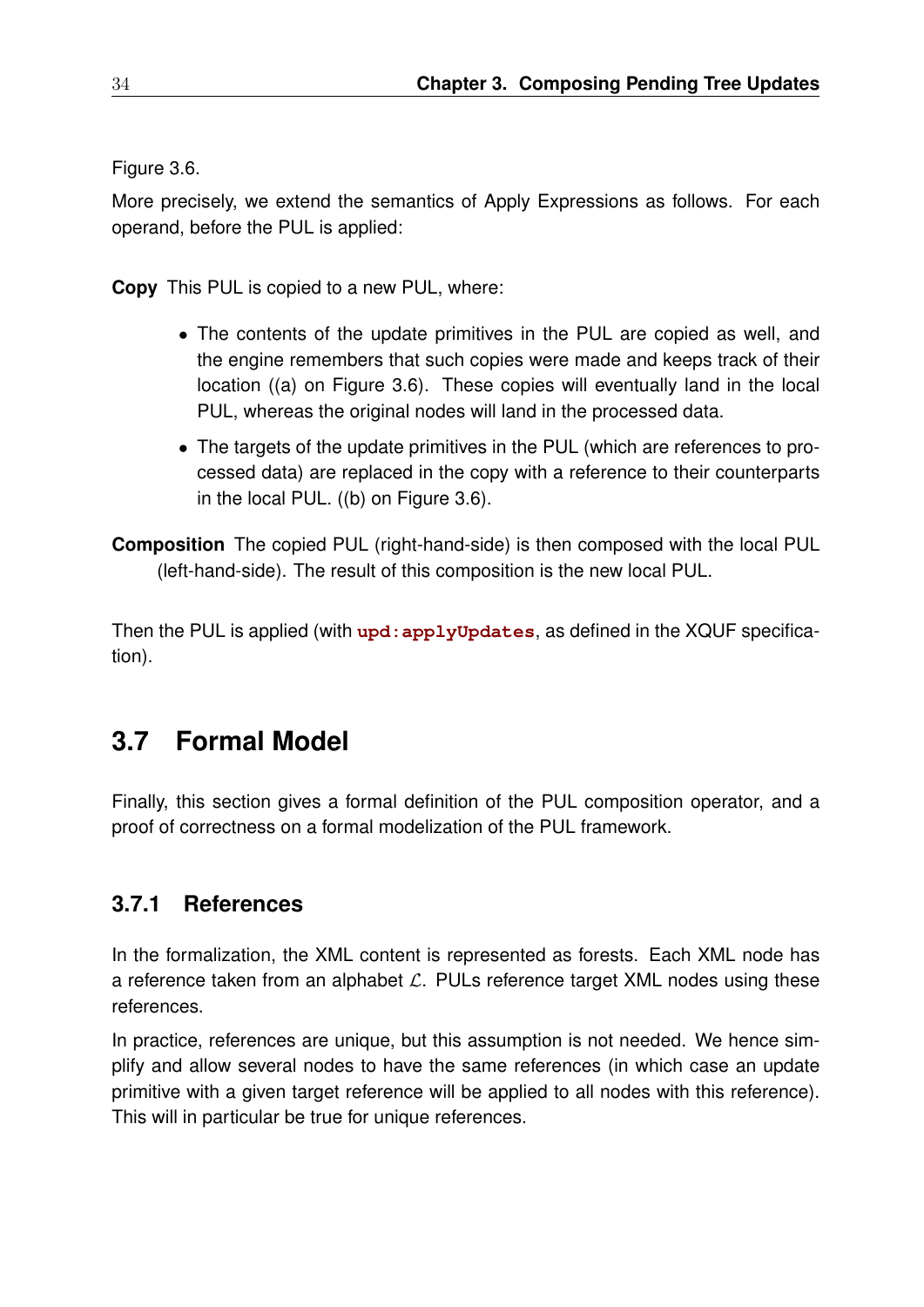### **3.7.2 Forests**

We define the set of all forests  $F(\mathcal{L}, \mathcal{N})$  given an alphabet of references  $\mathcal{L}$  and an alphabet of names  $N$  recursively as follows.

**Empty forest** The empty forest is a forest:  $[O] \in \mathcal{F}(\mathcal{L}, \mathcal{N})$ 

- **Tree building** A forest can be put under a node with reference l and name n (meaning, the trees in this forest become children of this node) to form a tree, which is a (singleton) forest. We represent this with a fraction:  $\forall l \in \mathcal{L}, n \in \mathcal{N}, \forall |f| \in$  $\mathcal{F}(\mathcal{L}, \mathcal{N}),$ l, n  $[f]$  $\in \mathcal{F}(\mathcal{L},\mathcal{N})$
- **Concatenation** The concatenation of two forests is also a forest:  $\forall [f], [g] \in \mathcal{F}(\mathcal{L}, \mathcal{N})$  $[f][q] \in \mathcal{F}(\mathcal{L},\mathcal{N})$

Note that we use square brackets to denote forests:  $[f]$ , whereas references l and names  $n$  are letters alone.

### **3.7.3 Update Primitives**

We model the following update primitives:

**insert as first** The trees of a forest can be inserted as the first children of a node.

 $\mathcal{IF}(\mathcal{L}) = \{\text{insert } [f] \text{ as first into } l, l \in \mathcal{L}, [f] \in \mathcal{F}(\mathcal{L}, \mathcal{N})\}\$ 

**insert as last** The trees of a forest can be inserted as the last children of a node.

 $\mathcal{IL}(\mathcal{L}) = \{\text{insert } [f] \text{ as last into } l, l \in \mathcal{L}, [f] \in \mathcal{F}(\mathcal{L}, \mathcal{N})\}\$ 

**insert before** The trees of a forest can be inserted before a node.

 $IB(\mathcal{L}) = \{ \text{insert } [f] \text{ before } l, l \in \mathcal{L}, [f] \in \mathcal{F}(\mathcal{L}, \mathcal{N}) \}$ 

**insert after** The trees of a forest can be inserted after a node.

 $\mathcal{IA}(\mathcal{L}) = \{\text{insert }[f] \text{ after } l, l \in \mathcal{L}, [f] \in \mathcal{F}(\mathcal{L}, \mathcal{N})\}\$ 

**delete** A node can be deleted.

 $\mathcal{D}(\mathcal{L}) = \{$ **delete**  $l, l \in L\}$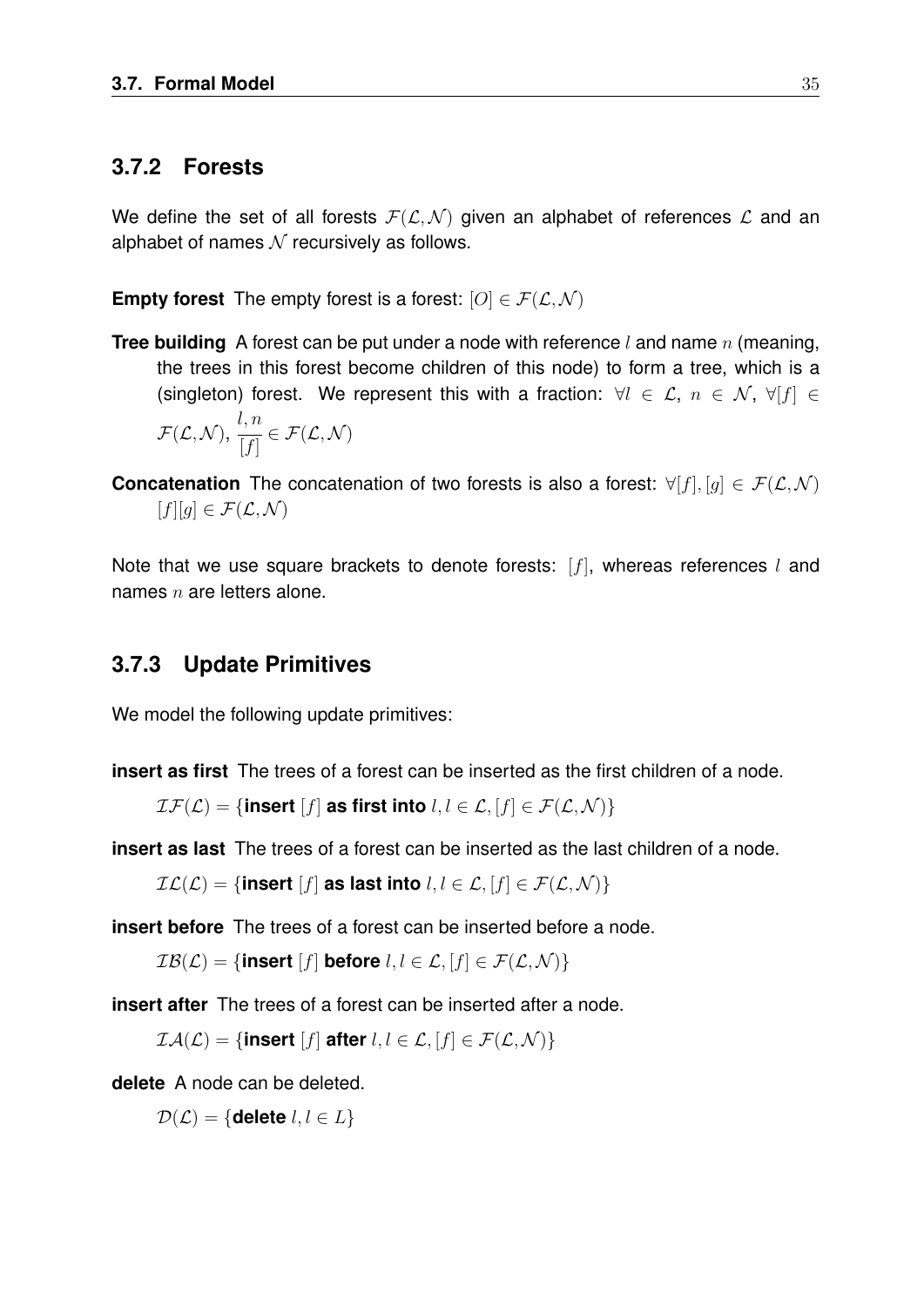**replace node** A node can be replaced with a forest.

 $\mathcal{R}(\mathcal{L}) = \{$ **replace** l **with**  $[f], l \in \mathcal{L}, [f] \in \mathcal{F}(\mathcal{L}, \mathcal{N})\}$ 

**replace value** The children of a node can be replaced with a forest.

 $V(\mathcal{L}) = \{$ **replace value of** l **with**  $[f], l \in \mathcal{L}, [f] \in \mathcal{F}(\mathcal{L}, \mathcal{N})\}$ 

**rename** A node can be renamed with a new name *n*.

 $\mathcal{N}(\mathcal{L}) = \{$  **rename** l **to**  $n, l \in \mathcal{L}, n \in \mathcal{N}\}$ 

A PUL is then defined as a list of update primitives, i.e., the (unrestricted) set of PULs is:

 $(\mathcal{IF}(\mathcal{L}) \cup \mathcal{IL}(\mathcal{L}) \cup \mathcal{IB}(\mathcal{L}) \cup \mathcal{IA}(\mathcal{L}) \cup \mathcal{D}(\mathcal{L}) \cup \mathcal{R}(\mathcal{L}) \cup \mathcal{V}(\mathcal{L}) \cup \mathcal{N}(\mathcal{L}))$ \*

There are constraints on how a PUL looks like, though. Within a PUL, the XQuery Update specification:

- forbids two renaming, two node-replacing or two value-replacing update primitives with the same reference.
- allows two inserting update primitives of the same kind and with the same reference, but "if multiple groups of nodes are inserted by multiple insert expressions in the same snapshot, adjacency and ordering of nodes within each group is preserved but ordering among the groups is implementation-dependent."

In our formalism, we group inserting update primitives of the same kind and with the same reference as follows (the initial order is arbitrary, since it is implementationdependent, but once the grouping has been made the order is well-defined):

- (**insert** [f] **as first into** l, **insert** [g] **as first into** l) → **insert** [f][g] **as first into** l
- (**insert** [f] **as last into** l, **insert** [g] **as last into** l) → **insert** [f][g] **as last into** l
- (**insert** [f] **before** l, **insert** [g] **before** l) → **insert** [f][g] **before** l
- (**insert** [f] **after** *l*, **insert** [q] **after** *l*)  $\rightarrow$  **insert** [f][q] **after** *l*

Finally, two deleting update primitives with the same reference are superfluous and equivalent to a single one.

• (**delete** l, **delete** l) → **delete** l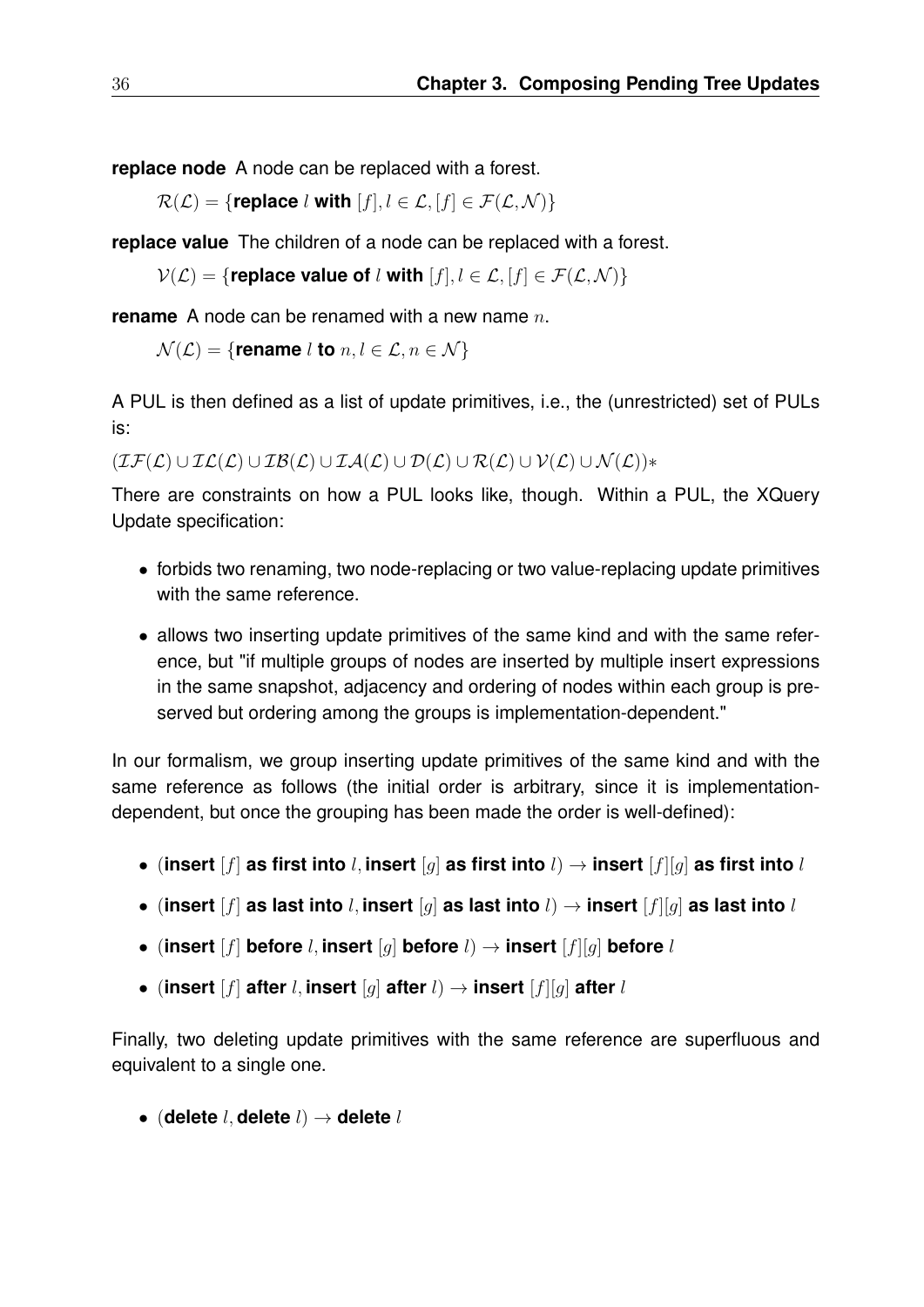With these considerations, we can assume that there is at most one update primitive of each kind with the same target reference. We call  $P(L)$  the set of (so-called normalized) PULs satisfying this assumption.

We are actually more general than the XQuery Update specification in the following ways:

- We allow the value-replacing update primitive to have any forest (not just a single tree) in its content.
- We allow situations like

### **insert** a **as first into** b, **insert** c **as first into** a

which would never appear in XQuery Update programs. For these we apply a strict snapshot semantics, i.e., update primitives do not see the effects of each other, they all only see the nodes in the original XML forest being updated. In the example above, the second update primitive, targeting node  $a$ , will not see the node  $a$  inserted by the first one.

## **3.7.4 Partition of PULs with respect to targets**

The update primitives in a PUL can be partitioned according to their targets: a PUL  $p$ can be expressed as  $(p_l)_{l\in\mathcal{L}}$  where each  $p_l$  is a list of update primitives of distinct kinds with the same target  $l$ .

Defining a PUL  $p$  is equivalent to defining  $p_l$  for each reference  $l$ .

It is always possible to assume that  $p_l$  contains each of the inserting update primitives (if it is absent, it is as it were present with an empty content). This means that each  $p_l$ contains each of the four kinds of insert update primitives, and each of the other four kinds (delete, replace, replace value, rename) may be present or not.

We introduce the following getters on the contents of a partition  $p_l\mathrm{:}$ 

**replace node**  $R(p_l)$  is the content replacing *l*, i.e., **replace** *l* with  $R(p_l) \in p_l$ . It is set to  $\bot$  if there is no such update primitive in  $p_l.$ 

**delete**  $D(p_l)$  is set to  $\bot$  if there is no such update primitive (**delete** I) in  $p_l$ , and to  $\top$  if it is present.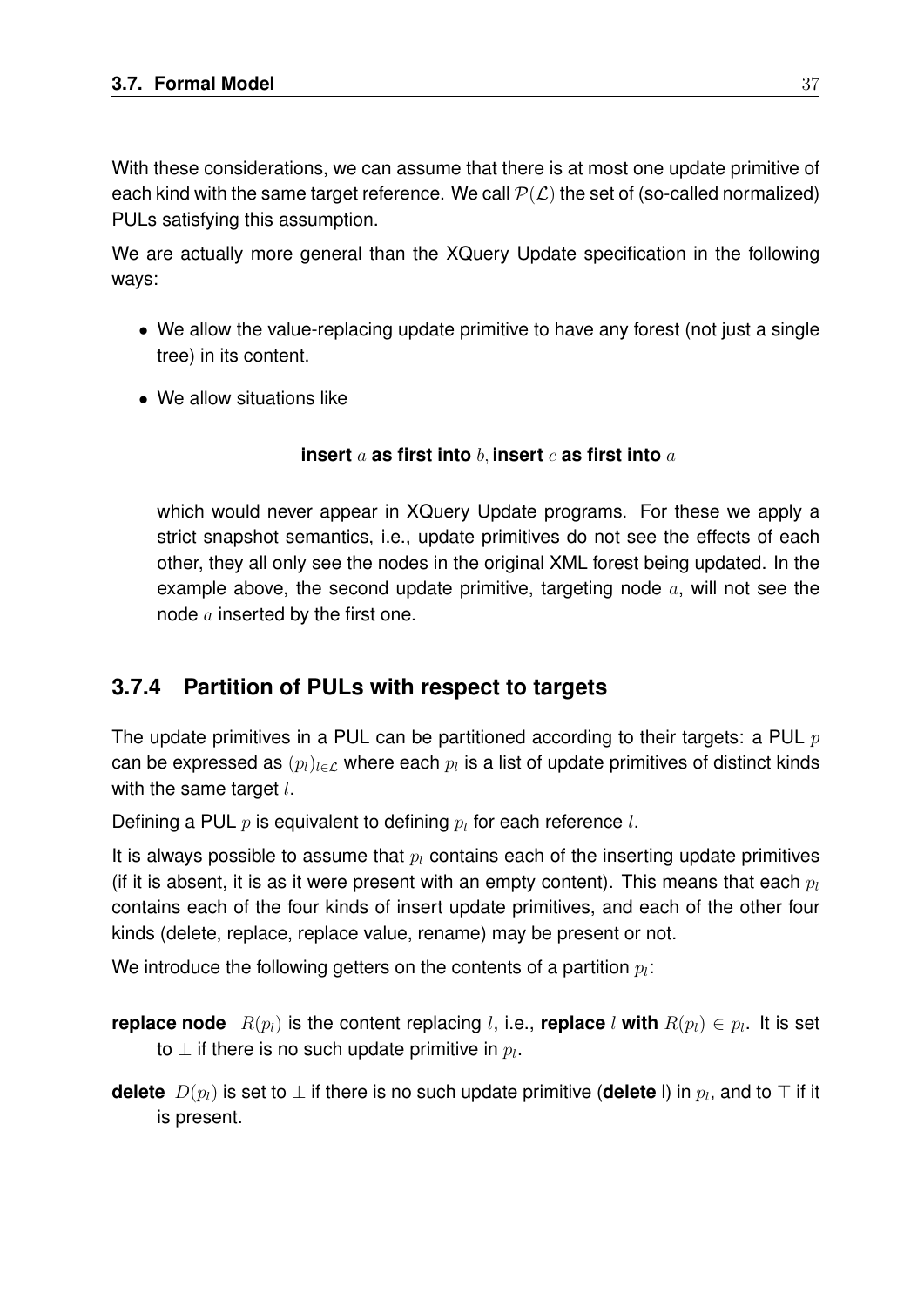**replace value**  $V(p_l)$  is the content replacing the value of l, i.e., **replace value of** l with  $V(p_l)\in p_l.$  It is set to  $\bot$  if there is no such update primitive in  $p_l.$ 

**insert before**  $B(p_l)$  is the content inserted before l, i.e., **insert**  $B(p_l)$  **before**  $l \in p_l$ 

**insert after**  $A(p_l)$  is the content inserted after l, i.e., **insert**  $A(p_l)$  after  $l \in p_l$ 

- **insert first**  $F(p_l)$  is the content inserted as first into l, i.e., **insert**  $F(p_l)$  as first into  $l \in$  $p_l$
- **insert last**  $L(p_l)$  is the content inserted as last into l, i.e., **insert**  $L(p_l)$  as last into  $l \in$  $p_l$
- **rename**  $N(p_l)$  is set to the new name for *l*, i.e., **rename** *l* **to**  $N(p_l) \in p_l$ . It is set to  $\perp$  if there is no such update primitive in  $p_l.$

#### **3.7.5 The PUL application operator**

PULs can act on (update) a forest. This is formalized by an operator . which takes a PUL p and a forest  $[f]$ , and returns the forest obtained by applying p on  $[f]$ .

Since forests are defined by induction, the . operator is also defined by induction on  $\mathcal{F}(\mathcal{L}, \mathcal{N})$  as follows:

**Empty forest** Applying a PUL to the empty forest does not alter it:  $p.[O] = [O]$ 

- **Concatenation** Applying a PUL to a concatenation of two forests is the same as applying it to each of the two forests, and concatenating the results  $p\cdot([f][g]) = [p\cdot f][p\cdot g]$
- **Tree building** The results of applying a PUL to a tree, p. l, n  $[f]$ , is defined depending on the content of the PUL  $p$  (the first matching case is used):
- **Case R** if  $R(p_l) \neq \perp$ , i.e., p replaces the tree (but the insert-before and insert-after update primitives have an effect, too):

$$
p\frac{l, n}{[f]} = [B(p_l)][R(p_l)][A(p_l)]
$$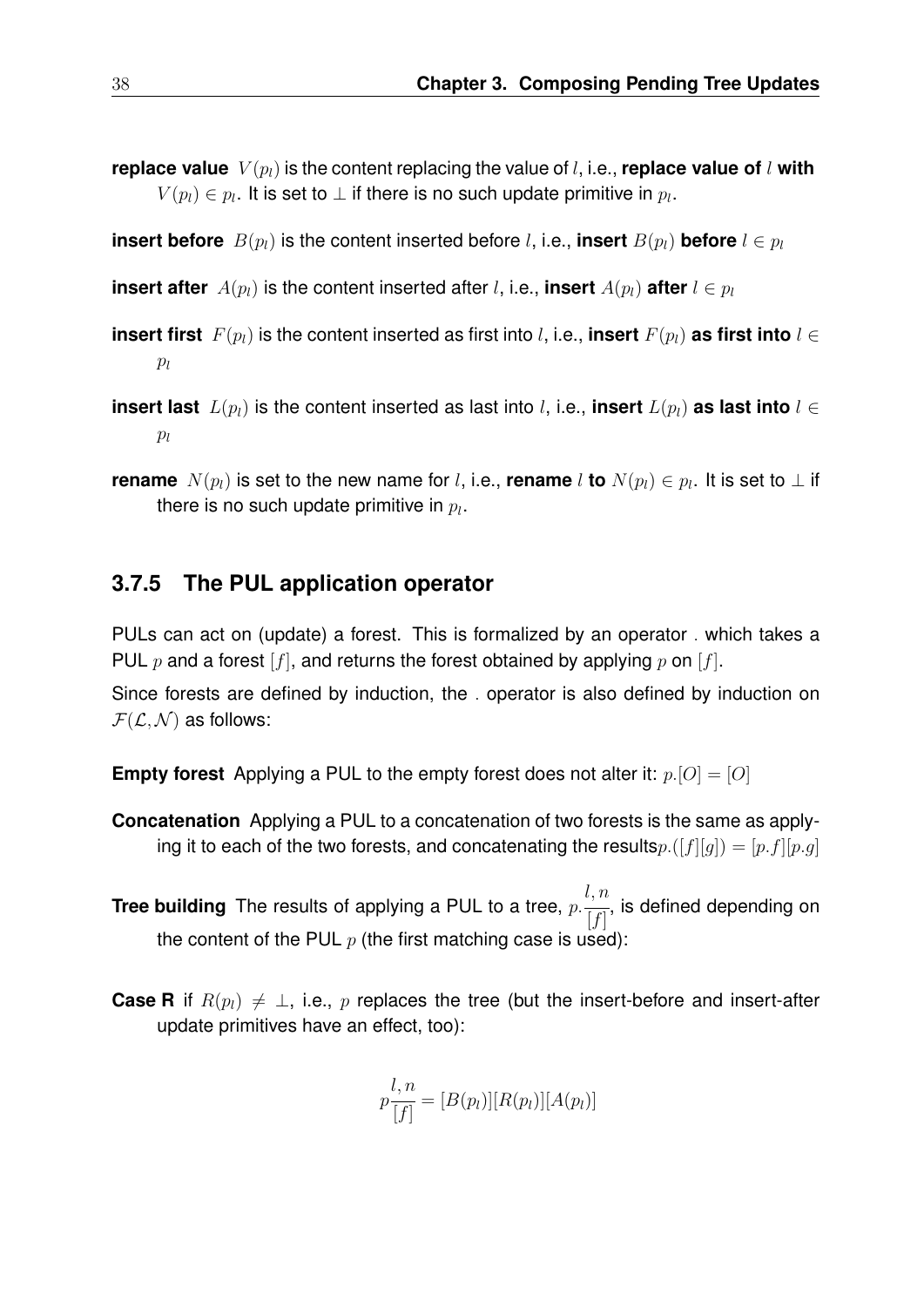**Case D** otherwise if  $D(p_l) \neq \perp$ , i.e., p deletes the tree (but the insert-before and insertafter update primitives have an effect, too):

$$
p\frac{l, n}{[f]} = [B(p_l)][A(p_l)]
$$

**Case V** otherwise if  $V(p_l) \neq \perp$ , i.e., p replaces the children of the tree (since the root remains, the effects of a renaming are visible. The operator | is defined below):

$$
p\frac{l, n}{[f]} = [B(p_l)] \frac{l, N(p_l)|n}{[V(p_l)]} [A(p_l)]
$$

**Case I** otherwise in all other cases, new siblings (after, before) and new children (first, last) are inserted, and the root is possibly renamed:

$$
p\frac{l, n}{[f]} = [B(p_l)] \frac{l, N(p_l)|n}{[F(p_l)][p.f][L(p_l)]}[A(p_l)]
$$

The renaming operator  $\vert$  is defined for convenience as

$$
a|b = \text{ if } a \neq \bot \text{ then } a \text{ else } b
$$

It means that b is renamed to a if a is not undefined. Note that it is associative:

$$
a|(b|c) = (a|b)|c
$$

so that one can write  $a|b|c$  without ambiguity.  $a|b|c$  is actually equal to the first name (a, b or c) that is not  $\perp$ .

### **3.7.6 PUL Composition theorem**

We now state the main PUL composition theorem.

**Theorem 1.** *There exists a composition operator* ∗ *such that*

for any 
$$
p, p' \in \mathcal{P}(\mathcal{L})
$$
 and  $f \in \mathcal{F}(\mathcal{L}, \mathcal{N}), q.(p.f) = (q*p).f$ 

In other words, applying several PULs in a row is equivalent to applying one single PUL, which can be computed using the composition operator. PULs can hence be composed.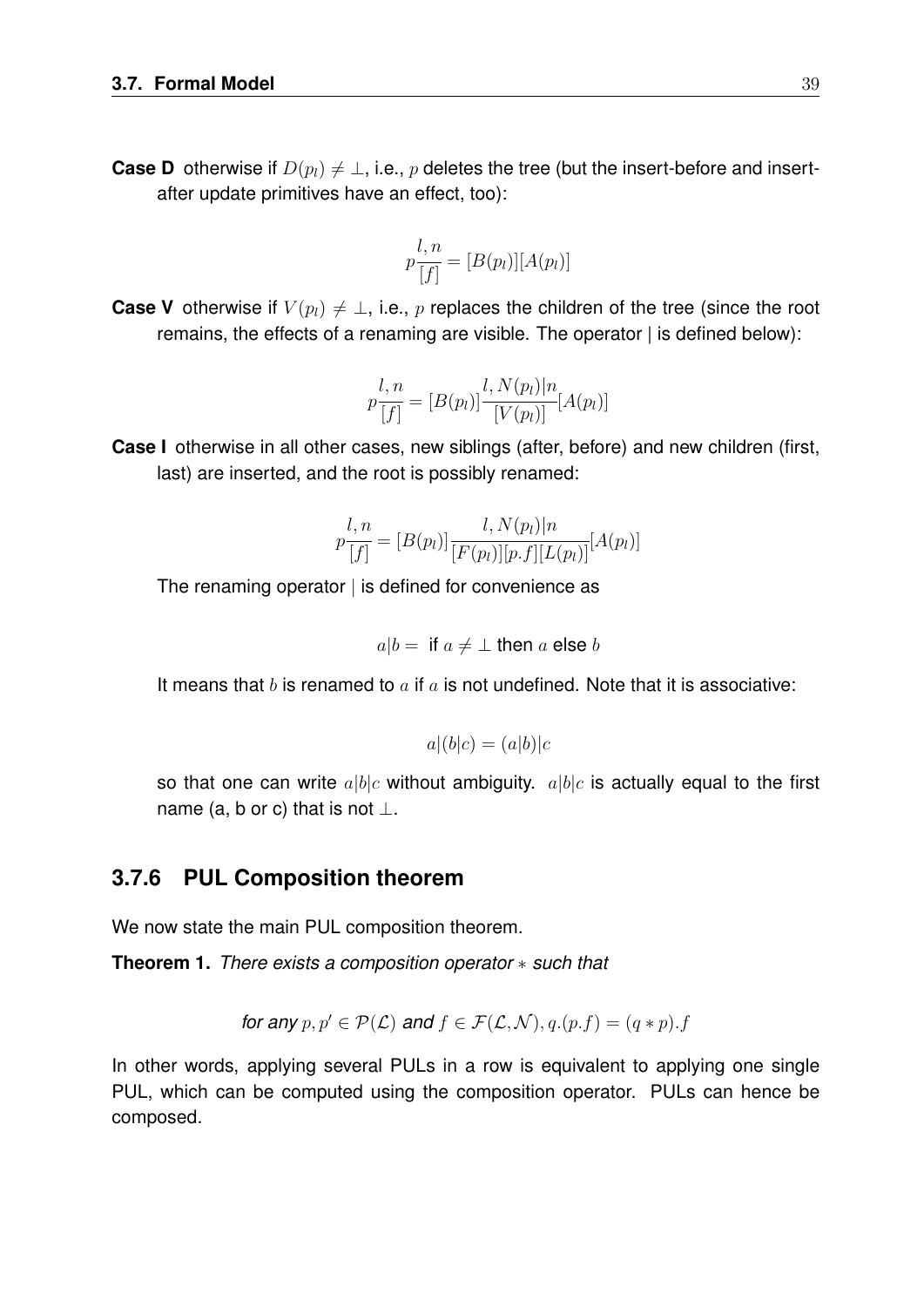## **3.7.7 Proof of the PUL composition theorem**

#### **Explicit definition of the composition operator**

The proof is done by construction, i.e., we give a definition of a candidate operator for ∗ and then prove that it fulfills the condition.

Given two PULs p and q, the result  $q * p$  of applying the operator is defined by defining  $(q * p)_l$  for each l as follows:

**replace node** If p replaces *l*, then q is applied to the replacement. If p deletes *l*, nothing is done, if a replaces l, this replacement is forwarded to  $q * p$ .

$$
R((q * p)_l) = \begin{cases} q.R(p_l) & R(p_l) \neq \bot \\ \bot & D(p_l) \neq \bot \\ R(q_l) & \text{otherwise} \end{cases}
$$

**delete** If p or q deletes l, this deletion is forwarded to  $q * p$ .

$$
D((q*p)_l) = \begin{cases} \top & D(p_l) \neq \bot \text{ or } D(q_l) \neq \bot \\ \bot & \text{otherwise} \end{cases}
$$

**replace value** If q replaces the value of l, it is forwarded to  $q * p$ . If p replaces the value

of l, q is applied to this new value, and possible insertions as first or last by  $q$  are forwarded as well in addition to the new value.

$$
V((q*p)_l) = \begin{cases} V(q_l) & V(q_l) \neq \bot \\ F(q_l)q.V(p_l)L(q_l) & V(p_l) \neq \bot \\ \bot & \text{otherwise} \end{cases}
$$

**insert before** If p makes an insert before l, q is applied on it. An insert-before by q is only forwarded if  $p$  did not delete or replace  $l$ .

$$
B((q*p)_l) = \begin{cases} q.B(p_l) & R(p_l) \neq \bot \text{ or } D(p_l) \neq \bot \\ q.B(p_l)B(q_l) & \text{otherwise} \end{cases}
$$

**insert after** If p makes an insert after l, q is applied on it. An insert-after by q is only forwarded if p did not delete or replace l.

$$
A((q * p)_l) = \begin{cases} q.A(p_l) & R(p_l) \neq \bot \text{ or } D(p_l) \neq \bot \\ A(q_l)q.A(p_l) & \text{otherwise} \end{cases}
$$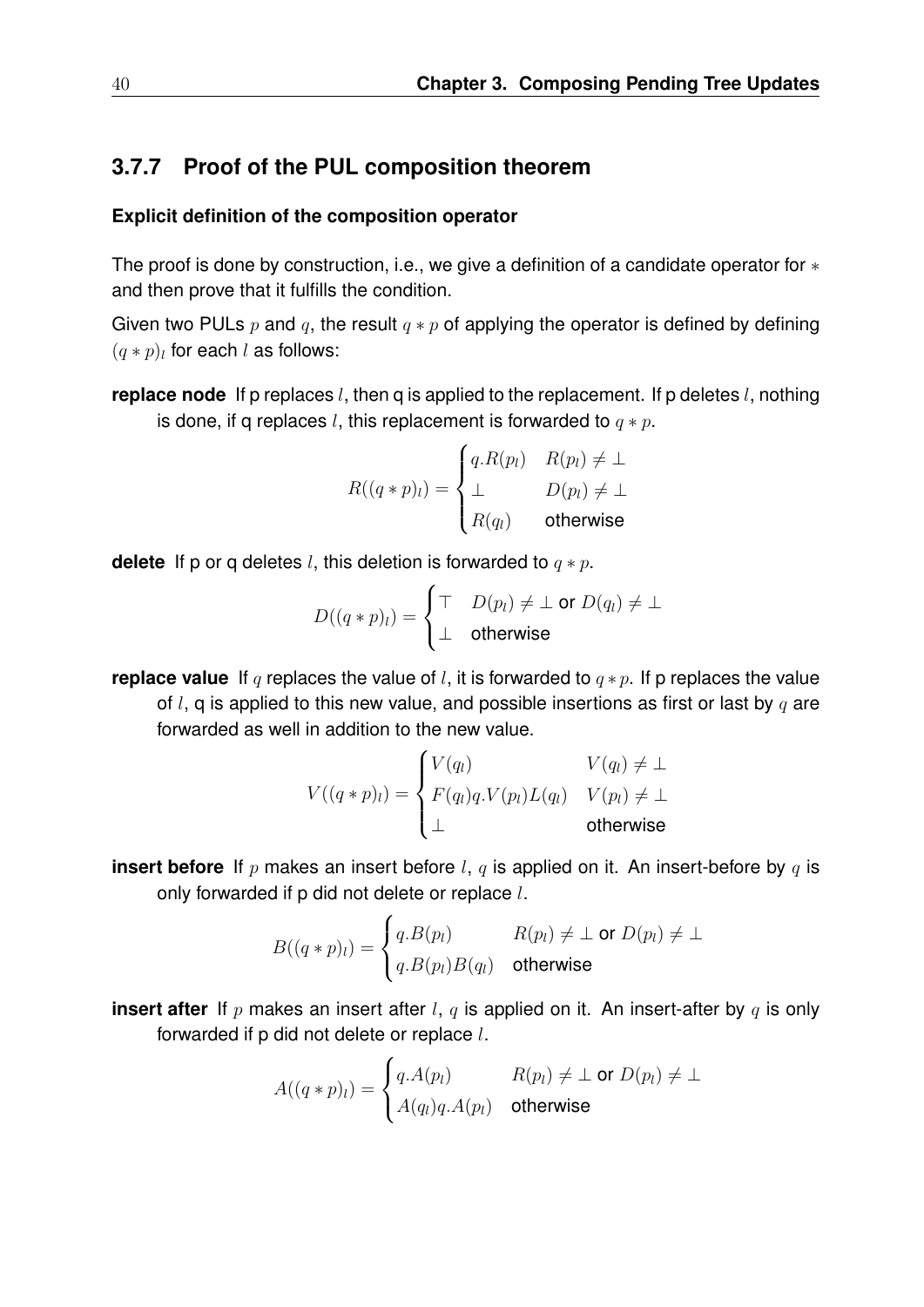**insert first** If p inserts children (first) into l, q is applied on it and an insert-as-first by q is forwarded as well.

$$
F((q * p)_l) = F(q_l)q.F(p_l)
$$

**insert last** If p inserts children (last) into l, q is applied on it and an insert-as-last by q is forwarded as well.

$$
L((q*p)_l) = q.L(p_l)L(q_l)
$$

**rename** The leftmost rename wins.

 $R((q * p)_l) = N(q_l)|N(p_l) =$  if  $N(q_l) \neq \perp$  then  $N(q_l)$  else  $N(p_l)$ 

Another way of seeing it is that seven cases are possible. They are shown below. The update primitives that are ineffective are shown in gray (for example, a deleting update primitive is ineffective when there is a replacing update primitive).

**Case 1-\*-R** if  $R(p_l) \neq \perp$ , i.e., p replaces l, q is applied recursively to all nodes coming from p:

```
insert [q.B(p_l)] before l
     insert [q.A(p_l)] after l
    replace l with [q, R(p_l)](delete l)
(replace value of l with [V(q_l)])
   (rename l to N(q_l)|N(p_l))
```
**Case 2-\*-D** otherwise if  $D(p_l) \neq \perp$ , i.e., p deletes l, q is applied recursively to all nodes coming from  $p$ :

> **insert**  $[q.B(p_l)]$  **before** l **insert**  $[q.A(p_l)]$  **after** l **delete** l

(**replace value of** l with  $[V(q_l)]$ )  $(\textbf{insert } [F(q_l)][q.F(p_l)] \textbf{ as first into } l)$  $(\textbf{insert } [q.L(p_l)][L(q_l)] \textbf{ as last into } l)$ (**rename** l **to**  $N(q_l)|N(p_l)$ )

**Case 3-R-VI** otherwise if  $R(q_l) \neq \perp$ , i.e., q replaces l, only nodes inserted after and before by  $p$  are kept,  $q$  is applied on them, and possibly  $q$  also inserts nodes before and after l: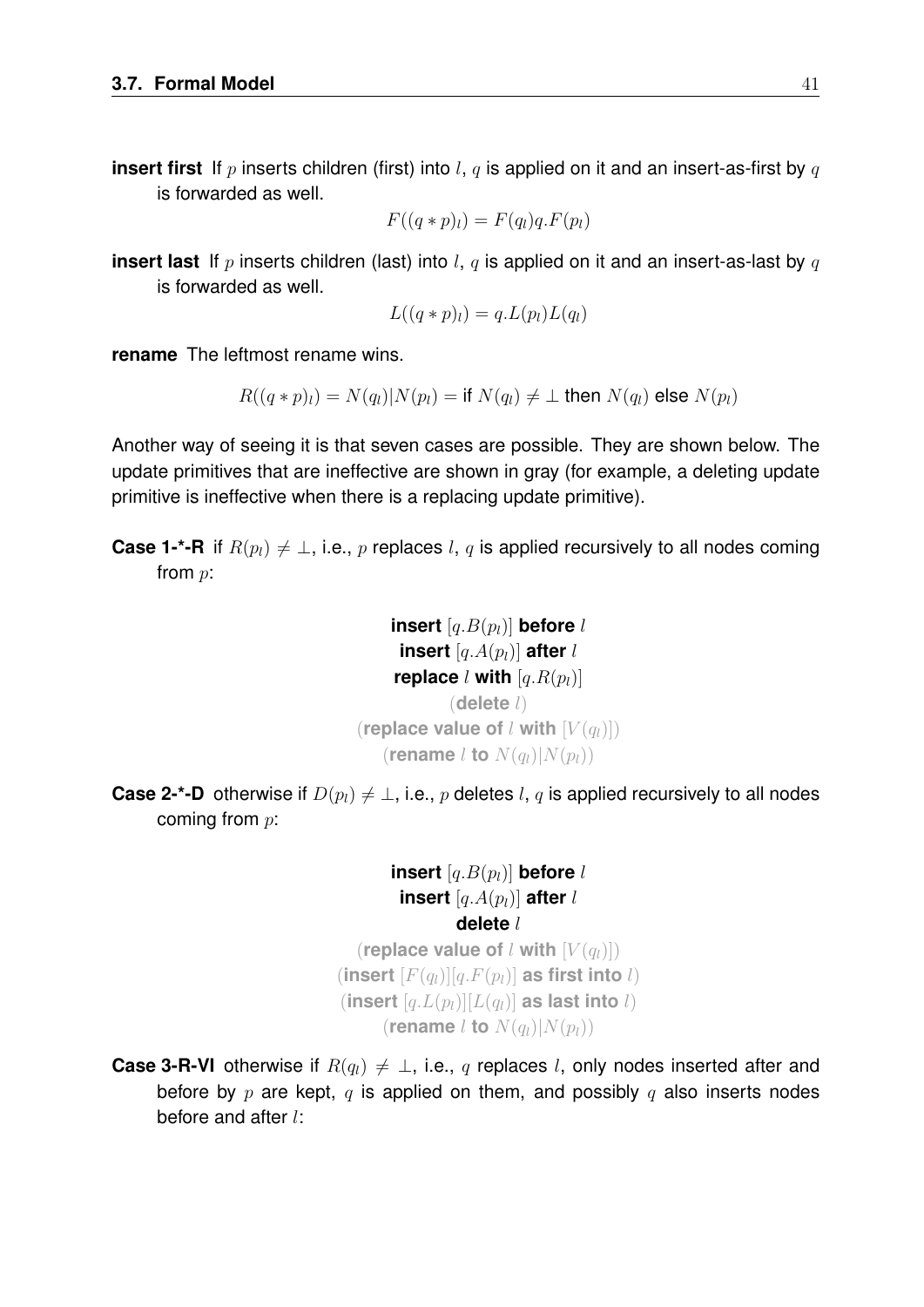**insert**  $[q.B(p_l)][B(q_l)]$  **before** *l*, **insert**  $[A(q_l)][q.A(p_l)]$  **after** l, **replace** l **with**  $[R(q_l)]$ (**delete** l) (**replace value of** l with  $[V(q_l)]$ )  $(\textbf{insert } [F(q_l)][q.F(p_l)] \textbf{ as first into } l)$  $(\textbf{insert } [q.L(p_l)][L(q_l)] \textbf{ as last into } l)$ (**rename** l **to**  $N(q_l)|N(p_l)$ )

**Case 4-D-VI** otherwise if  $D(q_l) \neq \perp$ , i.e., q deletes l, only nodes inserted after and before by p are kept, q is applied on them, and possibly q also inserts nodes before and after l:

> **insert**  $[q.B(p_l)][B(q_l)]$  **before** l, **insert**  $[A(q_l)][q.A(p_l)]$  **after** l, **delete** l (**replace value of** l with  $[V(q_l)]$ )  $(\textbf{insert } [F(q_l)][q.F(p_l)] \textbf{ as first into } l)$  $(\textbf{insert } [q.L(p_l)][L(q_l)] \textbf{ as last into } l)$ (**rename** l **to**  $N(q_l)|N(p_l)$ )

**Case 5-V-VI** otherwise if  $V(q_l) \neq \perp$ , i.e., q replaces the value of l, only nodes inserted after and before by p are kept, q is applied on them, and possibly q also inserts nodes before and after l, in addition q or p may have renamed l:

> **insert**  $[q.B(p_l)][B(q_l)]$  **before** l, **insert**  $[A(q_l)][q.A(p_l)]$  **after** l, **replace value of** l with  $[V(q_l)]$ , **rename** l **to**  $N(q_l)|N(p_l)$  $(\textbf{insert } [F(q_l)][q.F(p_l)] \textbf{ as first into } l)$  $(\textbf{insert } [q.L(p_l)][L(q_l)] \textbf{ as last into } l)$ (**rename** l **to**  $N(q_l)|N(p_l)$ )

**Case 6-I-V** otherwise if  $V(p_l) \neq \perp$ , i.e., p replaces the value of l, q is applied to all nodes coming from  $p$ , nodes inserted after and before  $l$  by  $q$  are forwarded, nodes inserted as first or last by q are put in the value-replacing primitive, and  $p$  or q may have renamed l: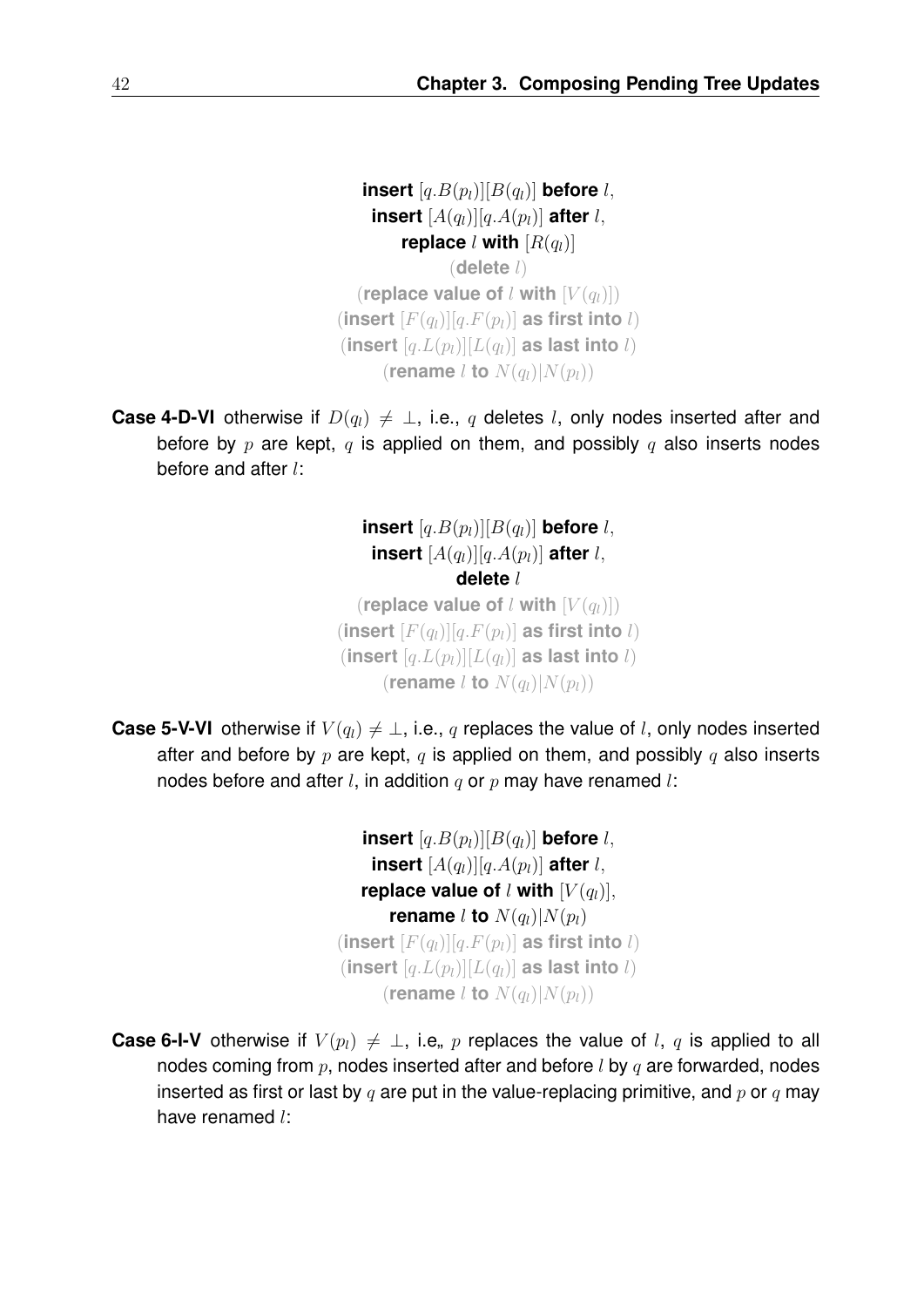**insert**  $[q.B(p_l)][B(q_l)]$  **before** l, **insert**  $[A(q_l)][q.A(p_l)]$  **after** l, **replace value of** l with  $[F(q_l)][q.V(p_l)][L(q_l)],$ **rename** l **to**  $N(q_l)|N(p_l)$  $(\textbf{insert } [F(q_l)][q.F(p_l)] \textbf{ as first into } l)$  $(\textbf{insert } [q.L(p_l)][L(q_l)] \textbf{ as last into } l)$ (**rename** l **to**  $N(q_l)|N(p_l)$ )

**Case 7-I-I** otherwise, in all other cases, q is applied to all nodes coming from p, each inserting update primitive is completed with the contents inserted by  $q$ , and l is possibly renamed:

> **insert**  $[q.B(p_l)][B(q_l)]$  **before** l, **insert**  $[A(q_l)][q.A(p_l)]$  after l, **insert**  $[F(q_l)][q.F(p_l)]$  as first into l, **insert**  $[q.L(p_l)][L(q_l)]$  **as last into** l, **rename** l **to**  $N(q_l)|N(p_l)$

### **Proof that the previous definition fulfills the theorem predicate**

Let p and q be two PULs. We prove, very mechanically, that  $(q * p) \cdot h = q \cdot (p \cdot h)$  for any forest h by induction on forests, using the definition of the PUL application operator and of the composition operator.

- $q.(p.[O]) = [O] = (q*p).[O]$
- $q.(p.([f][g])) = q.([p.f][p.g]) = ([q.(p.f)][q.(p.g))]$ By induction,  $q.(p.f) = (q * p).f$  and  $q.(p.q) = (q * p).q$ . It follows  $q.(p.([f][g])) = ([(q*p).f][(q*p).g]) = (q*p).([f][g]).$
- For  $p$ . l, n  $[f]$ , we consider all cases in the definition of the ∗ operator.

**Case 1-\*-R** if  $R(p_l) \neq \perp$ , i.e., p replaces l (case R):

$$
p \cdot \frac{l, n}{[f]} = [B(p_l)][R(p_l)][A(p_l)]
$$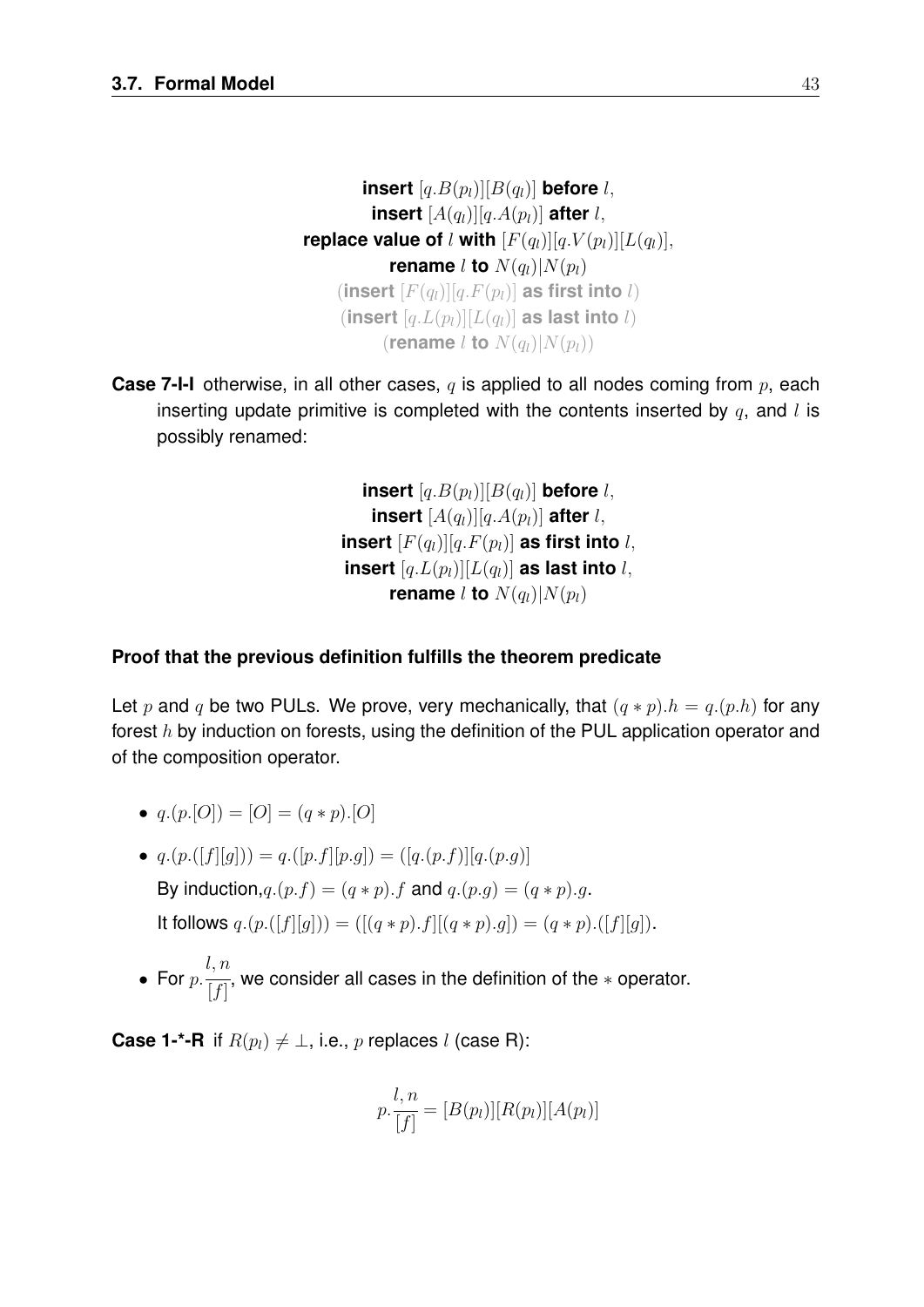from which it follows by definition of the . operator on a concatenation of forests:

$$
q.(p.\frac{l,n}{[f]}) = [q.B(p_l)][q.R(p_l)][q.A(p_l)]
$$

Now,

\n
$$
(q * p)_l =
$$
\n insert  $[q.B(p_l)]$  before  $l$ ,  
\n $(q * p)_l =$ \n insert  $[q.A(p_l)]$  after  $l$ ,  
\nreplace  $l$  with  $[q.R(p_l)]$ \n

so that by definition of the . operator on a tree (case R):

$$
(q * p) \cdot \frac{l, n}{[f]} = [q.B(p_l)][q.R(p_l)][q.A(p_l)]
$$

and

$$
(q*p).\frac{l,n}{[f]} = q.(p.\frac{l,n}{[f]})
$$

**Case 2-\*-D** if  $D(p_l) \neq \bot$ , i.e., p deletes l (case D):

$$
p.\frac{l,n}{[f]}=[B(p_l)][A(p_l)]
$$

from which it follows by definition of the . operator on a concatenation of forests:

$$
q.(p.\frac{l,n}{[f]}) = [q.B(p_l)][q.A(p_l)]
$$

Now,

$$
(q * p)_l = \text{insert } [q.B(p_l)] \text{ before } l,
$$
\n
$$
(q * p)_l = \text{insert } [q.A(p_l)] \text{ after } l,
$$
\n
$$
\text{delete } l
$$

so that by definition of the . operator on a tree (case D):

$$
(q * p).
$$
 $\frac{l, n}{[f]} = [q.B(p_l)][q.A(p_l)]$ 

and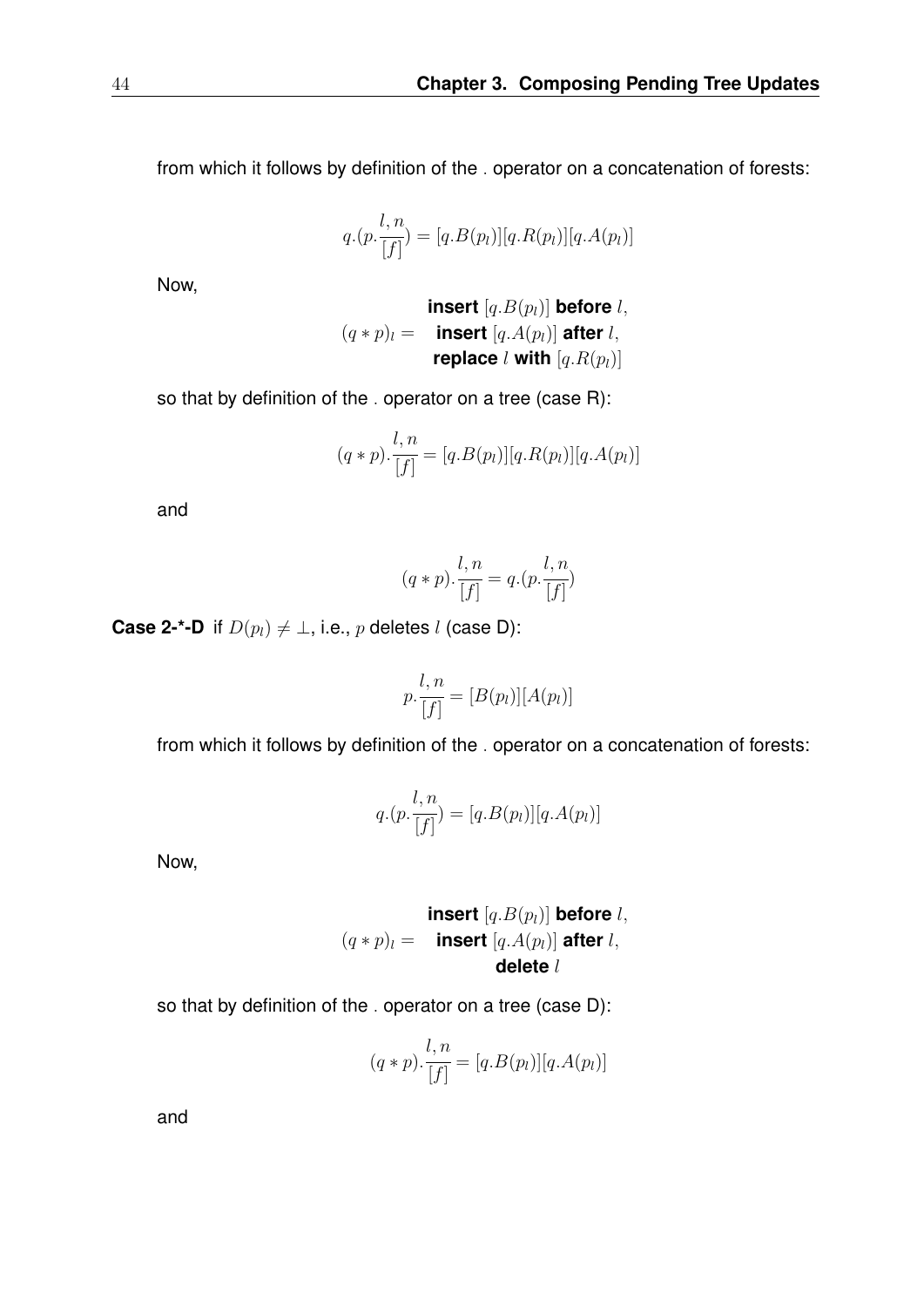$$
(q*p).\frac{l,n}{[f]} = q.(p.\frac{l,n}{[f]})
$$

**Case 3-R-VI** if  $R(q_l) \neq \bot$ , i.e., q replaces l (case R).

 $p$  is either in case V, in which case:

$$
p\frac{l, n}{[f]} = [B(p_l)] \frac{l, N(p_l)|n}{[V(p_l)]} [A(p_l)]
$$

or in case I, in which case:

$$
p\frac{l}{[f]} = [B(p_l)] \frac{l, N(p_l)|n}{[F(p_l)][p.f][L(p_l)]}[A(p_l)]
$$

Applying q on any of these expressions (case R) gives:

$$
q.(p\frac{l, n}{[f]}) = q.([B(p_l)]\frac{l, N(p_l)|n}{[F(p_l)][p.f][L(p_l)] \text{ or } [V(p_l)]}[A(p_l)])
$$
  
\n
$$
= [q.B(p_l)]q. \frac{l, N(p_l)|n}{[F(p_l)][p.f][L(p_l)] \text{ or } [V(p_l)]}[q.A(p_l)])(\text{forest concatenation})
$$
  
\n
$$
= [q.B(p_l)][B(q_l)][R(q_l)][A(q_l)][q.A(p_l)])(\text{case R})
$$

Now,

$$
(\mathbf{q} * p)_{l} = \text{insert } [\mathbf{q}.B(p_{l})][B(q_{l})] \text{ before } l,
$$
\n
$$
(\mathbf{q} * p)_{l} = \text{insert } [A(q_{l})][\mathbf{q}.A(p_{l})] \text{ after } l,
$$
\n
$$
\text{replace } l \text{ with } [R(q_{l})]
$$

so that by definition of the . operator (case R):

$$
(q * p). \frac{l, n}{[f]} = [q.B(p_l)][B(q_l)][R(q_l)][A(q_l)][q.A(p_l)])
$$

and

$$
(q*p).\frac{l,n}{[f]} = q.(p.\frac{l,n}{[f]})
$$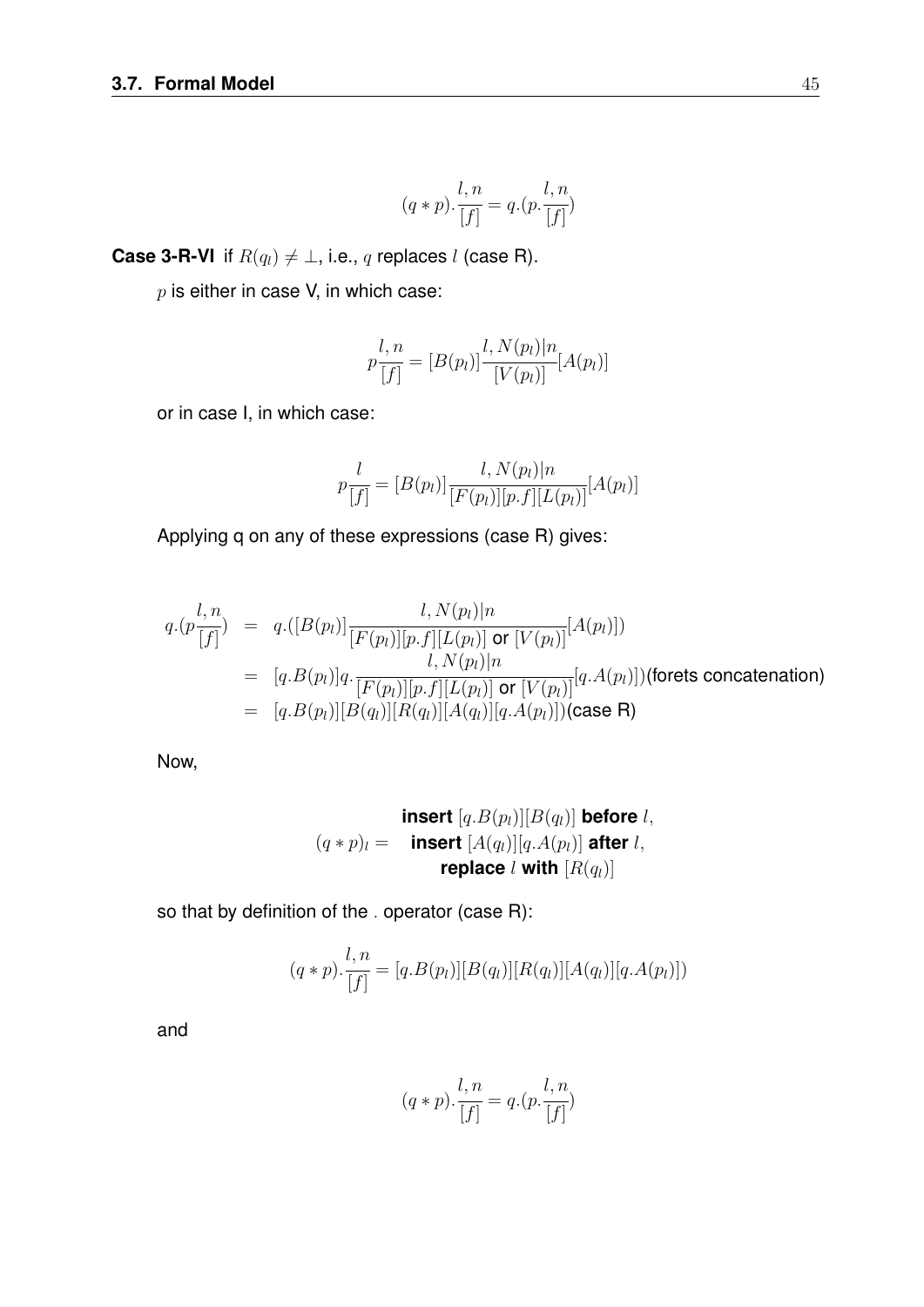**Case 4-D-VI** if  $D(q_l) \neq \bot$ , i.e., q deletes l (case D):

 $p$  is either in case V, in which case:

$$
p\frac{l, n}{[f]} = [B(p_l)] \frac{l, N(p_l)|n}{[V(p_l)]} [A(p_l)]
$$

or in case I, in which case:

$$
p\frac{l, n}{[f]} = [B(p_l)] \frac{l, N(p_l)|n}{[F(p_l)][p.f][L(p_l)]}[A(p_l)]
$$

Applying q on any of these expressions (case D) gives:

$$
q.(p\frac{l, n}{[f]}) = q.([B(p_l)]\frac{l, N(p_l)|n}{[F(p_l)][p.f][L(p_l)] \text{ or } [V(p_l)]}[A(p_l)])
$$
  
\n
$$
= [q.B(p_l)]q.\frac{l, N(p_l)|n}{[F(p_l)][p.f][L(p_l)] \text{ or } [V(p_l)]}[q.A(p_l)])(\text{forest concatenation})
$$
  
\n
$$
= [q.B(p_l)][B(q_l)][A(q_l)][q.A(p_l)])(\text{case D})
$$

Now,

$$
(q * p)_{l} = \text{insert } [q.B(p_{l})][B(q_{l})] \text{ before } l,
$$
  

$$
(q * p)_{l} = \text{insert } [A(q_{l})][q.A(p_{l})] \text{ after } l,
$$
  
**delete** l

so that by definition of the . operator (case D):

$$
(q * p) \cdot \frac{l, n}{[f]} = [q.B(p_l)][B(q_l)][A(q_l)][q.A(p_l)])
$$

and

$$
(q*p).\frac{l,n}{[f]} = q.(p.\frac{l,n}{[f]})
$$

**Case 5-V-VI** if  $V(q_l) \neq \bot$ , i.e., q replaces the value of l (case V):

 $p$  is either in case V, in which case:

$$
p\frac{l, n}{[f]} = [B(p_l)] \frac{l, N(p_l)|n}{[V(p_l)]} [A(p_l)]
$$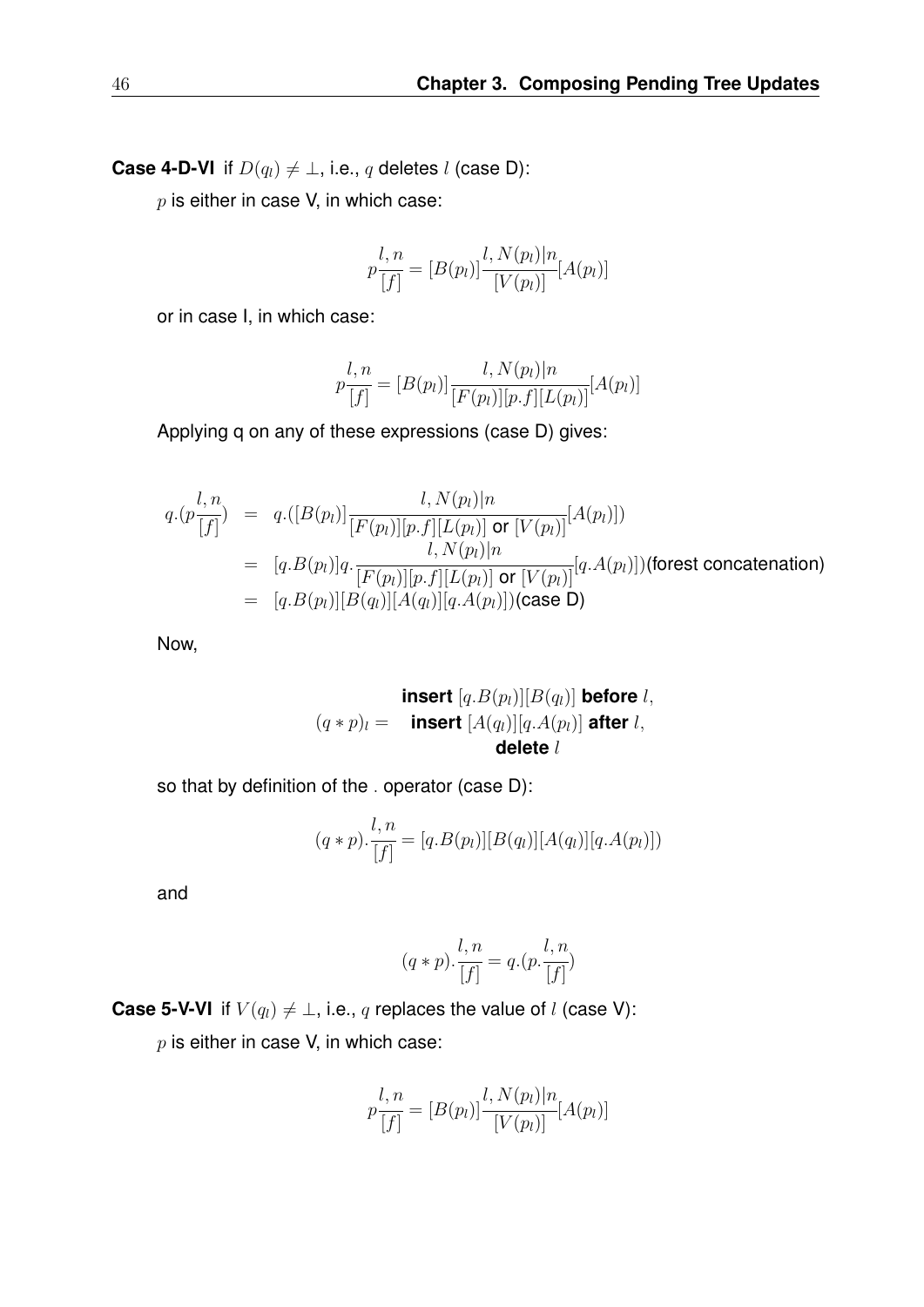or in case I, in which case:

$$
p\frac{l, n}{[f]} = [B(p_l)] \frac{l, N(p_l)|n}{[F(p_l)][p.f][L(p_l)]}[A(p_l)]
$$

Applying q on any of these expressions (case V) gives:

$$
q.(p\frac{l, n}{[f]}) = q.([B(p_l)] \frac{l, N(p_l)|n}{[F(p_l)][p.f][L(p_l)] \text{ or } [V(p_l)]}[A(p_l)])
$$
  
\n
$$
= [q.B(p_l)]q. \frac{l, N(p_l)|n}{[F(p_l)][p.f][L(p_l)] \text{ or } [V(p_l)]}[q.A(p_l)])(\text{forest concatenation})
$$
  
\n
$$
= [q.B(p_l)][B(q_l)] \frac{l, N(q_l)|N(p_l)|n}{[V(q_l)]}[A(q_l)][q.A(p_l)])(\text{case V})
$$

Now,

insert 
$$
[q.B(p_l)][B(q_l)]
$$
 before *l*,  
insert  $[A(q_l)][q.A(p_l)]$  after *l*,  
replace value of *l* with  $[V(q_l)]$ ,  
rename *l* to  $N(q_l)|N(p_l)$ 

so that by definition of the . operator (case V):

$$
(q * p) \cdot \frac{l, n}{[f]} = [q.B(p_l)][B(q_l)] \frac{l, N(q_l)|N(p_l)|n}{[V(q_l)]}[A(q_l)][q.A(p_l)])
$$

and

$$
(q * p) \cdot \frac{l, n}{[f]} = q \cdot (p \cdot \frac{l, n}{[f]})
$$

**Case 6-I-V** if  $V(p_l) \neq \bot$ , i.e, p replaces the value of l (case V):

$$
p\frac{l, n}{[f]} = [B(p_l)] \frac{l, n}{[V(p_l)]} [A(p_l)]
$$

from which it follows: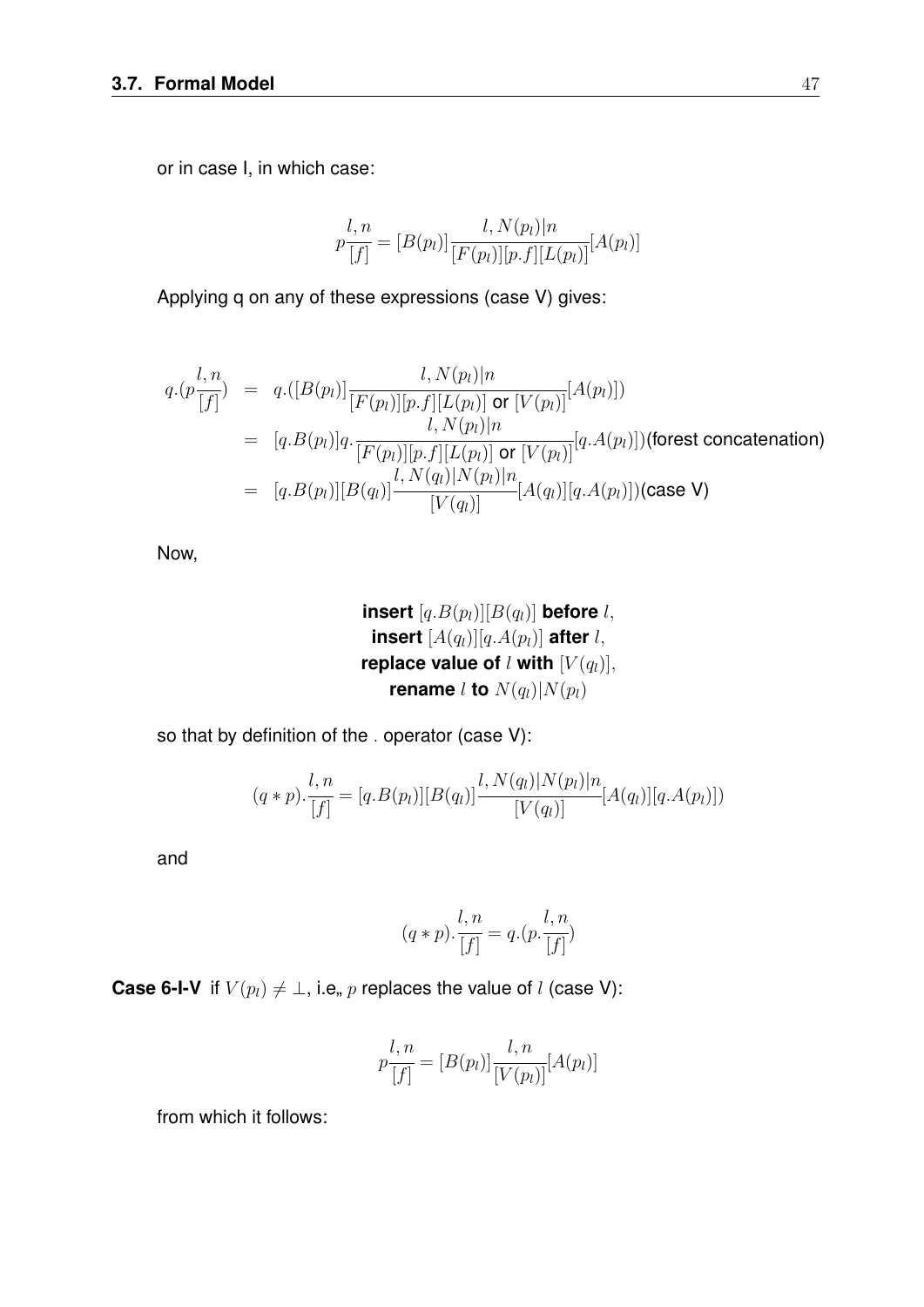$$
q.(p \frac{l, n}{[f]}) = q.([B(p_l)] \frac{l, N(p_l)|n}{[V(p_l)]}[A(p_l)])
$$
  
\n
$$
= [q.B(p_l)]q. \frac{l, N(p_l)|n}{[V(p_l)]}[q.A(p_l)](\text{concatenation of forests})
$$
  
\n
$$
= [q.B(p_l)][B(q_l)] \frac{l, N(q_l)|N(p_l)|n}{[F(q_l)][q.V(p_l)][L(q_l)]}[A(q_l)][q.A(p_l)](\text{case I})
$$

Now,

$$
\text{insert } [q.B(p_l)][B(q_l)] \text{ before } l,
$$
\n
$$
(q*p)_l = \text{replace value of } l \text{ with } [F(q_l)][q.V(p_l)][L(q_l)],
$$
\n
$$
\text{remove } l \text{ to } N(q_l)[N(p_l)]
$$

so that by definition of the . operator (case I):

$$
(q * p) \cdot \frac{l, n}{[f]} = [q \cdot B(p_l)][B(q_l)] \frac{l, N(q_l)|N(p_l)|n}{[F(q_l)][q \cdot V(p_l)][L(q_l)]}[A(q_l)][q \cdot A(p_l)])
$$

and:

$$
(q*p).\frac{l,n}{[f]} = q.(p.\frac{l,n}{[f]})
$$

**Case 7-I-I** otherwise, in all other cases (I):

$$
p\frac{l, n}{[f]} = [B(p_l)] \frac{l, N(p_l)|n}{[F(p_l)][p.f][L(p_l)]}[A(p_l)]
$$

from which it follows:

$$
q.(p\frac{l, n}{[f]}) = q.([B(p_l)]\frac{l, N(p_l)|n}{[F(p_l)][p.f][L(p_l)]}[A(p_l)])
$$
  
\n
$$
= [q.B(p_l)]q.\frac{l, N(p_l)|n}{[F(p_l)][p.f][L(p_l)]}[q.A(p_l)])(\text{concatenation of forests})
$$
  
\n
$$
= [q.B(p_l)][B(q_l)]\frac{l, N(q_l)|N(p_l)|n}{[F(q_l)]q.([F(p_l)][p.f][L(p_l)])[L(q_l)]}[A(q_l)][q.A(p_l)])(\text{case I})
$$
  
\n
$$
= [q.B(p_l)][B(q_l)]\frac{l, N(q_l)|N(p_l)|n}{[F(q_l)][q.F(p_l)][q.P.(p_l)][q.P.(p_l)][L(q_l)]}[A(q_l)][q.A(p_l)])
$$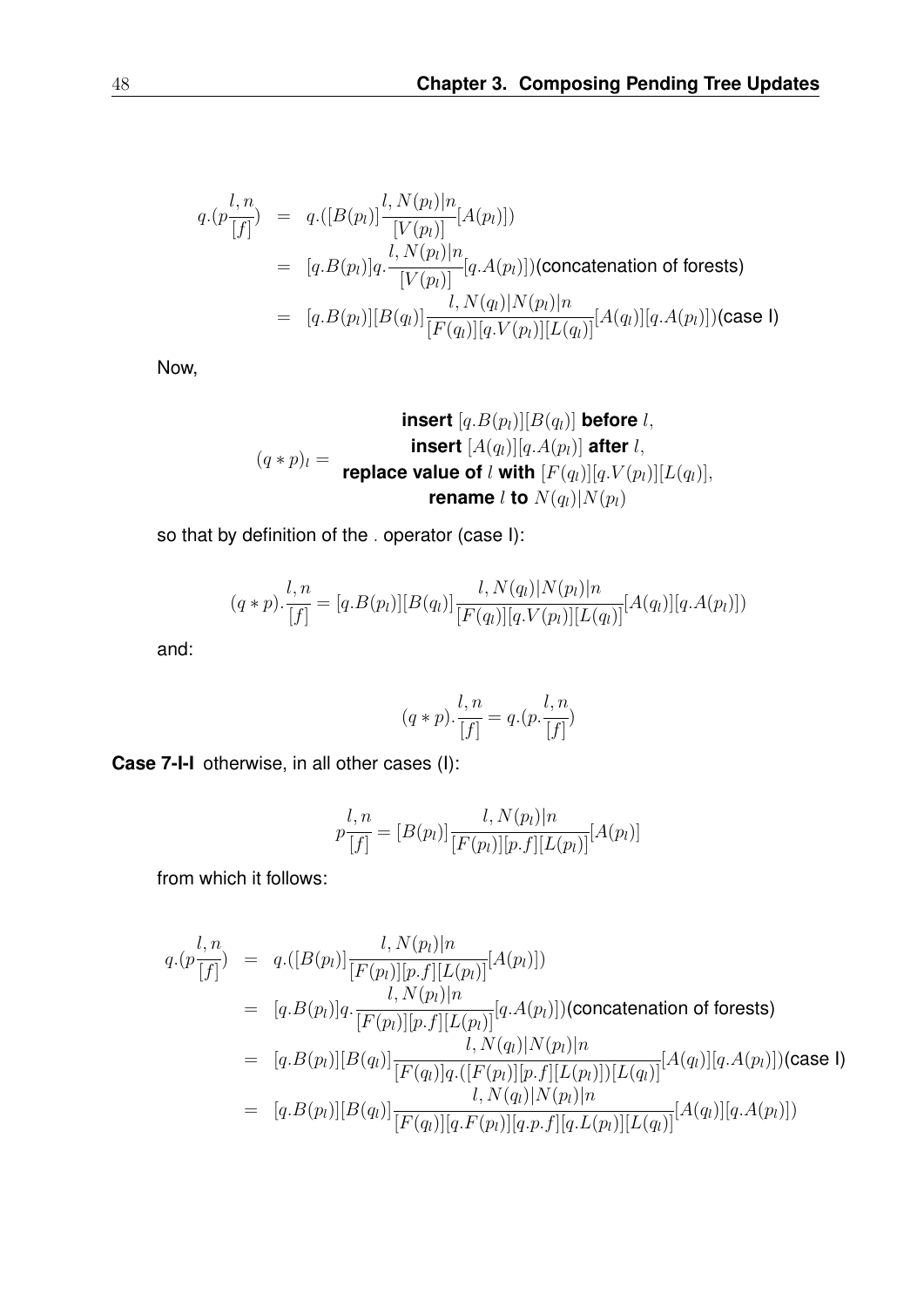Now,

**insert** 
$$
[q.B(p_l)][B(q_l)]
$$
 **before**  $l$ ,  
\n**insert**  $[A(q_l)][q.A(p_l)]$  **after**  $l$ ,  
\n $(q*p)_l =$  **insert**  $[F(q_l)][q.F(p_l)]$  **as first into**  $l$ ,  
\n**insert**  $[q.L(p_l)][L(q_l)]$  **as last into**  $l$ ,  
\n**rename**  $l$  **to**  $N(q_l)|N(p_l)$ 

so that by definition of the . operator (case I):

$$
(q * p). \frac{l}{[f]} = [q.B(p_l)][B(q_l)] \frac{l, N(q_l)|N(p_l)|n}{[F(q_l)][q.F(p_l)][(q * p).f][q.L(p_l)][L(q_l)]}[A(q_l)][q.A(p_l)])
$$

and since by induction  $(q * p) \cdot f = q \cdot (p \cdot f)$ :

$$
(q*p).\frac{l,n}{[f]} = q.(p.\frac{l,n}{[f]})
$$

In all cases, we have the equality.

# **3.8 Conclusion**

With this new composition operator on PULs, it is possible to summarize the semantics of several successive PULs in a single one, without introducing any order between the update primitives. This will prove very useful in the next chapter, which introduces a version control system for data represented as a tree. It means that it is legitimate to assume that the delta between two versions of a tree can be expressed by a single PUL, even if the changes were made by a full-fledged XQuery Scripting program applying several PULs.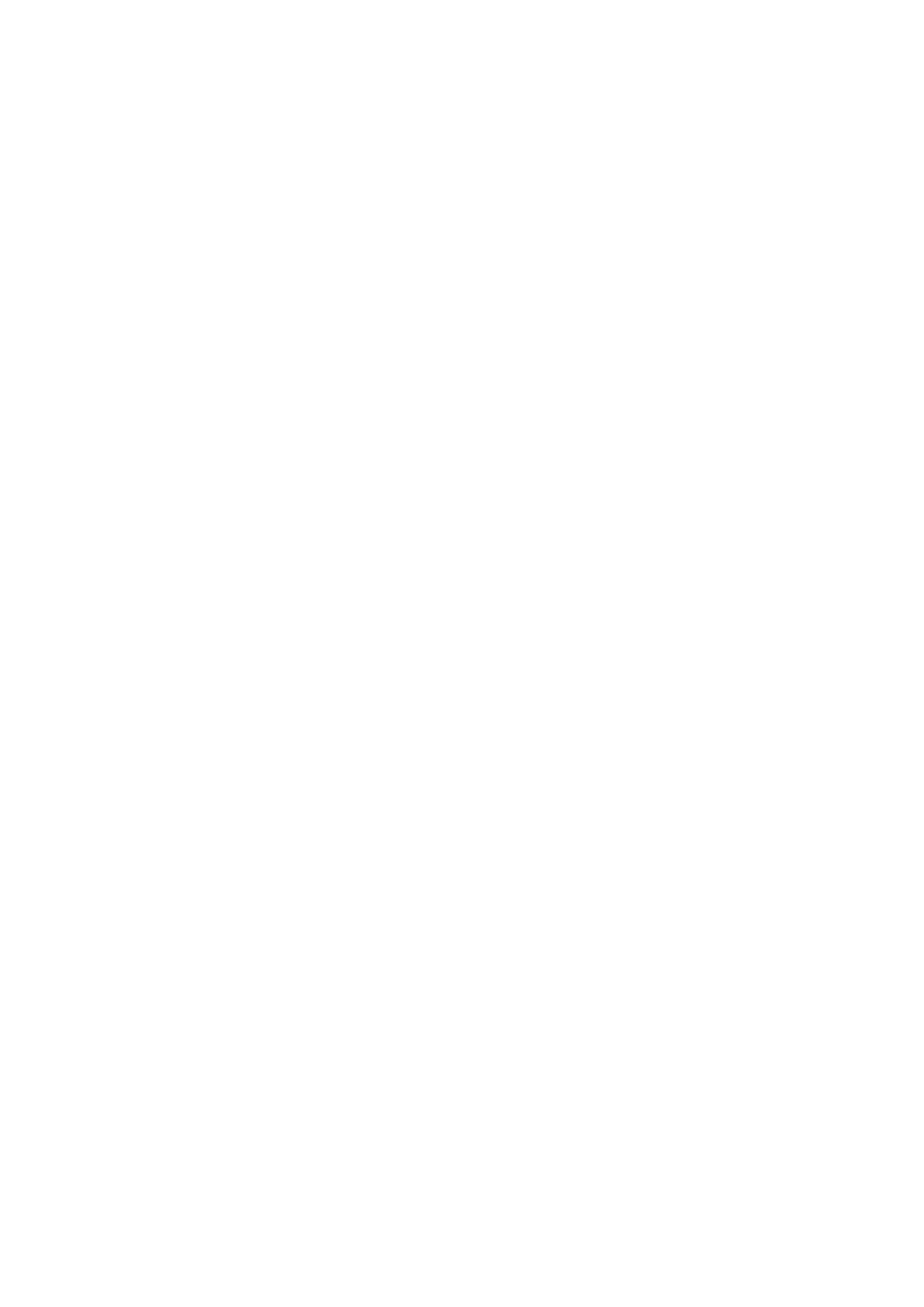# **Chapter 4**

# **A Version Control System for semi-structured data**

This chapter provides an extension to XQuery and its data model in order to support time travel. The challenge is that, in addition to accessing past versions of the data, it must be possible to query this data, and the querying syntax must integrate seamlessly with the existing XQuery language.

# **4.1 Introduction**

Over the last few decades, hardware trends have been going towards cheaper, denser storage. In addition, software allows compression, virtually increasing the amount of data stored. Several times, Jim Gray [68] [79] pointed out that with so much storage capacity available, it becomes possible to keep track of crucial information: instead of updating in place, a new version can be created.

*Versioning* information allows to go back in time, compare, analyze, and produce even more information. In addition, versioning can serve as a transaction control mechanism, allowing applications to undo or merge concurrent changes. Such features could be very useful, for example, for collaboration tools, which are proliferating. Google, Adobe and Microsoft are offering Web applications for word processing, spreadsheets, presentations, which allow users to view, share and edit documents in real time [1] [15] [25]. Applications like Microsoft Word already have basic versioning (reviewing) capabilities. In 2011, Apple introduced Versions [6] in its desktop operating system, which automatically performs version control on text processing, spreadsheet and presentation documents.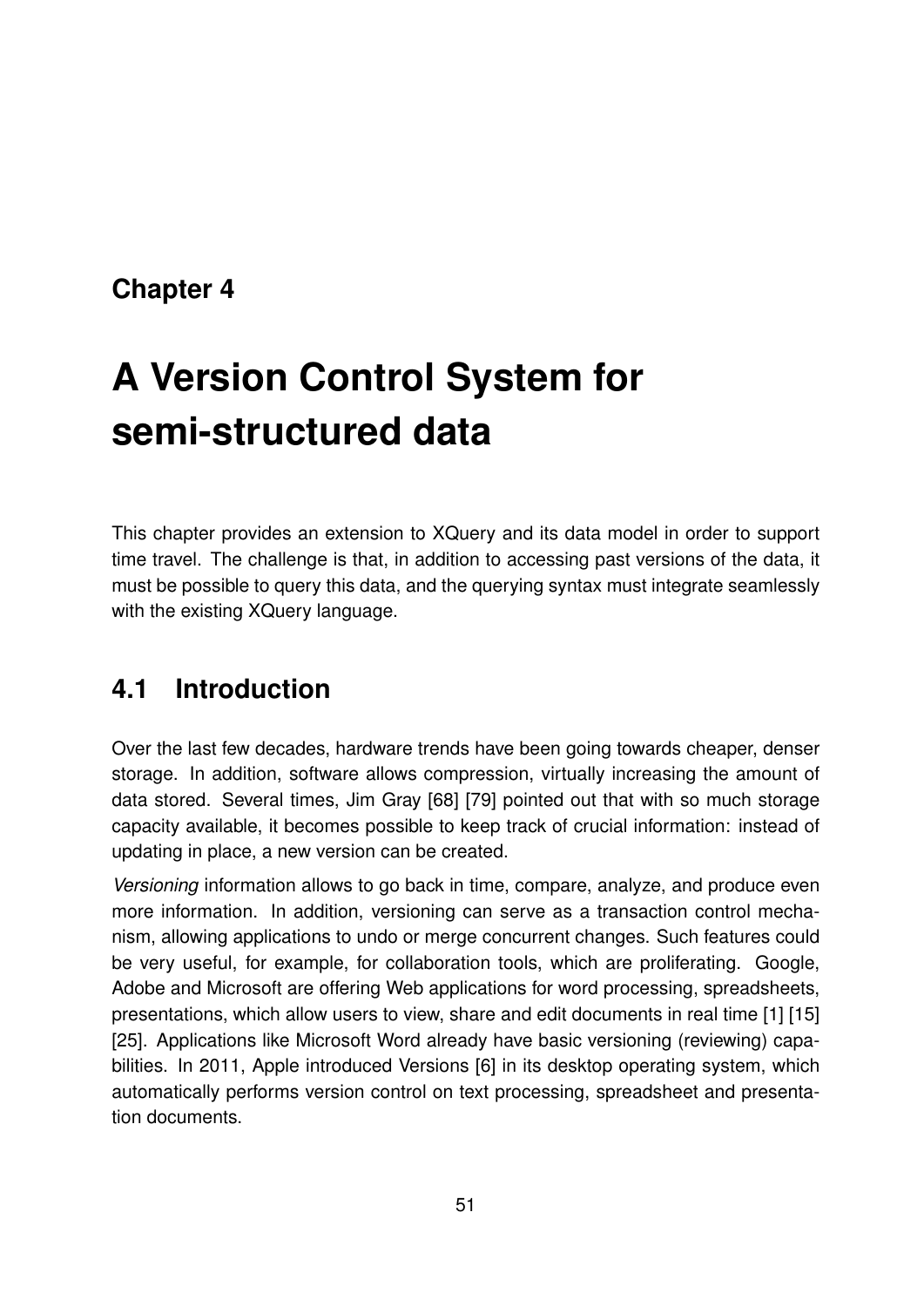Some versioning systems are already widespread. On the one hand, there exist document versioning systems such as CVS, SVN [4], which are centralized, and git [13], Bazaar [7], Mercurial [23], which are distributed.

This systems analyze documents line by line, compare and compress them.

On the other hand, there are also versioning systems for structured data, like versioned databases (Oracle Flashback [28], Microsoft ImmortalDB [70]).

There are two basic approaches to keeping track of versioned data. The first one is to use valid time [43][67][73][78], i.e., the time at which the data is valid (which can even be far away in the past, before computers existed at all). The second one, which we are taking in this paper, is transaction time, i.e., the time at which the data is written or committed.

The general contributions of our work are:

(i) to provide a unified model for data versioning, document versioning and anything (semi-structured data) between data and documents.

(ii) to have a programming language suited for processing (powerful querying as well as updating) this versioned data.

(iii) to perform measurements on a prototype that demonstrate that time travel can be implemented with reasonable storage and query time overhead.

We choose to base our work on XML technologies and extend XQuery, which is a Turing-complete programming language standardized by the W3C.

What distinguishes our approach from existing literature is the combination of two factors. First, time is often modeled as an explicit parameter in an application or document. Extra code is needed to explicitly refer to time in the queries, which can lead to poor performance. Rather, we choose to add time to the logical data model and hide physical implementation and storage details from the programmer, so that it is simple to go back in time and query any, or even several versions. Also, we ensure backward compatibility, allowing the user to completely ignore the versioning features. Second, our data and query model seamlessly integrates with the updating model: instead of collecting snapshots over time, the database is constructed and updated using the XQuery Update Facility, which has the nice side effect of providing us with the deltas as Pending Update Lists and of unambiguously keeping track of node identities.

The remainder of this chapter is organized as follows: in Section 4.2, we present a motivating example. Section 4.3 introduces our extension of the XQuery data model to obtain an XML-aware versioning system. Section 4.4 introduces our extension of the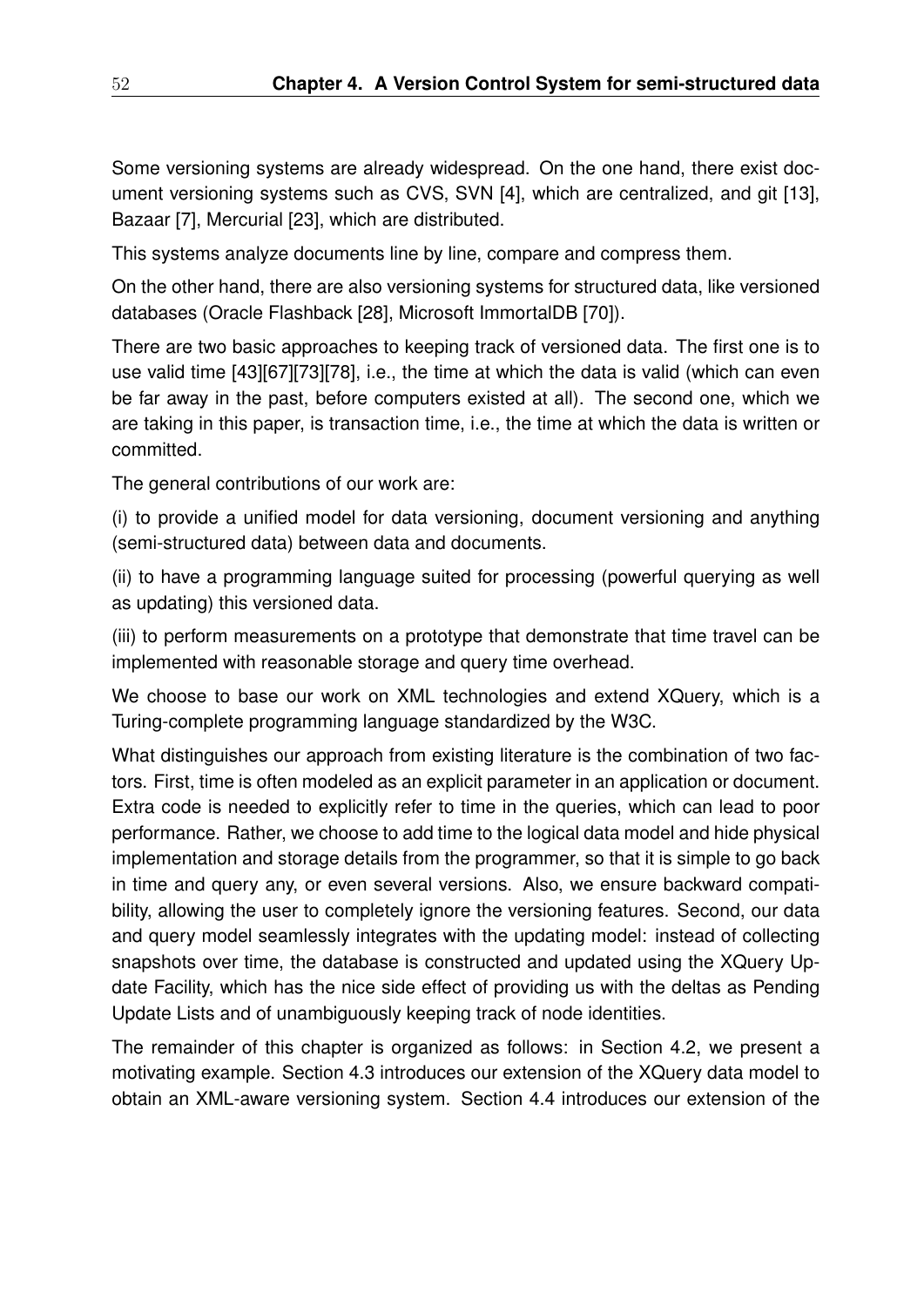XQuery programming language with new functions and time axes, so that it is possible to query against versioned data. In Section 4.5, we give an overview of the processing model for checking out from and checking in to the repository, to allow collaborative work. Section 4.6 presents data structures to implement the versioning system together with a high-level overview of querying and updating algorithms, as well as a storage scheme based on existing literature. Section 4.7 presents the performance measurements showing that extending a non-versioning engine with versioning capabilities does not alter performance on traditional queries. Section 4.8 discusses related work.

# **4.2 Motivating example**

The running example for this paper is the following: an investment bank maintains data about stocks, bonds, funds, and portfolios thereof in a database. Users can collaboratively modify the data. This is semi-structured information (for example, it has optional comments and nested elements). The bank would like to set up a versioning system for its data.

Initially, the data could look as shown in Fig. 4.1(a). There are three sections: users, securities and portfolios. The users are Alice, Bob, and Charles. The securities part contains Apple stock (NASDAQ Symbol AAPL), a bond of the Swiss Confederation (Valor 3141) and a fund managed by Charles (ISIN CH123456789) investing in the former two assets. Bob has a portfolio containing bonds and shares in Charles' fund. Fig. 1(b) shows a subsequent database state after some modifications: Alice changed her hometown, the fund's content was updated, Bob updated his data to use references (Symbol, Valor, ISIN) to the underlying securities, and Alice created her portfolio with AT&T stocks.

While keeping all the functionality already available to query and update the current version, the bank would like to be able to keep track of and analyze past data as well. For example, it could be interested in the evolution of the diversification of a portfolio, or in checking that a balanced fund has always allocated the right stock/bond ratio over time, or in comparing the performance of a portfolio between two versions (using an external source to retrieve the latest pricings). Versioning functionality is needed. We emphasize that not only versioning data is important - reasons are widespread in literature [78], [81] - but also the ability to flexibly query against past versions.

Versioning it as a document, e.g., in SVN (diffing lines of text) would miss the continuity of the tree structure: the identity of the nodes is lost between the versions, drastically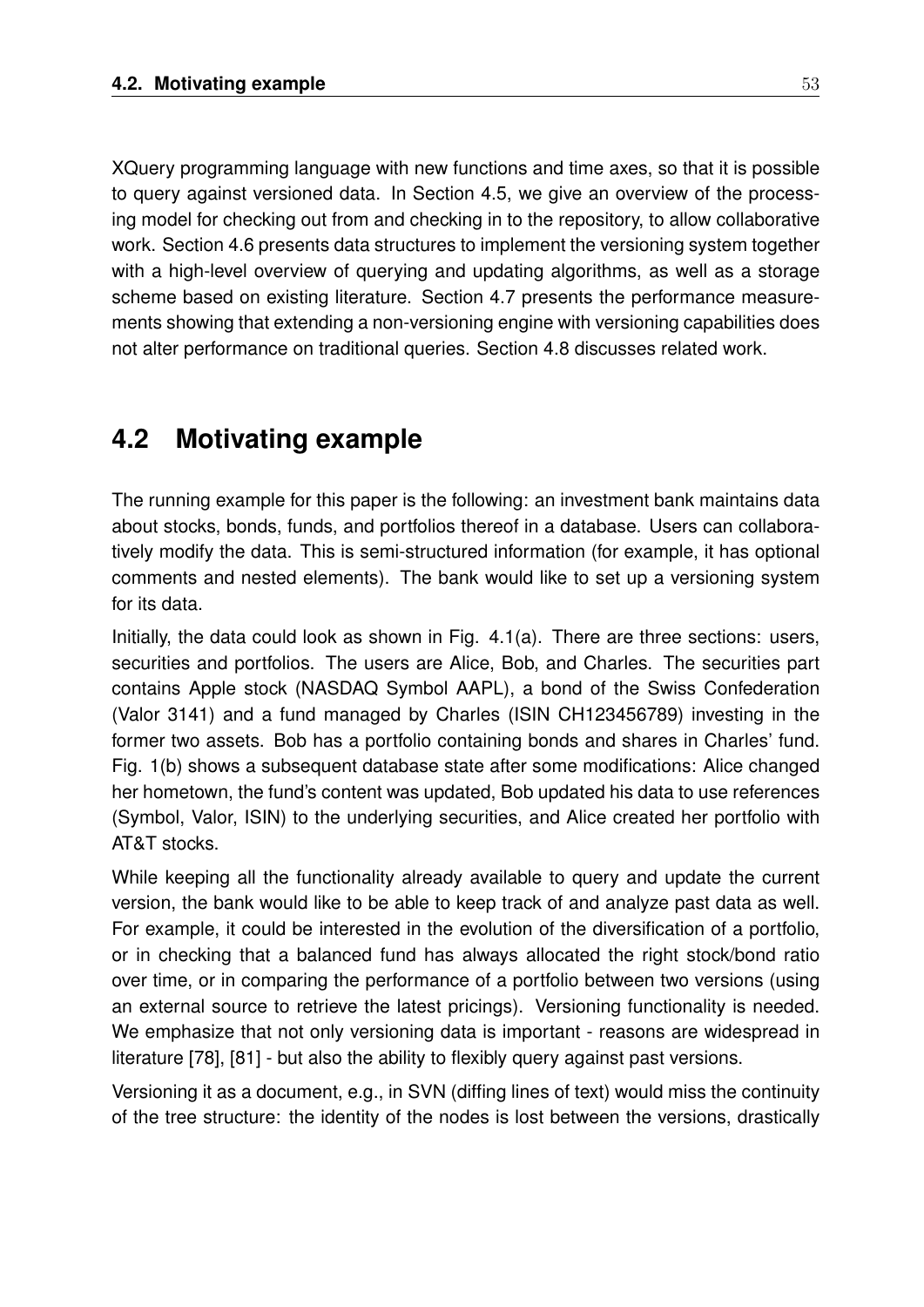

**Figure 4.1:** *Two versions of the data (a) and (b).*

limiting the querying functionality. A versioned database would not be of great help either, as this is semi-structured information. For example, the users do not provide the same information (hometown, company, or even comments). The keys used to identify securities are not using the same standard (NASDAQ Symbol, Swiss Valor, ISIN). Then, there are levels of nesting (like the AT&T stocks nested in Alice's portfolio). Finally, since there is no schema, the evolution of the data structure is unpredictable. For all these reasons, versioning semi-structured data cannot be reduced to a versioned database with uniform rows and columns in a straightforward way.

There are already many technologies around for storing and manipulating semi-structured information: this data can be stored as XML (e.g., a large XML document, or as three collections of XML trees) or JSON. XML can be queried with XPath, XQuery, XSLT.

There is also literature about storing versioned, semi-structured information [56] [57] or query it [73] [60]. We suggest to leverage these technologies and techniques and provide a unified framework which is (1) XML-aware to handle any kind of data. The versioning system should be aware of XML trees and nodes, which can be done by extending the XDM. (2) XQuery-aware for powerful queries and updates. It should be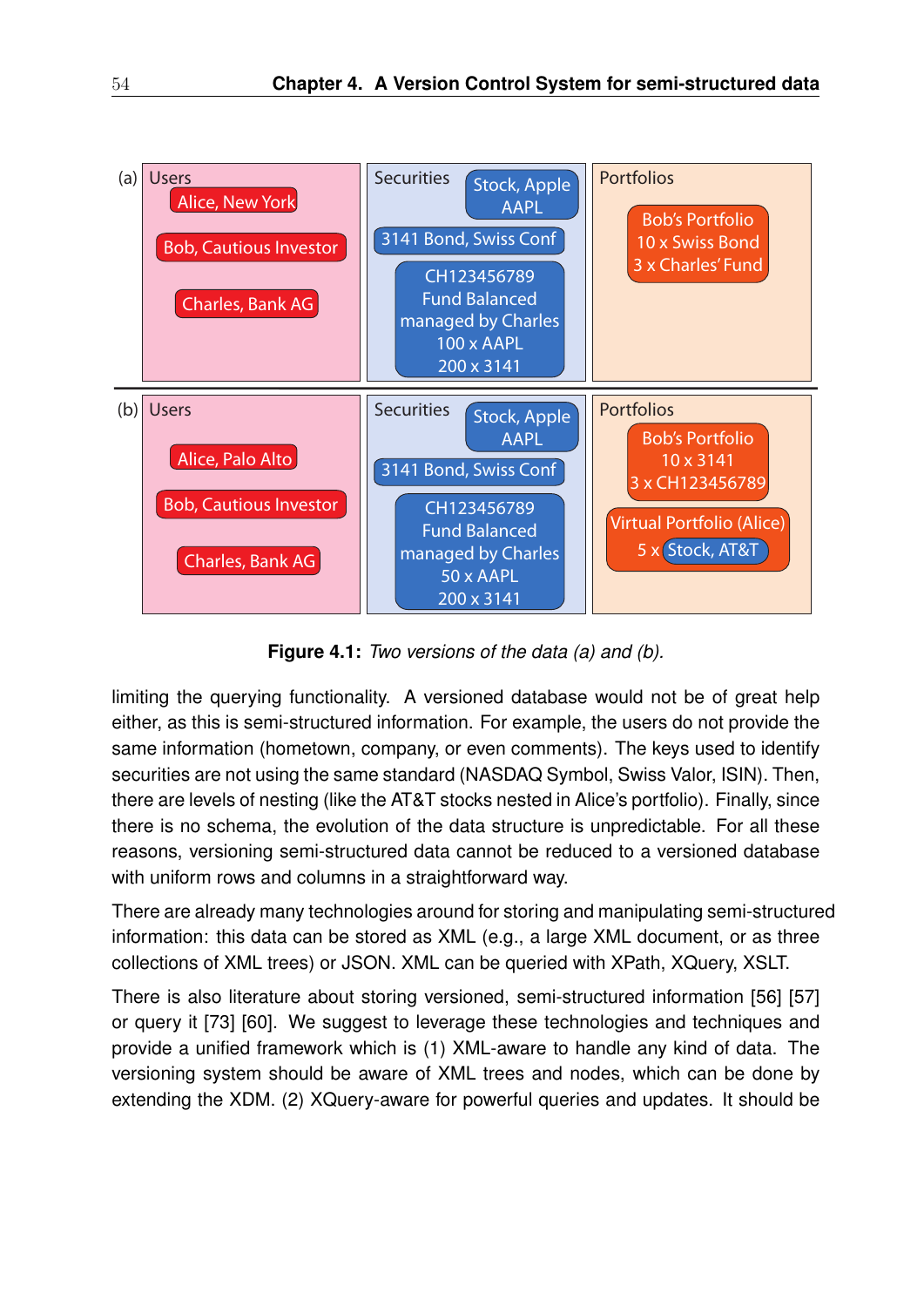possible to easily navigate to past versions with XQuery code, which can be done by extending the XQuery syntax. It should be possible as well to create new versions with XQuery Update (which outputs a PUL) or XQuery Scripting (which produces a sequence of PULs). We showed in Chapter 3 that a sequence of PULs can be composed to a single PUL, so that a delta can always be represented by a PUL. Serializing these PULs as XML can even allow querying the deltas.

A typical setting to start with for the implementation would be to use an XQuery Web Application Server like MarkLogic [22] or Sausalito [49]. The latter runs on and stores its XML data in the Amazon cloud. We chose to extend Sausalito with versioning capabilities.

# **4.3 Extensions to the data model**

Our broader aim is bridging the gap between data and document versioning. Because we want to query versioned semi-structured data, we need to work at the level of the data model. For XML- and XQuery-aware versioning, we need to extend the XQuery Data Model (XDM) with a time dimension.

## **4.3.1 Tree timelines**

We introduce the concepts of *node timeline*, *tree timeline* and *version*. In the context of a Web application, we are interested in linear versioning. Branching can be emulated by setting up a tree of repositories, and merging can be done with the processing model defined in Section 4.5.

- **Node Timeline** A *node timeline* is a succession of all node items sharing a given identity. It models the lifetime of a node item on which updates are applied. A node timeline is identified by a URI.
- **Tree Timeline** A *tree timeline* is a succession of trees whose roots share a given identity. It models the lifetime of an XML tree on which updates are applied. All roots of these trees belong to the same node timeline, which is called the root node timeline of the tree timeline. A tree timeline is identified by the URI of its root node timeline.
- **Version** A *version* uniquely identifies a tree among a tree timeline. Each version has a number. There is also a special version with no number, called the local version.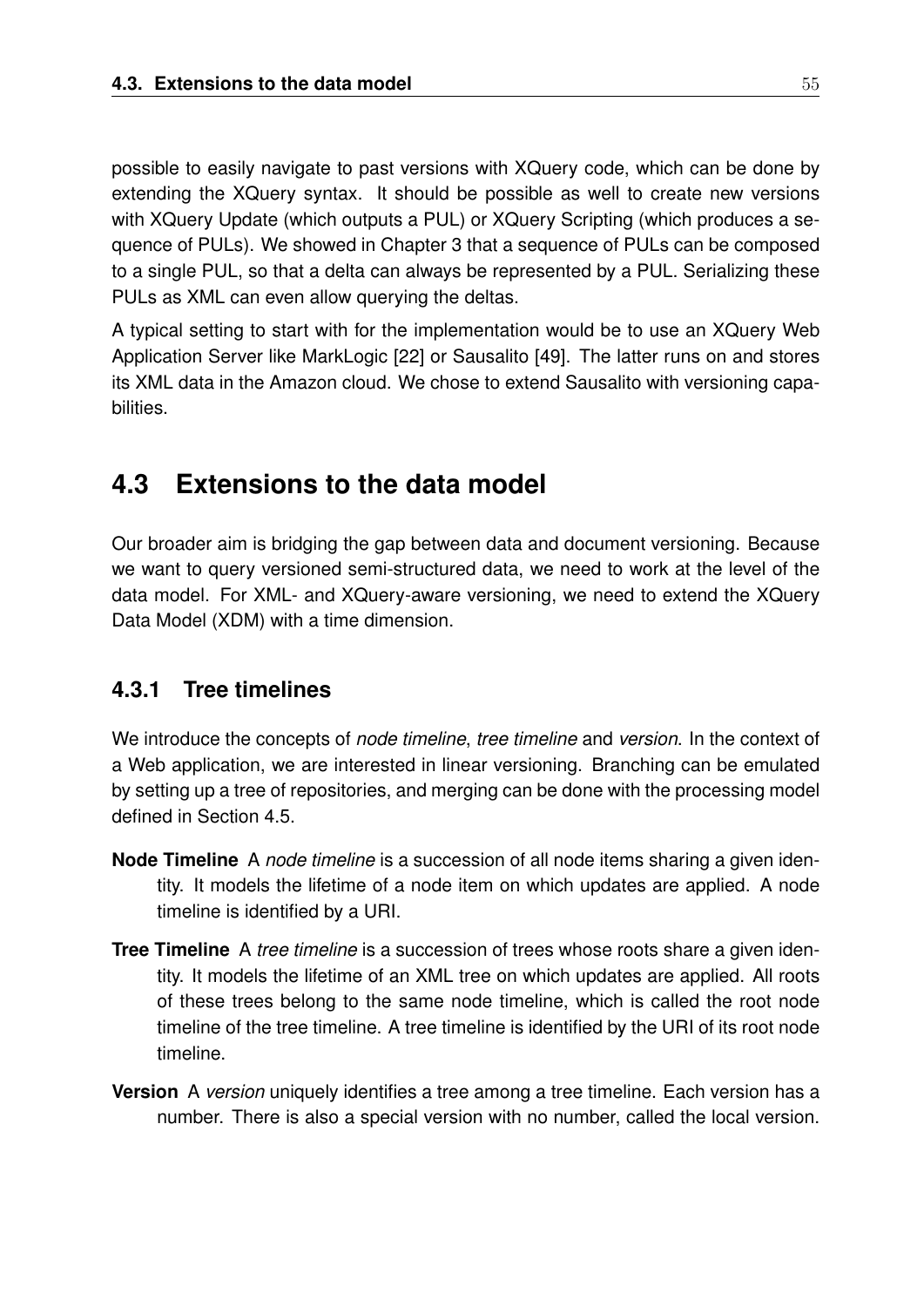

**Figure 4.2:** *A tree timeline (a), a node timeline (b), a sequence of versions (c).*

This is the version which is currently being modified by the user and which has not been committed yet. Each user can have their own local version. A version is identified by a URI.

Fig. 4.2 shows how tree timelines, node timelines and versions are related. The version shown at the bottom in red is the local version.

*Node items* are defined as in the original XQuery Data Model. Two new accessors are defined on them:

- **dm:node-timeline** returns the URI of the node timeline this node item belongs to
- **dm:version** returns the URI of the version that uniquely identifies this node item within its node timeline.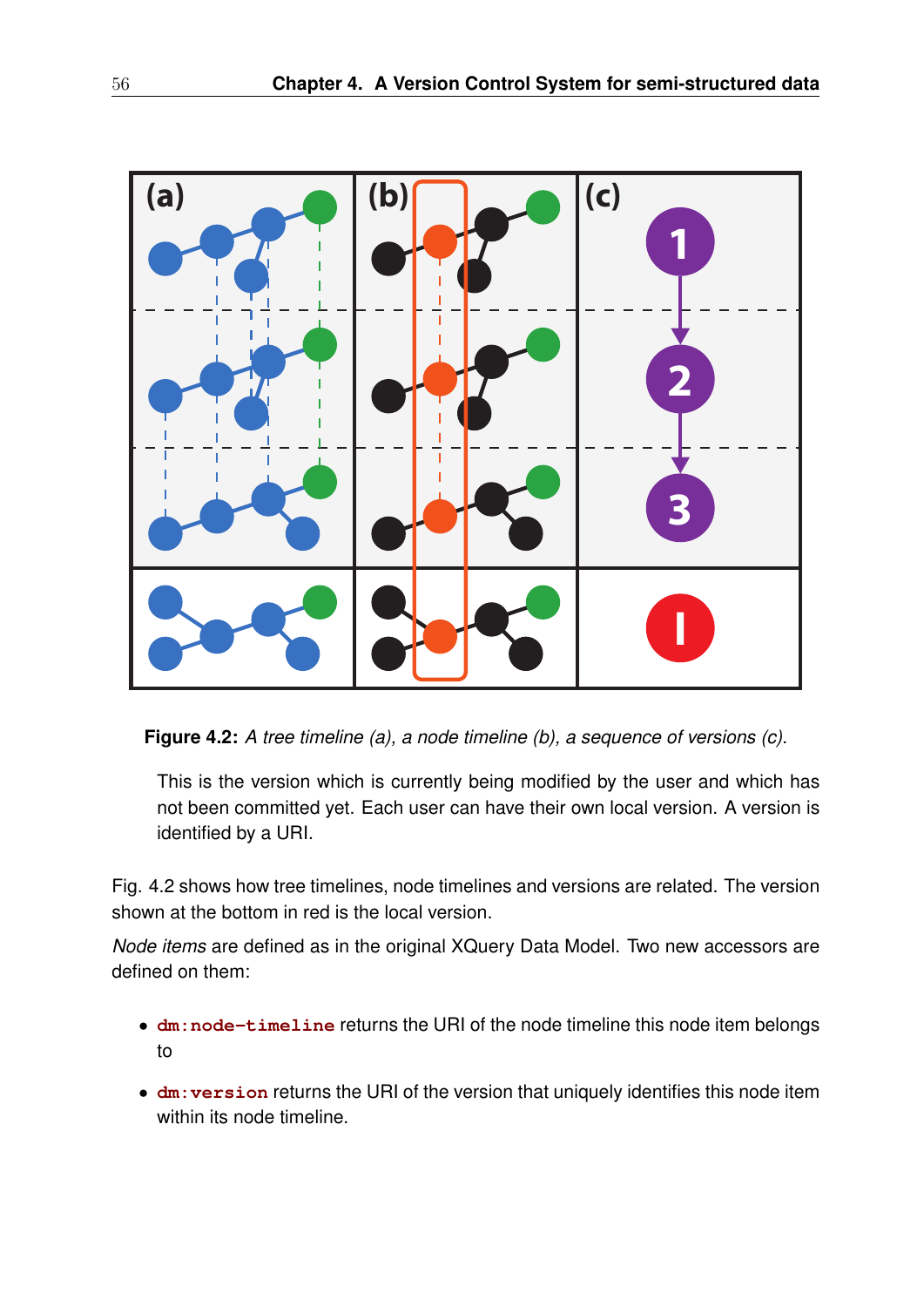

**Figure 4.3:** *A node timeline URI (a) together with a version URI (b) uniquely identify a node item (c).*

The node timeline URI and the version URI uniquely identify a node item (Fig. 4.3). The other accessors (**dm:children**, **dm:attributes**, **dm:node-name**, ...) are defined as stated in the XDM specification. Document order is extended to allow timeawareness: node items are first sorted in time, and then in space. Newly created nodes (with element constructors or nodes copied in updating expressions) belong to no timeline and are in no version, so that these accessors are reserved.

In the remainder of this chapter, when we talk about "a version of a node (or tree) timeline", we actually take a shortcut and refer to the node item (tree) uniquely identified by this version and the node (tree) timeline. This should be clear from the context.

## **4.3.2 Collection timelines**

In some XQuery implementations like Sausalito, collections are first-class citizens (for example, they can be updated with extra update primitives). Thus we also extend the corresponding data model.

**Collection Timeline** A *collection timeline* is a succession of collections of node items. It models the lifetime of a collection to which nodes are inserted or deleted. Collections are defined in the XQuery specification. Versions can also uniquely identify a collection in a collection timeline (Fig. 4.4).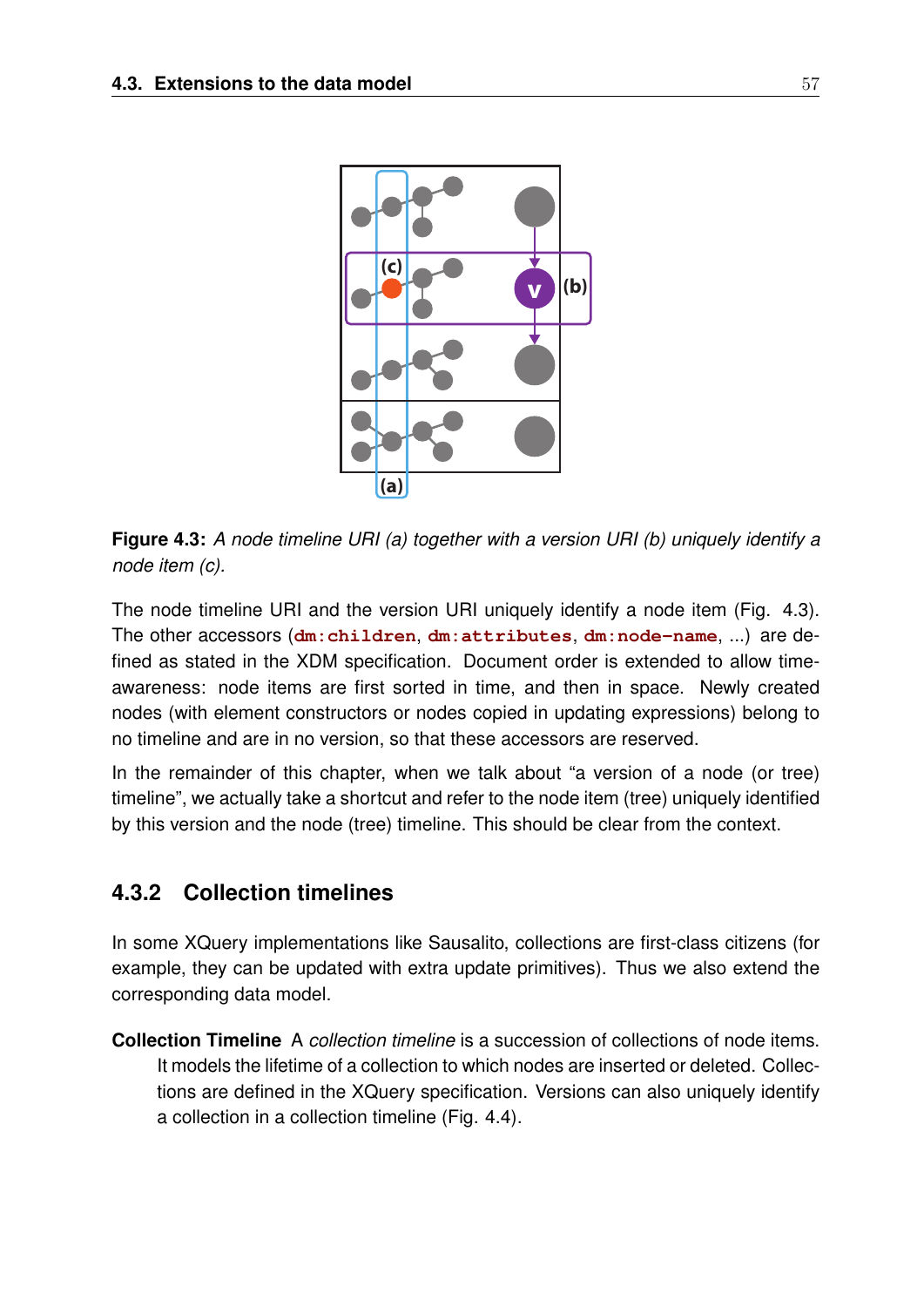

**Figure 4.4:** *A collection timeline (a), and the corresponding versions (b).*

We restrict collection timelines to two different kinds: (i) collection timelines which only contain non-local (frozen) versions of the node timelines, and (ii) collections timelines which only contain local versions of the node timelines. Collections of the second kind "follow" the evolution of the node timeline.

The implementation of collections differs between XQuery engines. In Sausalito, collections and trees are tied together: collections own their trees on the storage layer, i.e., a collection points to the roots of its trees, and a tree can only belong to a single collection [45]. To allow for this entanglement, we can synchronize tree and collection (type (i)) version numbers, which means that the versioning granularity is at the collection level ("synchronized collection timeline").

The framework for synchronized collection timelines can very often be deduced from the framework for tree timelines as such a collection can be represented as a forest of trees (equivalently, a tree without its root). The framework for other collection timelines (type (ii), or unsynchronized (i)) is very similar to document-oriented versioning as each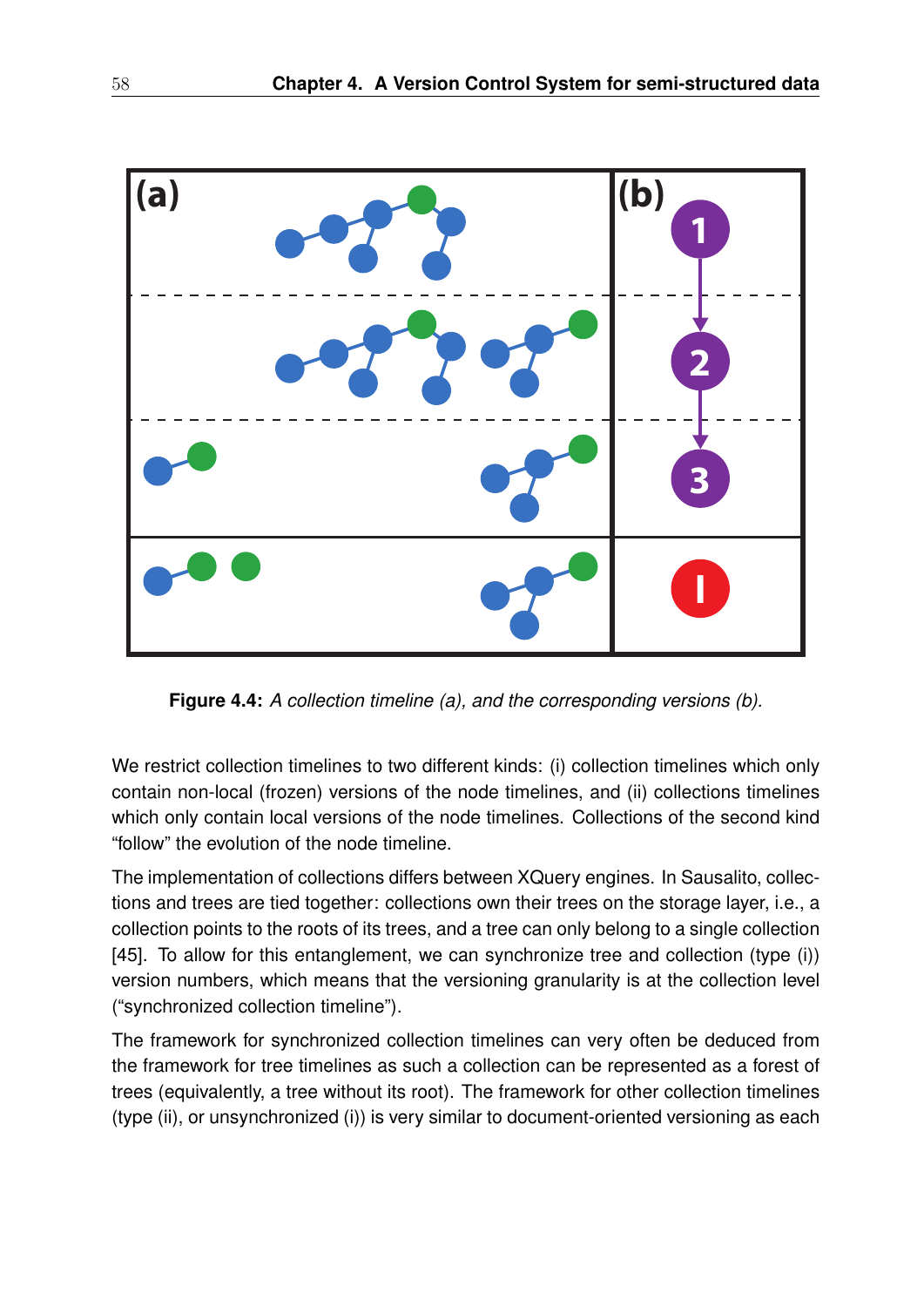slice is a sequence of identifiers.

#### **4.3.3 Serialized Pending Update Lists**

The XQuery Update standard [54] defines how to update an XML document. The updates themselves are organized as a set of update primitives (of the kinds insert, delete, replace, rename) standardized as a Pending Update List (PUL). For example, it is possible to delete Bob's portfolio like so:

delete node //Portfolio[@owner="Bob"]

This XQuery Update program outputs a PUL containing, in this case, one update primitive **upd:delete**(\$ref) with a variable \$ref bound to the node to delete (the one computed by the XPath expression above). Such a PUL can then be applied to the XML document, which deletes the node.

An updating XQuery program always returns a PUL. XQuery Scripting is an extension of XQuery Update which allows to sequentially apply several PULs - however, as explained in chapter 3, this can always be reduced to a single PUL. PULs are hence ideal candidates for deltas in an XQuery-based versioning system, as shown on Fig. 4.5.

In order for these deltas to be queryable, we choose to serialize the PULs to the XML format. For example, the PUL output by the program above can be serialized as:

```
<pending-update-list xmlns="http://www.example.com/pul">
 <delete>
    <target>http://www.example.com/Doc1#1.3.3</target>
  </delete>
</pending-update-list>
```
Technically, a *serialized Pending Update List* is a Pending Update List (as defined in [54]) in which the target is replaced with the URI reference to its node timeline and the content is replaced with its XDM serialization. Serialized Pending Update Lists, since they are XML, are queryable with XQuery.

An XML Schema for serialized PULs is available in a technical report [63]. It also covers the serialization of an XDM instance and provides an example of serialized PUL.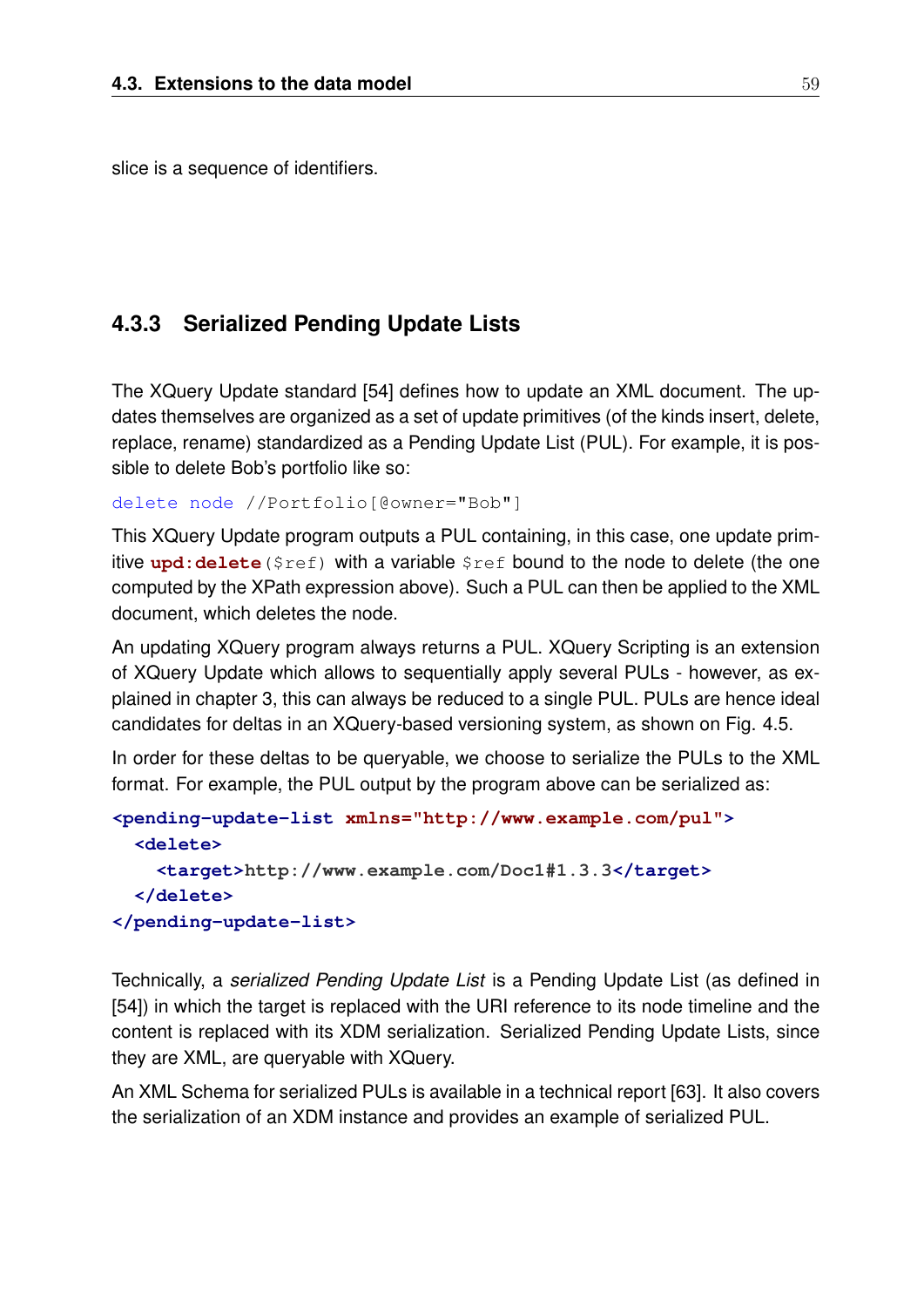

**Figure 4.5:** *Three versions (one being local) of a tree timeline (a), and serialized PULs modeling the deltas (b).*

# **4.4 Extensions to the programming model**

## **4.4.1 Tree timelines**

To navigate through a tree, i.e., within a version of a tree timeline, the user can use the various axes defined in XQuery (child::, descendant-or-self::, ...). To navigate in time, the following functions are added to the XQuery functions and operators [72] and are available to the user (they are defined in a new versioning namespace, represented with the *vna* prefix):

- **vng:reference** which takes a node and returns its node timeline URI (using **dm:node-timeline**).
- **vng:version** which takes a node and returns its version URI (using **dm:version**).
- **vng:dereference** which takes a node timeline URI and returns its local version.
- **vng:ttdereference** which takes a node timeline URI, a version URI and returns the associated node item.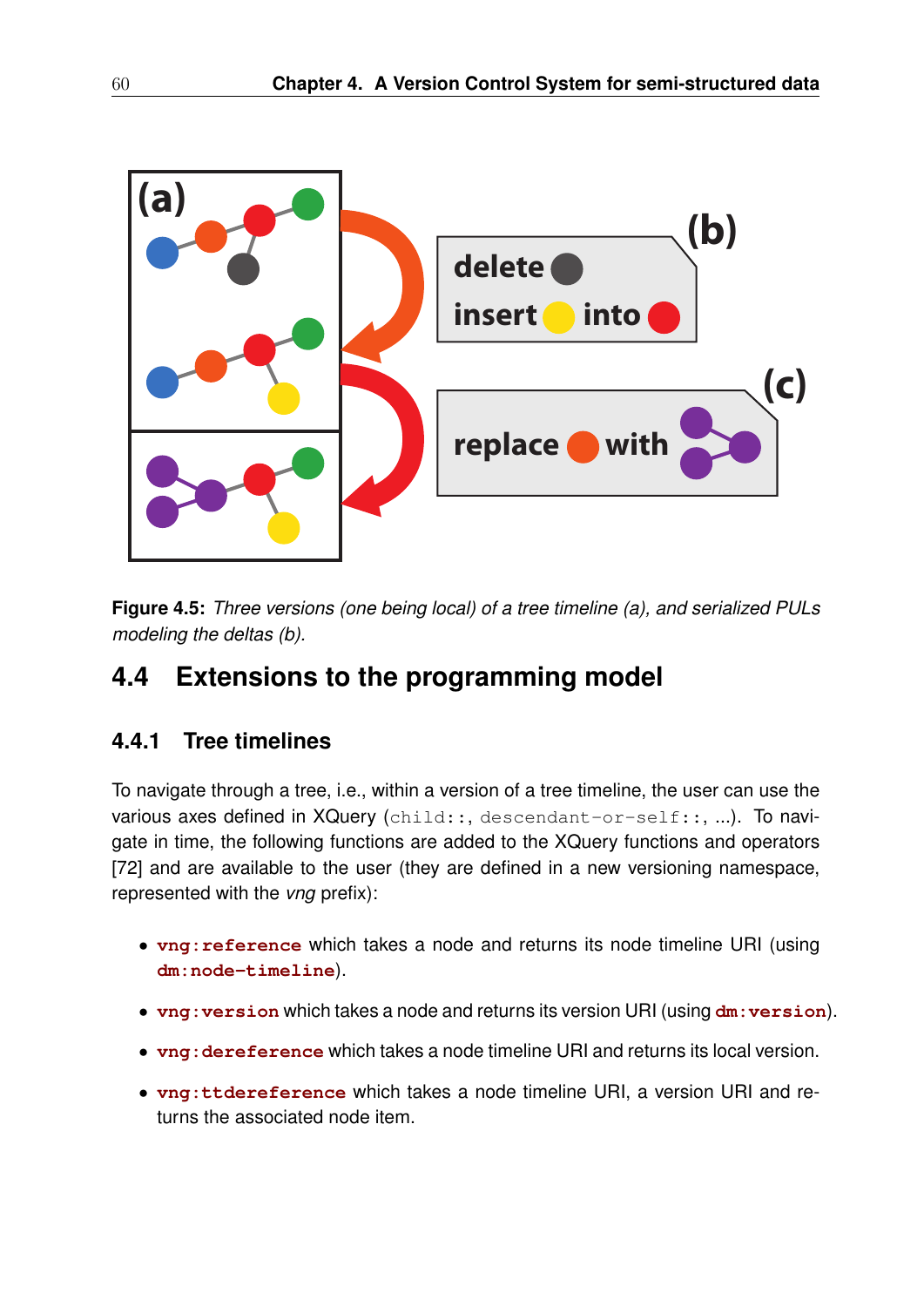- **vng:node-versions** which takes a node and returns a list of all version URIs of its node timeline.
- **vng:version-number** which takes a node and returns its version number.
- **vng:time** which takes a node and returns the creation date and time of its tree (when it was committed).
- **vng:is-local** which takes a node and returns true if it is local, false otherwise.

For example:

```
vng:dereference(vng:reference($node))
```
gets the local version of node \$node.

```
let $ref := vng:reference($node)
for $version in vng:node-versions($node)
return vng:ttdereference($ref, $version)
```
builds a sequence of all versions of node \$node.

```
for $n in $nodes
where vng:is-local($n)
return $n
```
filters nodes which are local within a sequence \$nodes.

Because using these functions remains tedious for time travel, we also introduce the following axes:

- **first::** (the first version)
- **earlier::** (the former version)
- **past::** (all past versions)
- **past-or-current::** (the same, plus the current one)
- **last::** (the last version)
- **later:**: (the next version)
- **future::** (all future versions)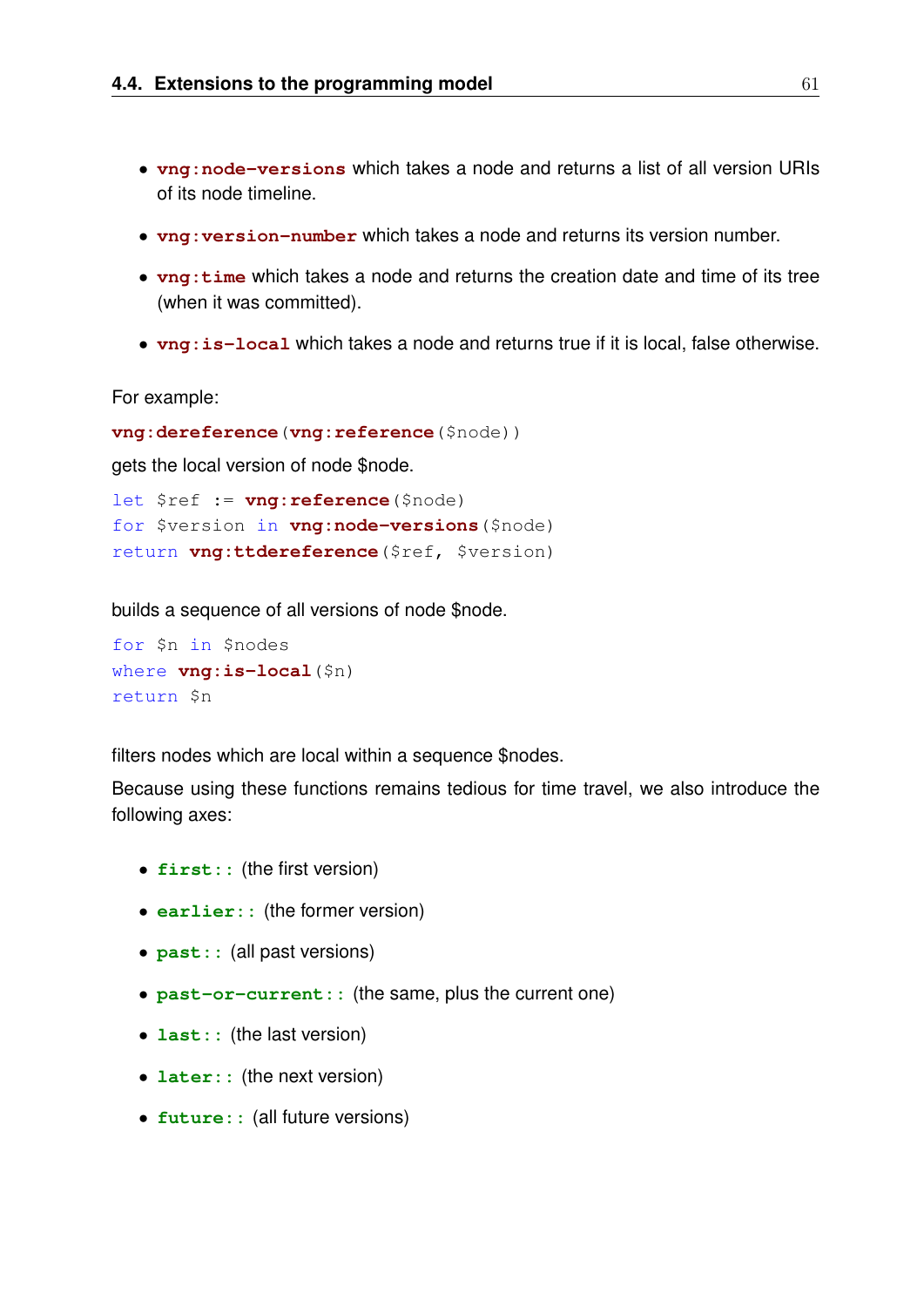- **future-or-current::** (the same, plus the current one)
- **current::** (the current version)
- **all-times::** (all versions)
- **local::** (the local version)

For example, **later::** node() navigates to the next version of the node timeline to which the current node belongs or the empty sequence if it does not exist. For example,

**last::**node()/**later::**node()

will always return the empty sequence, as well as

**first::**node()/**earlier::**node().

Time axes are compatible with node tests:

[time axis]:: [node test]

is defined as

[time axis]::node()/self::[node test]

For example

**future::**mickey

is defined as

**future::**node()/self::mickey

and looks for all newer versions of the current node whose names are "mickey".

Also,

```
if(vng:reference($temperature-left) =
    vng:reference($temperature-right))
then
  fn:avg(
    $temperature-left/future-or-current::*
    intersect
    $temperature-right/past-or-current::*
  \lambdaelse ()
```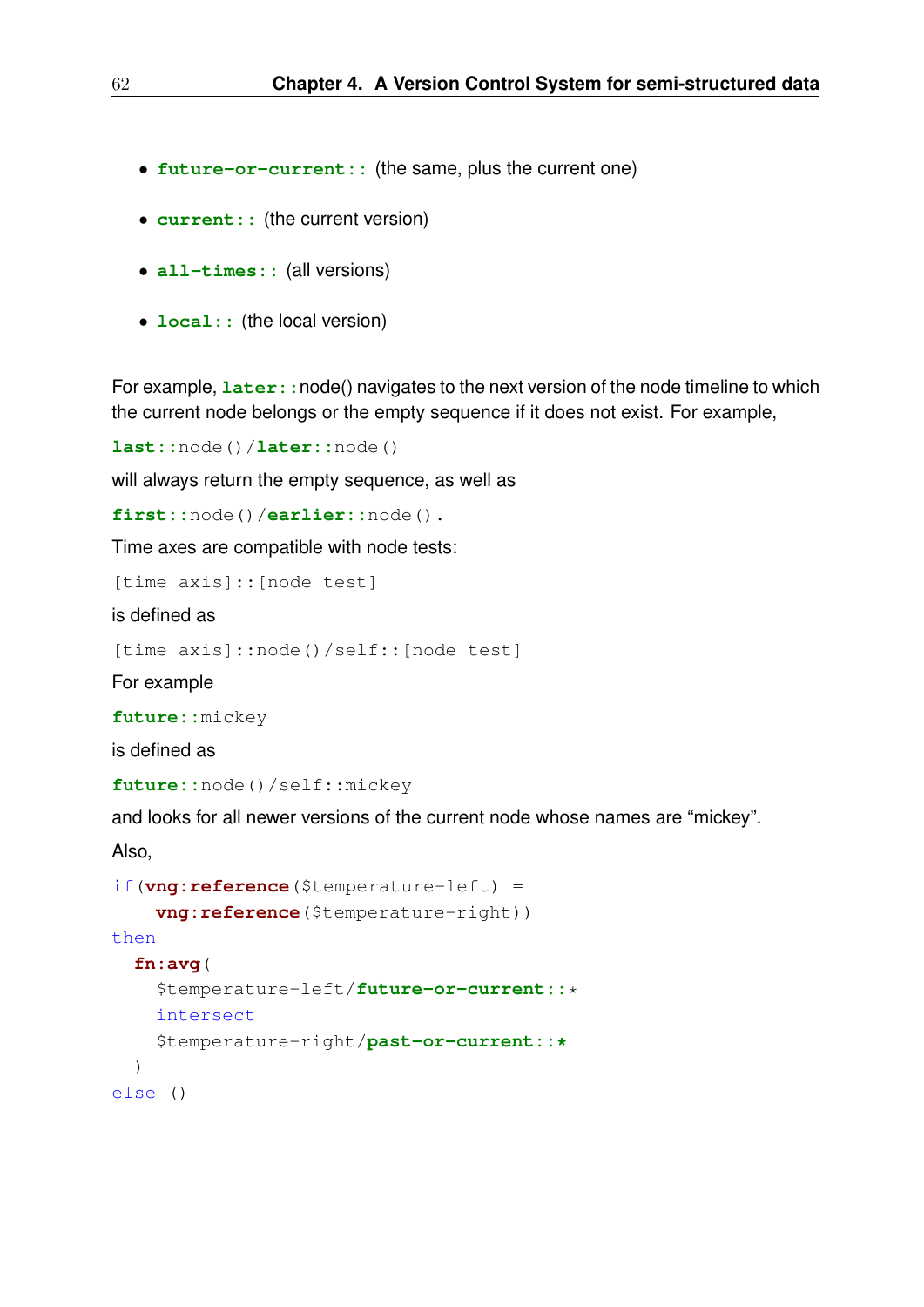checks whether the temperature nodes \$temperature-left and \$temperatureright belong to the same node timeline and if such is the case, it computes the average temperature between them.

Back to our motivating example in Section 4.2, the following query checks that balanced funds correctly invested their funds (according to is-compliant):

```
every $fund in $doc//all-times::Fund
satisfies ($fund/Type != "balanced" or is-compliant($fund))
```
The following query looks for all versions of Bob's portfolio which, today, would be worth more than the last version (**value** gives access to the latest quotes):

```
let $current-portfolio ::= $doc//Portfolio[owner = "Bob"]
for $portfolio in $current-portfolio/past::*
where value($portfolio) > value($current-portfolio)
return vng:version($portfolio)
```
#### **4.4.2 Collection timelines**

To navigate through time in collection timelines, the following functions are available to the user:

- **fn:collection** which takes a collection timeline URI and returns a sequence of nodes (its local version)
- **vng:collection-versions** which takes a collection timeline URI and returns a list of all its version URIs
- **vng:ttcollection** which takes a collection timeline URI and a version URI and returns the corresponding collection (sequence of nodes).

#### **4.4.3 Retrieving deltas**

We define the function  $vng: pul$  which takes a tree or collection timeline URI and two version URIs, and returns the corresponding delta (serialized PUL). This query counts how many security-related nodes have been deleted so far: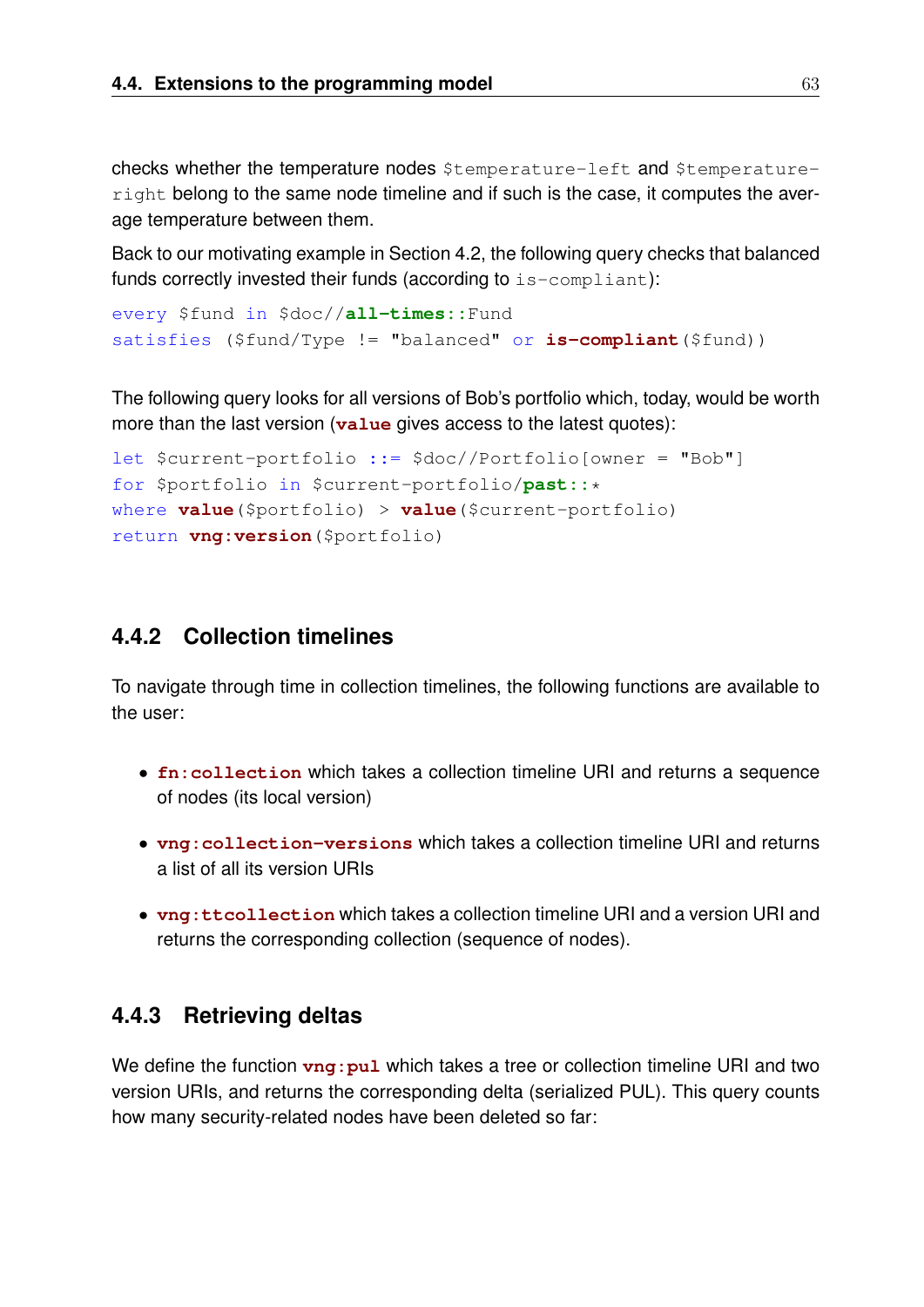```
let $ref := $doc/vng:reference(Securities)
let $first := $doc/vng:version(first::Securities)
let $last := $doc/vng:version(last::Securities)
let $pul := vng:pul($ref, $first, $last)
return count($pul//*:delete/*:target)
```
# **4.5 Extensions to the processing model**

One of the requirements for our framework is flexibility, which should also be true for collaborative work. We need flexibility to embed different collaboration models, for example

- **database transactions** where queries are executed in an isolated way. An error is thrown if there are any concurrent changes
- **document editing** where it is always attempted to merge changes into the repository even if other users modified the document.

In order to allow for several users to edit a document or data with different collaboration models, we need to extend the processing model of XQuery.

#### **4.5.1 Checkout and checkin**

We rely on a classical client-server architecture. The server maintains a central repository with all past versions. Each client can set up a local version of a tree timeline by checking out the tree timeline from the server repository. It is only allowed to manipulate this local version (keeping track of non-committed yet modifications as a local PUL). The nodes in the local version are only visible to the client.

The local modifications can be committed by checking in. New versions are appended to the repository only upon a successful checkin. Checkins and checkouts are atomic and isolated operations: there can only be one checkout or checkin at a time. This architecture is illustrated on Fig. 4.6.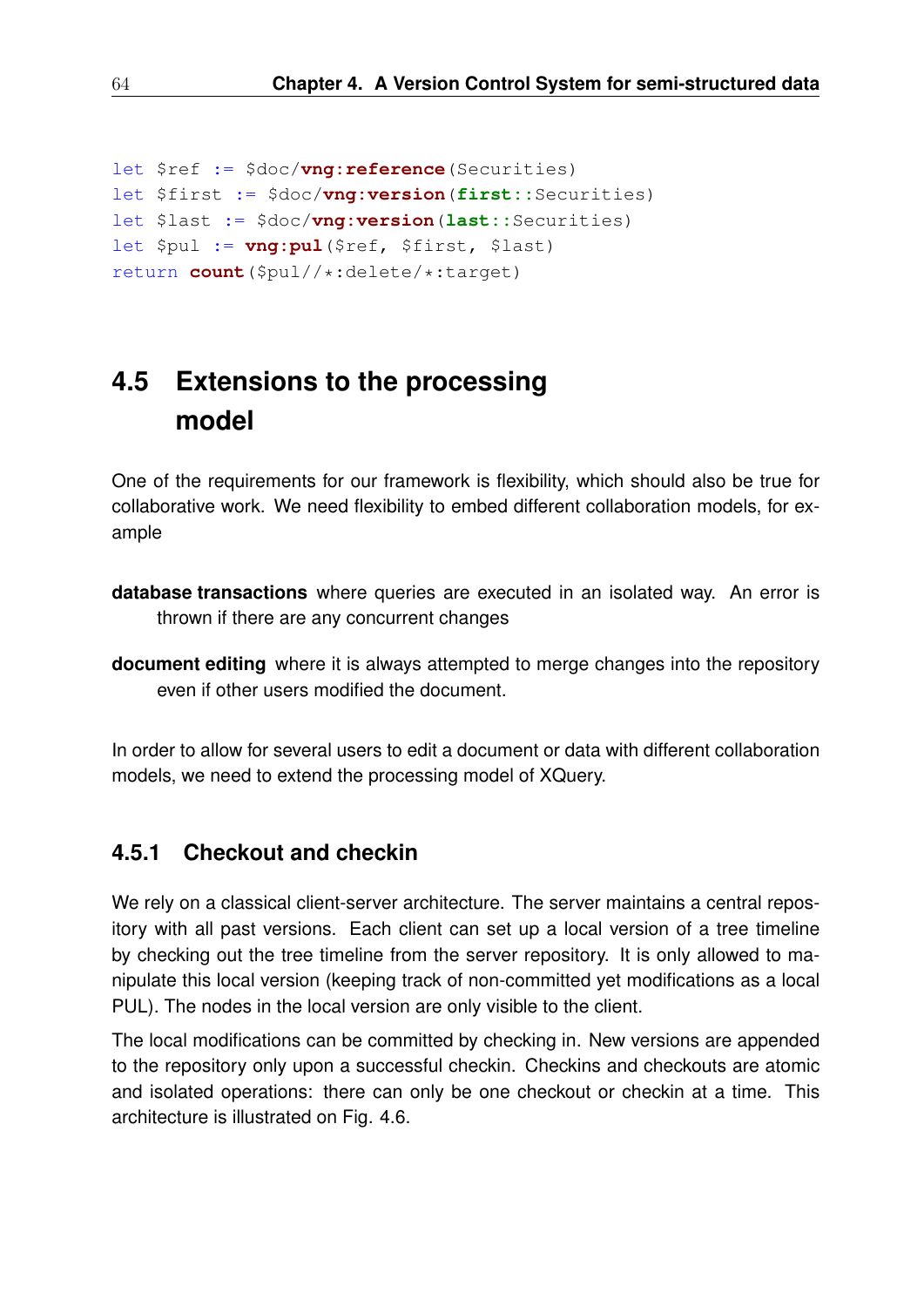

**Figure 4.6:** *The checkout-checkin processing model*

To make checkouts and checkins as flexible and configurable as possible, we use checkout and checkin policies. A client chooses a policy to decide how it wants to communicate with the server (read/write access to the repository, concurrent changes allowed or not, ...).

Both checkouts and checkins can be done implicitly, or explicitly with a function call. An implicit checkout occurs whenever it is attempted to access the local version of a tree timeline that has not been checked out yet. An implicit checkin occurs at the end of the program for all tree timelines which were checked out and modified during the program.

# **4.5.2 Checkout policy**

A checkout policy can be seen as a black-box which checks out a version of a tree timeline so that the user can modify it. As one could have already checked out and made modifications before, the framework must allow for merging this version of the tree timeline with an existing local version.

Its input parameters are (i) the URI of the tree timeline to check out, (ii) the URI of the version to check out and (iii) the PUL containing local changes, read from the dynamic context (empty if it is the first checkout or if there are no local changes).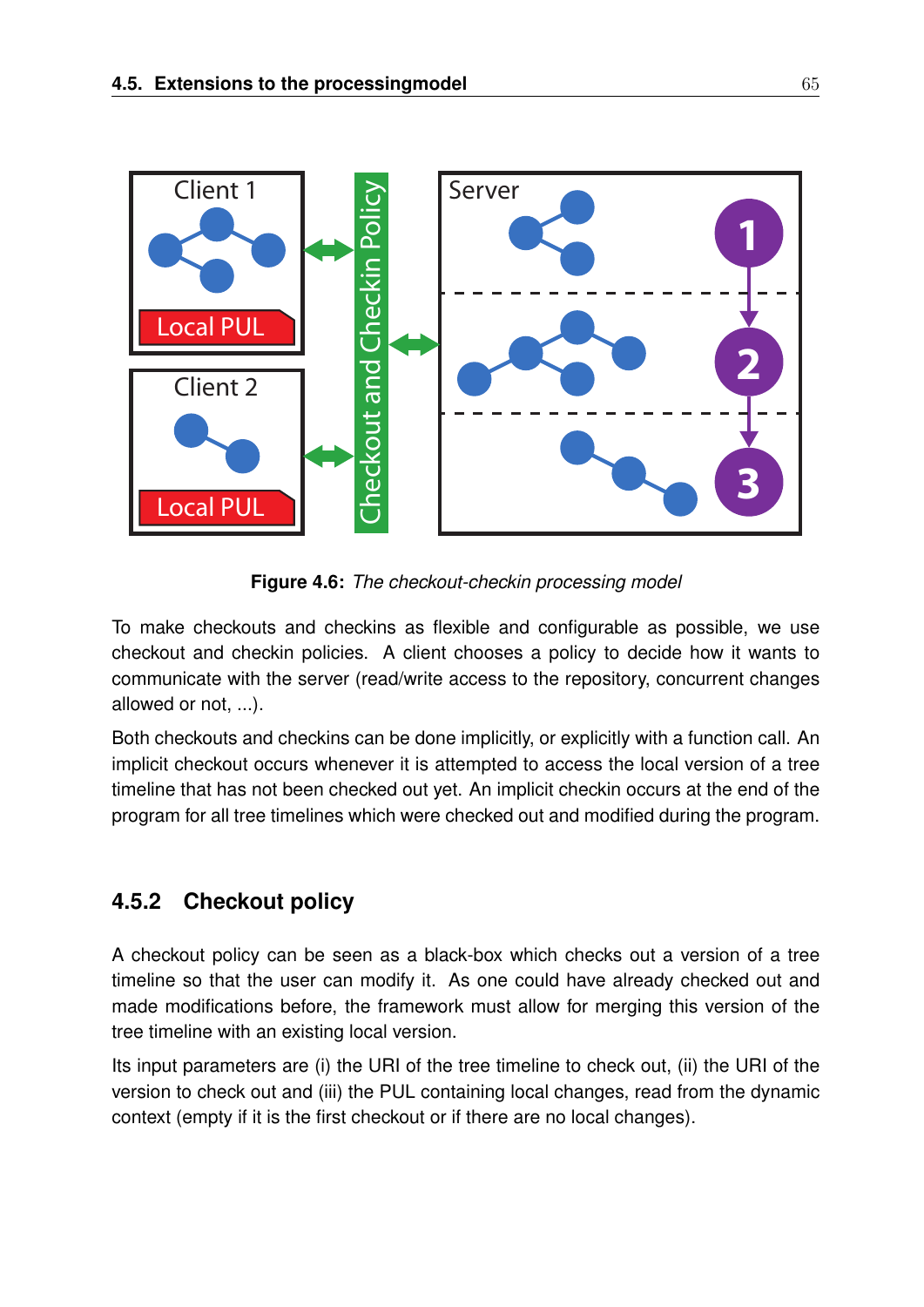It outputs (i) the local version of the tree timeline which has just been checked out, (ii) the updated PUL containing local changes (written to the dynamic context) (iii) a boolean indicating whether it has been successful. If this boolean is false, then the local version and the local PUL are reverted and (iv) possibly an XDM instance containing unsolved conflicts if the checkout failed. How conflict resolution is done is outside of the scope of this work. There is work available on handling conflict resolution given several PULs [51].

In addition, it (v) saves the URI of the version which has been checked out in the dynamic context so that the checkin policy knows on what version the local PUL is based.

# **4.5.3 Checkin policy**

A checkin policy can be seen as a black-box which attempts to check in the modifications done on the local version.

Its input parameters are (i) the URI of the tree timeline to check in, (ii) the PUL containing local changes, read from the dynamic context and (iii) the URI of the version which has been checked out, read from the dynamic context.

It outputs (i) the PUL which is to be applied to the last version in the repository, (ii) a boolean indicating whether it has been successful. If this boolean is true, then the local version and the local PUL are erased and the version URI is removed from the dynamic context. (iii) possibly an XDM instance containing unsolved conflicts if the checkin failed.

If the checkin succeeds, the output PUL is applied to the last version of the tree timeline to create a new version.

# **4.5.4 Using Checkout and Checkin policies**

The reason why our framework allows checkout and checkin policies is to allow each user to choose her collaboration model. The user is provided with several checkout and checkin policies.

There are several possibilities for a checkout policy. Here are four examples of checkout policies:

**no-checkout** always throw an error (no checkouts possible)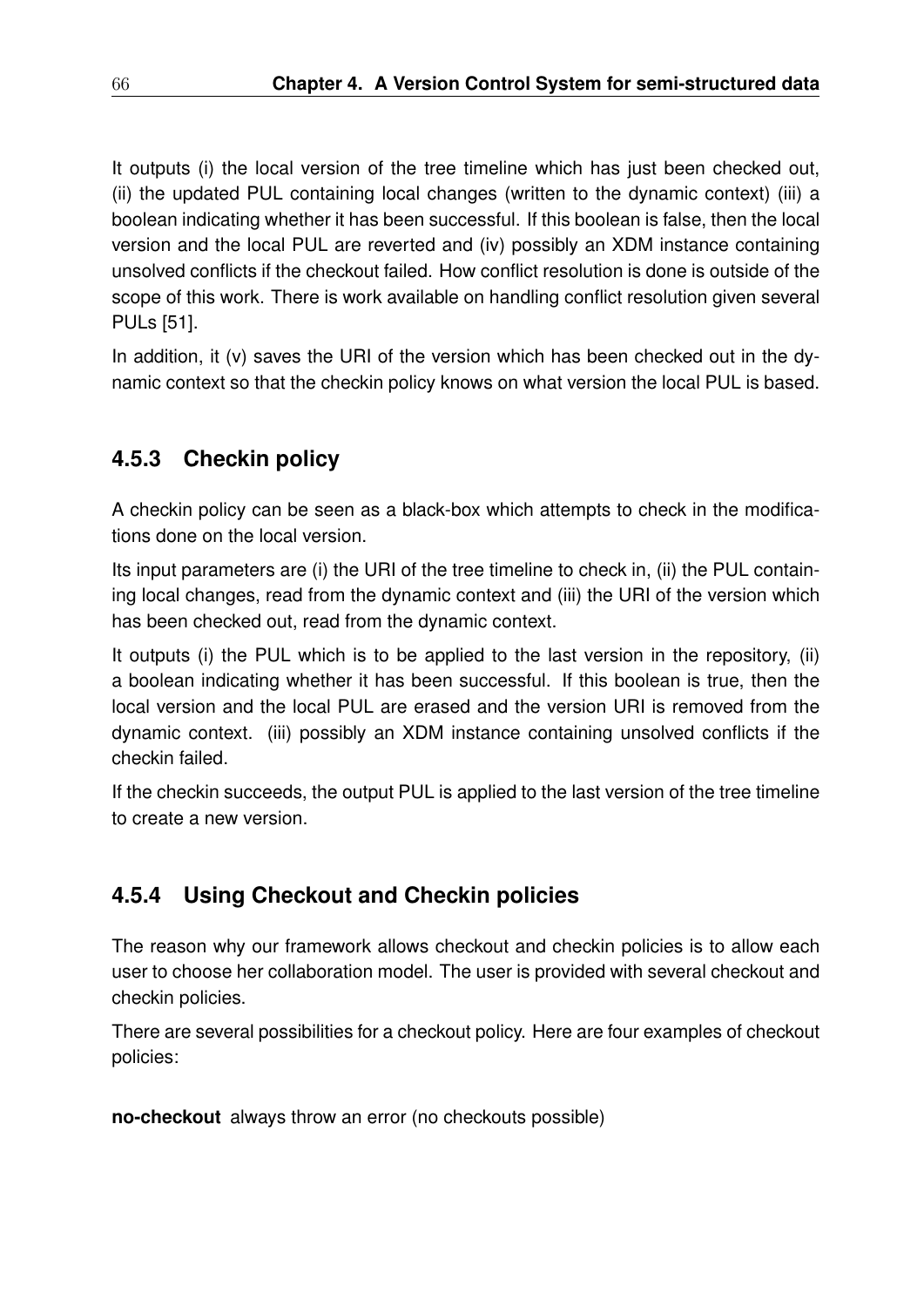- **single-checkout** copy the version of the tree timeline to the local version when it is implicit, and subsequently return errors (only one checkout possible)
- **merge** always copy the version of the tree timeline to the local version and then merge any former local changes.
- **discard** always copy the version of the tree timeline to the local version and then discard local changes.
- Also, there are several possibilities for a checkin policy, like for example:
- **no-checkin** always throw an error (no write access to the repository)
- **conservative** check whether the version which has been checked out is (still) the last version in the repository and output the local PUL if such is the case. Otherwise throw an error.
- **merge** in any case attempt to merge local changes to changes between the version which has been checked out and the last version in the repository. Throw an error if conflicts arise so that the user solves them.
- **discard** discard any changes done in the repository since the last check out and output a merge of a reverse PUL and of the local PUL.

Choosing which policy to use is done at the application level, rather than at the repository level, i.e., different users of the same repository may use different policies. Each policy has a URI and choosing a policy is done in the prolog, exactly like collations for string comparison.

For example, for a database transaction mode, one could use:

```
declare checkout policy "http://www.example.com/single-checkout";
declare checkin policy "http://www.example.com/conservative";
```
where only one checkout is made, and an error is thrown whenever other users concurrently wrote to the repository.

And for document editing:

```
declare checkout policy "http://www.example.com/merge";
declare checkin policy "http://www.example.com/merge";
```
where it is always attempted to merge any changes.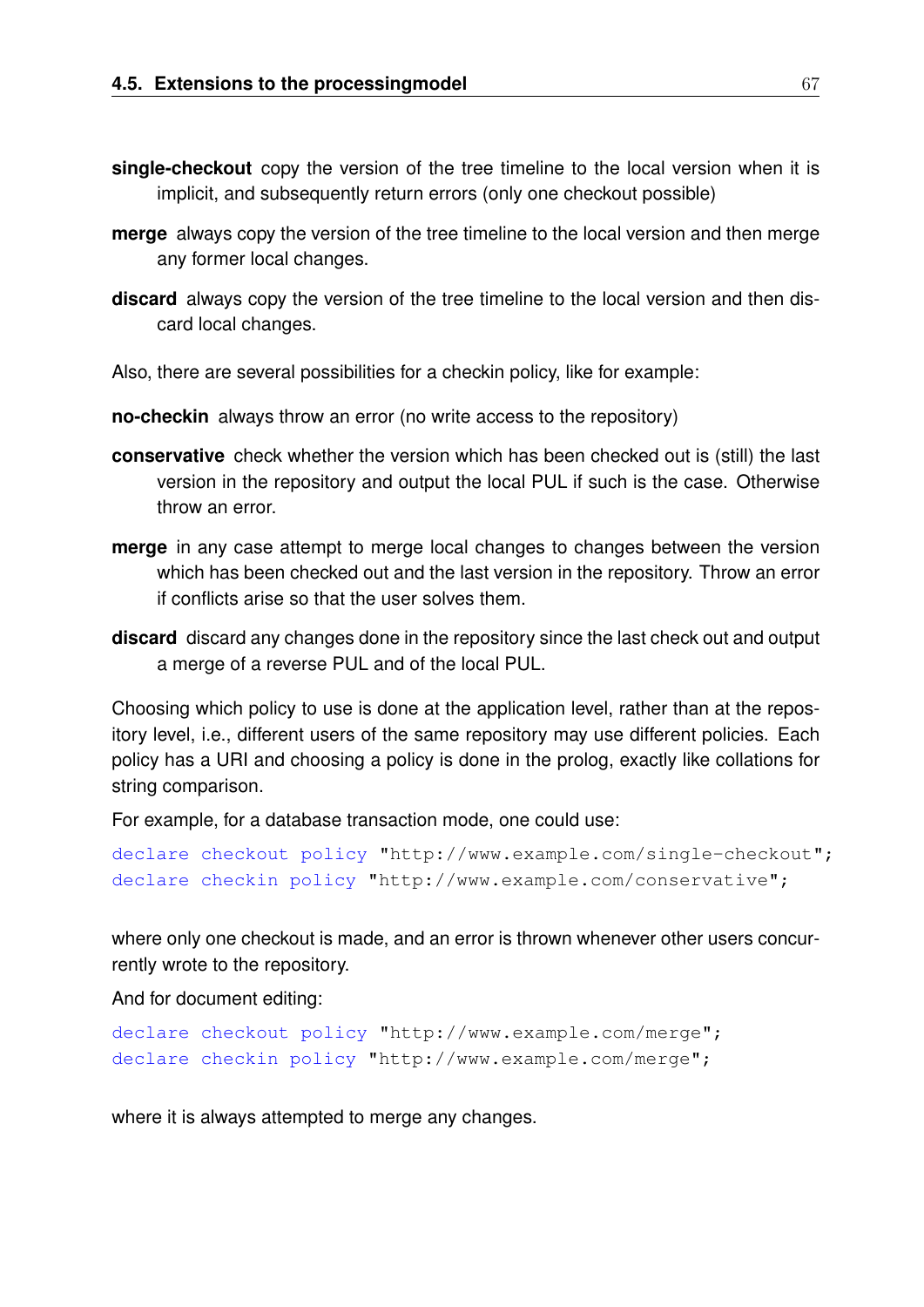# **4.6 Algorithms and Data structures**

The last three parts gave a logical view on the expected behavior of tree timelines for an XQuery program. The contribution of this part is threefold:

- introduce a new data structure, called  $\pi$ -tree, which efficiently implements tree timelines
- give algorithms (i) defining how versions of this tree timeline can be retrieved and (ii) defining how this data structure is modified when a new version is produced.
- reusing and completing an existing storage schema to allow for collection versioning.

## **4.6.1 Pi-Nodes, Pi-Trees and Pi-Forests**

Keeping each version as whole tree in memory would be very expensive. Many document versioning systems (SCCS, RCS, CVS, SVN...) store reverse or forward deltas to reconstruct past versions. The thought process explaining why we are not doing this is as follows. Each XML data slice can be represented as a tree. With the XQuery Update model, over time, the parent of a node never changes. A node can be connected, or disconnected, only once: at no two points in time it has two distinct parents (XQuery Update does not support moving nodes around). For example, on Fig. 4.7(a), in any version, node  $\beta$  is always a child of node  $\alpha$ ,  $\gamma$  and  $\delta$  of  $\beta$ ,  $\epsilon$  of  $\alpha$  and  $\phi$  of  $\epsilon$ .

Hence, for each tree timeline, its node timelines are organized in a tree in a natural way as shown on Fig. 4.7(b). It is this materialization of the tree timeline as a tree of node timelines, called  $\pi$ -tree, which we use for our implementation. From now on, we focus on element nodes, but it is straightforward to extend to other kinds of nodes.

A node timeline is implemented as a  $\pi$ -node (Fig. 4.8(a)), which has an identity  $\lambda$  (here ORDPATH 1.3), a creation time  $c$  (here 2) and a deletion time  $d$  (here 5), a mapping  $n$  of the versions to the successive names of the node ("a" for 2 and 3 and "b" for 4). Creation and deletion times are positive integers, possibly infinite. A  $\pi$ -tree is then a tree of  $\pi$ -nodes. We call a (possibly empty) sequence of  $\pi$ -trees (Fig. 4.8(b)) a  $\pi$ -forest. Note that  $\pi$ -forests can be used to implement synchronized collection timelines (Section 3.2).

For convenience, the algorithms are described recursively on  $\pi$ -trees and  $\pi$ -forests, with the following definition: a  $\pi$ -tree (Fig. 4.8(c)) is obtained by attaching a  $\pi$ -forest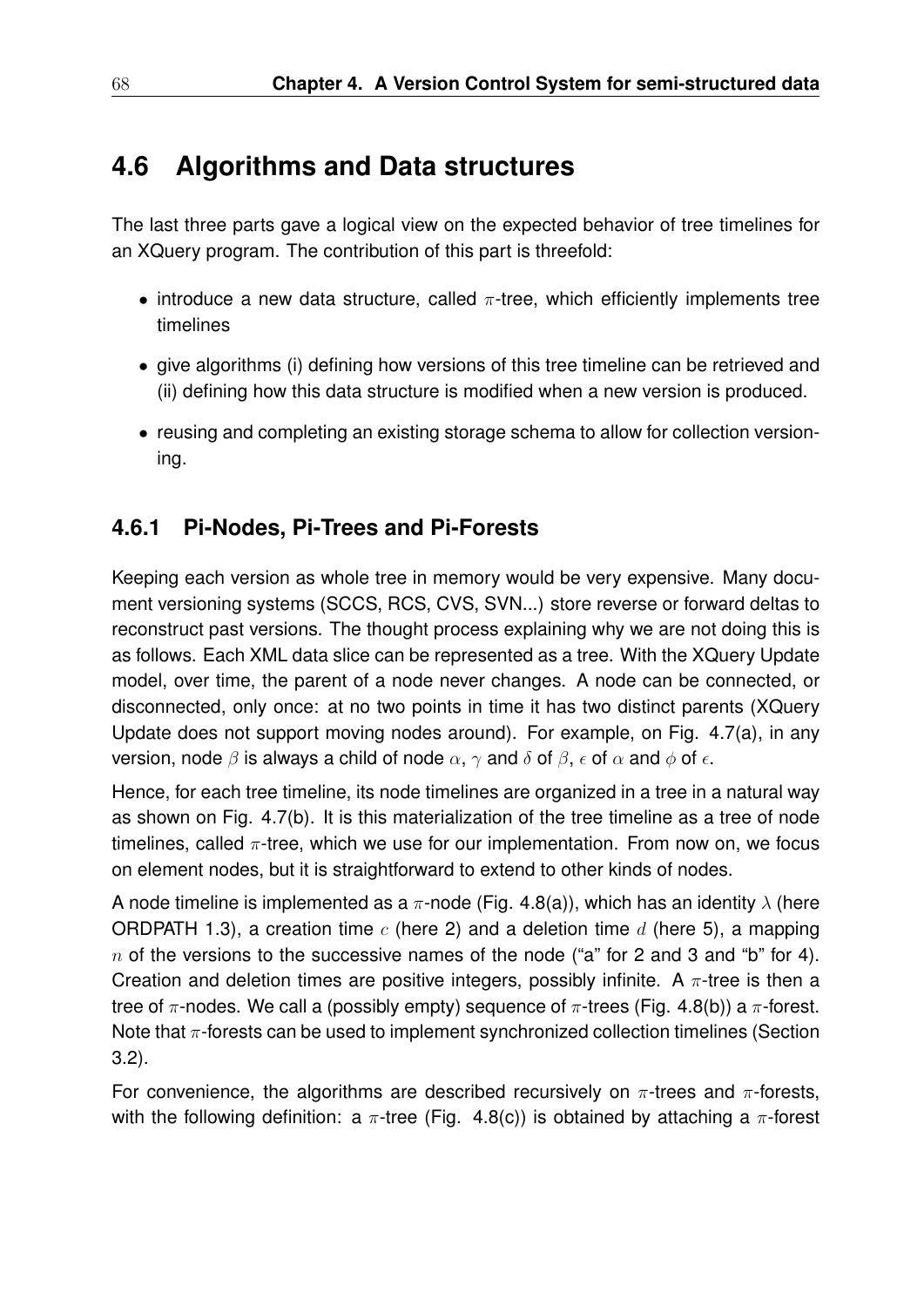

**Figure 4.7:** *Three versions of a tree timeline (a) and its implementation as a* π*-tree (b)* below a  $\pi$ -node.



**Figure 4.8:** *A* π*-node (a), a* π*-forest (b), a* π*-tree (c).*

Retrieving a version (slice)  $v$  from the  $\pi$ -forest data structure is done with the instantiation function. This function is defined recursively as follows: the instantiation of a π-node  $(λ, c, d, n)$  is the node  $(λ, n(v))$  if  $c ≤ v < d$ , is an empty forest otherwise. The instantiation of a  $\pi$ -forest is the sequence of the instantiations of its  $\pi$ -trees, and the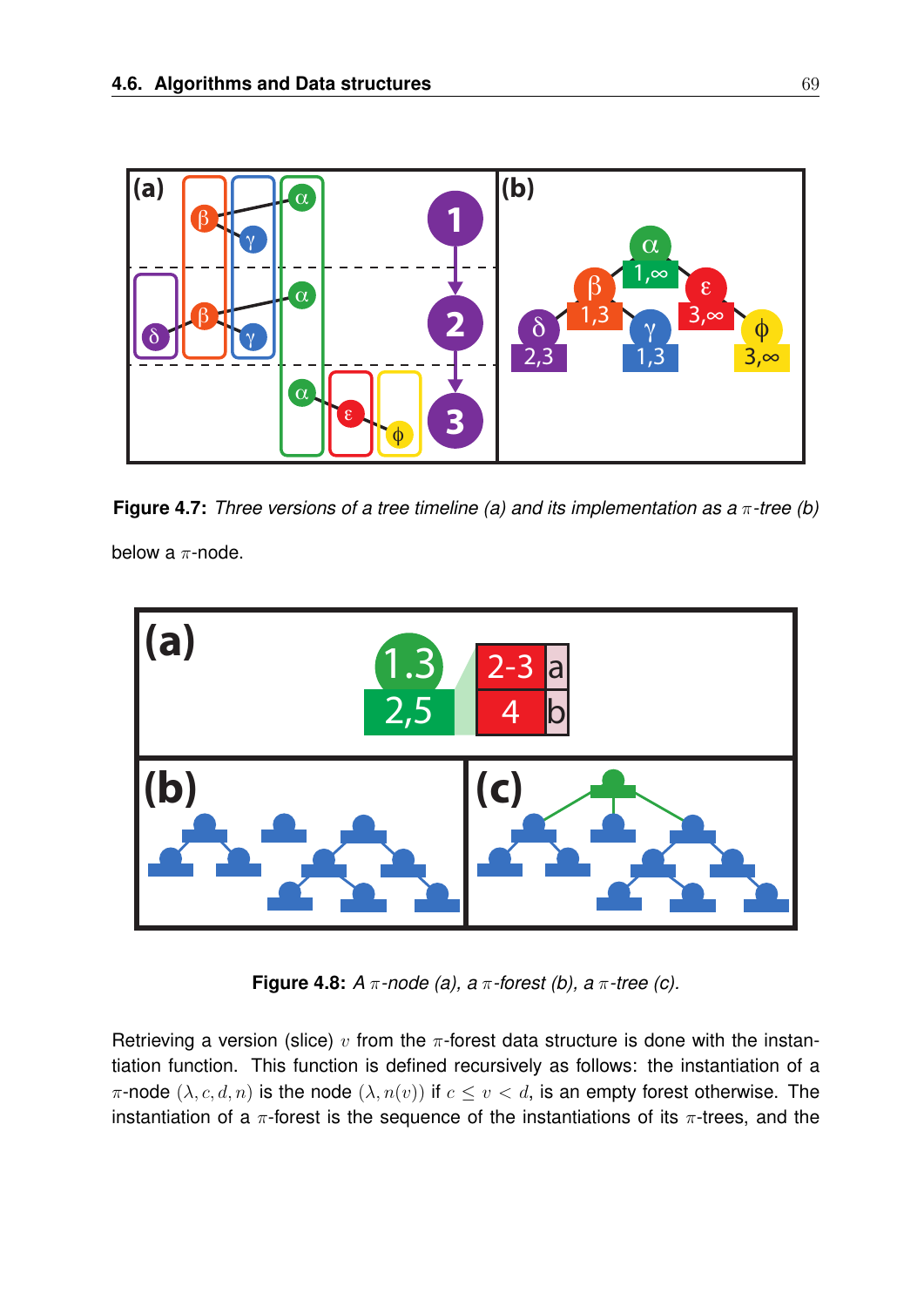instantiation of a  $\pi$ -tree is done by instantiating its root  $\pi$ -node and, if the result is not empty, recursively the underlying  $\pi$ -forest.

Using this algorithm, the three versions on Fig. 4.7(a) can be reconstructed from Fig. 4.7(b). The algorithm works in  $O(n)$  where n is the size of the  $\pi$ -forest. This grows linearly with the number of versions, but it is possible to reduce this time to the average size of a slice (up to a constant factor) by using clustering, as shown in Section 6.4.

## **4.6.2 Updating a Pi-Forest**

From a logical point of view, it is straight-forward to compute a new version for a tree timeline: the last version is copied, the serialized PUL is deserialized to a PUL with targets living in this copy, and the PUL is applied. The resulting tree is the new version. From a physical point of view, the  $\pi$ -forest needs to be updated. We defined an algorithm to apply updates (contained in a PUL) to our  $\pi$ -forest data structure at time t (assuming all creation and deletion times in the  $\pi$ -forest are lower than t). This algorithm is such that, at the logical level:

- it does not modify previous versions  $(u < t)$
- it creates a new version  $t$  which differs from version  $t-1$  exactly according to the PUL.

An illustration is given in Fig. 4.9, where the new  $\pi$ -tree instantiates to an additional version obtained by applying the PUL to the former version.

The algorithm is defined as follows. Applying a PUL is done:

- for each deleting update primitive: by updating the deletion time of the target,
- for each renaming update primitive: by updating the time-to-name mapping,
- for each inserting update primitive: by inserting all contents at the corresponding locations (initializing the creation time to t and the deletion time to  $+\infty$ )
- for each replacing (content-replacing) update primitive: by inserting the content after (or as last child of) the target and updating the deletion time of the target (or of its children).

The complexity of the algorithm is  $O(sd)$  where s is the size of the PUL and d the maximum depth of a tree, assuming a node can be reached in  $O(d)$  with a reference.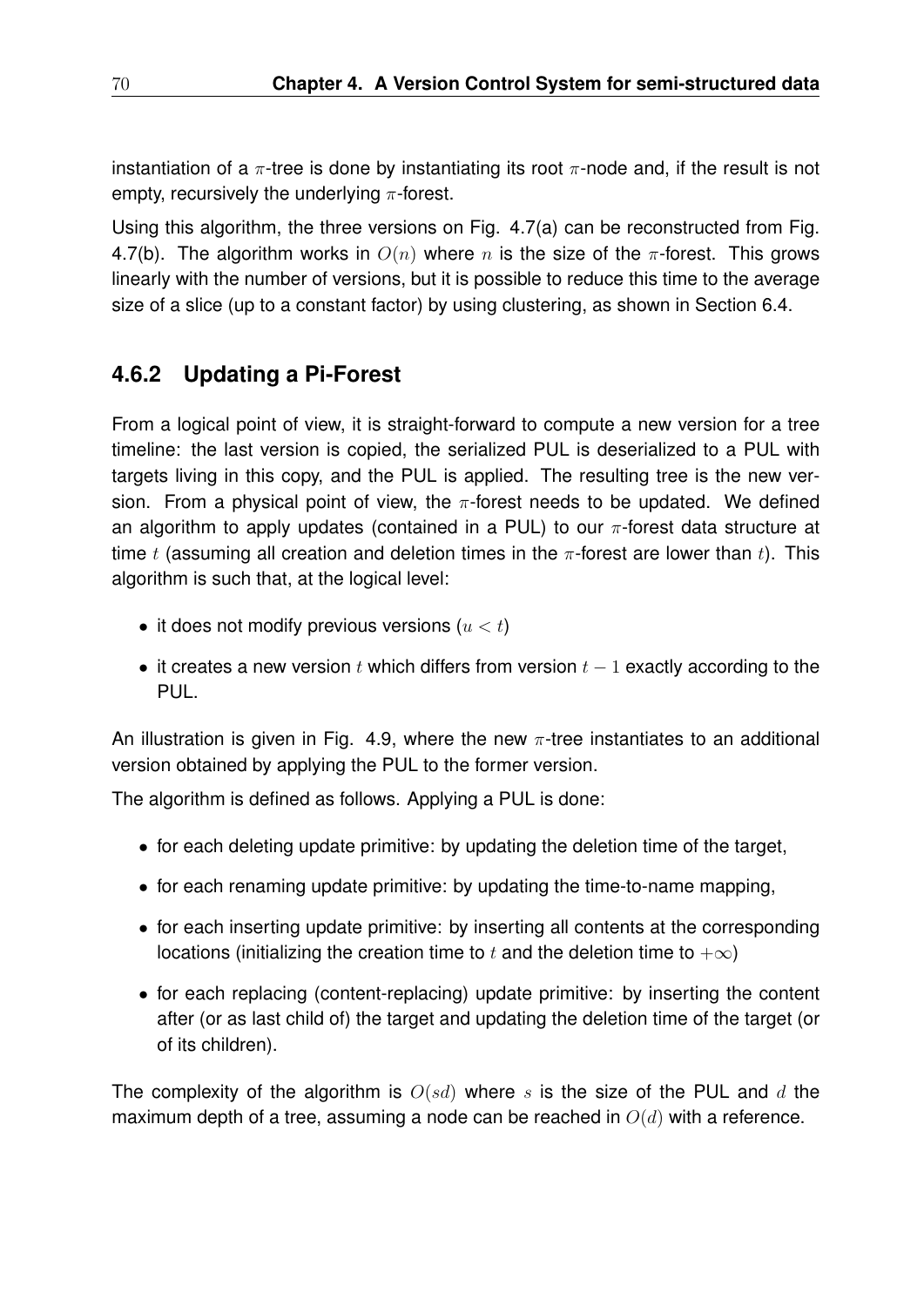

**Figure 4.9:** *The older* π*-tree (a) can be instantiated to the first two versions in (c). The updated* π*-tree (b) can be instantiated to the three versions.*

#### **4.6.3 PUL retrieval**

PUL retrieval may be implemented in two ways: (1) The PULs are stored besides each  $\pi$ -tree, and PUL composition is used to compute deltas. (2) No PUL is stored and deltas are computed automatically from the  $\pi$ -tree, as shown in existing literature, e.g. [55]. (1) and (2) might give different results, so the choice must be documented to the user.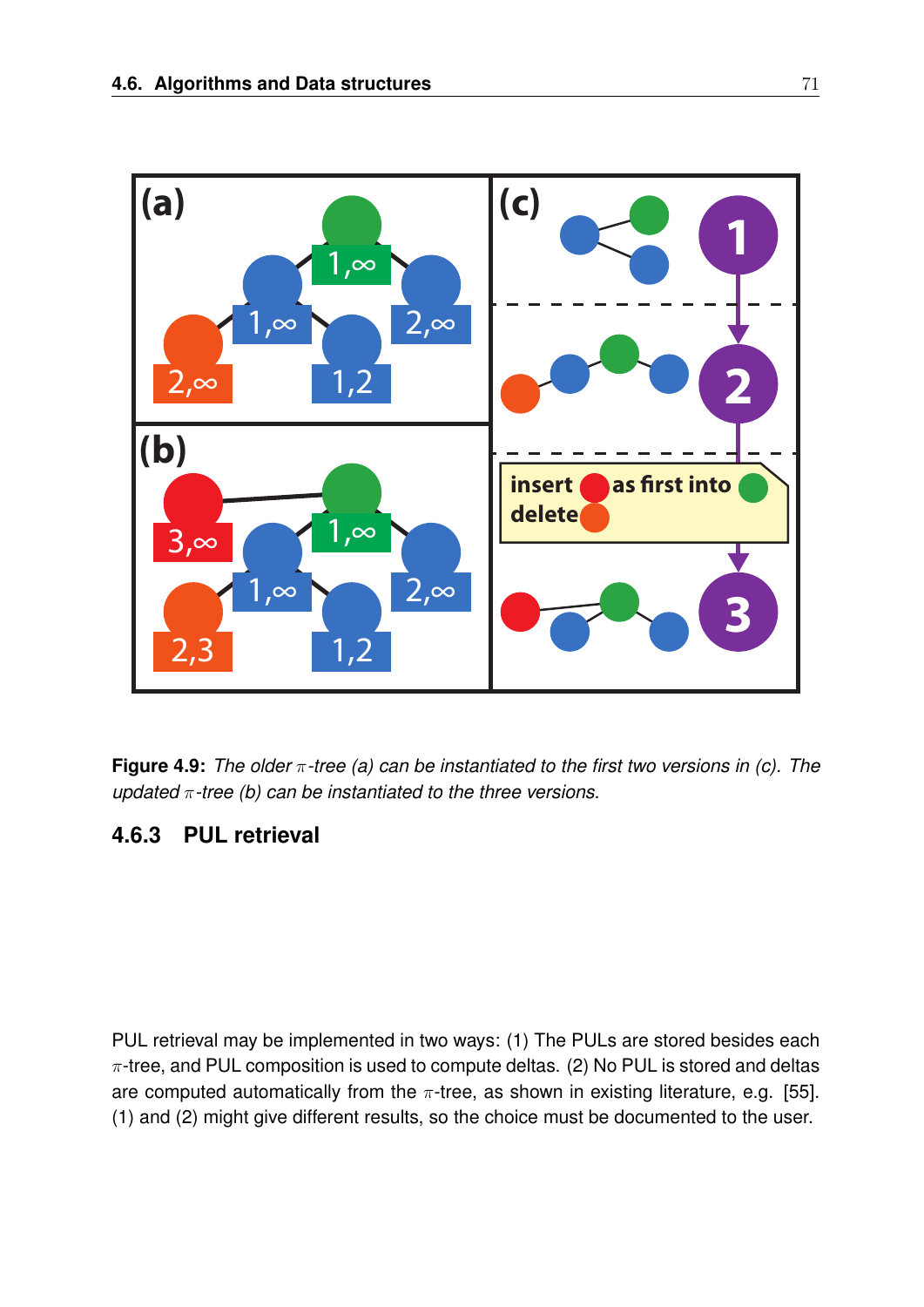## **4.6.4 Implementation of Timelines on Top or an RDBMS Layer**

#### **Sausalito storage layer**

The Sausalito Web application server (used for deployed applications) stores persistent collections in a relational PostgreSQL database which lies on the same machine as the Web server.

A general two-column table maps collection QNames (identifiers) to internal integer collection IDs.

Each collection has its own two-column table (named after the collection ID), mapping:

- an exceptional ID to a CLOB serialization of the collection object
- each regular tree ID to a CLOB serialization of the corresponding tree object

#### **Adaptation of the storage layer to version control**

In the implemented prototype, we are reusing the same storage layout. Collection timeline objects are subclasses of collection objects, and tree timeline objects are subclasses of tree objects, so that a collection timeline table maps:

- an exceptional ID to a CLOB serialization of the collection timeline object
- each regular tree ID to a CLOB serialization of the corresponding tree timeline object

As becomes apparent in the measurements, the collection timeline CLOB (which contains a sorted list of all tree timeline ids as well as version information for each tree timeline) grows with time, so that we suggest an alternative layout for storing collection timelines.

Node timelines carry ORDPATH ids, but instead of using the ORDPATH 1 for the root, the root behaves like any other ORDPATH step, which extends ORDPATH-based document order computation to the entire collection. For example, the root of the first node timeline in the collection has ORDPATH 1, the root of the second node timeline has ORDPATH 3, and if a node is inserted between then, it will have the ORDPATH 2.1.

Then, each collection timeline has its own table, with the following columns: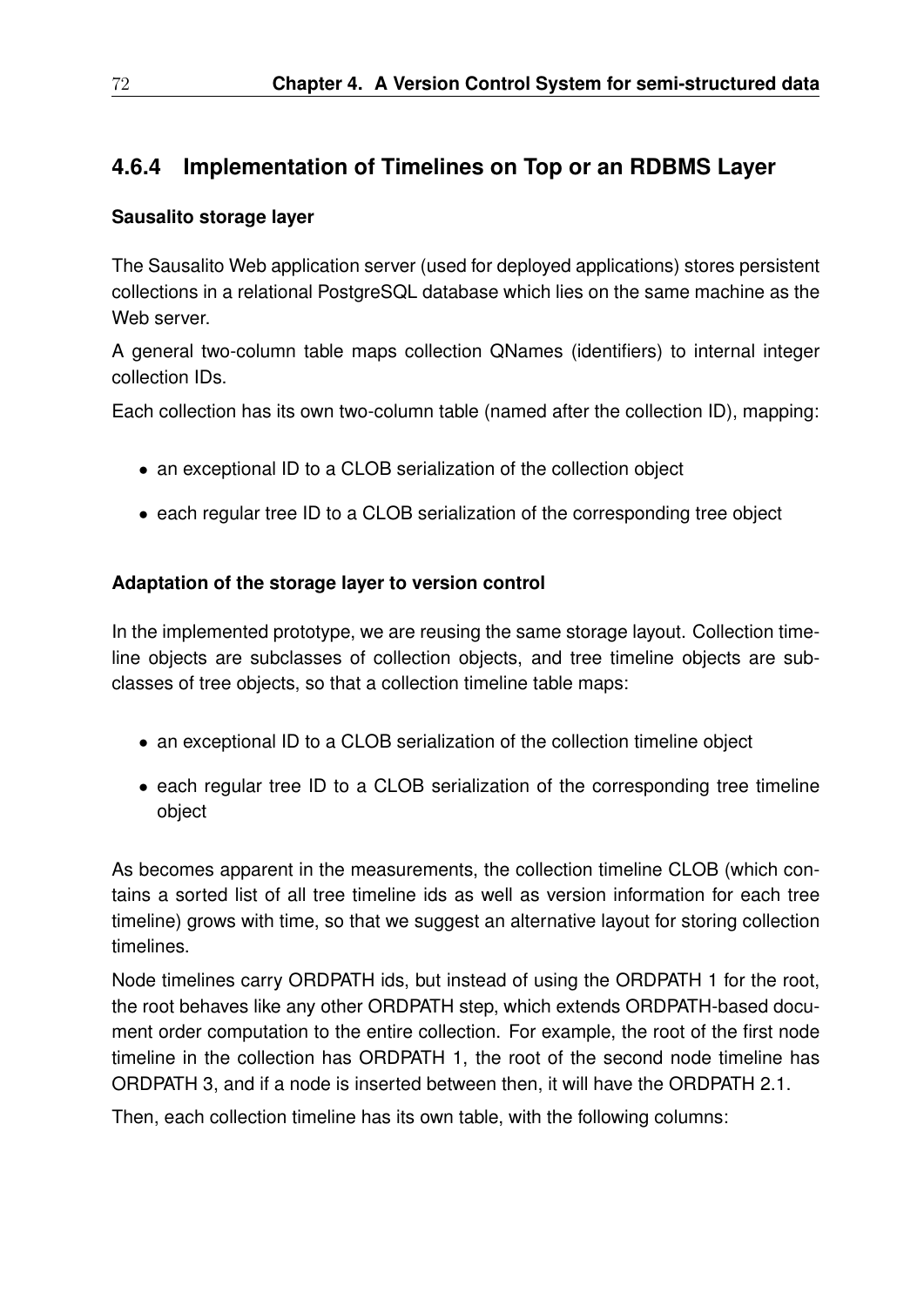- **Root ORDPATH** The ORDPATH of the root of the tree timeline (NULL to store nongrowing basic collection timeline information).
- **Creation time** An integer with the number of the version at which this tree timeline begins to exist.
- **Deletion time** An integer with the number of the version at which this tree timeline ceases to exist.

**Value** a CLOB serialization of the tree timeline object.

With this layout, it is possible to perform read and write operations more efficiently. For example, to access a version,  $n$ , the SQL query

```
SETERCT *FROM c1
WHERE creation <= n AND n < deletion
```
returns all relevant trees without accessing the others, relying on RDBMS optimizations.

Updating a single tree timeline is also less expensive, as it only requires to tamper with its entry, instead of having to additionally reserialize the entire collection timeline object.

#### **4.6.5 Indices**

Sausalito has proprietary support for indices. They are described in details at [45]. For example, the following index declaration:

```
declare index
on nodes collection(stocks)
by ./data(Country) as xs:string, ./data(Symbol) as xs:string
```
Evaluates the key values (country name, symbol string) for each node in the domain expression **collection**(my:stocks) set as the context item. It then stores them in a table (each row contains the node reference and the corresponding keys.)

It then allows efficient retrieval of the nodes given key values:

```
probe-index-point("United States", "AAPL")
```
Index construction can be done manually or automatically. An implementation may also use indices while optimizing a query.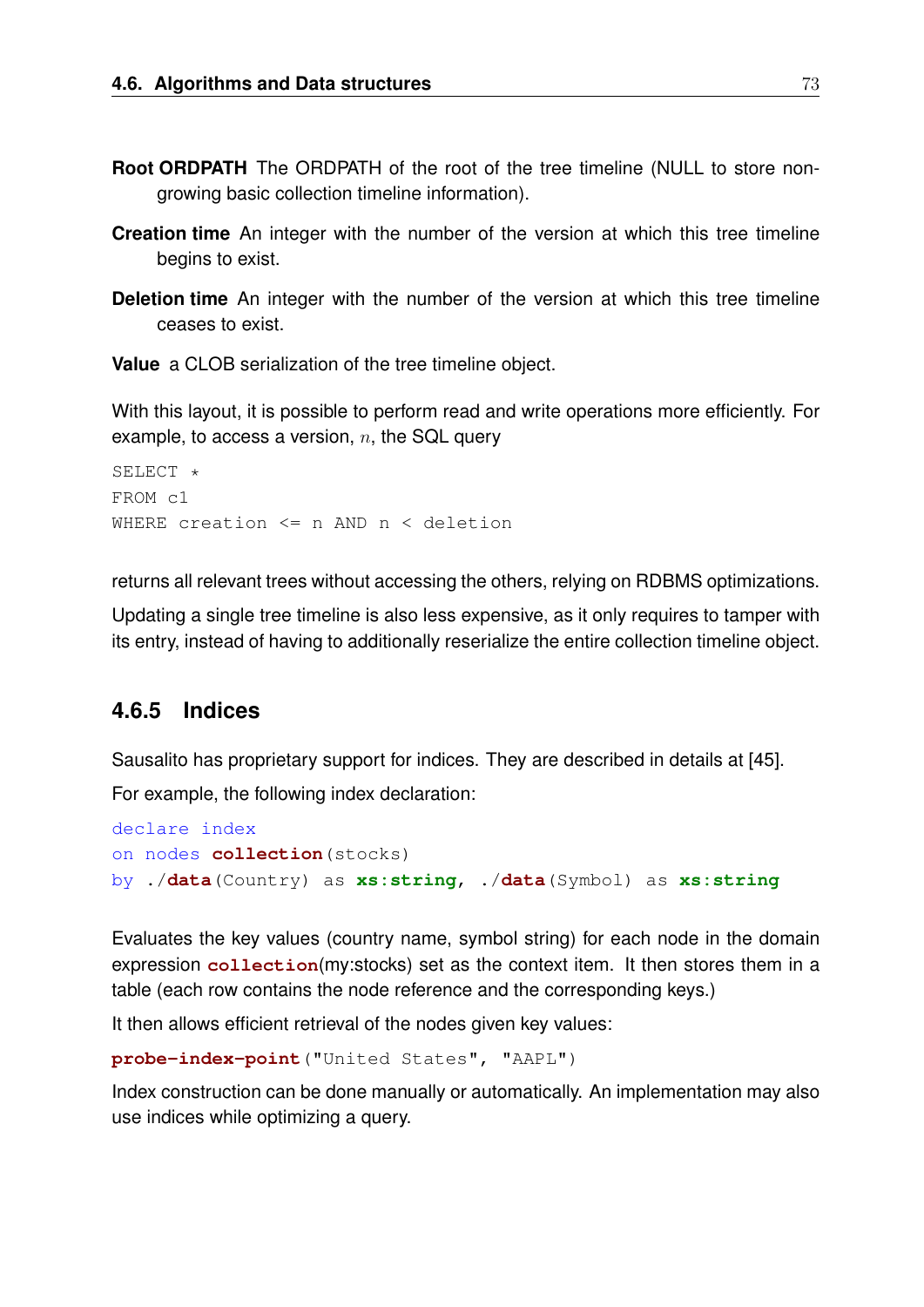These indices can be extended to support time if the domain expression evaluates to nodes within a single collection timeline. The index table is augmented with two additional columns modeling the validity domain of a (node reference, key values) entry: the version URI from which it applies, and the version URI from which it no longer applies.

The index generation algorithm is modified in such a way that:

- instead of deleting an entry, it sets the ending version URI thereof to the current version
- upon inserting a new entry, it sets the starting version URI thereof to the current version

The existing probing functions are kept and implicitly probe on the last version (i.e., entries for which the ending version URI is not set).

New probing functions are introduced to allow probing the past. For example, the following expression retrieves nodes with given key values from the first version of the collection:

```
probe-index-point(
  "United States",
  "AAPL",
  vng:collection-versions("stocks")[1]
\lambda
```
## **4.6.6 Tree and Collection Timeline Clustering**

If the storage layer is not stored on an RDBMS layer on the same computer as the Web server, but is stored remotely, then accessing an entire collection timelines (all its tree timelines) is expensive, but accessing each tree timeline individually might lead to inefficiency as well. An intermediate solution is provided by organizing the tree timelines in clusters. The issue then comes down to finding the best way to partition the data to minimize the number of pages read, or, equivalently, to maximize the usefulness of each page.

This problem was solved by Chien, Tsotras and Zaniolo in [56] with a technique called Usefulness-Based Copy Control (UBCC). With this technique, timestamped XML elements (in our case, these would be  $\pi$ -nodes) are organized in constant-size pages.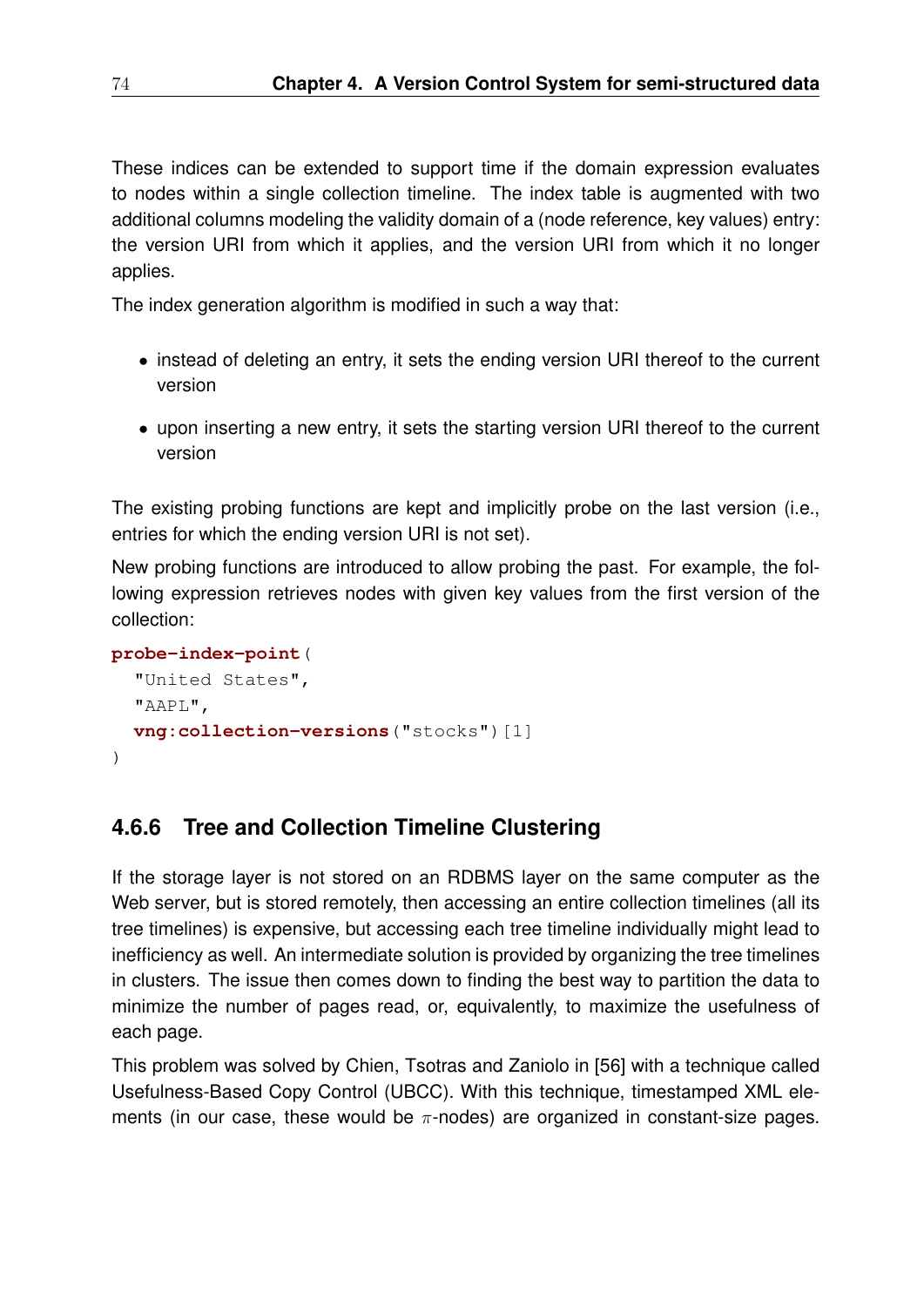Each of them is identified with Sparse Preorder and Range (SPaR) [57] (in our case, we can use ORDPATH embedded in our URIs). Hence, using a snapshot index [77] to get all relevant pages, it is possible to reconstruct any version.

UBCC's main idea is that if the usefulness (i.e., the percentage of space which is relevant for the current version) of a page sinks below a threshold, the items of this page which are relevant for the current version are copied to a new page and the page is invalidated for the current version. Using this scheme allows version reconstruction in a time which is linear in the size of the target version.

If versioning is done at the collection level (see Section 3.2), we need to support synchronized collection timeline storage (as opposed to tree timeline storage originally). A synchronized collection timeline can be regarded as a "bigger tree" (with a virtual root), so that the same storage and reconstruction model as in UBCC can apply.

In the illustration on Fig. 4.10, we use ORDPATH identifiers [75], used only once within a collection. To generalize ORDPATH to a collection, we also use the ordering mechanism (1, 2.1, 3, ...) for the root of each tree. These identifiers allow to unambiguously reconstruct each  $\pi$ -tree, as well as the entire collection  $\pi$ -forest.



**Figure 4.10:** *Two sample UBCC pages containing three* π*-trees, like (a). A* π*-tree has a root ORDPATH (b) and an overall timestamp (c).*

However we suggest to introduce a "single-page" mode for large collections with small tree timelines, which reduces the number of pages used when retrieving small parts of such collections: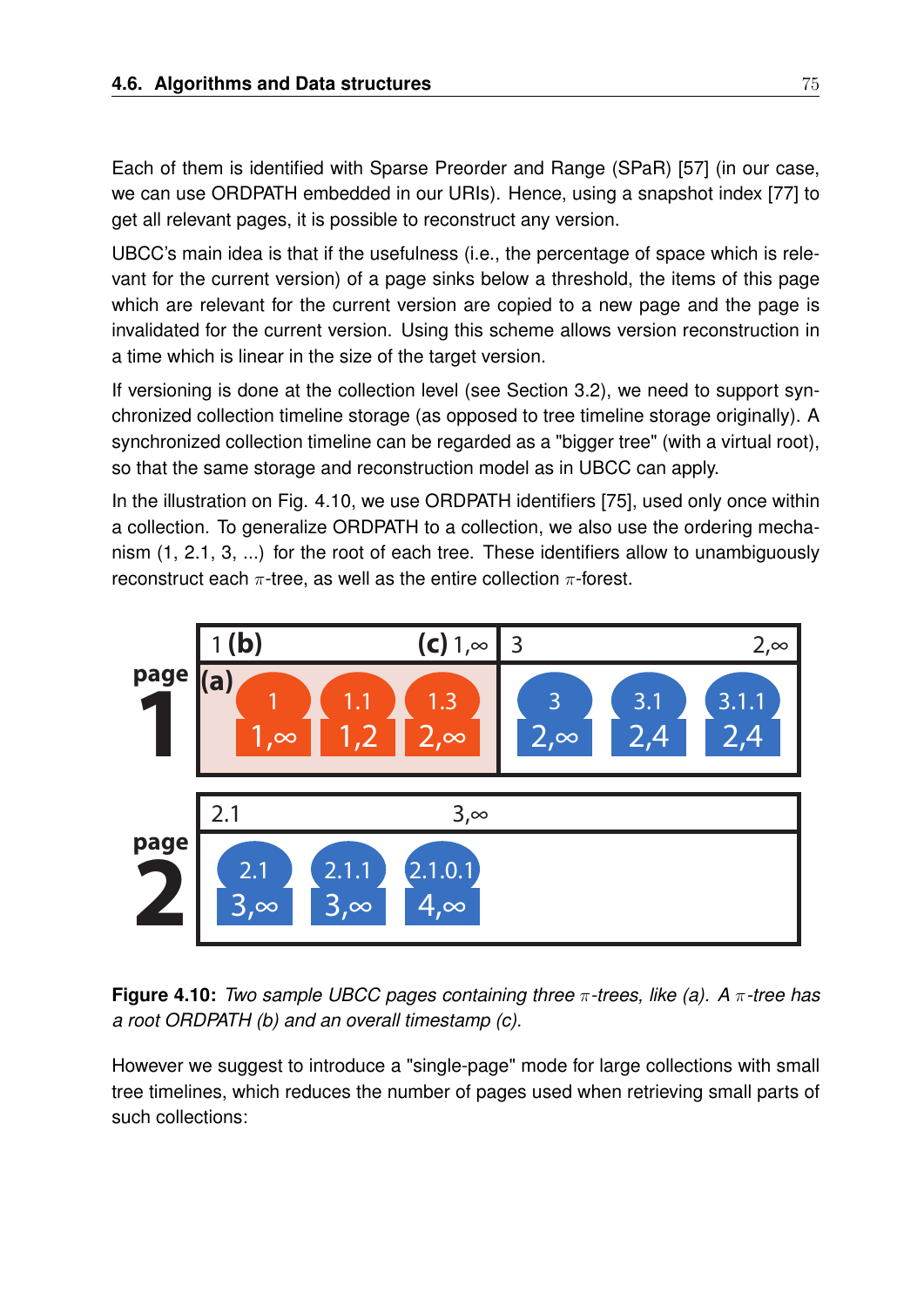- The node timelines of a tree timeline which is smaller than a page are stored on the same page, in one piece, while collection timelines can be spread over several pages. New node timelines are inserted in place instead of being appended to the current page, which maintains the single-page consistency.
- The copy operation in UBCC (i.e., copying nodes that are still alive to a new page) is performed not only upon lack of usefulness, but also when a page becomes full because of in-place updates. Technically, this splits the corresponding tree timelines into an older, no longer updated, and a newer, fresh representation (see Fig. 4.11).
- For efficiency, each tree timeline stored on a single page can be assigned a timestamp interval (the smallest interval containing all intervals of its node timelines). That way, the snapshot index technique can be applied in a coarser way, with fewer intervals.
- If the current version of a tree timeline can no longer fit on a single page, we revert to the original UBCC model by relaxing the single-page constraint.

# **4.7 Performance Measurements**

We performed measurements to check that adding versioning features to our engine did not lead to a significant loss of performance for traditional queries.

## **4.7.1 The implementation**

We built a prototype based on Sausalito [49], implementing the  $\pi$ -tree data structure and the instantiation and update algorithms. We are not using clustering. Instead, each tree timeline as well as each collection index is stored as a CLOB in a relational DBMS. We extended Sausalito's index support to allow indices on the last version.

Our measurements compare the existing, non-versioning Sausalito with the versioningenabled prototype.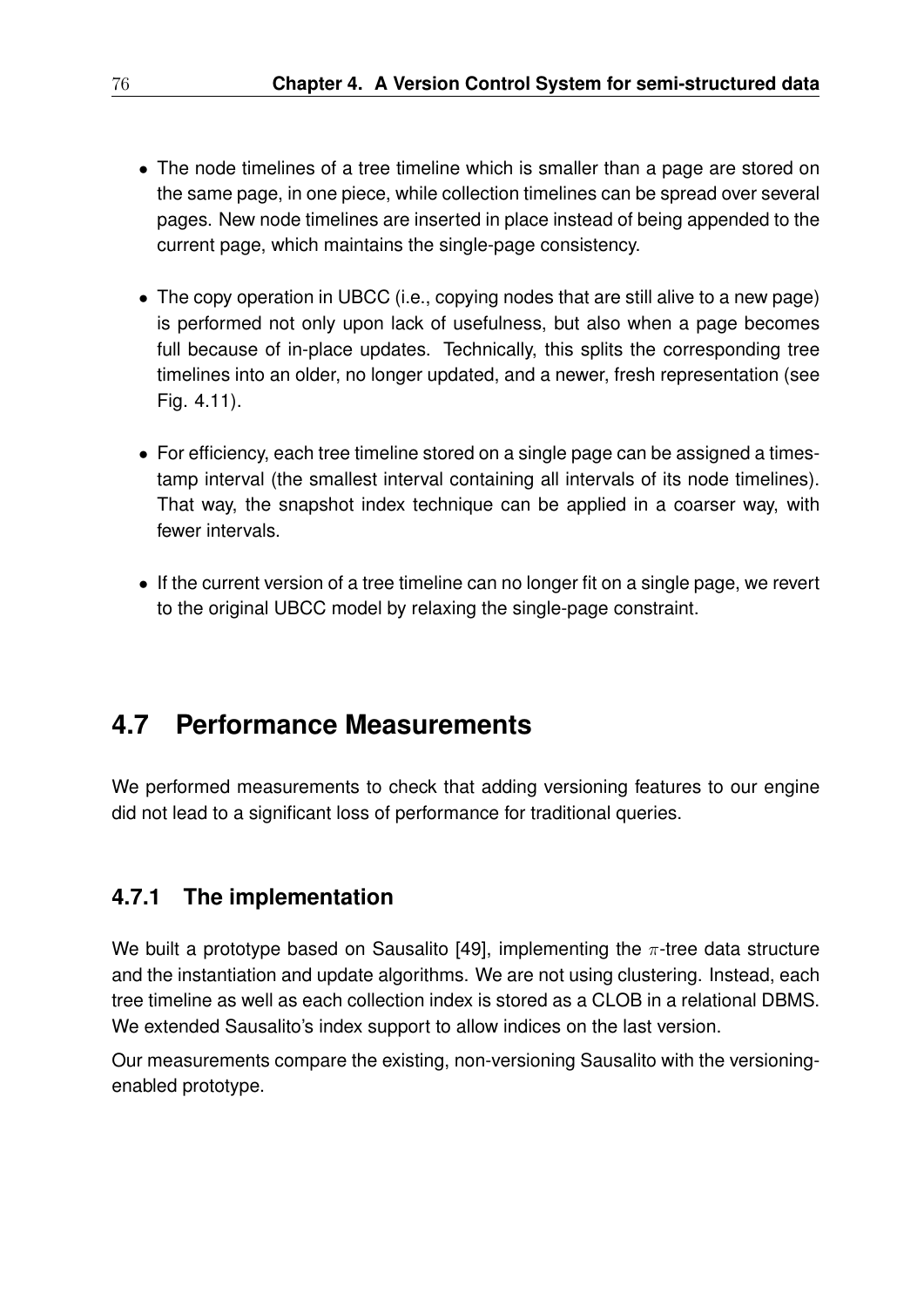

**Figure 4.11:** *Page 1 is full. To insert the green* π*-node 1.2.1, the current (not red)* π*-nodes 1, 1.3 and 3 need to be copied to a new page.*

## **4.7.2 Query classification**

For convenience, we group queries into three kinds:

- **Traditional queries** do not use versioning facilities (time axes, versioning functions), are automatically reading the local, checked out version and potentially creating a new version. They can be classical (XQuery core), updating or scripting queries.
- **Time-travel queries** correspond to classical queries that are executed on a given past version.
- **Spacetime queries** are the most general queries and can travel back to any version. They can be classical, updating or scripting (in the latter case they may perform explicit checkins or checkouts).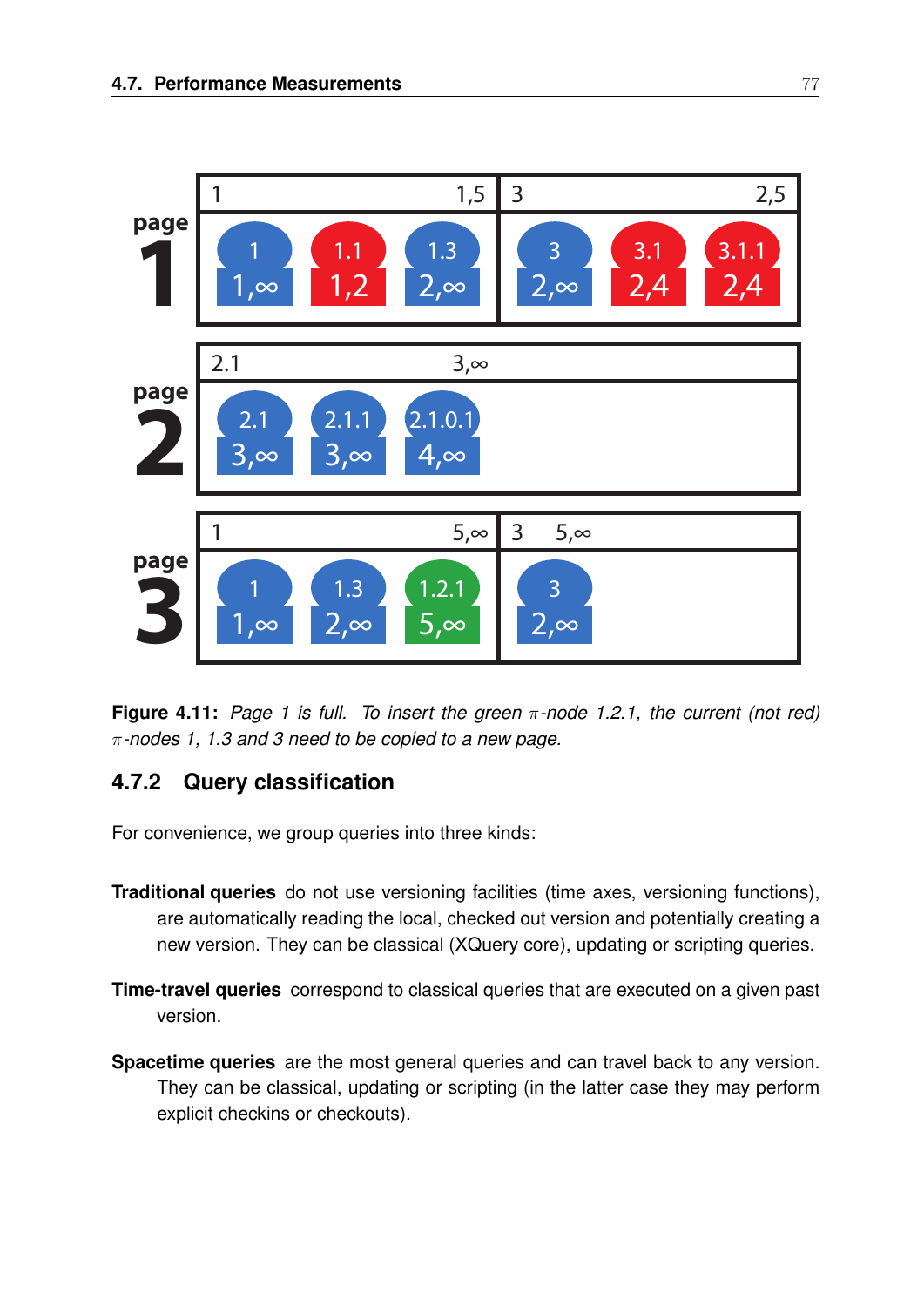#### **4.7.3 The TPoX benchmark**

The measurements are based on the TPoX framework, which provides financial data and queries for measurement purposes.

TPoX relies on three collections:

- **Securities** A collection of securities with related data (names, symbols, quotes, last bid, last ask).
- **Customers** A collection of customers, with up to seven accounts (depots) per customer.

**Orders** A collection of buying or selling orders placed by customers.

for which it provides a larger set of sample data.

It provides transactions on top of this data:

- **Queries** Read-only queries such as retrieving an order or a security, get an account statement or find the maximal order placed by a given customer.
- **Deletes** Delete a customer or an order.
- **Inserts** Insert a new customer or a new order.
- **Updates** Open or close an account, update the price of a security, update or execute an order.

The general setting is that each of the possible transactions has a weight. There is an initial bulkload. A step then consists of the selection of a transaction with a probability proportional to its weight, its execution, and the measurement of the execution time. This step is repeated a large number of times. At least for a non-versioned database, a steady state should be reached, as the weights of insertions and of deletions compensate each other. At the end of the process, it is possible to analyze the data for each transaction kind.

#### **4.7.4 Adaptation of TPoX for Version Control Measurements**

With version control enabled, each of the three collections mentioned above is versioned. The exact same queries can be run on top of the repository, which will result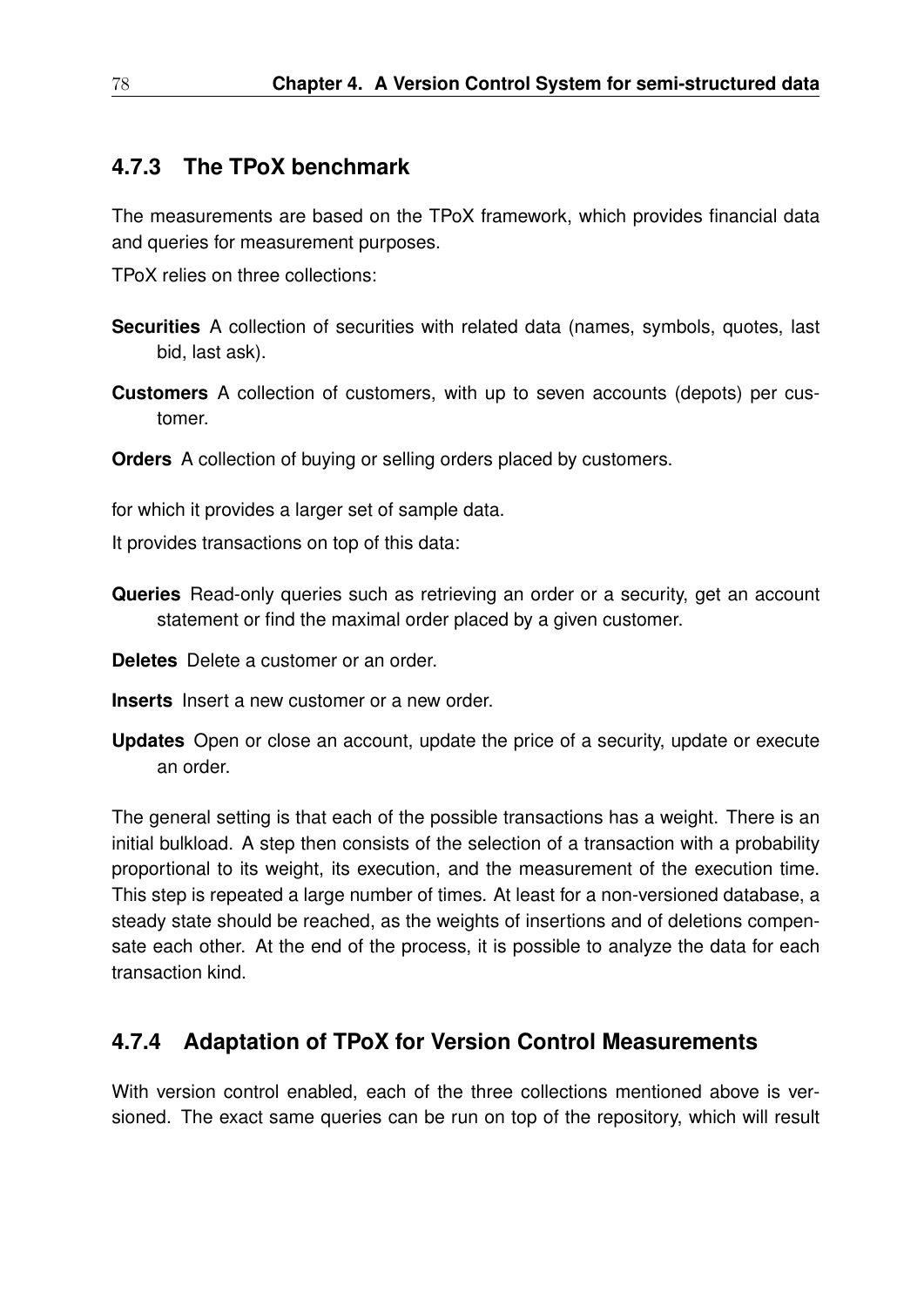in checking out, reading and updating the last version of each collection. In addition, a new time-travel query (based on the one which gets the maximum order placed by a customer) is used. It goes to a past version of the orders' collection instead of working on the last version.

The measurements are conducted against the version-control-enabled Sausalito as well as against the original Sausalito (for which the time-travel query is executed against the last version for comparing the efficiency of time travel).

The initial bulkload populates the database with 200 customers, 2000 orders and 1000 securities (the logical size of the last version will actually remain at this level, since inserts and deletes are compensated). Then 100,000 transactions are executed, which involves roughly (as this is random) 1000 customer insertions and as many deletions, 7,000 order insertions and as many deletions, 8,000 updates, 70,000 read-only traditional queries and 1,000 time-travel queries. This involves data on a scale between 10 MB and 100 MB.

## **4.7.5 Design goals**

Before implementing a prototype, we formulated three design goals aiming at almost no loss of performance for traditional queries (with "about the same", we mean in the same complexity class, with a constant factor as small as possible):

- 1. Traditional queries should be executed on a versioning engine in about the same time as on a traditional engine.
- 2. Traditional updating queries should be executed in about the same time as with a traditional engine.
- 3. The physical repository size of a versioning engine should grow no more than if there were no node deletions.

## **4.7.6 Results**

The following graphs show measurements on a deleting query, an inserting query, a read-only query, an updating query and a time-traveling query. On each graph, the xaxis corresponds to the x-th time the given kind of query is executed. The y-axis shows, in milliseconds, the execution time of this x-th execution.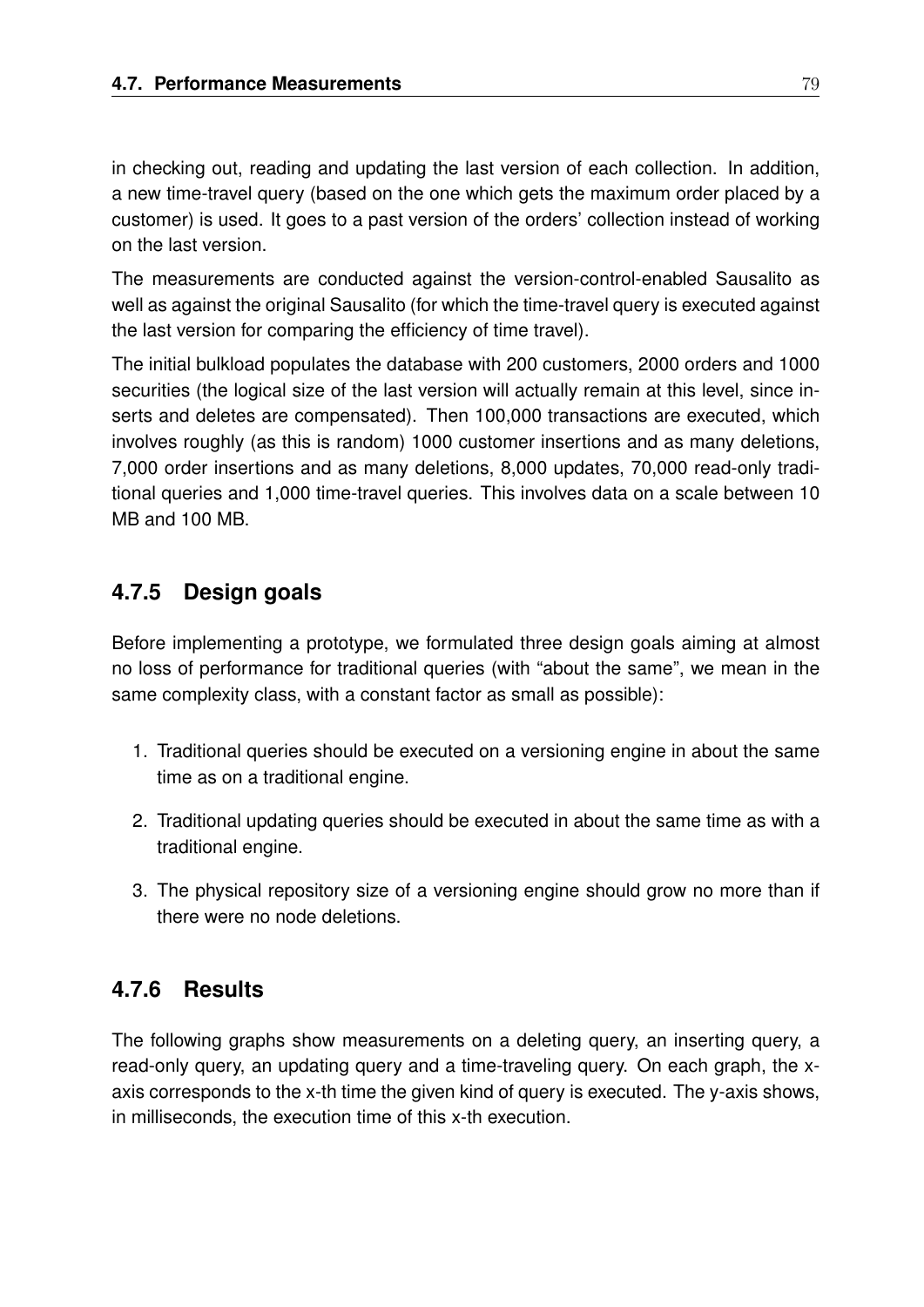The x-axis can also be interpreted as the size of the physical repository of the time machine (for each graph in parallel, starting with the initial bulkload size, and reaching the maximum size at the end of the experiment), as it grows linearly with time.

#### **Read-only queries**



**Figure 4.12:** *Performance for an index-using read-only query.*

In read-only queries, Sausalito is in a steady state, because the collections are of constant size in average.

For read-only queries which make use of an index on the local version (Fig. 4.12), the time machine is also in a steady state, although the physical size of the collection timelines is increasing linearly. This is because the queries can be answered using an index and thus response time is independent of repository size. The average time is of the same order of magnitude as Sausalito. This shows that there is no loss of performance for point queries.

For read-only queries which iterate over a collection (no use of an index) such as on Figure 4.13, Sausalito is in a steady state, because the collection is of constant size in average, though it is slightly increasing.

In the early stage, the time machine is in a steady state and increases a bit as well, but stays in the same complexity class as the original Sausalito implementation. This shows that Design Goal 1 is fulfilled.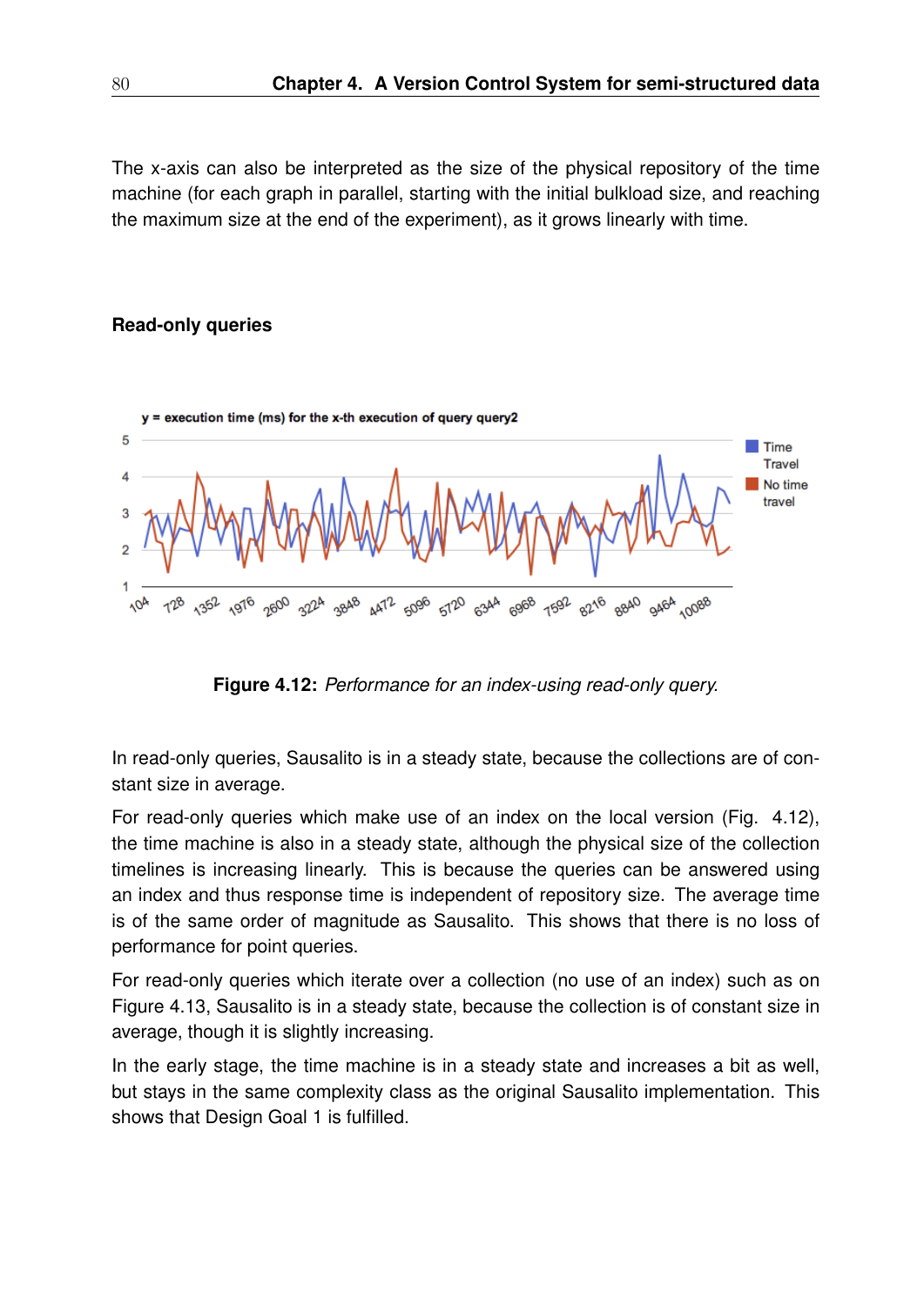

**Figure 4.13:** *Performance for an iterating read-only query.*



**Figure 4.14:** *Performance for deleting a node from a collection.*



**Figure 4.15:** *Performance for inserting a node from a collection.*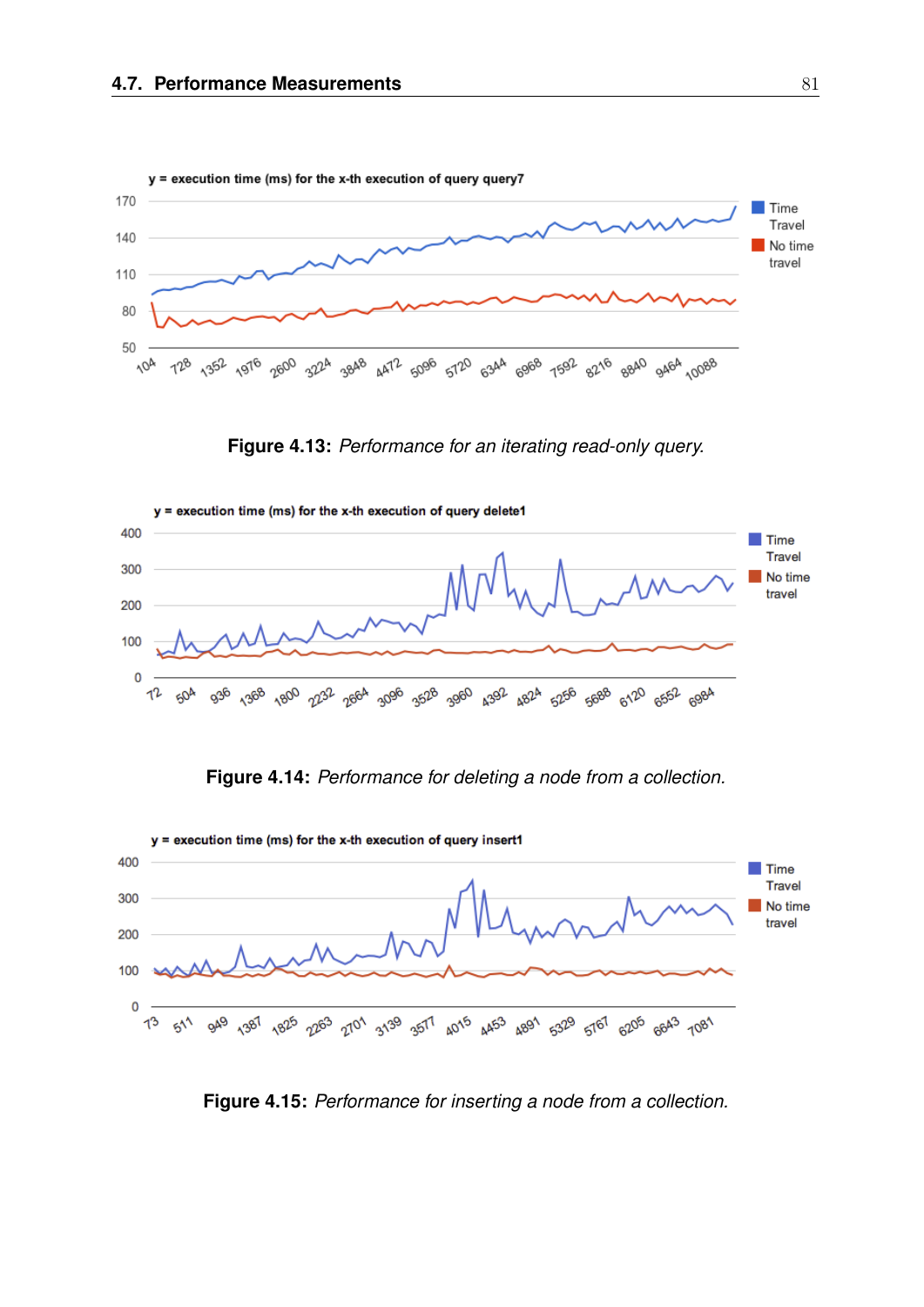#### **Deleting and inserting queries**

For inserting and deleting queries (4.14 and 4.15), Sausalito is in a steady state (as many inserts as deletes, so that collection size in constant). It is only slightly increasing, which might be due to memory leaks.

The time machine measurements are increasing linearly. This is due to the serialization format of a collection in Sausalito (as a single CLOB), whose size keeps increasing, as there are no deletes in a version control system. The entire collection index needs to be rewritten, because the number of the last version of the collection must be updated. This can be solved with a more adequate mapping in the database such as the one suggested in Section 4.6.4. Incidentally, this shows that the size of a collection increases linearly over time, which is a hint that Design Goal 3 is fulfilled.

#### **Updating queries**



**Figure 4.16:** *Performance for updating a node in a collection.*

In the graph shown in Fig. 4.16, the time machine is in a steady state: Design Goal 2 is fulfilled.

For larger collections though, the time machine measurements begin to increase linearly. Like for inserting or deleting queries, this is due to the serialization format of a collection in Sausalito.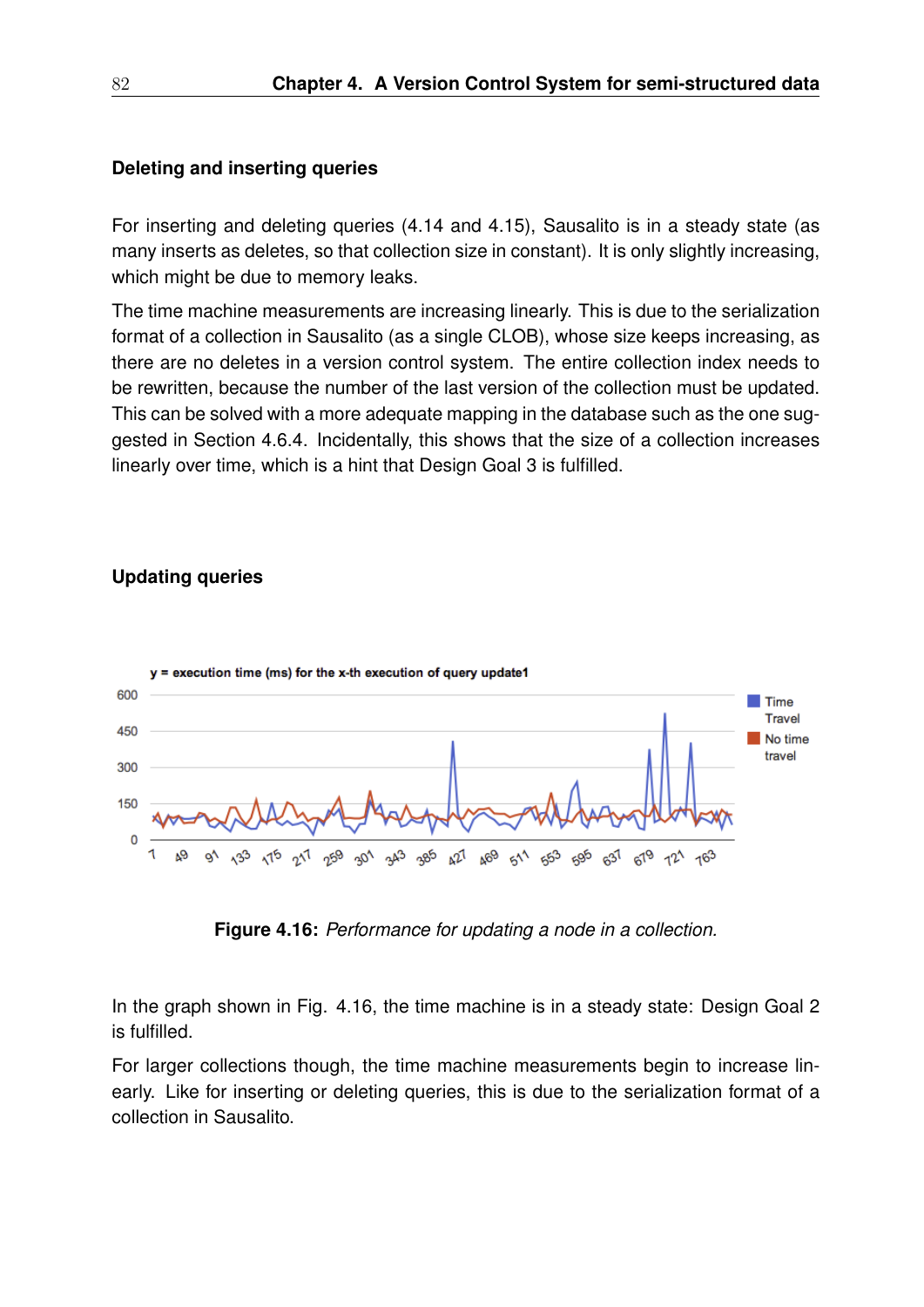

**Figure 4.17:** *Performance for an iterating time-travel query.*

#### **Time-travel queries**

Time-travel queries are compared against current-version traditional queries in Sausalito, so that Sausalito is also in a steady state. The time machine needs a linear time at first, then stabilizes. The reason for this is that tree timelines that still exist in the local version are cached, whereas older ones are dropped when not needed, and need to be loaded on demand. At the beginning of the benchmark execution, there are few versions, so that almost all trees are still in memory, whereas with time, more and more tree timelines need to be loaded from the storage layer. This is a compromise that has to be made if one wants to keep a stable memory usage over time. But of course, one could also load all tree timelines in memory, which would reduce time travel time.

# **4.8 Related work**

Example of versioned database technologies are Oracle Flashback [28] and Microsoft Immortal DB [70], which allow non-destructive querying of the past versions of the database.

Zholudev and Kohlbase developed TNTBase [81] which is a versioning system for versioning XML documents on top of an SVN repository, linked to an XML database. TNT-Base seems to focus on document-oriented versioning, e.g., deltas are regular SVN deltas, whereas we attempt to bridge the gap between documents and data.

There are non-XML proposals for versioning semi-structured data. Combi et al. [59] introduce a data model and an SQL-like query language.

There are also other proposals for extending XML data models. Many approaches work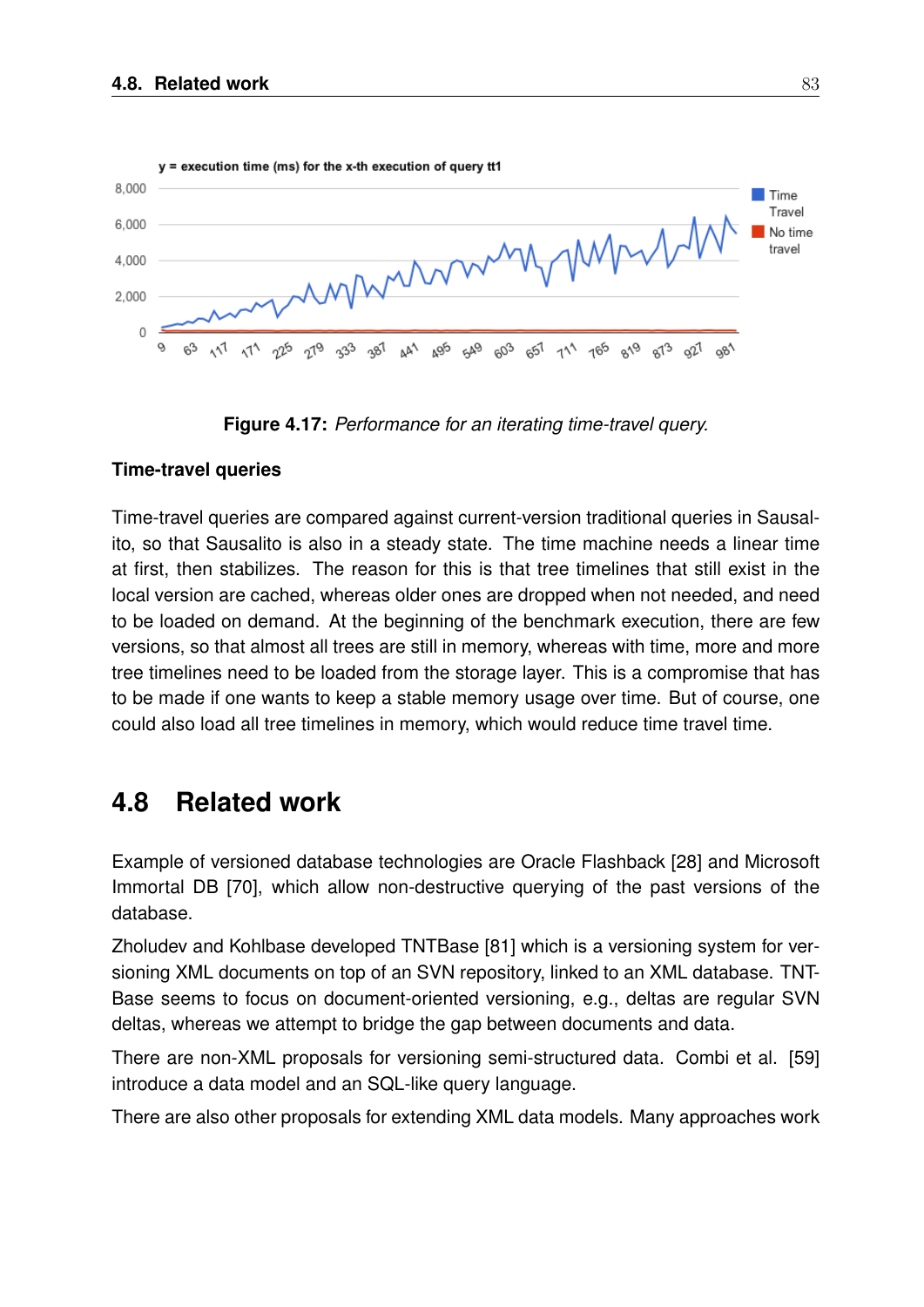with valid time intervals and introduce it explicitly in XML documents, so that queries have to be aware of the syntax chosen (i.e., do filtering with valid-time attributes). For example, Amagasa et al. [43] as well as Mendelzon et al. [73] extend the XPath data model with valid-time intervals. Dengfeng and Snodgrass [67] extend the XQuery language, also with valid-time intervals, and XQuery queries either need to be aware of the implementation (representational queries) or need to be transformed to a corresponding representational query. Fusheng and Zaniolo [78] suggest an XML versioning system which does not tamper with the data model, but here also, an explicit valid-time parameter is introduced in XML documents. Furthermore, the latter approach requires that the document is valid against a DTD: the DTD for the corresponding time-aware XML document is algorithmically deduced from the DTD of the original document. In our versioning system, XML data needs not be valid, as we are willing to leverage the fact that semi-structured data can exist without a schema.

Dyreson [60], like us, focuses on transaction time and extends XPath with time axes. However, his approach is based on the concept of an *observant system*, which has access to documents as well as reading and modifying times, but cannot update them. Our approach, on the other hand, follows very closely the evolution of XML data from the inside because it is seamlessly integrated with the XQuery Update Facility, which is the language to update XML data. Furthermore, our deltas are serialized XQuery Update's Pending Update Lists. Dyreson also suggests time axes, but the approaches are different: he defines the concept of known or assumed status (since the observer is outside), uses transaction time literals and introduces new node tests. We use the concept of version number and chose a more concise approach (all of the time travel information is in the axes).

Shu-Yao, Tsotras, Zaniolo and Donghui [56], [57], [77] provide an XML Document versioning storage scheme. They store the document as a set of nodes, clustered on several pages. Usefulness-based copying is used for efficiency, and each version of the document can be reconstructed thanks to the SPaR labeling scheme and the snapshot index. This is complementary to the contribution of this paper, and we base our clustering technique on their results, as explained in Section 4.6.6.

Finally, Ian Lynagh introduced the theory of patches [71], which defines operations on patches (composition, inversion...). darcs [76] is an example of changed-based versioning system using this formalism, as opposed to version-based. In our work, we chose to design a version-based time machine for efficient storage (a timeline can be efficiently stored as a single tree), but the patch theory seems general enough to support PUL-based patches. Federico Cavalieri worked on more operations on PULs [51],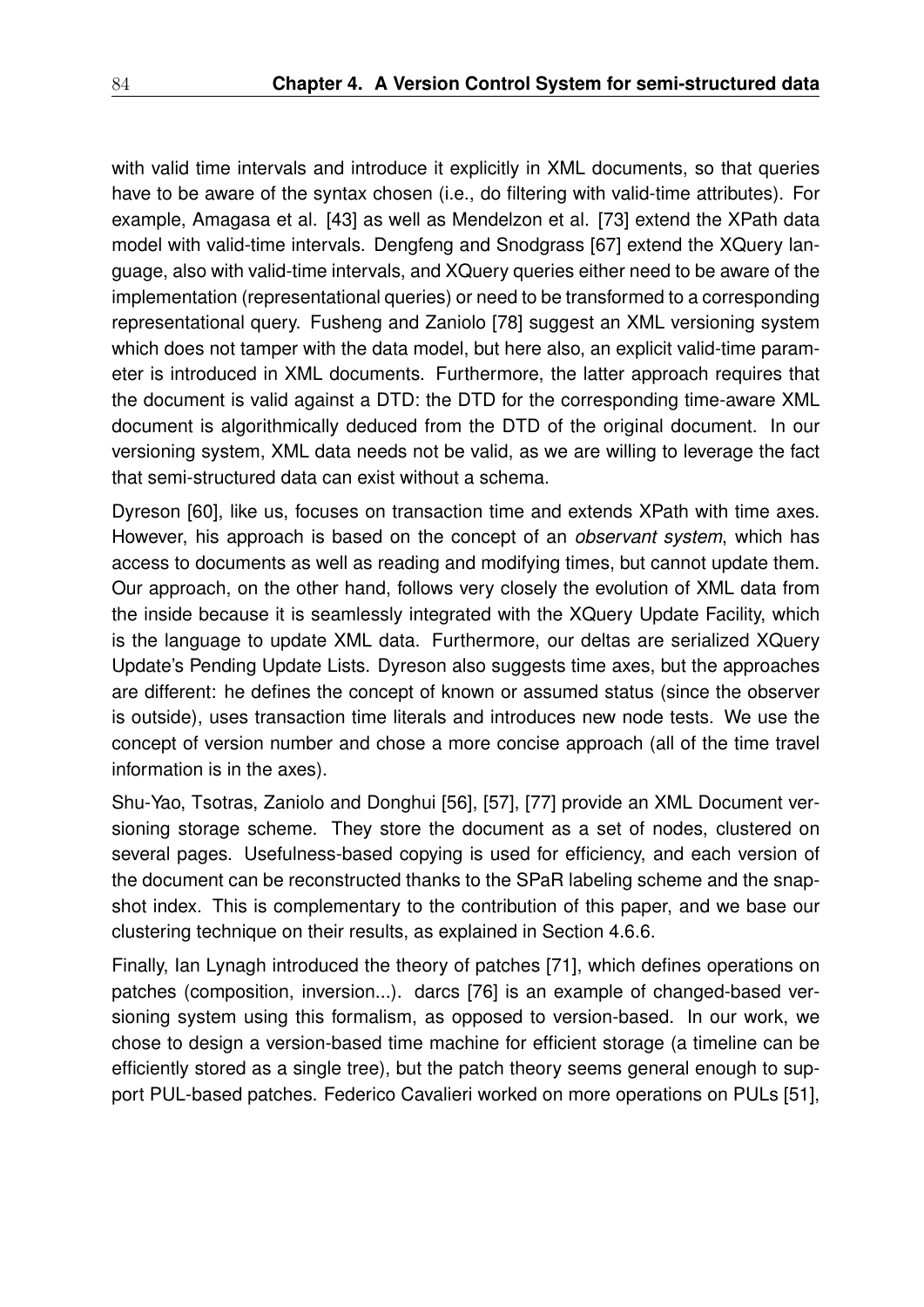in addition to composition (which he calls aggregation), like inversion, conflict resolution, reduction, which he implemented in an XQuery library for Zorba. This suggests the possibility of a more powerful, change-based XML time machine.

# **4.9 Conclusion**

We presented an XML-aware, XQuery-aware versioning system which seamlessly integrates time to the data model. This versioning system bridges the gap between data and document versioning and allows for powerful queries against versioned data. We implemented a first basic prototype of this versioning system, based on the Sausalito Web Application Server [49] and the Zorba XQuery engine [35]. The extensions we made are backward-compatible with non-versioning queries and there is no significant loss of performance for traditional queries.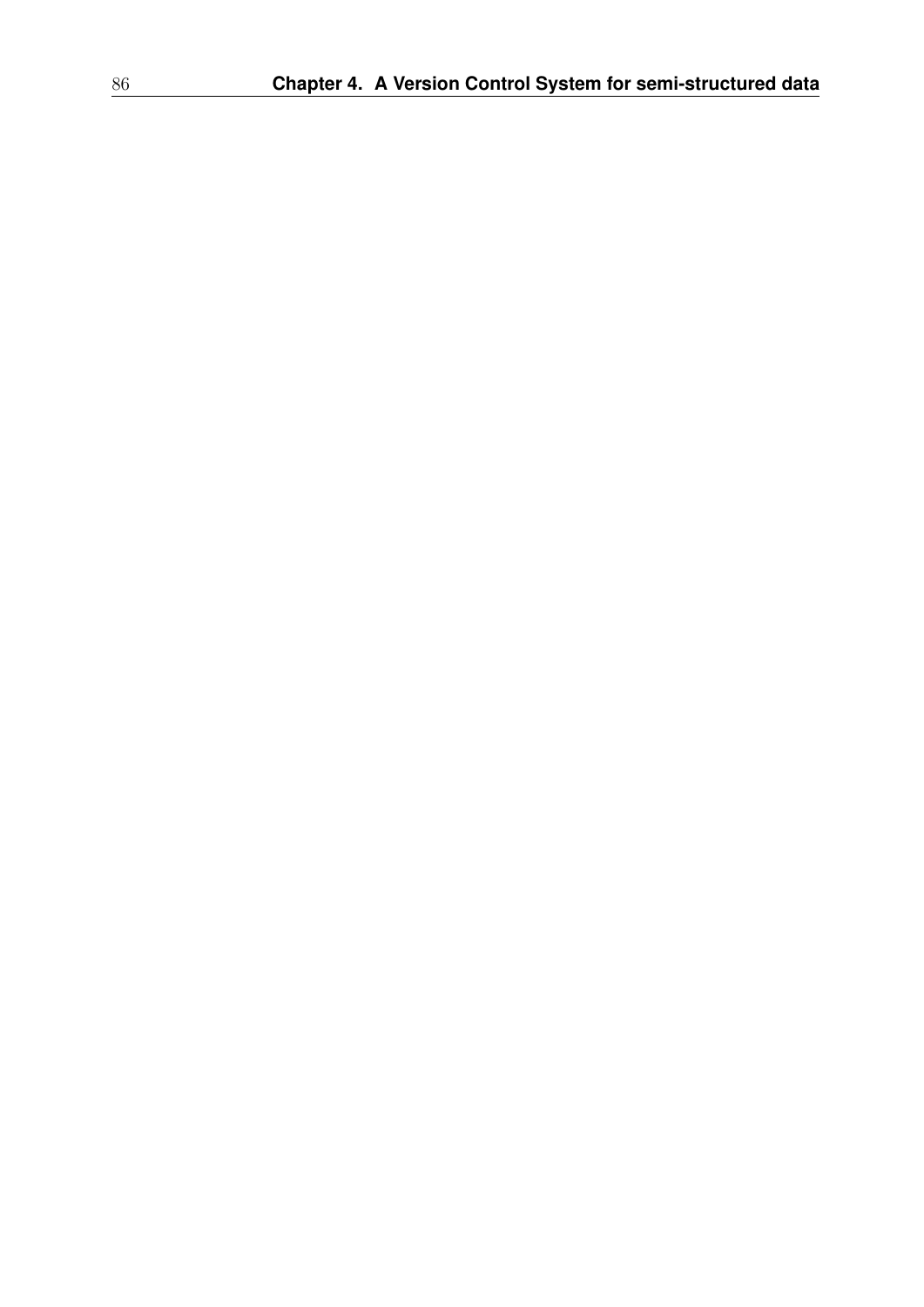# **Part II**

# **Scale**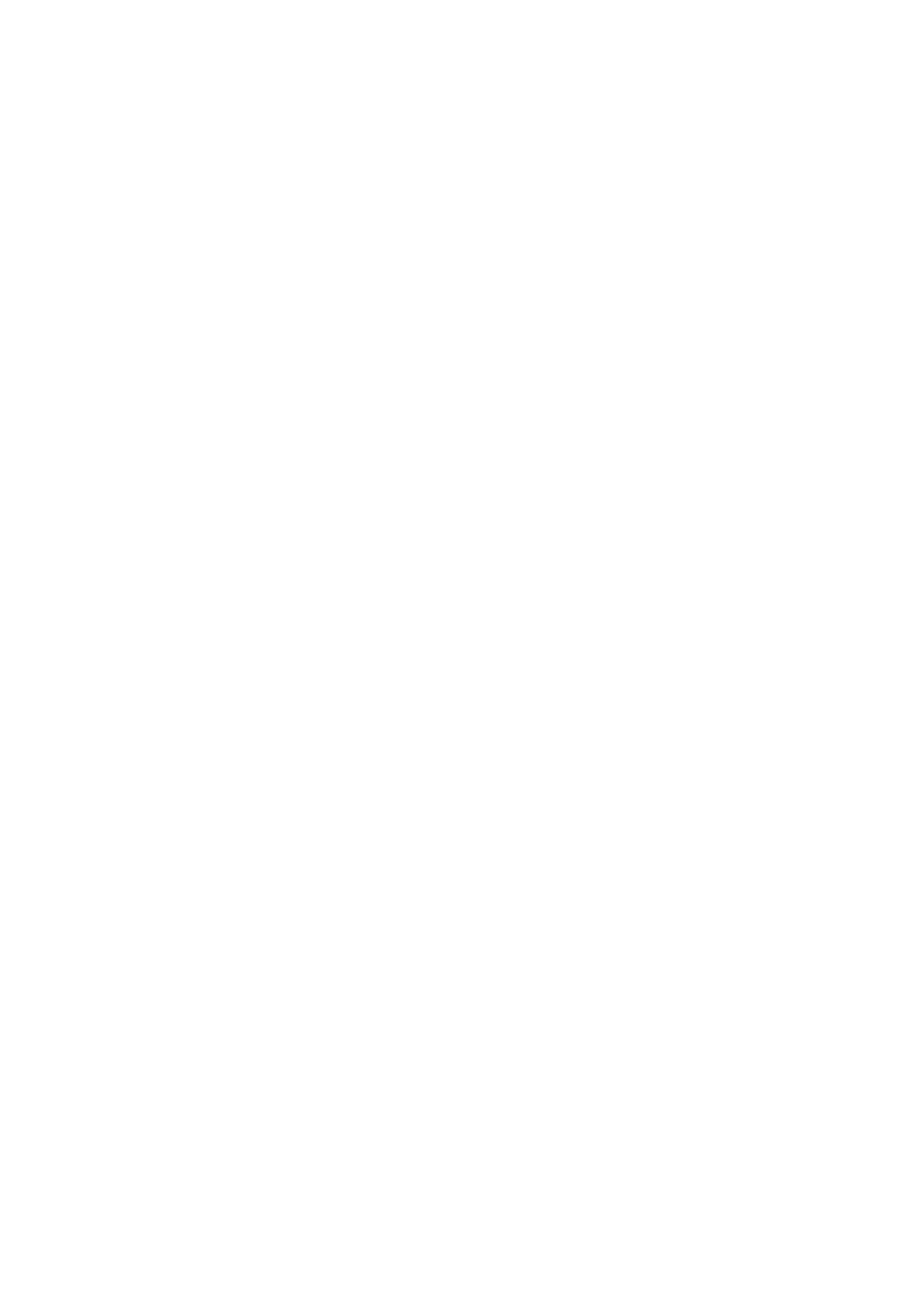# **Chapter 5**

# **An intuitive XQuery Scripting Grammar**

This chapter proposes a new syntax for the XQuery Scripting extension, with the requirements that this syntax be intuitive for programmers used to languages like C or Java. The challenge is that the requirements for this new grammar lead to a cycle in the expression precedences. This cycle is avoided by introducing statements to the grammar, in addition to expressions.

# **5.1 XQuery Scripting**

XQuery and the XQuery Update Facility are side-effect-free programming languages. XQuery declaratively constructs an XDM output. XQuery Update Facility declaratively constructs an XDM output and/or a Pending Update List which can then be applied to an underlying storage layer.

XQuery Scripting was introduced in order to support side effects. It is currently published as a W3C working draft. Its main features are:

**The Apply expression** This expression consists of semi-colon-separated (possibly updating) expressions. Its semantics is that each Pending Update List returned by an operand expression is applied.

In the following example, a PUL with an inserting update primitive is created and applied, then a PUL with a replacing update primitive is created and applied.

insert node **<Stock><Symbol>AAPL</Symbol></Stock>**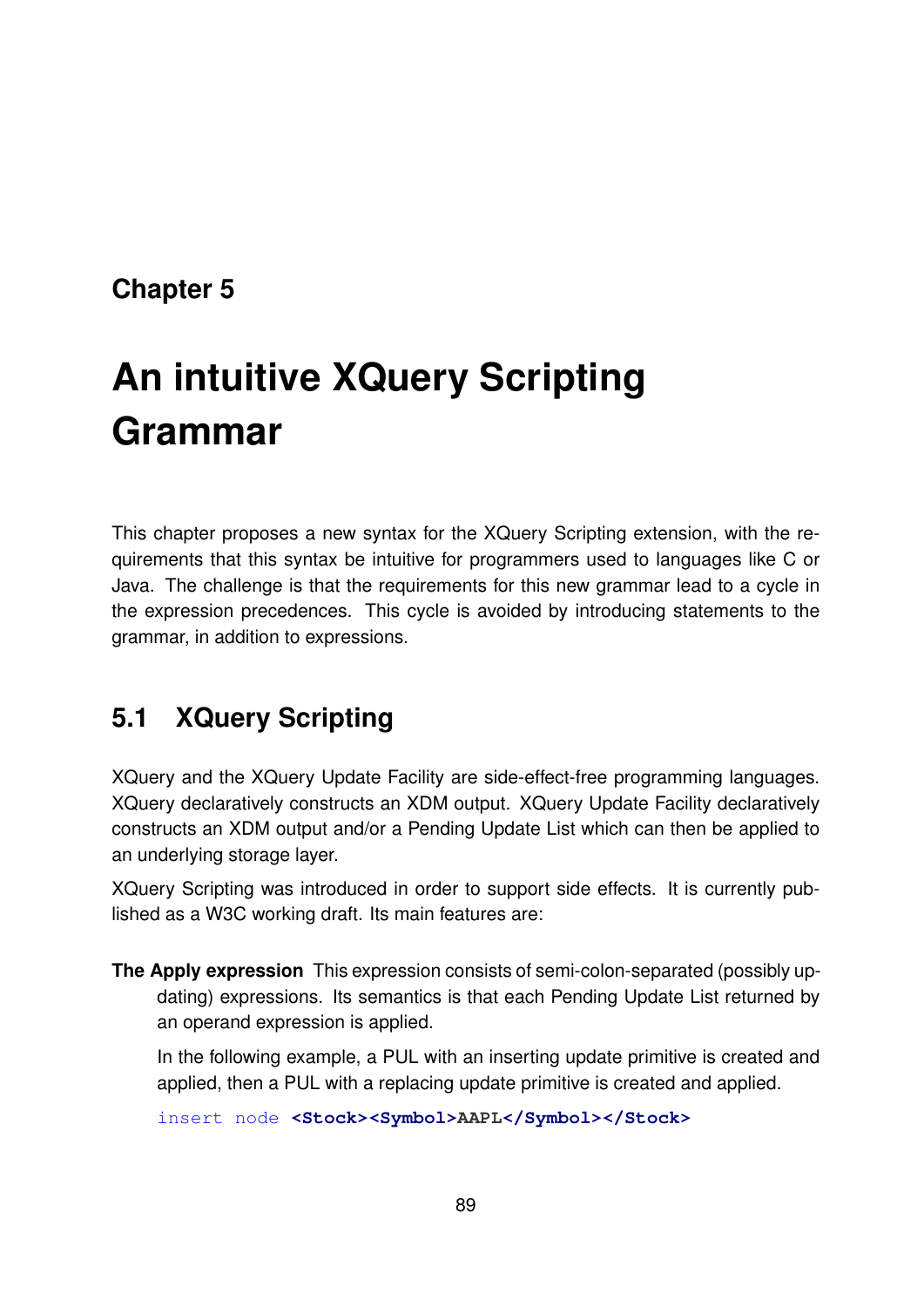```
into doc("stocks.xml")/Stocks;
replace value of node
 doc("stocks.xml")/Stocks/Stock[@Symbol="AAPL"]
 with "AAPL";
```
**An evaluation order** Since the order in which side effects occur is important, XQuery Scripting introduces an evaluation order on all XQuery expressions. In practice, this evaluation order is not relevant for non-side-effecting expressions, which leaves all optimizations open for core XQuery programs.

In the example query above, the second updating expression sees the effects of the first updating expression (it sees that a stock with the symbol AAPL has been inserted). Hence, it must be evaluated after the first one.

**Variable assignment** Variables can be declared (globally or in blocks) and assigned a new value during the execution of the program.

```
block {
 variable $stock;
  set $stock := doc("stocks.xml")/Stocks/Stock[@Symbol="AAPL"];
}
```
**While loop** Unlike FLWOR expressions (with for loops), in which the iteration tuples are computed in advance, a while loop reevaluations its test expression after each execution of its main expression and sees the side effects of the latter.

```
set $t := 0;
while($t < 10) {
 replace value of node
    $stock/Quote with $stock/Quote * pow(1.01, $t);
 if($stock/Quote > 100)
   then set $t := $t + 2$else ();
}
```
The current working draft has a certain number of limitations, and this parts contributes a proposal to solve them.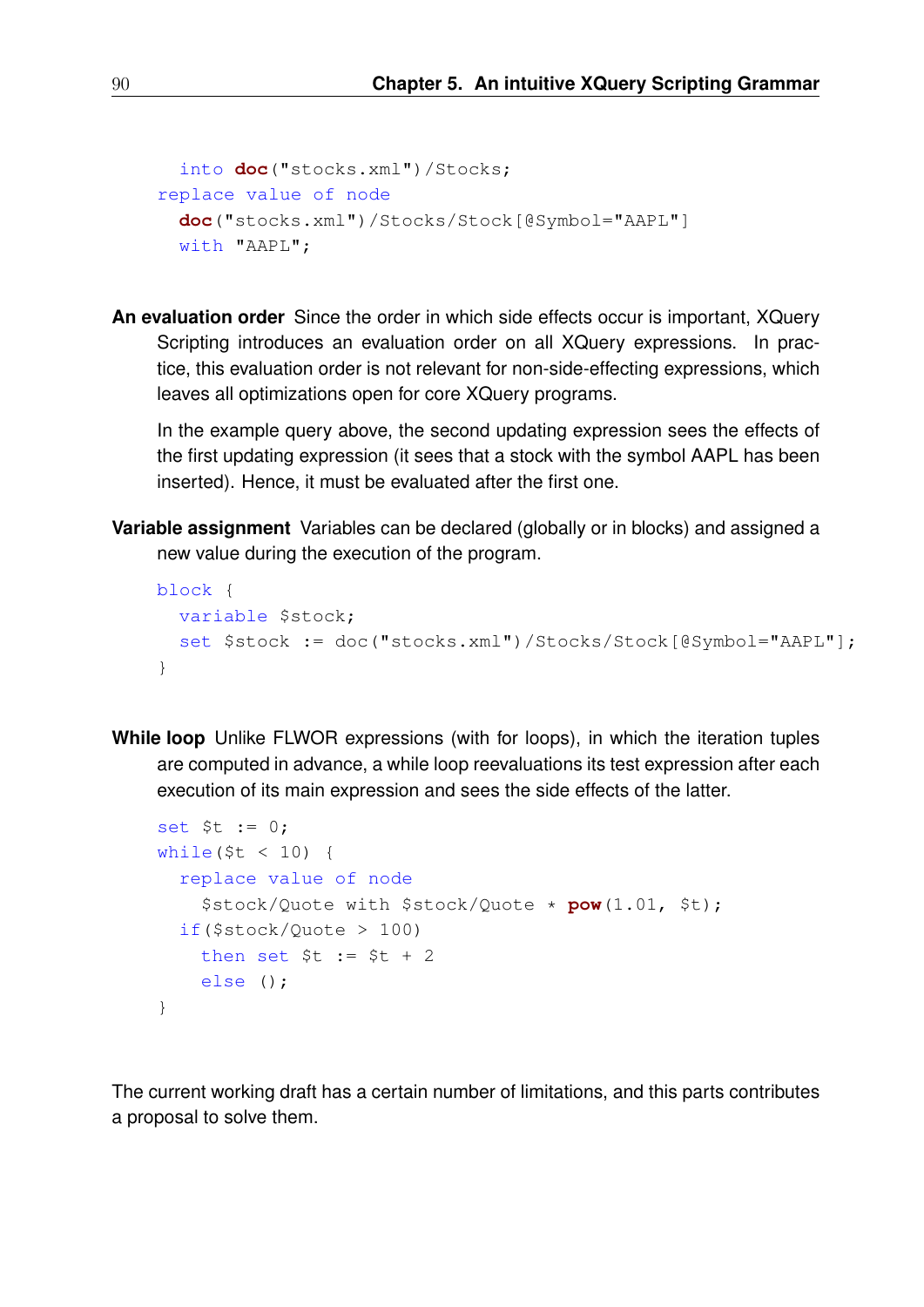## **5.2 The solved issues**

### **5.2.1 State of the art**

**Semi-colon location** In the current XQuery Scripting working draft, the scope of a semi-colon is an entire expression (Expr non terminal). This is very natural for simple expressions, as in:

delete node \$x;

but in more complex control flow expressions, this leads to an unnatural syntax:

```
if (cond)
then
 insert node <a/> into $x
else
 delete node $y;
```
A programmer trained on languages like C or Java is used to semi-colons on both the then and the else clause.

**Semi-colon precedence** In the current XQuery Scripting proposal, the semi-colon has the lowest precedence of all operators and expressions.

The following example can be misleading, as the semi-colon is not only applying the delete expression, but the entire FLWOR expression.

```
for $x in local:set()
return
 delete node $x;
```
This is a crucial difference, as this means that the side effects caused by the delete expression are visible only after the evaluation of the entire FLWOR expression. If one wants the side effects to be visible after each evaluation of the return clause (for each tuple bound to \$x), one needs to modify the precedence with parentheses:

```
for $x in local:set()
return
  (delete node $x;)
```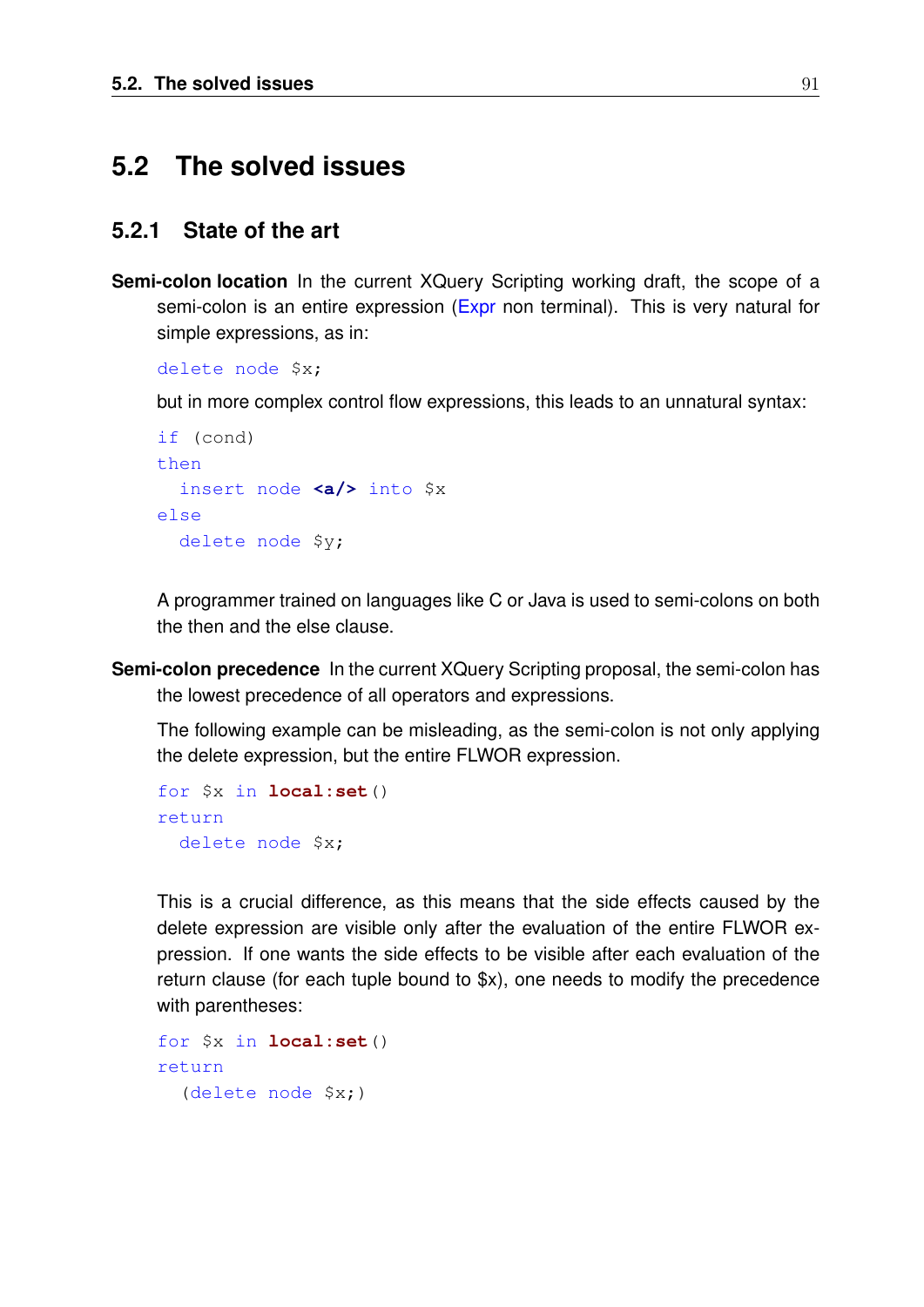```
or with a block:
for $x in local:set()
return
 block { delete node $x; }
```
**Doing nothing** The current XQuery Scripting proposal does not allow empty blocks. Doing nothing is expressed with an empty parenthesized expression, as follows:

```
if (cond)
then block {
 delete node $x;
 delete node $y;
}
else ()
```
This leads to an asymmetry between blocks and parenthesized expressions.

**Ignoring the result** For each block, the current XQuery Scripting proposal returns the value returned by the last expression (among the semi-colon separated expressions). Putting a semi-colon or not after the last expression does not make any difference. Both of the following expressions return 3:

```
block {
  delete node $x;
  3;
}
block {
  delete node $x;
  3
}
```
## **5.2.2 Proposed syntax**

The proposal presented in this section allows the following syntax for each of the aforementioned issues: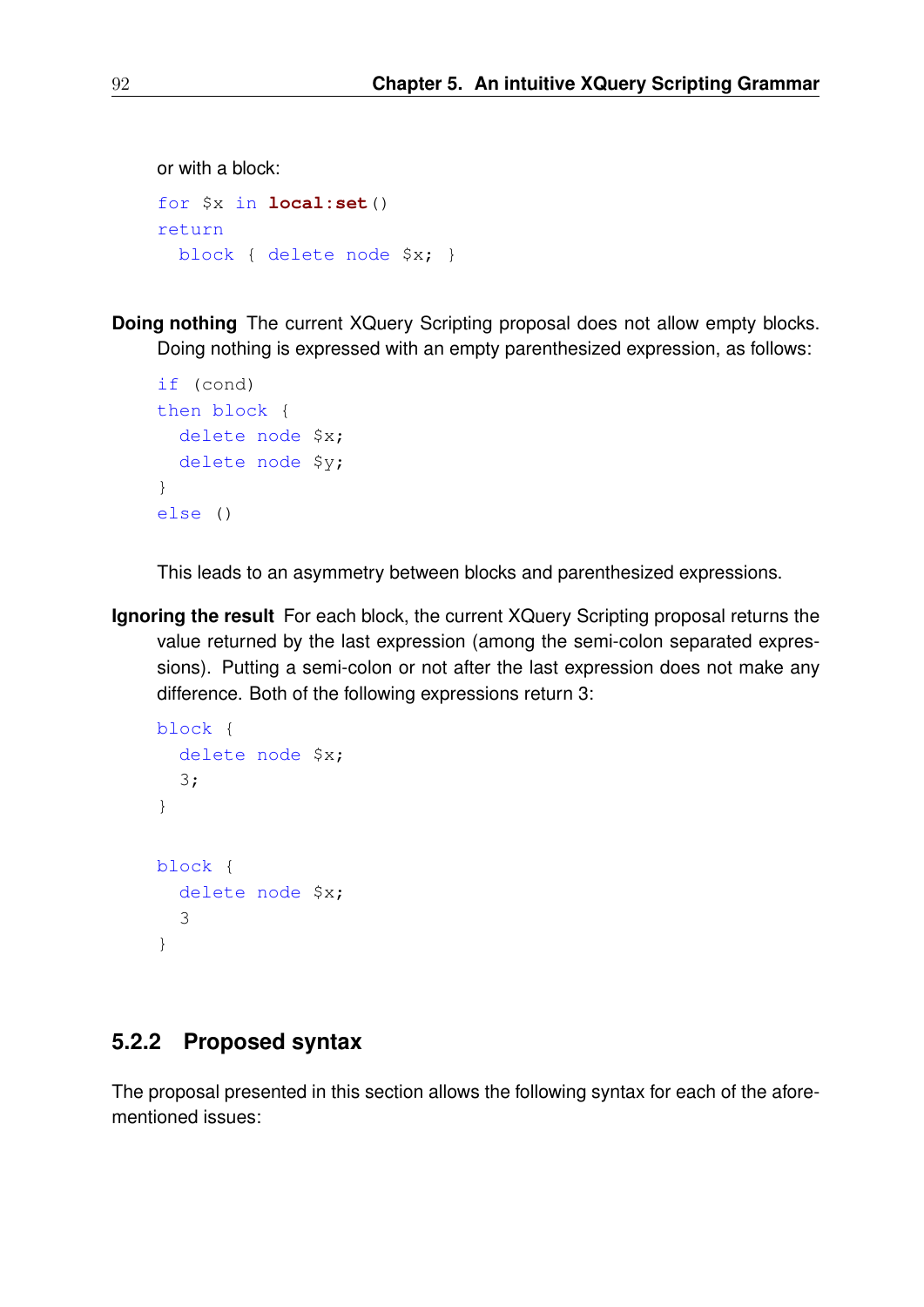**Semi-colon location** The programmer can, and even must, use semi-colons both in the then and in the else clause (unless he is using blocks):

```
if (cond)
then
  insert node <a/><a>>
into $x;
else
 delete node $y;
```
**Semi-colon precedence** The semi-colon precedence is made higher than control flow expressions, i.e., in the following example, the scope of the semi-colon is only the delete expression:

```
for $x in local:set()
return
 delete node $x;
```
It is still possible to override this precedence with parentheses:

```
(for $x in local:set()
return
 delete node $x);
```
**Do-nothing** Empty blocks are allowed (and the keyword block is no longer necessary):

```
if (cond)
then {
 delete node $x;
 delete node $y;
}
else {}
```
The else clause is made optional:

```
if (cond)
then {
 delete node $x;
 delete node $y;
}
```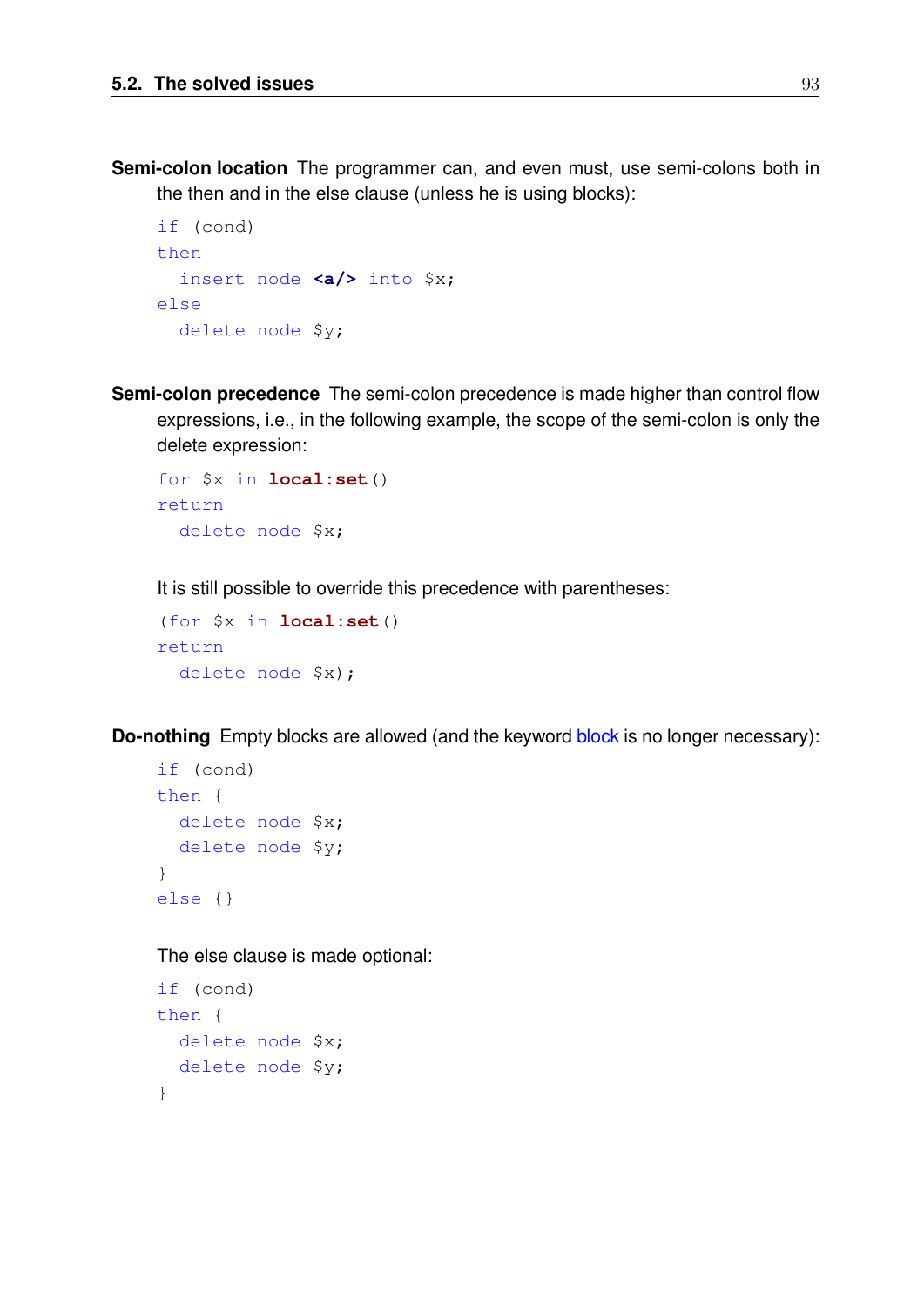**Ignoring the result** A semi-colon always discards the result of the expression it applies. The following program returns the empty sequence:

```
{
  delete node $x;
  3;
}
```
whereas the following expression returns 3:

```
{
 delete node $x;
  3
}
```
# **5.3 Main challenge**

The requirements above imply a cycle in the precedence ordering of expressions. Consider the following program:

```
delete node
  if ($c)
 then a
  else b;
```
First, the semi-colon must have lower precedence than a primitive updating expression (delete node...). This means that the program must be equivalent to:

```
(delete node
 if ($c)
 then a
 else b);
```
Second, the semi-colon must have higher precedence that a conditional expression, so that both the then clause and the else clause can have one, as seen in the last section. This means that the program must be equivalent to:

delete node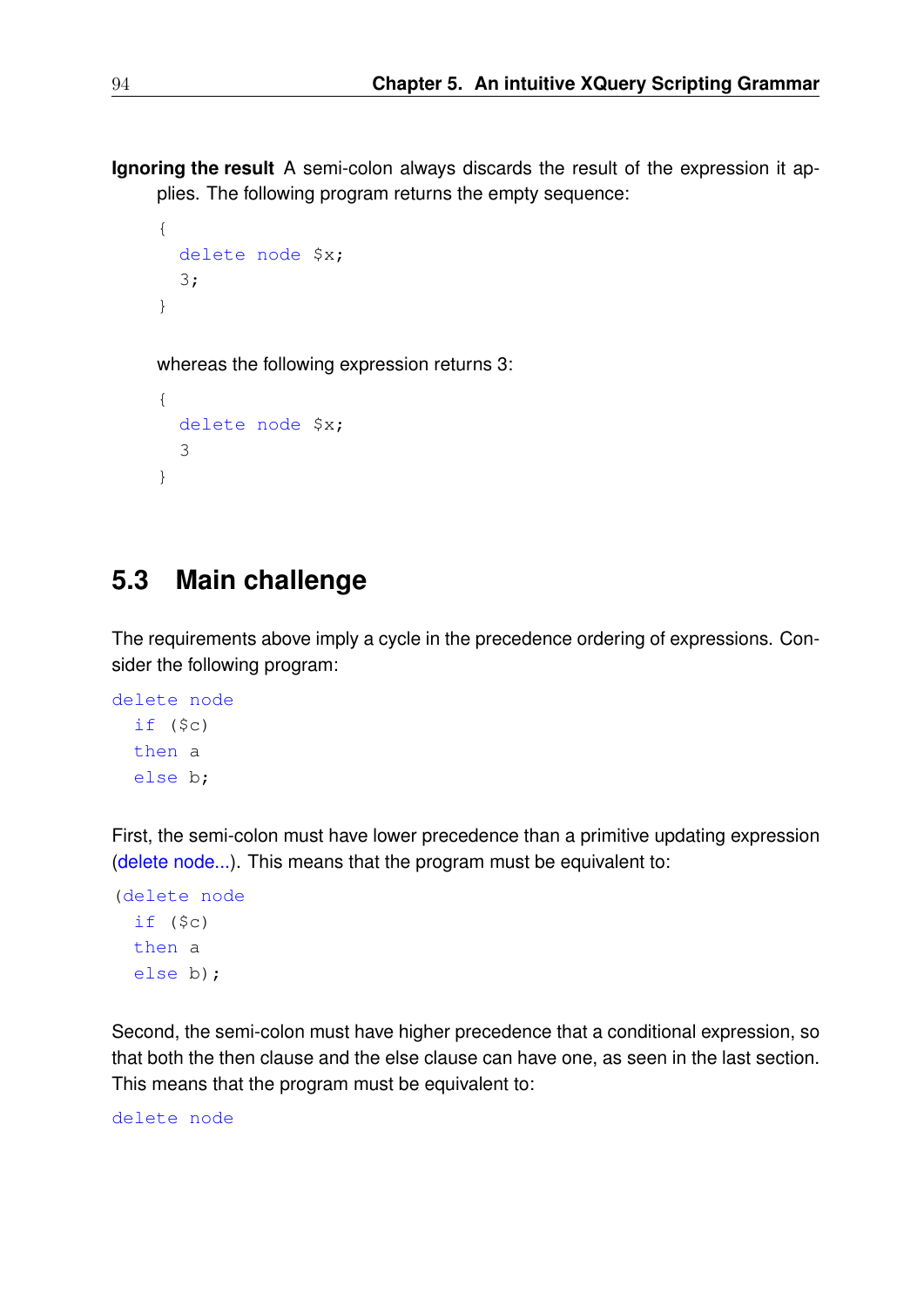```
if (§c)then a
else (b;)
```
Finally, a conditional expression and a primitive updating expression have equal precedence in the XQuery grammar.

Consequently, if  $p$  is the precedence function (associating each expression to an ordinal characterizing its precedence):

 $p($ ;  $) < p$ (delete...) =  $p$ (if... then... else...)  $< p($ ; )

which is contradictory.

This means that the requirements cannot be fulfilled using an Apply expression.

## **5.4 Detailed proposal**

The XQuery Scripting extension proposal is a superset of XQuery 3.0 and XQuery Update Facility 3.0<sup>1</sup>. This means that any XQuery 3.0 program and any XQuery Update Facility 3.0 program are also XQuery Scripting Extension proposal programs.

## **5.4.1 Statements**

The main idea behind the resolution of the challenge presented in the last section is the introduction of statements in the grammar, in addition to expressions.

Statements are different from expressions in that:

- They can have direct side effects (expressions can only have indirect side effects).
- They do not return anything (expressions return an XDM instance and/or a Pending Update List).
- They can be concatenated without a separator (expressions are concatenated using commas).

<sup>&</sup>lt;sup>1</sup>The XQuery Update Facility 3.0 is still in early stage and no working draft has been made publicly available yet - we are assuming that its syntax is close to XQuery Update Facility 1.0 with minor adaptations to XQuery 3.0, such as the %fn:updating annotation.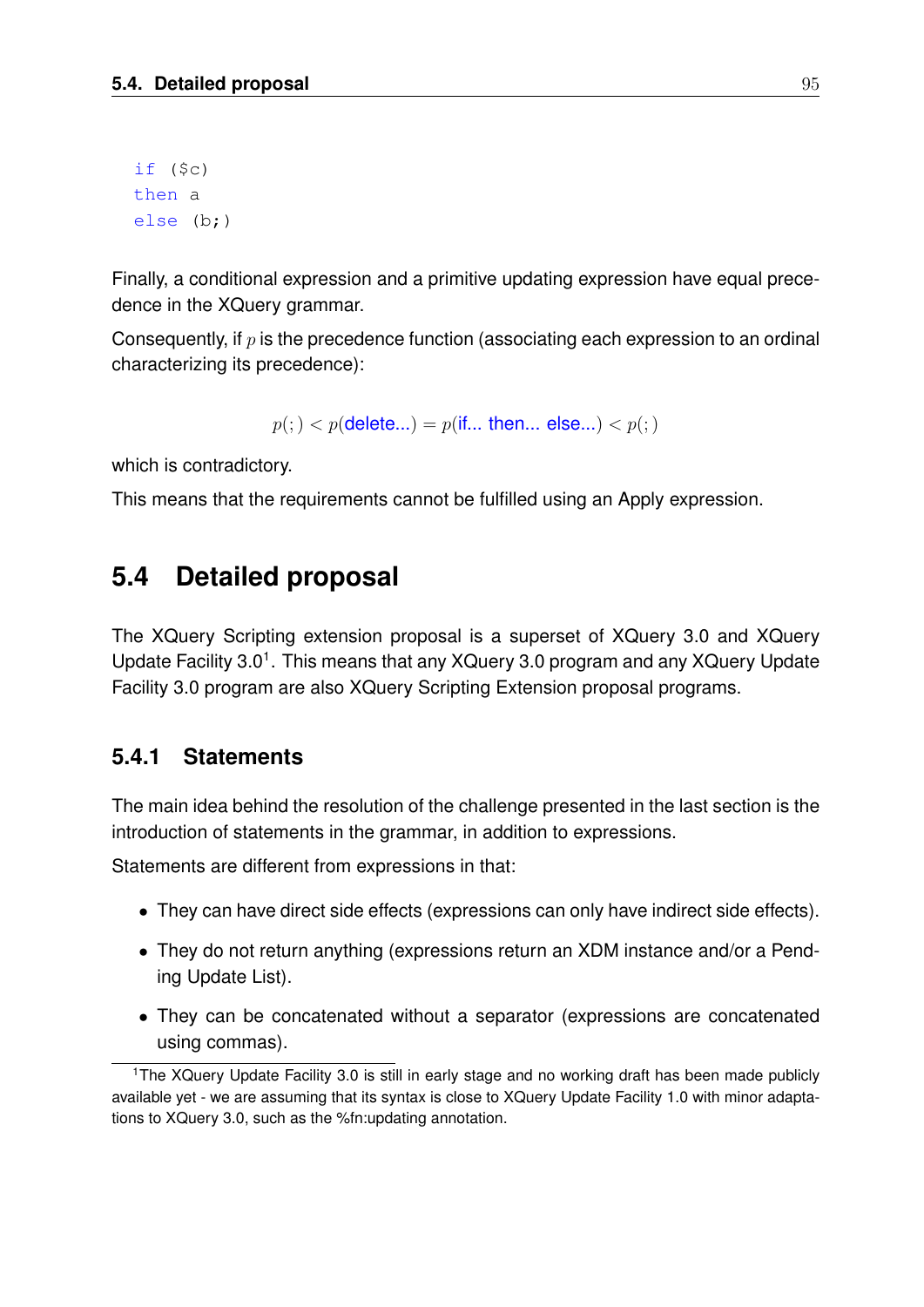The following constructs, available as expressions in the current XQuery Scripting working draft (or in earlier versions), are made statements. In particular, they all end with semi-colons. The almost same semantics is retained:

**Apply statements** An apply statement applies the Pending Update List returned by its operand expression.

delete node \$x;

**Variable declaration statements** A variable declaration statement declares (and possibly assigns a value to) a new variable. Its scope is the remainder of its innermost containing block or control flow clause. Unlike in the current working draft, variable declarations can be made anywhere in a program, not necessarily at the beginning of a block.

```
variable $counter := 0;
```
A variable can also be made constant with an annotation:

%ann:nonassignable variable \$pi := 3.14;

**Variable assignment statements** A variable assignment statement assigns a new value to an assignable variable in scope.

\$counter := \$counter + 1;

**Control flow statements: While, Break, Continue and Exit** These statements give the programmer some control about the instruction flow. In a while loop, each evaluation of the test expression sees the side effects of former evaluation of the main statement:

```
while ($counter < 10)
 $counter := $counter + 1;
```
A break expression exits a while or FLWOR statement, a continue expression goes to the next evaluation of the test expression (while) or to the next tuple (FLWOR). An exit expression exits a function, returning the specified value:

```
break;
continue;
exit returning 0;
```
There are also statements which are counterparts to existing expressions: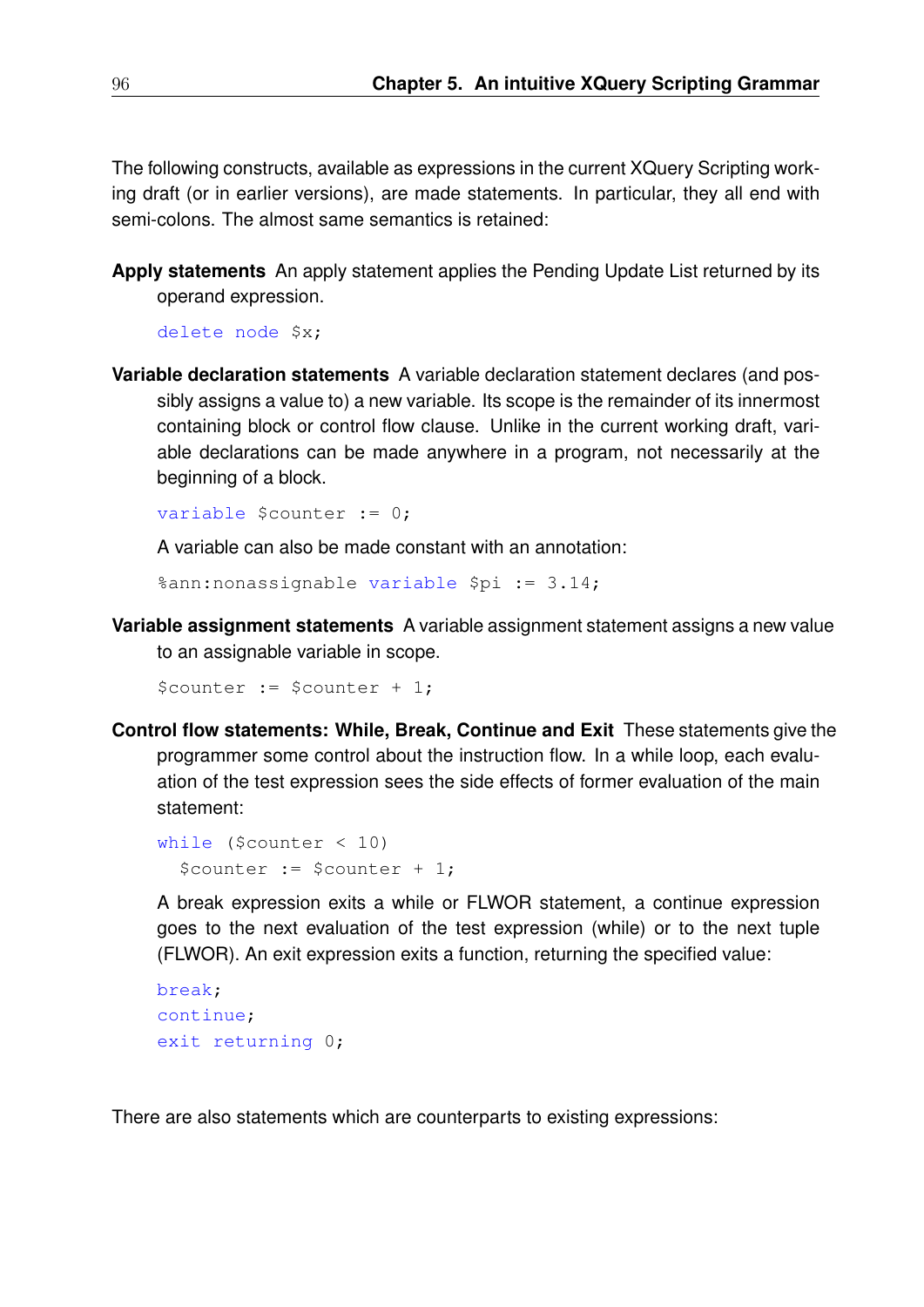**Block statements** A block statement groups several statements in one grammatical unit, and serves as a scope for variables. The last statement must end with a semi-colon (or be a block statement). The keyword block is removed.

```
{
 variable $x := 1;
 $x := $x * $x;replace value of node $y with $x;
}
```
**Conditional statements** Both the then clause and the else clause must be statements.

```
if (\frac{5x}{\text{flag}} > 1)then
  $y := 2;else {
  delete node $x;
  $v := 1;}
```
**FLWOR statements** The return clause is a statement.

```
for $x in $nodes
return {
 delete node $x/child;
  $counter := $counter + 1;
}
```
**Try-Catch statements** The try and catch clauses are block statements.

**Switch statement** The return clauses are statements.

**Typeswitch statements** The return clauses are statements.

#### **5.4.2 Composability of statements and expressions**

The last section showed how expressions can be used in statements. It is also possible to nest statements in expressions. The main construct allowing this is a block expres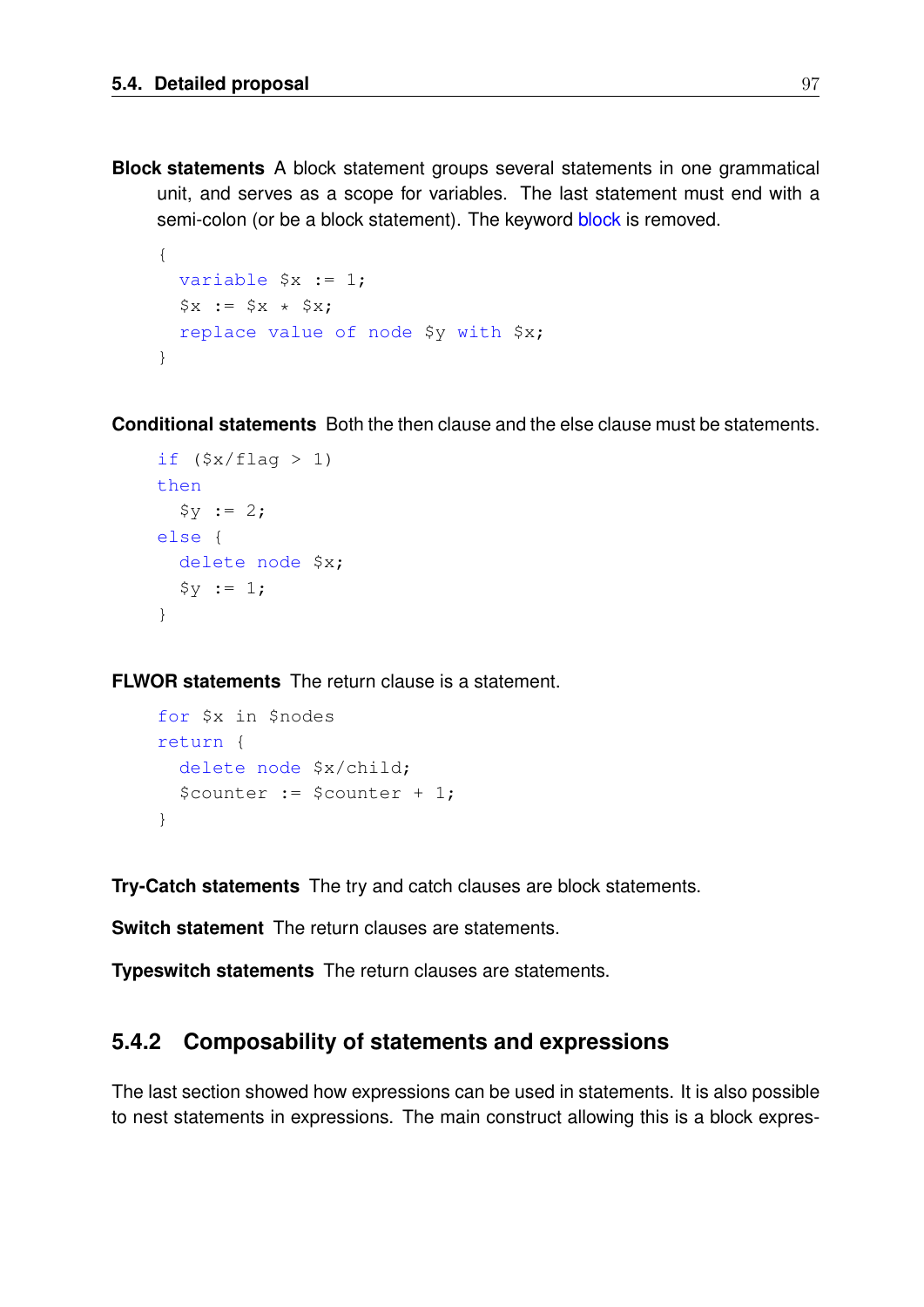sion. A block expression is like a block statement, except that there is an additional expression after the statement list.

The following is an example of a block expression, consisting of three statements (variable declaration, variable declaration, while loop) followed by an expression (variable reference):

```
{
  variable $x := 1;variable $y := 1;
 while (\frac{5}{7} \times 10) {
    Sx := Sx * 2;$y := $y + 1;}
 $x}
```
which returns 1024 (the final value of \$x).

Block expressions are allowed as a standalone expression, and replace in the grammar all curly-brace-based constructs, such as node constructors:

**<result>**{

```
variable $x := 1;
 variable $y := 1;
  while (\frac{5}{7} \leq -10) {
    $x := $x * 2;$y := $y + 1;}
  $x}</result>
```
or try-catch expressions:

```
try{
  variable $x := 1;
  variable $y := 1;
  while (\frac{5}{y} > -1) {
    *x := Sx div Sy;$y := $y - 1;
```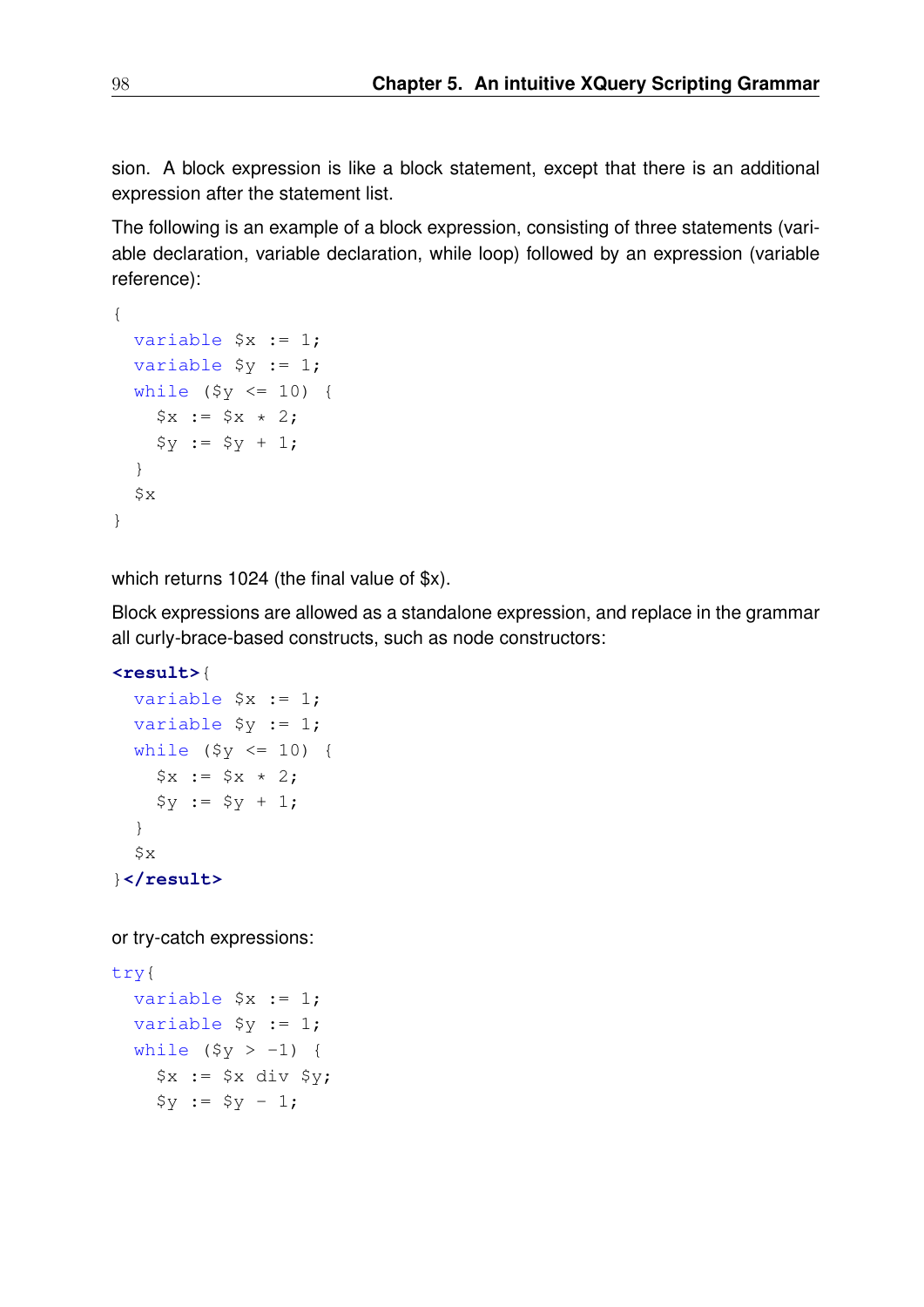```
}
  $x}
catch * {
  "Division by zero!"
}
```
as well as ordered/unordered, validate, extension expressions, and (global and inline) function body expressions.

Furthermore, at all these places (except as a standalone block expression or in a trycatch expression<sup>2</sup>), the final expression is optional. If there is no final expression, the empty sequence is returned by the operand.

## **5.4.3 Sequential expressions**

The last section showed that expressions may contain statements. The direct consequence of this is that they can have indirect side effects, such as applying updates to an XDM instance, altering the dynamic context, or affecting the flow of control. Such expressions are called *sequential*.

The current working draft classifies expressions in three classes: simple, updating and sequential. The classification is made by defining composability on each kind of expression.

In order to simplify this, we move sequentiality to another, separate dimension. A simple expression is now a non-updating, non-sequential expression. An updating expression is now an updating, non-sequential expression, a sequential expression is a non-updating, sequential expression.

Sequentiality is defined as follows. An expression is sequential if it contains, directly or nested:

- a call to a sequential function.
- an assignment to a free variable (i.e., declared outside of the expression).
- an apply statement, the operand of which is updating.
- a free break or continue statement (i.e., without FLWOR or while statement at an intermediate level in the expression tree).

<sup>&</sup>lt;sup>2</sup>to avoid a parsing conflict with block statements or try-catch statements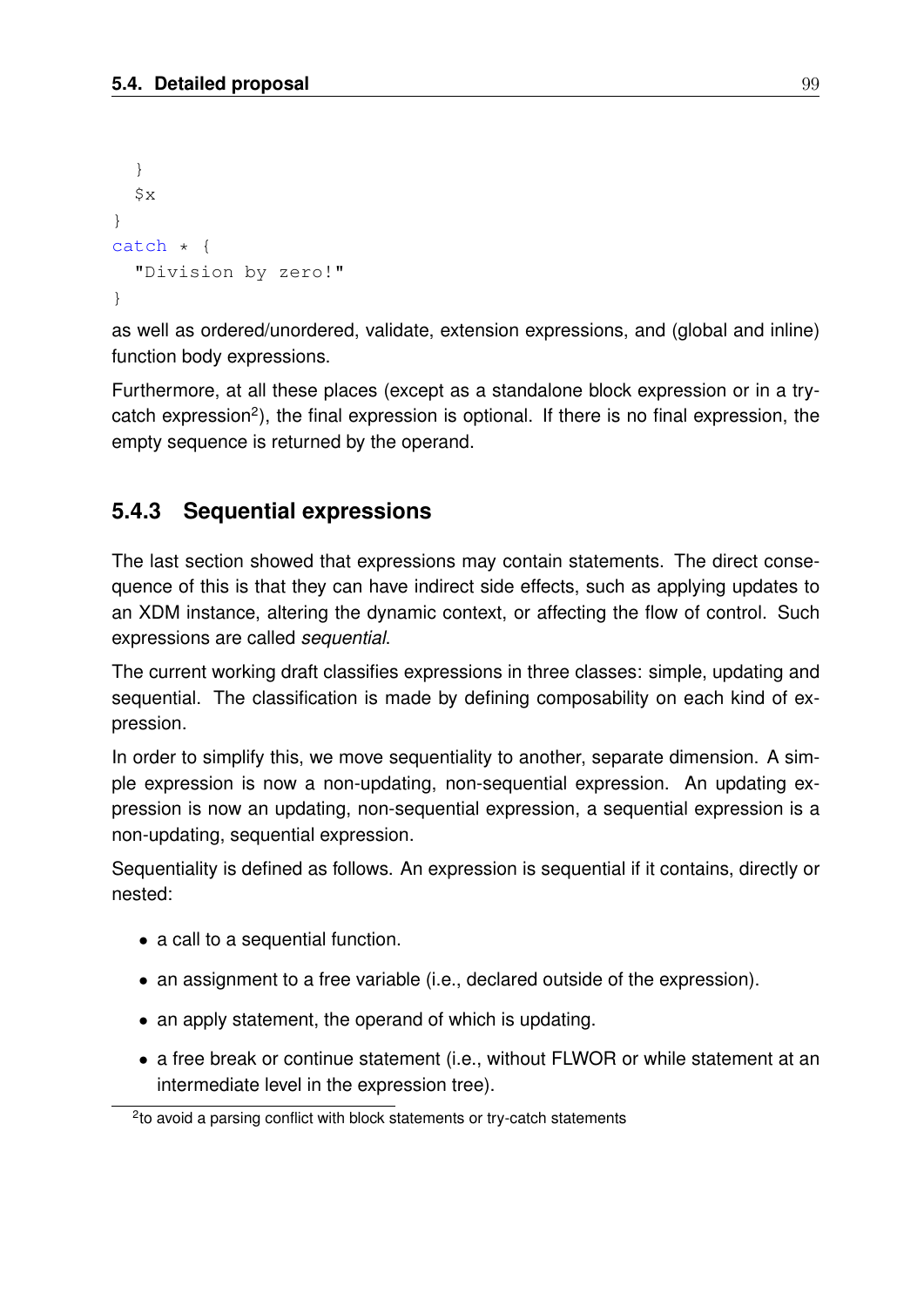• an exit statement.

## **5.4.4 Nested snapshots**

The XQuery Update Facility introduces the concept of snapshot semantics. An XQuery Update Facility program is evaluated on a single snapshot, i.e., there are no side effects visible during its evaluation. The produced Pending Update List is applied to the underlying storage layer *after* the program has completed its execution.

We define a snapshot as a lapse between two consecutive changes. This forbids nested snapshots. Since an updating expression is evaluated on a single snapshot, there is a global composability constraint that an expression may not be both updating and sequential (this is similar in spirit to the existing working draft).

## **5.4.5 Evaluation order**

The side effects of a sequential expression are immediately effective and are visible to subsequent expressions. Because of their side effects, sequential expressions must be evaluated in evaluation order.

The evaluation order of the newly introduced statements, as well as control flow expressions, is defined explicitly according to their semantics.

The evaluation order for existing expressions is defined as being from left to right. The parameters passed to a function must be evaluated before its call. An expression must be evaluated exactly once for each evaluation of its parent expression, except when specified otherwise (for example in a conditional expression).

As in the current working draft, optimizations may still be made on non-sequential expressions: operands may be evaluated in any order as this does not affect the semantics of these expressions.

## **5.4.6 The complete grammar**

This section presents the complete scripting grammar proposal.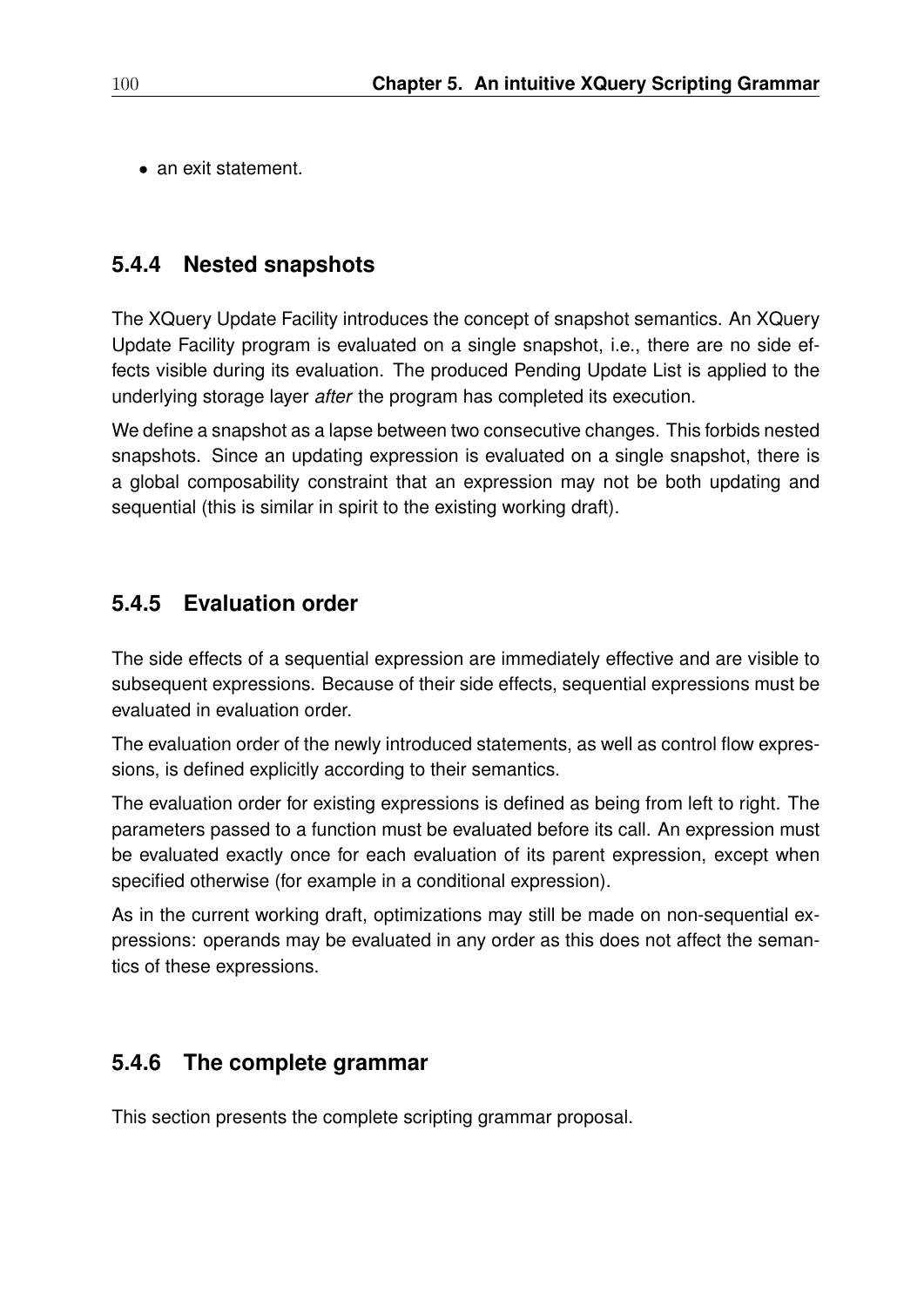#### **New query body for main modules**

MainModule ::= Prolog Program Program ::= StatementsAndOptionalExpr

#### **Mixing Expressions and Statements**

```
Statements ::= Statement*
StatementsAndExpr ::= Statements Expr
StatementsAndOptionalExpr ::= Statements Expr?
```
#### **Statements**

```
Statement ::= ApplyStatement
               | AssignStatement
               | BlockStatement
               | BreakStatement
               | ContinueStatement
               | ExitStatement
               | FLWORStatement
               | IfStatement
               | SwitchStatement
               | TryCatchStatement
               | TypeswitchStatement
               | VarDeclStatement
               | WhileStatement
ApplyStatement ::= ExprSimple ";"
AssignStatement ::= "$" VarName ":=" ExprSingle ";"
BlockStatement ::= "{" Statements "}"
BreakStatement ::= "break" "loop" ";"
ContinueStatement ::= "continue" "loop" ";"
ExitStatement ::= "exit" "returning" ExprSingle ";"
```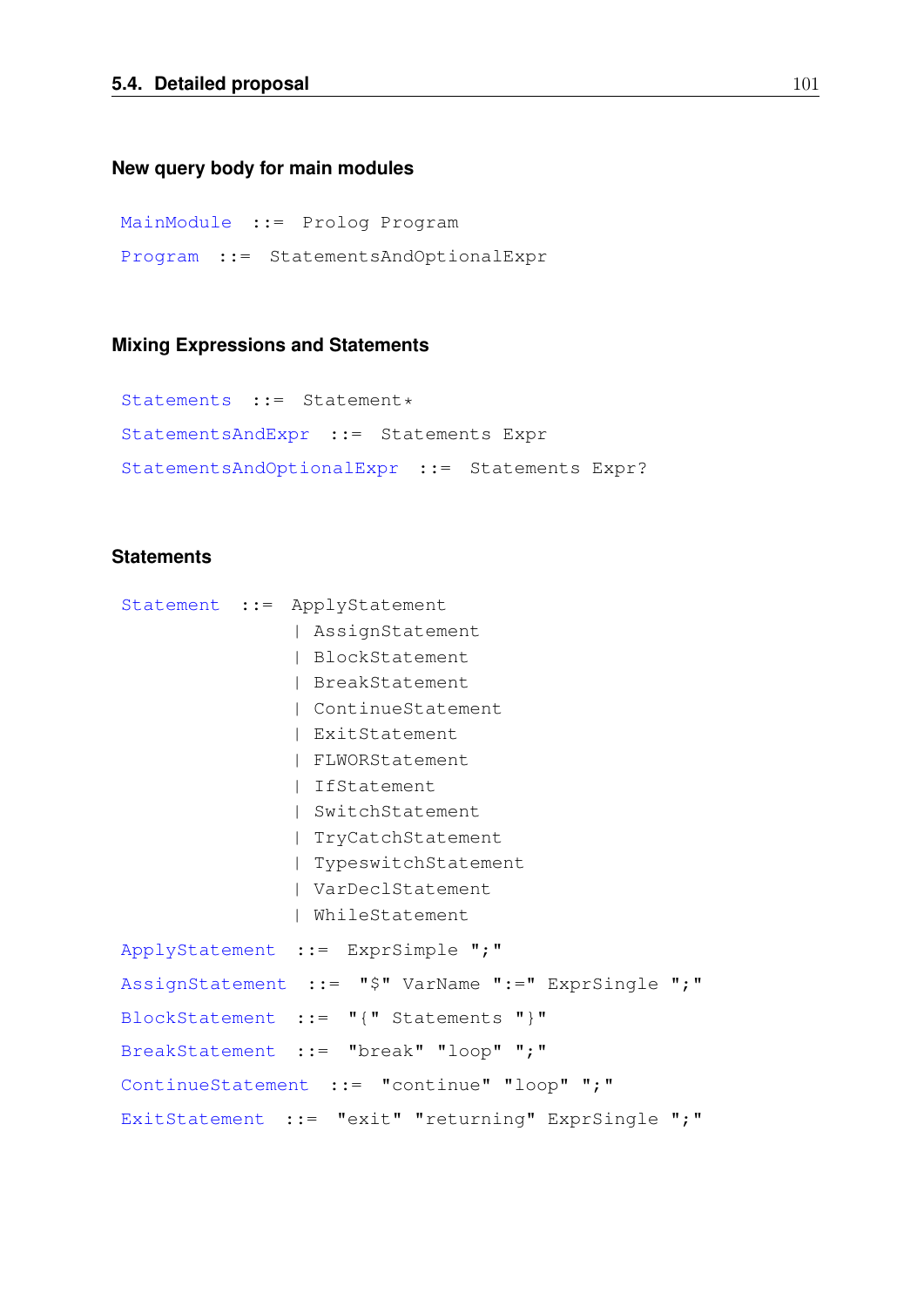```
FLWORStatement ::= InitialClause
                    IntermediateClause*
                    ReturnStatement
ReturnStatement ::= "return" Statement
IfStatement ::= "if" "(" Expr ")"
                 "then" Statement
                 "else" Statement
SwitchStatement ::= "switch" "(" Expr ")"
                     SwitchCaseStatement+
                     "default" "return" Statement
SwitchCaseStatement ::= ("case" SwitchCaseOperand)+
                         "return" Statement
TryCatchStatement ::= "try" BlockStatement
                       ("catch" CatchErrorList BlockStatement)+
TypeswitchStatement ::= "typeswitch" "(" Expr ")"
                         CaseStatement+ "default"
                          ("$" VarName)? "return" Statement
CaseStatement ::= "case" ("$" VarName "as")? SequenceType
                   "return" Statement
VarDeclStatement ::= Annotation* "variable"
                      "$" VarName TypeDeclaration?
                      (":=" ExprSingle)?
                      ("," "$" VarName TypeDeclaration?
                      ("::=" Expressionfile) ? * ";"
WhileStatement ::= "while" "(" Expr ")" Statement
```
#### **Expressions**

(Separating control-flow expressions)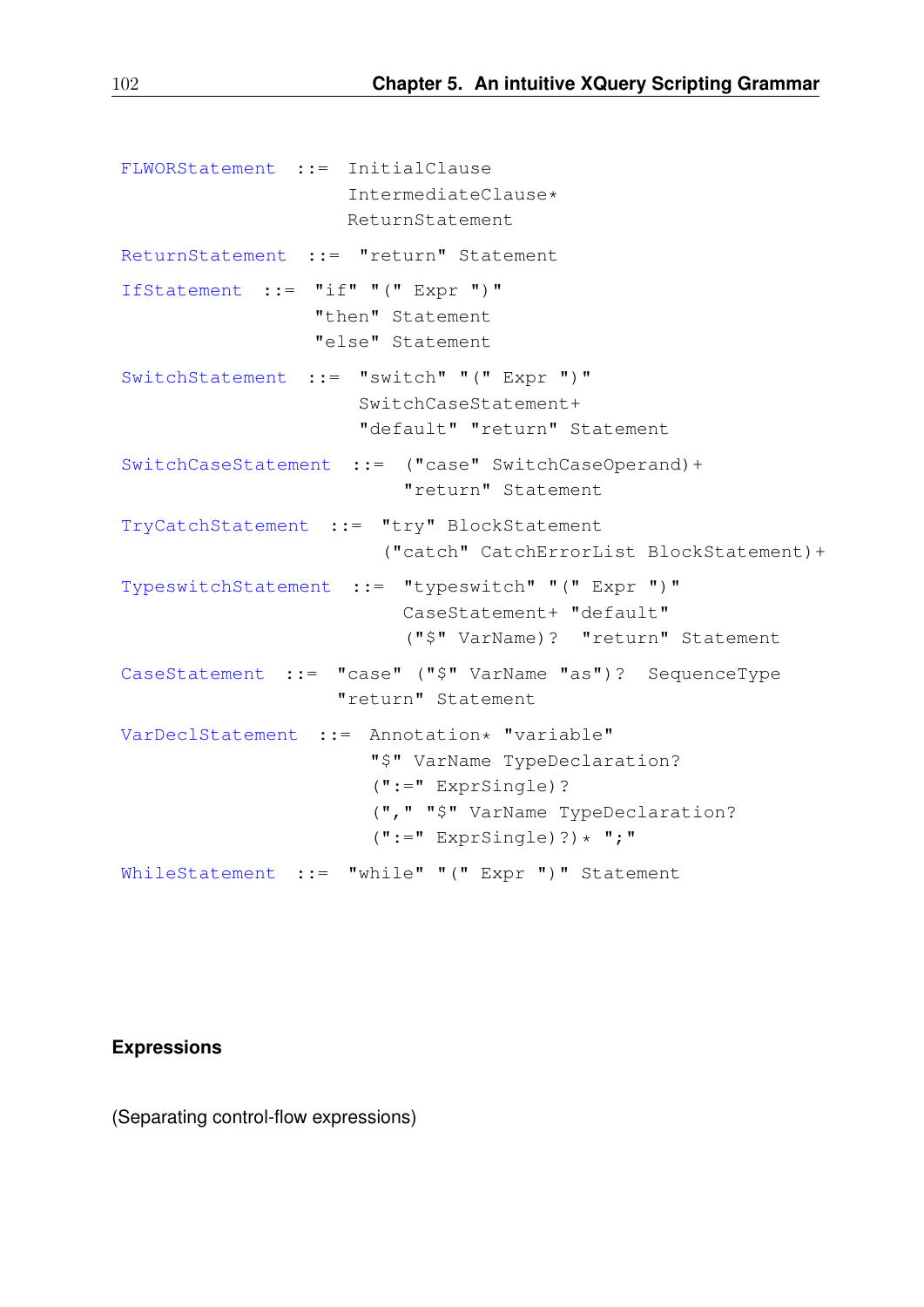```
ExprSingle ::= ExprSimple
                     | FLWORExpr
                     | IfExpr
                     | SwitchExpr
                     | TryCatchExpr
                     | TypeswitchExpr
ExprSimple ::= QuantifiedExpr
                     | OrExpr
                     | InsertExpr
                     | DeleteExpr
                     | RenameExpr
                     | ReplaceExpr
                     | TransformExpr
(Direct element constructors)
 CommonContent ::= PredefinedEntityRef
                        | CharRef
                         | "{{"
                         \begin{bmatrix} 1 & w \\ w & w \end{bmatrix}| BlockExpr
(Computed element constructors)
 ContentExpr ::= StatementsAndExpr
 CompDocConstructor ::= "document" BlockExpr
 CompAttrConstructor ::= "attribute" (EQName | ("{" Expr "}"))
                                (\mathbf{u} \cdot \mathbf{w} \cdot \mathbf{w}) | BlockExpr)
 CompPIConstructor ::= "processing-instruction"
                              (NCName \mid (\text{''} {'' Expr \text{''}})(\text{"} \{\text{"} \text{"} \text{"} \text{)} | BlockExpr)
 CompCommentConstructor ::= "comment" BlockExpr
 CompTextConstructor ::= "text" BlockExpr
(Block expression)
```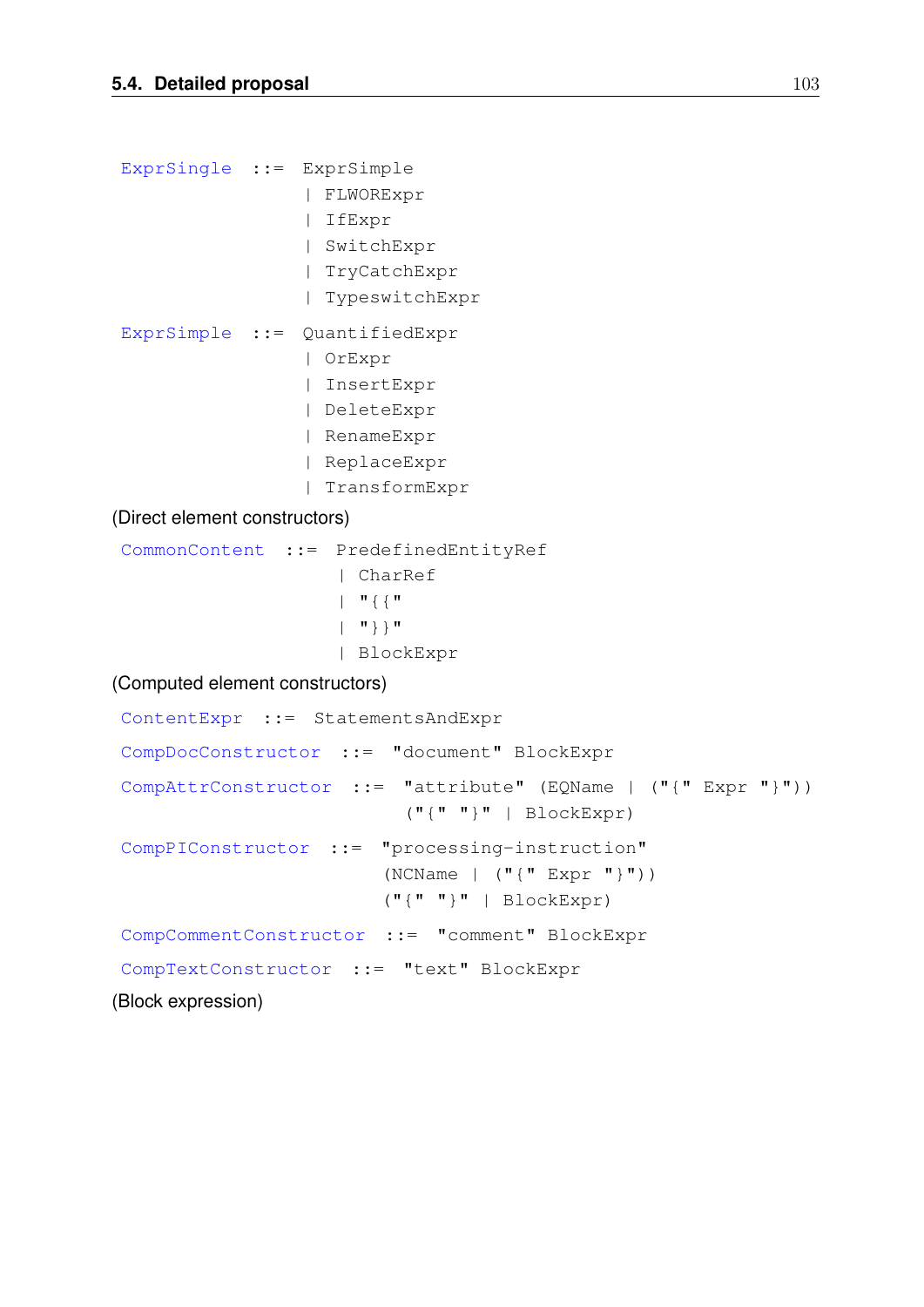```
PrimaryExpr ::= Literal
                 | VarRef
                 | ParenthesizedExpr
                 | ContextItemExpr
                 | FunctionCall
                  | OrderedExpr
                  | UnorderedExpr
                  | Constructor
                  | FunctionItemExpr
                  | BlockExpr
BlockExpr ::= "{" StatementsAndExpr "}
```
#### **Function body**

```
FunctionDecl ::= "function" EQName "(" ParamList? ")"
                  ("as" SequenceType)?
                  ("{" StatementsAndOptionalExpr "}"
                  | "external"))
```
### **5.4.7 An LL grammar**

The grammar presented in the last section is LR(1), but requires an arbitrary lookahead for top-down parsers. This parsers can nevertheless implement a subset of the language. The grammar changes are as follows.

For implementors using LL-parsers, the grammar described in this specification (which is LR(1)) needs an arbitrary lookahead (as opposed to a lookahead of 1 for LR-parsers). This arbitrary lookahead can be removed by using a subset of this proposal specified by the following changes. This makes the grammar LL(2).

In a nutshell, block expressions are not available, and statements that could be mistaken for the beginning of an expression (with a lookahead of 2) need to be put in block statements. This happens in function bodies, node constructors and block expressions.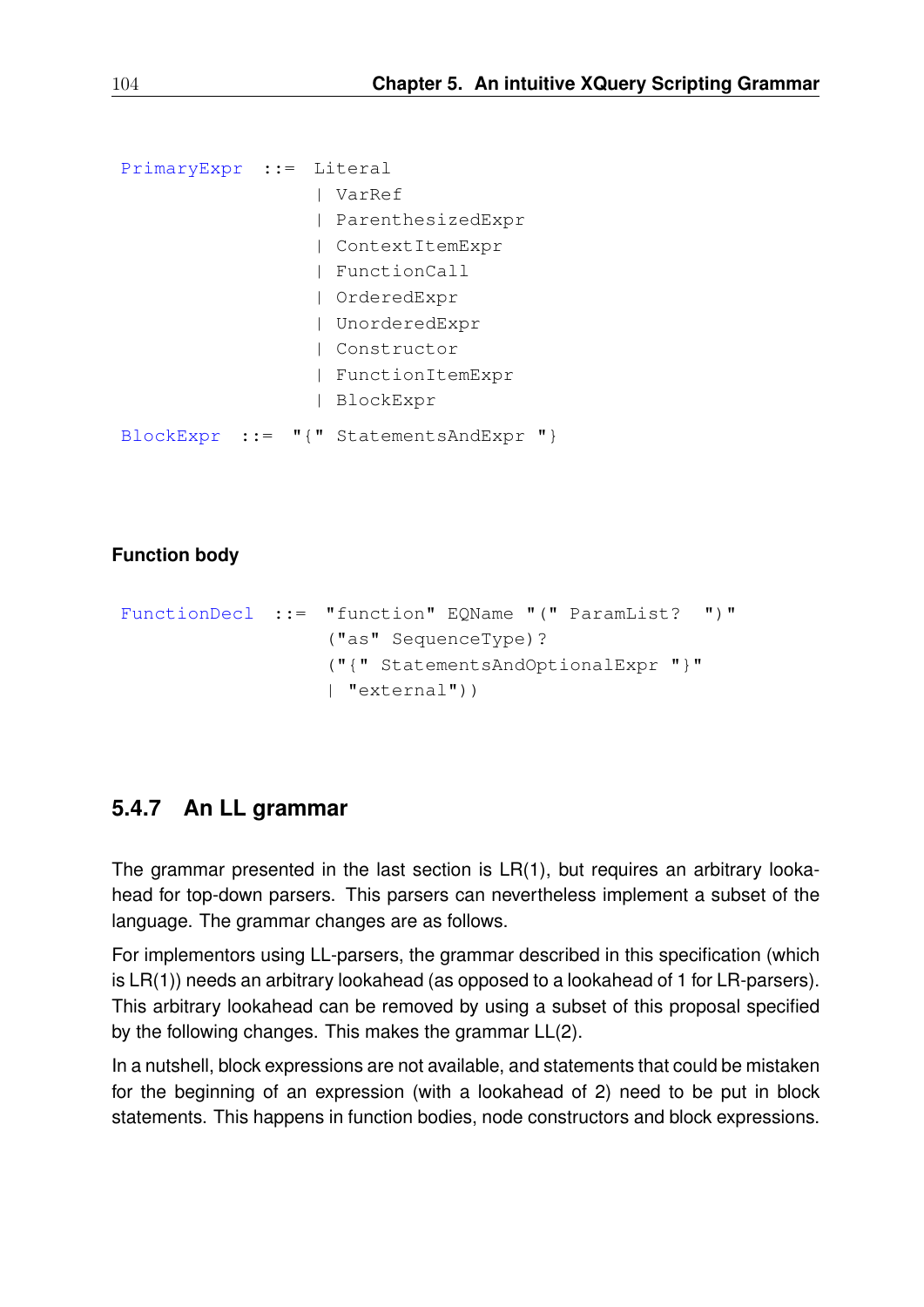#### **Primary expressions unchanged, no block expression**

```
PrimaryExpr ::= Literal
                 | VarRef
                  | ParenthesizedExpr
                  | ContextItemExpr
                  | FunctionCall
                  | OrderedExpr
                  | UnorderedExpr
                  | Constructor
                  | FunctionItemExpr
```
#### **Statement non-terminal split into two non-terminals**

```
Statement ::= Statement1 | Statement2
Statement1 := AssignStatement
               | BlockStatement
               | BreakStatement
               | ContinueStatement
               | ExitStatement
               | VarDeclStatement
               | WhileStatement
Statement2 := ApplyStatement
               | FLWORStatement
               | IfStatement
               | SwitchStatement
               | TryCatchStatement
               | TypeswitchStatement
```
#### **Only non-ambiguous statements allowed before an expression**

```
StatementsAndOptionalExpr ::= Statements1 Expr?
Statements1 := Statement1*
```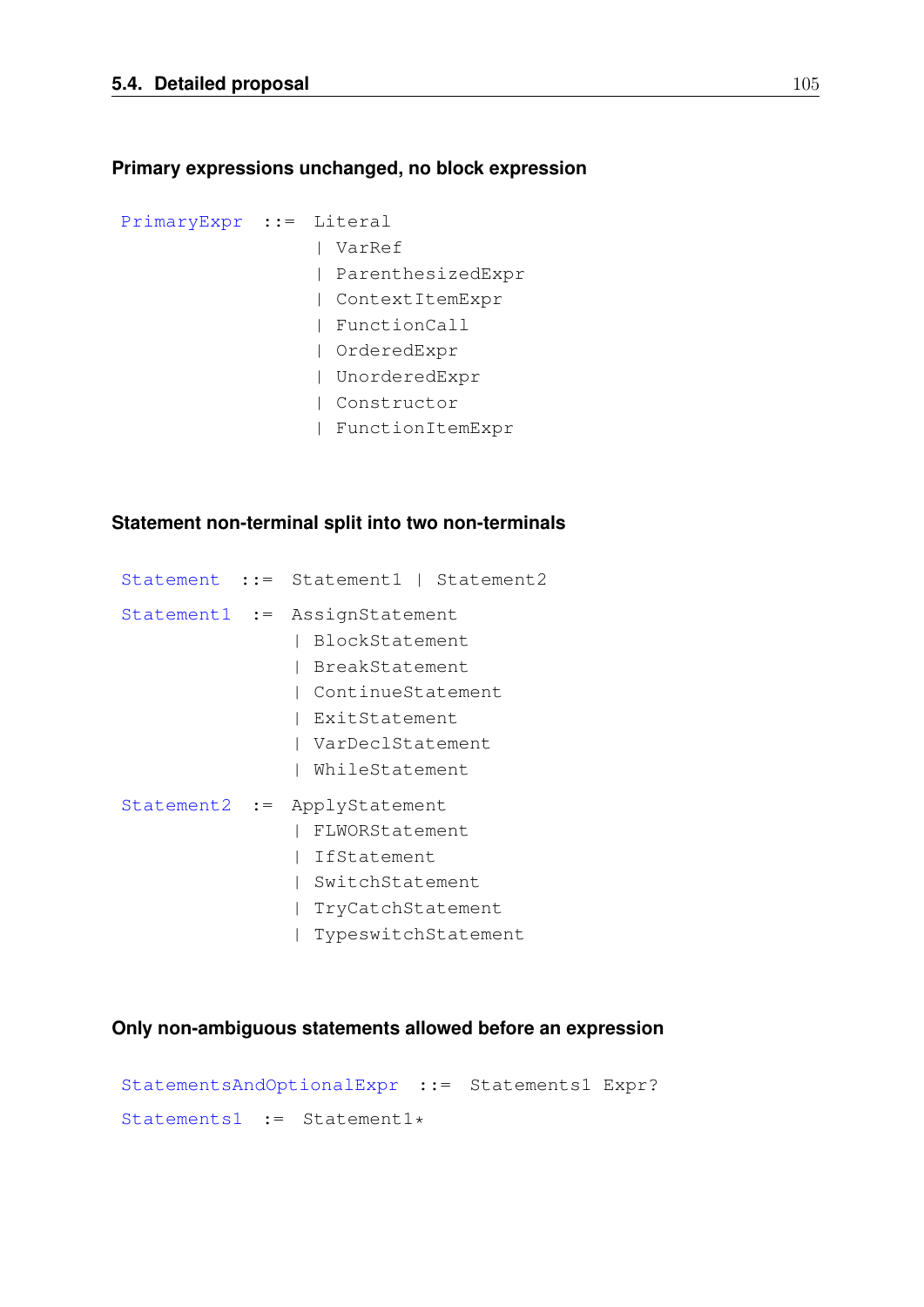# **5.5 Conclusion**

This Scripting proposal has been implemented in the Zorba 2.0 engine and is officially part of its release. It will also be available in the Sausalito Web application server when it upgrades to Zorba 2.0.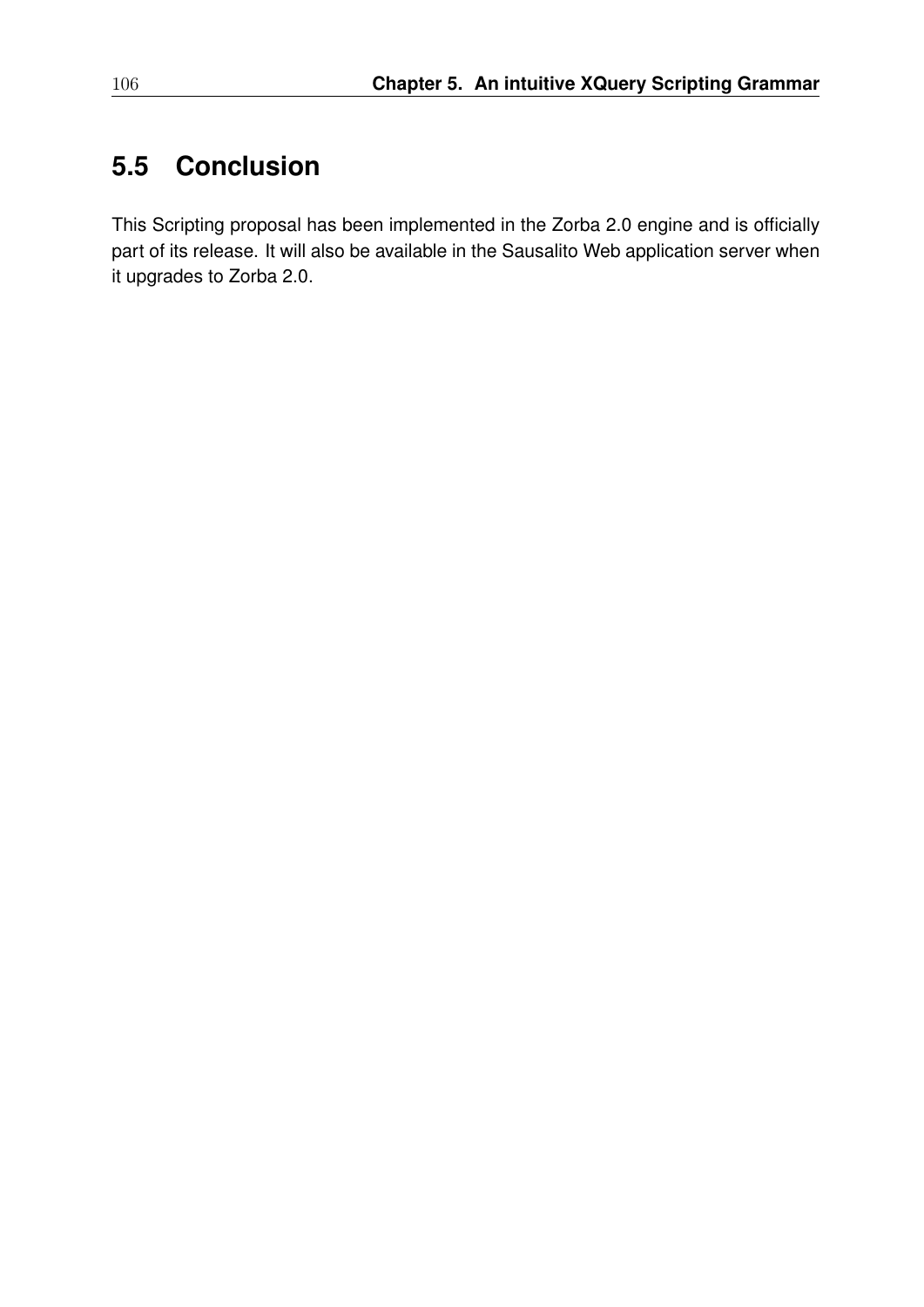# **Chapter 6**

# **Object-orientation in XQuery**

This chapter analyzes how much of the object-oriented paradigm XQuery already supports, and proposes an extension adding behavior to XML nodes, leading to improved code reuse. The challenge is that this must integrate seamlessly with the already existing typing paradigm in XQuery and XML Schema.

# **6.1 Introduction**

Besides the new requirements for semi-structured data, the last decades have seen the object-oriented paradigm rise. The main requirements behind it, as explained in a lecture about object-orientation given by Peter Müller at ETH [74] are:

- Modeling the real world with high fidelity
- Reusing existing code without modification
- Support in writing correct programs
- Cooperating components with well-defined interfaces

The object-orienting paradigm answers to these requirements with three main concepts, described in the lecture as well:

**Object model** Objects have a state, an identity, a lifecycle, a location, and behavior.

**Interfaces and Encapsulation** Objects have well-defined interfaces, behind which the implementation is hidden.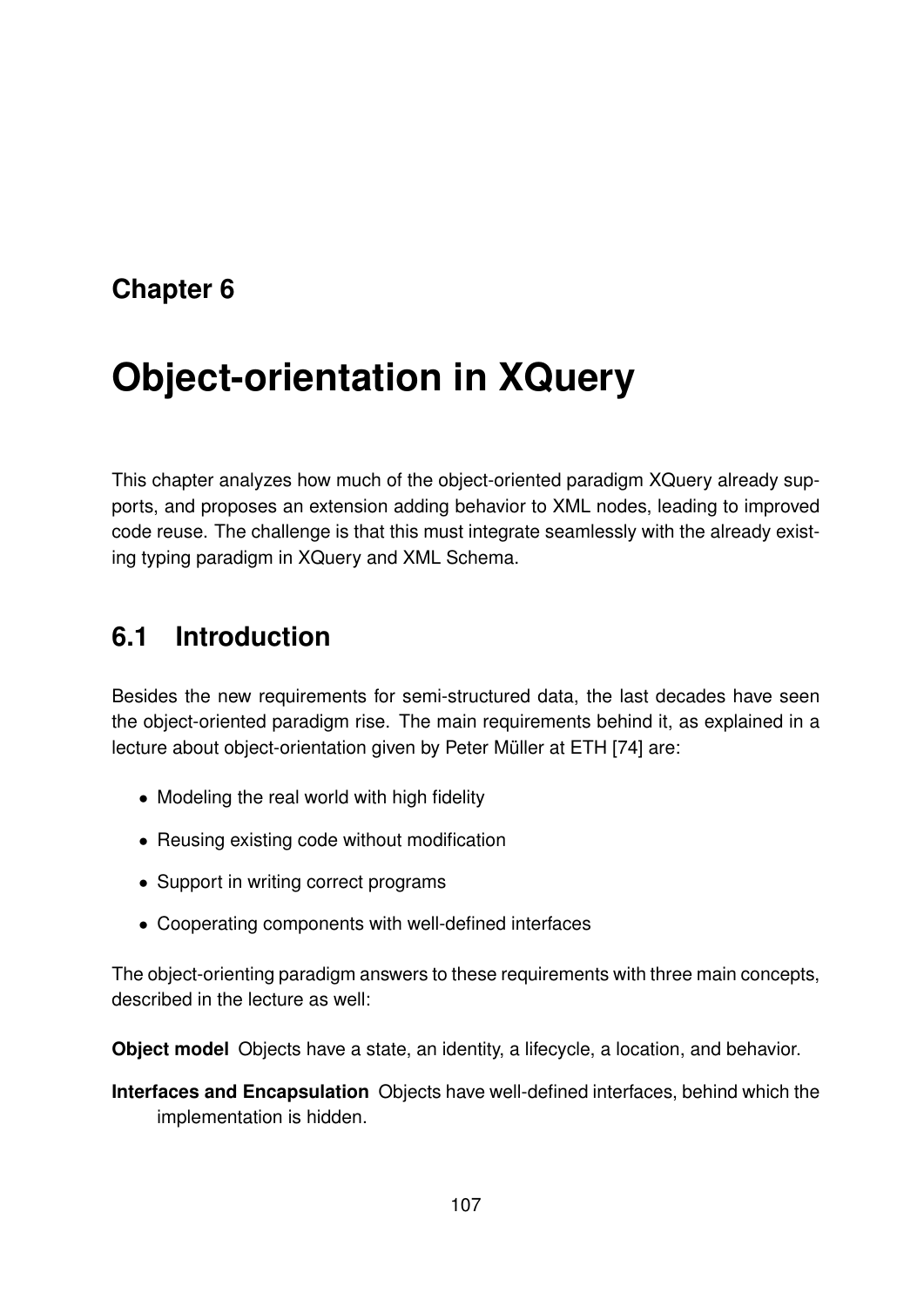**Classification and Polymorphism** The objects can be classified in a hierarchy of abstract or concrete classes (tree or DAG). Objects belonging to a class can also be used wherever a less specific (supertype) class is expected.

The goal of this chapter is to investigate how XQuery presently integrates these concepts, and to extend it to give it more object-orientedness. The approach taken (attempt to emulate object orientation with the existing language in order to show limitations, then extend the language) is also similar in spirit to what is done with C in the introduction of the lecture mentioned above.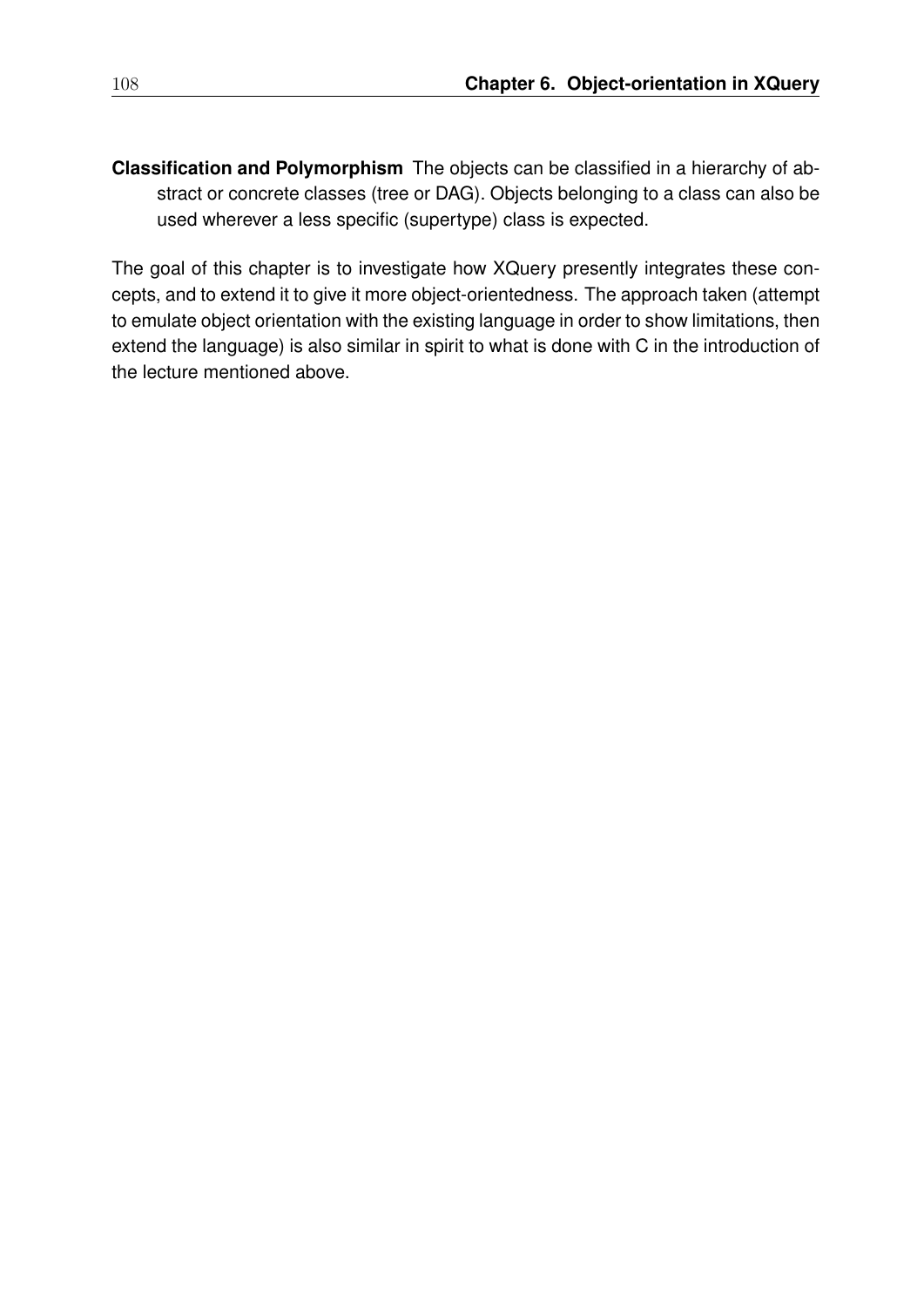## **6.2 State of the art in XQuery and XML Schema**

## **6.2.1 XQuery types**

In XQuery, a node item or an atomic item can have a type among two kinds:

- **Simple types** These are types for atomic items (such as 1 or "string") or for element nodes with simple content (such as <element>value</element>) or even attribute nodes (such as **attribute="value"**). This includes predefined types (such as **xs:integer** or **xs:string**, but also user-defined types (restricting the value space of other simple types).
- **Complex types** These are types that define a layout for element nodes which have children, such as

```
<element>
  <myinteger>1</myinteger>
  <mystring>foobar</mystring>
</element>
```
This is very comparable to the difference between primitive types and classes in Java.

## **6.2.2 Complex types**

Complex types define the layout in an element. There are several types of layout. One of them is the complex content layout, illustrated on Figure 6.1 by an element with six element children and an (anonymous) complex definition against which it is valid. Note that, unlike in Java classes, it is also possible to allow a certain number of children with the same name, for example no, one, two or three  $\text{Country}$  children in the example.

XML Schema also allows more powerful constructs, such as choices (similar to C++ unions).

The layouts shown in these example are complex content, these are the closest to classes in the object-oriented world. A complex type can also have a simple content (i.e., a single child text node, but possibly also attributes), as in

```
<element attr="value">other value</element>
```
or mixed content (children text and element nodes), as in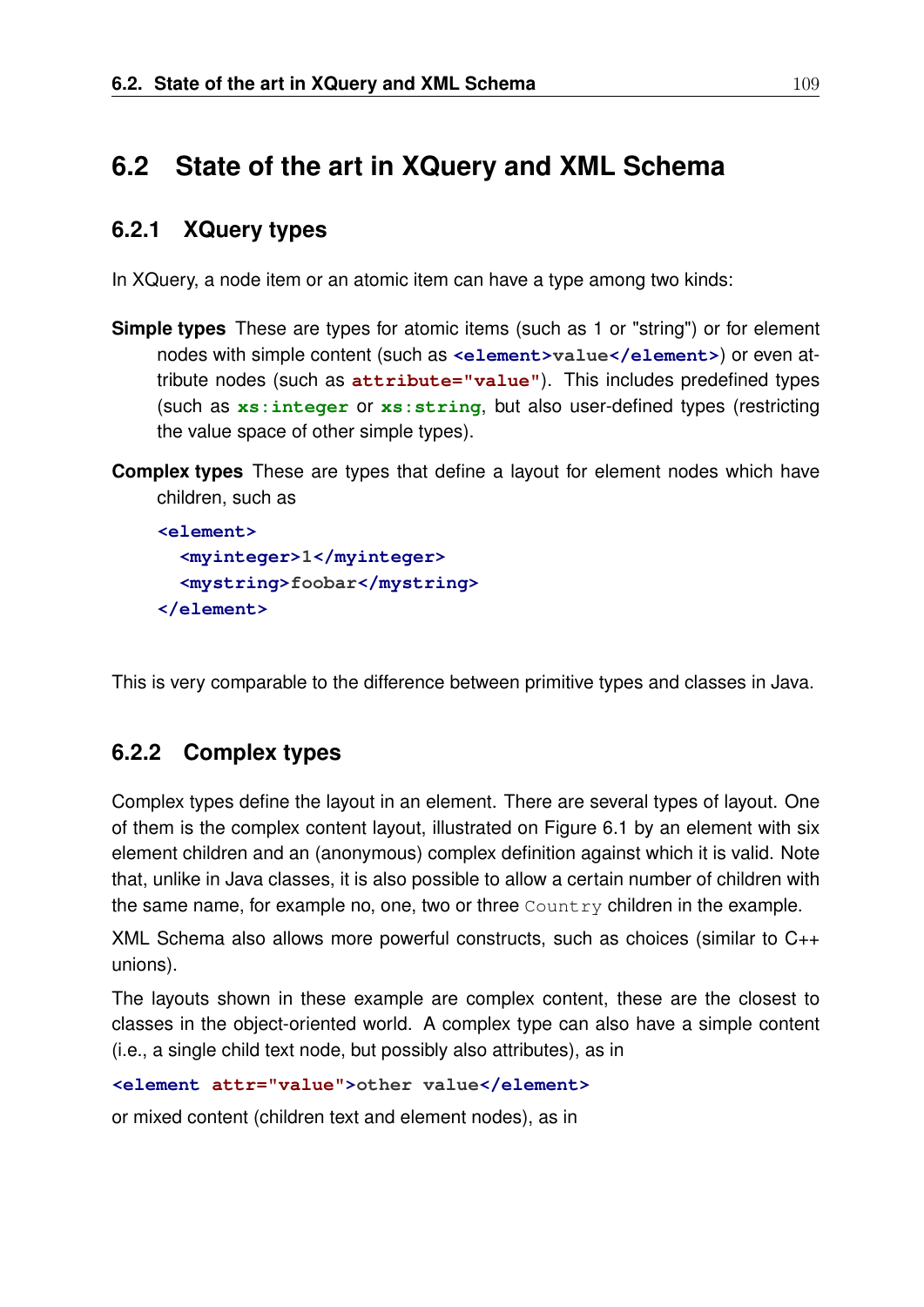```
(a)
<Stock>
  <Name>XML Corp stock</Name>
  <Symbol>XMLC</Symbol>
  <Company>XML Corporation</Company>
  <Country>U.S.A.</Country>
  <Country>Switzerland</Country>
  <Quote>3.14</Quote>
</Stock>
(b)
<xs:complexType name="stock">
  <xs:sequence>
    <xs:element name="Name" type="xs:string"/>
    <xs:element name="Symbol" type="xs:string"/>
    <xs:element name="Company" type="xs:string"/>
    <xs:element
      name="Country" type="xs:string"
      minOccurs="0" maxOccurs="3"/>
    <xs:element name="Quote" type="xs:decimal"/>
  </xs:sequence>
</xs:complexType>
```
**Figure 6.1:** *An element and the definition of its complex type (stock).*

*<u><b>***clement>this is** *s***b>bold***s***</del>/<b>b>**</element>.</u>

## **6.2.3 Validating an XML document**

If an XML document is parsed correctly, it is said to be well-formed. If such a document is used in XQuery, all its nodes are annotated with the type **xs:untyped** and the user must manually convert its data to the desired format (**xs:integer**, **xs:string**...).

In addition to well-formedness, it is possible to validate an XML document against a schema. A schema defines the structure an XML document must have, e.g., what the children of an element must be. More than that, a schema defines user-defined complex types. Upon validation, the nodes will be annotated with a complex type.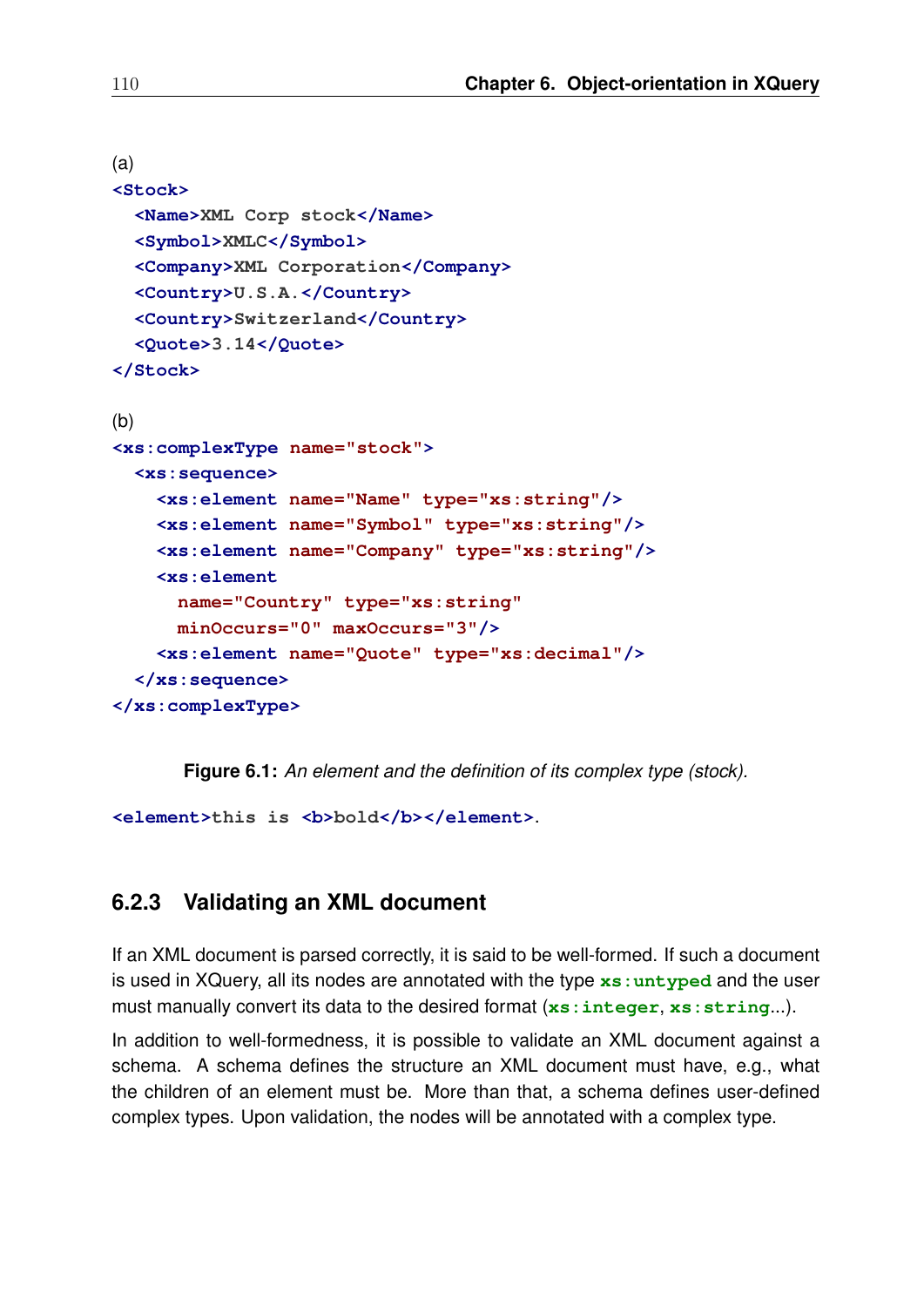For example, Figure 6.2 shows an example of document validated against a schema.

Once validated, the node Security will be annotated with the type **security**, and the node Symbol will be annotated with the type **xs:string**.

## **6.2.4 Some more examples**

Let us take the scenario of an investment bank which maintains a database of securities and wishes to display a listing with all prices. The stock schema was defined in Figure 6.1. A schema for another kind of security, funds, is defined in 6.3. Figure 6.4 shows two functions computing the price for each of these kinds of security.

```
(a) security-schema.xsd
<?xml version="1.0"?>
<xs:schema xmlns:xs="http://www.w3.org/2001/XMLSchema">
  <xs:complexType name="security">
    <xs:sequence>
      <xs:element name="Name" type="xs:string"/>
      <xs:element name="Symbol" type="xs:string"/>
    </xs:sequence>
  </xs:complexType>
  <xs:element name="Security" type="security"/>
</xs:schema>
(b) security-sample.xml
<?xml version="1.0"?>
<Security>
  <Name>Apple Corp.</Name>
  <Symbol>AAPL</Symbol>
</Security>
```
**Figure 6.2:** *A schema (a) and a document (b) valid against it.*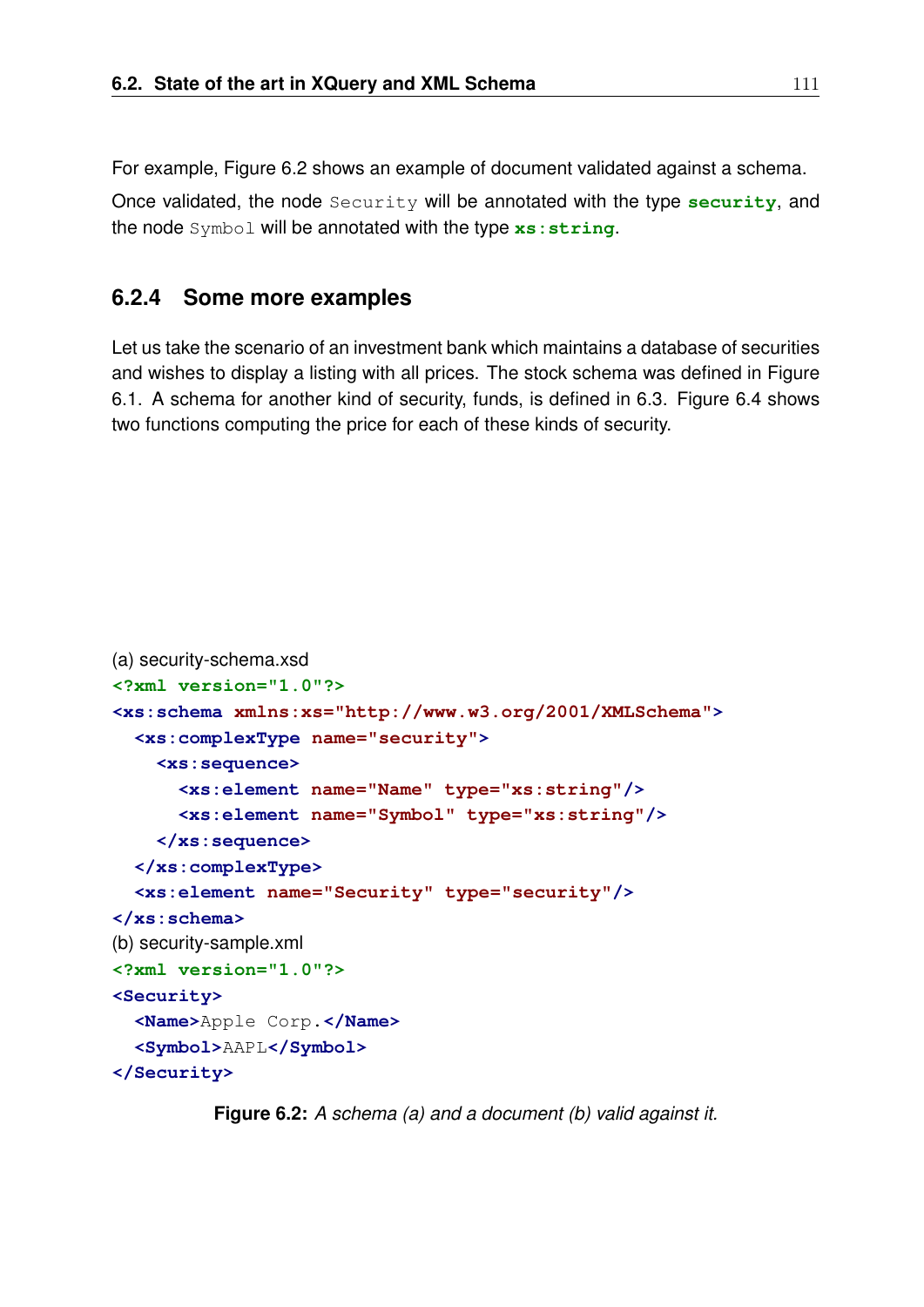```
(a)
<xs:complexType name="fund">
  <xs:sequence>
    <xs:element name="Name" type="xs:string"/>
    <xs:element name="Symbol" type="xs:string"/>
    <xs:element name="Manager" type="xs:string"/>
    <xs:element name="Underlyings" type="weighted-security-list"/>
  </xs:sequence>
</xs:complexType>
(b)
<xs:complexType name="weighted-security-list">
  <xs:sequence>
    <xs:element
      name="Underlying" type="xs:string"
      minOccurs="0" maxOccurs="unbounded">
      <xs:complexType>
        <xs:sequence>
          <xs:element name="Weight" type="xs:decimal"/>
          <xs:choice>
            <xs:element name="Stock" type="stock"/>
            <xs:element name="Fund" type="fund"/>
          </xs:choice>
        </xs:sequence>
      </xs:complexType>
    </xs:element/>
  </xs:sequence>
</xs:complexType>
```
**Figure 6.3:** *Complex types for a fund*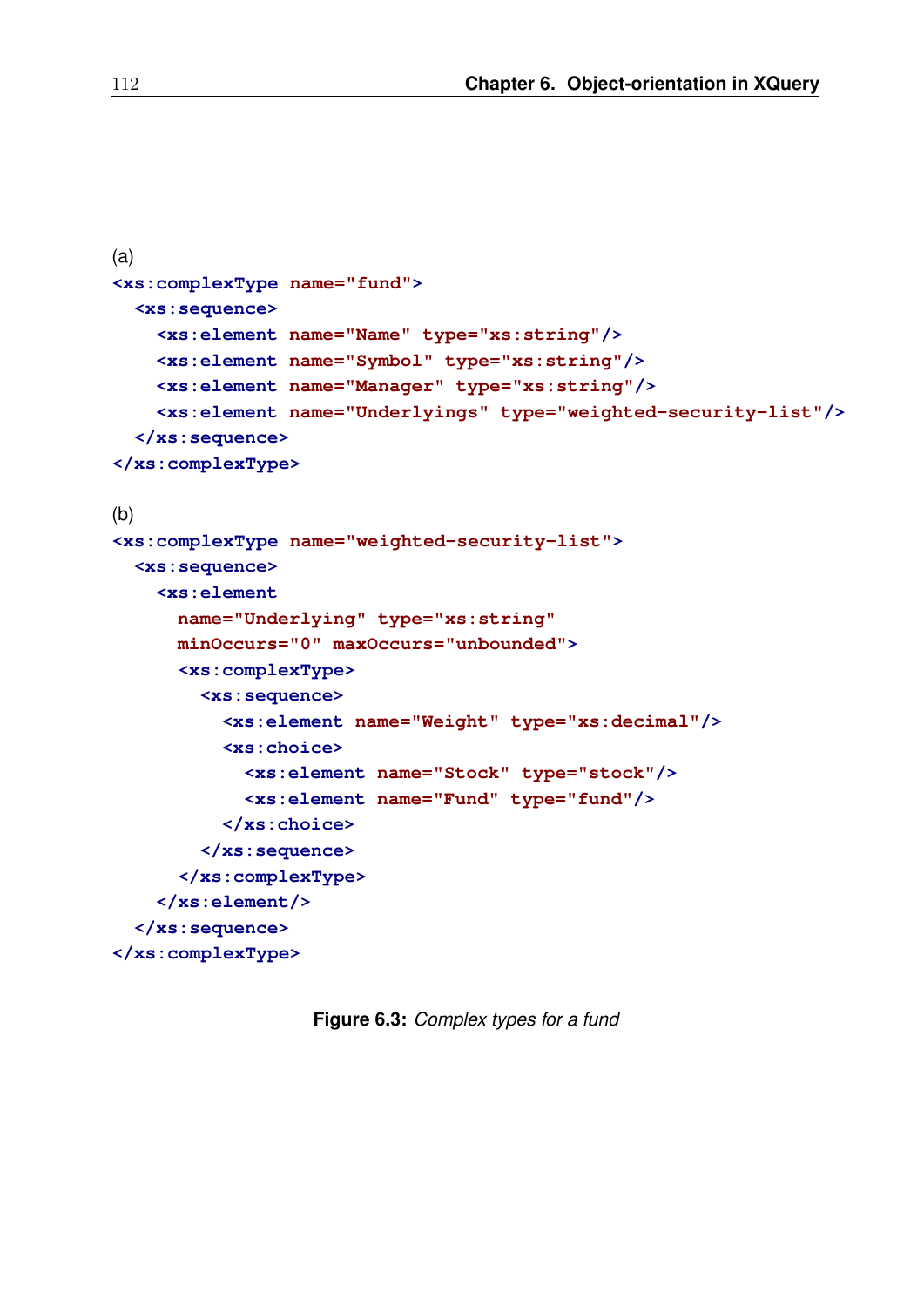## **6.2.5 Using XML Schema in XQuery**

It is possible to write XQuery programs which do not use schemas. However, XQuery is strongly typed, so that even in this case, all XML elements have the type **xs:untyped**, and attributes have the type **xs:untypedAtomic**. Variables and function parameters do not need to be annotated with a type. Path expressions allow dynamic navigation in XML documents (the layout of which does not need to be known at compile time).

However, complex types defined in XML Schema can also be imported and used in XQuery programs. An XML node can be validated against a schema as shown on Figure 6.5. If the schema specifies a root element Stock with a type **stock** (a), a strict validation as shown in (b) will succeed. Otherwise, if only the complex type **stock** is defined (as in Figure 6.1), a lax validation is possible, but it requires an explicit type declaration in the XML hierarchy (c).

It is also possible to annotate function parameters and variables as shown on Figure

```
declare function get-stock-price($stock) {
  $stock/Quote
};
declare function get-fund-price($fund) {
  sum(
    for $underlying in $fund/Underlyings/Underlying
    let $weight := $underlying/data(Weight)
    let $security := $underlying/*[2]
    return
    $weight * (typeswitch($security)
      case element(*, stock)
      return
        get-stock-price($security)
      case element(*, fund)
      return
        get-fund-price($security)
      default return ()
    )
  )
};
```
**Figure 6.4:** *Functions for computing the price of stocks and funds*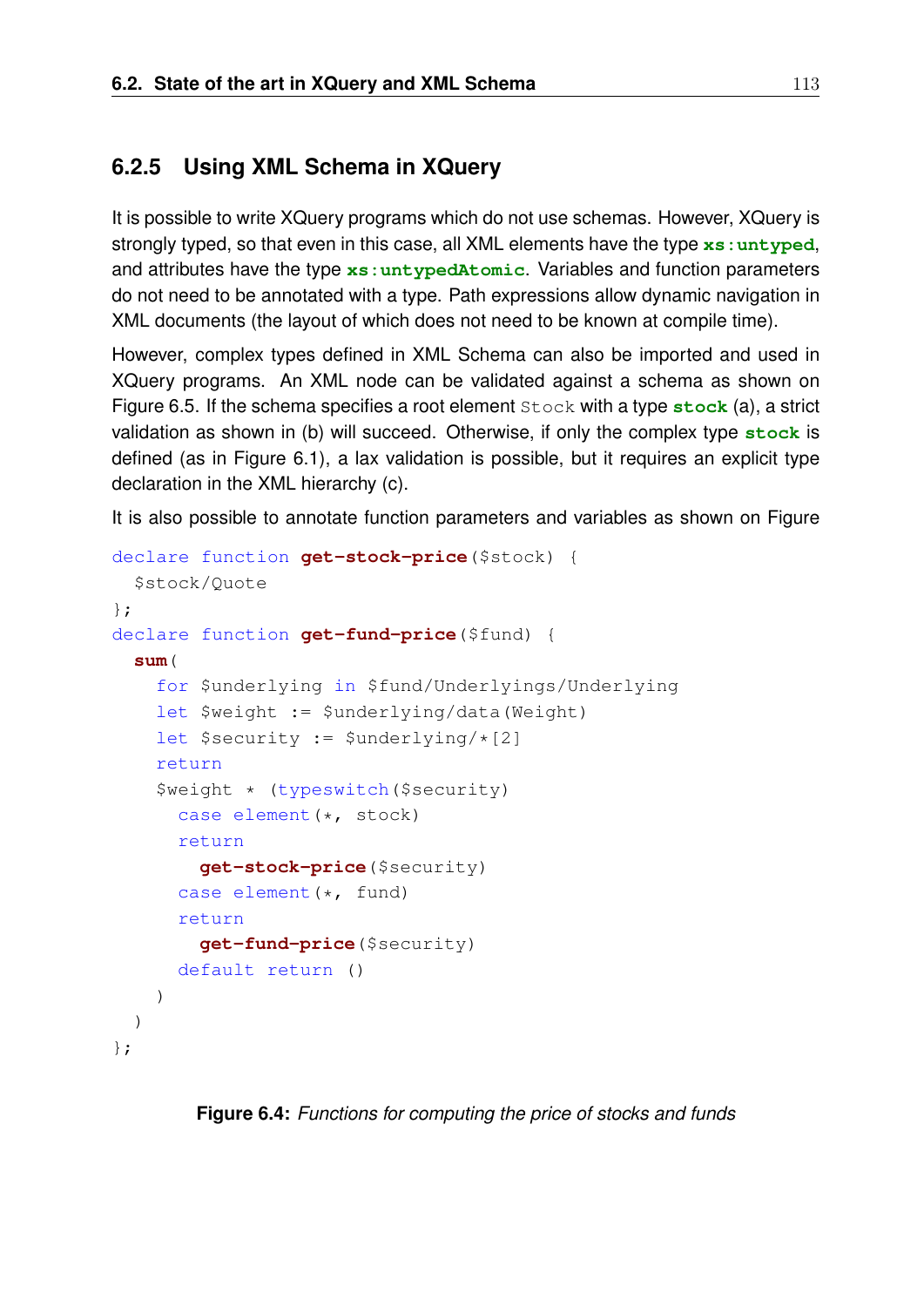```
(a)
<xs:element name="Stock" type="stock"/>
(b)
validate {
  <Stock>
    <Name>XML Corp stock</Name>
    <Symbol>XMLC</Symbol>
    <Company>XML Corporation</Company>
    <Country>U.S.A.</Country>
    <Country>Switzerland</Country>
    <Quote>3.14</Quote>
  </Stock>
}
(c)
validate type stock {
  <Stock>
    <Name>XML Corp stock</Name>
    <Symbol>XMLC</Symbol>
    <Company>XML Corporation</Company>
    <Country>U.S.A.</Country>
    <Country>Switzerland</Country>
    <Quote>3.14</Quote>
  </Stock>
}
```
**Figure 6.5:** *The XQuery validation instruction.*

6.6. For example, the function **get-stock-price** takes as a parameter an element with the complex type stock. At runtime, it will be checked that the (dynamic) type of the actual parameter matches this (static) annotated type.

Note how the price of a fund is obtained using a typeswitch construct to invoke the one or the other price getter function (Figure 6.4). This can be slightly refactored using the type hierarchy. Before going more in depth into static and dynamic types, we shortly introduce the type hierarchy in XML Schema/XQuery.

At this point, we could model stocks and funds, but adding a new kind of security re-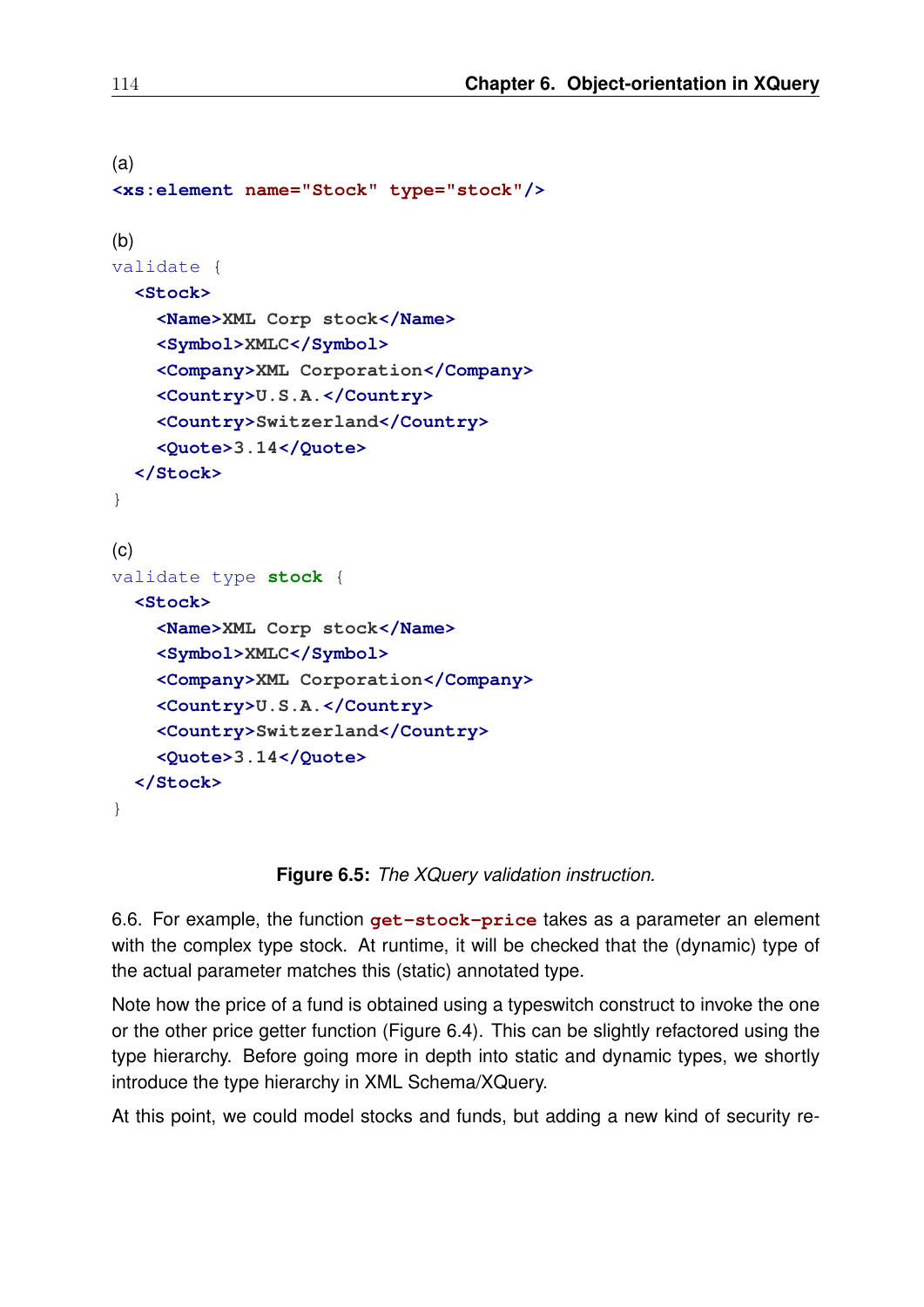```
declare function
get-stock-price($stock as element(*, stock)) as xs:decimal {
  $stock/Quote
};
declare function
get-fund-price($fund as element(*, fund)) as xs:decimal {
  sum(
    for $underlying in $fund/Underlyings/Underlying
    let $weight as xs:decimal := $underlying/data(Weight)
    let $security := $underlying/\times[2]
    return
    $weight * (typeswitch($security)
      case element(*, stock)
      return
        get-stock-price($security)
      case element(*, fund)
      return
        get-fund-price($security)
      default return ()
    )
  )
};
```
#### **Figure 6.6:** *Functions for computing the price of stocks and funds*

quires modifying the fund schema (to allow a new kind of underlying) as well as the typeswitch. This can be improved using the XML Schema type hierarchy and the XQuery subtype polymorphism.

## **6.2.6 Type hierarchy and subtyping**

The XML Schema type hierarchy supports subtyping in two ways:

**By restriction** The value space of the subtype is a subset of the supertype value space. For example, **xs:integer** is derived by restriction from **xs:decimal**. Subtyping by restriction is available for simple types as well as complex types.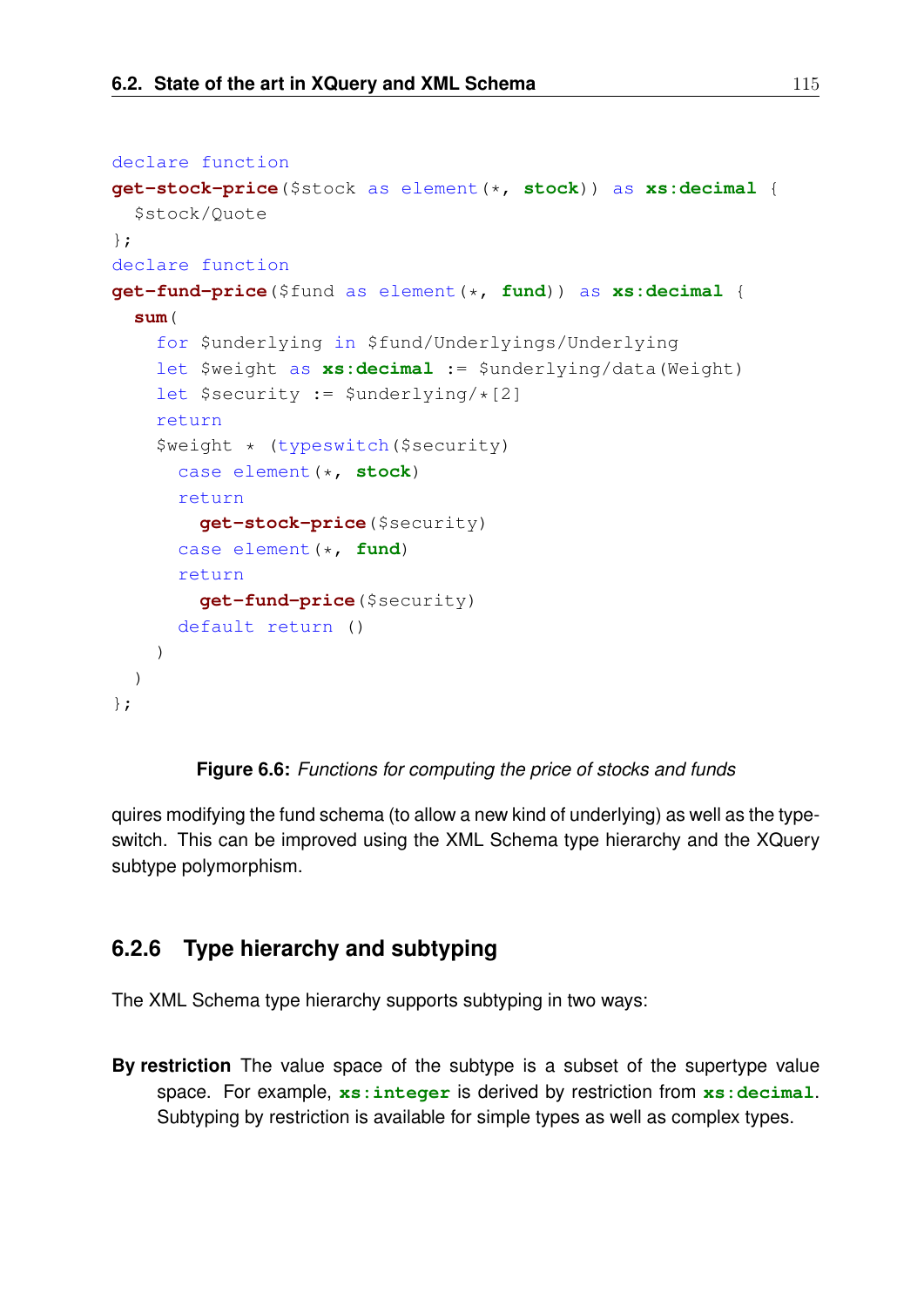**By extension** Each subtype value is made of a supertype value augmented with additional children elements or attributes appended at the end of the element children. Subtyping by extension is only available for complex types.

Figure 6.7 shows how the stock complex types can be rewritten as a derivation by extension of the security complex type. Three additional allowed children are appended, i.e., a value of the extended type subsumes a value of the base type.

Figure 6.8 shows how the security complex type could be derived by restriction from a hypothetical security type allowing any number of symbols. Note that the allowed interval for the number of symbols  $([1, 1])$  is a subset of the allowed interval of the base type ( $[0, +\infty]$ ), i.e., the value space of the restricted type is subsumed by the value space of the base type.

```
(a)
<xs:complexType name="security">
  <xs:sequence>
    <xs:element name="Name" type="xs:string"/>
    <xs:element name="Symbol" type="xs:string"/>
  </xs:sequence>
</xs:complexType>
(b)<xs:complexType name="stock">
  <xs:complexContent>
    <xs:extension base="security">
      <xs:sequence>
        <xs:element name="Company" type="xs:string"/>
        <xs:element
          name="Country" type="xs:string"
          minOccurs="0" maxOccurs="3"/>
        <xs:element name="Quote" type="xs:decimal"/>
      </xs:sequence>
    </xs:extension>
  </xs:complexContent>
</xs:complexType>
```
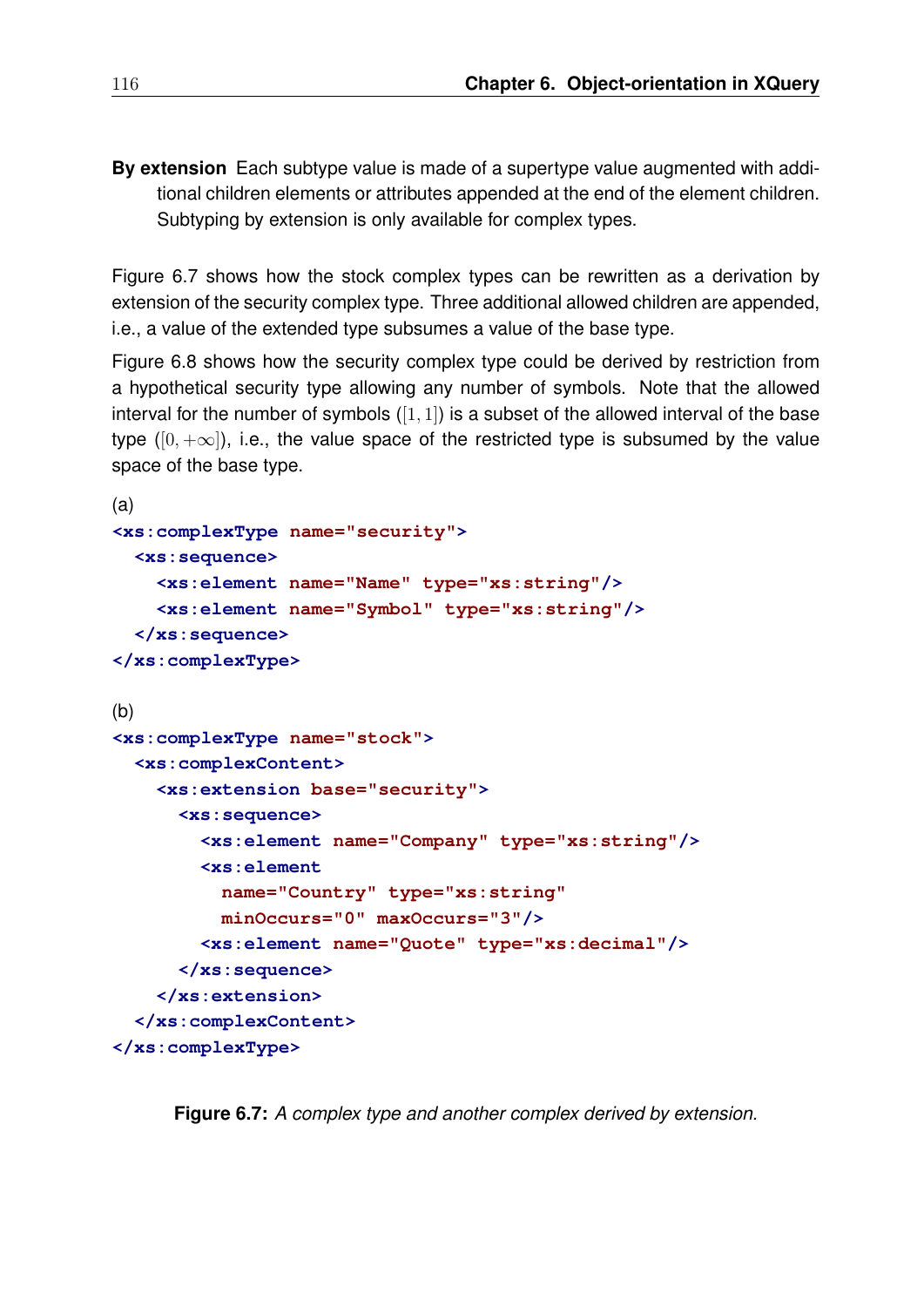```
(a)
<xs:complexType name="security-many-symbols">
  <xs:sequence>
    <xs:element name="Name" type="xs:string"/>
    <xs:element name="Symbol" type="xs:string"
      minOccurs="0" maxOccurs="unbounded"
    />
  </xs:sequence>
</xs:complexType>
(b)
<xs:complexType name="security">
  <xs:complexContent>
    <xs:restriction base="security-many-symbols">
      <xs:sequence>
        <xs:element name="Name" type="xs:string"/>
        <xs:element name="Symbol" type="xs:string"/>
      </xs:sequence>
    </xs:restriction>
  </xs:complexContent>
</xs:complexType>
```

```
Figure 6.8: A complex type and another complex derived by restriction.
```
In order to validate an element which has a subtype of the expected type, one needs to specify the type to validate against, as shown in Figure 6.9. Assuming the validator expects the type **security**, if no type were specified, it would fail when reading the Company element. If the subtype is specified (here **stock**), it will validate it against this type and accept the element as valid since it is a subtype of the expected type.

## **6.2.7 Static type vs. dynamic type**

In XQuery, all atomic or node values have a dynamic type. XQuery allows static typing, but does not requires (nor forbids) an XQuery engine to perform static analysis, i.e., detect type errors at compile time. At runtime however, it must be checked that the value of a variable or of a function parameter matches its static type if a static type is specified.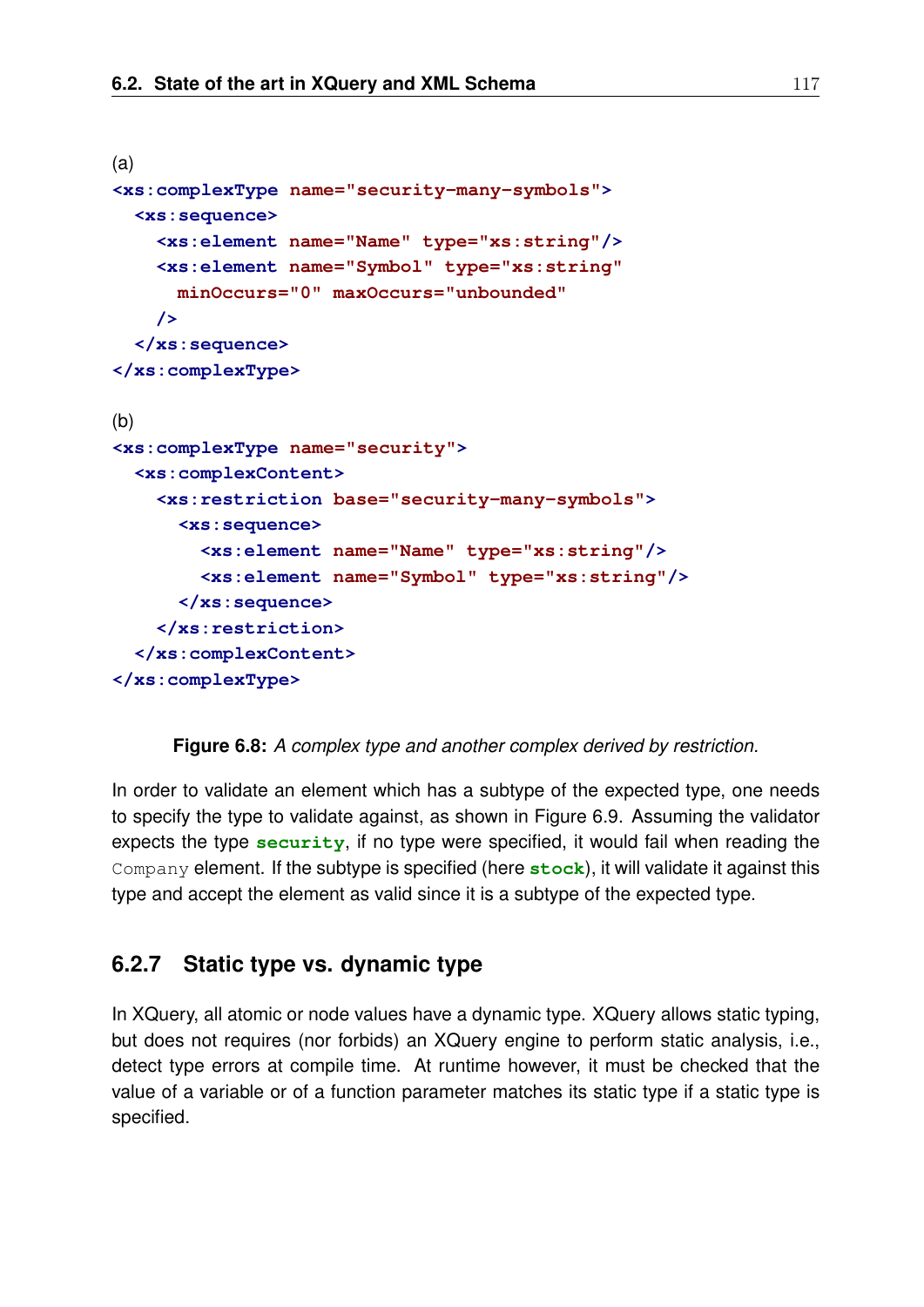```
<Stock>
 <Name>XML Corp stock</Name>
 <Symbol>XMLC</Symbol>
 <Company>XML Corporation</Company>
 <Country>U.S.A.</Country>
 <Country>Switzerland</Country>
 <Quote>3.14</Quote>
</Stock>
```
#### **Figure 6.9:** *An element valid against the subtype.*

For example, in the following expression:

```
let Si := 1let $a as xs:integer+ := 1
return $a[$i] + 2
```
at runtime, it will be checked that 1's dynamic type (**xs:integer**) matches **xs:integer+**.

An implementation supporting static typing will infer that \$a has the static type xs : inte**ger+**, that \$a[\$i] has static type **xs:integer** and that the final result has static type **xs:integer**. An implementation not supporting static typing will let the program compile and raise an error at runtime.

The dynamic type can also be a complex type. With the documents presented in Figure 6.2, the expression

```
(validate type security {doc("security.xml")/Security})/Symbol
```
has the dynamic type  $xs:string$  (simple type).

whereas the result of the following expression:

```
validate type security { doc("security.xml")/Security }
```
has the dynamic type **security** (complex type).

The static type of a variable may differ from the dynamic type of the bound item(s), i.e., an item whose dynamic type is a subtype of the static type will successfully match, as shown in the following example (where the file stock.xml contains a document valid against the complex type **stock**).

```
let $security as element(*, security)
    := validate type stock { doc("stock.xml")/Stock }
```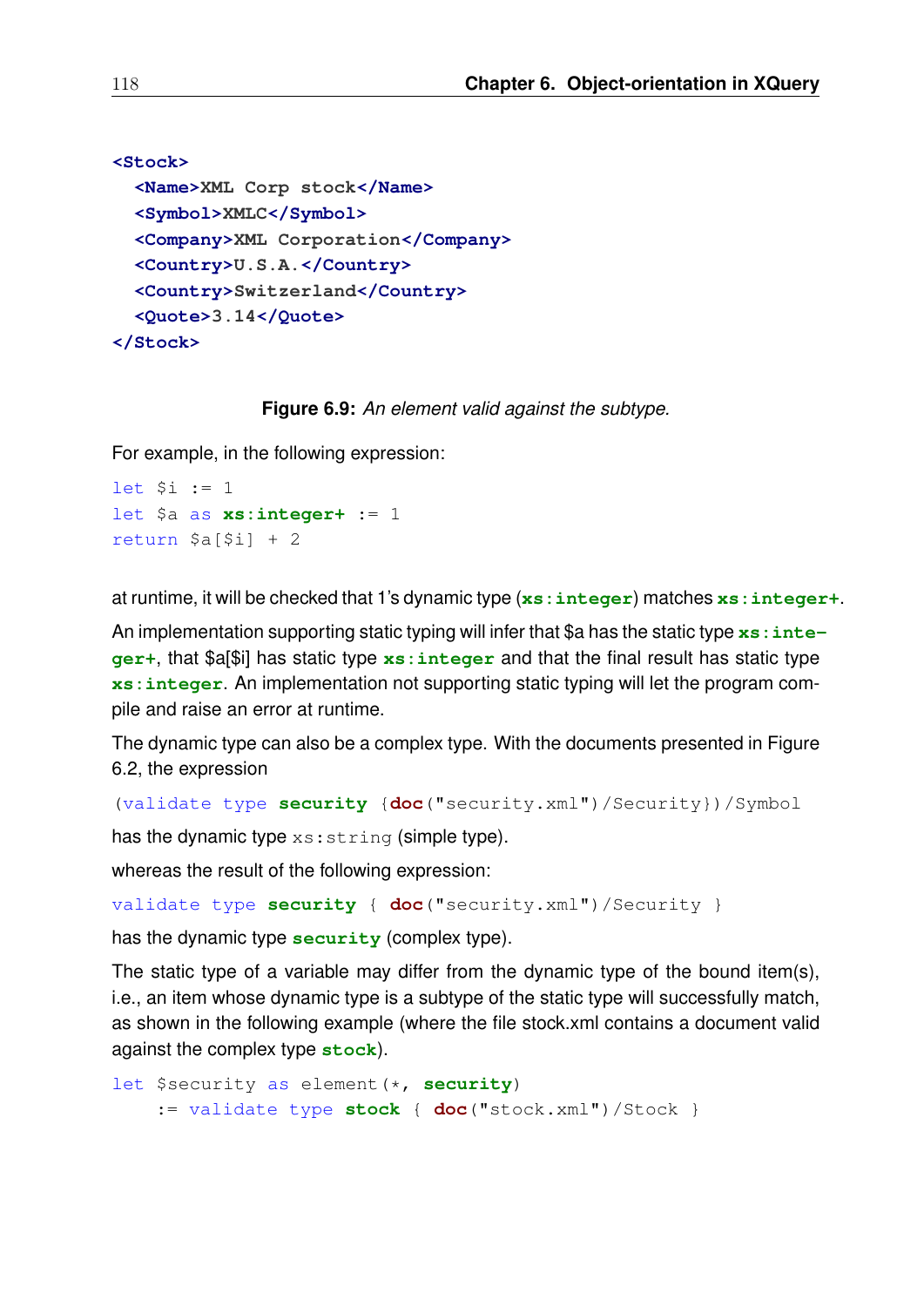## **6.2.8 Polymorphism in XQuery**

XQuery allows subtype polymorphism. This works for subtypes derived by extension, but also for subtypes derived by restriction.

For example, considering the function signature:

```
declare function
local:get-price($security as element(*, security)) as xs:decimal
```
the parameter \$security can have the dynamic type **security**, but an element with the dynamic type **stock**, derived from **security** by extension, can also be passed as a parameter.

XQuery does not support however function overloading.

## **6.2.9 Using polymorphism in the portfolio example**

Figure 6.10 shows how the fund complex type can be redefined using the new **security** supertype.

Using subtype polymorphism, the function **get-fund-price** can be split and the typeswitch can be factored out in a separate function (Figure 6.11).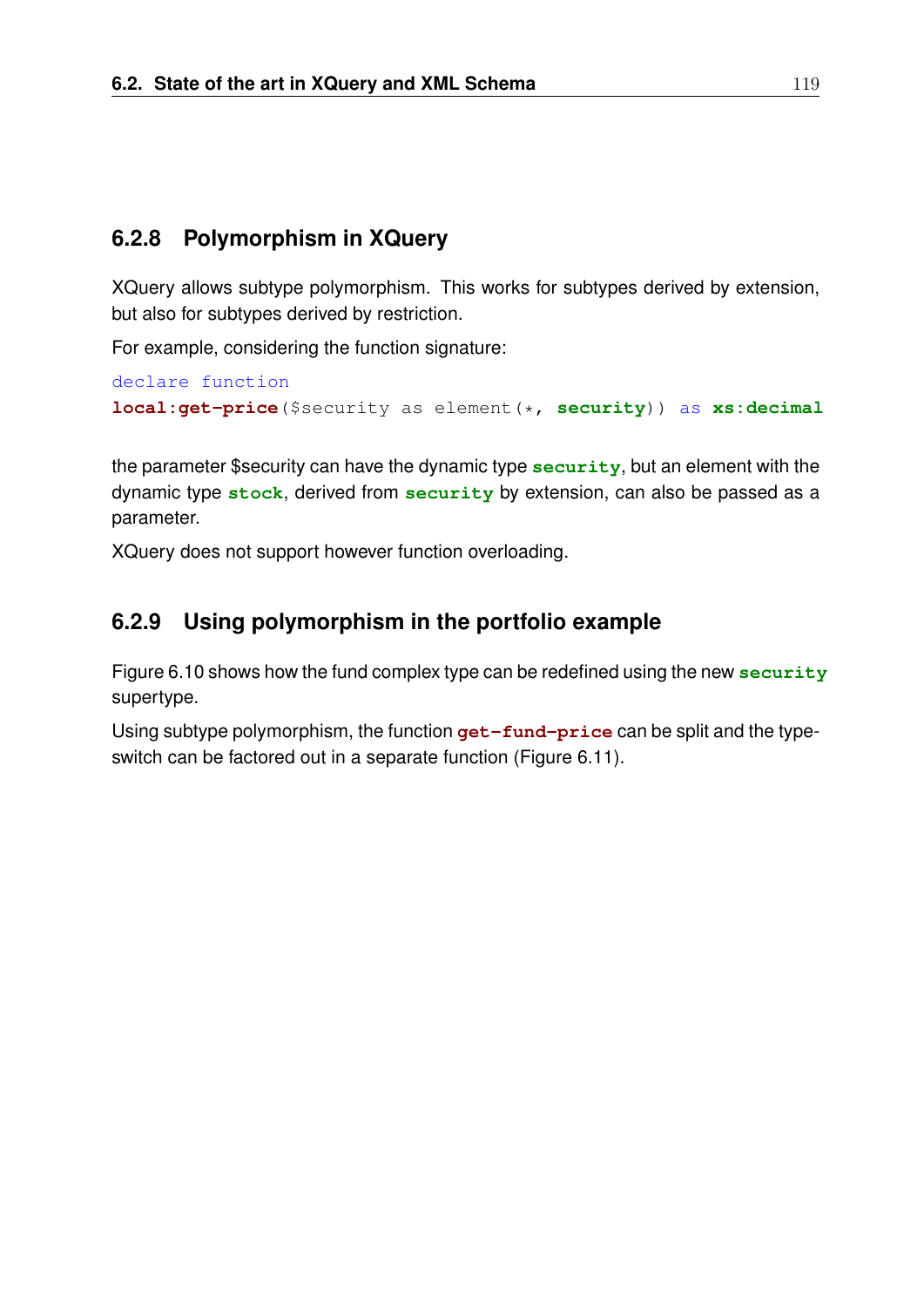```
(a)
<xs:complexType name="fund">
  <xs:complexContent>
    <xs:extension base="security">
      <xs:sequence>
        <xs:element name="Manager" type="xs:string"/>
        <xs:element name="Underlyings"
                    type="weighted-security-list"/>
      </xs:sequence>
    </xs:extension>
  </xs:complexContent>
</xs:complexType>
(b)
<xs:complexType name="weighted-security-list">
  <xs:sequence>
    <xs:element
      name="Underlying" type="xs:string"
      minOccurs="0" maxOccurs="unbounded">
      <xs:complexType>
        <xs:sequence>
          <xs:element name="Weight" type="xs:decimal"/>
          <xs:element name="Security" type="security"/>
        </xs:sequence>
      </xs:complexType>
    </xs:element/>
  </xs:sequence>
</xs:complexType>
```
**Figure 6.10:** *Redefinition of the fund schema using subtyping*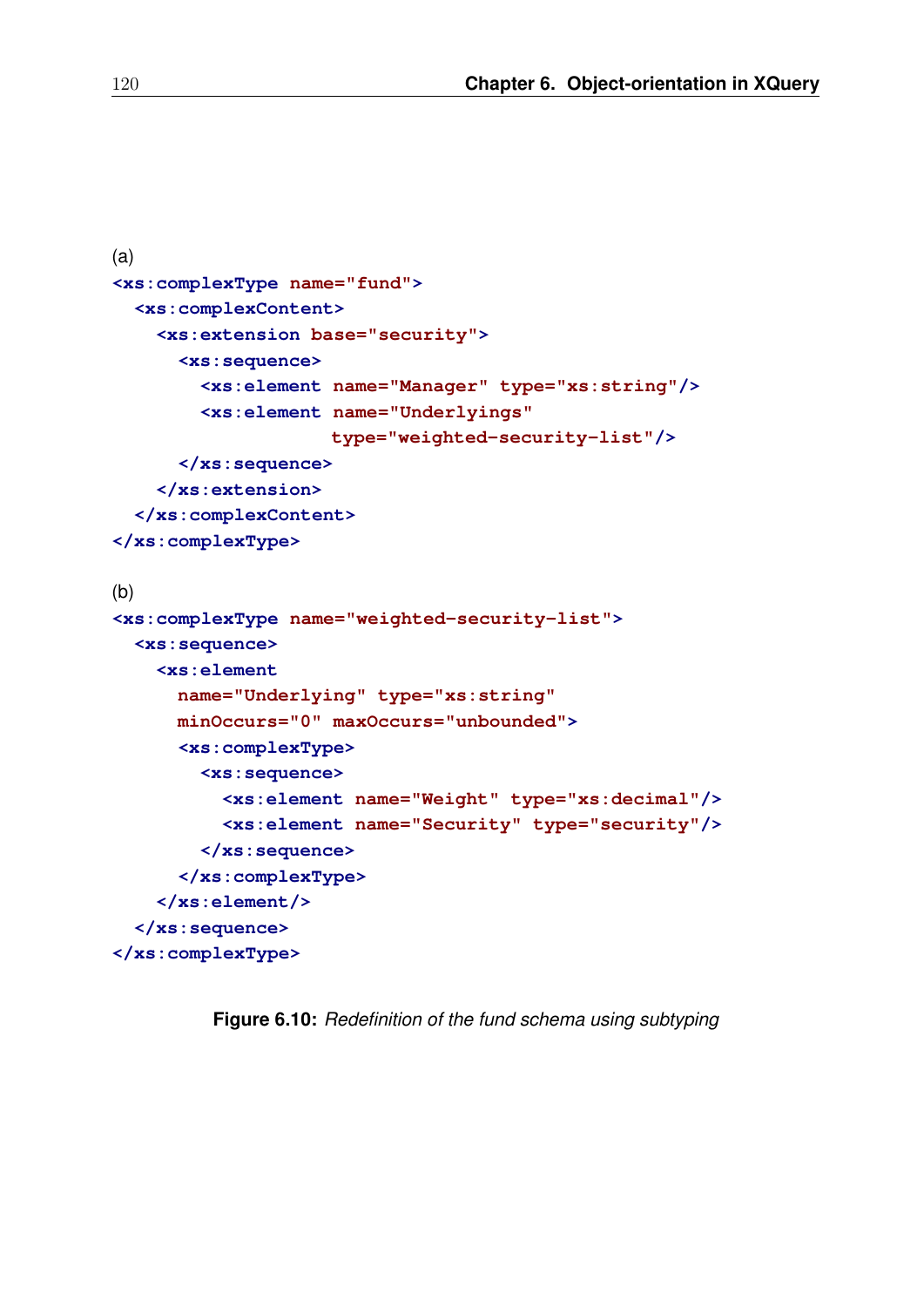```
declare function
get-fund-price($fund as element(*, fund)) as xs:decimal {
  sum(
    for $underlying in $fund/Underlyings/Underlying
    let $weight as xs:decimal := $underlying/data(Weight)
    let $security as element(*, security) :=
      $underlying/*[2]
    return
      $weight * get-security-price($security)
  )
};
declare function
get-security-price($security as element(*, security))
as xs:decimal{
 typeswitch($security)
    case element(*, stock)
   return
      get-stock-price($security)
    case element(*, fund)
    return
      get-fund-price($security)
    default return ()
};
```
**Figure 6.11:** *Functions for computing the price of stocks and funds*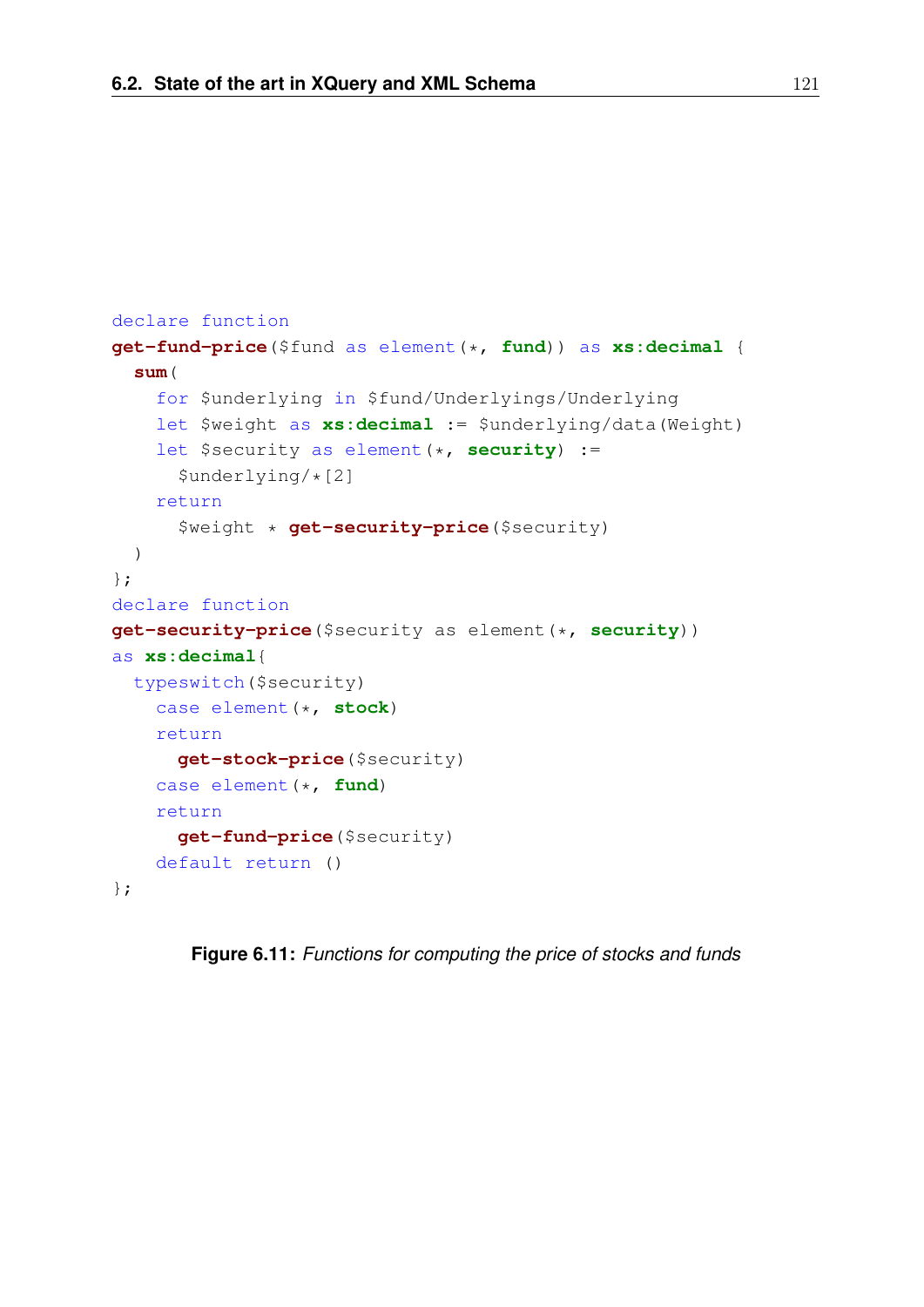## **6.3 Motivations for more object orientation in XQuery**

We are now reaching some limitations of XQuery as it is. While the typeswitch has been isolated, it is not possible to emulate dynamic binding (like it would be possible in C): Although function items are allowed, they cannot be embedded in XML.

If one wants to add a new kind of a security, like a bond, the existing code cannot be reused without any modification.

Figure 6.12 shows the new schema complex type as well as the price function for a bond.

```
(a)
<xs:complexType name="bond">
  <xs:complexContent>
    <xs:extension base="security">
      <xs:sequence>
        <xs:element name="IsCorporate" type="xs:boolean"/>
        <xs:element name="Issuer" type="xs:string"/>
        <xs:element name="IssueDate" type="xs:date"/>
        <xs:element name="InitialValue" type="xs:decimal"/>
        <xs:element name="Coupon" type="xs:decimal"/>
      </xs:sequence>
    </xs:extension>
  </xs:complexContent>
</xs:complexType>
(b)declare function
get-bond-price($bond as element(*, bond)) as xs:decimal {
  $stock/(
    InitialValue * math:pow(
      1 + Coupon div 100,
      years-from-duration(fn:current-date() - IssueDate)
  ))
};
```
**Figure 6.12:** *A schema and a function to get the listing price of a bond position.*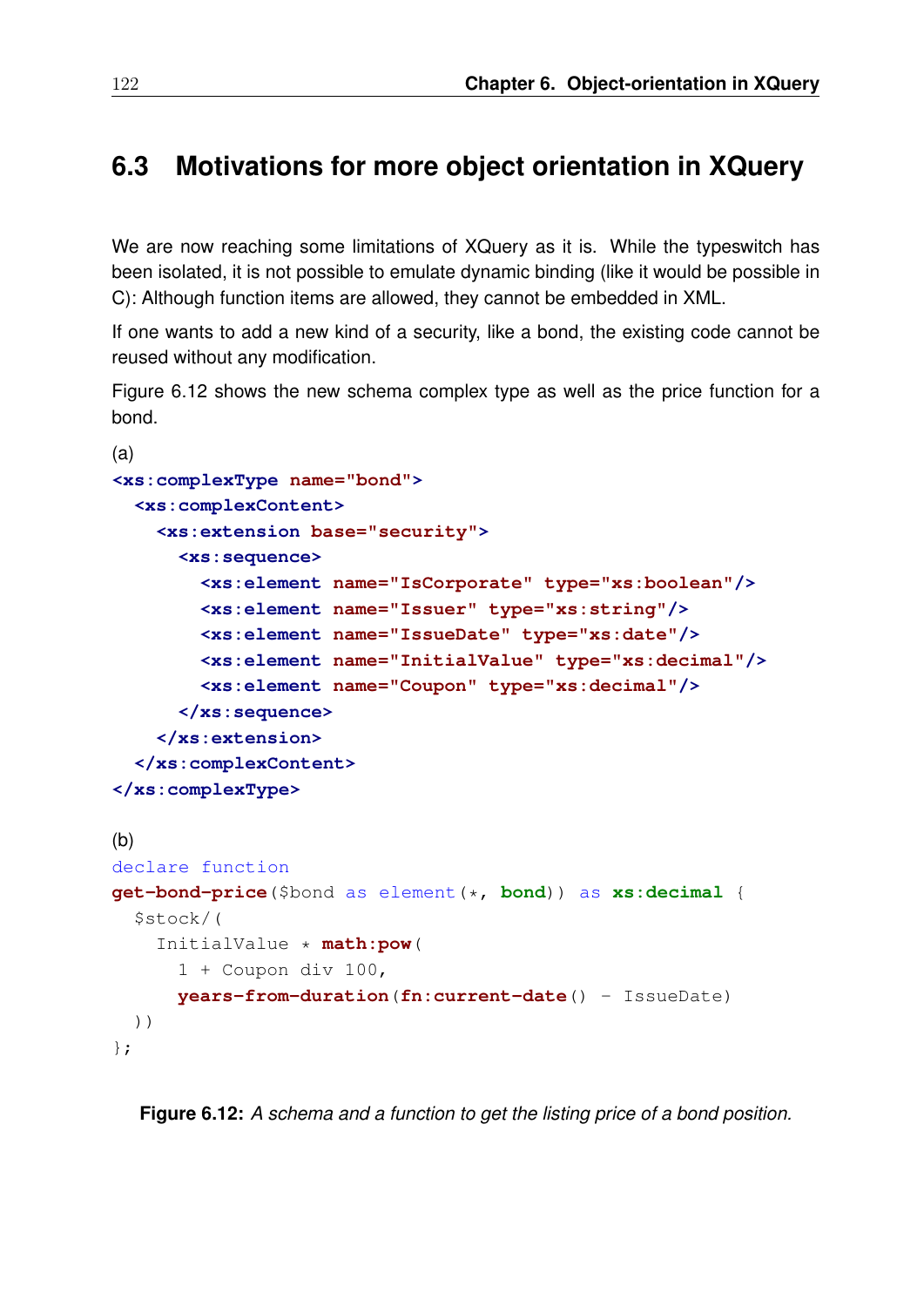Adding bonds requires tampering with the function **get-security-price** as shown on Figure 6.13. A new case must be added in the typeswitch.

XQuery already possesses many properties of the object model. XML nodes have:

- **a state** An XML node contains information in the subtree of which it is the root.
- **an identity** An XML node has an identity of its own, it is not a value. Two XML nodes with the same content do not have necessarily the same identity. An XML node keeps its identity when it is updated.
- **a lifecycle** An XML node can be read from a document, it can be built during program execution with a node constructor, it can be disposed of when no longer referenced, or it can be made persistent in a database or on a file system.
- **a location** An XML node has a location in memory. In the REST paradigm, XML resources can also be accessed remotely and updated.

XML Schema provides XQuery with a full-fledged classification scheme: complex and simple types are organized in a subtype hierarchy which forms a tree. It supports subtype polymorphism, in that an XML node can be used wherever one of its supertypes is expected.

XQuery allows the definition of modules with well-defined interfaces (function signatures). With the new XQuery 3.0, functions can be made private, which allows encapsulation by hiding implementation details at the module level.

However, XML nodes do not have behavior. They are not bound to code specific to their type. They do not exchange messages. This is the limitation addressed in this chapter.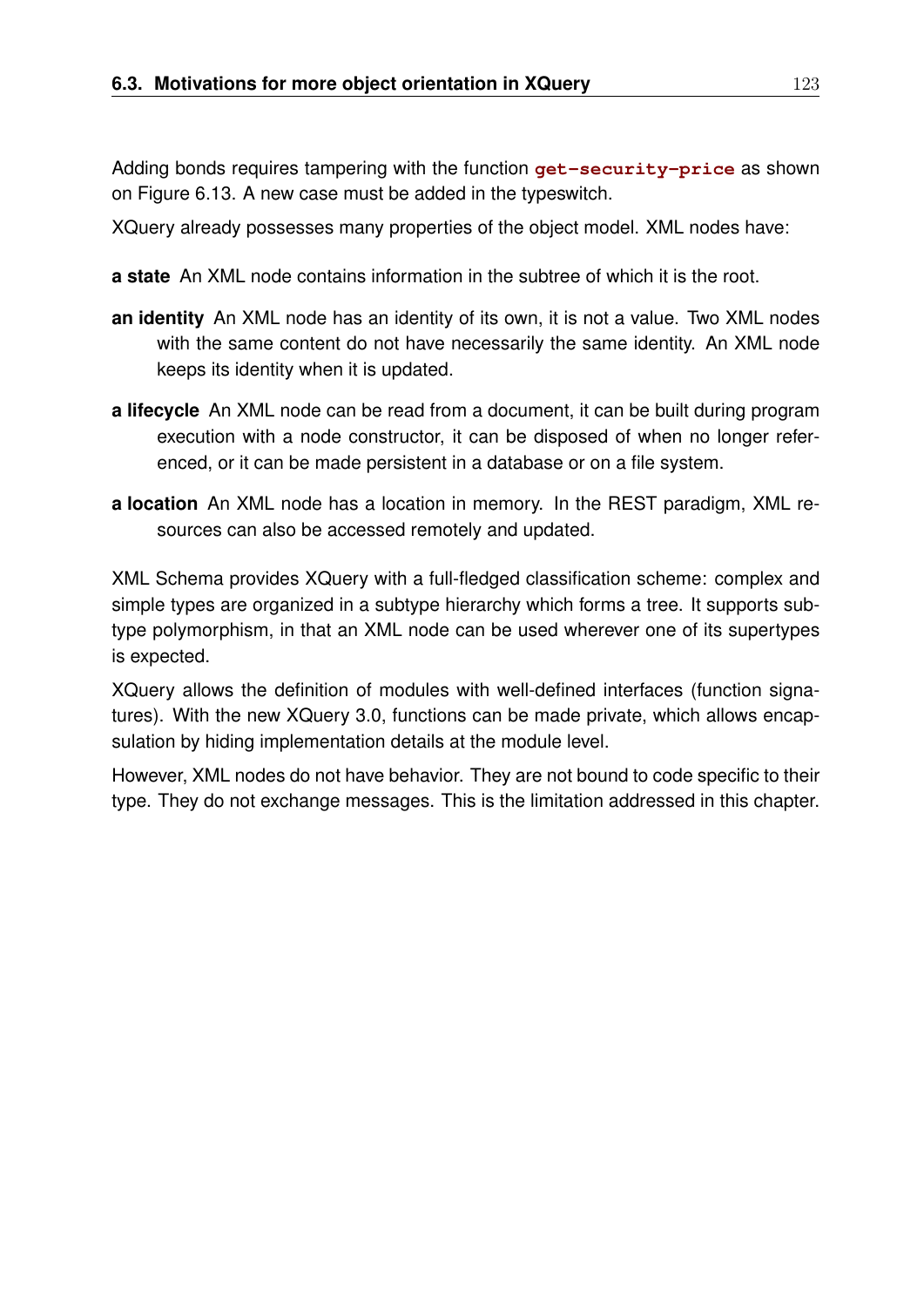```
declare function
get-security-price($security as element(*, security))
as xs:decimal{
 typeswitch($security)
    case element(*, stock)
    return
      get-stock-price($security)
    case element(*, fund)
    return
      get-fund-price($security)
    case element(*, bond) return
      get-bond-price($security)
    default return ()
};
```
**Figure 6.13:** *The updated security price getter function*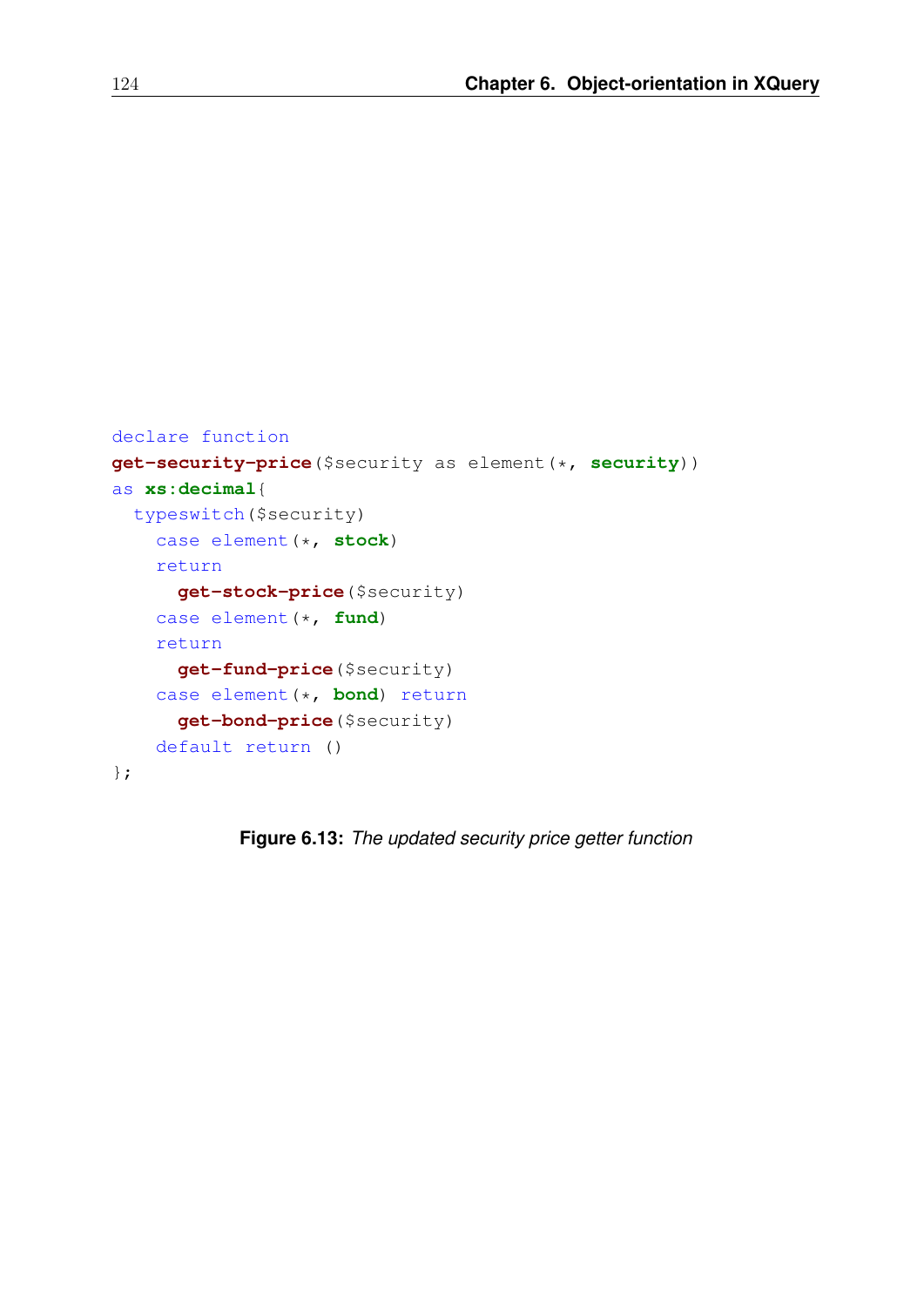## **6.4 A Human-readable format for XML Schema**

### **6.4.1 Human-readable versus XML**

XQuery exists in two variants: a human-readable form, and an XML representation known as XQueryX. XML Schema only exists in XML representation.

To introduce behavior in XML nodes, we hence are faced with two possibilities:

- Extend XML Schema and embed XQueryX code in type definitions (all XML),
- or provide a human-readable version of XML Schema in which XQuery code can be embedded (all human readable).

The first alternative is unsatisfactory: while writing an XML Schema in XML format can be reasonably done, XQuery developers write (human readable) XQuery code and not directly XQueryX code. Besides, if existing XQuery code is to be bound to a type, this would require converting it to XQueryX. The latter can be performed automatically, nevertheless XQueryX is not (and not intended to be) easy to read and debug by a human.

The second alternative requires reinventing the XML Schema wheel in human-readable form. However, it is possible to make a compromise and provide a small subset of XML Schema, close to classical classes in the object-oriented world (complex types with complex content) while still allowing binding XQuery code with an XML Schema written in XML form.

We hence contribute a human-readable form of a subset of XML Schema which can be used in the prolog of XQuery programs to define new complex types with complex content, which are the pendent of Java classes or C++ structs in XQuery.

### **6.4.2 Complex type declarations**

In addition to variable and function declarations, an XQuery prolog is extended to declare complex type declarations. A complex type declaration is made of the complex type QName, possibly an extension or restriction declaration (for subtyping), and a sequence of semi-colon-terminated attribute and element declarations.

Figure 6.14 shows a human-readable equivalent form of the complex type definitions in the schemas defined in Figure 6.7.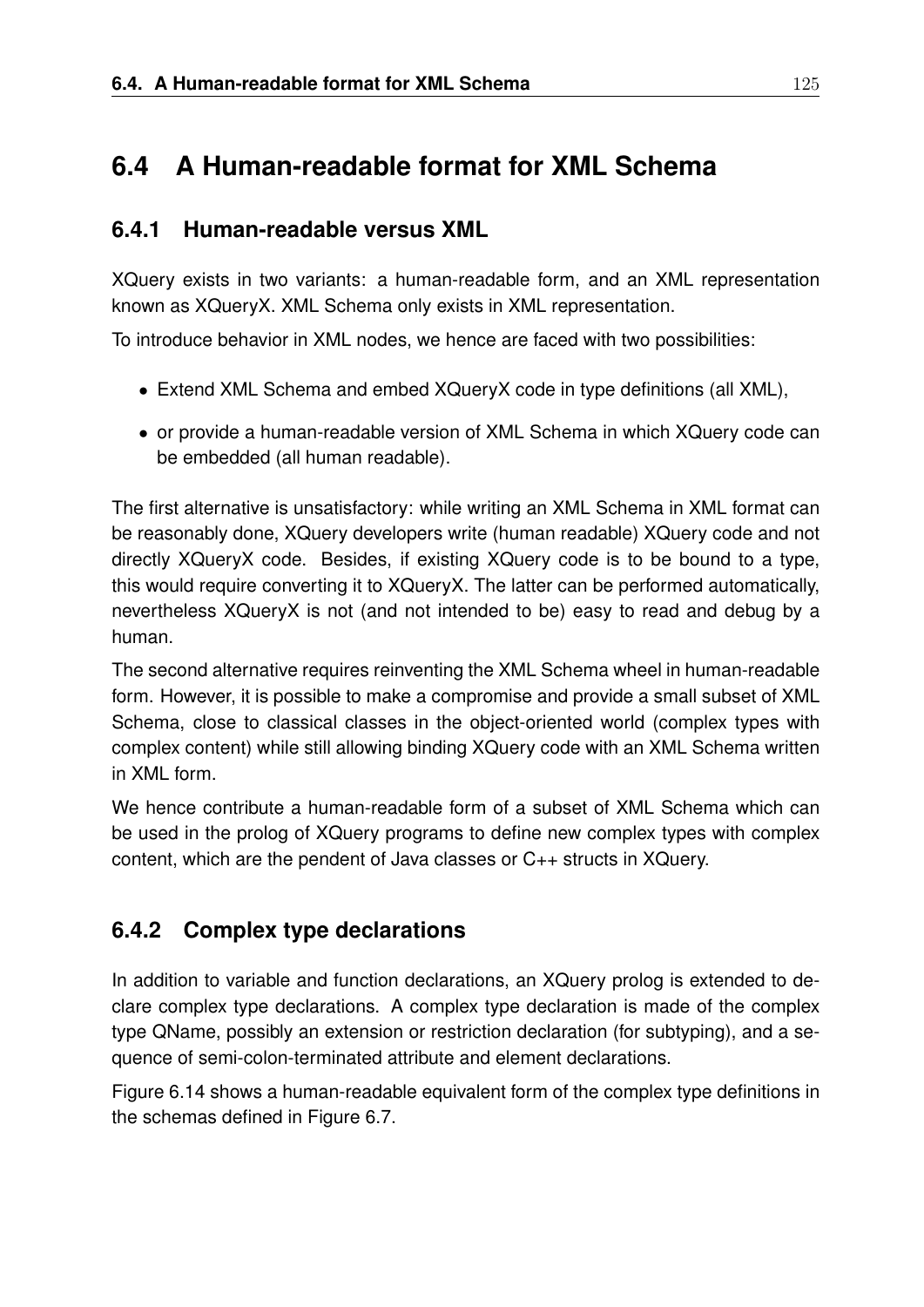```
(a)
declare complex type lib:security {
 element Name as xs:string;
 element Symbol as xs:string;
};
(b)
declare complex type lib:stock extends lib:security {
  element Company as xs:string;
  element Country as xs:string*;
 element Quote as xs:decimal;
};
```
**Figure 6.14:** *A complex type and another complex derived by extension, shown in human-readable form.*

If it is in a library module, the namespace of a complex type declaration must match the module namespace (i.e., like variables and functions).

A complex type declaration is mapped to a schema complex type declaration as shown on Figure 6.15.

### **6.4.3 Element and attribute declarations**

Complex type declarations in our extension of XQuery contain a sequence of attributes and elements. Elements and attributes are directly mapped to schema elements and attributes. Some care is required for occurrence indicators. XML Schema allows any (integer) lower bound and any (integer or infinite) upper bound for the number of elements with a given name in a complex type sequence. The XQuery sequence type syntax only allows 0, 1 and infinity as bounds. For simplicity, the human-readable syntax uses the XQuery sequence types. Figure 6.16 shows how the mapping is done.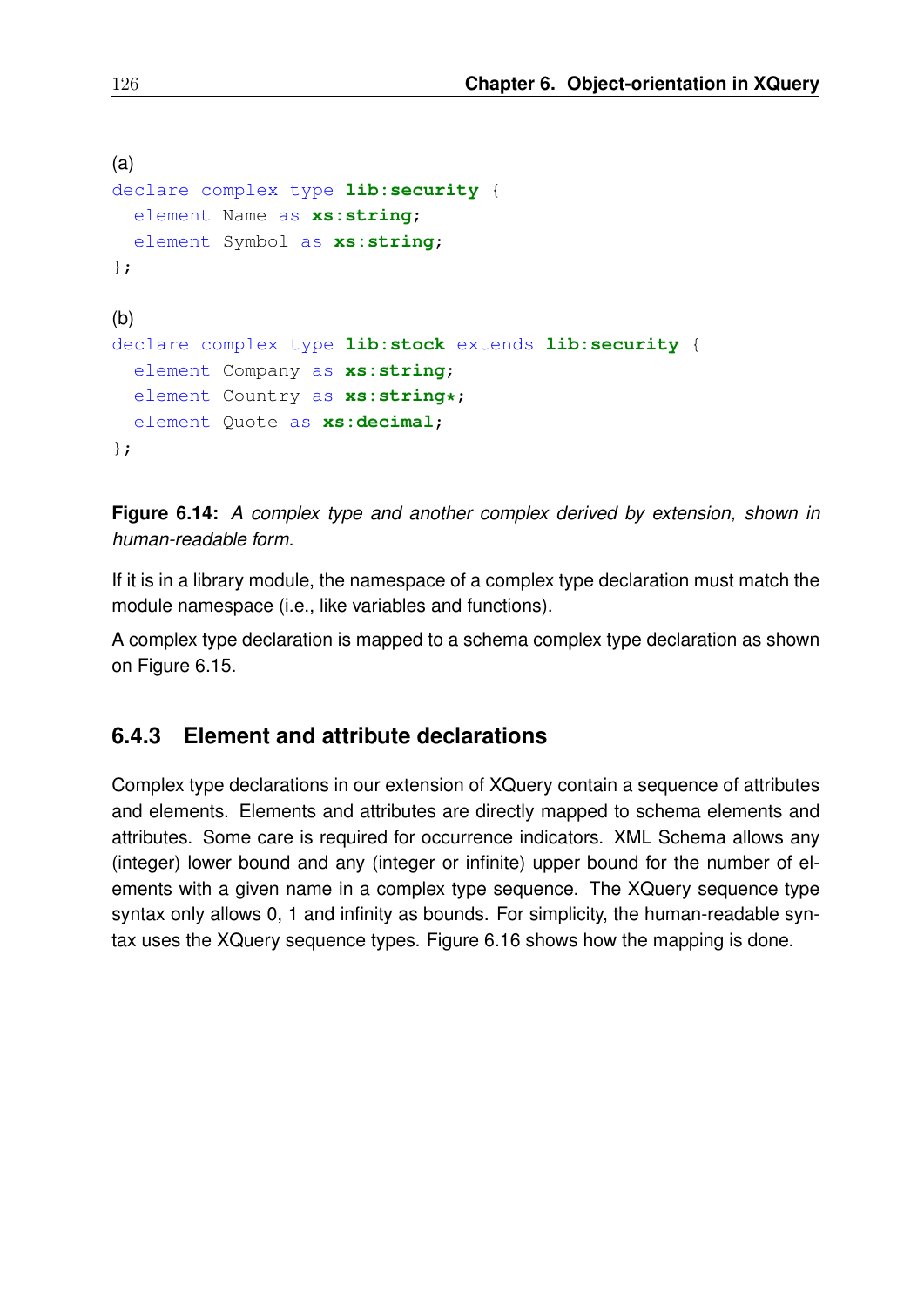```
(a)
module namespace lib = "http://www.example.com";
declare complex type lib:foo {
  ...
}
declare complex type lib:bar1 extends other:type {
  ...
}
declare complex type lib:bar2 restricts other:type {
 ...
}
(b)<xs:schema targetNamespace="http://www.example.com">
  <xs:complexType name="foo">
    <xs:sequence>
      ...
    </xs:sequence>
  </xs:complexType>
  <xs:complexType name="bar1">
    <xs:complexContent>
      <xs:extension base="other:type">
        <xs:sequence>
            ...
        </xs:sequence>
      </xs:extension>
    </xs:complexContent>
  <xs:complexType name="bar2">
    <xs:complexContent>
      <xs:restriction base="other:type">
        <xs:sequence>
            ...
        </xs:sequence>
      </xs:restriction>
    </xs:complexContent>
  </xs:complexType>
</xs:schema>
```
**Figure 6.15:** *Mapping of a human-readable complex type declaration (a) to an XML Schema document (b).*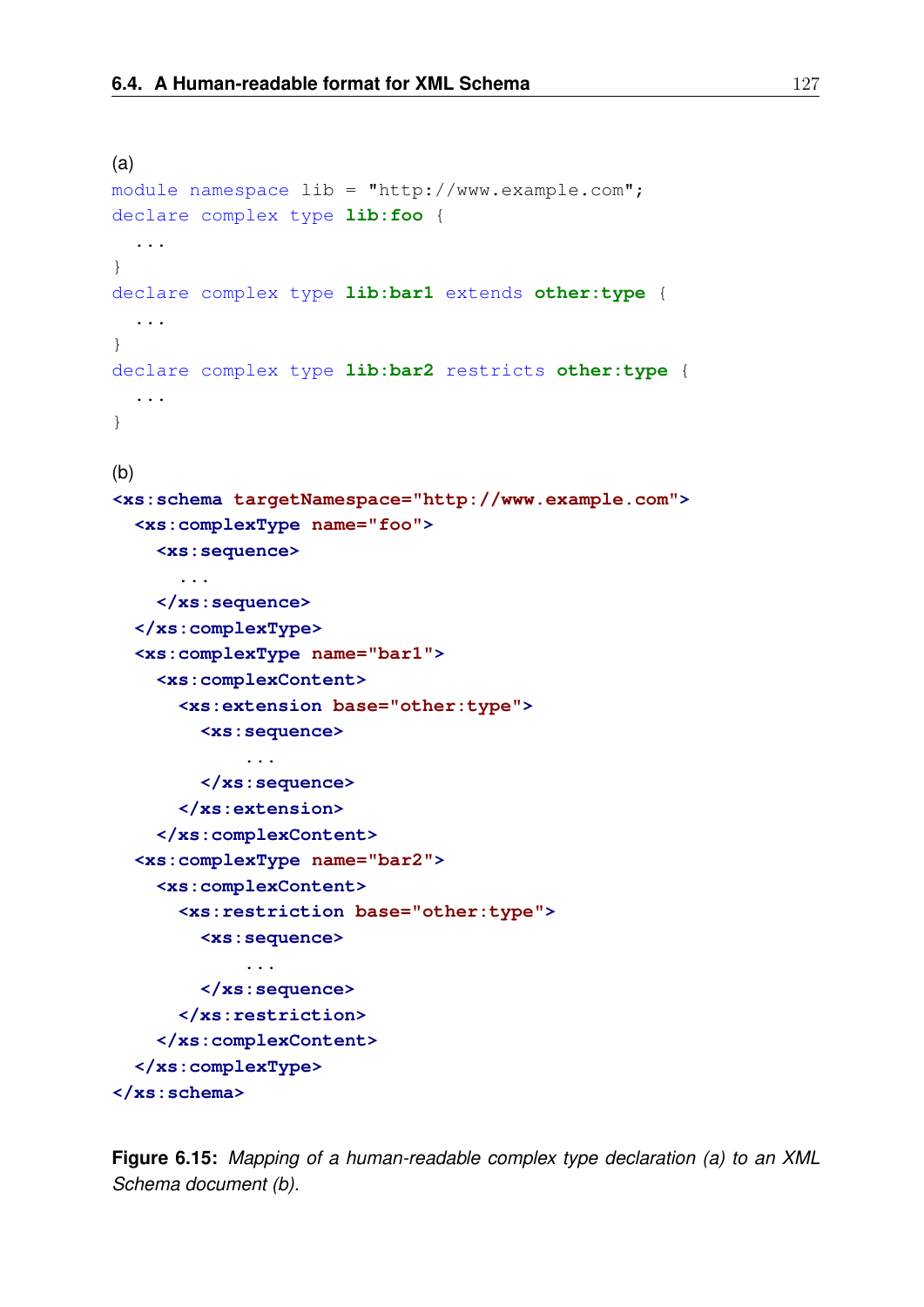```
(a)
element foo as xs:string;
element bar as other:type+;
attribute attr as xs:integer;
(b)
<xs:element name="foo" type="xs:string"/>
<xs:element name="bar" type="other:type"
minOccurs="1" maxOccurs="unbounded"/>
<xs:attribute name="attr" type="xs:integer"/>
```
**Figure 6.16:** *Mapping of a human-readable complex type declaration (a) to an XML Schema document (b).*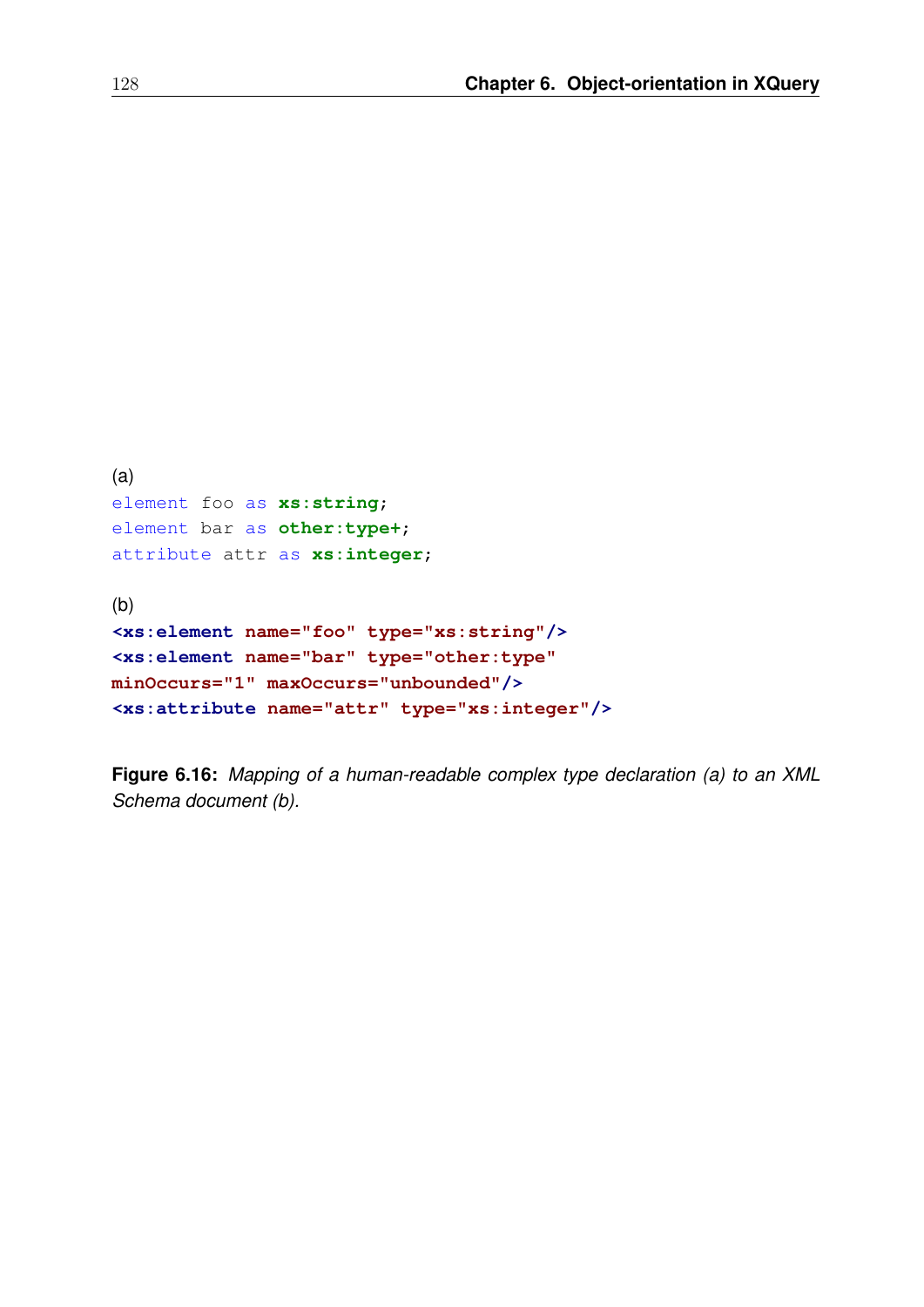### **6.5 Methods: Introducing behavior in XQuery**

Now that a human-readable version of a subset of XML Schema has been defined, we can embed methods inside complex types. The static context is augmented with method signatures (name, arity and static types of the parameters, but also the name of the complex type containing the method). The dynamic context is augmented with method implementations. A method implementation maps an instance of the complex type as well as the actual parameters to its return type.

#### **6.5.1 Method declarations**

A method declaration is found at the same location as element and attribute declarations within a complex type. Its syntax, i.e., signature and body, is very similar to that of a function. Unlike a function, though, a method can be abstract, in which case case its signature appears in the static context, and its implementation in the dynamic context is present but empty.

```
(a)
declare complex type lib:security {
 element Name as xs:string;
 element Symbol as xs:string;
 method get-price() as xs:decimal abstract;
};
(b)declare complex type lib:stock extends lib:security {
  element Company as xs:string;
  element Country as xs:string*;
  element Quote as xs:decimal;
  method get-price() as xs:decimal {
    Quote
  };
};
```
**Figure 6.17:** *Declaration of the method* **get-price***.*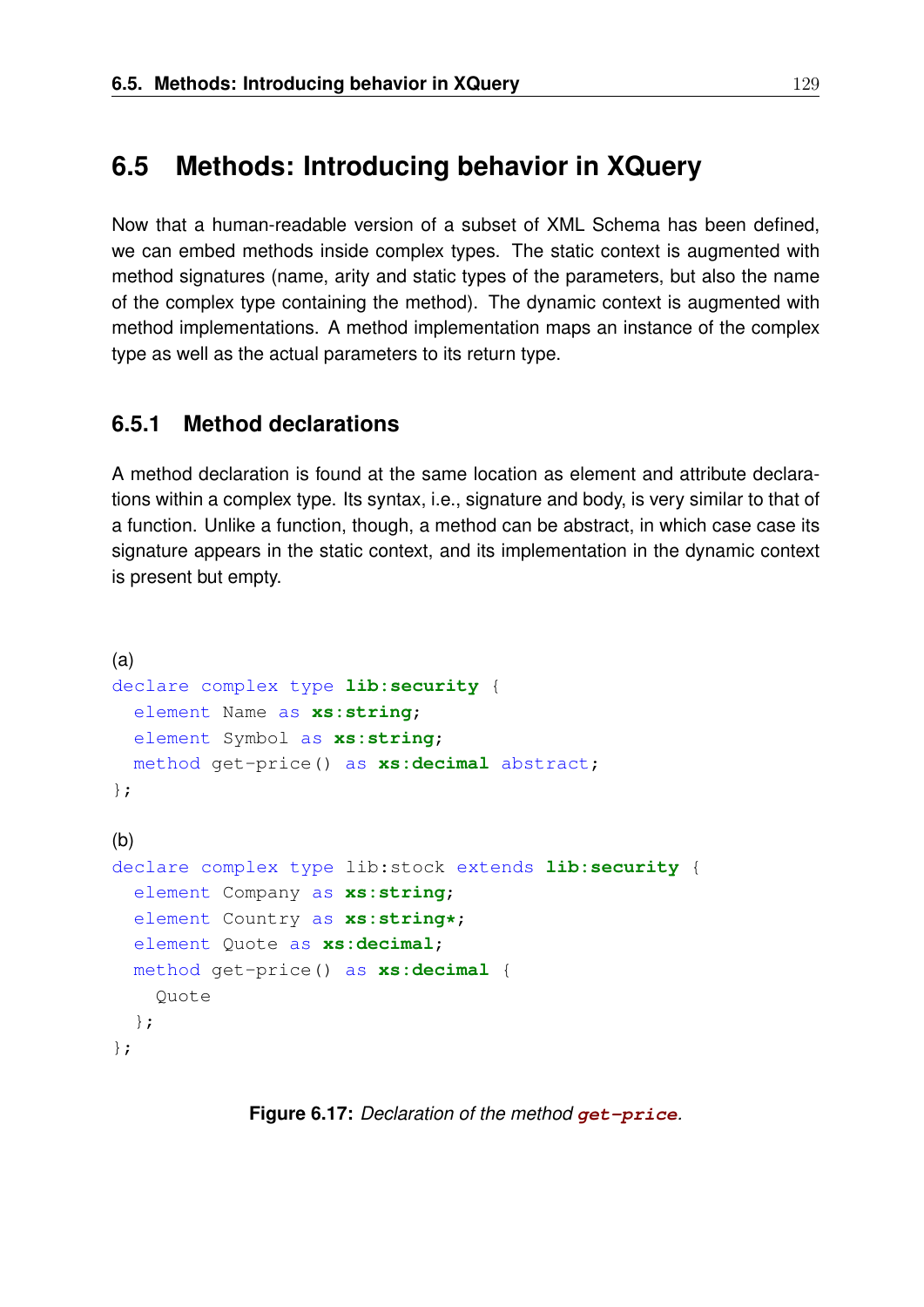### **6.5.2 Inheritance**

When a complex type is derived from another complex types, it inherits its method signatures and implementations. It may also override a supertype method by defining a method with the same name and arity.

When a complex type is defined, the signatures of its methods are added to the static context and their implementations to the dynamic context. If the complex is derived from a supertype, this (recursively) includes the inherited methods that have not been overridden.

### **6.5.3 Method resolution and dynamic binding**

Given an instance of a complex type, it is possible to invoke a method defined for this complex type. The syntax is the same as function calls. The idea is that a matching method is used if available, otherwise a matching function is used.

The semantics of a function call is changed as follows.

During static typing analysis (if supported), a static error is thrown if there is:

- 1. neither a method signature in the static context
	- for the dynamic type of the current context item
	- with the same name
	- with the same arity
- 2. nor a function signature in the static context
	- with the same name
	- with the same arity

During dynamic evaluation,

- 1. if there is a matching method implementation in the dynamic context
	- for the dynamic type of the current context item
	- with the same name
	- with the same arity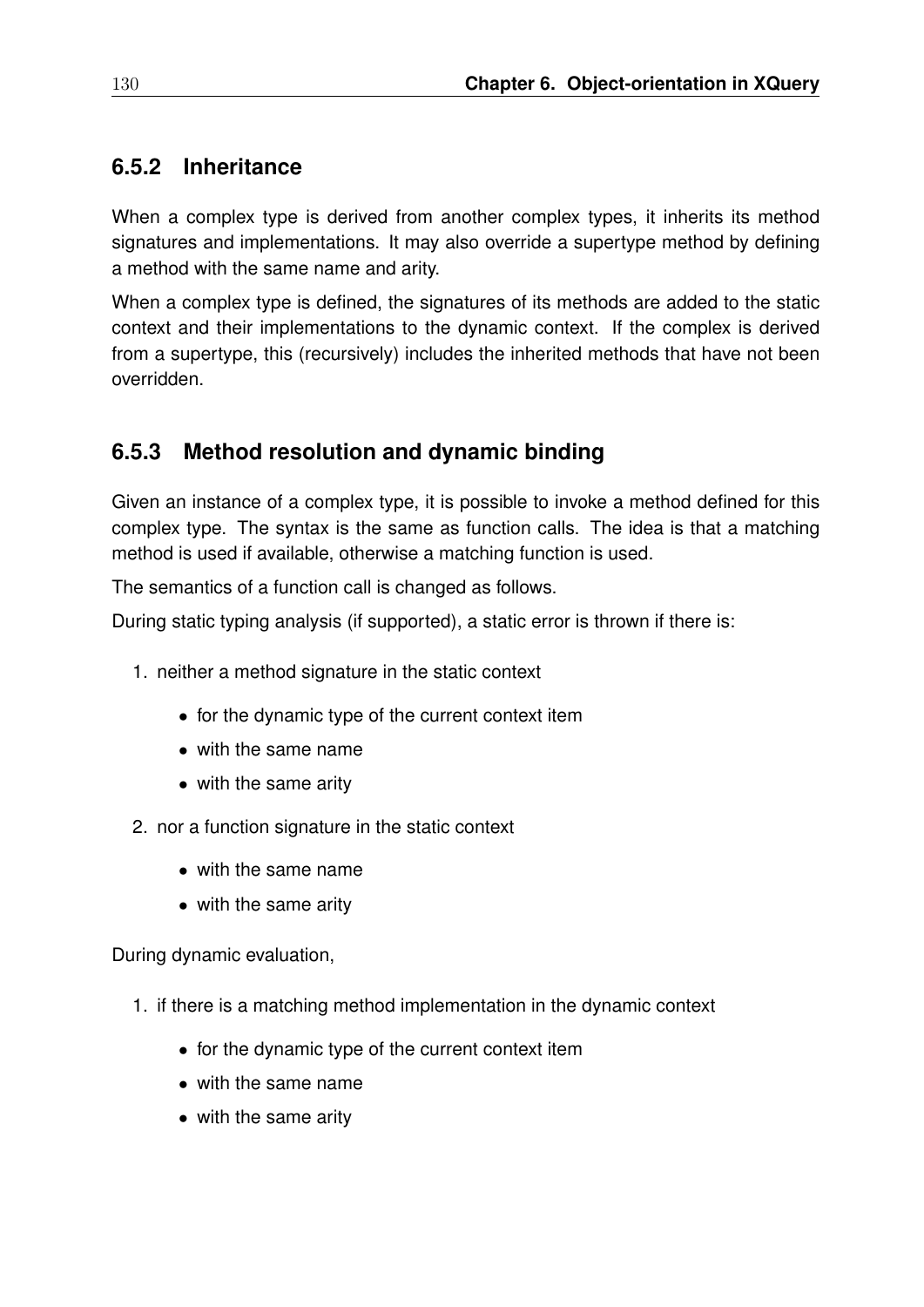then it used as described below, except if it is empty (abstract method) in which case a dynamic error is thrown.

2. if there is a matching function implementation in the dynamic context, it is used and the function call is evaluated as described in the current specification.

### **6.5.4 Method call evaluation**

In XQuery, during a function evaluation, the context item is not set. In comparison to Java, it is equivalent to not having any *this* construct like in static methods. Since we are introducing behavior and methods in XQuery, we need to slightly adapt the semantics of function calls to define that of method calls, as follows.

A method call is evaluated like a function call, except that the body expression is evaluated with a context item set to the node item, with a context size of 1 and a context position of 1.

Figure 6.18 shows the implementation of the method **get-price** for the type **fund**. It contains a method call (**get-price**) on each underlying security. Not that the semantics we have given correspond to dynamic binding: for each of the securities, the method corresponding to its dynamic type (**stock** or **fund**) will be selected. An error will be raised if a direct instance of the supertype is found in the fund.

### **6.5.5 Binding method to existing XML Schemas**

For behavior to be available with any complex type (even those not representable in human-readable format), it is possible to split the declaration between the layout in XML Schema and the methods and constructors in XQuery.

Figure 6.19 shows how this is done using the keywords "defined in schema".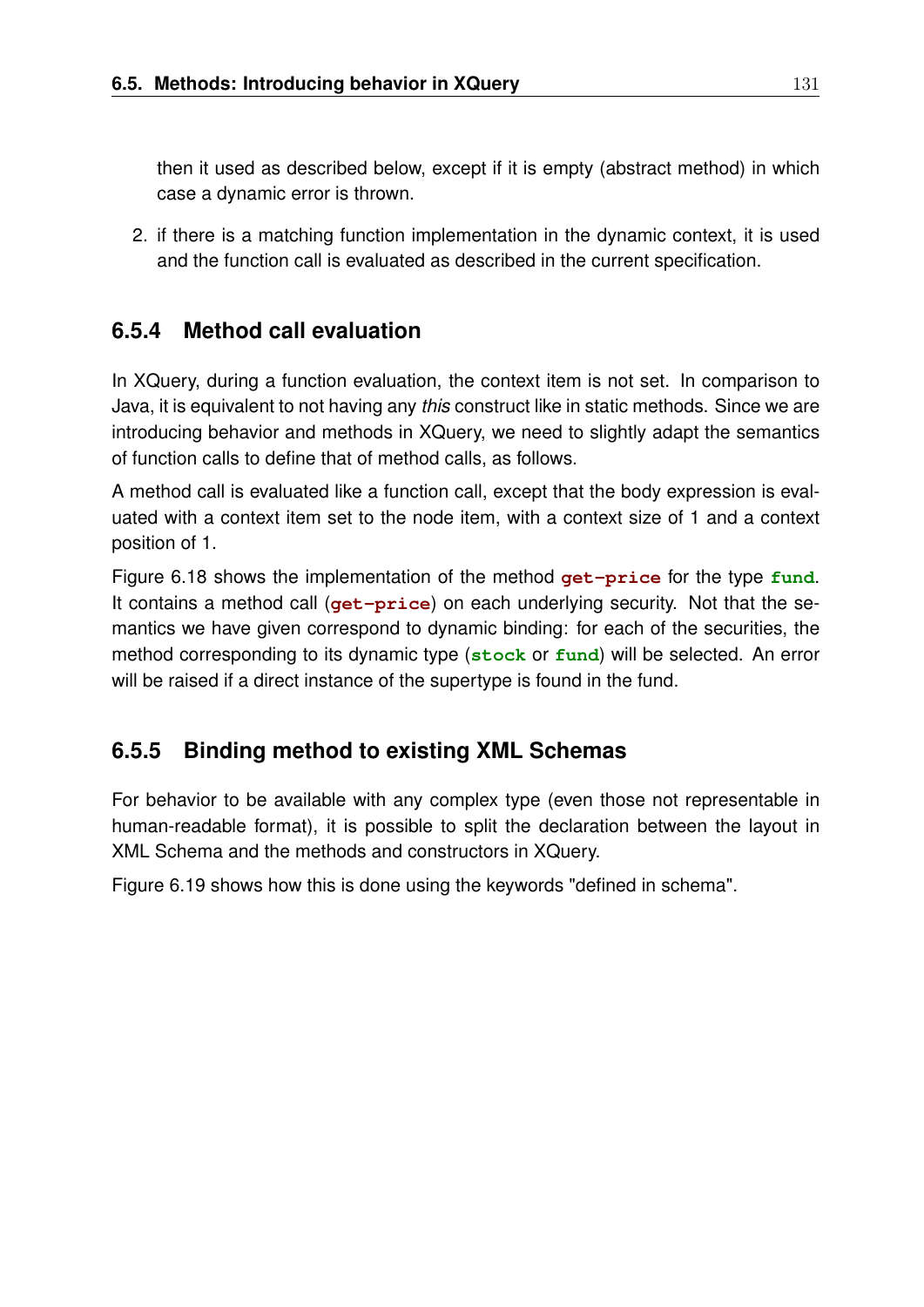```
declare complex type lib:fund extends lib:security {
  element Manager as xs:string;
  element Underlyings as list:weighted-security-list*;
  method get-price() as xs:decimal {
   sum(
      for $underlying in Underlyings/Underlying
      let $weight as xs:decimal := $underlying/data(Weight)
      let $security as element(*, security) :=
        $underlying/*[2]
      return
        $weight * $security/get-price()
    )
  };
};
```
**Figure 6.18:** *Declaration of the method* **get-price** *for the type fund. It itself calls a method.*

```
import schema namespace lib = "http://www.example.com/securities";
declare complex type lib:fund defined in schema {
 method get-price() as xs:decimal {
    sum(
      for $underlying in Underlyings/Underlying
      let $weight as xs:decimal := $underlying/data(Weight)
      let $security as element(*, security) :=
        $underlying/*[2]
      return
        $weight * $security/get-price()
    )
  };
};
```
**Figure 6.19:** *Binding a method to a complex type declared in a schema.*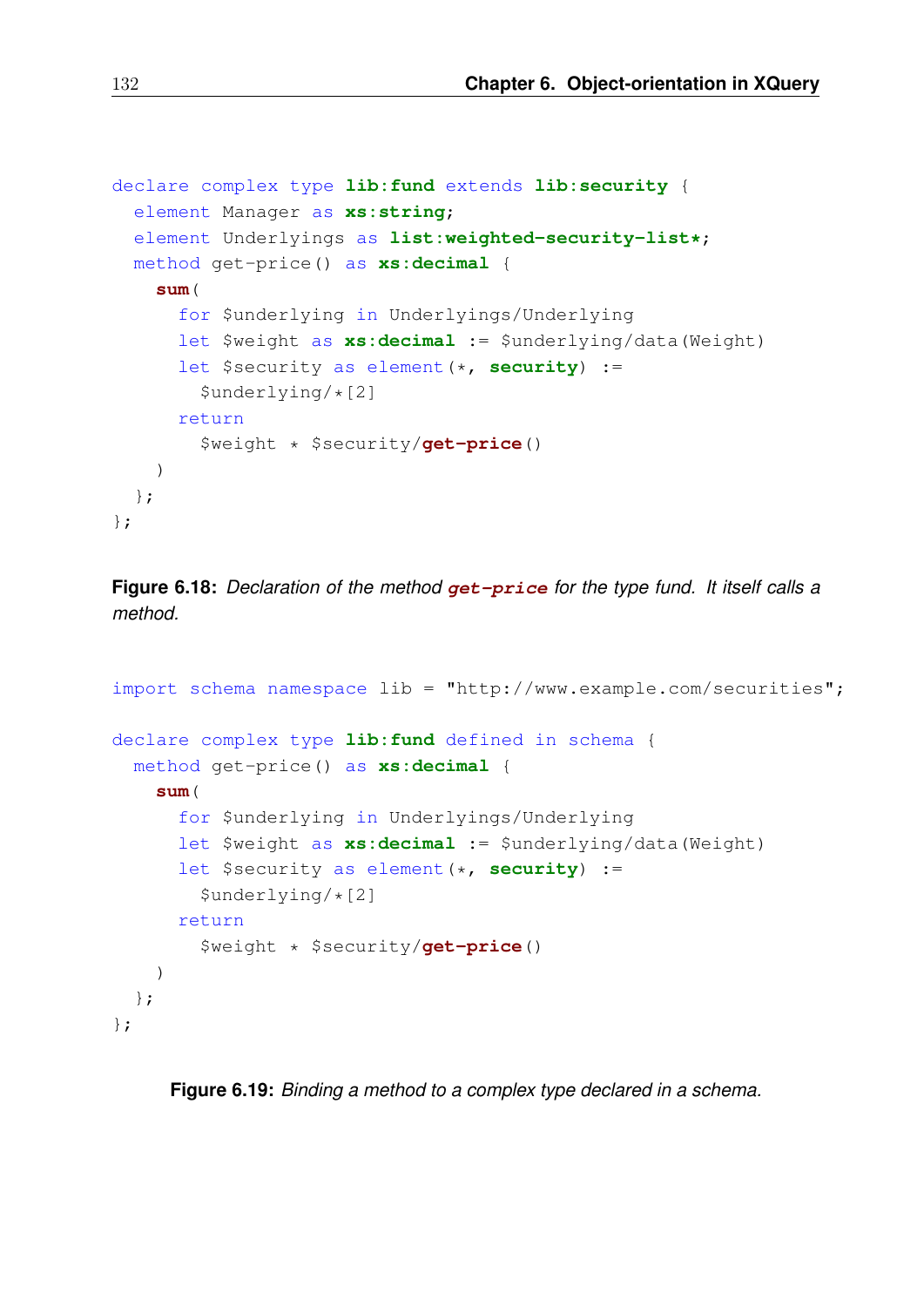### **6.6 Constructors for complex types**

XQuery has a constructor syntax for simple types, which has the same semantics as a cast. For example,

**xs:integer**("1")

delivers an atomic item with the atomic type **xs:integer** and the atomic value 1. It actually casts its parameter to the target type.

We contribute an extension that allows constructors for complex types.

### **6.6.1 Constructor declarations**

Constructors can be declared together with elements, attributes and methods in a complex type. The static context is extended with constructor signatures (name of the complex type, arity, static type of the parameters). The dynamic context is extended with constructor implementations (mapped to complex types).

### **6.6.2 Constructor call**

When a constructor is used, as shown on Figure 6.21, the implementation is retrieved from the dynamic context (same complex type, same arity), and an error is raised if it is not found. The body expression is then evaluated, with no context item set. The resulting value is validated against the complex type before being returned.

Figure 6.22 shows two constructors for the complex type **fund**. One of them builds an empty fund, the other one accepts underlyings.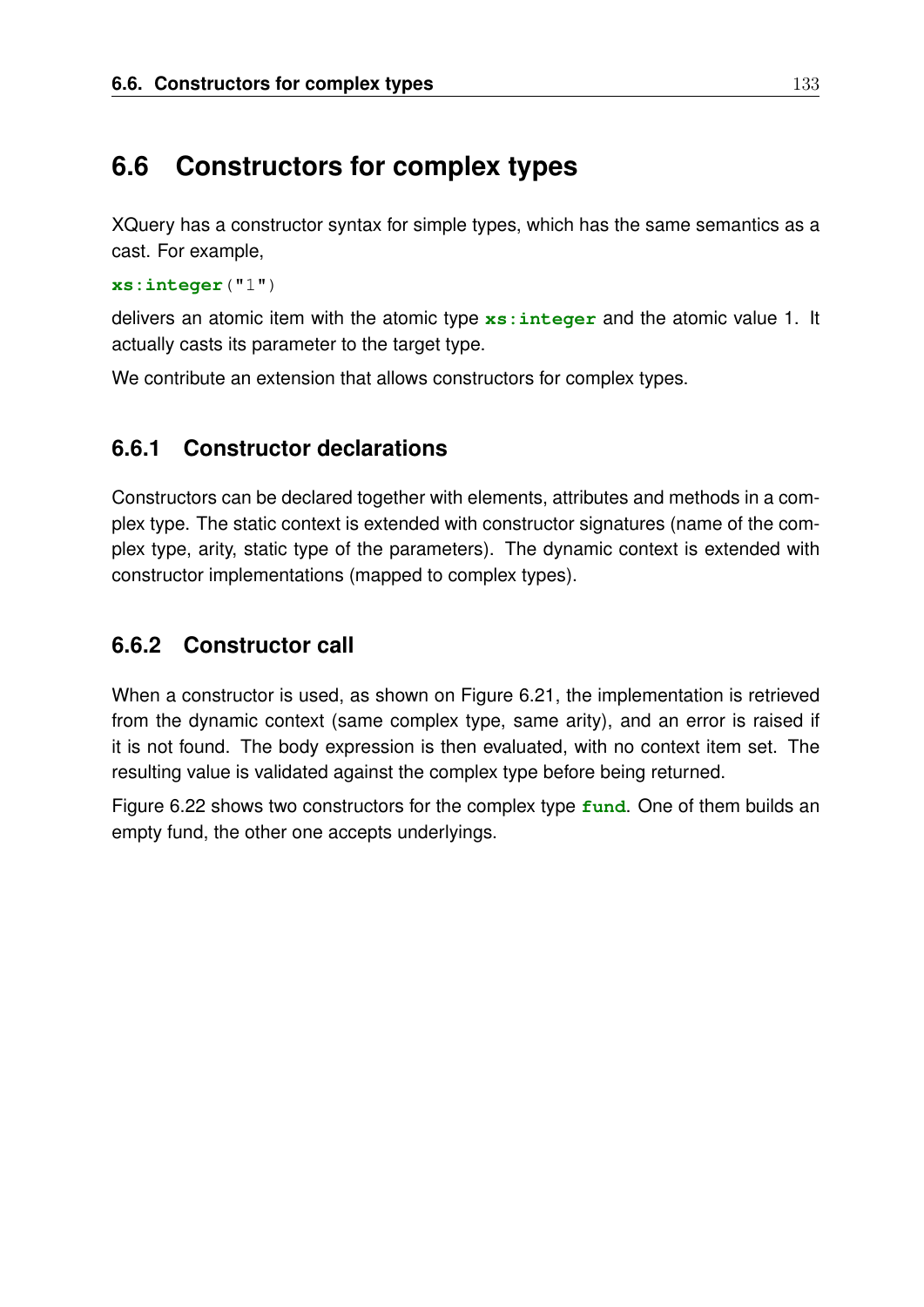```
declare complex type lib:stock extends lib:security {
  element Company as xs:string;
 element Country as xs:string*;
  element Quote as xs:decimal;
 method get-price() as xs:decimal {
    Quote
  };
  constructor (
    $name as xs:string,
    $symbol as xs:string,
    $company as xs:string,
    $countries as xs:string+,
    $quote as xs:decimal)
  {
    <Stock>
      <Name>{$name}</Name>
      <Symbol>{$symbol}</Symbol>
      <Company>{$company}</Company>
      {
        for $country in $countries
        return
          <Country>{$country}</Country>
      }
      <Quote>{$quote}</Quote>
    </Stock>
  };
};
```
**Figure 6.20:** *Declaration of a constructor for the complex type* **stock***.*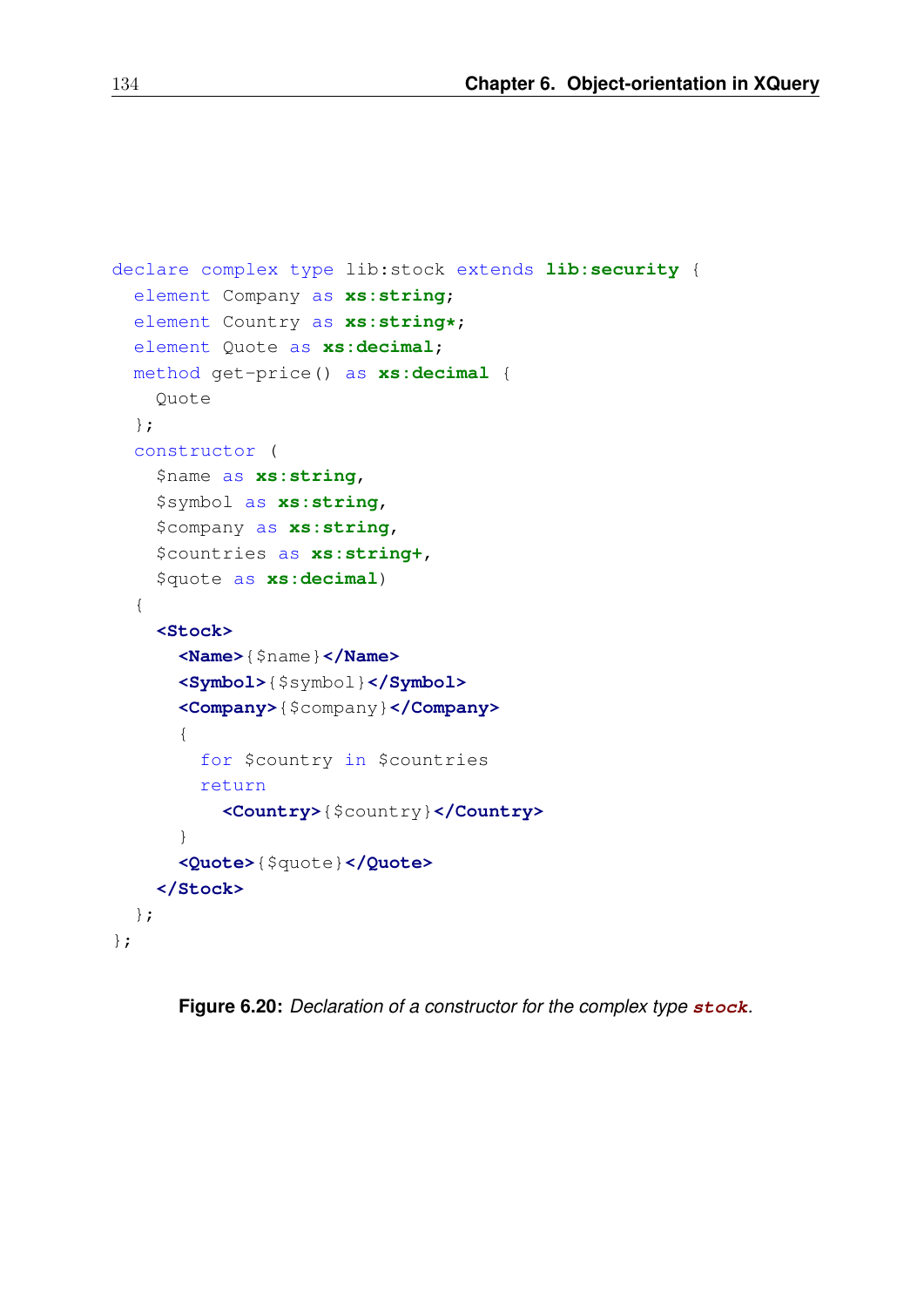```
stock(
 "XML Corp Stock",
 "XMLC",
 "XML Corporation",
 ("U.S.A.", "Switzerland"),
  3.14)
```
**Figure 6.21:** *Use of a constructor for the complex type* **stock***.*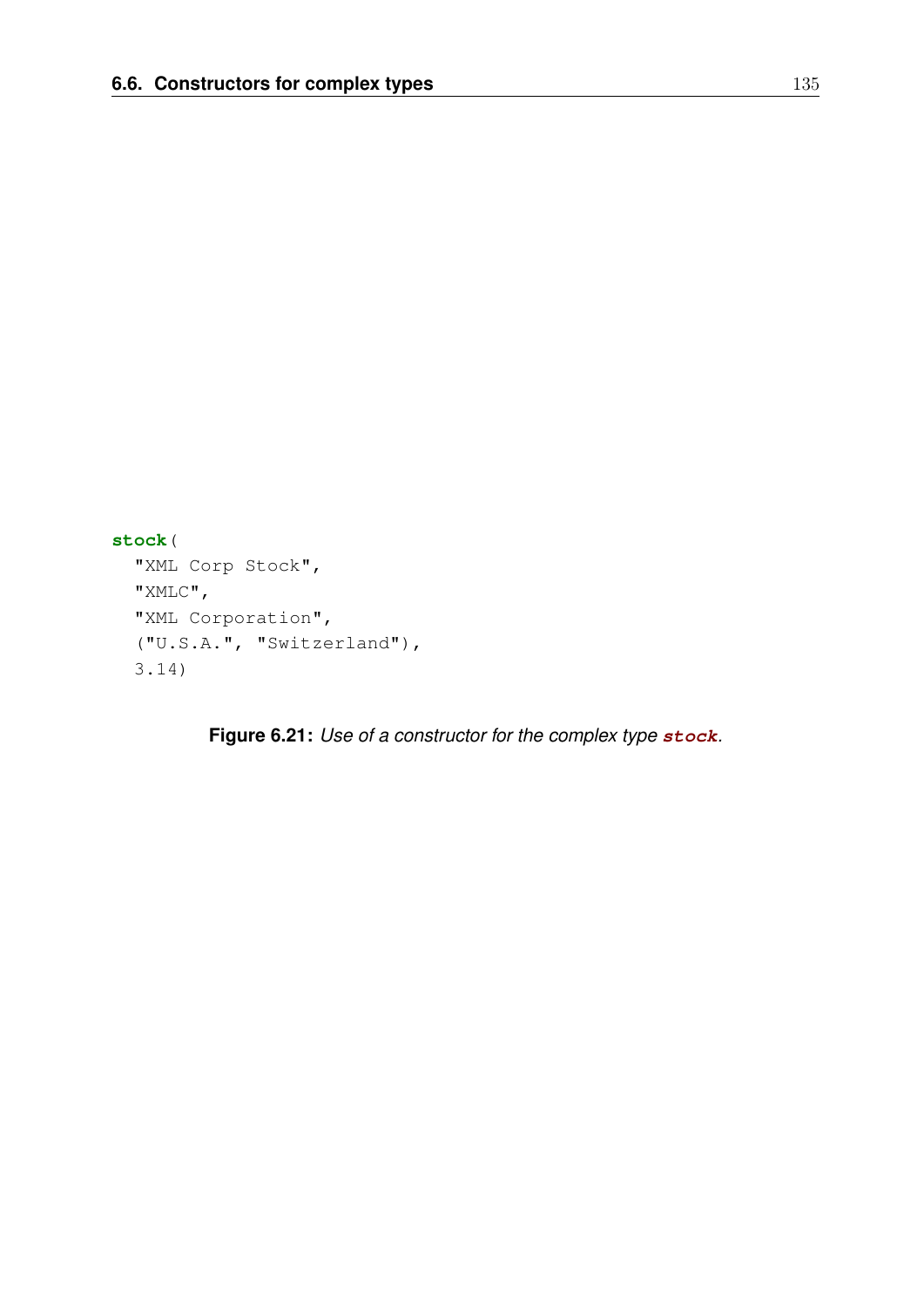```
declare complex type lib:fund extends lib:security {
  ...
  constructor (
    $name as xs:string,
    $symbol as xs:string,
    $manager as xs:string,
    $underlyings as element(*, security)+,
    $weights as typenamexs:decimal+)
  {
    <Fund>
      <Name>{$name}</Name>
      <Symbol>{$symbol}</Symbol>
      <Manager>{$manager}</Manager>
      <Underlyings>
      {
        for $security at $p in $underlyings
        return
          <Underlying>
            <Weight>{$weights[$p]}</Weight>
            {copy $s := $security
            modify rename node $s to "Security"
            return $s}
          </Underlying>
      }
      </Underlyings>
    </Fund>
  };
  constructor ($name as xs:string, $symbol as xs:string
    $manager as xs:string)
  {
    <Fund>
      <Name>{$name}</Name>
      <Symbol>{$symbol}</Symbol>
      <Manager>{$manager}</Manager>
      <Underlyings></Underlyings>
    </Fund>
  };
};
```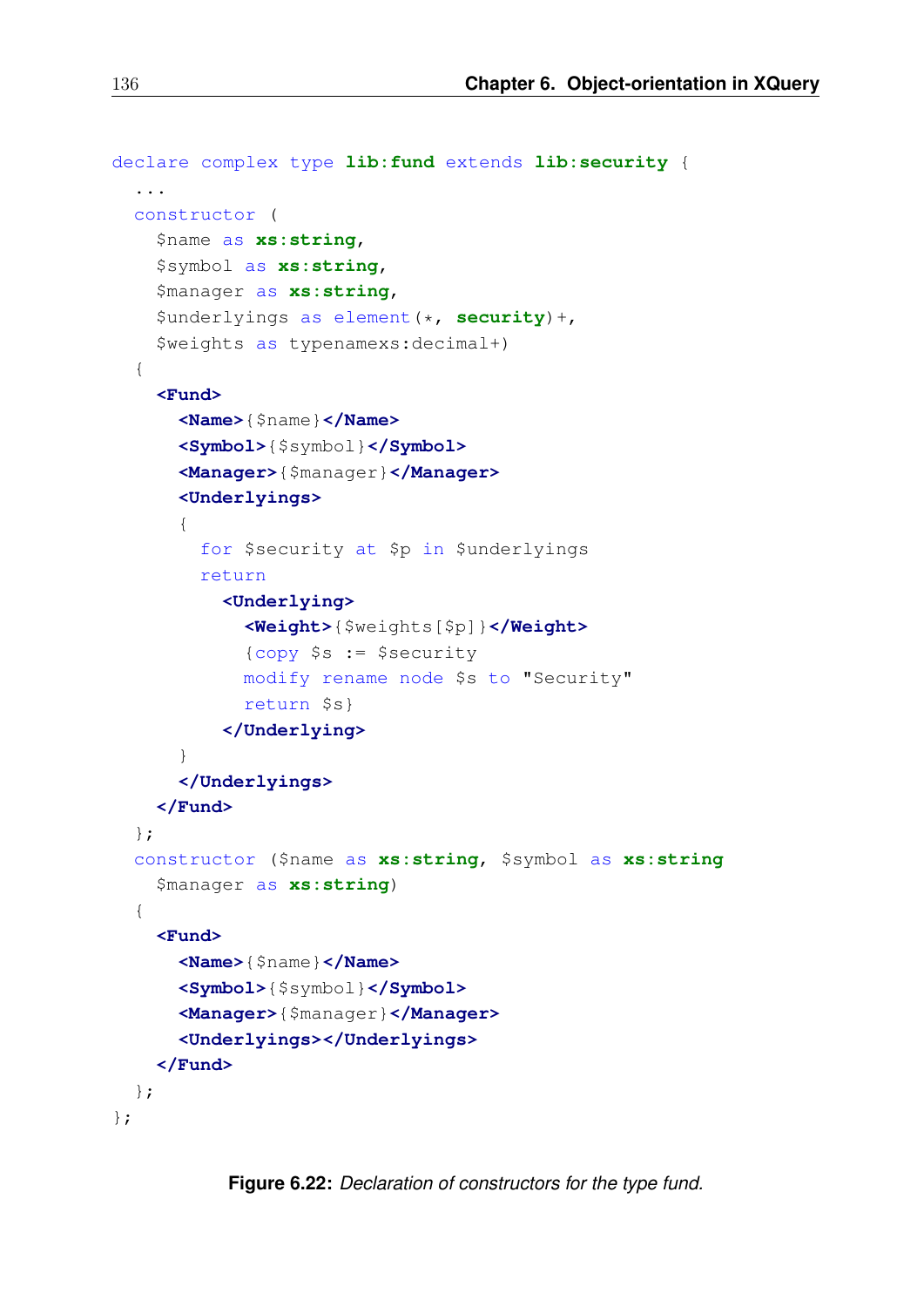## **6.7 Code reuse**

We have introduced behavior in XQuery. XML nodes are now capable of processing messages with method calls.

A consequence of this contribution is that code can now be reused without modification. If we want to introduce a new complex type for bonds, all is needed is a complex type declarations as shown on Figure 6.23.

For example, a new fund containing a bond and a stock (stored in variables) can be created with the expression shown on Figure 6.24, without any modification in the code concerning funds.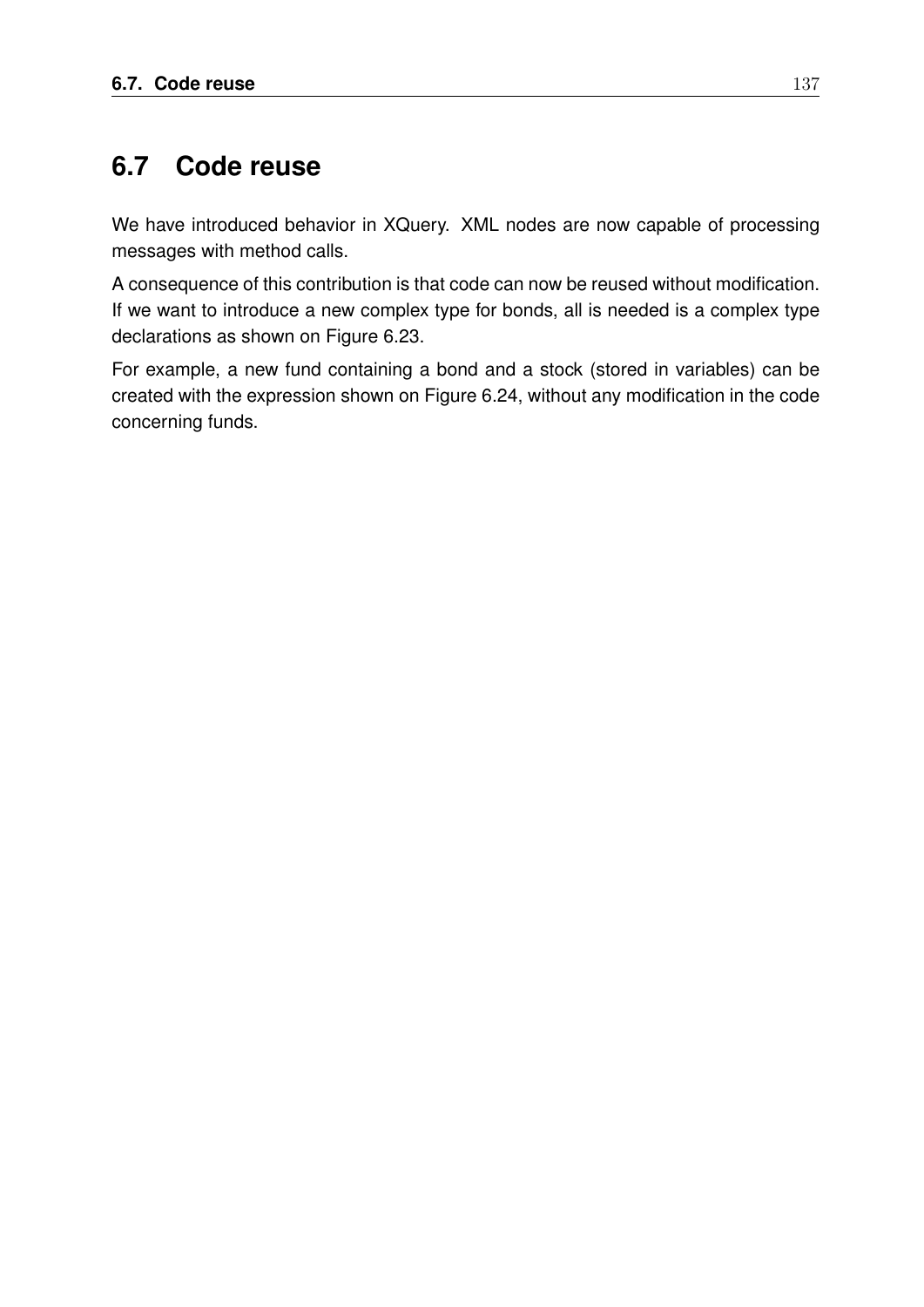```
declare complex type lib:bond extends lib:security {
  element IsCorporate as xs:boolean;
  element Issuer as xs:string;
  element IssueDate as xs:date;
  element InitialValue as xs:decimal;
  element Coupon as xs:decimal;
  method get-price() as xs:decimal {
    InitialValue * math:pow(
      1 + Coupon div 100,
      years-from-duration(fn:current-date() - IssueDate)
    )
  };
  constructor (
    $name as xs:string,
    $symbol as xs:string,
    $is-corporate as xs:boolean,
    $issuer as xs:string,
    $initial-value as xs:decimal,
    $coupon as xs:decimal)
  {
    <Bond>
      <Name>{$name}</Name>
      <Symbol>{$symbol}</Symbol>
      <IsCorporate>{$is-corporate}</IsCorporate>
      <Issuer>{$issuer}</Issuer>
      <IssueDate>{current-date()}</IssueDate>
      <InitialValue>{$initial-value}</InitialValue>
      <Coupon>{$coupon}</Coupon>
    </Bond>
  };
};
```
**Figure 6.23:** *A new complex type declaration for bonds.*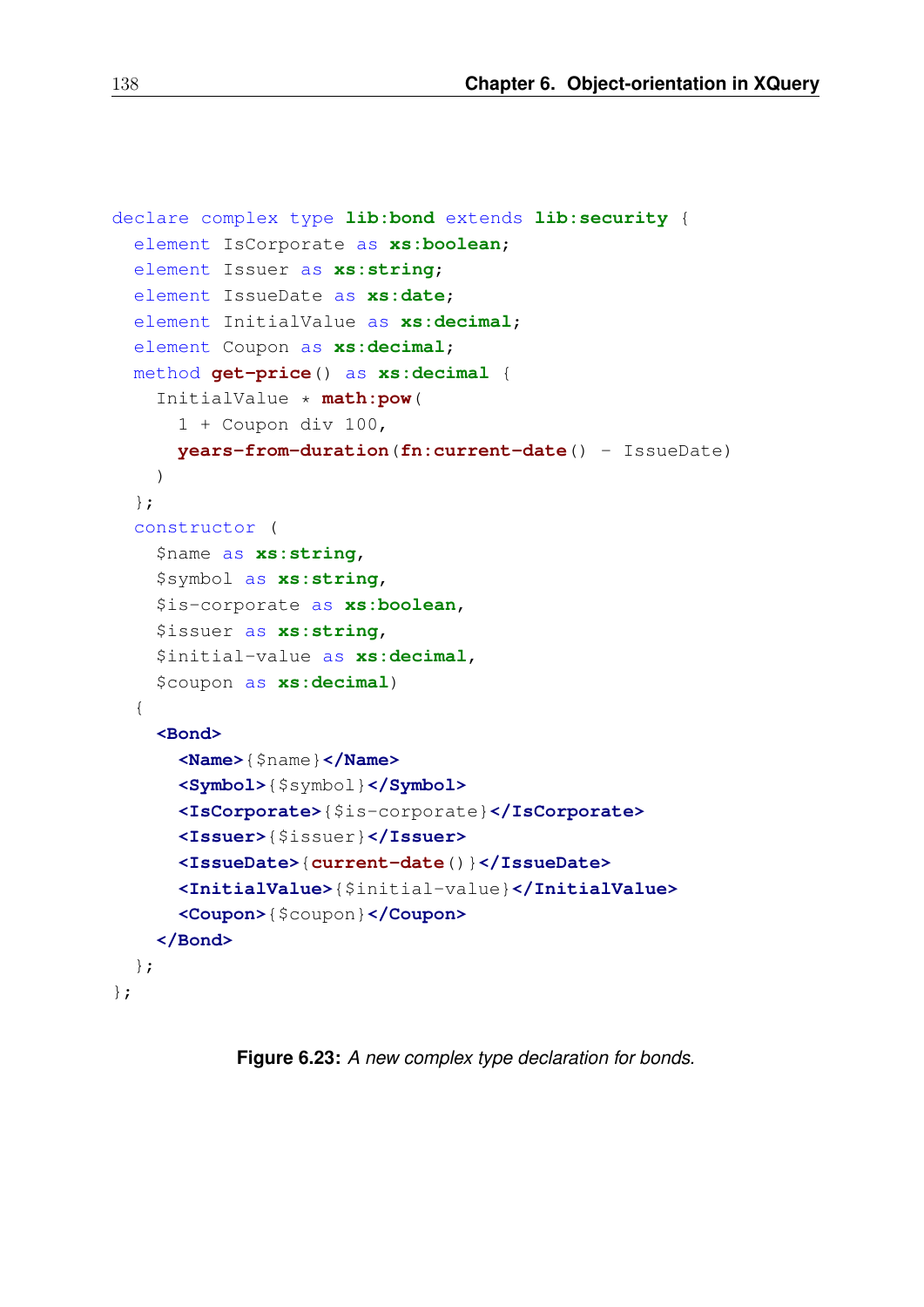#### **fund**(

```
"Fund F",
"FUNDF",
"Mr. Smith",
($bond, $stock),
(10, 20))
```
**Figure 6.24:** *Creation of a fund containing instances of the new complex type* **bond***.*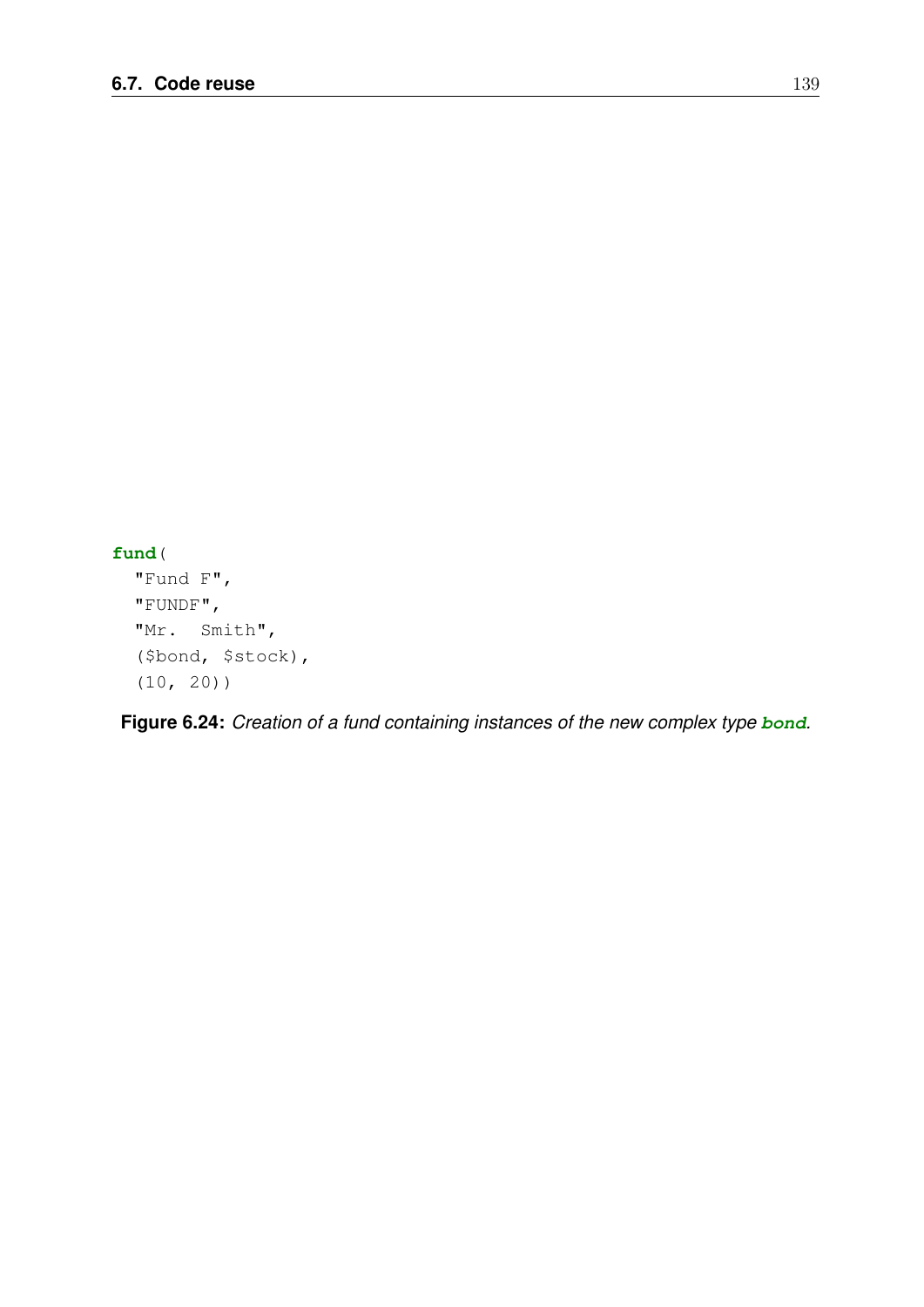# **6.8 Encapsulation**

XQuery 3.0 introduced encapsulation at the module level. Annotations  $(\epsilon_{\text{public}}$ , %private) can be placed in front of functions to prevent them being exported to other modules.

Since we introduced methods, we allow the same mechanism on them. A method annotated as  $\frac{2}{3}$  private may only be used inside the same complex type, and it is not inherited. A method annotated as  $\epsilon_{\text{protected}}$  may only be called inside the complex type or any of its subtypes. A method annotated  $\frac{2 \text{ public}}{\text{ public}}$  (this is the default) can be called anywhere in the program. If an attempt is made to call a method where it is not visible, a static error is raised.

Elements declared in human-readable complex type declarations can also be made %public, %private or %protected. No error is raised if trying to access non-visible elements or attributes, they will simply appear as an empty sequence during path navigation. However, they are visible when copies are made for consistency.

```
import schema namespace lib =
  "http://www.example.com/securities";
declare complex type lib:fund defined in schema {
  %private method get-underlying-prices() as xs:decimal {
    for $underlying in Underlyings/Underlying
    let $weight as xs:decimal := $underlying/data(Weight)
    let $security as element(*, security) :=
      $underlying/*[2]
    return
      $weight * $security/get-price()
  };
  method get-price() as xs:decimal {
    sum(get-underlying-prices())
  };
};
```
**Figure 6.25:** *An example of private method.*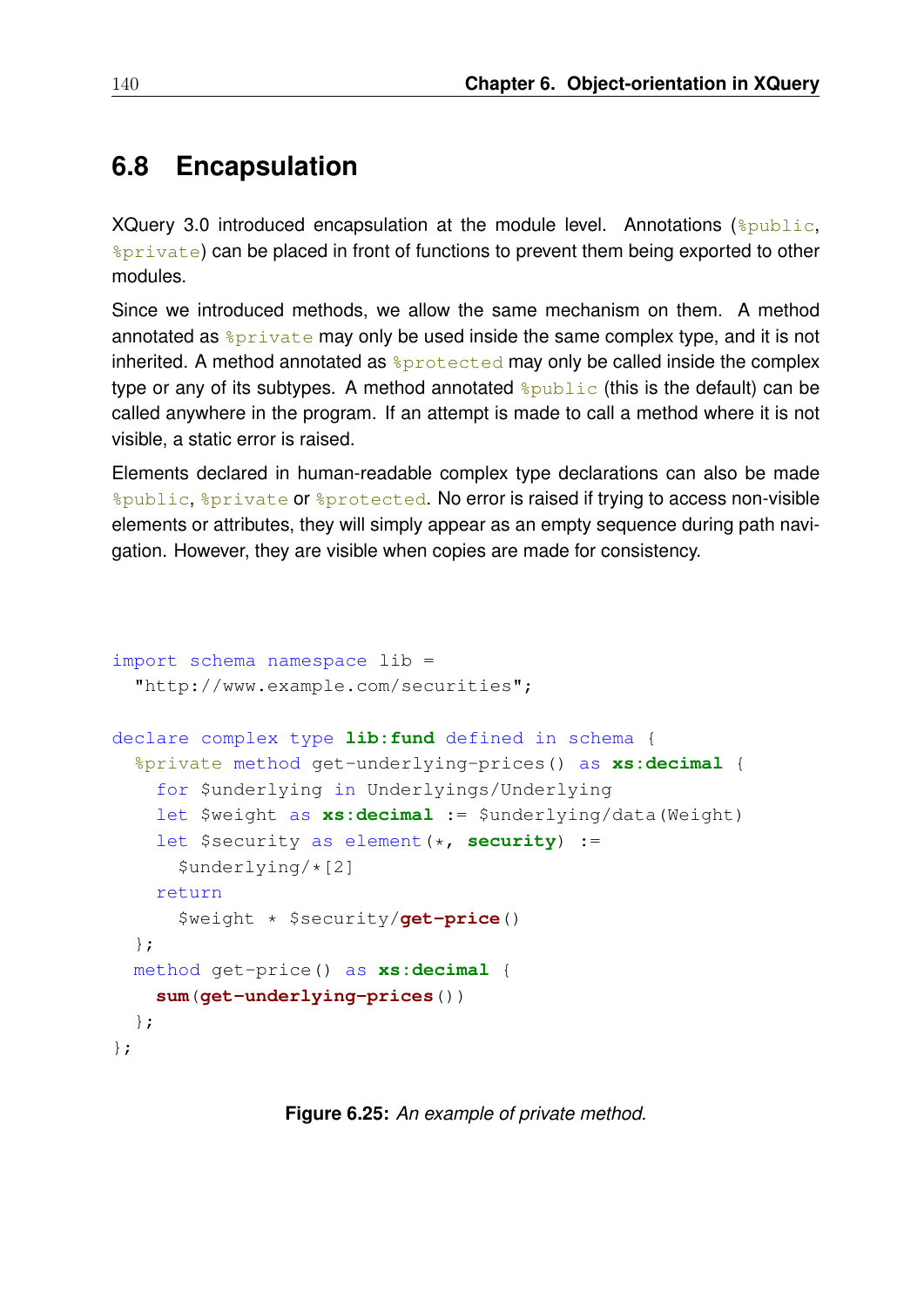## **6.9 Complete Grammar**

This section gives the complete set of changes made against the XQuery grammar behind the explanations given in the chapter.

```
AnnotatedDecl ::= "declare" Annotation*
                   (VarDecl | FunctionDecl | ComplexTypeDecl)
ComplexType ::= "complex" "type" EQName
                 ("defined" "in" "schema"
                 | ("extends" | "restricts") EQName)?
                 ComplexTypeBody
ComplexTypeBody ::= "{" (ComplexTypeElement
                     | ComplexTypeAttribute
                     | ComplexTypeMethod)* "}"
ComplexTypeElement ::= Annotation* "element"
                        NCName TypeDeclaration ";"
ComplexTypeAttribute ::= Annotation* "attribute"
                          NCName TypeDeclaration ";"
ComplexTypeMethod ::= Annotation* "method"
                       NCName "(" ParamList? ")"
                       ("as" SequenceType)? FunctionBody ";"
ComplexTypeConstructor ::= Annotation* "constructor"
                            "(" ParamList? ")"
                            ("as" SequenceType)?
                            FunctionBody ";"
```
# **6.10 Implementation**

Part of the design described in this chapter was implemented as a cross-compiler to regular XQuery code. Complex type declarations made in XQuery prologs are crosscompiled to XML Schema. The rest of the code (including method calls) is crosscompiled to the current state of XQuery. Though, in this implementation, methods are bound statically and method calls are rewritten by passing the context item as an explicit parameter.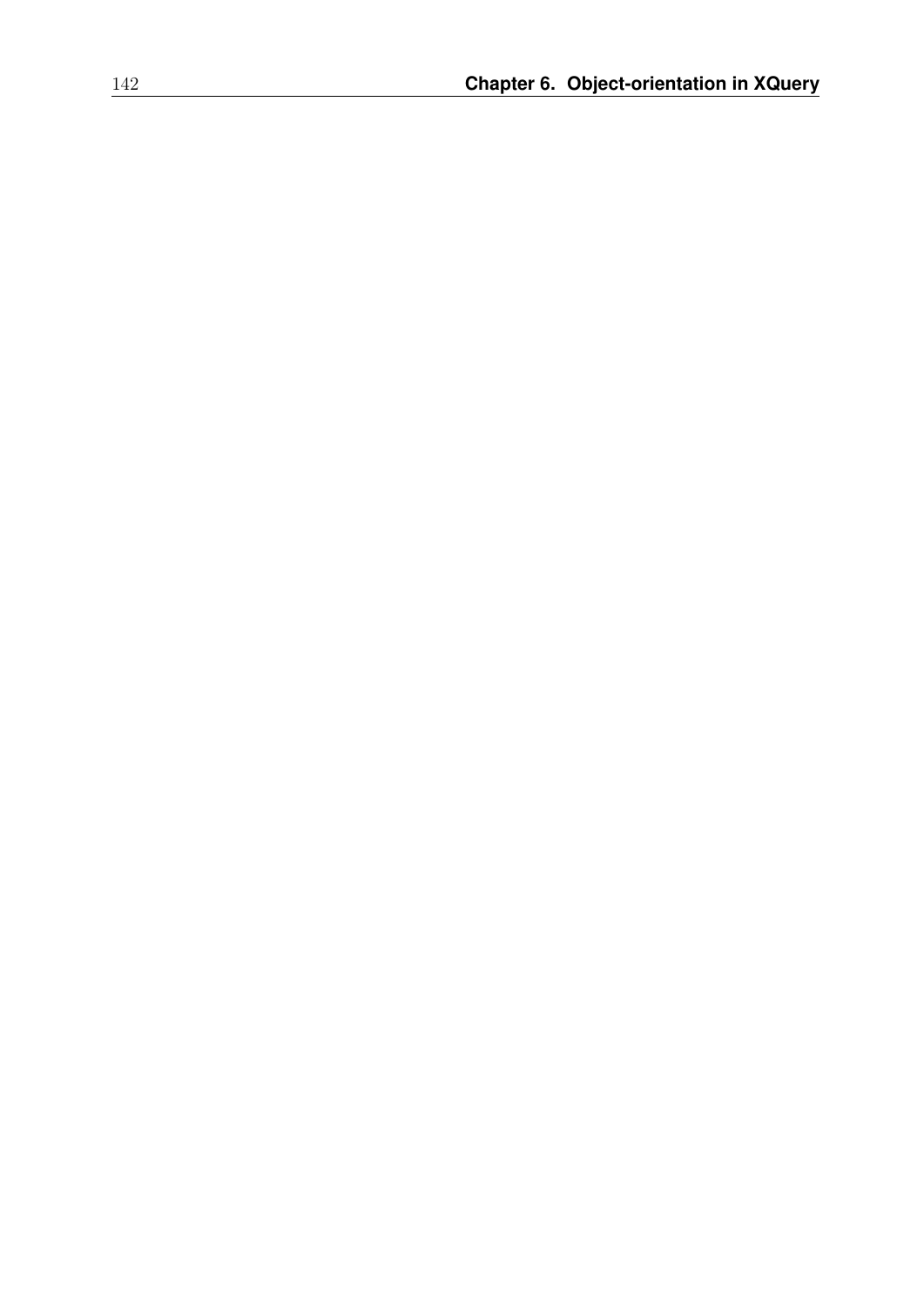# **Part III**

# **Space**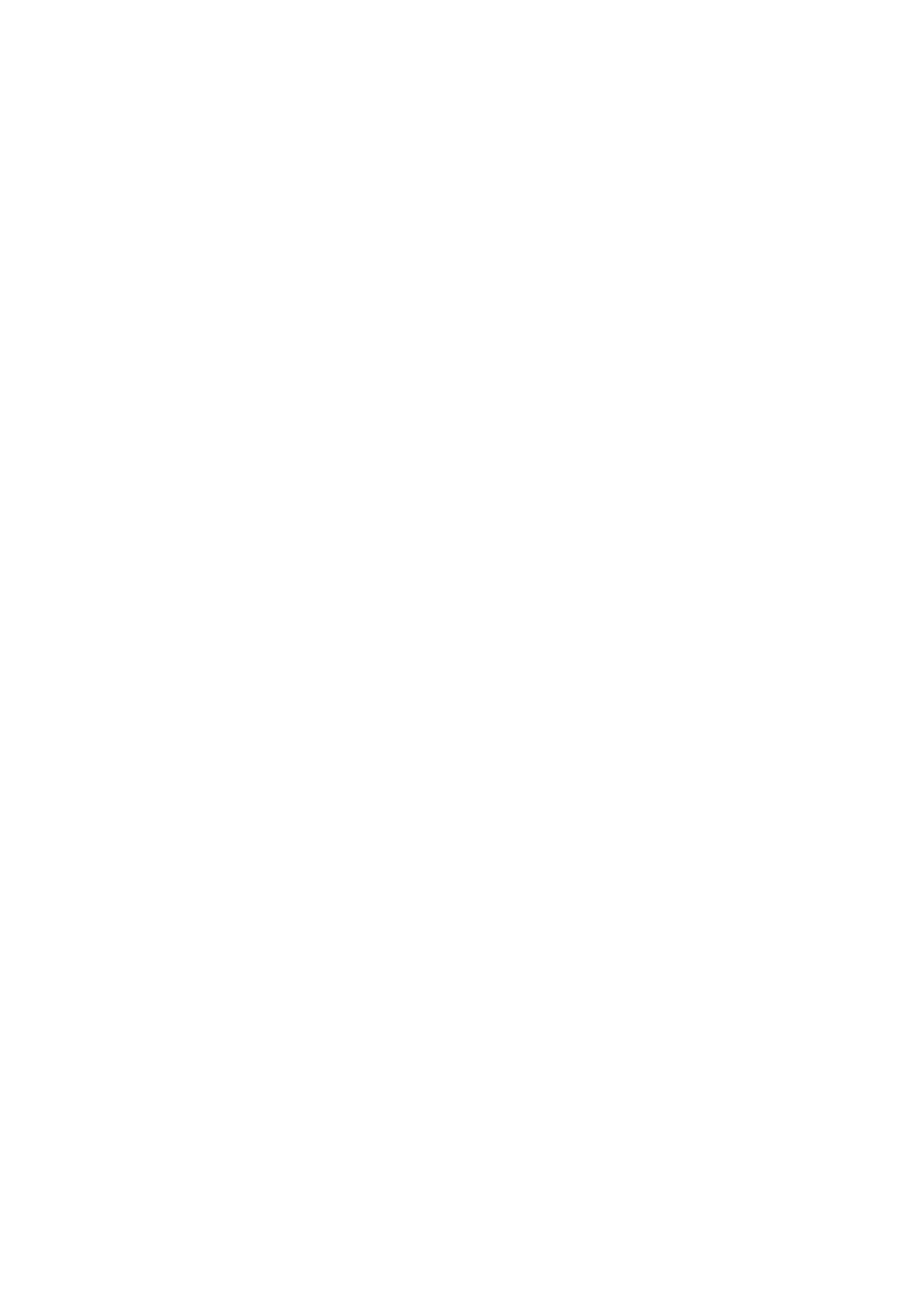# **Chapter 7**

# **XQuery on the client-side**

This chapter introduces XQuery as a client-side (browser) programming language, providing an alternative to JavaScript which natively supports semi-structured data such as XML and HTML. The challenge is that it must be easy to learn (simple API), and it must not require any installation for it to be accepted by users and Web developers.

# **7.1 Introduction**

Over the years, the code producing Web pages has kept moving back and forth between the client and the server. Many applications are server-side, many others are clientside, and the borders are blurred. After a period in which almost all the code was on the server (thin clients), we are now experiencing the AJAX and Web 2.0 trend, in which a great deal of code is executed on the client again. Client-side software today means browser-embedded software, so that there is no installation. The browser is no longer just a rendering engine, it has become a programming platform, more powerful than ever.

The most popular programming language for the browser today is JavaScript. JavaScript was specifically designed to run in a Web browser and, thus, JavaScript is a good match for the development of client-side programs. In particular, JavaScript is well-suited for programming event-based user interfaces in the Web browser. All main-stream Web browsers today support the execution of JavaScript natively.

In addition to JavaScript, there are several alternatives to effect browser-embedded application programming. First, JavaScript has been extended in order to embed XPath code into a JavaScript program. XPath is useful in order to declaratively navigate the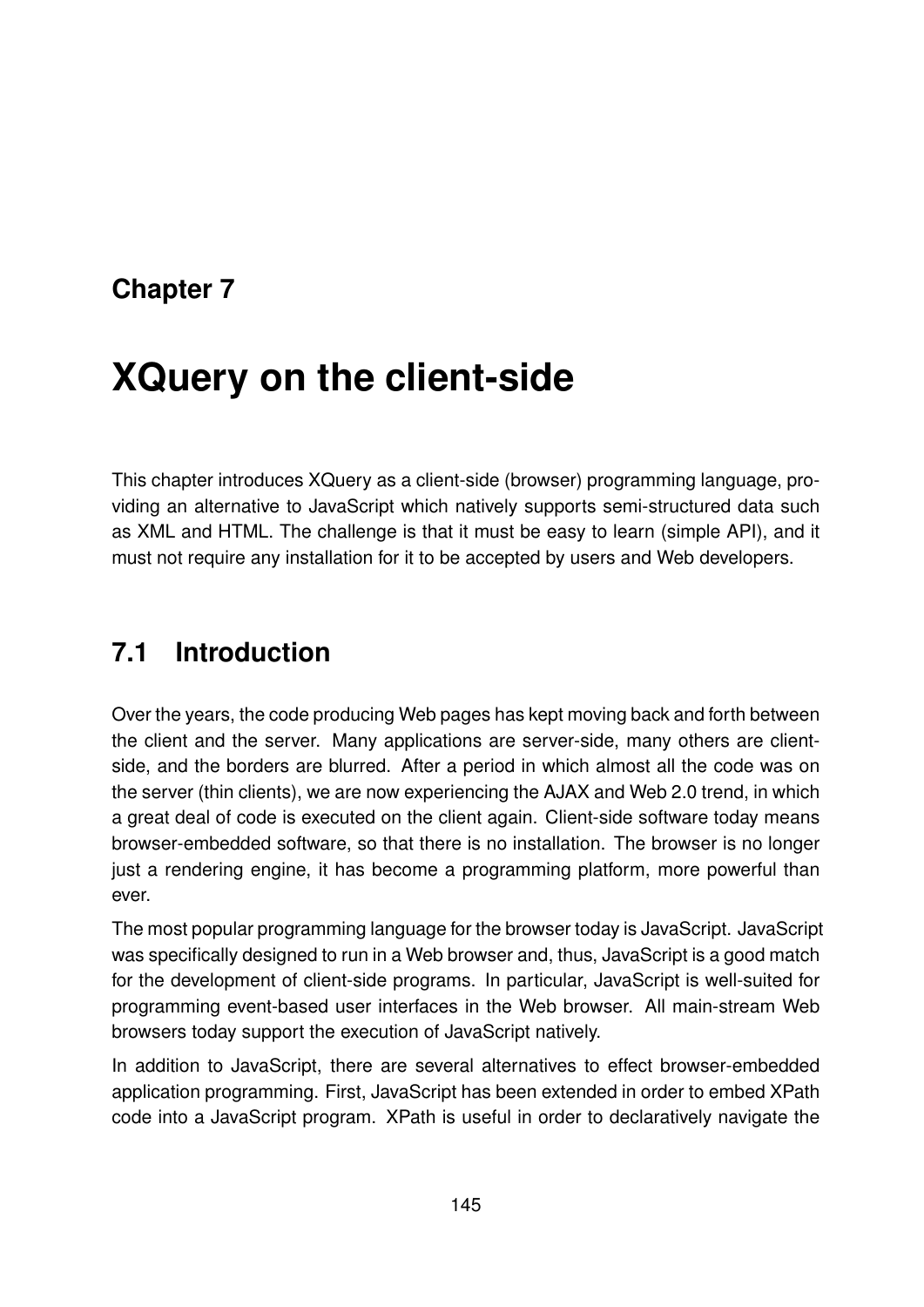DOM that represents the Web page. Second, the Google Web Toolkit (GWT) is a popular tool that allows cross-compilation from Java to JavaScript. GWT helps Java programmers to get started with programming the Web browser without the need to learn a new programming language. Furthermore, GWT enables the development of both server-side and client-side application code in a uniform way. Another extension provided by Google is the Gears framework which, among others, supports persistent data (i.e., database access with SQL) and threading as part of JavaScript programs. Finally, Adobe Flash and Flex are popular ways to program powerful user interfaces in the Web browser.

The purpose of this paper is to provide another alternative to program applications inside the Web browser: XQuery. The goal is to combine the advantages of the existing alternatives (e.g., JavaScript, XPath, GWT, and Gears) into a single, uniform, and powerful offering. Because it is Turing-complete, XQuery is powerful enough to implement anything that can be implemented by JavaScript or GWT. However, XQuery can also co-exist with existing technologies in the Web browser, thereby re-using existing JavaScript and Flex application code and using XQuery to implement functionality that is not well supported by the existing technologies. This also provides a graceful evolution of existing systems and to compensate for features that are not well supported by XQuery today.

XQuery has several compelling reasons why it should be used in the browser. First, XQuery is a super-set of XPath which is already heavily used inside Web browsers in order to navigate the DOM. XQuery is not only useful to navigate the DOM; it can also manipulate the DOM in a declarative way, it supports declarative access to persistent data (like SQL in Gears), it has a powerful function and operator library (e.g., for dates and times), and it supports scripting (like JavaScript). In a nutshell, XQuery was designed to process and correlate data on the Web and that is exactly what AJAX-style programs and *Web mash-ups* need to do. Section 7.3.7 gives an example application that show-cases this property. Furthermore, XQuery is carefully designed to be highly optimizable.

Second, XQuery runs on all application tiers (database, middleware, and Web browser) and is thus highly portable. For instance, all major database vendors (e.g., IBM, Microsoft, and Oracle) have implemented XQuery as part of their database product and many middleware products (e.g., BEA's workflow engine, information integration product, and enterprise service bus) support XQuery. Hence, XQuery code can be shipped between different tiers which can be exploited in order to reduce cost. Section 7.5.1 presents an example application that show-cases this advantage.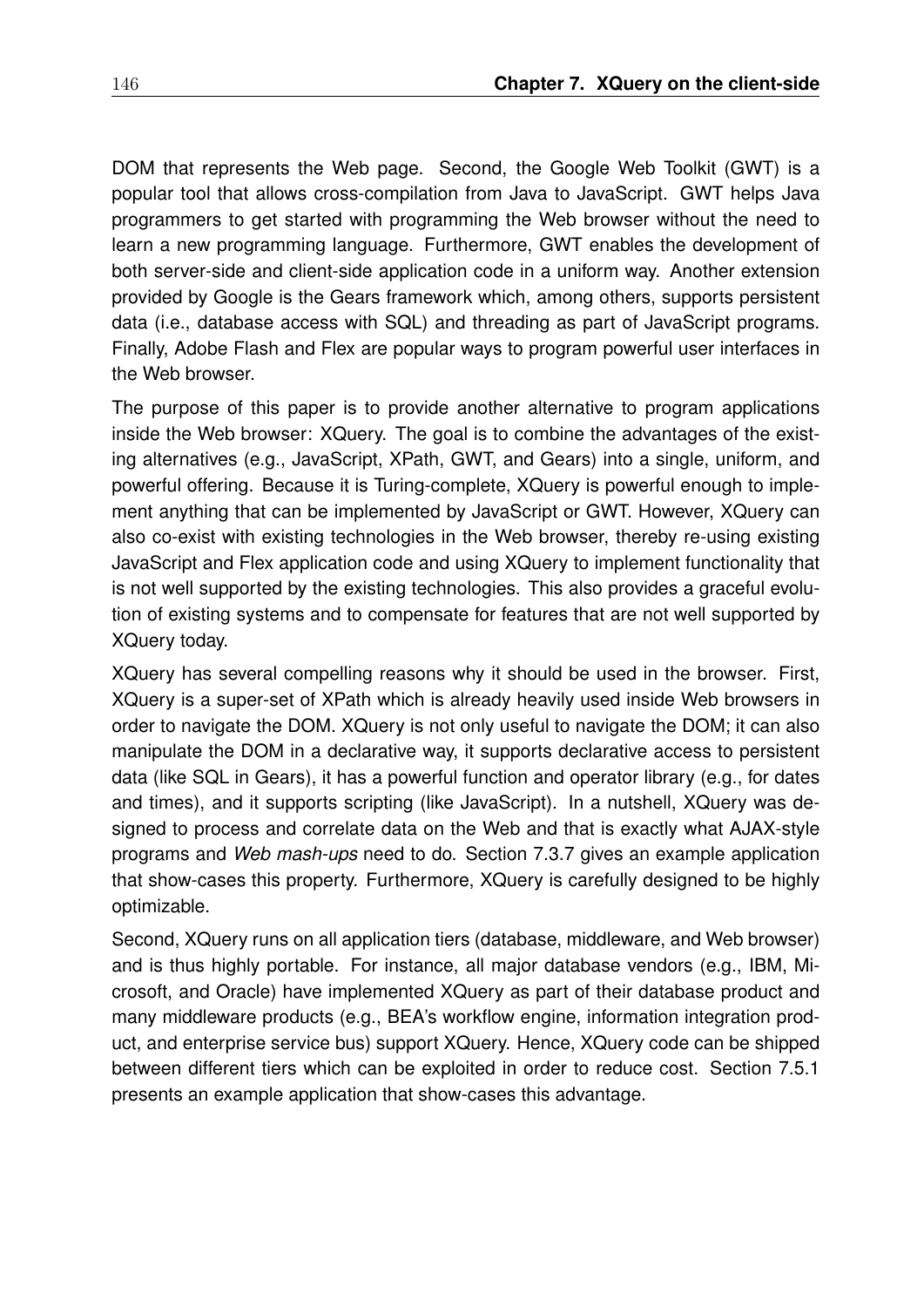Third, XQuery is a family of standards endorsed by the W3C so that it is standardized and the whole XQuery family interoperates well with other W3C recommendations; e.g., XML, XML Schema, REST/Web Services. The XQuery family is a complete and powerful programming model.

Finally, there is a significant industry push for XQuery. A great deal of tools are developed and products are maturing. XQuery is taught in the curricula of the Computer Science programs of many universities. As a consequence, it can be expected that more and more XQuery programmers will soon appear on the job market.

Again, the goal of this work is to study XQuery as an alternative and complementary technology in order to implement client-side applications inside the Web browser. That is, the purpose is to study the potential of this technology and see, with the help of examples, how it co-exists with existing technology such as JavaScript. To this end, this chapter reports on the following contributions:

- **Show that XQuery is a viable option** for client-side, browser-embedded applications. We present examples which show the advantages and expressive power of XQuery for this purpose.
- **Extend XQuery for the browser** , thereby providing a syntax for event-based programming, CSS, and access to the Browser Object Model.
- **Run XQuery in the Web browser** . An early version of XQuery in the Browser was available as plug-ins for each browser, requiring installation, which raised some concerns. Hence, we cross-compiled the *MXQuery* engine to JavaScript to avoid this chicken-and-egg problem. The JavaScript library allowing XQuery code execution is available at http://www.xqib.org and works on all five major modern browsers as well as on major mobile browsers as of 2011.
- **Give two application examples** , a Web mash-up and a publishing application, which demonstrate the flexibility of XQuery to integrate horizontally and vertically into an application stack. Additional examples that demonstrate the power of XQuery as a browser language are available at http://www.xqib.org.
- **Show that building an XQuery-on-all-tiers application** from scratch significantly simplifies the technology stack.

The remainder of this chapter is organized as follows: Section 7.2 describes the state of the art and gives the main features of JavaScript, XPath embedded in JavaScript, GWT, Gears, and Flex. The goal of our work is to combine these features into a more powerful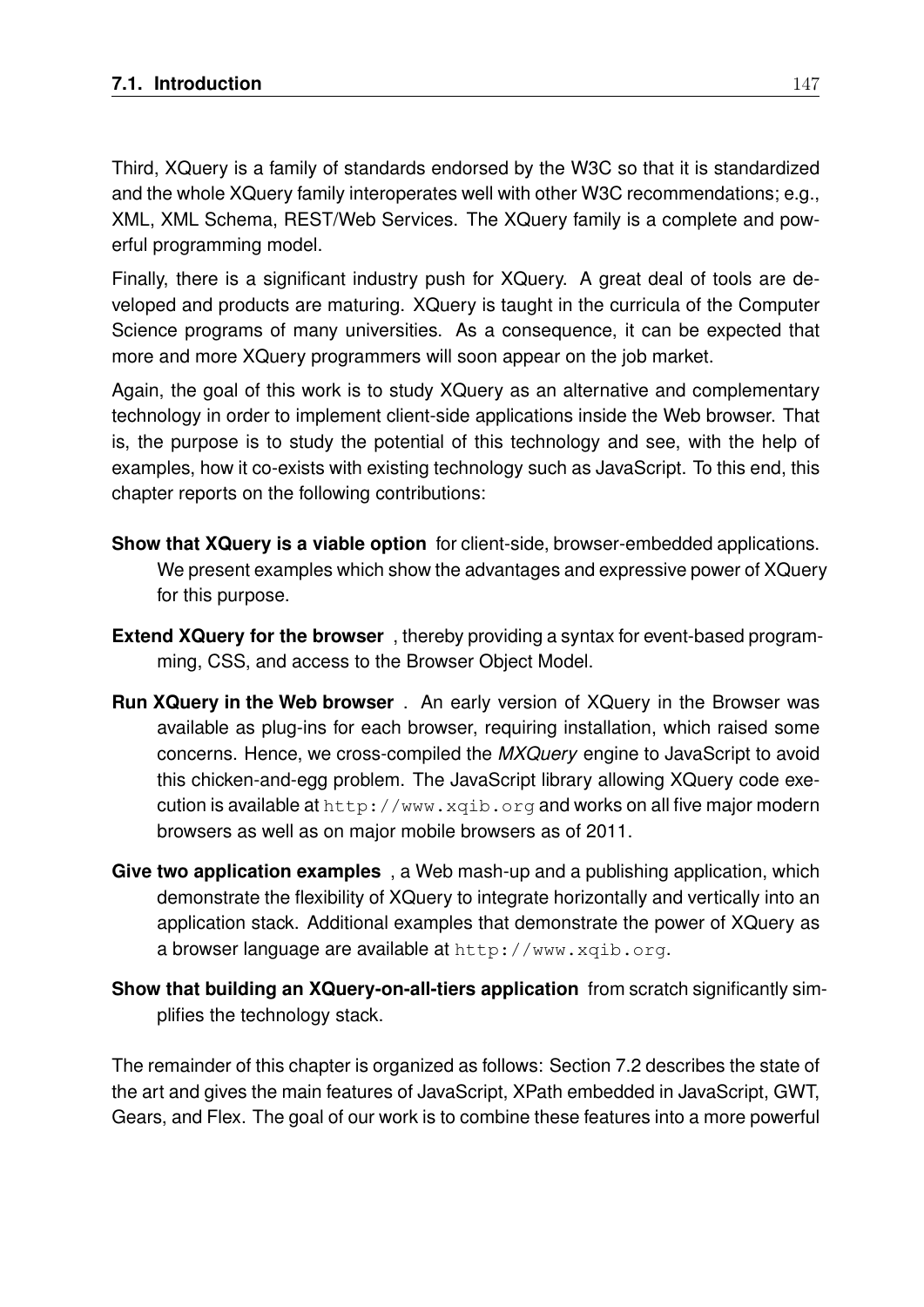programming framework based on XQuery. Section 7.3 shows the proposed extensions for XQuery so that it becomes a candidate for Web browser-embedded programming. Section 7.4 gives the design of an XQuery/JavaScript library. Section 7.5 describes our experience in using XQIB for two example applications as well as notes on XQueryonly web applications. Section 7.6 contains conclusions and shows avenues for future research.

# **7.2 State of the art**

Given the growing importance of the Web browser, a number of alternative techniques to develop Web browser-based applications have been developed. This section gives an overview of the most prominent languages and tools: JavaScript, XPath embedded into JavaScript, GWT, Gears, and Flex. The goal of this work is to combine the advantages of these languages and tools into an XQuery application development framework.

### **7.2.1 JavaScript**

JavaScript was developed in 1995. The initial motivation was to validate forms at the client-side without the need to exchange data with the server (which was much slower than today). Today, JavaScript has become a popular language and several extensions have been added by vendors to make it a powerful programming tool for the Web browser. AJAX (Asynchronous JavaScript And XML) is probably the best example of how JavaScript can help build powerful client-side applications. JavaScript is a great programming language for the browser because JavaScript was specifically designed for this purpose.

An important feature of JavaScript is that it supports event-based programming which is needed for modern user interfaces. A second feature of JavaScript is that it supports DOM, which is the API used in order to navigate and manipulate Web pages in a Web browser. A third feature of JavaScript is its availability in all browsers.

XQuery naturally supports the navigation and manipulation of Web pages because XQuery supports the navigation and manipulation of XML and, thus, any kind of data stored behind a DOM API. The support for event-based programming in XQuery will be detailed in Section 7.3. As a result, XQuery is a viable candidate to replace JavaScript. As will become clear in the remainder of this paper, however, both XQuery and JavaScript can also co-exist in a single application.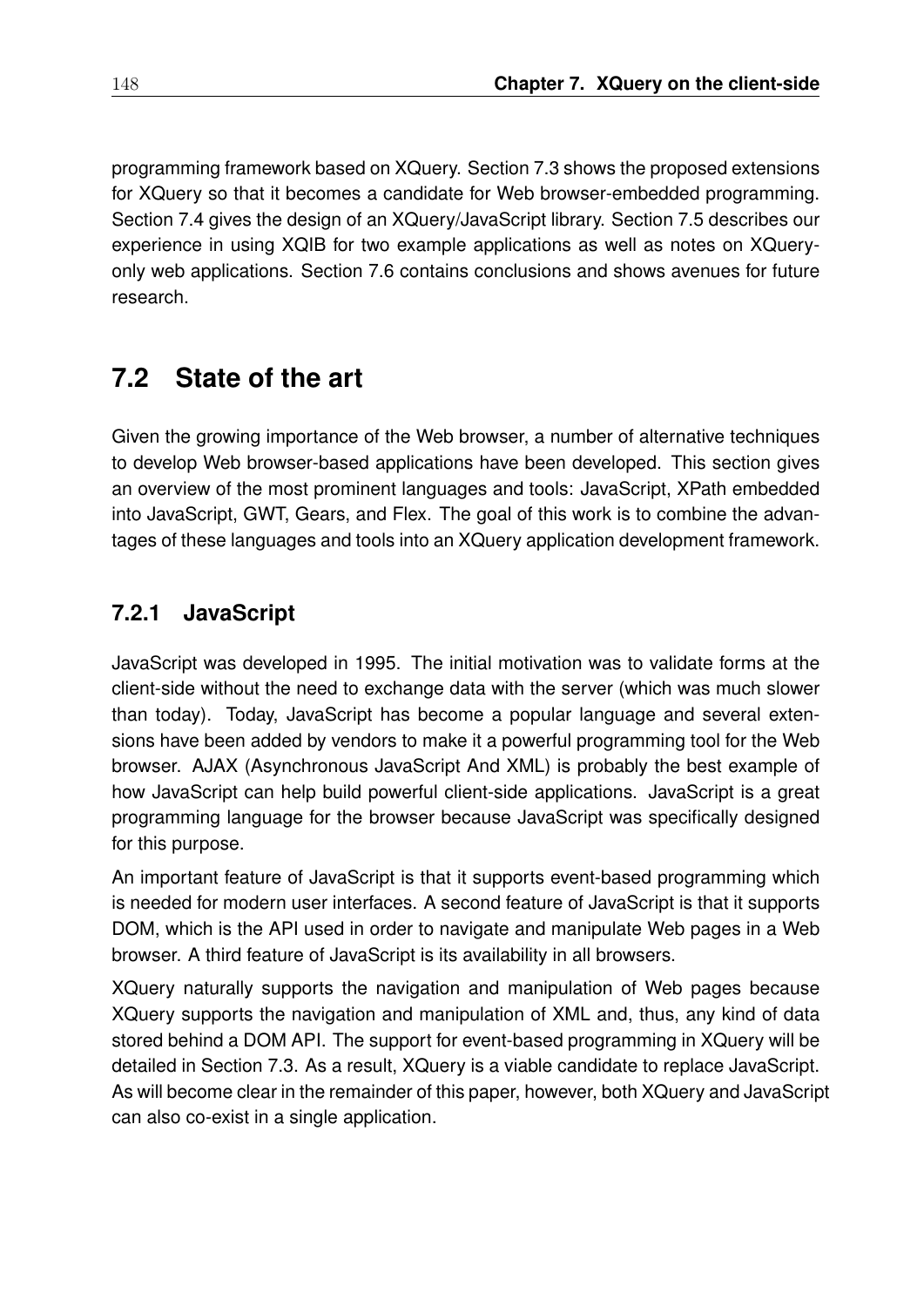### **7.2.2 Embedded XPath in JavaScript**

Since it is quite cumbersome to navigate Web pages using DOM, Web browsers have supported XPath for a long time. In particular, it is possible to embed XPath expressions into JavaScript programs. Many browsers support this feature. The following example demonstrates this feature for Firefox:

```
var allDivs, newElement;
allDivs = document.evaluate(
  "//div[contains(., 'time')]",
  document,
  null,
  XPathResult,
  UNORDERED_NODE_SNAPSHOT_TYPE,
  null);
if (allDivs.snapshotLength > 0) {
  newElement = document.createElement('img');
  newElement.src = 'http://.../watch.gif';
  document.body.insertBefore(newElement,
    document.body.firstChild);
}
```
This JavaScript code uses XPath as part of the **document.evaluate** function. This JavaScript function is called with an XPath expression which looks for all divs containing the word "time". If such an occurrence is found, an image with a heart (i.e., "watch.gif") is inserted into the Web page.

Obviously, XQuery naturally supports navigation of Web pages with XPath because XPath is a sub-set of the XQuery programming language. That is, all XPath expressions can be executed by an XQuery processor.

### **7.2.3 Google Web Toolkit (GWT)**

As mentioned in the introduction, GWT enables Java programmers to implement clientside applications which run in the Web browser. With GWT, programmers can program in Java and compile their code to an AJAX application. Hence, programmers no longer need to worry about browser incompatibilities, and a lot of JavaScript inconveniences such as errors (type mismatch, etc) are caught by the compiler at compile-time instead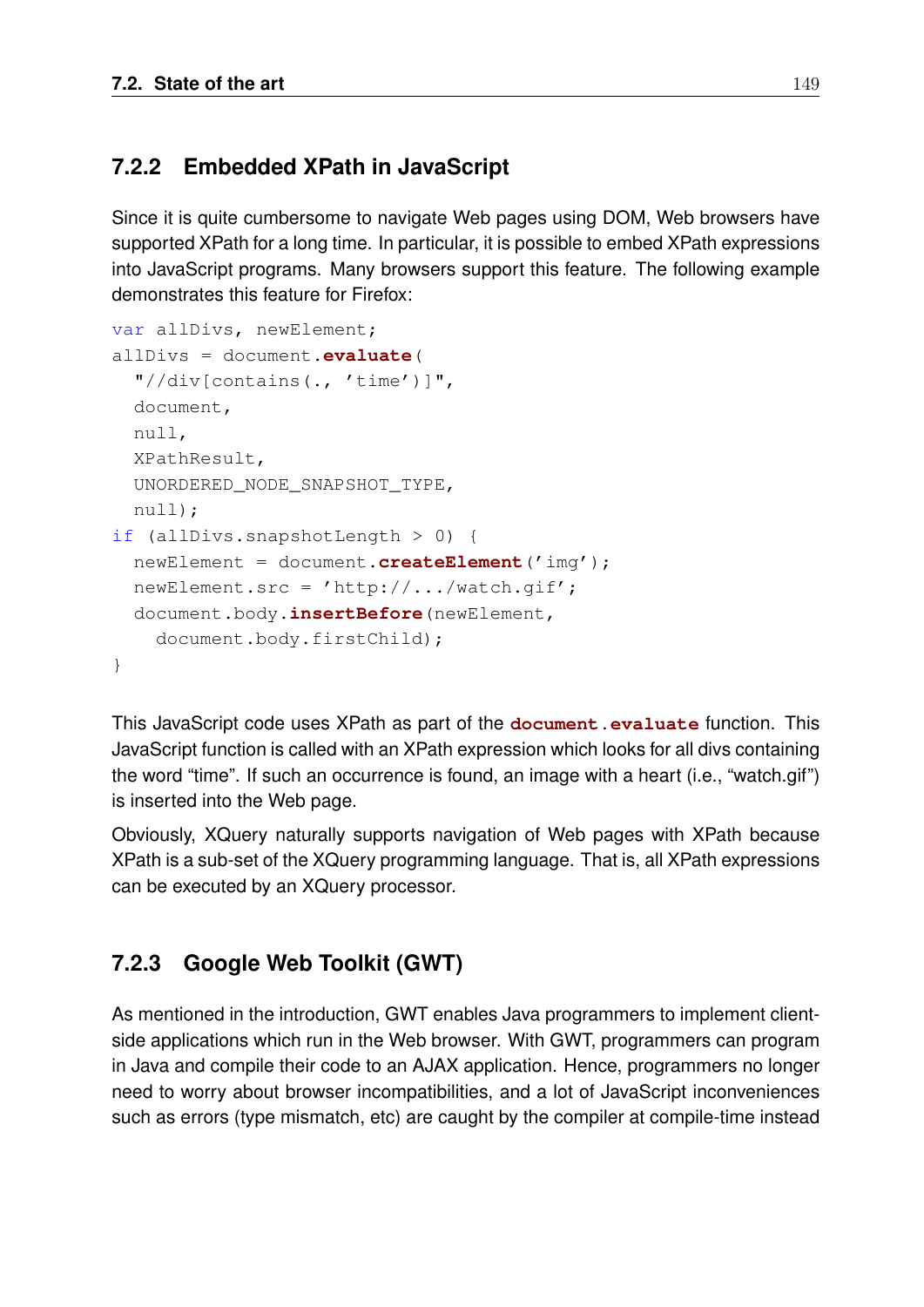of been caught at runtime. Furthermore, GWT programmers can be supported by the same IDE tools as regular Java programmers, e.g., Eclipse.

One prominent advantage of GWT is that GWT blurs the distinction between the presentation layer and the "middle-tier" of an application: in principle, GWT enables the movement of code between these two tiers in both directions based on technology trends. As described in Section 7.5, this is an important feature. Our work on using XQuery on the client facilitates the same feature because XQuery also runs in the middle-tier and now in the presentation layer. In fact, XQuery runs on all three application tiers (including the database), facilitating even more code movement.

### **7.2.4 Gears**

Gears is an offering from Google in order to enable the development of full-fledged applications inside the Web browser. For instance, Google Apps (i.e., Google's competition to Microsoft's Office products) were developed with the help of Gears. Among the features provided by Gears are support for databases inside the browser. With the help of this feature, browser-based applications can run even if the client is not connected to the Internet. Furthermore, such a client-side database improves performance if fine-grained changes are made, e.g., to a text document.

Again, our work on enabling XQuery in Web browsers targets in exactly the same direction as Gears. XQuery can also be used to facilitate client-side database access. Google is currently stopping the use of Gears and moving towards an equivalent counterpart in HTML5. We are working on making these features available in XQIB.

### **7.2.5 Flex**

Flex is a popular tool in order to develop graphical user interfaces for Web browsers. It is based on a programming language called ActiveScript which is similar to JavaScript. In order to run ActiveScript, a Web browser must install a Flex plug-in. Like JavaScript, ActiveScript and XQuery can co-exist in the Web browser - in fact, all three programming languages can be embedded into a Web page. This way, it is possible to design fancy user interfaces with Flex and program more advanced application logic and Web page manipulation with, say, XQuery. Such an approach has been taken already in several projects at ETH Zurich.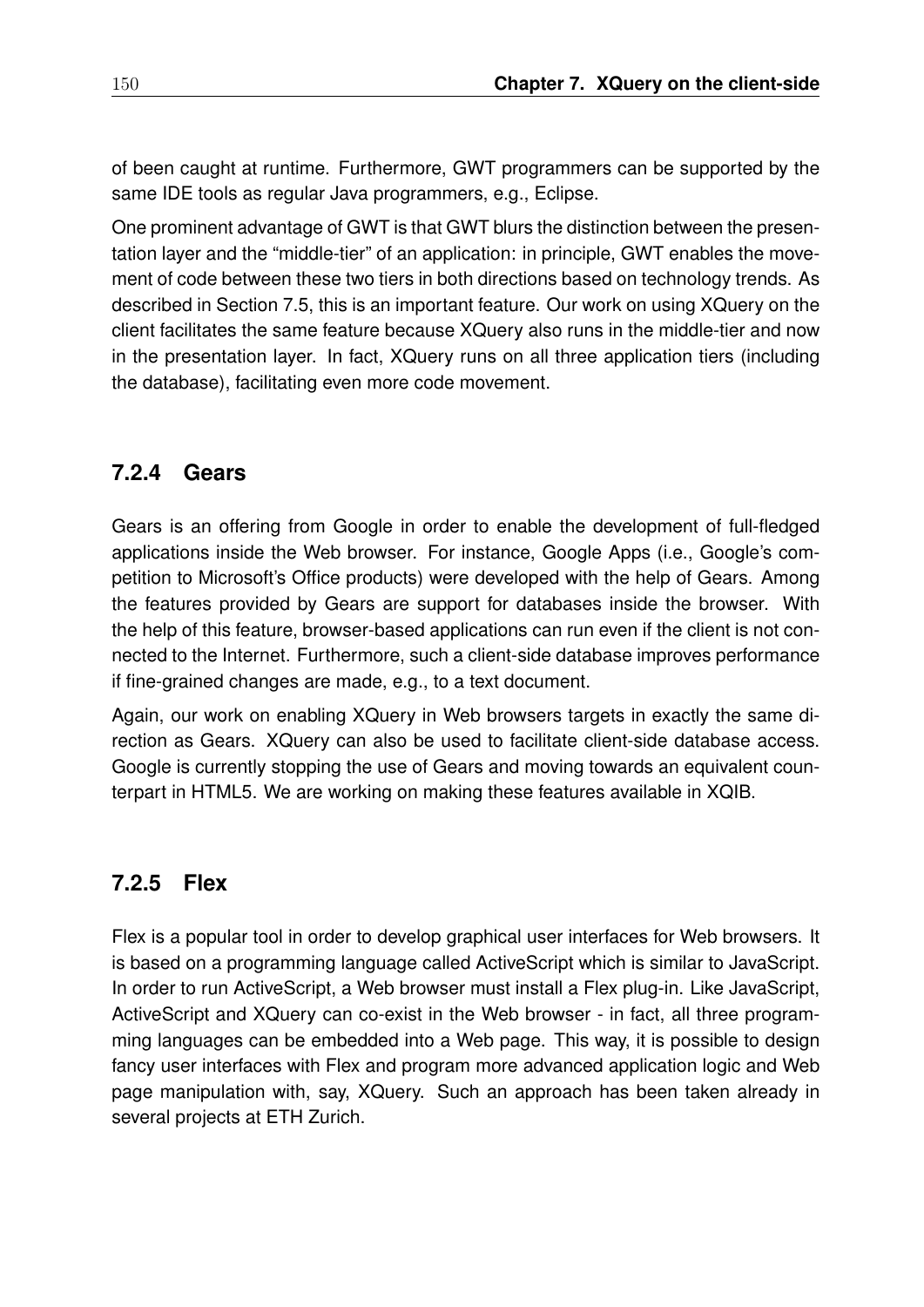## **7.3 XQuery in the Browser**

The previous section showed that XQuery has all the ingredients needed to develop Web-based applications. It processes XML data natively, it is declarative, yet powerful enough for complex applications, and it supports remote calls via REST and Web Services. This section presents extensions to XQuery so that XQuery becomes a viable option for AJAX-style applications in the Web browser. Furthermore, it shows how XQuery can be embedded into HTML pages for execution inside the Web browser.

### **7.3.1 Overview**

Like JavaScript, we propose to embed XQuery scripts into HTML documents with a **<script/>** tag.

XQuery expressions in the browser are executed in a browser-specific context. This context contains all the namespaces and function libraries (Section 7.3) as well as browser-specific extensions such as the predefined functions.

The following shows how a hello world looks like:

```
<!DOCTYPE html>
<html xmlns="http://www.w3.org/1999/xhtml">
 <head>
    <title>Hello World Page</title>
    <script type="text/javascript"
      src="mxqueryjs/mxqueryjs.nocache.js"></script>
    <script type="application/xquery">
     b:alert("Hello, World!")
    </script>
 </head>
 <body/>
</html>
```
In the header, the script pops up a "Hello, World!" message. This code is called when the page is loaded.

The examples in the next subsection show that XQuery is as expressive as JavaScript; the main difference is that it takes much less code to process and manipulate a Web page using XQuery than using JavaScript because XQuery was designed for that pur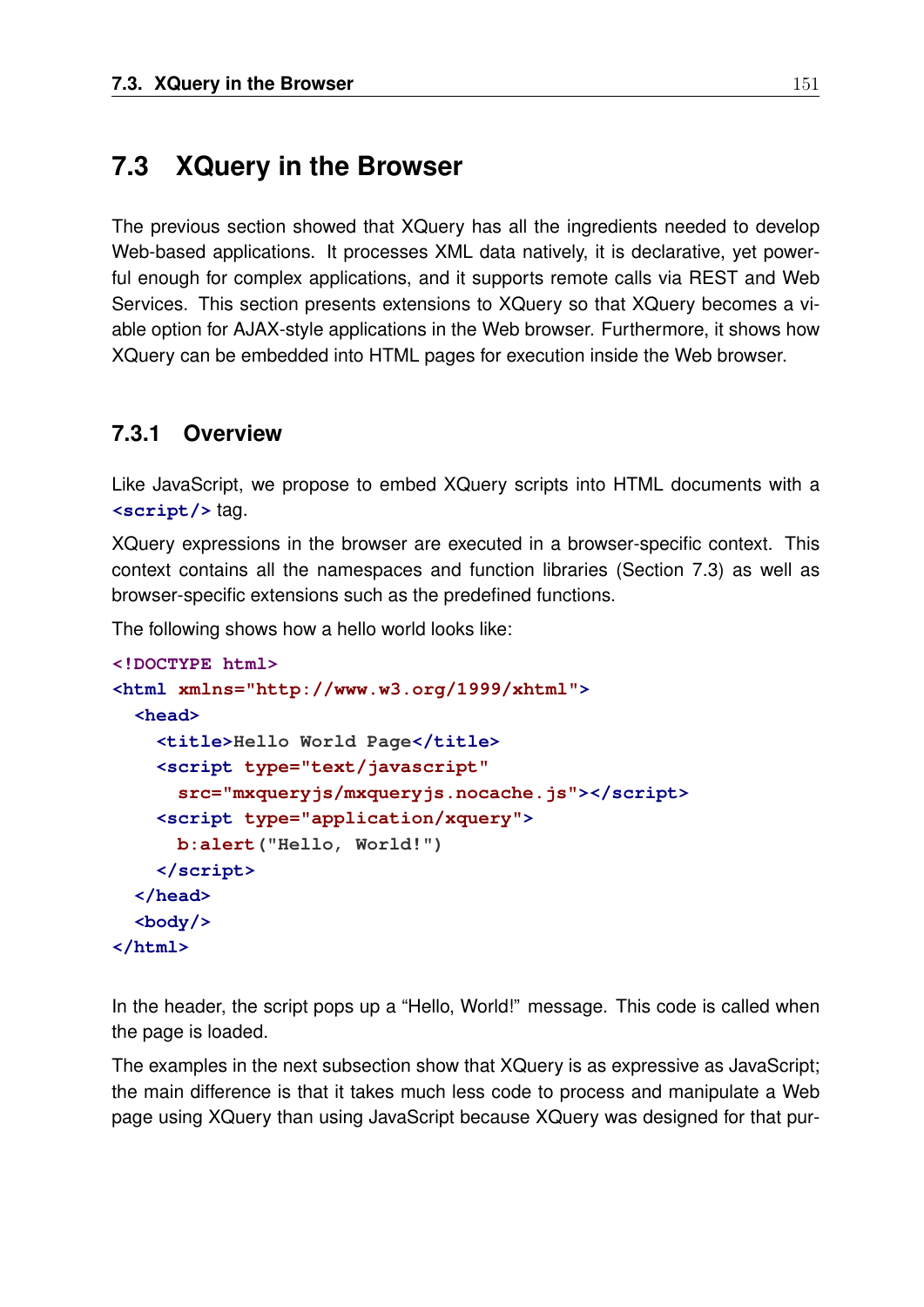pose. In the rest of this section, we will also detail browser-specific extensions to XQuery. The most critical ones are event handling and CSS handling.

#### **7.3.2 Program structure**

XQuery code can be included in HTML script tags with a MIME type application/xquery. A page may contain several of these tags, and each of these may contain either a main module or a library module. The example in the last subsection was a main module.

Below is an example with a main module and a library module. The main module imports the library module.

```
<!DOCTYPE html>
<html xmlns="http://www.w3.org/1999/xhtml">
 <head>
   <script type="text/javascript"
      src="mxqueryjs/mxqueryjs.nocache.js"></script>
   <script type="application/xquery">
     module namespace mod = "http://www.example.com/module";
     declare %ann:sequential function mod:messagebox($evt, $loc)
      {
       b:alert(//div[1])
      };
   </script>
    <script type="application/xquery">
      import module namespace my = "http://www.example.com/module";
     b:addEventListener(
       b:dom()//input,
        "onclick",
       my:messagebox#2)
   </script>
 </head>
 <body>
   <div>some text</div>
   <input type="button" value="Button"/>
 </body>
```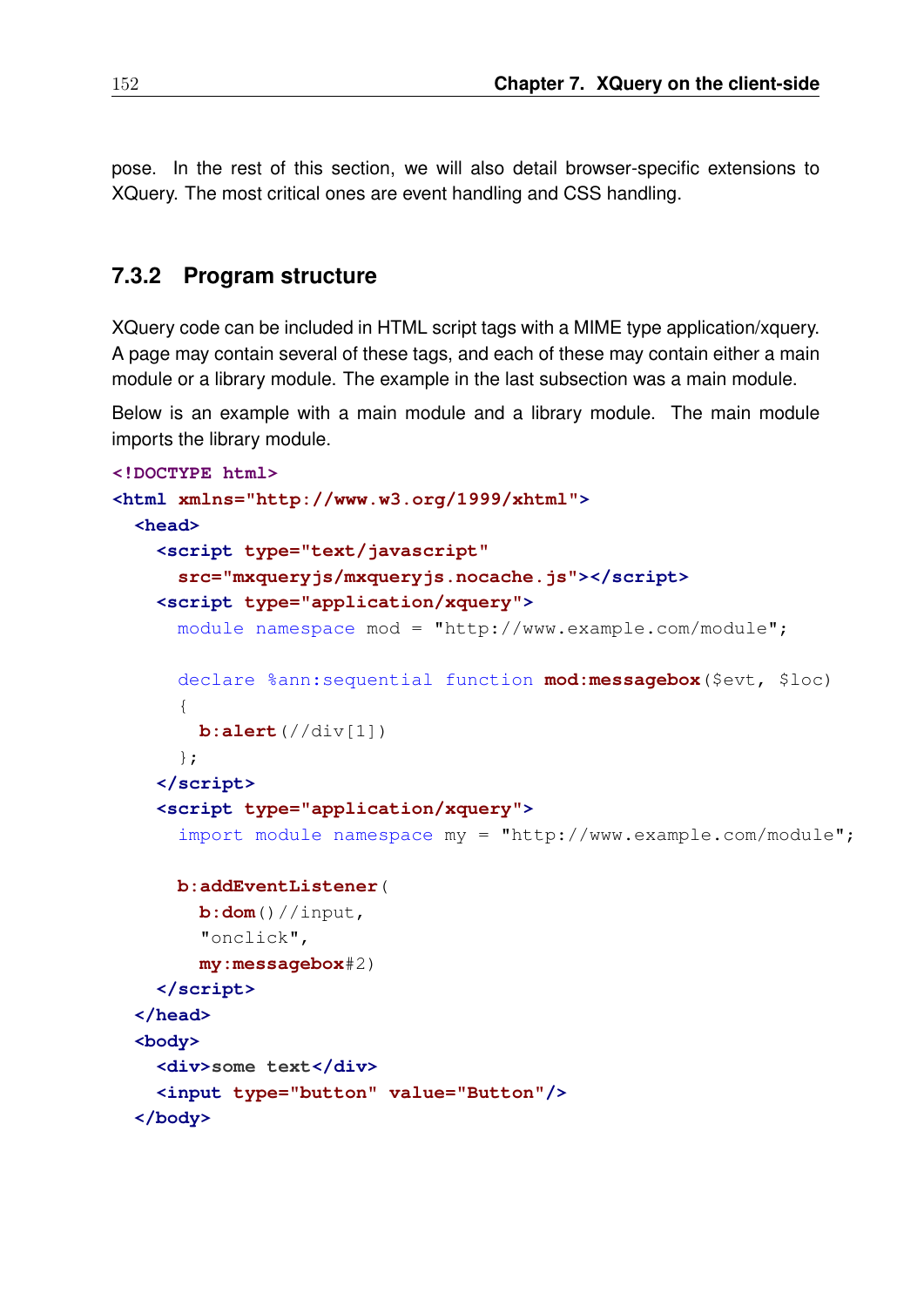#### **</html>**

The semantics of a library module is that it is made available in the context. Any other module on the page may import it. We also allow importing modules from an external location instead of declaring in a script tag. In this case, a location hint needs to be specified, and the same-origin policy will be followed:

```
import module namespace m = "http://www.xqib.org/module"
 at "module.xquery";
```
The semantics of a main module is that it will be evaluated as soon as the page has finished loading. The XDM instance returned by the query body is then inserted in the page after the script tag. Of course a main module may define functions (local namespace), but their scope will only be this module itself, and they cannot be imported by other modules. For each module, the XHTML namespace is set as the default element namespace. A built-in module with browser-specific functionality, the browser module, is also imported.

### **7.3.3 Browser Context**

Each XQuery expression is evaluated in a context. By default from the XQuery recommendation, this context already comes with a rich function library [72]. Embedding XQuery into the browser, extends the context with one additional namespace (i.e., "http:// www.xqib.org/browserapi" which is bound to the prefix "b"). Furthermore, the context includes browser-specific functions. For instance, the **b:alert**() function triggers a popup. It is equivalent to the JavaScript **alert** function. This way, browserspecific components can be accessed using XQuery just as using JavaScript. The remainder of this section gives examples for some of the pre-defined functions and types in the browser-specific XQuery context.

### **7.3.4 Events**

One of the most important features of client-side programming is event-handling. The basic principle of event-handling is that some functions (called listeners) are called when an event occurs at a certain location. For this call to occur, the listener is registered in advance.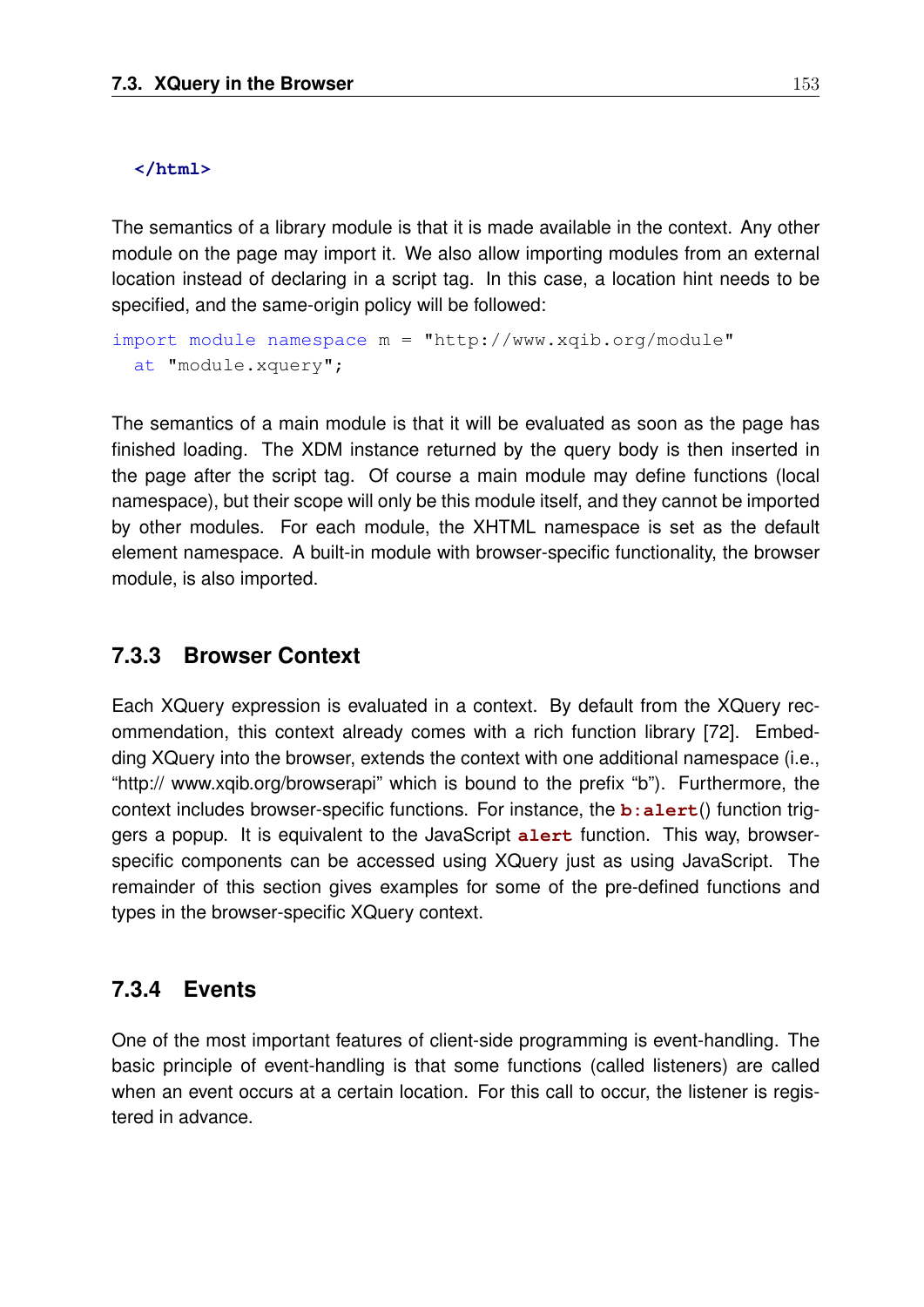In JavaScript, there are two ways to register for events. The first, simple way is to use e.g. the onclick, onload properties. The second way is to add listeners manually.

In XQuery, we use a special function in the browser context to register listeners for events. Those functions are high-order functions as they take functions as an argument.

#### **Managing event listeners in XQuery**

To demonstrate the mechanism, let us assume we have the following function which we would like to be called when the user clicks on a button.

```
declare %ann:sequential function
    local:myEventListener ($evt, $obj) as xs:boolean {
  let $message :=
    <message>Event occurred:{$evt/type} at {$obj}</message>;
  return b:alert(data($message))
};
```
This very simple function raises a message box with information on the event (this is the information which is passed as parameters: the event itself, and its location).

We would like to register this function as a listener for a click event at the button named "button".

In JavaScript, such a listener is registered with:

```
document.getElementById("button").addEventListener
  ("onclick", myEventListener, false)
```
For XQuery, it is done like so:

```
b:addEventListener(
  //input[@id="button"],
  "onclick",
  local:myEventListener#2)
```
(This means that local:myEventListener shall be called whenever the user clicks at the location specified.)

Deregistering an event is done in a similar fashion:

```
b:removeEventListener(
  //input[@id="button"],
  "onclick",
```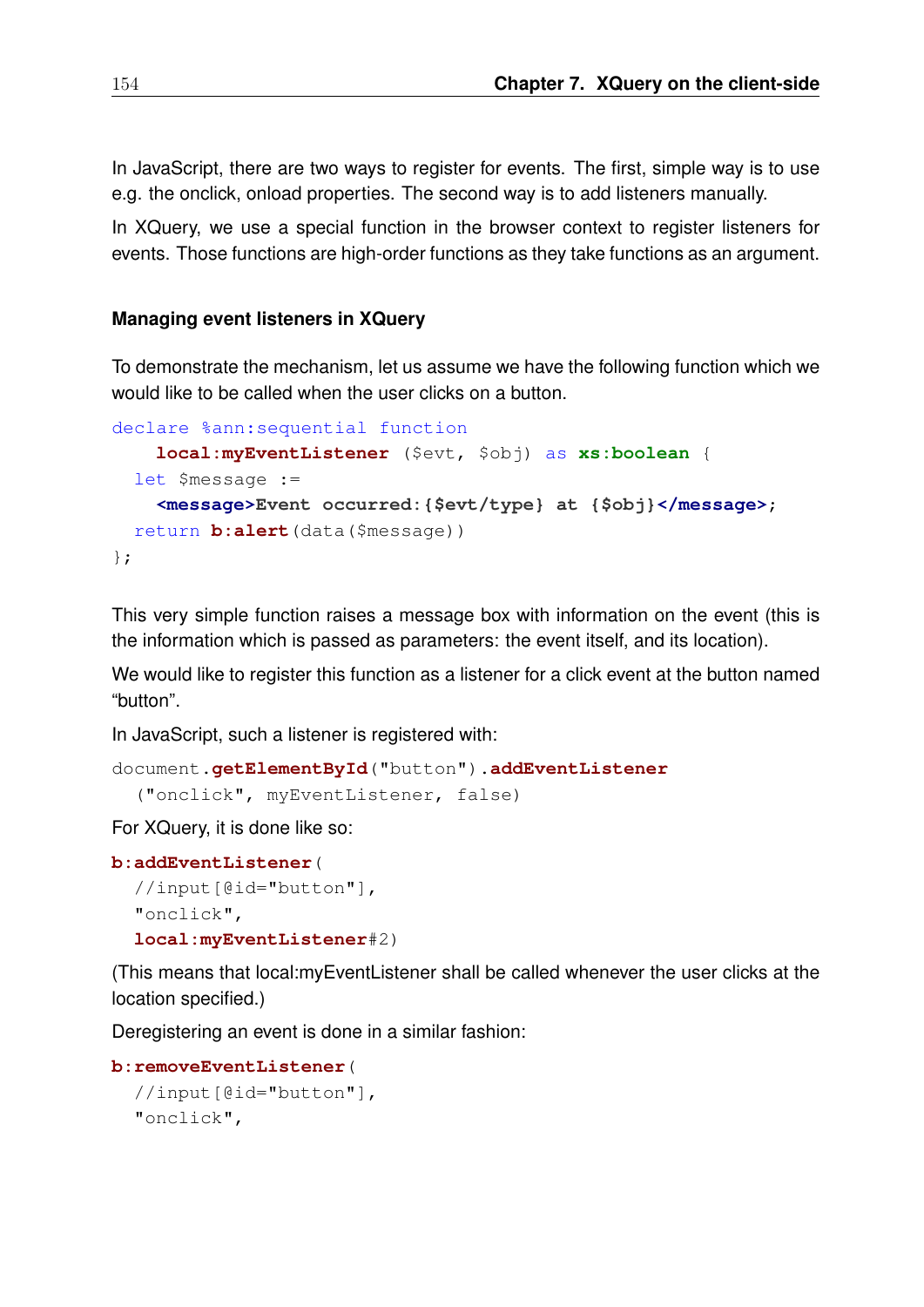#### **local:myEventListener**#2)

(This means that we cancel the registration, i.e., the listener shall no longer be called if the events occurs.)

It is also possible to trigger an event:

```
b:dispatchEvent(
  //input[@id="button"],
  "onclick")
```
(This simulates a user clicking at the specified location.)

#### **Event Node**

When an event occurs, the listener is called and receives two parameters \$evt and \$obj. The first parameter is an XML element which contains information about the event, for example whether the alt key was pressed, which mouse button was used, etc. the same information which is available in an Event Object in the DOM [80]. The second element is the DOM node where the event occurred.

As in the DOM, there are several event properties which can be queried: \$event/target, \$event/type, \$event/altKey, \$event/button, etc., so that one can adapt the behavior of the listener:

```
declare %ann:sequential function local:listener($evt, $obj) {
  if($evt/button eq 1) then do-something()
  else () do-something-else()
};
```

```
b:addEventListener(
  //input[@name="submit"],
  "onclick",
  local:listener#2)
```
In this example, when the user clicks on the submit button,  $local$ : listener is called and receives an event node as well as the location node as parameters. It reads the event node and does something if the user clicked with the left button, something else if she clicked with the right button.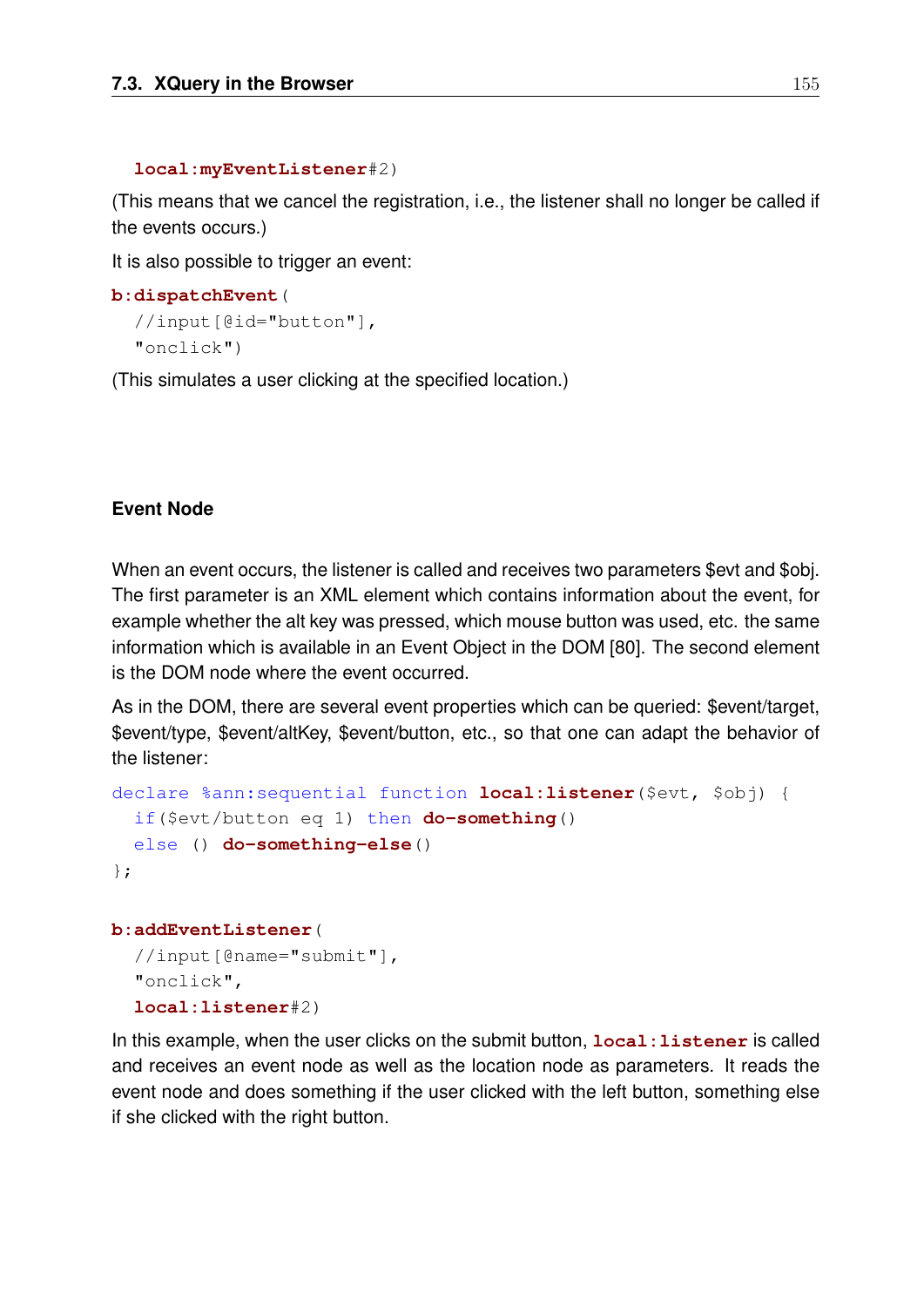### **7.3.5 CSS**

Another important aspect of browser programming is handling stylesheets. Stylesheets could be actually manipulated directly using XQuery by modifying the style attribute of an element (which is a string containing the list of style properties and their values), with an updating expression. However, the style attribute contains all style components and modifying them individually would be cumbersome.

Hence, we introduce library functions to handle styles.

For example, one modifies the style of an element with:

#### **b:setStyle**(

```
b:dom()//table[@id="thistable"],
"border-margin",
"2px")
```
And one can query its style with:

```
$my-style := b:getStyle(
 b:dom()//table[@id="thistable"],
  "border-margin")
```
Classes can be queried, added and removed as well:

```
b:getClasses(b:dom()//table[@id="thistable"]) = "main"
b:addClass(
  b:dom()//table[@id="thistable"],
  "main")
b:removeClass(
  b:dom()//table[@id="thistable"],
  "secondary-table")
b:toggleClass(
  b:dom()//table[@id="thistable"],
  "selected")
```
IDs can be modified using XQuery Update, as they are atomic types.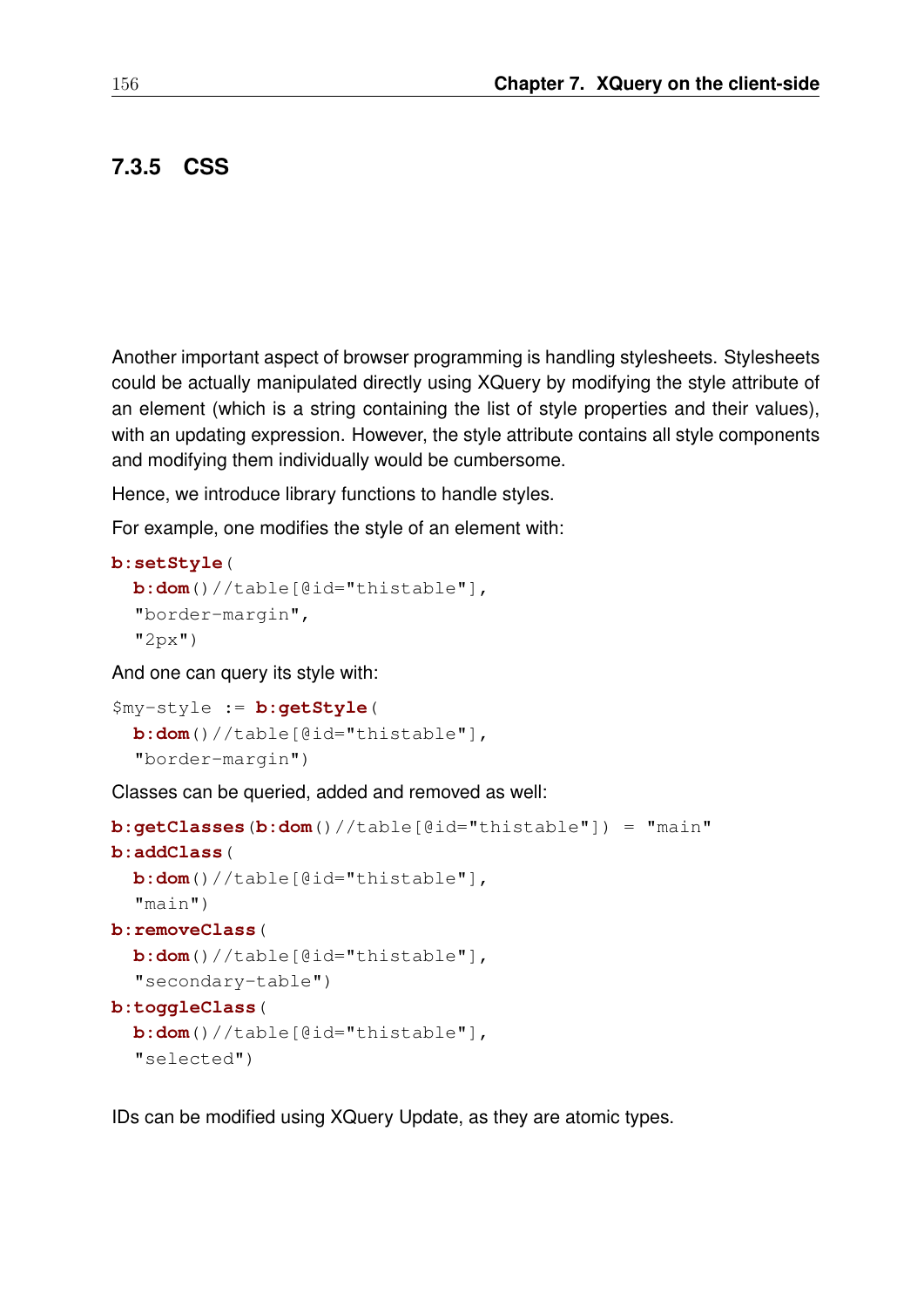### **7.3.6 REST**

MXQuery implements the EXPath standard for synchronous REST calls and the corresponding functions are available in the browser.

The following page sends synchronous GET requests on each keystroke to gather suggestions:

```
<!DOCTYPE html>
<html xmlns="http://www.w3.org/1999/xhtml">
  <head>
    <script type="text/javascript"
      src="mxqueryjs/mxqueryjs.nocache.js"></script>
    <script type="application/xquery">
      import module namespace http-client =
        "http://expath.org/ns/http-client";
      declare %fn:updating function
          local:showHint($evt, $obj) {
        let \text{str} := // * [\text{Gid} = "txt" ] / data (\text{Gvalue})let $url :=
            concat("http://www.example.com/hints?q=", $str)
        return replace value of node //*[@id="txtHint"]
        with
          if(length($str) eq 0) then ""
          else
            http-client:send-request(
              <http-client:request href="{$url}" method="get"/>
            )[2]//hint
      };
      b:addEventListener(//*[@id="txt1"], "onkeyup",
                         local:showHint#2)
    </script>
  </head>
  <body>
    <form>
      First Name:
      <input type="text" id="txt1">
```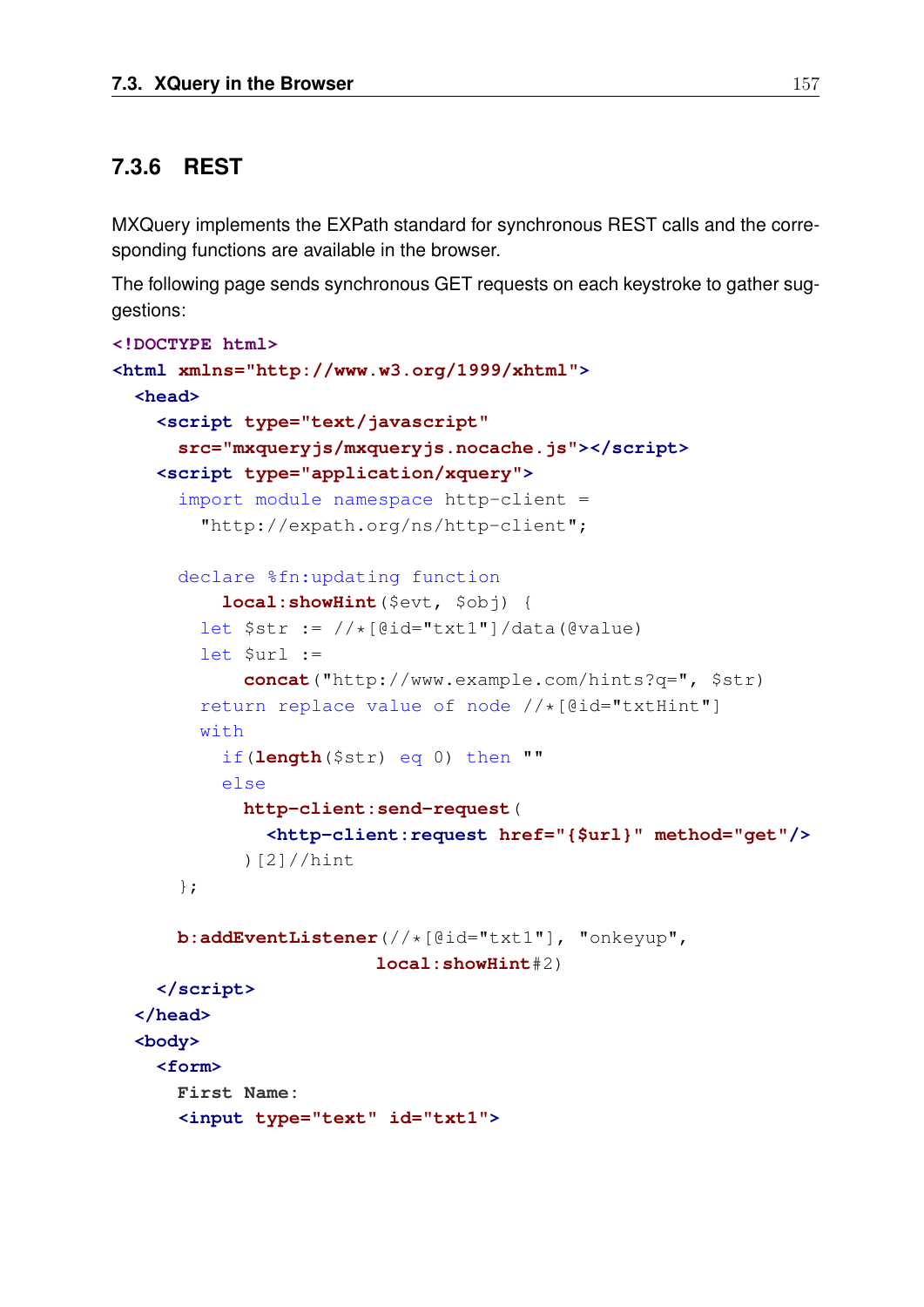```
</form>
   <p>Suggestions: <span id="txtHint"></span></p>
 </body>
</html>
```
#### **7.3.7 AJAX**

In JavaScript, the XMLHttpRequest object allows to make asynchronous calls, at a low-level. In XQuery, we use library functions to implement asynchronous calls. The following example is the XQuery version of an AJAX example given at [3]:

```
<!DOCTYPE html>
<html xmlns="http://www.w3.org/1999/xhtml">
  <head>
    <script type="text/javascript"
      src="mxqueryjs/mxqueryjs.nocache.js"></script>
    <script type="application/xquery">
      import module namespace ab = "http://example.com"
        at "http://www.example.com/hints-library";
      declare %fn:sequential function
        local:showHint($evt, $obj) {
        let \text{Str} := // * [\text{Gid} = "txt1"] / \text{data}(\text{Gvalue})return
        if(length($str) eq 0)
          then replace value of node //*[@id="txtHint"]with "";
          else
            b:async-request(
              <http-client:request href="{$url}" method="get"/>
              local:onResult#1);
      };
      declare %fn:updating function
        local:onResult($result) {
          replace value of node //*[@id="txtHint"]
```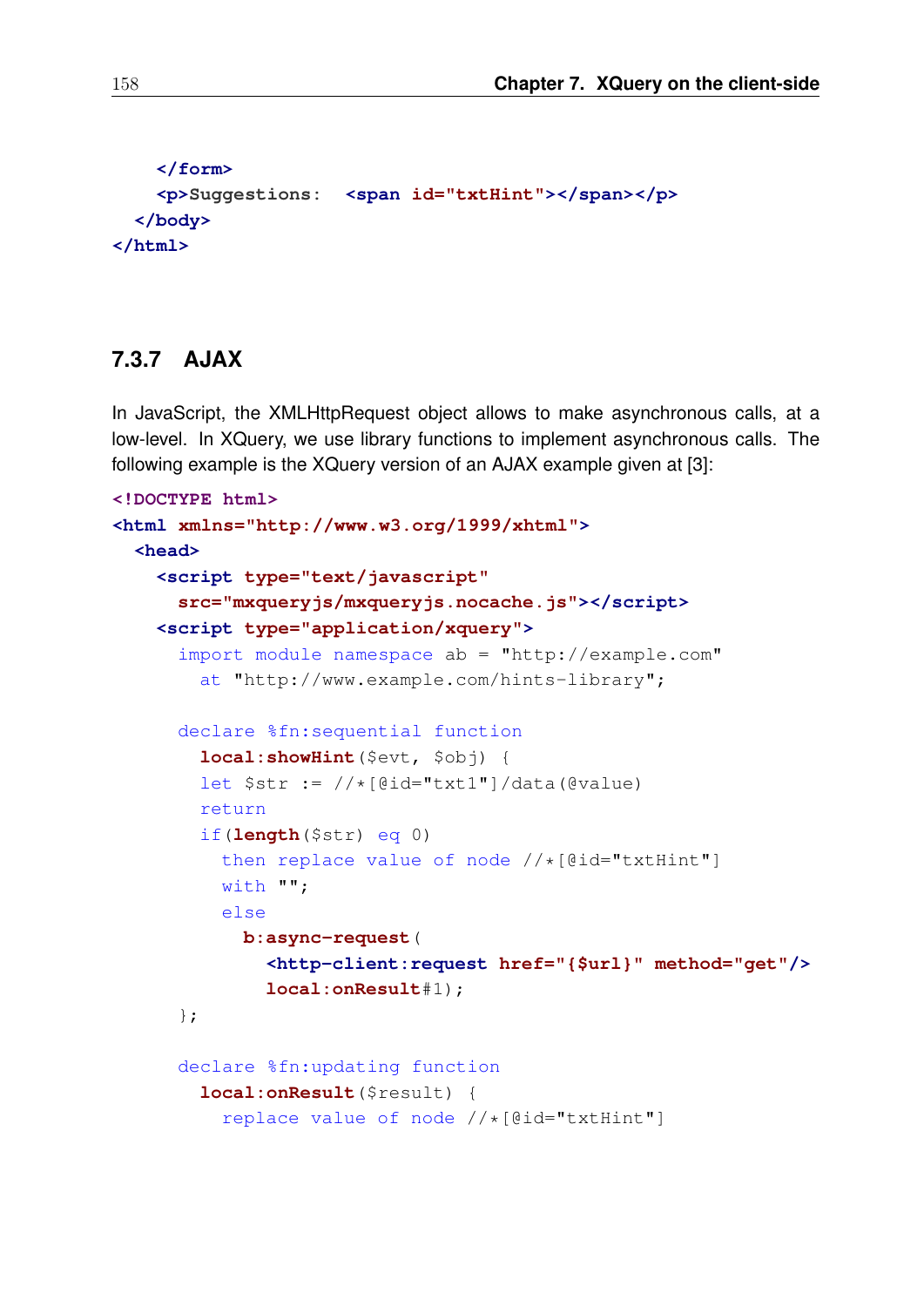```
with $result[2]//int
      };
      b:addEventListener(//*[@id="txt1"],
        "onkeyup", local:showHint#2)
    </script>
  </head>
  <body>
    <form>
      First Name:
      <input type="text" id="txt1">
    </form>
    <p>Suggestions: <span id="txtHint"></span></p>
  </body>
</html>
```
When the user types in the text box,  $local:showHint$  is called. If the textbox is not empty, then **local:onResult** is called asynchronously with **b:async-request**. An event is triggered when the computation of the result is completed; i.e., when the remote call returns with a result. Furthermore, the call is non-blocking; i.e., asynchronous. The user keeps control of the user interface.

### **7.3.8 Browser Object Model**

Other aspects of JavaScript functionality (objects such as window, screen, document) are exposed as a function library. This provides support for:

```
Cookies b:getCookieNames, b:getCookie, b:removeCookie, b:setCookie
```
**Page location b:pageURI, b:setHref, b:getLocation**

**Window b:addWindowListener, b:removeWindowListener, b:windowInfo**

This function library will continue to expand as XQIB is developed further.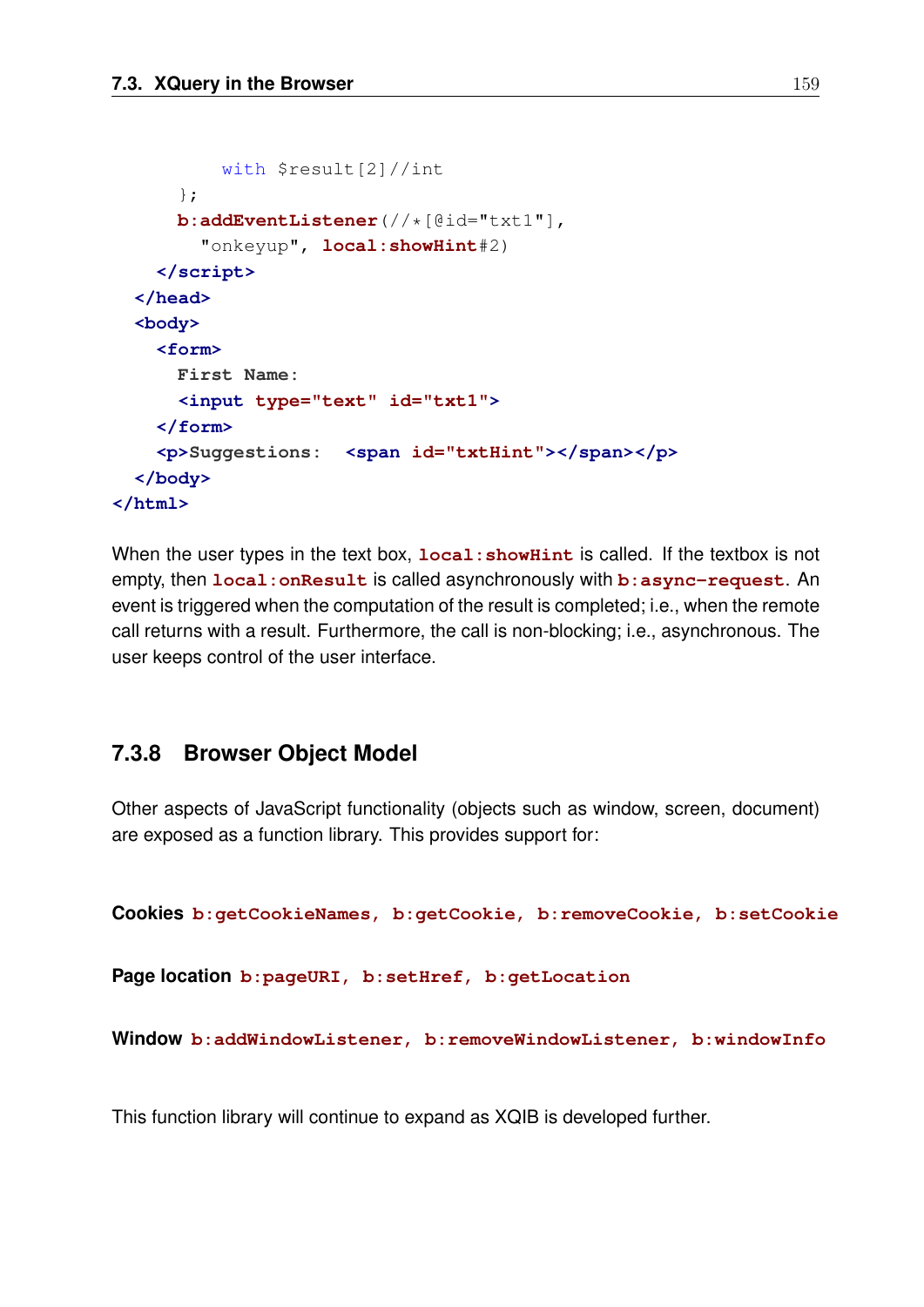# **7.4 Implementation**

For the implementation, the MXQuery engine, written in Java, has been cross-compiled to JavaScript code using the Google Web Toolkit. It can be used to write client-side XQuery code on all five major browsers (IE9+, Chrome, Firefox, Safari, Opera).

## **7.4.1 Architecture**

The JavaScript library works as depicted in Figure 7.1. First, the browser receives an HTML document and parses it. It generates the DOM, renders the Web page and initializes the extension. Then the plugin obtains the XQuery scripts.

MXQuery is called with the XQuery prolog followed by the main query call. This call may register event listeners. As the plugin implements the XDM on top of the DOM, Zorba, by reading and modifying the XDM, will read and modify the DOM accordingly. The plugin then listens for IE events. When an event occurs, Zorba is called with the XQuery prolog followed by the listener call, and the plugin loops between listening for IE events and executing the corresponding listeners.

Code samples demonstrating the various features are available at [39].

### **7.4.2 Implementation status**

MXQuery supports XQuery 1.0, the XQuery Update Facility 1.0, partly XQuery 3.0 and partly the Scripting Extension working draft. DOM navigation as well as updates to the



**Figure 7.1:** *Interaction with the XDM and the DOM*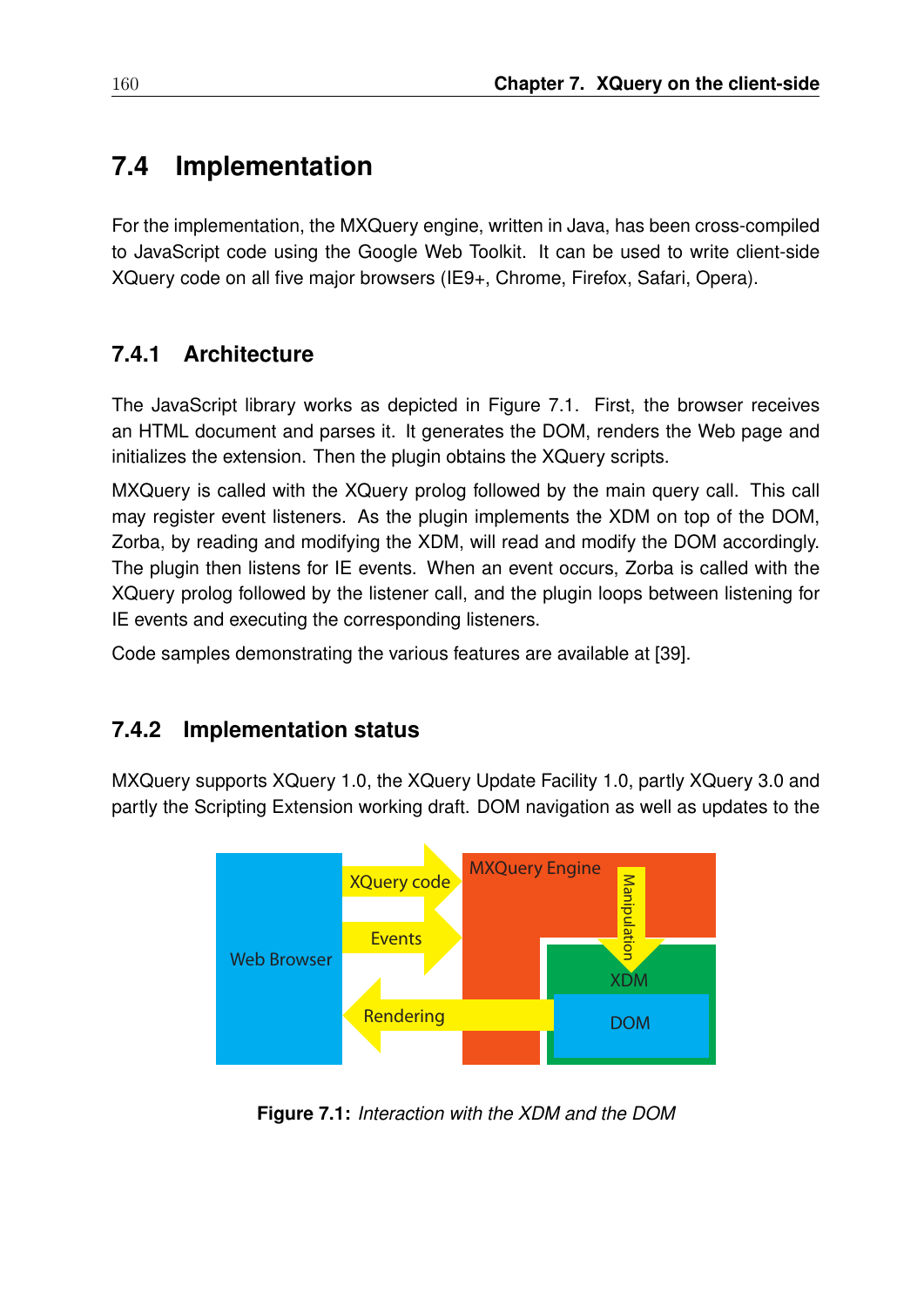DOM have been implemented by providing an XDM store wrapping the DOM.

Regular expressions use directly the JavaScript syntax, as GWT does not support the java.util.regex library used by MXQuery.

Major browsers support the HTML5 working draft. We mapped the following DOM5 HTML attributes to the XDM:

**Namespaces** we used the **node.namespaceURI** attribute

**Local names** we used the **node**. **LocalName** attribute (currently lowercase)

**Navigation** we used node. attributes to navigate to the attributes, node. first-**Child**, **node.nextSibling** and **node.parentNode** for element navigation.

XQIB involves a DOM which is a materialized, updateable tree, whereas MXQuery is based on immutable tokens. The generated tokens point back to the DOM so that they can follow its updates.

In the XQuery Data Model, nodes have unique identities. This is implemented with direct pointer comparisons on the Node class. Document order is computed with the DOM Level 3 **compareDocumentPosition** function when it is available, otherwise we use the Lowest Common Ancestor.

Updates are performed as follows. Deletion uses the DOM **removeFromParent** method. For insertion, the MXQuery token stream for the new node is converted to new DOM nodes (beginning with children creation).

Events are registered and unregistered using a hashmap from a (node, event name) pair to function names. When an event is triggered, all XQuery functions contained in the hashmap for the relevant key are called.

# **7.5 Application Scenarios**

Several applications which make use of XQuery in the browser have been written in labs at ETH Zurich. Furthermore, one application has been developed in collaboration with Elsevier. This section gives three examples. The first one, based on the collaboration between ETH and Elsevier, shows how XQuery in the browser helps to migrate computation from servers to client machines; this application, thus, demonstrates the ability of XQuery to integrate different tiers (i.e., vertical integration). The second application is a typical Web mash-up, effected in the browser. It shows the ability of XQuery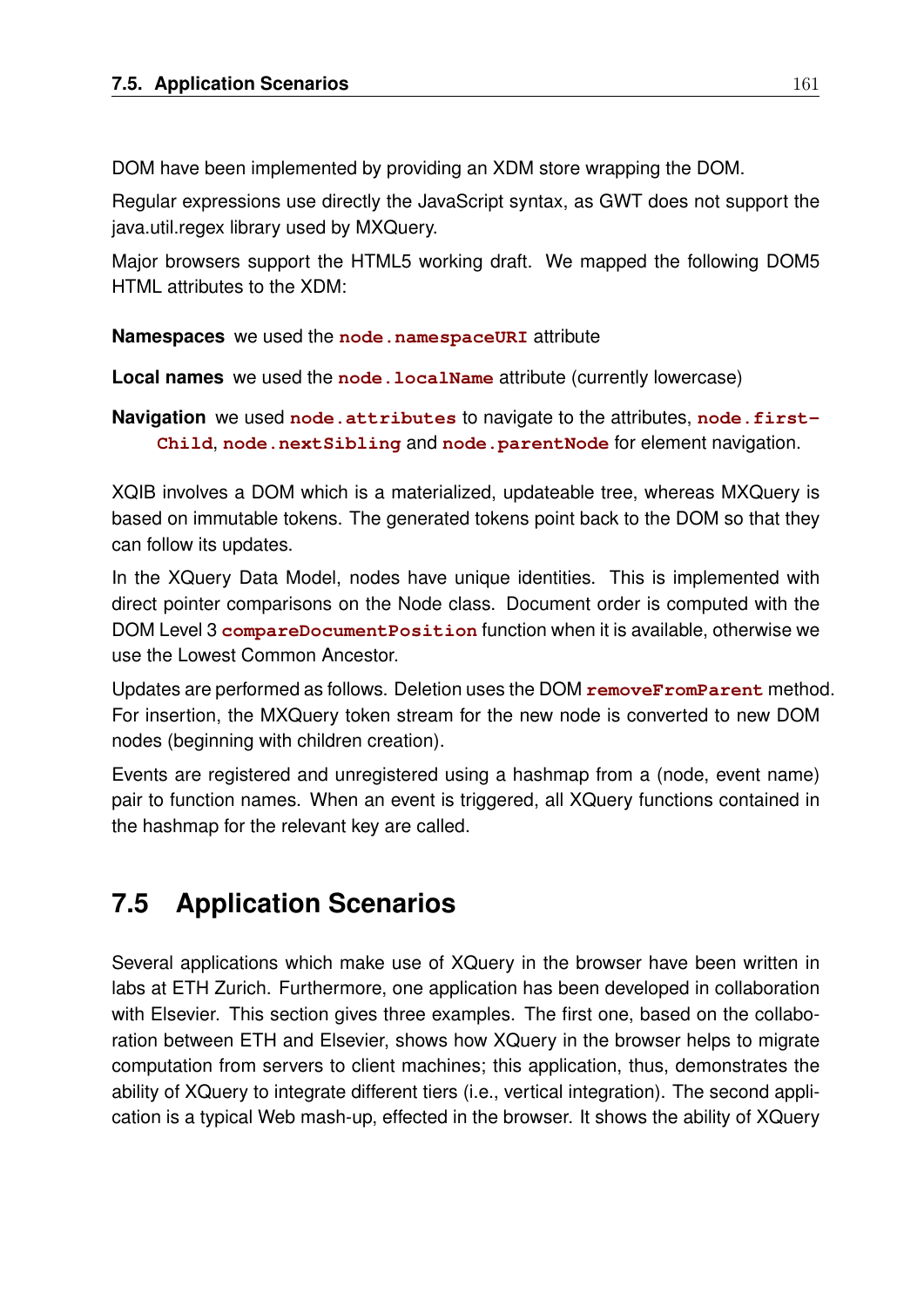to co-exist with JavaScript in the browser and the ability of XQuery to integrate different services horizontally. The third example shows how XQuery-only applications simplify the technology stack.

## **7.5.1 Code Mobility**

The publishing industry has a long tradition of working with markup languages such as SGML and XML. Hence, the publishing industry has been using XQuery for a while in order to manage their XML data in the database and in the middle-tier. Consequently, the project Reference 2.0 was implemented from the beginning using XQuery in the middle-tier. With Reference 2.0, the user can browse through journals, volumes, issues and articles and then, for a given article, study the references (statistics, years...).

In the original architecture, an XQuery application server produces Web pages with data from an XML database available via REST calls. The XML database contains the article hierarchy and their contents. The generated Web pages contain client-side JavaScript code which reacts on events and allows interactivity.

In order to off-load Elsevier's servers, we are using our XQuery plug-in and migrating the XQuery code from the server to the client. As a result, the served Web pages contain both JavaScript and XQuery (see Figure 7.2). The JavaScript code improves the usability of the interface. The XQuery code takes care of the page layout and directly queries the XML from the database using REST calls. In order to improve performance, whole XML documents can be cached in the browser so that most user requests can be processed without any interaction with the Elsevier server.

The beauty of this migration project is that the JavaScript code is completely unchanged and that the XQuery code which runs in the client is almost the same as the XQuery code that previously ran in the server. In other words, this migration can be done with very little effort and shows how XQuery in the browser can help to make the software architecture of a Web-based application more flexible. In this particular case, reducing cost by off-loading servers was the main motivation for this project. Likewise, other business factors or trends could motivate to move more code back from the client to the server.

In more technical detail, we are carrying out the following changes in order to migrate the existing Reference 2.0 application from server-side to client-side software. The XQuery modules defined in the Reference 2.0 application code are directly published and made available and visible to clients. Furthermore, the REST interface of the Reference 2.0 modules has to be adjusted so that they serve whole documents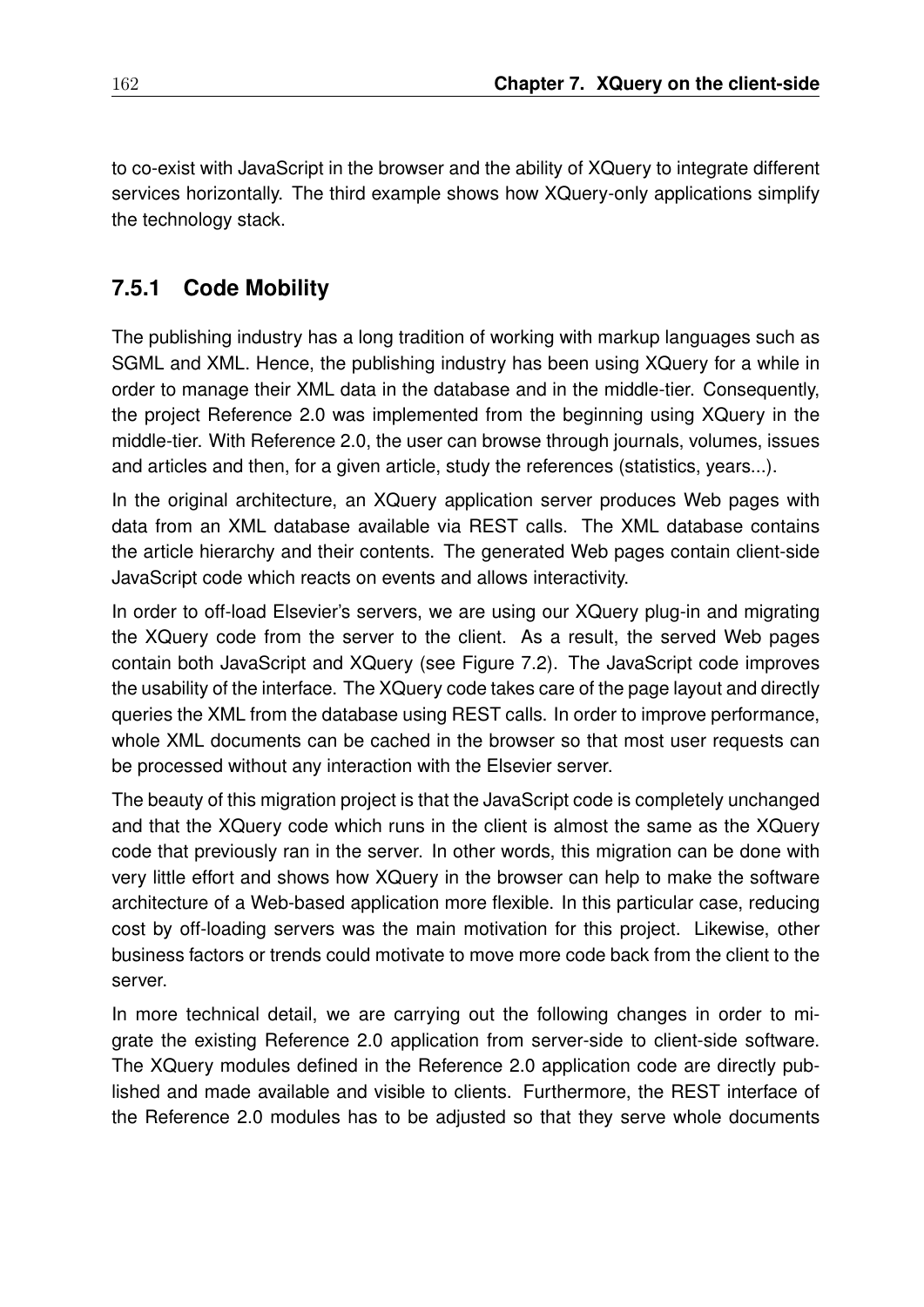rather than individual queries to documents (to better enable caching). Furthermore, some specifics of the XQuery product used as an XMLDB (i.e., MarkLogic) have to be adjusted. Finally and most importantly, XQuery code is injected into the Web pages served by the Reference 2.0 server. For each dynamically generated Web page, the server-side expressions are moved to the script tag (which is created if it does not exist) as follows: the prolog is directly inserted into the script tag, whereas the contents enclosed in the outermost element constructors (formerly computed by the server) are put in main module script tags at the corresponding positions.

It would also be possible to translate the JavaScript code to XQuery, but it would need more time and it is not necessary for this project.

## **7.5.2 XQuery and JavaScript**

There are several ways of building Web pages integrating both XQuery code and Java-Script, allowing for a smooth transition from traditional applications to all-layers XMLbased Web applications.



**Figure 7.2:** *Elsevier Reference 2.0: Server-to-client Migration*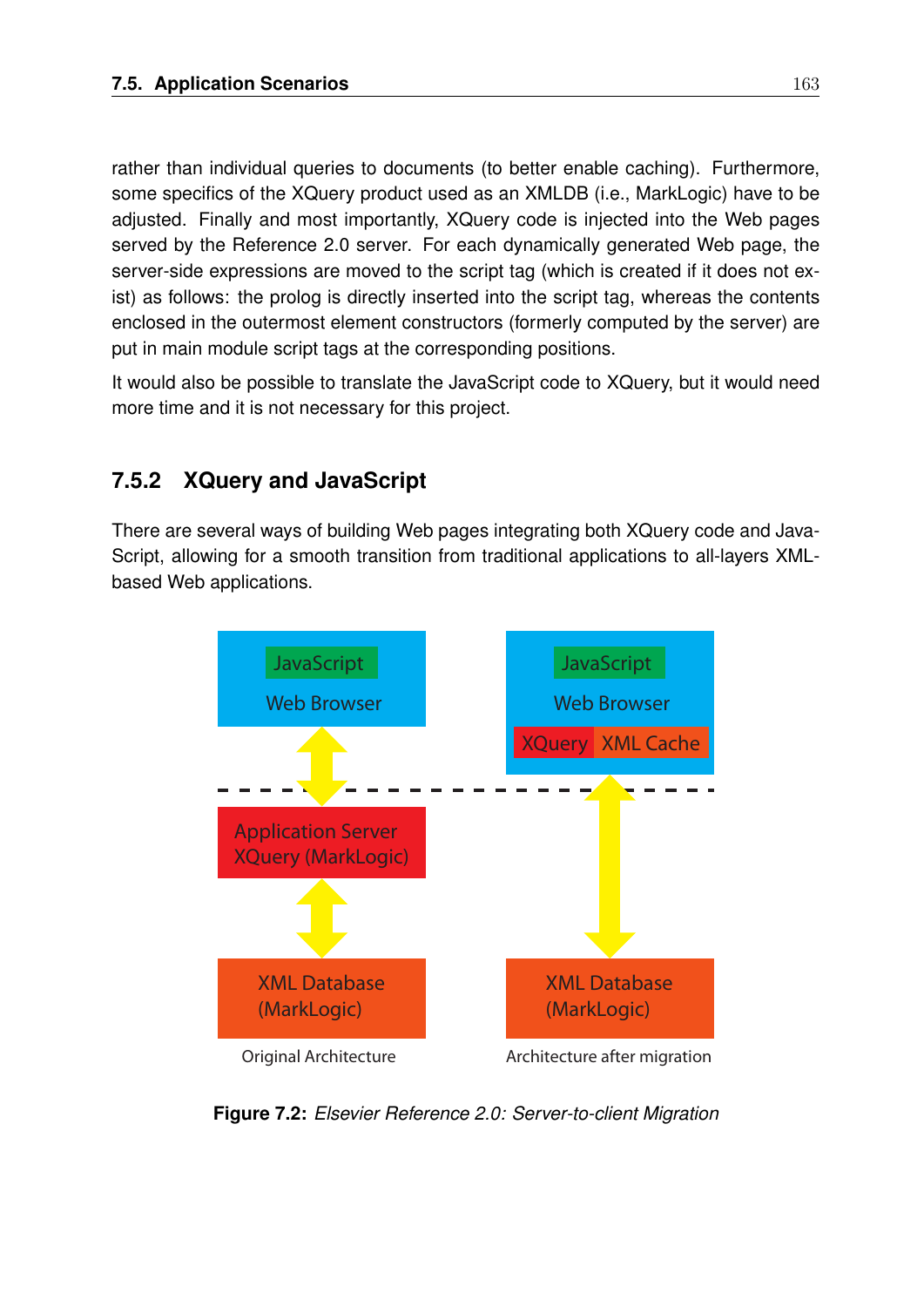#### **Maps and Weather Mash-up**

The first approach is to use the Web page as an interface between the languages, with event-based communication.

In a project, a Mash-up between Google Maps and a Weather service (actually, a selection of different weather services is used, depending on the used language and the region of interest) was developed. This application also integrates Webcams for the locations of interest. This application gives weather information for every location shown in Google Maps. Likewise, the service displays maps for all locations given and queried as part of one of the weather services.

In this project, the Web application uses both JavaScript and XQuery. JavaScript is used to run Google Maps and communicate with the Google server using AJAX. XQuery in the browser is used in order to initiate REST calls to the diverse weather services and integrate the results returned by the weather services. Furthermore, XQuery is used in order to search for Web cams at the location of interest. The interesting aspect of this co-existence of JavaScript and XQuery in the browser is that, in this application, code written in both languages listens to the same events. For instance, if the search button in Google Maps is clicked, then naturally, Google is called in order to serve the right map. At the same time, the XQuery code also handles this event (i.e., the click on the search button), extracts the location from the search box and initiates REST calls to weather services and Web cams. Also, code in both languages is used in order to query and manipulate the Web page (in the browser's DOM), as shown in Figure 7.3. In this figure, the Web page serves like a database and both JavaScript and XQuery code can be used in order to access and update that "database". The browser



**Figure 7.3:** *Google Maps-Weather Mash-up: how XQuery and JavaScript can interact through the DOM.*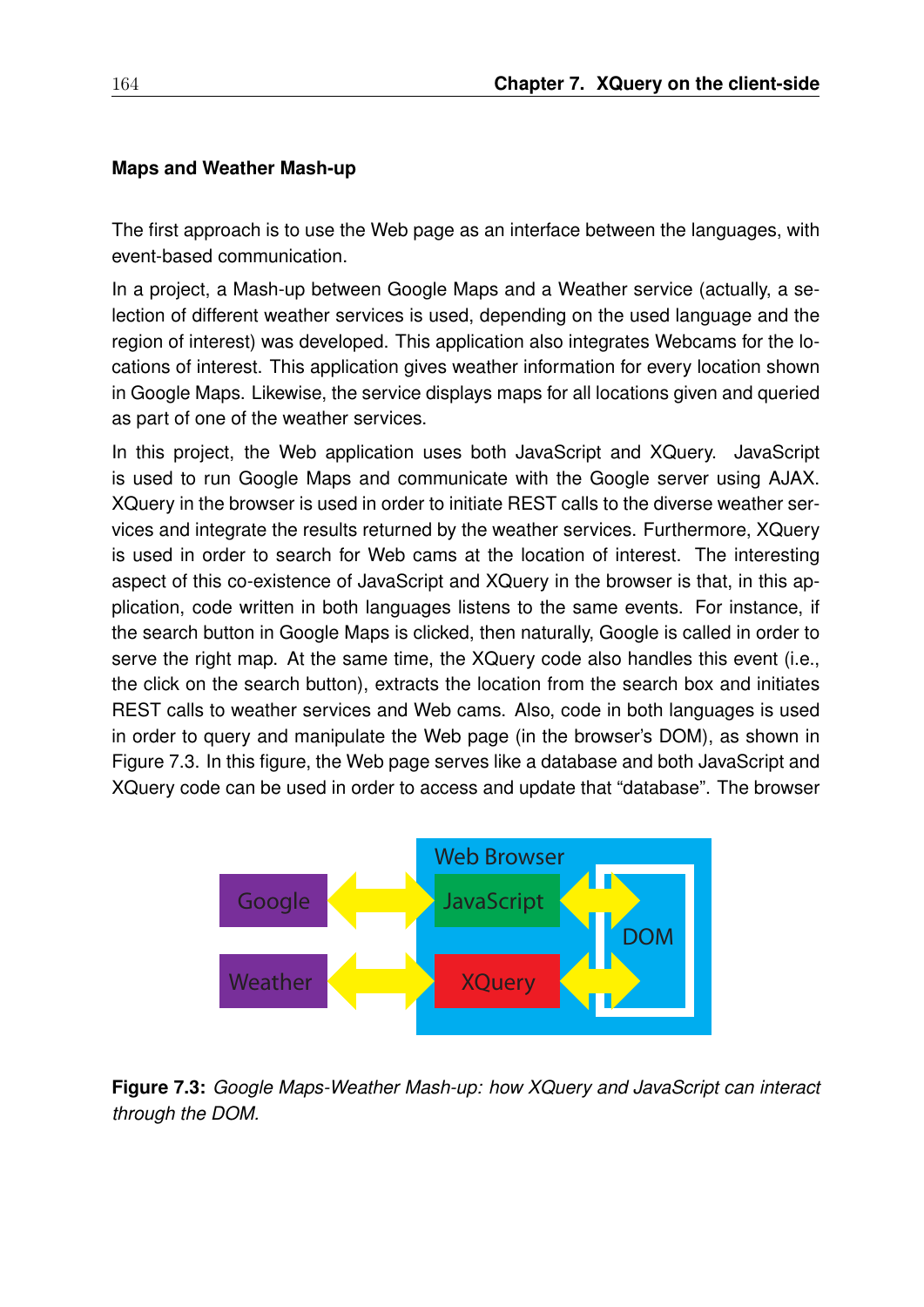determines the order in which events are processed (by JavaScript and XQuery functions) in the same way as the browser serializes the order of event processing in the case that only JavaScript is used (and several different JavaScript functions are used to handle the same event).

#### **Interlanguage calls**

The second approach is to allow JavaScript to call XQuery functions, and vice versa (Fig. 7.4). This is done with a mapping between JavaScript datatypes and XQuery datatypes. For example, an XML node is exposed in JavaScript with the Node interface.

XQuery can invoke JavaScript functions with **b**:  $i$ s-call as follows:

```
<!DOCTYPE html>
<html xmlns="http://www.w3.org/1999/xhtml">
 <head>
   <script type="text/javascript"
      src="mxqueryjs/mxqueryjs.nocache.js"></script>
   <script type="text/javascript">
      greet = function (name)
        { return 'Hello, "' + name+ '"'; };
   </script>
   <script type="application/xquery">
     b:alert(b:js-call("window.greet", string(b:dom()//div))
```


**Figure 7.4:** *How XQuery and JavaScript can interact directly.*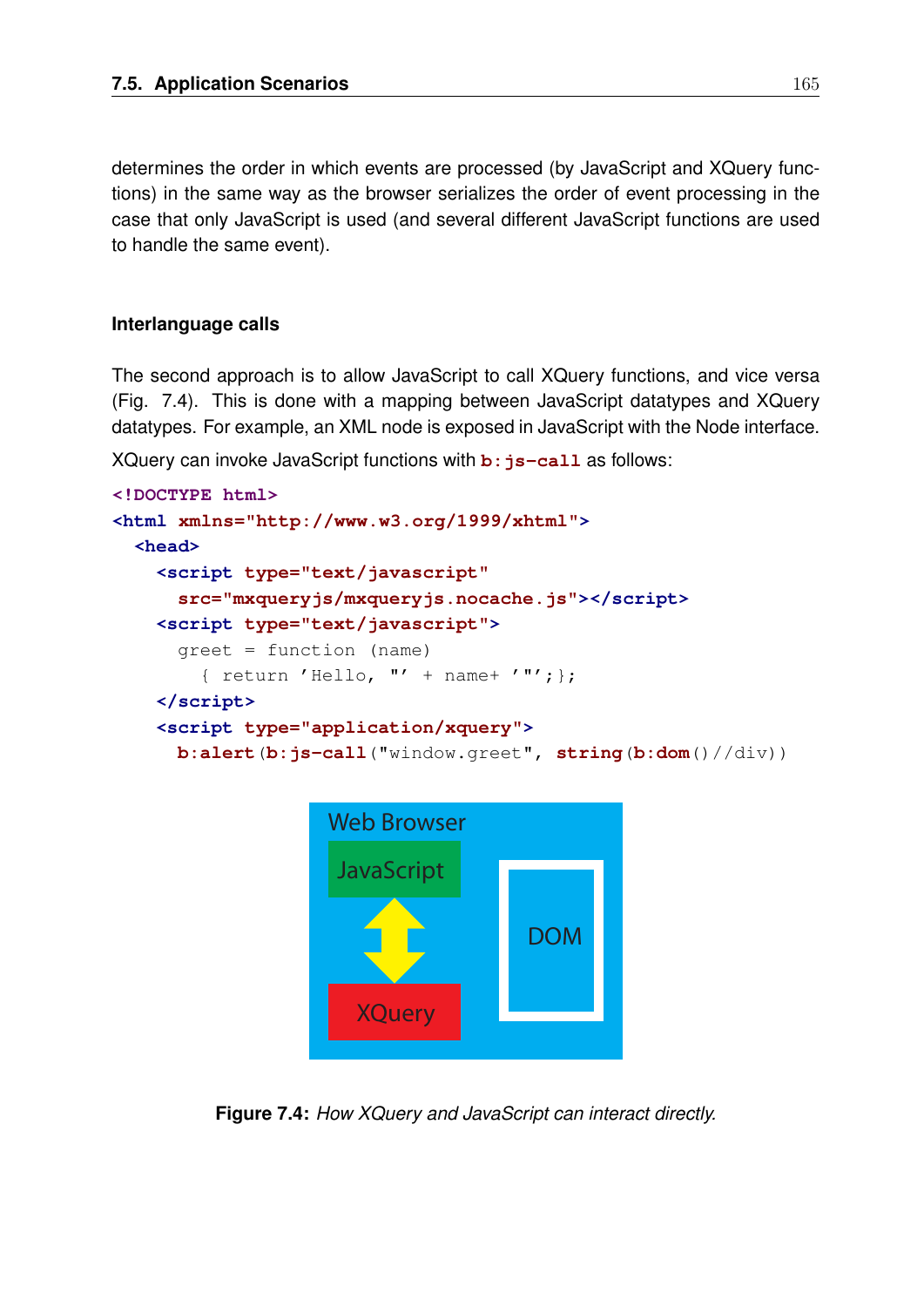```
</script>
  </head>
  <body>
    <div>World!</div>
  </body>
</html>
```
In the above page, a popup will appear with a "Hello, World!" message.

### **7.5.3 XQuery Only**

The previous two applications showed how XQuery and JavaScript could co-exist in modern Web-based applications. JavaScript was mostly used because it was already there (i.e., legacy code) and it was too much effort to rewrite the JavaScript code. This section shows how XQuery-only can significantly simplify an application and result in less code, if a new application is designed from scratch.

The state of the art in Web application development is to have several languages in the same file. Here is an example of an application which simulates a shopping cart, taking products out of a database (We omitted the code to connect and disconnect). Clicking on the button next to a product adds it to the shopping cart.

```
<!DOCTYPE html>
<html xmlns="http://www.w3.org/1999/xhtml">
 <head>
    <script type="text/javascript">
      function buy(e) {
        newElement = document.createElement("p");
        elementText = document.createTextNode(
          e.target.getAttribute(id));
       newElement.appendChild(elementText);
        var res = document.evaluate(
          "//div[@id='shoppingcart']",
          document,
         null,
         XPathResult.UNORDERED_NODE_SNAPSHOT_TYPE,
         null);
          res.snapshotItem(0).appendChild("newElement");}
```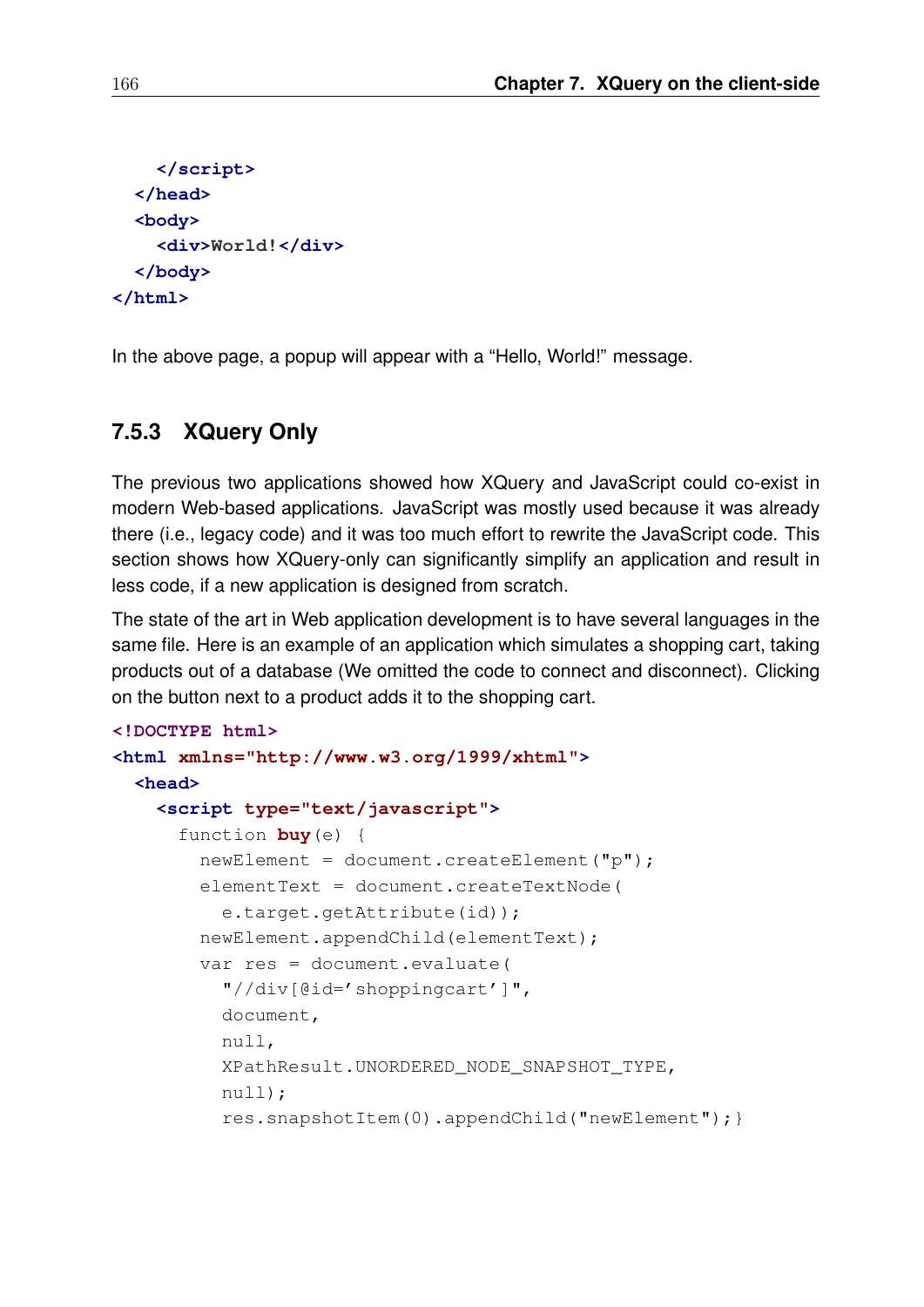```
</script>
 </head>
 <body>
    <div>Shopping cart</div>
    <div id="shoppingcart"></div>
    <% // Code establishing connection
     ResultSet results =
     statement.executeQuery("SELECT * FROM PRODUCTS");
     while (results.next()) {
        out.println("<div>");
        String prodName = results.getString(1);
        out.println(prodName);
        out.println("<input type='button' value='Buy'");
        out.println("id='"+prodName+"'");
        out.println("onclick='buy(event)'/></div>");
      }
     results.close();
    // Code closing connection %>
 </body>
</html>
```
In this example, the business logic is developed using JSP (Java nested into HTML). JavaScript is executed on the client, with embedded XPath. The server-side code even contains SQL.

If this application had been developed with XQuery only from scratch, it would look like the following XQuery expression:

```
<!DOCTYPE html>
<html xmlns="http://www.w3.org/1999/xhtml">
 <head>
   <script type="text/javascript"
      src="mxqueryjs/mxqueryjs.nocache.js"></script>
   <script type="application/xquery">
      declare %fn:updating function local:buy($evt, $obj) {
        insert node <p>{$obj/@id}</p>
       as first into //div[@id="shoppingcart"]
      };
```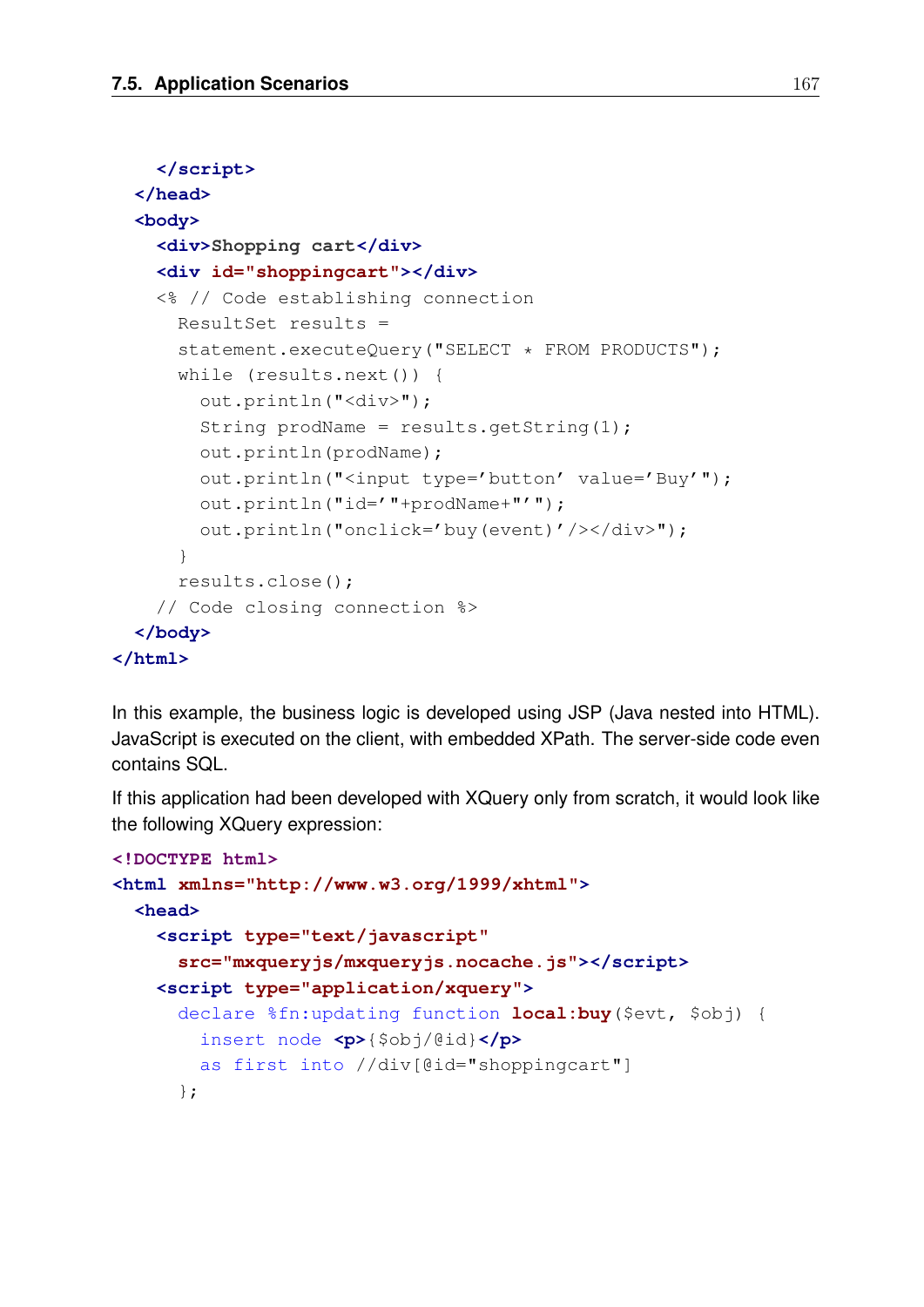```
b:addEventListener(//input, "onclick", local:buy#2)
    </script>
 </head>
 <body>
    <div>Shopping cart</div>
    <div id="shoppingcart"></div>
    {
      for $p in doc("products.xml")//product
        <div>
          {$p/name}
          <input type="button" value="Buy" id="{$p/name}"/>
        </div>
    }
 </body>
</html>
```
The database is mapped to an XML document with the URI given as parameter to **doc**. A FLWOR expression inserts the products. The events are registered for all buttons with a single instruction. The entire code, client-side and server-side (even the HTML tags) is XQuery.

This shows that using XQuery for everything simplifies considerably the Web application. XQuery can be used for database access (instead of SQL), to define the application logic (instead of C# or Java) and inside the browser (instead of JavaScript). Furthermore, this example shows that an XQuery-only implementation can require fewer lines of code and avoid the technology jungle.

Another example that demonstrates how XQuery can reduce the number of lines of code is given on [39]. The multiplication table demoed on that site requires 77 lines of JavaScript code or alternatively only 29 lines of XQuery code. 28msec has also conducted experiments (on the scale of several thousands LOC) and showed XQuery to need less code than Java by a factor of up to 5.

# **7.6 Conclusion**

The browser today is not only a rendering tool, but has become a programming environment. The most popular client-side programming language, JavaScript, is geared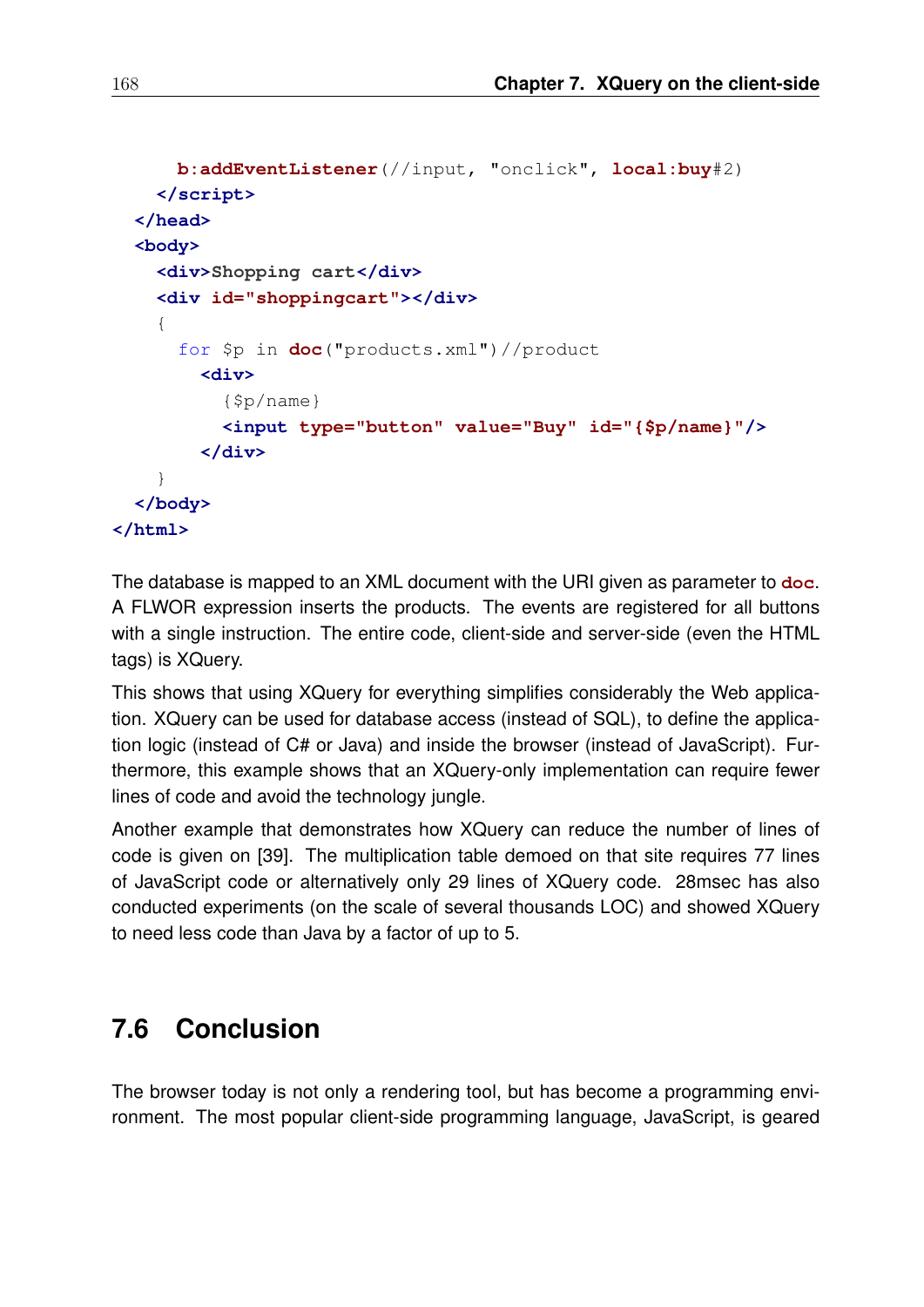towards this purpose. This paper showed that XQuery is also a viable candidate to program the Web browser. Just like JavaScript, XQuery is a full-fledged programming language with many features for processing and integrating data on the Web. In addition, XQuery has the advantage of being declarative and therefore better optimizable. In particular, XQuery can process XML data declaratively in order to query and manipulate the DOM that represents a Web page in the browser (e.g., HTML tables) or results of REST calls. Another reason to consider XQuery in the browser is to avoid the technology jungle found in many applications today: XQuery runs in all tiers (database, middleware, and Web browser) and therefore whole applications can be implemented using a single programming language, XQuery. All major (relational) database vendors already support XQuery and XQuery is a popular language in several middleware products. With the help of XQuery, it is thus possible to achieve flexible and largely simplified application architectures, thereby possibly eliminating the need for data marshalling and some layers in the application stack.

In order to make XQuery suited for the browser, XQuery had to be slightly extended. Most importantly, support for events had to be integrated in order to be able to implement reactive and asynchronous user interfaces. Other than that, XQuery was sufficient in order to build any kind of AJAX-style application. The XQuery/JavaScript library with a number of examples are available under a free open-source license at http://www.xqib.org.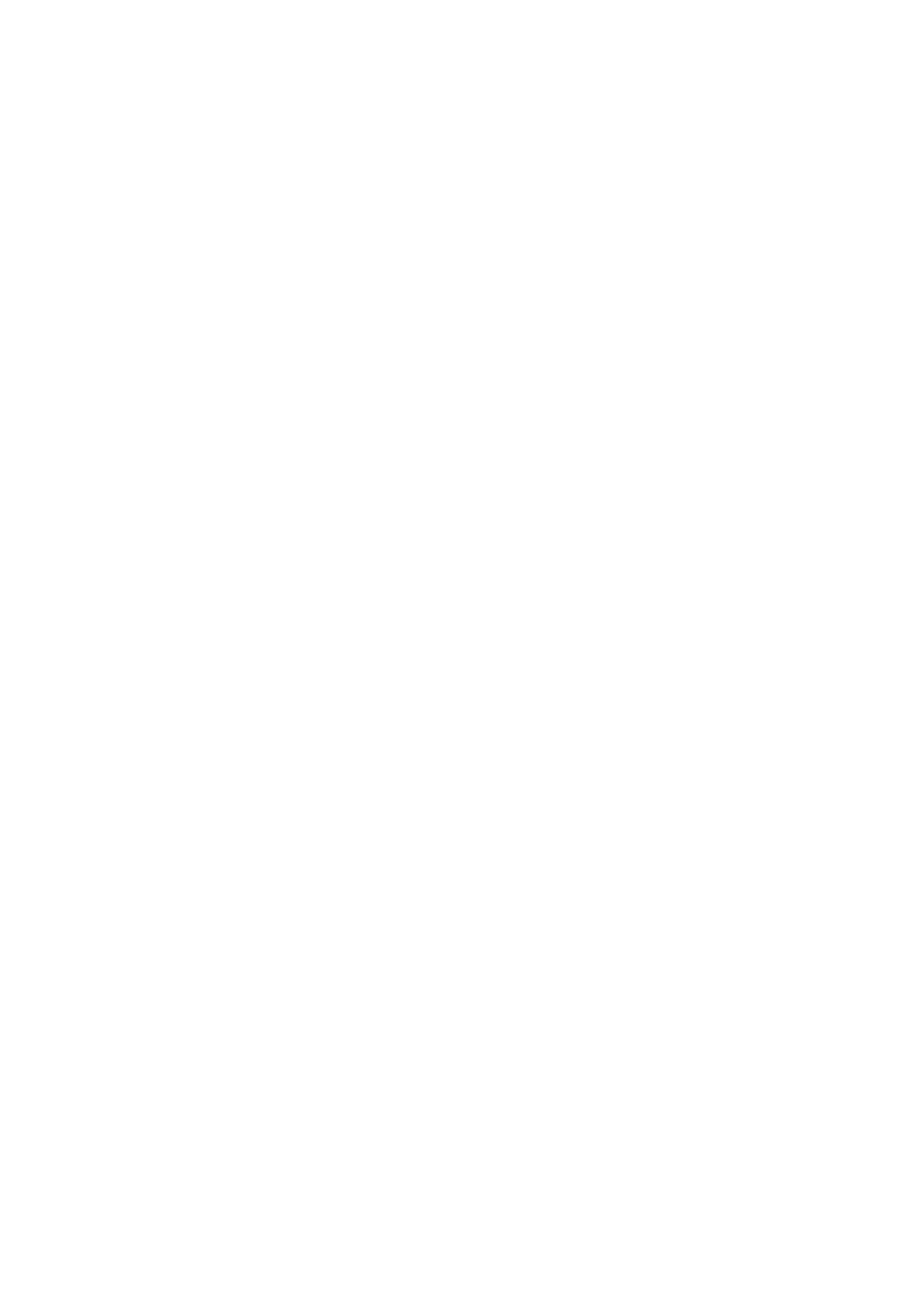# **Chapter 8**

# **Conclusion**

Traditionally, Web-application development was based on a three-layer architecture with a database back-end, business logic on the middleware accessible as a Web server, and client-side code in the browser. This involves cohabitation of many technologies, and of mappings between the different data paradigms.

Recently, solutions have appeared on the market to unify the first two layers with an semi-structured database (XML already, JSON increasingly) and an Web application server based on a language handling this data seamlessly (such as XQuery). We showed that it is possible to push this paradigm to the last layer, the browser, all the way down to the HTML UI which can itself be handled like semi-structured data as well.

We also provided a framework for introducing Version Control in the semi-structured database back-end. We introduced an operator on Pending Update Lists that allows to summarize the changes made by a program, which potentially allows making local changes and shipping them to a server for propagation to the persistent layer.

Then, we suggested several ways of extending the programming language used on all these layers, both with a more intuitive syntax for side-effecting programs, as well as with more object-orientation to provide code reuse.

We would like to finally emphasize that, even though this work has been conducted with the example of XML and XQuery, it would be potentially applicable to other declarative languages and tree-based data models (such as JSON) as well.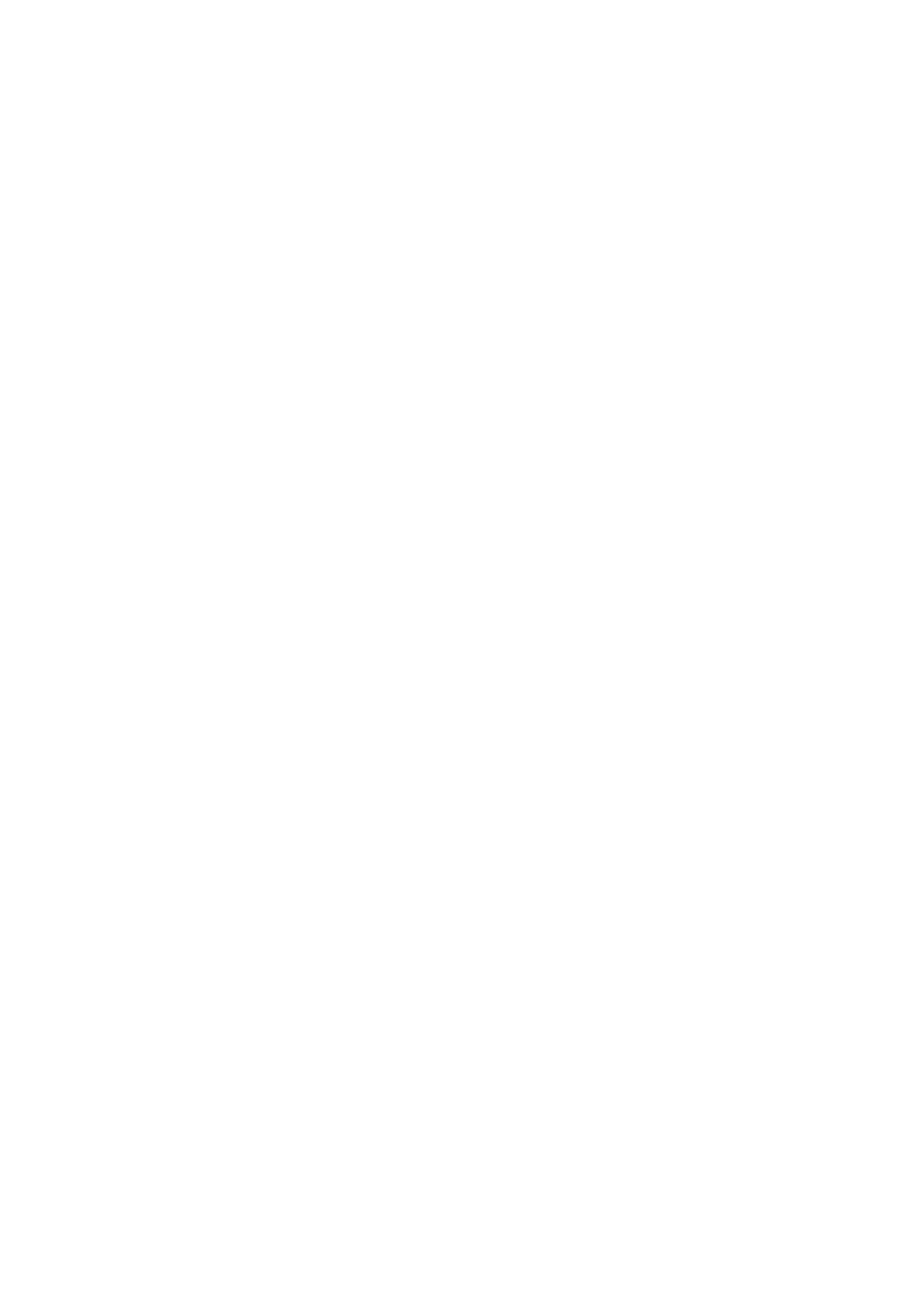# **List of Figures**

| 3.1 | Two PULs (a, b) can be summarized in a single PUL (c) (Aggregation                                                                         | 27 |
|-----|--------------------------------------------------------------------------------------------------------------------------------------------|----|
| 3.2 | Two PULs (a, b) can be summarized in a single PUL (c) (Accumulation                                                                        | 28 |
| 3.3 | Accumulating the update primitives in (b) against a PUL (a) leads to the                                                                   | 30 |
| 3.4 | Aggregating the update primitives in (b) against the local PUL (a) leads                                                                   | 31 |
| 3.5 |                                                                                                                                            |    |
| 3.6 | PUL: applying, copying and composing. (a) shows generated prove-<br>nance information, (b) shows how provenance information is used to re- |    |
| 4.1 | Two versions of the data (a) and (b). $\ldots \ldots \ldots \ldots \ldots \ldots \ldots$                                                   | 54 |
| 4.2 | A tree timeline (a), a node timeline (b), a sequence of versions (c). $\ldots$ . 56                                                        |    |
| 4.3 | A node timeline URI (a) together with a version URI (b) uniquely identify                                                                  | 57 |
| 4.4 | A collection timeline (a), and the corresponding versions (b). $\ldots$ 58                                                                 |    |
| 4.5 | Three versions (one being local) of a tree timeline (a), and serialized                                                                    | 60 |
| 4.6 |                                                                                                                                            | 65 |
| 4.7 | Three versions of a tree timeline (a) and its implementation as a $\pi$ -tree (b) 69                                                       |    |
| 4.8 |                                                                                                                                            |    |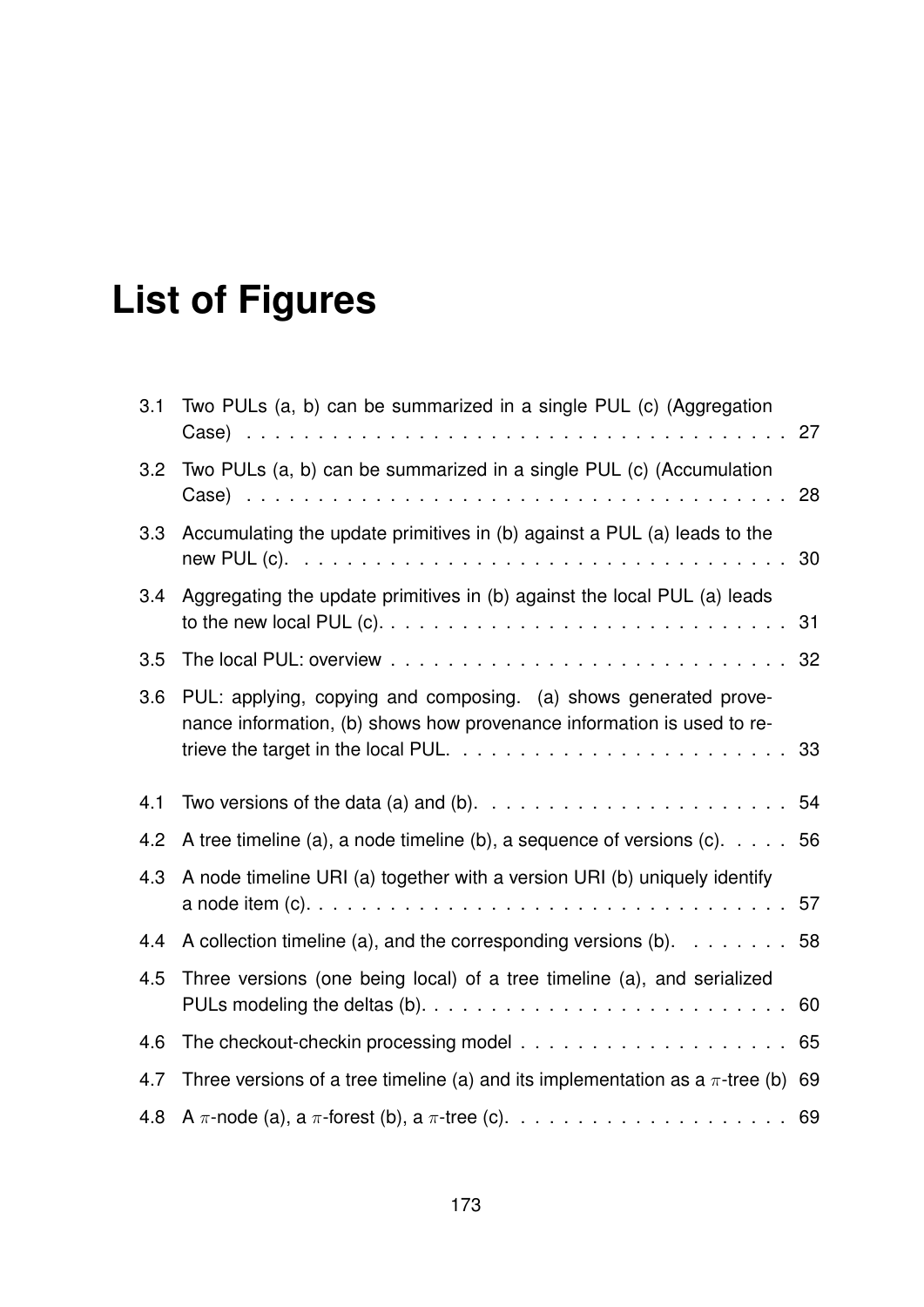| 4.9 | The older $\pi$ -tree (a) can be instantiated to the first two versions in (c).<br>The updated $\pi$ -tree (b) can be instantiated to the three versions. 71                  |
|-----|-------------------------------------------------------------------------------------------------------------------------------------------------------------------------------|
|     | 4.10 Two sample UBCC pages containing three $\pi$ -trees, like (a). A $\pi$ -tree has<br>a root ORDPATH (b) and an overall timestamp $(c)$ . 75                               |
|     | 4.11 Page 1 is full. To insert the green $\pi$ -node 1.2.1, the current (not red)<br>$\pi$ -nodes 1, 1.3 and 3 need to be copied to a new page. $\ldots \ldots \ldots \ldots$ |
|     | 4.12 Performance for an index-using read-only query. 80                                                                                                                       |
|     | 4.13 Performance for an iterating read-only query. 81                                                                                                                         |
|     | 4.14 Performance for deleting a node from a collection. 81                                                                                                                    |
|     | 4.15 Performance for inserting a node from a collection. 81                                                                                                                   |
|     | 4.16 Performance for updating a node in a collection. 82                                                                                                                      |
|     | 4.17 Performance for an iterating time-travel query. 83                                                                                                                       |
| 6.1 | An element and the definition of its complex type (stock). 110                                                                                                                |
| 6.2 | A schema (a) and a document (b) valid against it. 111                                                                                                                         |
| 6.3 |                                                                                                                                                                               |
| 6.4 | Functions for computing the price of stocks and funds 113                                                                                                                     |
| 6.5 |                                                                                                                                                                               |
| 6.6 | Functions for computing the price of stocks and funds 115                                                                                                                     |
| 6.7 | A complex type and another complex derived by extension. 116                                                                                                                  |
| 6.8 | A complex type and another complex derived by restriction. 117                                                                                                                |
|     |                                                                                                                                                                               |
|     | 6.10 Redefinition of the fund schema using subtyping 120                                                                                                                      |
|     | 6.11 Functions for computing the price of stocks and funds 121                                                                                                                |
|     | 6.12 A schema and a function to get the listing price of a bond position. 122                                                                                                 |
|     | 6.13 The updated security price getter function 124                                                                                                                           |
|     | 6.14 A complex type and another complex derived by extension, shown in                                                                                                        |
|     | 6.15 Mapping of a human-readable complex type declaration (a) to an XML                                                                                                       |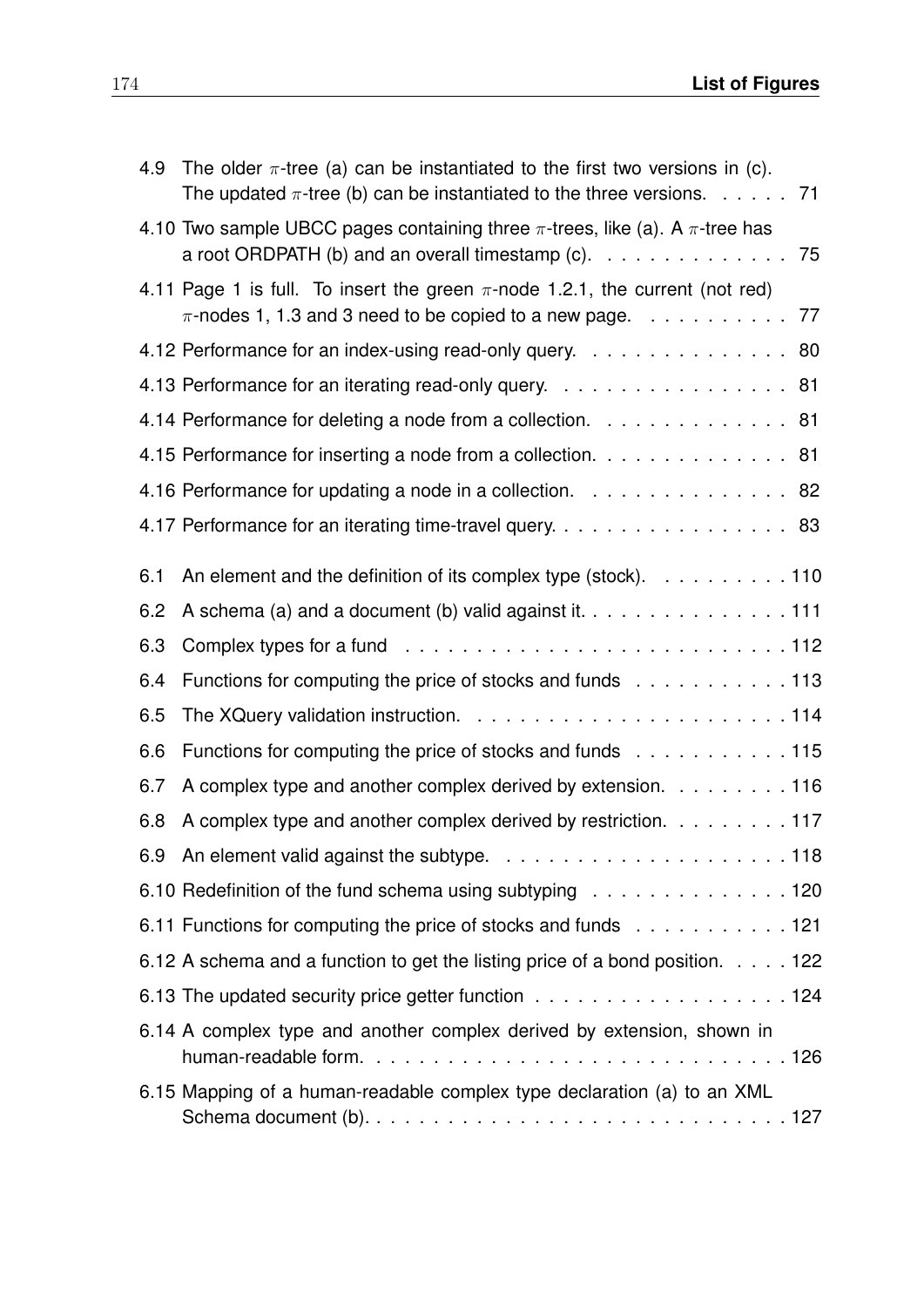## **List of Figures** 175

|     | 6.16 Mapping of a human-readable complex type declaration (a) to an XML          |  |
|-----|----------------------------------------------------------------------------------|--|
|     |                                                                                  |  |
|     | 6.18 Declaration of the method get-price for the type fund. It itself calls a    |  |
|     | 6.19 Binding a method to a complex type declared in a schema. 132                |  |
|     | 6.20 Declaration of a constructor for the complex type stock. 134                |  |
|     |                                                                                  |  |
|     | 6.22 Declaration of constructors for the type fund. 136                          |  |
|     |                                                                                  |  |
|     | 6.24 Creation of a fund containing instances of the new complex type bond. . 139 |  |
|     |                                                                                  |  |
| 7.1 |                                                                                  |  |
| 7.2 | Elsevier Reference 2.0: Server-to-client Migration 163                           |  |
| 7.3 | Google Maps-Weather Mash-up: how XQuery and JavaScript can inter-                |  |
|     |                                                                                  |  |
|     | 7.4 How XQuery and JavaScript can interact directly. 165                         |  |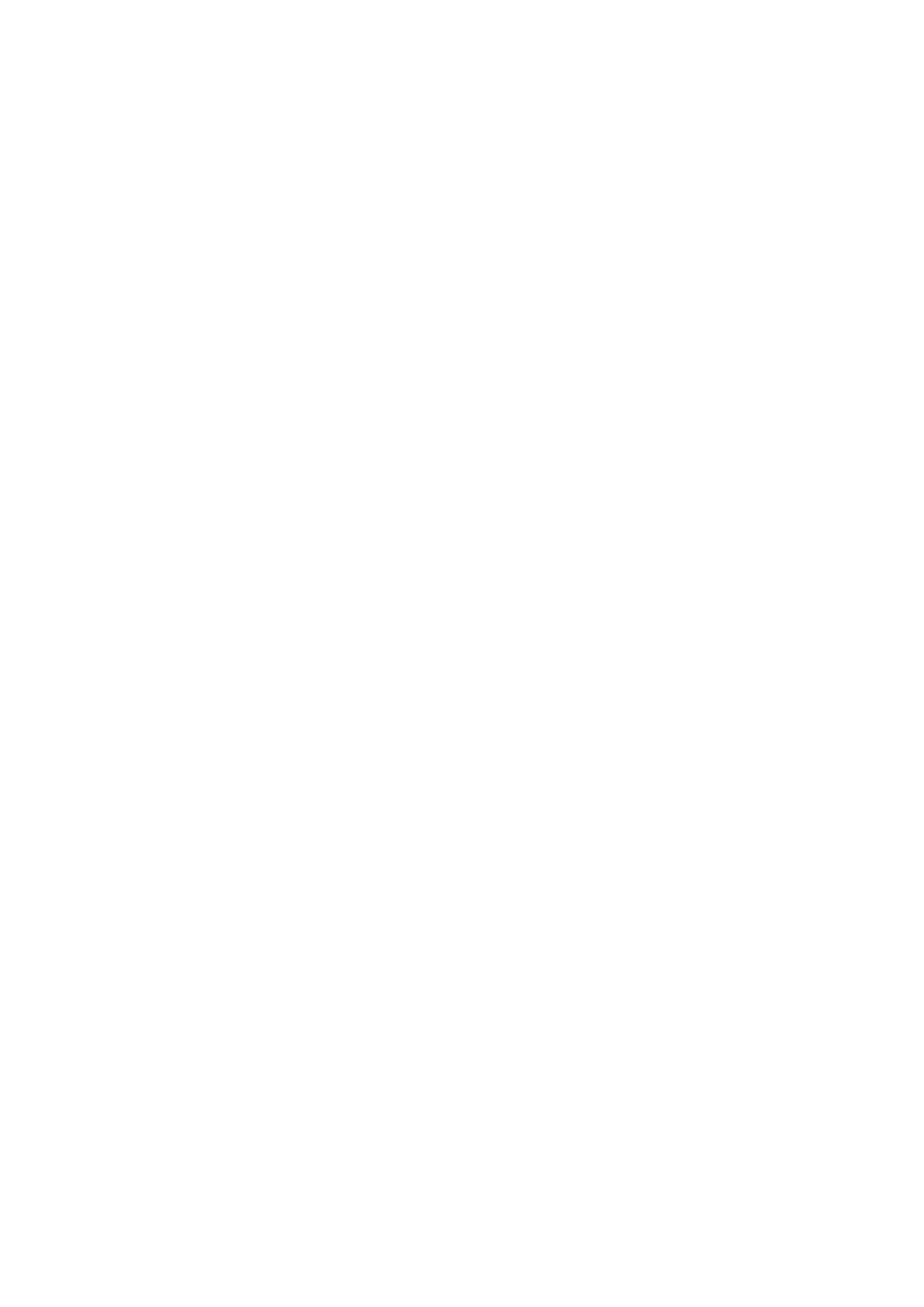# **Bibliography**

- [1] Adobe Acrobat.com. http://acrobat.com.
- [2] Adobe Flash Player. http://www.adobe.com/products/flashplayer.
- [3] AJAX Suggest Example. http://www.w3schools.com/ajax/ajax\_ example\_suggest.asp.
- [4] Apache Subversion. http://subversion.apache.org.
- [5] Apple iCloud. http://www.icloud.com.
- [6] Apple Versions. http://www.apple.com/macosx/whats-new/ auto-save.html.
- [7] Bazaar Version Control System. http://bazaar.canonical.com/.
- [8] Cascading Style Sheets specifications. http://www.w3.org/Style/CSS/ Overview.en.html.
- [9] Concurrent Versions System. http://www.nongnu.org/cvs.
- [10] CSSC (GNU's replacement for SCCS). http://www.gnu.org/software/ cssc.
- [11] ECMAScript. http://www.ecmascript.org.
- [12] eXist XML Database. http://www.exist-db.org.
- [13] git. http://git-scm.com/.
- [14] Google ChromeBook. http://www.google.com/chromebook.
- [15] Google Docs. http://docs.google.com.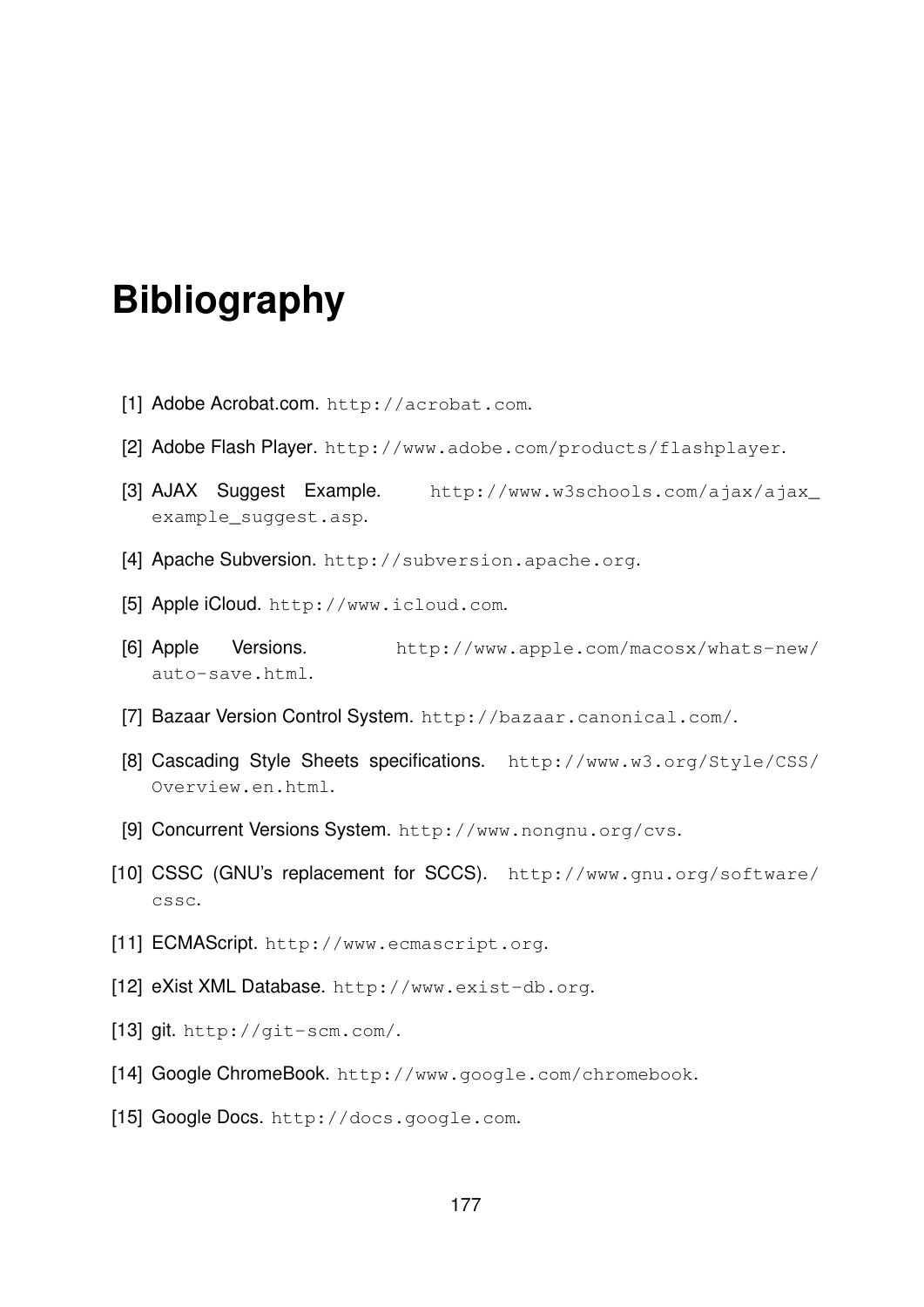- [16] Google Web Toolkit Build AJAX apps in the Java language. http://code. google.com/webtoolkit/.
- [17] HTML5 Specification (Working Draft as of 2011). http://www.w3.org/TR/ html5.
- [18] HyperText Transfer Protocol HTTP/1.1. http://www.ietf.org/rfc/ rfc2616.txt.
- [19] Java Enterprise Edition. http://www.oracle.com/technetwork/java/ javaee/overview/index.html.
- [20] jQuery. http://www.jquery.org.
- [21] JSON: JavaScript Object Notation. http://www.json.org.
- [22] MarkLogic XQuery Application Server. http://www.marklogic.com.
- [23] Mercurial SCM. http://http://mercurial.selenic.com/.
- [24] Microsoft ASP.NET. http://www.asp.net/.
- [25] Microsoft Office Live. http://www.officelive.com.
- [26] Microsoft Office Web Apps. http://office.microsoft.com/en-us/ web-apps/.
- [27] MXQuery engine. http://www.mxquery.org.
- [28] Oracle Flashback. http://www.oracle.com/technetwork/database/ features/availability/flashback-overview-082751.html.
- [29] Oracle PLSQL. http://www.oracle.com/technetwork/database/ features/plsql.
- [30] PHP: HyperText Preprocessor. http://www.php.net/.
- [31] Programmable Web. http://www.programmableweb.com.
- [32] Revision Control System. http://www.gnu.org/software/rcs/rcs.html.
- [33] Sedna XML Database. http://www.sedna.org.
- [34] The Web of Things. http://www.webofthings.org.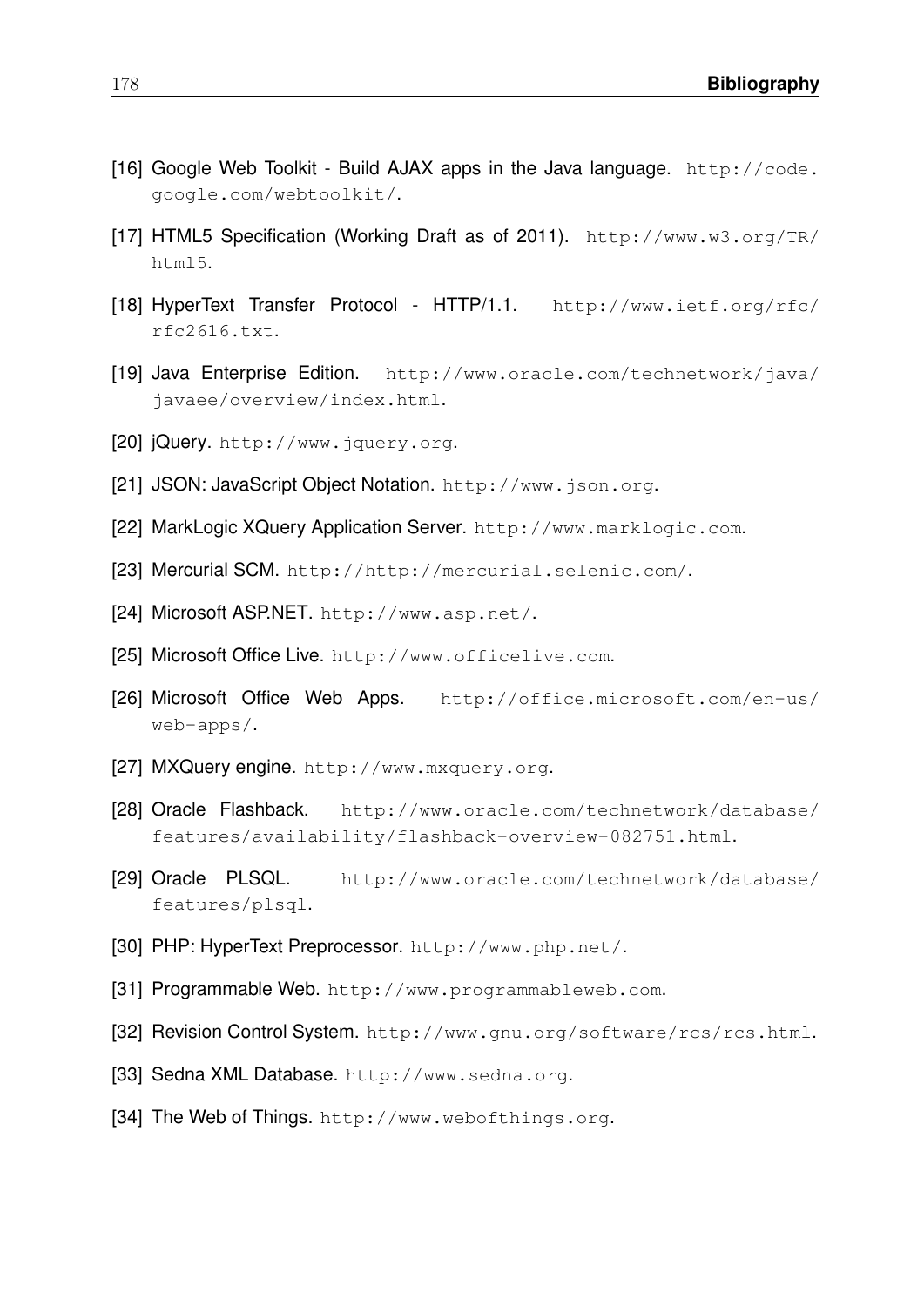- [35] The Zorba XQuery Engine. http://www.zorba-xquery.com.
- [36] XML Path Language (XPath) (Recommendation). http://www.w3.org/TR/ xpath/.
- [37] XML Schema Specification. http://www.w3.org/TR/xmlschema-0/.
- [38] XML Specification (Recommendation). http://www.w3.org/TR/xml.
- [39] XQIB Samples. http://www.xqib.org/samples.
- [40] XQuery 3.0 Specification (Working Draft as of 2011). http://www.w3.org/TR/ xquery-30.
- [41] XSLT Specification (Recommendation). http://www.w3.org/TR/xslt20.
- [42] *Datenbanksysteme Eine Einführung*. Oldenburg, 1999.
- [43] Toshiyuki Amagasa, Masatoshi Yoshikawa, and Shunsuke Uemura. A Data Model for Temporal XML Documents. In Mohamed Ibrahim, Josef Küng, and Norman Revell, editors, *Database and Expert Systems Applications*, volume 1873 of *Lecture Notes in Computer Science*, pages 334–344. Springer Berlin / Heidelberg, 2000.
- [44] Sihem Amer-Yahia, C. Botev, S. Buxton, P. Case, J. Doerre, M. Holstege, Jim Melton, Michael Rys, and J. Shanmugasundaram. XQuery 1.0 and XPath 2.0 Full-Text 1.0. http://www.w3.org/TR/xquery-full-text/.
- [45] Cezar Andrei, Matthias Brantner, Daniela Florescu, David Graf, Donald Kossmann, and Markos Zaharioudakis. Extending XQuery with Collections, Indexes, and Integrity Constraints. In *XML Prague, Czech Republic*, 2010.
- [46] Tim Berners-Lee. Twenty Years. WWW2009 Keynote Address.
- [47] Tim Berners-Lee. Information Management: A Proposal. Technical report, CERN, May 1989.
- [48] Scott Boag, Don Chamberlin, Mary Fernandez, Daniela Florescu, Jonathan Robbie, and Jérome Siméon. XQuery 1.0: An XML Query Language (Recommendation). http://www.w3.org/TR/xquery/, jan 2007.
- [49] Matthias Brantner and Donald Kossmann. Sausalito: An Application Server for RESTful Services in the Cloud. In *Workshop on Database as a Service, Münster, Germany*, 2009.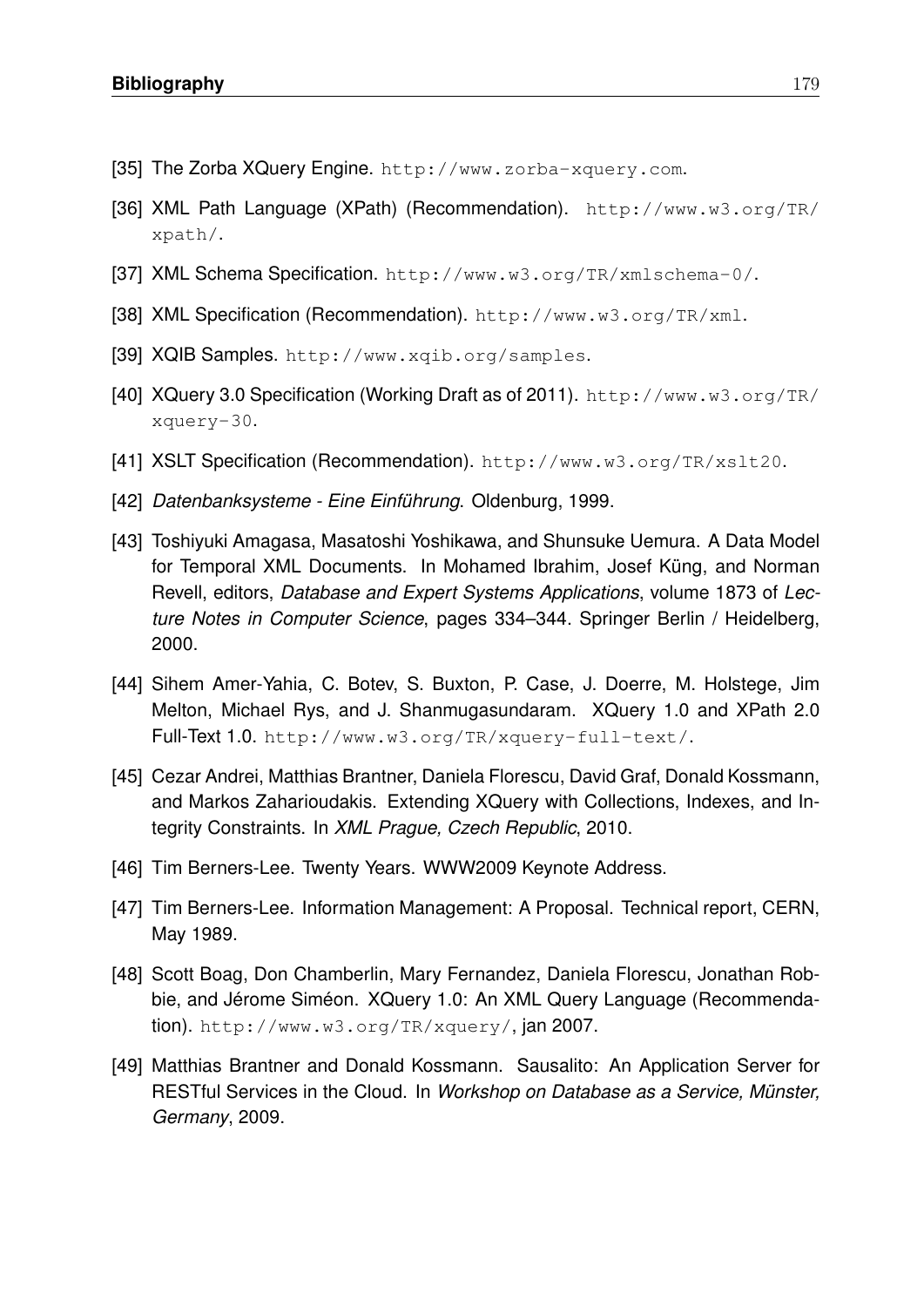- [50] Tim Bray, Dave Hollander, Andrew Layman, and Richard Tobin. Namespaces in XML 1.0. http://www.w3.org/TR/xml-names//.
- [51] Federico Cavalieri, Giovanna Guerrini, and Marco Mesiti. Dynamic reasoning on XML Updates. In *EDBT Conference*, 2011.
- [52] Don Chamberlin, Michael Carey, Daniela Florescu, Donald Kossmann, and Jonathan Robbie. XQueryP: Programming with XQuery. In *XML2006*, 2006.
- [53] Don Chamberlin, Daniel Engovatov, Daniela Florescu, Giorgio Ghelli, Jim Melton, and Jérôme Siméon. XQuery Scripting Extension 1.0 Working Draft. http:// www.w3.org/TR/xquery-sx-10/.
- [54] Don Chamberlin, Daniela Florescu, and Jonathan Robbie. XQuery Update Facility. http://www.w3.org/TR/xquery-update-10/.
- [55] Sudarshan S. Chawathe, Anand Rajaraman, Hector Garcia-Molina, and Jennifer Widom. Change detection in hierarchically structured information. In *SIGMOD '96: Proceedings of the 1996 ACM SIGMOD international conference on Management of data*, pages 493–504, New York, NY, USA, 1996. ACM.
- [56] Shu-Yao Chien, Vassilis J. Tsotras, and Carlo Zaniolo. Version Management of XML Documents. In *The World Wide Web and Databases: WebDB2000*, 2000.
- [57] Shu-Yao Chien, Vassilis J. Tsotras, Carlo Zaniolo, and Donghui Zhang. Storing and Querying Multiversion XML Documents using Durable Node Numbers. In *2nd International Conference on Web Information Systems Engineering (WISE)*, 2001.
- [58] E. F. Codd. A relational model of data for large shared data banks. *Commun. ACM*, 26:64–69, January 1983.
- [59] Carlo Combi, Nico Lavarini, and Barbara Oliboni. Querying Semistructured Temporal Data. In Torsten Grust, Hagen Höpfner, Arantza Illarramendi, Stefan Jablonski, Marco Mesiti, Sascha Müller, Paula-Lavinia Patranjan, Kai-Uwe Sattler, Myra Spiliopoulou, and Jef Wijsen, editors, *Current Trends in Database Technology – EDBT 2006*, volume 4254 of *Lecture Notes in Computer Science*, pages 625–636. Springer Berlin / Heidelberg, 2006.
- [60] Curtis E. Dyreson. Observing Transaction-Time Semantics with TTXPath. In *WISE '01: Proceedings of the Second International Conference on Web Information Systems Engineering (WISE'01) Volume 1*, page 193, Washington, DC, USA, 2001. IEEE Computer Society.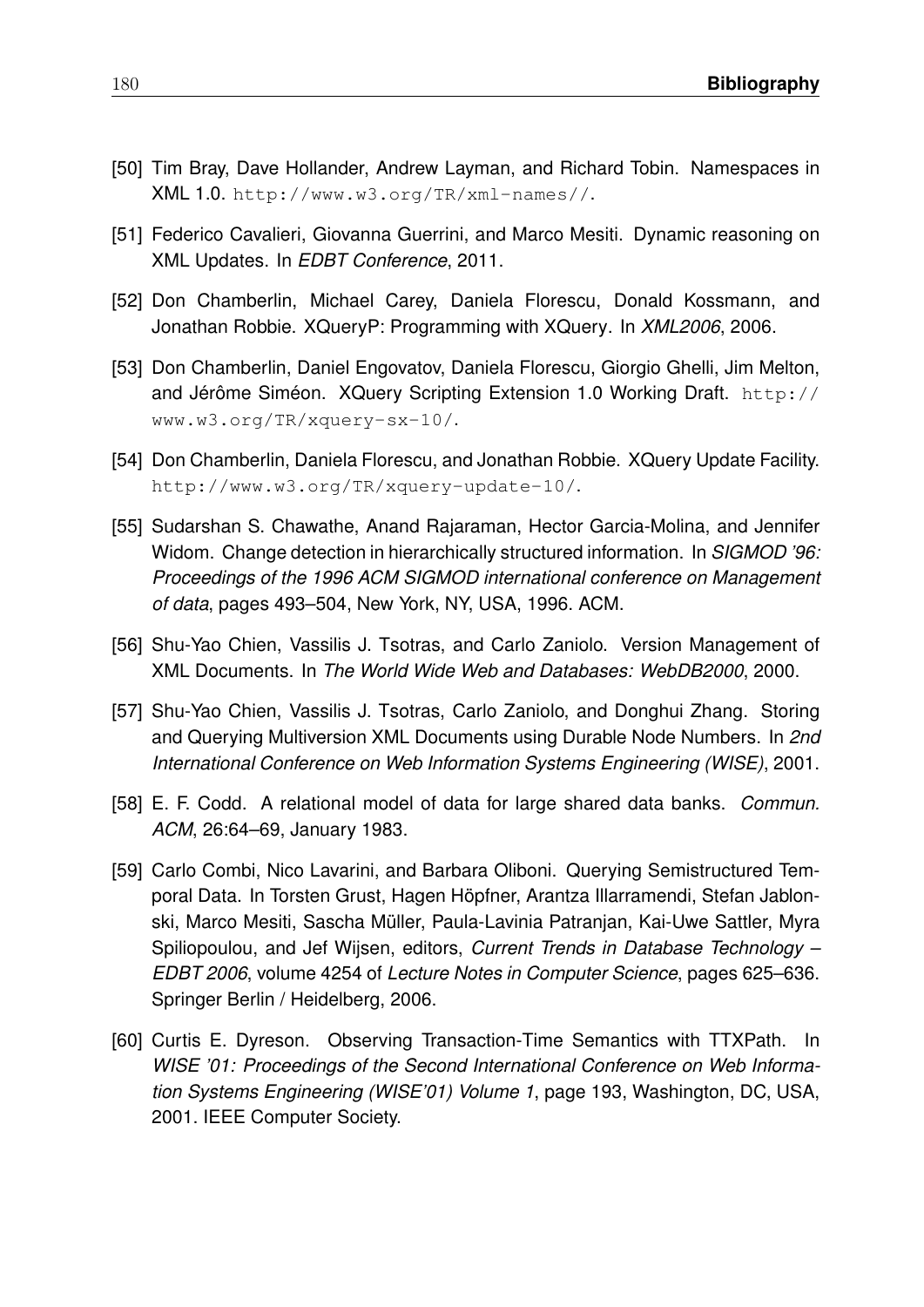- [61] Mary Fernandez, Ashok Malhotra, Jonathan Marsh, Marton Nagy, and Norman Walsh. XQuery 1.0 and XPath 2.0 Data Model (XDM). http://www.w3.org/ TR/xpath-datamodel/.
- [62] Roy Thomas Fiedling. Architectural Styles and the Design of Network-based Soft*ware Architectures*. PhD thesis, University of California, Irvine, 2000.
- [63] Ghislain Fourny. Pending Update List Serialization. Technical report, ETH Zurich, October 2011.
- [64] Ghislain Fourny, Dana Florescu, Donald Kossmann, and Markos Zaharioudakis. A Time Machine for XML: PUL Composition. In *XML Prague*, 2010.
- [65] Ghislain Fourny, Donald Kossmann, Markus Pilman, TIm Kraska, and Dana Florescu. XQuery in the Browser (Demo). In *SIGMOD Conference*, 2008.
- [66] Ghislain Fourny, Donald Kossmann, Markus Pilman, TIm Kraska, Dana Florescu, and Darin McBeath. XQuery in the Browser. In *World Wide Web Conference, Madrid (Spain)*, 2009.
- [67] Dengfeng Gao and Richard T. Snodgrass. Temporal Slicing in the Evaluation of XML Queries. In *In VLDB*, 2003.
- [68] Jim Gray. Database Operating Systems: Storage and Transactions. In *SIGMOD Invited Talk*, 2006.
- [69] Donald Kossmann. Building a Web Application without a Database Systems. In *Keynote for the EDBT 2008 Conference, Nantes, France*, March 2008.
- [70] David Lomet, Roger Barga, Mohamed Mokbel, German Shegalov, Rui Wang, and Yunyue Zhu. Transaction Time Support Inside a Database Engine. In *ICDE*, 2006.
- [71] Ian Lynach. An Algebra of Patches, October 2006.
- [72] Ashok Malhotra, Jim Melton, and Norman Walsh. XQuery 1.0 and XPath 2.0 Functions and Operators. http://www.w3.org/TR/xpath-functions/.
- [73] Alberto O. Mendelzon, Flavio Rizzolo, and Alejandro Vaisman. Indexing Temporal XML Documents. In *proceedings of the 30th international conference on Very Large DataBases*, pages 216–227, 2004.
- [74] Peter Müller. Concepts of Object-Oriented Programming. ETH Lecture, 2011.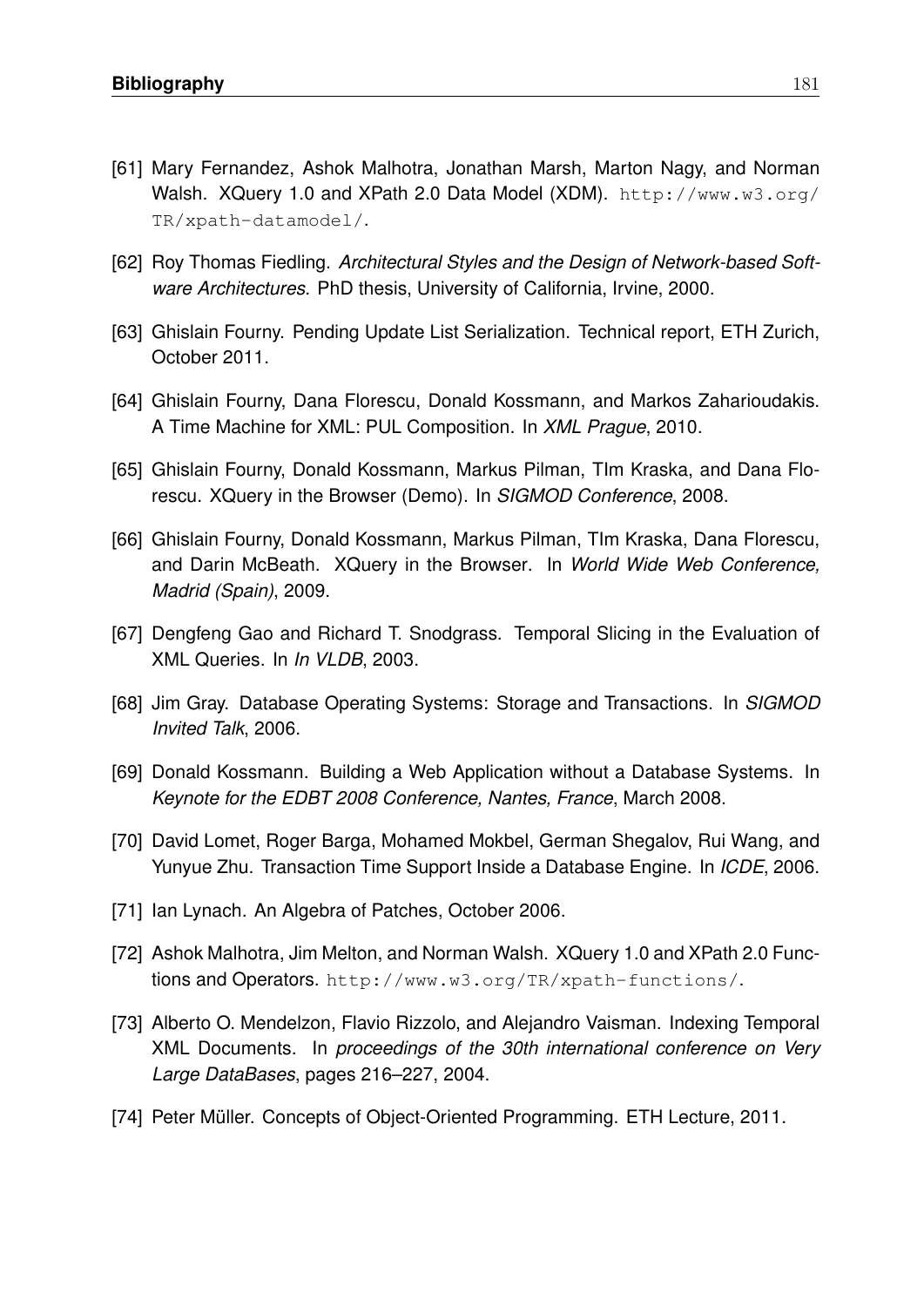- [75] Patrick O'Neil, Elizabeth O'Neil, Shankar Pal, Istvan Cseri, Gideon Schaller, and Nigel Westbury. ORDPATHs: insert-friendly XML node labels. In *SIGMOD '04: Proceedings of the 2004 ACM SIGMOD international conference on Management of data*, pages 903–908, New York, NY, USA, 2004. ACM.
- [76] David Roundy. Darcs Advanced Revision Control System. http://www.darcs. net/.
- [77] Vassilis J. Tsotras and Nickolas Kangelaris. The Snapshot Index: An I/O-Optimal access method for timeslice queries. *Information Systems*, 20(3):237–260, May 1995.
- [78] Fusheng Wang and Carlo Zaniolo. Temporal queries and version management in XML-based document archives. *Data and Knowledge Engineering*, 65(2):304– 324, May 2008.
- [79] Marianne Winslett. Jim Gray Speaks Out. *Sigmod Record*, June 2008.
- [80] Nicholas C. Zakas. JavaScript for Web Developers. Wrox, Wiley Publishing, Inc., 2005.
- [81] Vyacheslav Zholudev and Michael Kohlhase. TNTBase: a Versioned Storage for XML. In Inc. Mulberry Technologies, editor, *Proceedings of Balisage: The Markup Conference 2009*, 2009.